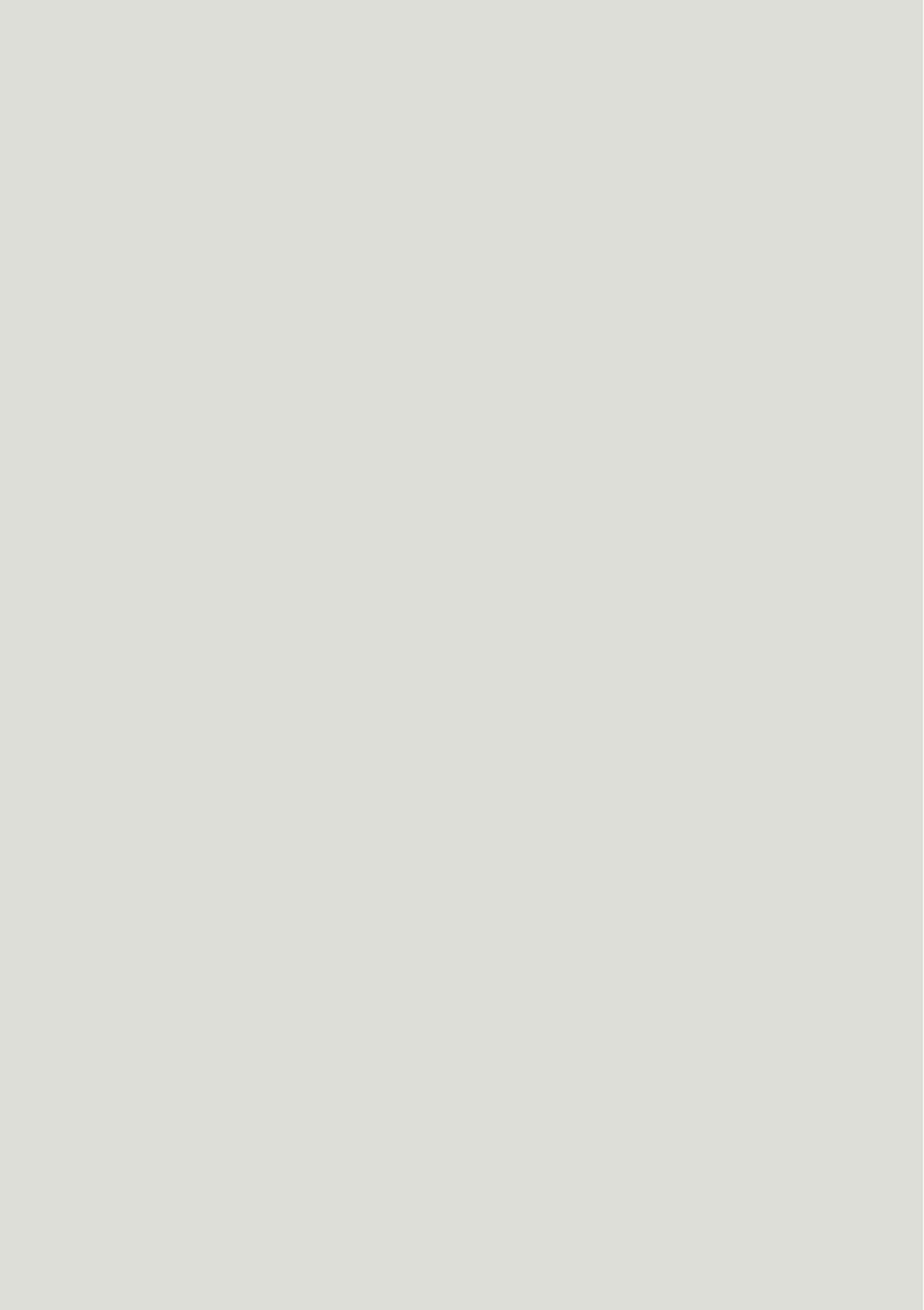| <b>Train ID</b>                      | <b>2C96</b>         | <b>2C96</b>          | œ            | O      | 2C97           | 2C97           | 1L05                 | 1L05           | 1L05               | 1L05                       | <b>2C43</b> | <b>m</b>             | œ                    | <b>m</b>             |
|--------------------------------------|---------------------|----------------------|--------------|--------|----------------|----------------|----------------------|----------------|--------------------|----------------------------|-------------|----------------------|----------------------|----------------------|
| <b>Cardiff Central</b>               | $\overline{d}$      | $\blacksquare$       | ٠            | ٠      | $\blacksquare$ | $\blacksquare$ | $\blacksquare$       | $\blacksquare$ | $\cdot$            | ٠                          | ٠           | $\blacksquare$       | 0542                 | 0550                 |
| <b>Newport</b>                       | $\cdot$             | $\cdot$              | ٠            | ×,     | $\cdot$        | $\blacksquare$ | $\cdot$              |                |                    | ٠                          | ٠           | ٠                    | 06u12                | 0620                 |
| <b>Severn Tunnel Junction</b>        | $\cdot$             |                      | 0002         | 0002   | l,             |                |                      |                |                    | ł,                         | ×           | 0610                 |                      | 0650                 |
| Pilning                              | $\cdot$             | $\cdot$              | ٠            | ٠      | ×              | ×              | ×                    | $\cdot$        | $\cdot$            | ×                          | ×           | ٠                    | ×                    | ٠                    |
| Patchway                             |                     |                      |              |        |                |                |                      |                |                    |                            |             | 0645                 |                      |                      |
| <b>Bristol Parkway</b>               | $\cdot$<br>a        |                      | 0037         | 0037   | $\cdot$        | ×              | ٠                    |                |                    | ×,                         | ×,          | 0652                 | 0652                 | ٠                    |
| <b>Bristol Parkway</b>               | $\mathbf d$<br>0010 | 0010                 | ٠            |        | 0047           | 0102           | 0600                 | 0600           | 0600               | 0600                       | 0623        |                      |                      |                      |
| <b>Filton Abbey Wood</b>             | 0012                | 0013                 | ٠            | ٠      | 0050           | 0105           | ٠                    |                |                    | ï                          | 0627        | $\cdot$              | $\cdot$              | ٠                    |
| <b>Stapleton Road</b>                |                     | ٠                    | l.           | ï      | 0055           | 0110           | $\ddot{\phantom{0}}$ |                | $\cdot$            | ï                          | ٠           |                      | $\ddot{\phantom{0}}$ | ,                    |
| <b>Lawrence Hill</b>                 |                     |                      |              | ×,     | 0057           | 0112           | ٠                    |                |                    | ٠                          | ٠           |                      | ٠                    | ï                    |
| <b>Bristol Temple Meads</b>          | 0023<br>a           | 0023                 | ٠            |        | 0103           | 0118           | ×                    | ,              |                    | ł.                         | 0635        | ٠                    | $\cdot$              | 0750                 |
| <b>Bristol Temple Meads</b>          | d<br>$\blacksquare$ | $\cdot$              | ٠            | ٠      | ٠              | ٠              | ٠                    | ٠              | $\cdot$            | ×                          | 0642        | $\cdot$              | $\cdot$              | ٠                    |
| <b>Bedminster</b>                    | $\cdot$             |                      |              | ï      |                | ï              |                      |                |                    | ï                          |             |                      |                      | ï                    |
| <b>Parson Street</b>                 | $\cdot$             | $\cdot$              | ٠            | ٠      | $\cdot$        | $\cdot$        | ٠                    |                |                    | ٠                          | ×,          | $\cdot$              | $\cdot$              | ٠                    |
| Nailsea & Backwell                   |                     |                      |              |        |                |                |                      |                |                    | ï                          |             |                      |                      | ï                    |
| Yatton                               | ٠                   | $\cdot$              | ×            | ×      | ٠              | ٠              | ٠                    | ,              | $\cdot$            | ٠                          | ٠           | ٠                    | ٠                    | ٠                    |
| Worle                                | $\cdot$             | $\cdot$              | ٠            | ×      | ٠              |                |                      | ï              |                    | ×                          | ٠           |                      | ٠                    |                      |
| <b>Weston Milton</b>                 |                     |                      |              | ï      |                |                |                      |                |                    | ×,                         | ٠           | ٠                    |                      | ï                    |
| <b>Weston-super-Mare</b>             | $\cdot$<br>a        |                      | l,           | ï      | ×              |                |                      |                |                    | i,                         | 0702        |                      | $\cdot$              | ï                    |
| <b>Weston-super-Mare</b>             | d<br>$\cdot$        | $\ddot{\phantom{a}}$ | J.           | ï      | ï              | i.             | $\ddot{\phantom{0}}$ | l.             | $\cdot$            | ×.                         | 0706        | $\cdot$              | ٠                    | $\ddot{\phantom{0}}$ |
| Highbridge & Burnham                 |                     |                      |              |        |                |                |                      |                |                    |                            | 0717        |                      |                      |                      |
| <b>Bridgwater</b>                    | ٠                   | $\cdot$              | ٠            | ٠      | ٠              | ٠              | ٠                    | ٠              |                    | ٠                          | 0725        | ٠                    | ٠                    | ٠                    |
| <b>Taunton</b>                       | $\cdot$<br>$\cdot$  | $\cdot$              |              | ł.     | ×<br>l,        | ÷,             |                      |                |                    | ×,<br>$\ddot{\phantom{a}}$ | 0739        |                      | $\blacksquare$       | ÷,                   |
| <b>Exeter St. David's</b>            | a<br>$\cdot$        | $\cdot$              | ٠<br>$\cdot$ | ×<br>÷ | $\cdot$        | ÷.             | ×<br>$\cdot$         | $\cdot$        | $\cdot$<br>$\cdot$ | ×                          | 0812<br>×   | ×<br>$\cdot$         | ×<br>$\cdot$         | $\cdot$              |
| Keynsham                             |                     |                      |              |        |                |                |                      |                |                    |                            |             |                      |                      |                      |
| <b>Oldfield Park</b>                 |                     |                      |              | ï      |                |                |                      |                |                    | ł,                         | ٠           |                      | ٠                    |                      |
| <b>Bath Spa</b>                      | a<br>$\blacksquare$ |                      |              | ï      | ٠              | ×              | ٠<br>×               |                | $\bullet$          | ×                          | ٠<br>٠      | ×                    | ٠<br>×               | ٠<br>×               |
| <b>Bath Spa</b>                      | d<br>$\cdot$        |                      | ×            |        | ٠              |                |                      |                |                    | ٠                          |             |                      |                      |                      |
| Chippenham                           | $\cdot$             | $\cdot$              | ×<br>٠       | ×      | ×<br>×         | ×              |                      |                |                    |                            | ×<br>×      | $\ddot{\phantom{a}}$ | ×<br>×               | ×                    |
| Swindon                              | a                   |                      |              |        |                |                | 0626                 | 0626           | 0626               | 0626                       |             |                      |                      |                      |
| <b>Freshford</b><br><b>Avoncliff</b> | $\cdot$             | $\cdot$              | ٠            | ٠      | ٠              | ٠              | ٠                    | ٠              | $\cdot$            | ٠                          | ٠           | ٠                    | ٠                    | ٠                    |
|                                      |                     |                      |              |        |                |                |                      | ï              |                    |                            | ×           |                      |                      | ×                    |
| <b>Bradford-On-Avon</b>              | $\cdot$             |                      | l,           | ï      | ï              | ł,             | ï                    |                |                    | ï                          | ï           | ï                    | ٠<br>ï               | ł,                   |
| Trowbridge                           | $\cdot$             |                      | ٠            | ï      | ×              |                |                      |                | $\cdot$            | ł.                         | ٠           |                      | $\cdot$              |                      |
| Westbury                             | a                   |                      | ×            | ×,     | ٠              | ï              | ٠                    |                |                    | ٠                          | ٠           | ٠                    | ٠                    | ï                    |
| Westbury                             | d                   | ٠                    |              |        |                |                |                      |                |                    | ٠                          |             |                      |                      |                      |
| Frome                                | $\cdot$             | $\cdot$              | ٠            | ٠      | ٠              | ٠              | ٠                    |                | $\cdot$            | ٠                          | ٠           | ٠                    | ٠<br>٠               | ٠                    |
| <b>Bruton</b><br><b>Castle Cary</b>  | d<br>$\cdot$        |                      |              |        |                |                |                      |                |                    | i,                         |             |                      |                      |                      |
| <b>Yeovil Pen Mill</b>               | $\cdot$             | $\cdot$              | ٠            | ٠      | ٠              | ٠              | ٠                    |                |                    | ٠                          | ٠           | ٠                    | ٠                    | ٠                    |
| <b>Thornford</b>                     | d                   |                      |              |        |                |                |                      |                |                    | l,                         |             |                      |                      | ï                    |
| Yetminster                           | ٠                   | $\cdot$              | ٠            | ×      | ٠              | ٠              | ٠                    |                | ,                  | ×                          | ٠           | ٠                    | ٠                    | ٠                    |
| <b>Chetnole</b>                      |                     |                      |              |        | ٠              |                |                      | ٠              |                    | ٠                          | ٠           |                      | ٠                    | ٠                    |
| <b>Maiden Newton</b>                 |                     | $\cdot$              |              | ×,     | ,              | ,              | ٠                    |                |                    | ï                          | ×,          | ٠                    |                      | ×                    |
| <b>Dorchester West</b>               | $\cdot$             |                      | ×            | ï      |                |                |                      |                |                    | l,                         | ٠           |                      | $\ddot{\phantom{0}}$ |                      |
| Upwey                                | $\cdot$             | $\cdot$              | ×            | ٠      | ٠              | ٠              | ٠                    |                | $\cdot$            | ×.                         | ٠           | $\cdot$              | ٠                    | ×                    |
| Weymouth                             | $\cdot$             | $\cdot$              |              | ٠      | $\cdot$        | ł,             |                      |                |                    |                            | ٠           | ٠                    | $\cdot$              |                      |
| <b>Dilton Marsh</b>                  | a<br>$\cdot$        | $\cdot$              | ٠            | ٠      | ٠              | ٠              | ٠                    | $\cdot$        |                    | ٠                          | ٠           | ٠                    | ٠                    | ٠                    |
| Warminster                           | $\cdot$             |                      |              |        |                |                |                      |                |                    | ł.                         | ×           |                      |                      |                      |
| Salisbury                            | $\cdot$<br>a        | $\cdot$              | ×            | ٠      | ٠              | ٠              | ٠                    |                |                    | ٠                          | ٠           | ٠                    | $\cdot$              | ٠                    |
| Salisbury                            | d<br>$\cdot$        |                      | l,           | ï      | ×              |                |                      |                | $\cdot$            | l,                         | ×           | ï                    | $\cdot$              | ï                    |
| Romsey                               |                     |                      |              | ï      |                | ï              | ï                    |                |                    | ï                          | ï           | ï                    |                      |                      |
| Southampton                          | a                   |                      |              |        | ٠              |                |                      |                |                    |                            | ٠           | ×                    | ٠                    | ×                    |
| Southampton                          | d<br>$\cdot$        | $\cdot$              | ٠            | ٠      | ٠              | ٠              | ٠                    | ,              | $\cdot$            | ٠                          | ٠           | ٠                    | ٠                    | ٠                    |
| <b>Fareham</b>                       |                     |                      |              | ï      |                |                |                      |                |                    | ï                          |             |                      | ×                    |                      |
| Cosham                               | $\cdot$             | $\cdot$              | ٠            | ï      | ×              | ×              | ×                    |                | $\cdot$            | ×                          | ٠           | ×                    | ×                    | ÷,                   |
| <b>Fratton</b>                       |                     |                      |              |        |                |                |                      |                |                    |                            |             |                      |                      | ï                    |
| <b>Portsmouth &amp; Southsea</b>     | $\cdot$             | $\cdot$              | ٠            | ï      | ٠              | ×              | ٠                    | ٠              | ٠                  | ×                          | ٠           | ٠                    | ٠                    | ٠                    |
| <b>Portsmouth Harbour</b>            | a<br>$\blacksquare$ | $\cdot$              | ٠            | ×      | ٠              |                |                      |                | $\cdot$            | ٠                          | ٠           | ×                    | $\blacksquare$       | ٠                    |
| <b>Havant</b>                        |                     |                      |              | ï      | ï              | l,             |                      |                |                    |                            |             |                      | ï                    | ł,                   |
| <b>Chichester</b>                    | $\cdot$             |                      | ×            | ł.     | ×              |                |                      |                | $\cdot$            | ï                          | ×           | ï                    | ٠                    | ï                    |
| <b>Barnham</b>                       |                     |                      | ×            | ٠      | ٠              | ï              | ×                    |                | $\cdot$            | ٠                          | ٠           | ×                    | ٠                    | ï                    |
| Worthing                             |                     | ٠                    |              |        |                |                |                      |                |                    |                            |             |                      |                      |                      |
| Shoreham-By-Sea                      | $\cdot$             | $\cdot$              | ٠            | ٠      | $\cdot$        | ٠              | ٠                    | $\cdot$        | $\cdot$            | ٠                          | ×           | ٠                    | $\cdot$              | ×                    |
| Hove                                 |                     |                      |              |        | ×              |                |                      |                |                    | ł.                         |             |                      |                      |                      |
| <b>Brighton</b>                      | a<br>$\cdot$        | $\cdot$              | ٠            | ï      | ï              | ×              | $\cdot$              | $\cdot$        | $\cdot$            | ٠                          | ×.          | ï                    | $\cdot$              | ×                    |
| <b>Train continues to</b>            |                     |                      |              |        |                |                | PAD                  | PAD            | PAD                | PAD                        | PNZ         |                      |                      |                      |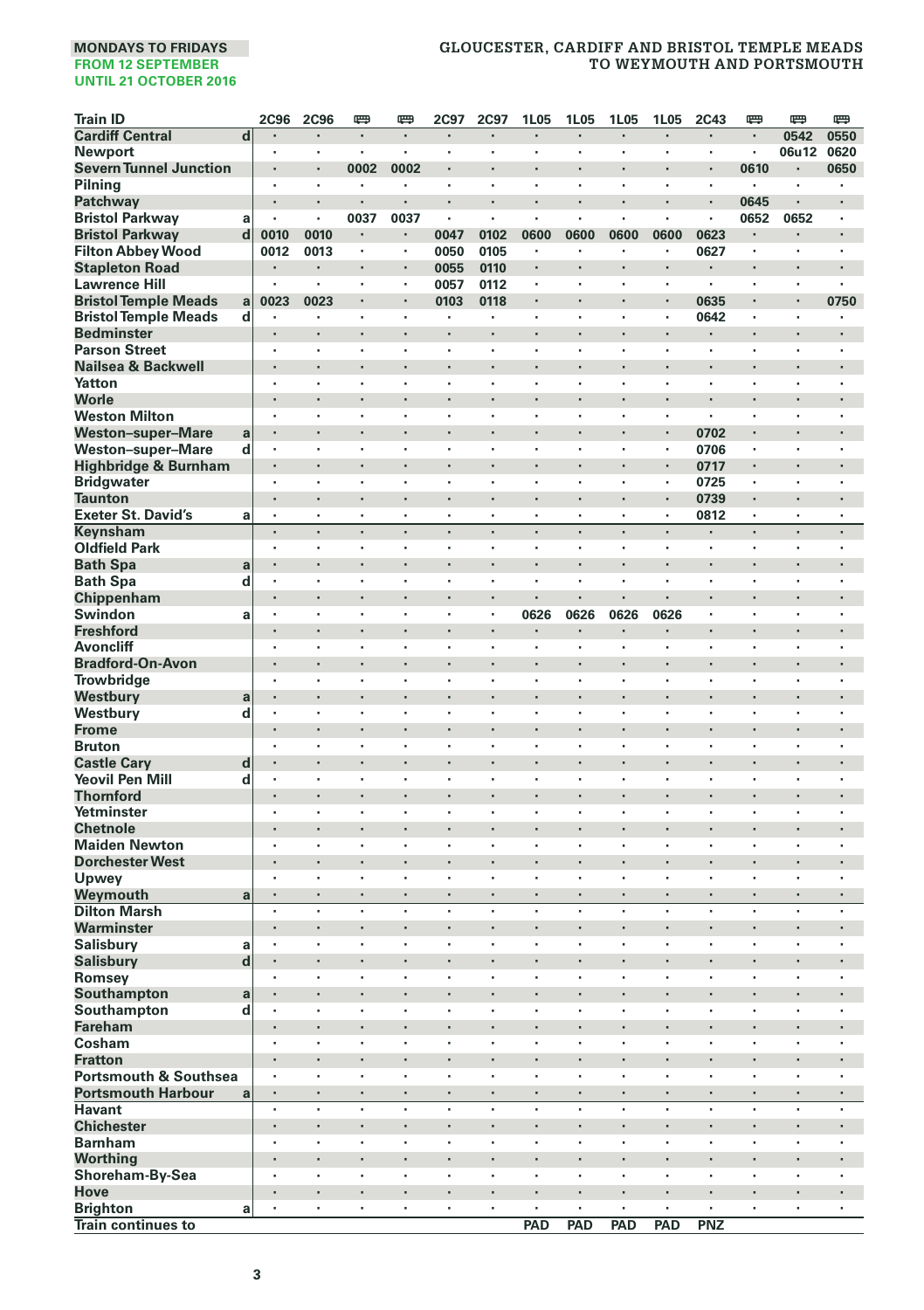| <b>Train ID</b>                              |             | 1L14                 | 1F03                 | <b>1F02</b> | 罒       | 罒              | 罒                         | 罒              | 1L24                 | 1F05           | 1F02    | <b>2C65</b>          | œ              | 罒              | 2C67           |
|----------------------------------------------|-------------|----------------------|----------------------|-------------|---------|----------------|---------------------------|----------------|----------------------|----------------|---------|----------------------|----------------|----------------|----------------|
| <b>Cardiff Central</b>                       | d           | $\cdot$              | $\cdot$              | 0628        | ٠       | $\blacksquare$ | $\blacksquare$            | $\cdot$        | $\cdot$              | $\cdot$        | $\cdot$ | ٠                    |                | $\cdot$        | $\cdot$        |
| Newport                                      |             | $\cdot$              | $\cdot$              | 06u42       | 0650    | 0655           | $\cdot$                   | ÷,             | $\cdot$              | $\cdot$        | ┑       | ×                    | 0734           | ×,             |                |
| <b>Severn Tunnel Junction</b>                |             | $\cdot$              | $\cdot$              | 06u54       |         | ł,             | 0655                      | 0710           | $\cdot$              |                | 06u54   | ٠                    | $\cdot$        | 0734           |                |
| Pilnina                                      |             |                      |                      | L           | ï       | ï              | $\cdot$                   |                |                      |                |         | ٠                    | ٠              | ٠              |                |
| Patchway                                     |             | $\cdot$              | $\cdot$              | ×,          |         |                | 0740                      | $\cdot$        | $\cdot$              |                | ×       | ٠                    |                | 0819           |                |
| <b>Bristol Parkway</b>                       | a           | $\cdot$              | $\cdot$              | ×,          | ٠       | 0750           | 0750                      | $\cdot$        | $\cdot$              | $\cdot$        | 08s02   | ×                    | 0829           | 0829           | $\cdot$        |
| <b>Bristol Parkway</b>                       | $\mathbf d$ | 0657                 | 0702                 |             | ï       |                |                           |                | 0757                 | 0800           |         |                      |                |                | 0839           |
| <b>Filton Abbey Wood</b>                     |             | $\cdot$              | 0710                 | ×,          | 0750    | $\cdot$        | $\cdot$                   | 0750           | $\cdot$              | 0804           | 08s07   | 0815                 | $\cdot$        | ×,             | 0843           |
| <b>Stapleton Road</b>                        |             |                      | $\blacksquare$       |             |         |                |                           | ۰              |                      |                |         |                      | ٠              |                |                |
| <b>Lawrence Hill</b>                         |             | ٠                    | $\cdot$              | ×           | ×       | ٠              | ٠                         |                |                      | ٠              | ł,      | ×                    | ٠              | ٠              |                |
| <b>Bristol Temple Meads</b>                  | a           | $\blacksquare$       | 0719                 | ٠           |         | ×              | ٠                         | $\cdot$        | $\cdot$              | 0816           | 0818    | 0823                 | ٠              | $\blacksquare$ | 0852           |
| <b>Bristol Temple Meads</b>                  | d           |                      | 0722                 | ٠           | ×       | $\cdot$        | $\cdot$                   | $\cdot$        |                      | 0822           | ×       | 0826                 | $\cdot$        | $\cdot$        | 0855           |
| <b>Bedminster</b>                            |             |                      |                      |             | ï       | ï              |                           | ï              |                      |                | i,      | 0828                 |                |                |                |
| <b>Parson Street</b>                         |             | $\cdot$              | $\cdot$              | ٠           | ×       | ×              | $\ddot{\phantom{a}}$      | $\cdot$        | $\cdot$              | $\cdot$        | ٠       | 0830                 | ×              | ×              | $\cdot$        |
| Nailsea & Backwell                           |             |                      |                      |             |         |                |                           |                |                      |                |         | 0839                 |                |                | 0905           |
| Yatton                                       |             | ٠                    | $\cdot$              | ٠           | ×       | ٠              | ٠                         | ٠              |                      |                | ×       | 0845                 | $\cdot$        | ×,             | 0910           |
| Worle                                        |             | $\blacksquare$       | $\cdot$              |             | ł       | ×              |                           | $\cdot$        |                      |                | ٠       | 0851                 | $\blacksquare$ | $\blacksquare$ | 0916           |
| <b>Weston Milton</b>                         |             |                      |                      | ï           | ï       | ï              | ï                         |                |                      |                | ï       | 0856                 | ï              | ï              |                |
| <b>Weston-super-Mare</b>                     | a           | $\cdot$              |                      |             | ï       | ï              |                           |                |                      |                | l,      | 0859                 |                | ×,             | 0923           |
| <b>Weston-super-Mare</b>                     | d           | $\cdot$              | $\cdot$              | ٠           | ×       | ×              | $\cdot$                   | $\cdot$        | $\cdot$              | $\cdot$        | ٠       | 0901                 | $\cdot$        | ×,             | 0929           |
| <b>Highbridge &amp; Burnham</b>              |             |                      |                      |             |         |                |                           |                |                      |                |         | 0911                 |                |                | 0940           |
| <b>Bridgwater</b>                            |             | ٠                    | $\cdot$              | ٠           | ٠       | ٠              | ٠                         | $\cdot$        | $\cdot$              | ٠              | ٠       | 0919                 | ٠              | ٠              | 0948           |
| <b>Taunton</b>                               |             |                      | $\cdot$              | ł<br>ï      |         | ï              | $\ddot{\phantom{0}}$<br>× | $\cdot$        |                      | $\cdot$        | i,<br>ï | 0932                 | $\blacksquare$ | $\blacksquare$ | 1001           |
| <b>Exeter St. David's</b>                    | a           | $\cdot$<br>$\cdot$   |                      | i,          | ×<br>l, |                |                           | $\cdot$        | $\cdot$              | $\cdot$        | ä,      | ٠<br>÷,              | $\cdot$        | $\cdot$<br>×,  | 1031           |
| Keynsham                                     |             |                      |                      |             |         |                |                           |                |                      |                |         |                      |                |                | $\blacksquare$ |
| <b>Oldfield Park</b>                         |             |                      |                      | ł,          | ł,      | ï              | ٠                         |                |                      |                | ٠       | ł,                   | ٠              | ٠              |                |
| <b>Bath Spa</b>                              | a           | $\blacksquare$       | 0734                 | ٠           |         | ×              |                           | $\cdot$        | $\bullet$<br>$\cdot$ | 0834           | ٠<br>×  |                      |                |                |                |
| <b>Bath Spa</b>                              | d           | $\cdot$              | 0736                 | ٠           | ٠       |                | ٠<br>×                    |                |                      | 0836           |         | ٠<br>×               | ٠              | ٠              | $\cdot$        |
| Chippenham                                   |             |                      | $\cdot$              | ٠           | ٠       | ×              | $\ddot{\phantom{a}}$      | $\cdot$        |                      |                | ٠       | $\cdot$              | ×              | ٠              | $\cdot$        |
| Swindon                                      | a           | 0723                 |                      |             | ï       |                |                           |                | 0825                 |                | ×       | ï                    |                |                |                |
| <b>Freshford</b><br><b>Avoncliff</b>         |             | $\cdot$              |                      | ï           | ï       | ï              |                           |                |                      |                | ï       |                      | ,              |                |                |
|                                              |             | $\cdot$              | 0748                 | ٠           |         | ×              | ٠                         |                | $\cdot$              | 0848           | ×       |                      |                |                |                |
| <b>Bradford-On-Avon</b><br><b>Trowbridge</b> |             | $\blacksquare$       | 0754                 | ٠           | ٠       | ٠              | ٠                         | $\cdot$        | $\cdot$              | 0854           | ٠       | ٠                    | ٠              | ٠              | $\cdot$        |
|                                              |             | $\cdot$              | 0800                 | ł.          |         |                |                           |                |                      | 0900           | ï       |                      |                |                |                |
| Westbury<br>Westbury                         | a<br>d      | $\cdot$              | 0802                 | ٠           | ×       | $\cdot$        | $\cdot$                   |                |                      | 0902           | ×,      | ×                    | ٠              | ٠              |                |
| <b>Frome</b>                                 |             |                      | $\cdot$              |             |         |                |                           |                |                      |                | ×       |                      |                |                |                |
| <b>Bruton</b>                                |             | ٠                    | $\cdot$              | ٠           | ×       | ٠              | ٠                         |                | $\cdot$              | $\cdot$        | ٠       | ٠                    | $\cdot$        | ٠              | ,              |
| <b>Castle Cary</b>                           | d           | $\cdot$              | $\cdot$              | ٠           |         | ×              | ٠                         | ł.             |                      | ï              | ×       |                      | ٠              |                |                |
| <b>Yeovil Pen Mill</b>                       | d           | $\cdot$              |                      | ł,          | ł,      | ï              | ٠                         |                |                      |                | ł,      | ٠                    | ï              | ٠              |                |
| <b>Thornford</b>                             |             | $\cdot$              | $\cdot$              | l,          | ï       |                |                           |                |                      |                | l,      |                      |                |                |                |
| Yetminster                                   |             | $\cdot$              | $\cdot$              | ٠           | ×       | ×              | $\ddot{\phantom{a}}$      | $\cdot$        | $\cdot$              | $\cdot$        | ×       | $\cdot$              | ×              | ×              | $\cdot$        |
| <b>Chetnole</b>                              |             |                      |                      |             |         |                |                           |                |                      |                |         |                      |                |                |                |
| <b>Maiden Newton</b>                         |             | $\cdot$              | $\cdot$              | ٠           | ٠       | ٠              | ٠                         | $\cdot$        | $\cdot$              | $\cdot$        | ٠       | ٠                    | ٠              | ٠              | ٠              |
| <b>Dorchester West</b>                       |             |                      | $\cdot$              |             |         | ×              |                           | $\cdot$        |                      |                | ×       | ×                    | ×              |                |                |
| Upwey                                        |             | $\cdot$              | $\cdot$              | ï           | ï       | ï              | ł,                        |                |                      |                | ï       | ×                    | ï              | ï              |                |
| Weymouth                                     | a           | $\cdot$              | $\ddot{\phantom{0}}$ |             |         |                |                           |                | $\cdot$              |                |         | l,                   |                |                |                |
| <b>Dilton Marsh</b>                          |             | $\cdot$              | $\cdot$              | ÷,          | ÷,      | ï              |                           | $\cdot$        | $\cdot$              | $\cdot$        | ÷,      | $\ddot{\phantom{a}}$ |                |                | $\cdot$        |
| Warminster                                   |             |                      | 0810                 | ٠           |         | ٠              |                           |                |                      | 0910           |         |                      |                |                |                |
| Salisbury                                    | a           | $\cdot$              | 0832                 | ×           | ٠       | ×              | ×                         | $\cdot$        | $\cdot$              | 0932           | ×       | $\cdot$              | ×              | ٠              | ٠              |
| <b>Salisbury</b>                             | d           | $\cdot$              | 0833                 |             |         |                | ×                         |                | $\cdot$              | 0933           |         | ï                    | ٠              |                |                |
| Romsey                                       |             |                      | 0852                 | ï           | ï       | ï              | ł,                        |                | $\cdot$              | 0951           | ï       | ×                    | ٠              | ٠              |                |
| Southampton                                  | a           | $\blacksquare$       | 0904                 | ×           | ï       |                |                           |                |                      | 1004           |         | ï                    | ٠              |                |                |
| Southampton                                  | d           |                      | 0906                 |             | ï       | ï              | ٠                         |                |                      | 1006           | ×,      | ï                    | ٠              | ٠              |                |
| Fareham                                      |             | $\cdot$              | 0928                 | ٠           |         | ×              |                           |                |                      | 1028           | ×       |                      |                |                |                |
| Cosham                                       |             | $\cdot$              | 0936                 | ٠           | ٠       | ٠              | ٠                         | $\cdot$        | $\cdot$              | 1036           | ٠       | ٠                    | ٠              | ٠              | ٠              |
| <b>Fratton</b>                               |             | $\cdot$              | 0944                 |             | ï       |                |                           |                |                      | 1044           |         | ï                    |                |                |                |
| <b>Portsmouth &amp; Southsea</b>             |             | $\cdot$              | 0948                 | ×,          | ٠       | ï              | ×                         |                |                      | 1048           | ×,      | ×                    | $\cdot$        | $\cdot$        |                |
| <b>Portsmouth Harbour</b>                    | a           | $\ddot{\phantom{a}}$ | 0952                 | ä,          |         |                |                           |                | $\cdot$              | 1054           | i,      | ä,                   | ÷.             | ÷.             |                |
| <b>Havant</b>                                |             | $\cdot$              | ,                    | ł,          | ï       | ï              | ٠                         |                |                      | ł              | ł,      | ×                    | ï              | ï              |                |
| <b>Chichester</b>                            |             | $\bullet$            | $\bullet$            | ٠           |         |                | ٠                         | ,              |                      | ł              | ٠       | ٠                    | ٠              |                |                |
| <b>Barnham</b>                               |             | $\cdot$              |                      | ٠           | ×       | ï              | ٠                         |                |                      |                | ٠       | ×                    | $\cdot$        | ٠              |                |
| <b>Worthing</b>                              |             |                      | $\cdot$              | ×           | ï       |                |                           |                |                      |                | ł.      | ï                    |                | ï              |                |
| Shoreham-By-Sea                              |             | $\ddot{\phantom{0}}$ | $\cdot$              | ×           | $\cdot$ | ×              | $\ddot{\phantom{a}}$      | $\cdot$        | $\cdot$              | $\cdot$        | ×       | $\cdot$              | ×              | ×              | $\cdot$        |
| Hove                                         |             |                      |                      |             | ï       |                |                           |                |                      |                |         |                      | ٠              |                |                |
| <b>Brighton</b>                              | a           |                      | $\blacksquare$       | ×,          | ٠       | ٠              | $\blacksquare$            | $\blacksquare$ |                      | $\blacksquare$ | ٠       | ٠                    | ٠              | ٠              |                |
| <b>Train continues to</b>                    |             | PAD                  |                      |             |         |                |                           |                | PAD                  |                |         |                      |                |                | <b>PGN</b>     |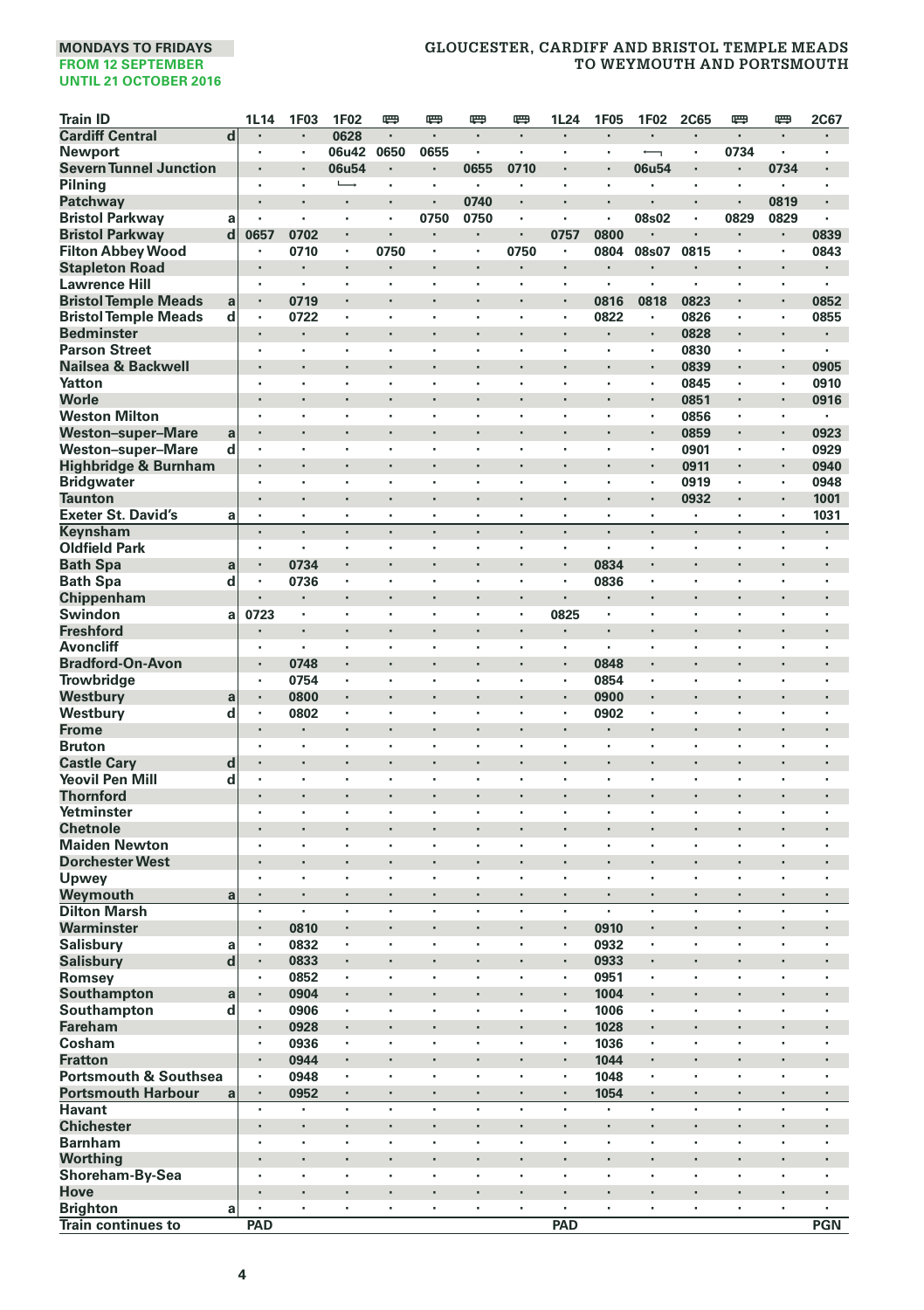| <b>Train ID</b>                                      |                         | <b>2C09</b>    | œ                  | œ       | 1L34    | 1F07                | 2Y10                 | 2C11    | <b>m</b>       | œ              | <b>2C69</b>  | œ            | <b>m</b>             | 1L42                     | 1F09                      |
|------------------------------------------------------|-------------------------|----------------|--------------------|---------|---------|---------------------|----------------------|---------|----------------|----------------|--------------|--------------|----------------------|--------------------------|---------------------------|
| <b>Cardiff Central</b>                               | $\overline{\mathbf{d}}$ |                | $\blacksquare$     | ٠       | ٠       | $\blacksquare$      | $\blacksquare$       | ٠       | $\cdot$        | $\blacksquare$ | ٠            | ٠            | ٠                    | ٠                        | $\blacksquare$            |
| <b>Newport</b>                                       |                         | ٠              | 0757               |         | ٠       | $\cdot$             | $\cdot$              | $\cdot$ | 0834           | $\cdot$        | ٠            | 0900         | ï                    | $\cdot$                  | $\cdot$                   |
| <b>Severn Tunnel Junction</b>                        |                         |                |                    | 0812    | ï       |                     | ×                    |         | $\cdot$        | 0834           | ł.           |              | 0915                 |                          |                           |
| Pilning                                              |                         | $\cdot$        | $\cdot$            | ٠       | ٠       | ×                   | ٠                    | ×       | $\cdot$        | $\cdot$        | ×            | ٠            | ٠                    | ×                        | ×                         |
| Patchway                                             |                         |                |                    |         |         |                     |                      |         |                | 0919           |              |              |                      |                          |                           |
| <b>Bristol Parkway</b>                               | a                       | $\cdot$        | 0852               | 0852    | ٠       | ×                   | ٠                    | $\cdot$ | 0929           | 0929           | ٠            | 0950         | 0950                 | $\cdot$                  | $\blacksquare$            |
| <b>Bristol Parkway</b>                               | d                       |                |                    |         | 0857    | 0902                |                      |         | $\blacksquare$ | $\blacksquare$ | 0939         | ٠            |                      | 0955                     | 1000                      |
| <b>Filton Abbey Wood</b>                             |                         | 0849           | $\cdot$<br>$\cdot$ | ٠<br>l, | ٠       | 0910                | 0916                 | 0937    |                | $\cdot$        | 0942         | ٠<br>$\cdot$ | ٠                    | ٠                        | 1004                      |
| <b>Stapleton Road</b>                                |                         | 0854           |                    | ×       |         | $\blacksquare$<br>٠ | $\blacksquare$<br>×, | 0942    |                |                | ٠<br>٠       | ٠            |                      |                          | $\blacksquare$<br>$\cdot$ |
| <b>Lawrence Hill</b>                                 |                         | 0856           |                    | ï       | ×,<br>× |                     |                      |         |                | $\cdot$        |              | ٠            | ï                    | ×                        |                           |
| <b>Bristol Temple Meads</b>                          | a                       | 0902           | $\bullet$          |         | ٠       | 0919                | 0924                 | 0948    | $\bullet$      |                | 0952         |              | ٠<br>٠               |                          | 1015                      |
| <b>Bristol Temple Meads</b>                          | d                       | ٠              | $\cdot$            | ٠       | ï       | 0922                | 0926                 | ٠<br>l, |                | $\cdot$        | 0955<br>i,   | ٠<br>ï       | ï                    | $\cdot$                  | 1022                      |
| <b>Bedminster</b>                                    |                         | $\cdot$        |                    | ٠       | ٠       | ×                   | 0928                 | ×,      |                | $\cdot$        | ä,           | ٠            | $\cdot$              | ٠                        | $\blacksquare$            |
| <b>Parson Street</b><br>Nailsea & Backwell           |                         |                |                    | ï       |         | ï                   | 0930                 |         | $\cdot$        |                |              |              |                      |                          |                           |
| Yatton                                               |                         | ٠              | $\cdot$            | ٠       | ٠       | ٠                   | 0939<br>0945         | $\cdot$ | $\cdot$        | $\cdot$        | 1003<br>1008 | ٠            | ٠                    | ٠                        | ٠                         |
| Worle                                                |                         |                | $\cdot$            | ł,      |         | ٠                   |                      | ٠       | $\cdot$        |                |              | ٠            |                      | ٠                        | ×                         |
| <b>Weston Milton</b>                                 |                         |                |                    | ł,      | ï       | ٠                   | 0951<br>0956         | $\cdot$ |                | $\cdot$        | 1014<br>٠    | ×            | ï                    | ٠                        | ï                         |
|                                                      |                         |                |                    | ï       | ł.      |                     |                      | l,      | $\cdot$        |                |              | ł.           | ï                    |                          |                           |
| <b>Weston-super-Mare</b><br><b>Weston-super-Mare</b> | a<br>d                  | l.             | ÷,                 | J.      | ï       | ÷,                  | 1000                 | i.      | i.             | $\cdot$        | 1022         | ï            | ï                    | $\overline{\phantom{a}}$ | $\ddot{\phantom{0}}$      |
|                                                      |                         |                |                    |         | ×       |                     | ۰                    |         |                |                | 1023         | ٠            |                      |                          |                           |
| Highbridge & Burnham                                 |                         | ٠              | $\cdot$            | ٠       | ٠       | ٠                   | ٠                    | ٠       | $\cdot$        | $\cdot$        | 1034         | ٠            | ٠                    | ٠                        | ٠                         |
| <b>Bridgwater</b>                                    |                         |                | $\cdot$            |         |         | ï                   |                      |         | $\cdot$        |                | 1042         |              |                      | ×                        |                           |
| <b>Taunton</b><br><b>Exeter St. David's</b>          | a                       | $\cdot$        | $\cdot$            | ٠       | ï       | ÷,                  |                      | ×       | $\cdot$        | $\cdot$        | 1100<br>1132 | ÷,           | ×                    | ÷,                       | l,                        |
| Keynsham                                             |                         | $\cdot$        | $\cdot$            | $\cdot$ | ÷       | $\cdot$             | $\cdot$              | $\cdot$ | $\cdot$        | $\cdot$        | ٠            | ÷.           | $\cdot$              | $\cdot$                  | $\cdot$                   |
| <b>Oldfield Park</b>                                 |                         |                |                    |         | ï       |                     | ï                    |         |                |                | ł,           | ٠            |                      |                          |                           |
| <b>Bath Spa</b>                                      |                         |                | $\bullet$          |         | ٠       | 0934                | ٠                    |         | $\bullet$      | ٠              | ٠            | ٠            |                      | ٠                        | 1034                      |
|                                                      | a<br>d                  | ٠              |                    | ٠       | ٠       | 0936                | ï                    | ä,      | $\cdot$        | $\cdot$        | ×            | ×            | ×                    | ٠                        | 1036                      |
| <b>Bath Spa</b>                                      |                         |                | $\cdot$            | ł.      |         |                     |                      |         | $\cdot$        |                | ×            | i,           |                      |                          |                           |
| Chippenham<br>Swindon                                | a                       | $\cdot$        | $\cdot$            | ٠       | 0925    | $\cdot$             | ×                    | ×       | $\cdot$        | $\cdot$        | ×            | ×            | $\ddot{\phantom{a}}$ | 1022                     | $\cdot$                   |
| <b>Freshford</b>                                     |                         |                |                    |         |         |                     |                      |         |                |                |              | ï            |                      |                          |                           |
| <b>Avoncliff</b>                                     |                         | $\cdot$        | $\cdot$            | ٠       | ٠       | $\cdot$             | ٠                    | ٠       | ٠              | $\cdot$        | ٠            | ٠            | ٠                    | $\cdot$                  | ٠                         |
| <b>Bradford-On-Avon</b>                              |                         |                |                    |         | ٠       | 0948                |                      |         |                |                | ×            | ×            |                      |                          | 1048                      |
| Trowbridge                                           |                         | ,              | ,                  | ł,      | ï       | 0954                | ï                    | ï       |                |                | l,           | ï            | ï                    | ×                        | 1054                      |
| Westbury                                             |                         |                | $\cdot$            | ï       | l,      | 1001                | l,                   |         | $\cdot$        |                | ٠            | ×            |                      | l,                       | 1100                      |
| Westbury                                             | a<br>d                  |                |                    | ×       | ×,      | 1002                | ٠                    | ٠       |                |                | ٠            | ٠            | ٠                    | ٠                        | 1102                      |
| <b>Frome</b>                                         |                         |                |                    |         | ٠       |                     | ٠                    |         |                |                |              |              |                      |                          | ٠                         |
| <b>Bruton</b>                                        |                         | $\cdot$        | $\cdot$            | ٠       | ٠       | ٠                   | ٠                    | ٠       | $\cdot$        | $\cdot$        | ٠            | ٠            | ٠                    | ٠                        | $\cdot$                   |
| <b>Castle Cary</b>                                   | d                       |                |                    | ï       | i,      | ï                   |                      |         |                |                | i,           | ï            |                      | ï                        |                           |
| <b>Yeovil Pen Mill</b>                               | d                       | $\cdot$        | $\cdot$            | ٠       | ٠       | ×                   | ٠                    | ٠       |                | $\cdot$        | ٠            | ٠            | ٠                    | ٠                        | $\cdot$                   |
| <b>Thornford</b>                                     |                         |                |                    |         |         |                     |                      |         | $\cdot$        |                |              | ï            |                      |                          |                           |
| Yetminster                                           |                         | ٠              | ٠                  | ٠       | ×       | ٠                   | ٠                    | ٠       | ,              | $\cdot$        | ×            | ×            | ٠                    | ٠                        | ï                         |
| <b>Chetnole</b>                                      |                         |                | ٠                  |         | ł       |                     | ٠                    |         | ٠              | ٠              | ٠            | ٠            |                      |                          | ٠                         |
| <b>Maiden Newton</b>                                 |                         | ٠              |                    | ×       | ×,      | ٠                   | ï                    | ٠       |                | $\cdot$        | ٠            | ٠            |                      | ٠                        |                           |
| <b>Dorchester West</b>                               |                         |                | $\cdot$            | ï       | l,      |                     |                      |         | $\cdot$        |                | ï            | ï            |                      |                          |                           |
|                                                      |                         | $\cdot$        | $\cdot$            | ٠       | ٠       | ×                   | ٠                    | ×       | $\cdot$        | $\cdot$        | ×            | ×            | ×                    | ×                        | ×                         |
| Upwey<br>Weymouth                                    | a                       | $\cdot$        |                    | ł       | ٠       | ×,                  |                      |         | $\cdot$        |                | ×            |              |                      |                          | ×                         |
| <b>Dilton Marsh</b>                                  |                         | ٠              | $\cdot$            | ٠       | ٠       | ×,                  | ٠                    | ٠       |                | $\cdot$        | ٠            | ٠            | ٠                    | ٠                        |                           |
| Warminster                                           |                         |                |                    |         |         | 1010                |                      |         |                |                | ×            |              |                      |                          | 1110                      |
| Salisbury                                            | a                       | $\cdot$        | $\cdot$            | ٠       | ٠       | 1031                | $\cdot$              | ٠       |                | $\cdot$        | ٠            | ٠            | ٠                    | ٠                        | 1132                      |
|                                                      |                         |                |                    | ï       | i,      | 1032                |                      | ï       | $\cdot$        |                | ٠            |              |                      |                          | 1133                      |
| Salisbury<br>Romsey                                  | d                       |                |                    |         | ï       | 1051                | ï                    | ï       |                |                | ï            | ï            | ï                    |                          | 1152                      |
| Southampton                                          |                         |                | $\cdot$            |         | ٠       | 1104                | ٠                    |         |                |                | ×            | ×            | ×                    | ٠                        | 1204                      |
| Southampton                                          | a<br>d                  | $\blacksquare$ |                    | ٠       | ٠       | 1106                | ٠                    | ٠       | $\cdot$        | $\cdot$        | ٠            | ٠            | ٠                    | $\cdot$                  | 1206                      |
| <b>Fareham</b>                                       |                         |                |                    | ï       | i,      | 1128                |                      |         |                |                |              |              | ï                    |                          | 1228                      |
| Cosham                                               |                         | $\cdot$        | $\cdot$            | ٠       | ٠       | 1136                | ä,                   | ×       | $\cdot$        | $\cdot$        | ×            | ×            |                      | $\ddot{\phantom{a}}$     | 1236                      |
| <b>Fratton</b>                                       |                         |                |                    |         |         | 1144                |                      |         |                |                |              |              |                      |                          | 1244                      |
| <b>Portsmouth &amp; Southsea</b>                     |                         | $\cdot$        | $\blacksquare$     | ٠       | ٠       | 1148                | ٠                    | ٠       | ٠              | $\cdot$        | ×            | ٠            | ٠                    | ×                        | 1248                      |
| <b>Portsmouth Harbour</b>                            |                         | $\blacksquare$ | $\cdot$            | ٠       |         | 1154                | ٠                    | ٠       | $\cdot$        | $\bullet$      | ٠            | ٠            | ×                    | ×                        | 1254                      |
| <b>Havant</b>                                        | a                       |                |                    |         | ï       |                     | ï                    | l,      |                | $\cdot$        | ï            |              | l,                   | ÷,                       | ï                         |
| <b>Chichester</b>                                    |                         |                |                    | ï       | ł.      |                     | ×                    |         | $\cdot$        |                | ×            | i,           |                      |                          |                           |
| <b>Barnham</b>                                       |                         |                |                    | ×       | ٠       | ٠                   | ٠                    | ×       | $\cdot$        |                | ×            | ×            | ï                    |                          | ï                         |
| Worthing                                             |                         |                |                    |         | ٠       |                     |                      |         |                |                |              |              | ٠                    |                          |                           |
| Shoreham-By-Sea                                      |                         | $\cdot$        | $\cdot$            | ٠       | ٠       | ٠                   | $\cdot$              | ٠       | $\cdot$        | $\cdot$        | ٠            | ٠            | ×                    | ×                        | ×                         |
| Hove                                                 |                         |                |                    |         | ł.      | ï                   |                      |         | $\cdot$        |                | ×            | ï            |                      |                          |                           |
| <b>Brighton</b>                                      | a                       |                | $\cdot$            | ×       | ï       | ×                   | $\cdot$              | $\cdot$ |                | $\cdot$        | ×            | ï            | ï                    | ÷,                       | ×                         |
| <b>Train continues to</b>                            |                         |                |                    |         | PAD     |                     |                      |         |                |                | <b>PLY</b>   |              |                      | PAD                      |                           |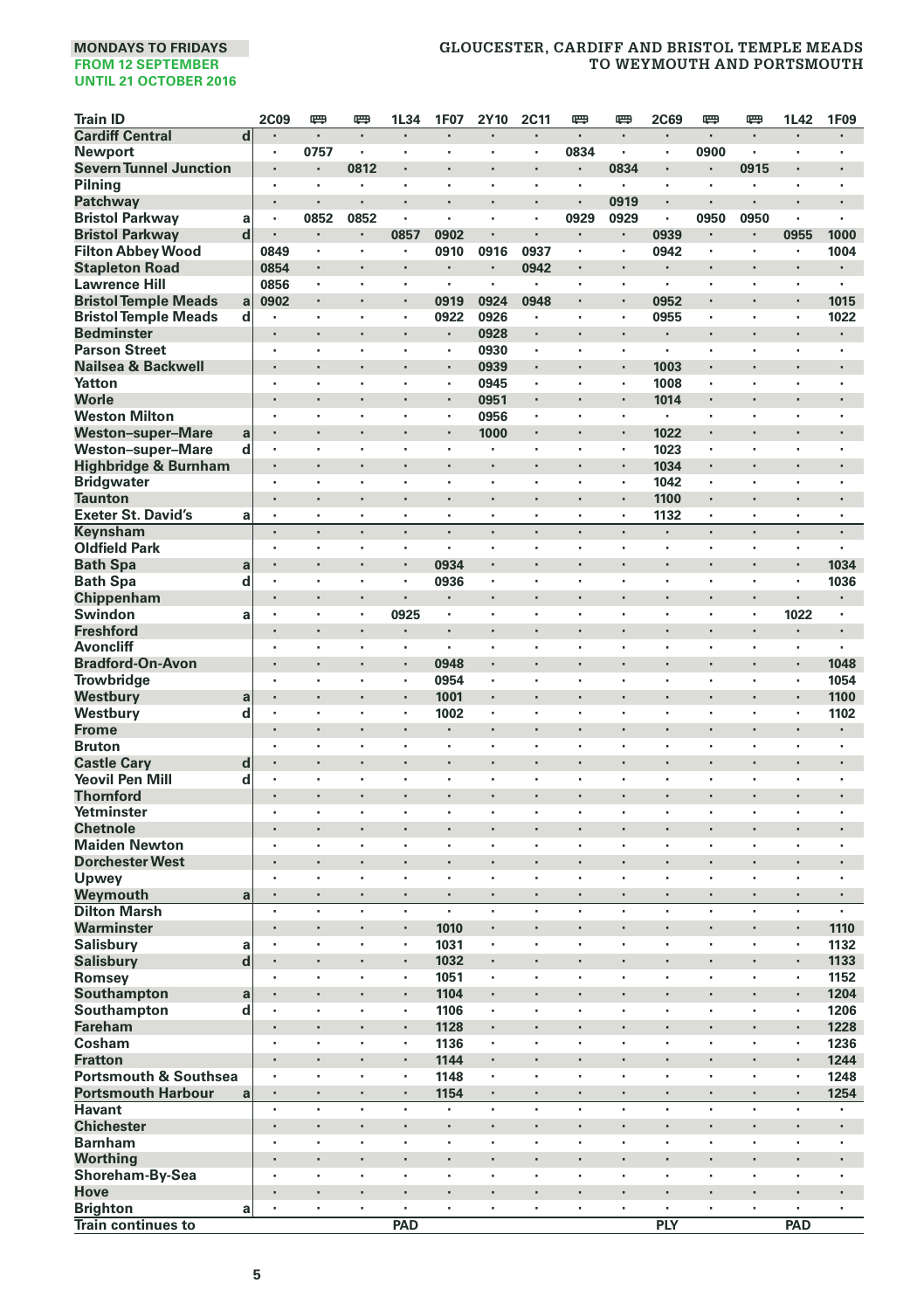| <b>Train ID</b>                                    |                  | 2Y12      | 罒       | œ              | 2C71                     | O         | 1L48                 | 1F11                            | 2Y14                 | 1F04                 | œ       | 罒              | 2C73           | œ                    | 1L52           |
|----------------------------------------------------|------------------|-----------|---------|----------------|--------------------------|-----------|----------------------|---------------------------------|----------------------|----------------------|---------|----------------|----------------|----------------------|----------------|
| <b>Cardiff Central</b>                             | d                |           | $\cdot$ | ×              |                          | ł.        |                      |                                 |                      | 0940                 |         | $\cdot$        |                | ×                    |                |
| Newport                                            |                  |           | 0939    | ٠              | ٠                        | 1002      | ×                    | $\cdot$                         | $\blacksquare$       | 09u58                | 1039    | $\blacksquare$ | ×,             | 1102                 |                |
| <b>Severn Tunnel Junction</b>                      |                  |           |         | 0942           |                          |           |                      |                                 |                      | 10u09                | ٠       | 1042           |                |                      |                |
| Pilning                                            |                  | ٠         | $\cdot$ | $\blacksquare$ | ٠                        | $\cdot$   | ٠                    | $\cdot$<br>$\cdot$              | $\cdot$              |                      | ×,      | $\blacksquare$ | $\cdot$        | $\cdot$              |                |
| Patchway                                           |                  | ٠         | $\cdot$ | 1022           | ٠<br>٠                   |           | ٠                    |                                 | $\cdot$<br>$\cdot$   |                      | ×       | 1122           | $\cdot$        |                      |                |
| <b>Bristol Parkway</b>                             | a<br>$\mathbf d$ |           | 1029    | 1029<br>٠      | 1039                     | 1052<br>٠ | 1057                 | 1102                            |                      | 11s24                | 1129    | 1129<br>٠      |                | 1152<br>٠            | 1157           |
| <b>Bristol Parkway</b><br><b>Filton Abbey Wood</b> |                  | 1014      |         | ×.             | 1042                     | $\cdot$   | ٠                    | 1110                            | 1116                 | 11s28                | ×,      | ٠              | 1139<br>1142   | $\blacksquare$       | ï              |
| <b>Stapleton Road</b>                              |                  |           |         |                |                          |           |                      | $\cdot$                         |                      |                      |         |                |                |                      |                |
| <b>Lawrence Hill</b>                               |                  | $\cdot$   | $\cdot$ | ٠              | ×                        | ٠         | ٠                    | $\cdot$                         | $\cdot$              | $\cdot$              | ٠       | ×              | ×,             | ٠                    | $\cdot$        |
| <b>Bristol Temple Meads</b>                        | a                | 1022      | $\cdot$ |                | 1051                     |           |                      | 1119                            | 1124                 | 1145                 | ٠       |                | 1151           |                      |                |
| <b>Bristol Temple Meads</b><br>d                   |                  | 1026      | $\cdot$ | ł,             | 1053                     |           |                      | 1122                            | 1126                 |                      | ł,      | ł,             | 1153           |                      |                |
| <b>Bedminster</b>                                  |                  | 1028      | $\cdot$ | i,             | ٠                        | ï         |                      | ٠                               | 1128                 |                      | $\cdot$ | i,             | ٠              |                      |                |
| <b>Parson Street</b>                               |                  | 1030      | $\cdot$ | ï              | $\blacksquare$           | ï         | ÷,                   | ï,                              | 1130                 | $\cdot$              | ×,      | ×              | ×,             | ٠                    | $\overline{a}$ |
| Nailsea & Backwell                                 |                  | 1039      |         | ٠              | 1103                     |           |                      |                                 | 1139                 |                      |         |                | 1203           |                      | ٠              |
| Yatton                                             |                  | 1045      | $\cdot$ | ٠              | 1108                     | ٠         | ٠                    | $\cdot$                         | 1145                 | $\cdot$              | ٠       | ٠              | 1208           | ٠                    | $\cdot$        |
| Worle                                              |                  | 1051      | $\cdot$ |                | 1114                     |           | ×                    |                                 | 1151                 | $\cdot$              | ٠       | ٠              | 1214           |                      |                |
| <b>Weston Milton</b>                               |                  | 1056      | $\cdot$ | ٠              |                          | ٠         | ٠                    | $\cdot$                         | 1156                 | $\cdot$              | ٠       | ×,             |                | ٠                    |                |
| <b>Weston-super-Mare</b>                           | a                | 1100      |         | ä,             | 1121                     | l,        |                      |                                 | 1200                 |                      | ×       | l,             | 1220           | l,                   |                |
| Weston-super-Mare<br>d                             |                  |           |         | ×,             | 1122                     |           | ٠                    |                                 |                      |                      | ٠       | ٠              | 1221           |                      |                |
| Highbridge & Burnham                               |                  |           |         | ٠              | 1133                     |           |                      |                                 | $\cdot$              |                      |         |                | 1232           |                      |                |
| <b>Bridgwater</b>                                  |                  | $\cdot$   | ٠       | ٠              | 1141                     | $\cdot$   | ٠                    | $\cdot$                         | $\cdot$              | $\cdot$              | ٠       | ×              | 1240           | ٠                    | $\cdot$        |
| <b>Taunton</b>                                     |                  |           |         |                | 1155                     |           |                      |                                 |                      |                      | ł.      |                | 1256           |                      |                |
| <b>Exeter St. David's</b>                          | a                |           | $\cdot$ | ×              | ٠                        | $\cdot$   | ×                    | $\cdot$                         | $\cdot$              |                      | ٠       | $\bullet$      | ٠              | ×                    | $\cdot$        |
| Keynsham                                           |                  | $\cdot$   | $\cdot$ | ×              | l,                       | ٠         | ×                    |                                 | $\cdot$              | $\cdot$              | ×       | ä,             | $\cdot$        | ×,                   | $\cdot$        |
| <b>Oldfield Park</b>                               |                  |           | $\cdot$ | ×              | ٠                        | ٠         | ٠                    |                                 | $\cdot$              |                      | ٠       | ٠              | $\cdot$        | ٠                    |                |
| <b>Bath Spa</b>                                    | a                | $\bullet$ |         | ×              | ٠                        |           | ٠                    | 1134                            | $\cdot$              |                      | ٠       | ٠              | ٠              |                      |                |
| <b>Bath Spa</b><br>d                               |                  |           | $\cdot$ | ï              | ٠                        | ×         | ٠                    | 1136                            | $\cdot$              |                      | ×       | ٠              | ٠              | ×                    |                |
| Chippenham                                         |                  | $\cdot$   |         | ł.             | ï                        | ï         |                      |                                 |                      |                      | ٠       | ł.             | ×,             |                      |                |
| Swindon                                            | a                | $\cdot$   | $\cdot$ | ×              | ٠                        | ×         | 1123                 | $\cdot$                         | $\cdot$              | $\cdot$              | ٠       | ×              | ×              | $\ddot{\phantom{a}}$ | 1223           |
| <b>Freshford</b>                                   |                  |           |         |                | ï                        |           |                      |                                 |                      |                      |         | ï              |                | ï                    |                |
| <b>Avoncliff</b>                                   |                  | ٠         | ٠       | ٠              | ٠                        | ٠         | ł,                   |                                 | $\cdot$              | $\cdot$              | ٠       | ٠              | ٠              | ٠                    | $\cdot$        |
| <b>Bradford-On-Avon</b>                            |                  | $\cdot$   |         | ×              | ×                        | ×         | ×                    | 1148                            | $\cdot$              |                      |         | ł,             | ×              |                      |                |
| <b>Trowbridge</b>                                  |                  |           | $\cdot$ | ï              | ×<br>ï                   | ï         | ×<br>l,              | 1154                            | $\cdot$              |                      | ٠<br>×  | ï<br>l,        | ï              | l,                   |                |
| Westbury                                           | a                | $\cdot$   | $\cdot$ | ٠              | ٠                        | ٠         | $\ddot{\phantom{a}}$ | 1200                            |                      |                      | ٠       | ٠              | ×              | ×                    |                |
| Westbury<br>d<br><b>Frome</b>                      |                  |           |         |                |                          |           |                      | 1202                            |                      |                      |         |                |                |                      |                |
| <b>Bruton</b>                                      |                  | ٠         | $\cdot$ | ٠              | ٠                        | ٠         | ٠                    | $\cdot$                         | $\cdot$              | $\cdot$              | ٠       | ٠              | ٠              | ٠                    | $\cdot$        |
| <b>Castle Cary</b><br>d                            |                  | $\cdot$   |         | ł              | ł                        |           | $\ddot{\phantom{0}}$ |                                 |                      |                      | ٠       |                |                |                      |                |
| <b>Yeovil Pen Mill</b><br>d                        |                  |           |         | ×              | ٠                        | ٠         | ł,                   | $\cdot$                         | $\cdot$              |                      | ٠       | ×              | ٠              | ٠                    |                |
| <b>Thornford</b>                                   |                  |           |         | i,             | ï                        | ï         | l,                   |                                 | $\ddot{\phantom{0}}$ |                      | l,      | ï              |                | ï                    |                |
| Yetminster                                         |                  |           |         | ł,             | ×                        | ٠         | ٠                    |                                 | $\cdot$              |                      | ٠       | ٠              | ٠              | ï                    |                |
| <b>Chetnole</b>                                    |                  |           |         |                |                          | ٠         |                      |                                 |                      |                      |         |                |                |                      |                |
| <b>Maiden Newton</b>                               |                  | $\cdot$   | $\cdot$ | ٠              | ٠                        | ×         | ×                    | $\cdot$                         | $\cdot$              | $\cdot$              | ×       | ٠              | ×              | ٠                    | $\cdot$        |
| <b>Dorchester West</b>                             |                  |           |         | ł.             |                          |           | ï                    |                                 |                      |                      |         | ł.             |                |                      |                |
| Upwey                                              |                  | $\cdot$   | $\cdot$ | ł,             | ÷,                       | ï         | ÷,                   | $\cdot$                         | $\cdot$              | $\cdot$              | ٠       | $\blacksquare$ | ٠              | ÷,                   |                |
| Weymouth                                           | a                | $\cdot$   |         | ٠              | ł.                       | ï         |                      | $\cdot$                         | $\cdot$              |                      | ٠       | ٠              | ٠              |                      |                |
| <b>Dilton Marsh</b>                                |                  |           | $\cdot$ | ×              | ł,                       |           | ÷,                   | $\cdot$                         | $\cdot$              |                      |         |                | ï              |                      |                |
| Warminster                                         |                  | $\bullet$ |         | ٠              |                          |           | ٠                    | 1210                            | $\blacksquare$       |                      |         | ٠              | ٠              |                      |                |
| <b>Salisbury</b>                                   | a                |           | $\cdot$ | ٠              | $\overline{\phantom{a}}$ | ٠         | ٠                    | 1232                            | $\cdot$              | $\ddot{\phantom{0}}$ | ٠       | ٠              | $\blacksquare$ | $\ddot{\phantom{0}}$ |                |
| <b>Salisbury</b>                                   | $\mathbf d$      |           |         | i,             | ï                        | ï         |                      | 1233                            |                      |                      |         |                | ï              | ï                    |                |
| Romsey                                             |                  |           | $\cdot$ | ٠              | ٠                        | $\cdot$   | ٠                    | 1251                            | $\cdot$              | $\cdot$              | ٠       | ٠              | ٠              | ٠                    |                |
| Southampton                                        | a                |           |         |                | ï                        | ï         |                      | 1304                            |                      |                      |         | ï              |                |                      |                |
| Southampton<br>d                                   |                  | ٠         | ٠       | ×              | ٠                        | ٠         | ٠                    | 1306                            | $\cdot$              |                      | ٠       | ×              | ٠              | ٠                    | $\cdot$        |
| Fareham                                            |                  | $\bullet$ |         | ٠              | ł                        |           | $\ddot{\phantom{0}}$ | 1328                            | $\cdot$              | ٠                    |         | ٠              | ٠              | ٠                    |                |
| Cosham                                             |                  |           | $\cdot$ |                | ×                        |           | ×                    | 1336                            | $\cdot$              |                      | ٠       |                | ï              | ï                    |                |
| <b>Fratton</b>                                     |                  |           |         | ï              | ï                        |           |                      | 1344                            |                      |                      |         | ï              |                |                      |                |
| <b>Portsmouth &amp; Southsea</b>                   |                  | $\cdot$   | $\cdot$ | ×              | ٠                        | ٠         | $\ddot{\phantom{a}}$ | 1348                            | $\cdot$              | $\cdot$              | ٠       | ٠              | ×              | ×                    |                |
| <b>Portsmouth Harbour</b>                          | a                |           |         |                | i,                       |           |                      | 1354                            | $\cdot$              |                      |         |                |                |                      |                |
| <b>Havant</b>                                      |                  |           | $\cdot$ | l,             | ٠                        | ٠         | ×                    | $\cdot$                         | $\cdot$              |                      | ٠       | ٠              | $\cdot$        | ٠                    |                |
| <b>Chichester</b>                                  |                  |           | ٠       | l,             | ł,                       | ï         | ł,                   | $\centering \label{eq:reduced}$ |                      |                      | ï       | ï              | ï              | ï                    |                |
| <b>Barnham</b>                                     |                  |           |         | i,             | ï                        | ï         |                      |                                 | $\cdot$              |                      | ×       | i,             |                | ï                    |                |
| Worthing<br>Shoreham-By-Sea                        |                  |           | $\cdot$ | ×              | ٠                        |           | ×                    | $\cdot$                         | $\cdot$              | $\cdot$              | ×       | ٠              | ×              | ×                    |                |
| Hove                                               |                  |           |         |                |                          |           |                      |                                 |                      |                      |         |                |                |                      |                |
| <b>Brighton</b>                                    | a                | ٠         | $\cdot$ | ٠              | ٠                        | ٠         | ٠                    | ٠                               | ٠                    | ٠                    | ٠       | ٠              | ٠              | ٠                    |                |
| <b>Train continues to</b>                          |                  |           |         |                |                          |           | PAD                  |                                 |                      |                      |         |                |                |                      | PAD            |
|                                                    |                  |           |         |                |                          |           |                      |                                 |                      |                      |         |                |                |                      |                |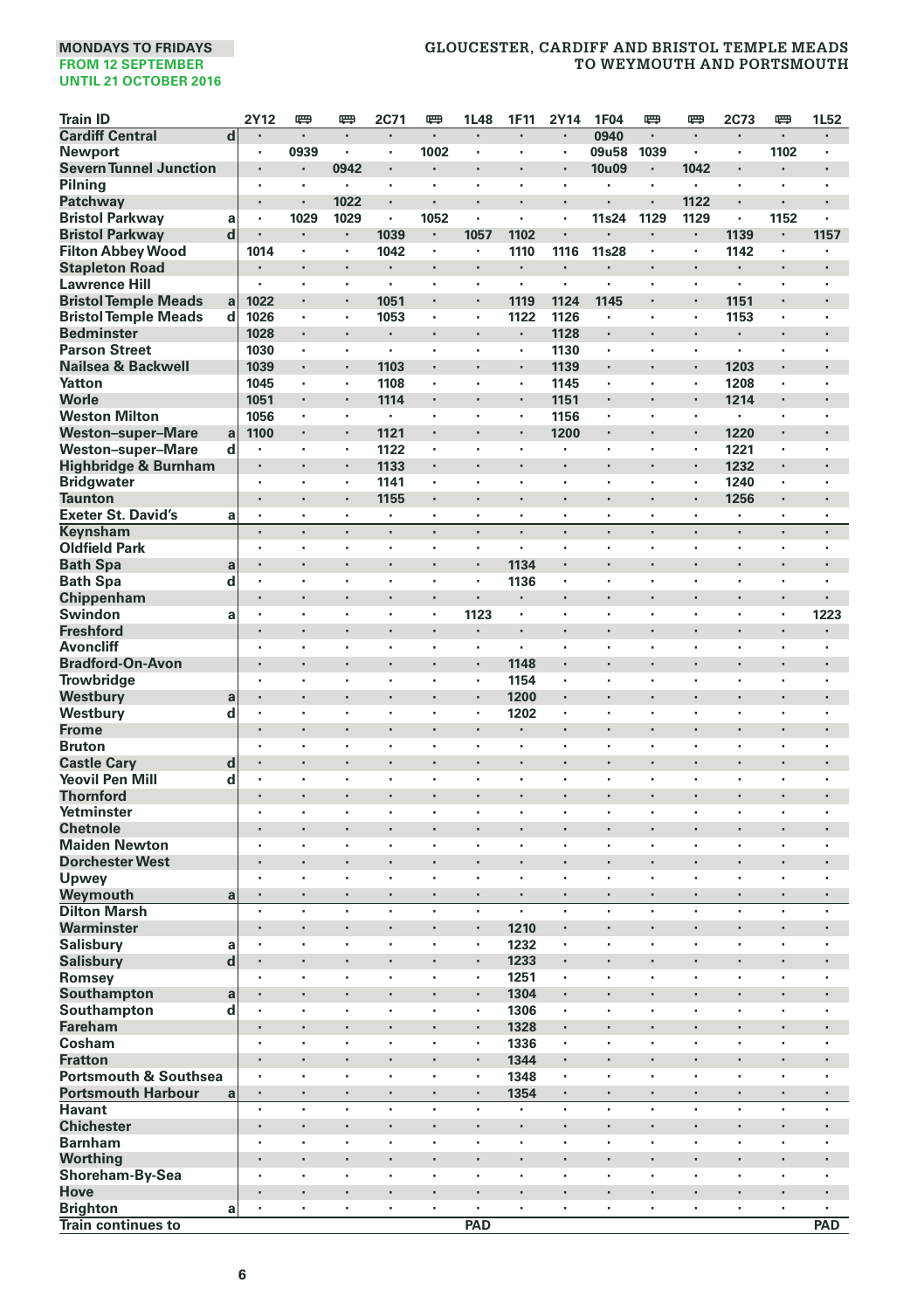| <b>Train ID</b>                             |                         | 1F13           | <b>2Y16</b> | 罒                    | 罒               | 2C75                   | 罒                    | 1L55                 | 1F17                 | 2Y18                 | 罒      | 罒         | 2C77         | 罒                        | 1L62                 |
|---------------------------------------------|-------------------------|----------------|-------------|----------------------|-----------------|------------------------|----------------------|----------------------|----------------------|----------------------|--------|-----------|--------------|--------------------------|----------------------|
| <b>Cardiff Central</b>                      | $\overline{\mathbf{d}}$ | $\cdot$        | $\cdot$     | ٠                    | ٠               | $\blacksquare$         | $\blacksquare$       | $\blacksquare$       | $\cdot$              | $\cdot$              | ٠      | ٠         |              | ٠                        | $\blacksquare$       |
| <b>Newport</b>                              |                         | ٠              |             | 1139                 | ٠               | ×<br>ï                 | 1202                 | $\cdot$<br>ï         |                      | $\cdot$              | 1239   | ٠         | $\cdot$<br>ï | 1302                     | $\cdot$              |
| <b>Severn Tunnel Junction</b><br>Pilning    |                         | $\cdot$        | $\cdot$     | $\ddot{\phantom{a}}$ | 1142<br>$\cdot$ |                        | $\ddot{\phantom{0}}$ |                      | $\cdot$              | $\cdot$              | ×      | 1242<br>٠ | ×            |                          | ×                    |
| Patchwav                                    |                         |                |             | ł,                   | 1222            |                        | ٠                    |                      |                      |                      | ×      | 1322      |              |                          |                      |
| <b>Bristol Parkway</b>                      | a                       | $\cdot$        |             | 1229                 | 1229            | $\blacksquare$         | 1252                 |                      | $\cdot$              | $\cdot$              | 1329   | 1329      | ٠            | 1352                     |                      |
| <b>Bristol Parkway</b>                      | d                       | 1202           | $\cdot$     |                      | ٠               | 1239                   | ٠                    | 1257                 | 1302                 |                      | ٠      | ٠         | 1339         |                          | 1357                 |
| <b>Filton Abbey Wood</b>                    |                         | 1207           | 1214        |                      | ł,              | 1242                   | ï                    | ï                    | 1307                 | 1314                 | ł,     | ł,        | 1342         |                          |                      |
| <b>Stapleton Road</b>                       |                         |                |             | ï                    | ×               | ٠                      | ٠                    | ï                    | $\cdot$              |                      | ×      | ×         | ×            |                          |                      |
| <b>Lawrence Hill</b>                        |                         |                | ٠           | ٠                    | ï               | $\ddot{\phantom{0}}$   | i.                   | $\ddot{\phantom{0}}$ | $\ddot{\phantom{0}}$ | $\ddot{\phantom{0}}$ | ł.     | ł.        | ×,           | $\ddot{\phantom{0}}$     | $\ddot{\phantom{0}}$ |
| <b>Bristol Temple Meads</b>                 | a                       | 1216           | 1222        | ł                    | ł               | 1251                   |                      | ï                    | 1315                 | 1322                 | ×      |           | 1352         |                          |                      |
| <b>Bristol Temple Meads</b>                 | d                       | 1222           | 1226        | ٠                    | ٠               | 1253                   | ٠                    | ٠                    | 1322                 | 1326                 | ٠      | ٠         | 1357         | ٠                        | ٠                    |
| <b>Bedminster</b>                           |                         |                | 1229        | ł.                   | ł.              | $\blacksquare$         |                      |                      |                      | 1329                 | ł.     | ×         |              |                          |                      |
| <b>Parson Street</b>                        |                         | $\cdot$        | 1231        | ٠                    | ï               | ÷,                     | $\cdot$              | ٠                    |                      | 1331                 | ٠      | ٠         | ÷,           | ٠                        | ٠                    |
| Nailsea & Backwell                          |                         |                | 1239        | ï                    | i,              | 1303                   | ÷.                   |                      | $\cdot$              | 1339                 | ٠      |           | 1407         |                          |                      |
| Yatton                                      |                         |                | 1245        |                      | ï               | 1308                   |                      | ï                    |                      | 1345                 | ٠      | ٠         | 1412         |                          |                      |
| Worle                                       |                         |                | 1251        | ×                    | ٠               | 1314                   | ٠                    |                      | $\cdot$              | 1351                 | ٠      | ٠         | 1418         | ×                        | ×                    |
| <b>Weston Milton</b>                        |                         | $\cdot$        | 1256        | ٠                    | ٠               | ٠                      | ٠                    | ٠                    | $\cdot$              | 1356                 | ٠      | ٠         |              | ٠                        | ٠                    |
| <b>Weston-super-Mare</b>                    | a                       | $\cdot$        | 1300        | i,                   |                 | 1321                   |                      |                      |                      | 1400                 |        |           | 1424         |                          |                      |
| Weston-super-Mare                           | d                       | $\cdot$        | $\cdot$     | ×                    | ٠               | 1323                   | ×,                   | ٠                    |                      | $\cdot$              | ٠      | ٠         | 1425         | ٠                        | ٠                    |
| Highbridge & Burnham                        |                         |                |             | ï                    |                 | 1334                   |                      |                      | $\cdot$              |                      | ٠      |           | 1436         |                          |                      |
| <b>Bridgwater</b>                           |                         | ٠              | $\cdot$     | ٠                    | ٠               | 1342                   | $\cdot$              | ٠                    |                      | $\cdot$              | ×      | ٠         | 1444         | ٠                        | ٠                    |
| <b>Taunton</b><br><b>Exeter St. David's</b> | a                       | $\cdot$        | $\cdot$     | ł,<br>×              | ٠<br>×,         | 1358<br>$\blacksquare$ | ٠<br>$\cdot$         | ٠                    | $\cdot$              | $\cdot$<br>$\cdot$   | ٠<br>٠ | ٠<br>٠    | 1458<br>1532 | ٠<br>×                   | ٠                    |
| Keynsham                                    |                         | $\cdot$        |             | l,                   | l,              |                        | l,                   | l,                   |                      | $\cdot$              | l,     | l,        |              |                          |                      |
| <b>Oldfield Park</b>                        |                         | $\cdot$        | $\cdot$     | ٠                    | ٠               | ×                      | ٠                    | ×                    | $\cdot$              | $\cdot$              | ×      | ×         | $\cdot$      | ×                        | ×                    |
| <b>Bath Spa</b>                             | a                       | 1234           |             |                      |                 |                        |                      |                      | 1334                 |                      |        |           |              |                          |                      |
| <b>Bath Spa</b>                             | d                       | 1236           | $\cdot$     | ٠                    | ٠               | ٠                      | ٠                    | $\cdot$              | 1336                 | $\cdot$              | ٠      | ٠         | ٠            | ٠                        | ٠                    |
| Chippenham                                  |                         |                | $\bullet$   |                      |                 |                        |                      |                      | $\blacksquare$       |                      | ٠      |           |              | ٠                        |                      |
| Swindon                                     | a                       |                |             | ï                    | ï               | ï                      | ï                    | 1323                 |                      | $\cdot$              | ï      |           | ï            | ł,                       | 1426                 |
| <b>Freshford</b>                            |                         |                | $\cdot$     | ï                    | ×               |                        | ×                    | ٠                    | $\cdot$              |                      | ×      | i,        |              |                          |                      |
| Avoncliff                                   |                         |                |             | ٠                    | ï               | ×                      | ï                    | ×                    |                      | $\cdot$              | ×      | ×         | ï            | ×                        | ï                    |
| <b>Bradford-On-Avon</b>                     |                         | 1248           | ٠           |                      | ×               |                        |                      |                      | 1348                 |                      |        |           | ٠            |                          | ٠                    |
| <b>Trowbridge</b>                           |                         | 1254           | $\cdot$     | ٠                    | ×               | ×                      | ×                    | ×                    | 1354                 | $\cdot$              | ٠      | ٠         | ×            | ×                        | ×                    |
| Westbury                                    | a                       | 1300           |             | ï                    | ł.              |                        |                      |                      | 1400                 |                      |        |           |              |                          |                      |
| Westbury                                    | d                       | 1304           | $\cdot$     | ÷,                   | ł,              | ÷,                     | ٠                    |                      | 1402                 | $\cdot$              |        |           | l,           | ÷,                       | l,                   |
| Frome                                       |                         |                |             |                      | ł.              |                        |                      |                      | $\cdot$              |                      |        |           |              |                          |                      |
| <b>Bruton</b>                               |                         |                |             |                      | ï               | ï                      | ï                    |                      |                      |                      | ï      | l,        | ï            |                          | ,                    |
| <b>Castle Cary</b>                          | d                       | $\blacksquare$ | $\bullet$   |                      | ٠               |                        | ٠                    |                      | ٠                    |                      | ٠      | ٠         | ٠            | ×                        | ٠                    |
| <b>Yeovil Pen Mill</b>                      | d                       | $\cdot$        | ,           | ٠                    | ×               | ٠                      | ×,                   | $\ddot{\phantom{0}}$ | $\ddot{\phantom{0}}$ | $\cdot$              | ٠      | ٠         | ×,           | $\overline{\phantom{a}}$ | ٠                    |
| <b>Thornford</b>                            |                         | $\cdot$        |             |                      | ł.              |                        |                      |                      |                      |                      | ł.     |           |              | ٠                        | ٠                    |
| Yetminster<br><b>Chetnole</b>               |                         |                | $\cdot$     | ٠                    | ٠               | ٠                      | ٠                    | ٠                    | $\cdot$              | $\cdot$              | ٠<br>× | ٠         | ٠            |                          |                      |
| <b>Maiden Newton</b>                        |                         | ٠              | ,           | ٠                    | ٠               | ٠                      | ٠                    | ٠                    | ,                    | $\cdot$              | ٠      | ٠         | ٠            | ٠                        | ٠                    |
| <b>Dorchester West</b>                      |                         |                | $\cdot$     |                      | ł.              |                        |                      |                      | ł.                   |                      | ×      |           | ×            | ٠                        |                      |
| Upwey                                       |                         |                |             |                      | ×,              |                        |                      | ٠                    |                      | $\cdot$              | ٠      | ٠         | ï            | ×                        |                      |
| Weymouth                                    | a                       |                |             | ï                    | l,              | l,                     |                      | ï                    |                      |                      |        | ï         | l,           | l,                       |                      |
| <b>Dilton Marsh</b>                         |                         |                |             | ٠                    | ٠               | ×                      | ×                    | ×                    | $\cdot$              | $\cdot$              | ×      | ×         | ٠            | ×                        | ×                    |
| Warminster                                  |                         | 1312           |             |                      |                 |                        |                      |                      | 1410                 |                      |        |           |              |                          |                      |
| Salisbury                                   | a                       | 1332           | $\cdot$     | ٠                    | ٠               | ٠                      | ٠                    | ٠                    | 1432                 | $\cdot$              | ٠      | ٠         | ٠            | ٠                        | ٠                    |
| <b>Salisbury</b>                            | d                       | 1335           | $\cdot$     | ł,                   | ł               |                        |                      |                      | 1433                 | $\cdot$              |        |           |              |                          |                      |
| Romsey                                      |                         | 1353           | $\cdot$     | ł,                   | ×               | ٠                      | ï                    | ٠                    | 1451                 | $\cdot$              | ×      | ×         | ٠            | ٠                        | ٠                    |
| Southampton                                 | a                       | 1404           |             | ï                    | i,              | ï                      |                      | ï                    | 1504                 |                      | i,     | ï         | ï            | ï                        | ×                    |
| Southampton                                 | d                       | 1406           |             | ×                    | ï               | ï                      | ï                    | ٠                    | 1506                 | $\cdot$              | ٠      | ٠         | ï            | ×                        |                      |
| Fareham                                     |                         | 1428           | $\bullet$   |                      | ٠               |                        |                      |                      | 1528                 |                      |        |           | ٠            |                          |                      |
| Cosham                                      |                         | 1436           | $\cdot$     | ٠                    | ٠               | ٠                      | ×                    | ٠                    | 1536                 | $\cdot$              | ٠      | ٠         | ×            | ×                        | ×                    |
| <b>Fratton</b>                              |                         | 1444           |             | ï                    | ł.              |                        |                      | ×,                   | 1544                 |                      |        | ï         |              |                          |                      |
| <b>Portsmouth &amp; Southsea</b>            |                         | 1448           | $\cdot$     | ł,                   | ï               | ł,                     | $\cdot$              | ×                    | 1548                 | $\cdot$              | ٠      | ï         | ï            | ł,                       | $\cdot$              |
| <b>Portsmouth Harbour</b>                   | a                       | 1454           | $\cdot$     | ï                    |                 |                        | ٠                    | ï                    | 1554                 |                      | ٠      | ٠         | ٠            | $\ddot{\phantom{0}}$     | ٠                    |
| <b>Havant</b>                               |                         | ٠              |             | ï                    | ï               | ï                      | ï                    | ï                    | ,                    |                      | ï      | ï         | ï            | ł,                       | ï                    |
| <b>Chichester</b><br><b>Barnham</b>         |                         | $\cdot$        | $\bullet$   | ł<br>×               | ٠               | ٠                      | ٠<br>ï               | ×                    | $\cdot$              | ٠<br>$\cdot$         | ٠<br>٠ | ٠<br>٠    | ï            | ٠<br>٠                   | ٠                    |
| Worthing                                    |                         |                | $\cdot$     | ï                    | ł.              |                        |                      | ï                    | $\cdot$              |                      | ×      | i,        |              |                          |                      |
| Shoreham-By-Sea                             |                         | $\cdot$        | $\cdot$     | $\cdot$              | ×               | ×                      | ×                    | ×                    | $\cdot$              | $\cdot$              | ×      | ×         | ×            | ×                        | ×                    |
| Hove                                        |                         |                |             | ï                    |                 | ï                      |                      | ï                    |                      |                      |        | ï         |              |                          |                      |
| <b>Brighton</b>                             | a                       | ٠              |             | ٠                    | ٠               | $\blacksquare$         | ٠                    |                      | ٠                    | ٠                    | ٠      | ٠         | ٠            | $\cdot$                  |                      |
| <b>Train continues to</b>                   |                         |                |             |                      |                 |                        |                      | PAD                  |                      |                      |        |           |              |                          | PAD                  |
|                                             |                         |                |             |                      |                 |                        |                      |                      |                      |                      |        |           |              |                          |                      |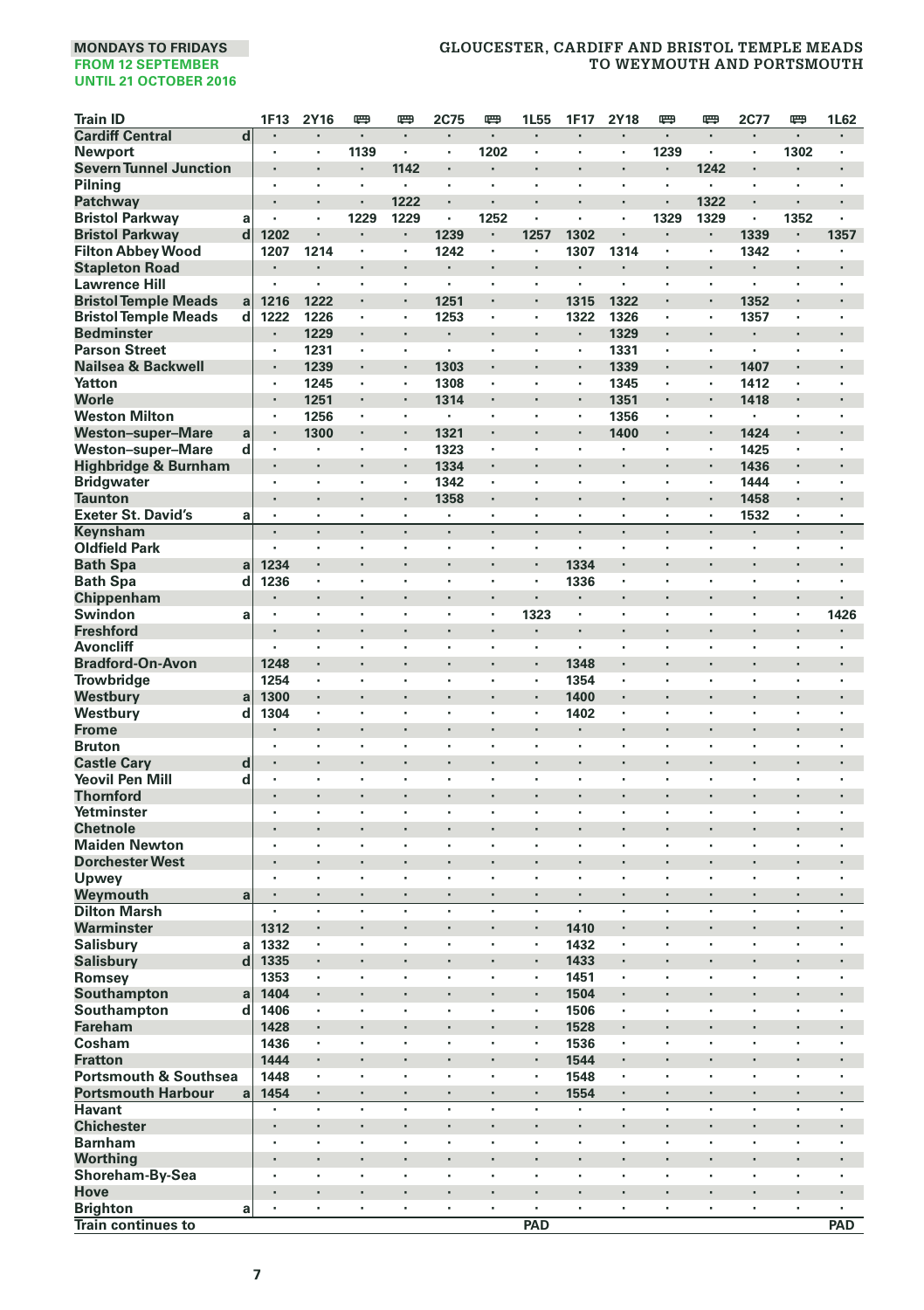| <b>Train ID</b>                  |        | 1F19                            | 2Y20           | 罒              | 罒       | <b>2C79</b>               | 罒              | 1L66                 | 1F23         | 2Y22                            | œ       | 罒       | <b>2C81</b>          | 2R98                 | 吧                    |
|----------------------------------|--------|---------------------------------|----------------|----------------|---------|---------------------------|----------------|----------------------|--------------|---------------------------------|---------|---------|----------------------|----------------------|----------------------|
| <b>Cardiff Central</b>           | d      | $\cdot$                         | $\cdot$        | $\blacksquare$ | ٠       | $\blacksquare$            | $\blacksquare$ | $\cdot$              | $\cdot$      | $\cdot$                         | ×       | ٠       | ×                    | $\cdot$              | $\cdot$              |
| Newport                          |        |                                 |                | 1339           | ×       | ×,                        | 1402           |                      | $\cdot$      |                                 | 1439    | ×       | ×                    | $\cdot$              | 1502                 |
| <b>Severn Tunnel Junction</b>    |        |                                 |                |                | 1342    |                           |                |                      |              |                                 | ٠       | 1442    |                      | ×                    |                      |
| Pilning                          |        |                                 |                | ł,             | ł,      |                           |                |                      |              |                                 | ł,      | ł,      |                      |                      |                      |
| Patchway                         |        | $\blacksquare$                  | $\bullet$      | ×              | 1422    | $\blacksquare$            | ٠              | $\blacksquare$       |              | $\cdot$                         | ×       | 1522    |                      | ٠                    |                      |
| <b>Bristol Parkway</b>           | a      | $\cdot$                         |                | 1429           | 1429    | $\blacksquare$            | 1452           | $\cdot$              | $\cdot$      | $\cdot$                         | 1529    | 1529    | ٠                    | ٠                    | 1552                 |
| <b>Bristol Parkway</b>           | d      | 1402                            |                |                | ٠       | 1439                      |                | 1457                 | 1502         |                                 | ٠       | ٠       | 1539                 |                      |                      |
| <b>Filton Abbey Wood</b>         |        | 1407                            | 1414           | ×,             | ×,      | 1442                      | $\blacksquare$ | $\cdot$              | 1507         | 1514                            | ٠       | ٠       | 1542                 | 1557                 | $\cdot$              |
| <b>Stapleton Road</b>            |        |                                 |                |                |         | $\blacksquare$            |                |                      |              |                                 |         |         |                      |                      |                      |
| <b>Lawrence Hill</b>             |        | ,                               |                | ٠              | ٠       | $\cdot$                   | $\cdot$        | ٠                    | $\cdot$      | $\cdot$                         | ٠       | ٠       | $\cdot$              | ٠                    | ٠                    |
| <b>Bristol Temple Meads</b>      | a      | 1416                            | 1422           | ł              |         | 1451                      |                |                      | 1515         | 1522                            | ł.      | ٠       | 1551                 | ٠                    |                      |
| <b>Bristol Temple Meads</b>      | d      | 1422                            | 1426           | ٠              | ×,      | 1453                      | ٠              | $\cdot$              | 1522         | 1526                            | ٠       | ٠       | 1553                 | ,                    | $\cdot$              |
| <b>Bedminster</b>                |        |                                 | 1428           | l,             | i,      |                           |                |                      |              | 1528                            | l,      | ł.      | 1557                 |                      |                      |
| <b>Parson Street</b>             |        |                                 | 1430           | ٠              | ٠       | ٠                         | ×,             | $\cdot$              |              | 1530                            | ٠       | ٠       | 1559                 | ٠                    | $\cdot$              |
| Nailsea & Backwell               |        |                                 | 1439           |                | ×       | 1503                      | ł,             |                      |              | 1539                            |         |         | 1607                 |                      |                      |
| Yatton                           |        | ٠                               | 1445           | ٠              | ٠       | 1508                      | ٠              | $\cdot$              | $\cdot$      | 1545                            | ٠       | ٠       | 1612                 | ٠                    | $\cdot$              |
| Worle                            |        |                                 | 1451           | ł              | ٠       | 1514                      | ł              |                      |              | 1551                            | ٠       | ×,      | 1618                 | $\cdot$              | $\cdot$              |
| <b>Weston Milton</b>             |        | $\cdot$                         | 1456           | ×              | ٠       | ł,                        | $\cdot$        |                      |              | 1556                            | ×       | ٠       | 1622                 | ٠                    | $\cdot$              |
| <b>Weston-super-Mare</b>         | a      |                                 | 1500           |                |         | 1522                      |                |                      |              | 1600                            | i,      | ÷.      | 1626                 |                      |                      |
| Weston-super-Mare                | d      |                                 |                | ï              | ×,      | 1528                      |                |                      |              |                                 | ï       | ٠       | 1627                 | ,                    |                      |
| Highbridge & Burnham             |        |                                 | $\bullet$      | ٠              | ٠       | 1538                      | ٠              |                      |              |                                 |         | ٠       | 1638                 | ٠                    |                      |
| <b>Bridgwater</b>                |        | $\cdot$                         | $\cdot$        | ٠              | ×,      | 1546                      | $\cdot$        | $\cdot$              | $\cdot$      | $\cdot$                         | ٠       | ٠       | 1646                 | $\cdot$              | $\cdot$              |
| <b>Taunton</b>                   |        |                                 | $\cdot$        | i,             |         | 1601                      |                |                      |              |                                 |         |         | 1701                 |                      |                      |
| <b>Exeter St. David's</b>        | a      | $\cdot$<br>$\ddot{\phantom{0}}$ | $\cdot$        | ×<br>ä,        | ٠<br>ä, | ٠<br>$\ddot{\phantom{0}}$ | ×,             | $\cdot$              |              | $\cdot$<br>$\ddot{\phantom{0}}$ | ×<br>J. | ٠<br>J. | ٠                    | $\cdot$              | $\cdot$              |
| Keynsham                         |        |                                 |                |                |         |                           | ×,             | $\cdot$              | $\cdot$      |                                 |         |         | ä,                   | 1611                 | $\cdot$              |
| <b>Oldfield Park</b>             |        |                                 | $\cdot$        | ×              | ٠       | ٠                         | $\cdot$        | ٠                    |              | $\cdot$                         | ٠       | ٠       | $\cdot$              | 1619                 | $\cdot$              |
| <b>Bath Spa</b>                  | a      | 1434                            | $\bullet$      | ł<br>ï         | ٠<br>٠  | ٠                         | ï              | $\bullet$            | 1534         | $\bullet$<br>$\cdot$            | ۰<br>ï  | ٠<br>×  | ï                    | 1621<br>٠            |                      |
| <b>Bath Spa</b><br>Chippenham    | d      | 1436                            |                | ï              | i,      |                           | ×              |                      | 1536         |                                 | ï       | l,      |                      |                      |                      |
| Swindon                          | a      |                                 | $\cdot$        | ٠              | ٠       | ×                         | ×              | 1526                 |              | $\cdot$                         | ×       | ×       | $\ddot{\phantom{a}}$ | ×                    | $\cdot$              |
| <b>Freshford</b>                 |        |                                 |                |                |         |                           |                |                      |              |                                 |         |         |                      |                      |                      |
| <b>Avoncliff</b>                 |        | $\cdot$                         | $\cdot$        | ٠              | ٠       | ٠                         | ٠              | $\cdot$              | $\cdot$      | $\cdot$                         | ٠       | ٠       | ٠                    | ٠                    | $\cdot$              |
| <b>Bradford-On-Avon</b>          |        | 1448                            |                | ł              |         |                           |                |                      | 1548         | $\cdot$                         |         |         |                      | ٠                    | $\cdot$              |
| Trowbridge                       |        | 1454                            |                | ï              | ï       | ł,                        | ï              |                      | 1555         |                                 | ï       | ï       | ï                    | ï                    |                      |
| Westbury                         | a      | 1500                            | $\cdot$        | ï              | ł.      | ï                         | ×              |                      | 1600         |                                 |         | ٠       |                      | $\ddot{\phantom{0}}$ |                      |
| Westbury                         | d      | 1502                            |                | ï              | ٠       | ×                         | ٠              | $\cdot$              | 1602         | $\cdot$                         | ٠       | ×       | ï                    | ٠                    |                      |
| <b>Frome</b>                     |        |                                 |                |                | ٠       |                           | ٠              |                      | ٠            |                                 |         |         |                      |                      |                      |
| <b>Bruton</b>                    |        | $\cdot$                         | $\cdot$        | ٠              | ٠       | ×                         | ×              | $\cdot$              | $\cdot$      | $\cdot$                         | ٠       | ٠       | ٠                    | ٠                    | $\cdot$              |
| <b>Castle Cary</b>               | d      | $\cdot$                         | $\cdot$        | ł.             | ł.      |                           |                |                      |              |                                 |         |         |                      |                      |                      |
| <b>Yeovil Pen Mill</b>           | d      | $\cdot$                         | $\cdot$        | ٠              | ٠       | ×                         | ٠              | $\cdot$              | $\cdot$      | $\cdot$                         | ٠       | ٠       | ٠                    | ٠                    | $\cdot$              |
| <b>Thornford</b>                 |        |                                 |                |                |         |                           |                |                      |              |                                 |         |         |                      |                      |                      |
| Yetminster                       |        |                                 |                | ï              | ï       | ï                         | ï              |                      | ï            |                                 |         | ×       | ï                    | ٠                    |                      |
| <b>Chetnole</b>                  |        | ٠                               |                | ×              | ٠       |                           | ×              |                      |              |                                 |         |         |                      | ٠                    |                      |
| <b>Maiden Newton</b>             |        | $\cdot$                         |                | ï              | ×,      | ×                         | ×              | $\cdot$              |              | $\cdot$                         | ٠       |         | ,                    | ,                    | $\cdot$              |
| <b>Dorchester West</b>           |        |                                 |                | ï              | ł.      |                           |                |                      | ï            |                                 |         |         |                      | ×                    |                      |
| Upwey                            |        | $\ddot{\phantom{a}}$            | $\cdot$        |                | ٠       | ÷,                        | ٠              | $\cdot$              | $\cdot$      | $\cdot$                         | ×       | ×       | ×                    | ×                    | $\cdot$              |
| Weymouth                         | a      |                                 |                | ı,             | ×       |                           | ×,             |                      |              |                                 |         |         |                      |                      |                      |
| <b>Dilton Marsh</b>              |        |                                 |                | ï              | ï       | l,                        | l,             |                      |              |                                 | ł,      | ł,      | ï                    | l,                   |                      |
| Warminster                       |        | 1510                            | $\blacksquare$ |                |         |                           |                |                      | 1610         | $\blacksquare$                  |         |         |                      |                      |                      |
| Salisbury                        | a      | 1532                            |                |                | ï       | ,                         | ,              |                      | 1632         |                                 | ï       |         |                      |                      |                      |
| <b>Salisbury</b>                 | d      | 1533                            | $\cdot$        | ï<br>ï         | ×       | $\ddot{\phantom{0}}$      | ×,             | $\ddot{\phantom{0}}$ | 1633         | $\cdot$                         | ï<br>٠  | l,      | ï<br>ï               | ×                    | $\ddot{\phantom{0}}$ |
| Romsey                           |        | 1551                            |                |                | ٠       |                           |                |                      | 1651         |                                 |         | ٠       |                      | ٠                    |                      |
| Southampton<br>Southampton       | a<br>d | 1604<br>1606                    | $\cdot$        | ٠              | ٠       | ٠                         | ٠              | $\cdot$              | 1704<br>1706 | $\cdot$                         | ٠       | ٠       | ٠                    | ٠                    | $\cdot$              |
| <b>Fareham</b>                   |        | 1628                            | $\cdot$        | ł.             | ł.      |                           |                |                      | 1728         | $\cdot$                         |         |         |                      |                      |                      |
| Cosham                           |        | 1636                            |                | ٠              | ٠       | l,                        | ٠              | $\cdot$              | 1736         | $\cdot$                         | ×       | ×       | ٠                    | ٠                    | $\cdot$              |
| <b>Fratton</b>                   |        | 1644                            |                |                | ł.      |                           | ٠              |                      | 1744         |                                 | ï       |         |                      |                      |                      |
| <b>Portsmouth &amp; Southsea</b> |        | 1648                            |                | ï              | ï       | ï                         | ï              |                      | 1748         |                                 | ï       | ×       | ï                    |                      |                      |
| <b>Portsmouth Harbour</b>        | a      | 1654                            | ٠              |                | ٠       |                           |                |                      | 1754         |                                 |         |         |                      |                      |                      |
| <b>Havant</b>                    |        | $\cdot$                         | $\cdot$        | $\bullet$      | ٠       | $\cdot$                   | ×              | $\cdot$              | $\cdot$      | $\cdot$                         | ٠       | ٠       | $\ddot{\phantom{a}}$ | ٠                    | $\cdot$              |
| <b>Chichester</b>                |        |                                 |                | ł,             | ł.      |                           |                |                      | ï            |                                 |         |         |                      | ×                    |                      |
| <b>Barnham</b>                   |        | $\cdot$                         |                | ٠              | ٠       | ٠                         | ٠              | $\cdot$              | $\cdot$      | $\cdot$                         | ٠       | ٠       | ٠                    | ٠                    | $\cdot$              |
| Worthing                         |        |                                 |                | ï              |         |                           |                |                      |              |                                 |         |         |                      |                      |                      |
| Shoreham-By-Sea                  |        | ٠                               | $\cdot$        | ٠              | ٠       | ٠                         | ٠              | $\cdot$              | ,            | ٠                               | ٠       | ٠       | ٠                    | ٠                    | ٠                    |
| Hove                             |        |                                 |                | ×              | ×       |                           | ×              | $\cdot$              | ł.           |                                 |         |         |                      | ٠                    |                      |
| <b>Brighton</b>                  | a      |                                 |                | ×,             | ×,      | $\blacksquare$            | ٠              | $\cdot$              |              | $\cdot$                         | ٠       | ٠       | ٠                    | ٠                    | $\cdot$              |
| Train continues to               |        |                                 |                |                |         |                           |                | PAD                  |              |                                 |         |         |                      |                      |                      |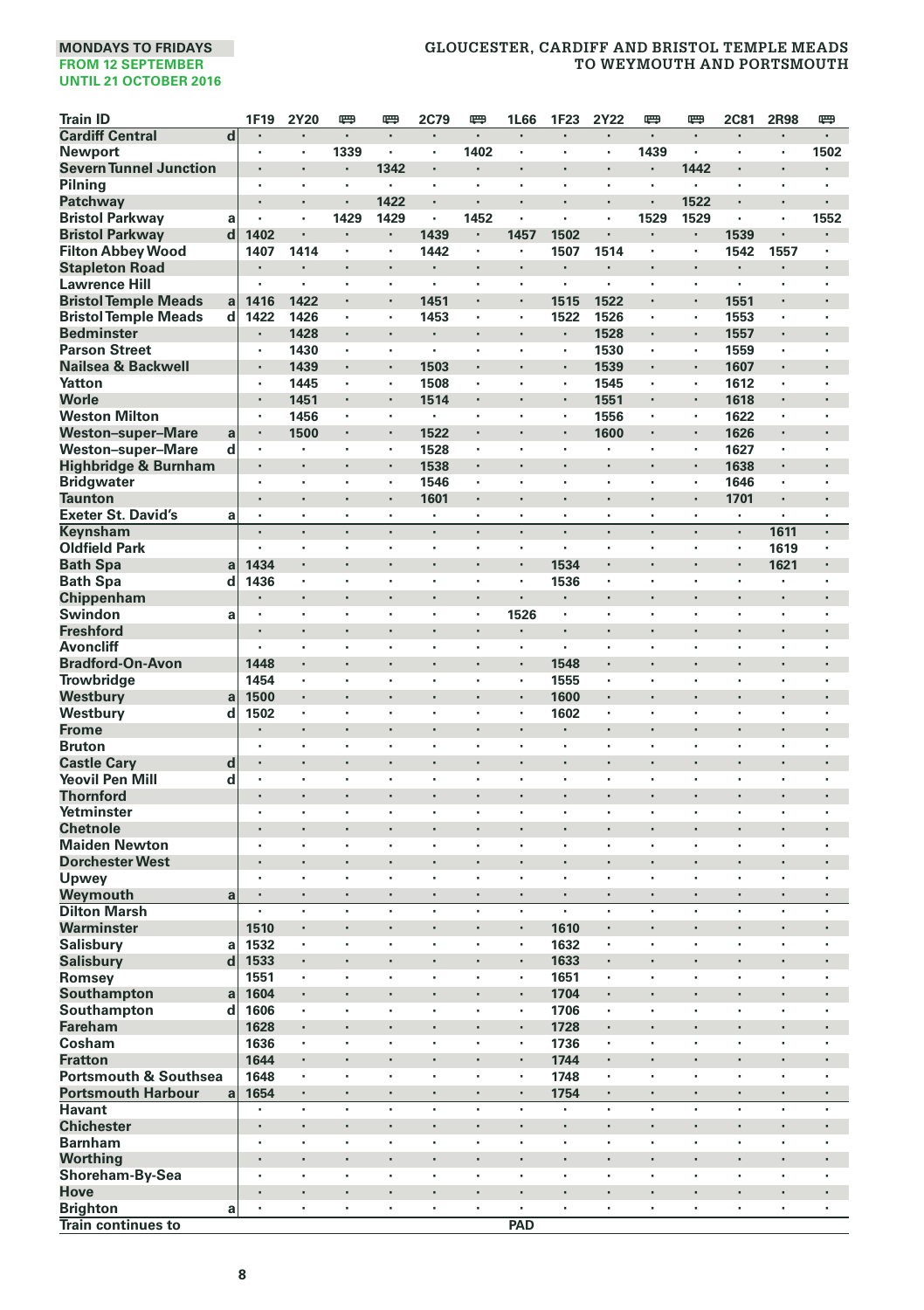| <b>Train ID</b>                                               |                         | 1L71           | 1F25                 | 2Y24   | <b>m</b> | 罒                    | <b>2C83</b>          | 2F98           | œ              | 罒              | 1L76           | 1F27         | 2Y26                 | <b>P</b> | 罒                    |
|---------------------------------------------------------------|-------------------------|----------------|----------------------|--------|----------|----------------------|----------------------|----------------|----------------|----------------|----------------|--------------|----------------------|----------|----------------------|
| <b>Cardiff Central</b>                                        | $\overline{\mathbf{d}}$ |                |                      |        |          |                      |                      |                | $\cdot$        |                |                |              |                      |          |                      |
| <b>Newport</b>                                                |                         | $\cdot$        | $\cdot$              | ٠      | 1539     | ٠                    | $\blacksquare$       | ٠              | 1603           | $\cdot$        | ٠              | ٠            | ٠                    | 1639     | ٠                    |
| <b>Severn Tunnel Junction</b>                                 |                         |                |                      |        |          | 1542                 |                      |                |                | 1613           | ×              | ï            |                      |          | 1641                 |
| Pilnina                                                       |                         |                |                      | ×      | ×        | $\cdot$              | ×                    | ٠              | $\cdot$        | $\cdot$        | ×              | ï            | ٠                    | ï        | ٠                    |
| Patchway                                                      |                         |                |                      | l,     | i,       | 1622                 |                      | $\cdot$        |                | $\cdot$        | l,             | ٠            | $\cdot$              |          | 1722                 |
| <b>Bristol Parkway</b>                                        | a                       |                |                      | ٠      | 1629     | 1629                 | ×,                   | ٠              | 1653           | 1653           | $\blacksquare$ |              | $\cdot$              | 1729     | 1729                 |
| <b>Bristol Parkway</b>                                        | d                       | 1557           | 1602                 | ï      |          | ٠                    | 1639                 |                |                | $\blacksquare$ | 1657           | 1703         | $\ddot{\phantom{0}}$ |          | ٠                    |
| <b>Filton Abbey Wood</b>                                      |                         | $\blacksquare$ | 1607                 | 1613   | ٠        | ٠                    | 1642                 | 1648           | $\cdot$        | $\cdot$        | ٠<br>i,        | 1707         | 1714                 | $\cdot$  | ٠                    |
| <b>Stapleton Road</b><br><b>Lawrence Hill</b>                 |                         | $\cdot$        |                      | ×      | ٠        | $\cdot$              | $\blacksquare$       | 1653           | $\cdot$        | $\cdot$        | ×              | ×<br>×       | ×                    | ٠        | $\cdot$              |
| <b>Bristol Temple Meads</b>                                   | a                       | $\cdot$        | 1615                 | 1621   | ı,       |                      | 1652                 | 1655<br>1702   |                | $\cdot$        | i,             | 1714         | 1722                 |          |                      |
| <b>Bristol Temple Meads</b>                                   | d                       | $\blacksquare$ | 1622                 | 1626   | ٠        | ٠                    | 1653                 | 1706           | $\cdot$        | ٠              | ×              | 1723         | 1726                 | ٠        | ٠                    |
| <b>Bedminster</b>                                             |                         | $\cdot$        |                      | 1628   | ł.       | ×                    | 1657                 | $\blacksquare$ |                |                |                | ٠            | 1729                 |          | ٠                    |
| <b>Parson Street</b>                                          |                         | $\cdot$        | $\blacksquare$       | 1630   | ٠        |                      | 1700                 | $\blacksquare$ |                |                | ×              | ٠            | 1732                 | ٠        |                      |
| Nailsea & Backwell                                            |                         | $\cdot$        |                      | 1639   | ï        |                      | 1708                 |                |                |                | ï              | i,           | 1740                 |          |                      |
| Yatton                                                        |                         | $\cdot$        |                      | 1645   | ٠        | $\cdot$              | 1713                 | ×,             | $\cdot$        | $\cdot$        | $\cdot$        | ٠            | 1746                 | ٠        | ٠                    |
| Worle                                                         |                         |                |                      | 1651   |          |                      | 1719                 |                |                |                |                | ×            | 1752                 |          |                      |
| <b>Weston Milton</b>                                          |                         | ٠              |                      | 1656   | ٠        | ٠                    | 1724                 | ٠              | $\cdot$        | $\cdot$        | ٠              | ٠            | 1757                 | ٠        | ٠                    |
| <b>Weston-super-Mare</b>                                      | a                       | $\cdot$        |                      | 1700   | ł        |                      | 1727                 | ×              |                |                | ï              | ×            | 1801                 |          | ×                    |
| Weston-super-Mare                                             | d                       | $\cdot$        |                      | ٠      | ×        | ٠                    | 1728                 | $\cdot$        | ٠              | $\cdot$        | ×              | ٠            | ٠                    | ٠        | $\cdot$              |
| Highbridge & Burnham                                          |                         |                |                      | i,     | ï        |                      | 1739                 |                |                | $\cdot$        |                | ×            | ×,                   | ×,       | $\cdot$              |
| <b>Bridgwater</b>                                             |                         |                |                      |        | ï        |                      | 1747                 | ï              |                |                | ï              | ï            |                      | ,        |                      |
| <b>Taunton</b>                                                |                         |                |                      | ×      |          | ×                    | 1801                 | $\blacksquare$ |                | $\cdot$        | ×              | ٠            | ٠                    | ×        | ٠                    |
| <b>Exeter St. David's</b>                                     | a                       | $\blacksquare$ |                      | ٠      | ٠        | ٠                    | $\cdot$              | ٠              | $\cdot$        | $\cdot$        | ٠              | ٠            | ٠                    | ٠        | ٠                    |
| Keynsham                                                      |                         | $\cdot$        | $\cdot$              | ł.     | ä,       |                      | ×,                   | 1713           | $\cdot$        | $\cdot$        | ×              | ł.           |                      |          |                      |
| <b>Oldfield Park</b>                                          |                         | $\cdot$        |                      | ٠      | ٠        | ٠                    | ٠                    | 1720           | ٠              | $\cdot$        | ٠              | ٠            | ٠                    | ٠        | ٠                    |
| <b>Bath Spa</b>                                               | a                       |                | 1634                 |        |          |                      |                      | 1723           |                |                | i,             | 1734         |                      |          |                      |
| <b>Bath Spa</b>                                               | d                       | $\cdot$        | 1636                 | ×      | ٠        | ×                    | $\cdot$              | 1724           | $\cdot$        | ٠              | ÷,             | 1737         | ×                    | ٠        | ٠                    |
| Chippenham                                                    |                         |                |                      |        |          | ٠                    |                      | ٠              |                | $\bullet$      |                | ٠            |                      |          | ٠                    |
| Swindon                                                       | a                       | 1626           |                      |        | ï        |                      | ,                    |                |                |                | 1726           | ł,           |                      |          |                      |
| <b>Freshford</b>                                              |                         |                |                      | l,     | ï        | $\ddot{\phantom{0}}$ | ï                    | 1734           |                |                | ٠              | ×            |                      |          |                      |
| Avoncliff                                                     |                         | $\cdot$        |                      | ×      | ï        | ×                    | ×                    |                | $\cdot$        |                | $\cdot$        | ä,           | ×                    | ×        | ÷,                   |
| <b>Bradford-On-Avon</b>                                       |                         | $\cdot$        | 1648                 | ٠      | ï        | ×                    | $\ddot{\phantom{a}}$ | 1738           | $\cdot$        | ٠              | ł.<br>$\cdot$  | 1749         | ٠<br>×               | ٠<br>×   | ٠                    |
| Trowbridge                                                    |                         | $\cdot$        | 1654<br>1700         | ł.     | ï        |                      |                      | 1745<br>1752   |                |                | ×              | 1755<br>1802 |                      |          | ×                    |
| Westbury<br>Westbury                                          | a<br>d                  |                | 1702                 | ÷,     | ï        | ï                    | ×                    | 1753           |                |                | $\blacksquare$ | 1806         | ×                    | ï        |                      |
| <b>Frome</b>                                                  |                         |                |                      |        |          |                      |                      |                |                |                | ٠              | ٠            |                      |          | $\ddot{\phantom{0}}$ |
| <b>Bruton</b>                                                 |                         |                |                      | ï      | ï        |                      | ï                    | ٠              |                |                | ï              | ٠            | ٠                    | ٠        |                      |
| <b>Castle Cary</b>                                            | d                       | $\bullet$      |                      | ٠      |          | ٠                    |                      |                |                | ٠              | ۰              | ٠            | ٠                    | ٠        | ٠                    |
| Yeovil Pen Mill                                               | d                       | $\cdot$        |                      | ×      | ï        | ×                    |                      | ×              |                | $\cdot$        | $\cdot$        | ×            | ×                    | ï        | ٠                    |
| <b>Thornford</b>                                              |                         |                |                      | ł.     | ï        |                      |                      |                |                |                | ł.             | ×            | ×                    |          | l,                   |
| Yetminster                                                    |                         | $\cdot$        | $\cdot$              | ×      | ×        | ×                    | ×                    | ×              | $\cdot$        | $\cdot$        | $\cdot$        | ×            | ×                    | ×        | ×                    |
| <b>Chetnole</b>                                               |                         |                |                      |        |          |                      |                      |                |                |                | ï              |              |                      |          |                      |
| <b>Maiden Newton</b>                                          |                         | $\cdot$        | $\cdot$              | ٠      | ٠        | ٠                    | ٠                    | ٠              | $\cdot$        | ,              | ٠              | ٠            | ٠                    | ٠        | ٠                    |
| <b>Dorchester West</b>                                        |                         |                |                      |        |          |                      |                      |                |                | $\cdot$        | ×              | ×            | ٠                    |          |                      |
| Upwey                                                         |                         |                |                      | ï      | ï        | ï                    | ł,                   | ï              |                |                | ×              | ï            | ï                    | ï        | ï                    |
| Weymouth                                                      | a                       | $\cdot$        | $\ddot{\phantom{0}}$ | l,     |          | l,                   | l,                   |                |                | $\cdot$        | l,             |              |                      |          | l,                   |
| <b>Dilton Marsh</b>                                           |                         | $\cdot$        | $\cdot$              | ×      | ٠        | $\cdot$              | $\blacksquare$       | 17x56          | $\cdot$        |                | $\cdot$        | ï            | $\cdot$              | ٠        | ×                    |
| Warminster                                                    |                         |                | 1710                 | ٠      |          |                      |                      | 1804           |                |                | ٠              | 1814         | ٠                    | ٠        | ٠                    |
| Salisbury                                                     | a                       | $\cdot$        | 1732                 | ٠      | ï        | ٠                    | ٠                    | ٠              | $\cdot$        | $\cdot$        | $\cdot$        | 1835         | ٠                    | ٠        | ٠                    |
| <b>Salisbury</b>                                              | d                       | $\cdot$        | 1733                 |        |          |                      |                      |                |                |                |                | 1836         |                      |          |                      |
| Romsey                                                        |                         |                | 1751                 | ٠      | ٠        | ٠                    | ٠                    | ٠              | $\cdot$        | $\cdot$        | ×              | 1855         | $\cdot$              | $\cdot$  | $\cdot$              |
| Southampton                                                   | a                       |                | 1804                 |        |          |                      |                      |                |                |                | i,             | 1904         |                      | ۰        |                      |
| Southampton                                                   | d                       | $\cdot$        | 1806                 | ٠      | ï        | ٠                    | ٠                    |                |                | ,              | ×              | 1907         | $\cdot$              | ٠        | ٠                    |
| <b>Fareham</b>                                                |                         |                | 1829                 | ٠      | ï        |                      |                      |                |                |                | ٠              | 1928         | ٠                    |          | ٠                    |
| Cosham                                                        |                         | $\cdot$        | 1837                 | ٠<br>ï | ×,<br>ï  |                      |                      | ٠              |                |                | ×<br>ï         | 1936         |                      | l,       |                      |
| <b>Fratton</b>                                                |                         | $\cdot$        | 1846                 | ٠      | ٠        | ٠                    | ï                    | ٠              | $\cdot$        | $\cdot$        | $\bullet$      | 1944         | $\cdot$              | ×        | ×                    |
| <b>Portsmouth &amp; Southsea</b><br><b>Portsmouth Harbour</b> |                         | $\cdot$        | 1853<br>1900         | ٠      |          |                      |                      |                |                |                |                | 1948<br>1954 |                      |          |                      |
| <b>Havant</b>                                                 | a                       | $\cdot$        | $\cdot$              | ٠      | ٠        | ٠                    | ٠                    | ٠              | ٠              | $\cdot$        | ٠              | ٠            | ٠                    | ٠        | ٠                    |
| <b>Chichester</b>                                             |                         |                |                      | ł.     | ï        |                      |                      |                |                |                | ï              | ł.           | $\cdot$              |          | ×                    |
| <b>Barnham</b>                                                |                         | $\cdot$        |                      | ٠      | ×        | ٠                    | ٠                    | ٠              | ٠              |                | ×              | ٠            | $\cdot$              | ٠        | $\cdot$              |
| Worthing                                                      |                         |                |                      | l,     | ï        | $\ddot{\phantom{0}}$ |                      |                |                | $\cdot$        |                | ٠            | $\cdot$              |          | $\cdot$              |
| Shoreham-By-Sea                                               |                         |                |                      | ×      | ï        |                      | ï                    | ٠              |                |                | ٠              | ï            | ٠                    | ï        |                      |
| Hove                                                          |                         |                |                      |        |          |                      |                      |                |                |                |                |              |                      |          |                      |
| Brighton                                                      | a                       | $\cdot$        | $\blacksquare$       | ٠      | ٠        | ٠                    | ٠                    | ٠              | $\blacksquare$ | $\blacksquare$ | ٠              | ٠            | ٠                    | ٠        | ٠                    |
| <b>Train continues to</b>                                     |                         | PAD            |                      |        |          |                      |                      |                |                |                | PAD            |              |                      |          |                      |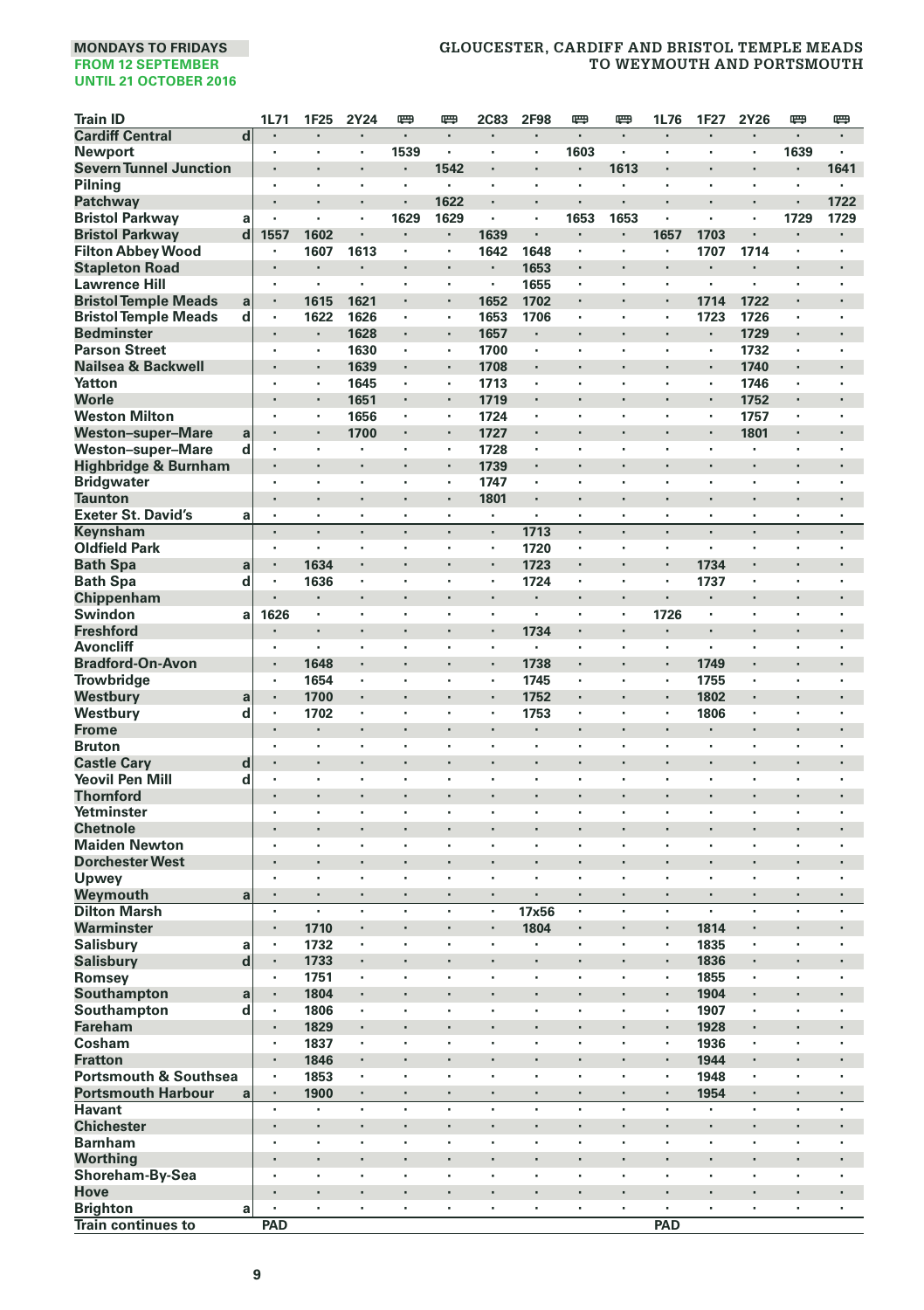| <b>Train ID</b>                                |             | <b>2C85</b>    | <b>2C22</b>    | 罒       | 罒         | 1L86                 | 1F29                 | 2Y28    | 罒                    | 罒               | 2C87         | <b>2C87</b>  | 罒              | 1F31                 | 罒       |
|------------------------------------------------|-------------|----------------|----------------|---------|-----------|----------------------|----------------------|---------|----------------------|-----------------|--------------|--------------|----------------|----------------------|---------|
| <b>Cardiff Central</b>                         | d           |                |                |         |           |                      |                      |         | $\cdot$              | ÷               |              | ٠            |                | ٠                    | ٠       |
| Newport                                        |             | $\cdot$        | $\cdot$        | 1701    | ٠         | $\cdot$              | $\cdot$              | $\cdot$ | 1742                 | $\cdot$         | ٠<br>l,      | ×<br>ï       | 1802           | $\cdot$<br>ï         | 1842    |
| <b>Severn Tunnel Junction</b><br>Pilning       |             | $\cdot$        | $\cdot$        | ×,      | 1711<br>٠ | $\cdot$              | ×                    |         | $\cdot$              | 1745<br>$\cdot$ | ٠            | ٠            | $\cdot$        | $\ddot{\phantom{a}}$ |         |
| Patchway                                       |             |                | l.             | ٠       | i,        |                      | ï                    |         | $\cdot$              | 1825            |              |              |                |                      |         |
| <b>Bristol Parkway</b>                         | a           | $\cdot$        | ٠              | 1751    | 1751      | ï                    | ł,                   |         | 1832                 | 1832            | ï            | ×            | 1852           | ×                    | 1932    |
| <b>Bristol Parkway</b>                         | d           | 1739           | $\cdot$        | ٠       | ٠         | 1757                 | 1801                 |         |                      | ٠               | 1842         | 1842         | $\blacksquare$ | 1902                 | ٠       |
| <b>Filton Abbey Wood</b>                       |             | 1742           | 1748           | ٠       | ٠         |                      | 1805                 | 1816    | $\cdot$              |                 | 1845         | 1845         |                | 1910                 |         |
| <b>Stapleton Road</b>                          |             |                | 1753           | ł.      | ï         |                      | ٠                    | 1821    |                      |                 |              |              |                |                      |         |
| <b>Lawrence Hill</b>                           |             |                | 1756           | ٠       | ×         | $\cdot$              | $\ddot{\phantom{a}}$ |         | $\cdot$              | $\cdot$         | ×            | ×            | ×              | ٠                    |         |
| <b>Bristol Temple Meads</b>                    | a           | 1753           | 1759           |         |           |                      | 1813                 | 1825    |                      |                 | 1852         | 1852         |                | 1918                 |         |
| <b>Bristol Temple Meads</b>                    | d           | 1755           | 1804           | ٠       | ٠         | ٠                    | 1822                 | 1827    | $\cdot$              | $\cdot$         | 1856         | 1856         | ٠              | 1923                 | $\cdot$ |
| <b>Bedminster</b>                              |             | 1758           |                |         |           | ٠                    | $\blacksquare$       | 1830    | $\bullet$            |                 | 1859         | 1859         | $\blacksquare$ |                      |         |
| <b>Parson Street</b>                           |             | 1801           | $\cdot$        | ï       | ï         | ï                    | ×                    | 1832    | $\cdot$              |                 | 1901         | 1901         | $\cdot$        | $\cdot$              |         |
| Nailsea & Backwell                             |             | 1809           |                | ٠       | ï         |                      |                      | 1840    |                      |                 | 1909         | 1909         |                | ï                    |         |
| Yatton                                         |             | 1815           |                | ٠       | ï         | ٠                    | ï                    | 1846    | $\cdot$              |                 | 1915         | 1915         | ٠              | ٠                    |         |
| Worle                                          |             | 1821           |                |         |           | ٠                    |                      | 1852    | $\bullet$            |                 | 1921         | 1921         | ٠              |                      |         |
| <b>Weston Milton</b>                           |             | 1825           | $\cdot$        | ٠       | ٠         | ٠                    | ٠                    | 1857    | $\cdot$              | $\cdot$         | 1925         | 1925         | ٠              | ٠                    |         |
| <b>Weston-super-Mare</b>                       | a           | 1829           |                |         | ï         |                      | ×                    | 1900    | à,<br>$\cdot$        |                 | 1928         | 1928         |                |                      |         |
| Weston-super-Mare                              | d           | 1830           | $\cdot$        | ٠       | ٠<br>ï    | ٠                    | ï                    | ×       |                      |                 | 1930         | 1930         | ٠              | ٠                    | $\cdot$ |
| Highbridge & Burnham                           |             | 1841<br>1849   | $\cdot$        | ٠       | ×         | ٠                    | ٠                    |         | ٠                    |                 | 1940<br>1948 | 1940<br>1948 | ٠              | ٠                    |         |
| <b>Bridgwater</b><br><b>Taunton</b>            |             | 1903           |                | ٠       | ï         | $\ddot{\phantom{0}}$ |                      |         | ٠                    |                 | 2004         | 2004         | $\blacksquare$ | ٠                    |         |
| <b>Exeter St. David's</b>                      | a           | $\cdot$        | $\cdot$        | ٠       | ٠         | $\cdot$              | $\cdot$              |         | $\cdot$              |                 | ٠            | ٠            | $\cdot$        | $\cdot$              |         |
| Keynsham                                       |             |                | 1811           |         | l,        |                      | l,                   | $\cdot$ | $\cdot$              | $\cdot$         |              | l,           |                |                      |         |
| <b>Oldfield Park</b>                           |             | $\cdot$        | 1818           | ٠       | ٠         | $\cdot$              | $\cdot$              | $\cdot$ | $\cdot$              | $\cdot$         | ×            | ×            | ×              | $\ddot{\phantom{a}}$ |         |
| <b>Bath Spa</b>                                | a           |                | 1821           |         |           |                      | 1834                 |         |                      |                 |              |              |                | 1934                 |         |
| <b>Bath Spa</b>                                | d           | $\cdot$        | 1822           | ٠       | ٠         | ٠                    | 1836                 | $\cdot$ | $\cdot$              | $\cdot$         | ٠            | ٠            | ٠              | 1937                 | $\cdot$ |
| Chippenham                                     |             | $\cdot$        | $\blacksquare$ |         | ł         |                      | $\cdot$              |         |                      |                 |              | ï            | $\blacksquare$ |                      |         |
| Swindon                                        | a           |                | $\cdot$        | ٠       | ×         | 1827                 | ×                    |         |                      |                 | ×            | ×            | $\cdot$        | $\cdot$              |         |
| <b>Freshford</b>                               |             | $\cdot$        | 1834           | l,      | l,        |                      |                      |         |                      |                 | J.           | ï            |                |                      |         |
| <b>Avoncliff</b>                               |             |                | 1836           | ٠       | ï         | ٠                    | ï                    |         |                      |                 |              | ï            | $\cdot$        |                      |         |
| <b>Bradford-On-Avon</b>                        |             |                | 1840           | ٠       |           | ٠                    | 1848                 |         |                      |                 |              |              | ٠              | 1949                 |         |
| <b>Trowbridge</b>                              |             | $\cdot$        | 1847           | ٠       | ٠         | ٠                    | 1854                 | $\cdot$ | $\cdot$              | ٠               | ٠            | ٠            | ٠              | 1955                 | $\cdot$ |
| Westbury                                       | a           |                | 1854           |         |           |                      | 1901                 |         |                      |                 |              |              |                | 2000                 |         |
| Westbury                                       | d           | $\cdot$        | $\cdot$        | ٠       | ٠         | ×,                   | 1904                 |         | $\cdot$              |                 | ٠            | ٠            | $\cdot$        | 2003                 |         |
| <b>Frome</b>                                   |             |                |                |         | ï         |                      |                      |         |                      |                 |              | ï            |                |                      |         |
| <b>Bruton</b>                                  |             |                | $\cdot$        | ٠       | ×         | ٠                    | ٠                    |         |                      |                 | ٠            | ٠            | $\cdot$        | ٠                    | ٠       |
| <b>Castle Cary</b>                             | d           |                |                |         |           | ٠                    |                      | ٠       |                      | ٠               |              | ٠            | ٠              |                      |         |
| <b>Yeovil Pen Mill</b>                         | d           |                |                | ×       | ï         | ٠                    |                      |         |                      |                 | ×            | ٠            | ٠              | ٠                    |         |
| <b>Thornford</b>                               |             | $\cdot$        |                | $\cdot$ | ï         | $\ddot{\phantom{0}}$ | l,                   |         |                      |                 | l,           | ï            | $\cdot$        |                      |         |
| Yetminster                                     |             | $\cdot$        | $\cdot$        | ×       | ×         | ×                    | ×                    | $\cdot$ | $\cdot$              | $\cdot$         | ٠            | ×            | ×              | $\ddot{\phantom{a}}$ | $\cdot$ |
| <b>Chetnole</b>                                |             | $\cdot$        | ٠              | ٠       | ٠         | ٠                    | ٠                    | $\cdot$ | $\cdot$              | ,               | ٠            | ٠            | ٠              | ٠                    | $\cdot$ |
| <b>Maiden Newton</b><br><b>Dorchester West</b> |             |                |                |         | ï         | ×                    |                      | ï       |                      |                 |              | ï            | ×              |                      |         |
| Upwey                                          |             | $\cdot$        |                | ï       | ï         | ï                    | ł,                   |         | $\cdot$              |                 | ×            | ٠            | $\cdot$        | ٠                    |         |
| Weymouth                                       | a           | l.             | l.             | J.      | ï         |                      | l,                   | l.      | $\ddot{\phantom{0}}$ |                 | J.           | l,           |                | l,                   |         |
| <b>Dilton Marsh</b>                            |             | ٠              | $\cdot$        | ٠       | ٠         | $\cdot$              | $\blacksquare$       |         | $\cdot$              |                 | ×            | ٠            | ï              | $\cdot$              |         |
| Warminster                                     |             |                |                |         | ٠         | $\blacksquare$       | 1912                 |         |                      |                 |              |              | $\blacksquare$ | 2011                 |         |
| Salisbury                                      | a           | $\cdot$        | $\cdot$        | ٠       | ٠         | ٠                    | 1932                 | $\cdot$ | $\cdot$              |                 | ٠            | ٠            | ٠              | 2032                 | $\cdot$ |
| <b>Salisbury</b>                               | $\mathbf d$ |                |                |         | ï         |                      | 1934                 |         |                      |                 |              |              |                | 2034                 |         |
| Romsey                                         |             | $\cdot$        | $\cdot$        | ٠       | ٠         | ٠                    | 1952                 | $\cdot$ | $\cdot$              | $\cdot$         | ٠            | ٠            | ٠              | 2052                 |         |
| Southampton                                    | a           |                |                |         | ï         | $\cdot$              | 2003                 |         |                      |                 |              | ï            |                | 2104                 |         |
| Southampton                                    | d           | ٠              |                | ٠       | ×         | ٠                    | 2006                 | $\cdot$ |                      | ,               | ٠            | ×            | $\cdot$        | 2106                 | $\cdot$ |
| <b>Fareham</b>                                 |             |                |                |         |           | ×                    | 2028                 |         |                      |                 |              |              | $\cdot$        | 2128                 |         |
| Cosham                                         |             | $\cdot$        |                | ٠       | ٠         |                      | $\cdot$              |         |                      |                 |              | ï            |                |                      |         |
| <b>Fratton</b>                                 |             |                |                |         | ï         |                      | 2044                 |         |                      |                 |              | ï            | $\cdot$        | 2142                 |         |
| <b>Portsmouth &amp; Southsea</b>               |             | $\cdot$        | $\cdot$        | ×       | ×         | $\cdot$              | 2049                 | $\cdot$ | $\cdot$              | $\cdot$         | ٠            | ×            | $\cdot$        | 2146                 |         |
| <b>Portsmouth Harbour</b>                      | a           |                |                |         | ł.        | $\cdot$              | 2054                 |         |                      |                 |              |              |                | 2153                 |         |
| <b>Havant</b>                                  |             | $\cdot$        | $\cdot$        | ٠       | ٠         | ٠                    | ٠                    | $\cdot$ | $\cdot$              | $\cdot$         | ٠            | ٠            | ٠              | ٠                    |         |
| <b>Chichester</b>                              |             | $\cdot$        |                |         | ï         | ×                    |                      |         |                      |                 |              |              | $\cdot$        | ł                    |         |
| <b>Barnham</b>                                 |             | $\cdot$        | $\cdot$        | ٠       | ×         | ٠                    | ٠                    |         | ٠                    |                 | ×            | ٠            | $\cdot$        | ٠                    |         |
| Worthing                                       |             |                |                |         | ï         | $\ddot{\phantom{0}}$ |                      |         |                      |                 | ×            | ï            | $\cdot$        | ï                    |         |
| Shoreham-By-Sea                                |             |                |                | ٠       | ï         | ,                    | ï                    |         |                      |                 |              | ï            | ٠              | ٠                    |         |
| Hove                                           |             | $\blacksquare$ | $\cdot$        | ٠       | ٠         | ٠<br>٠               | ٠                    | $\cdot$ | $\cdot$              |                 | ٠            | ٠            | ٠              | ٠                    |         |
| Brighton<br><b>Train continues to</b>          | a           |                |                |         |           | PAD                  |                      |         |                      |                 |              |              |                |                      |         |
|                                                |             |                |                |         |           |                      |                      |         |                      |                 |              |              |                |                      |         |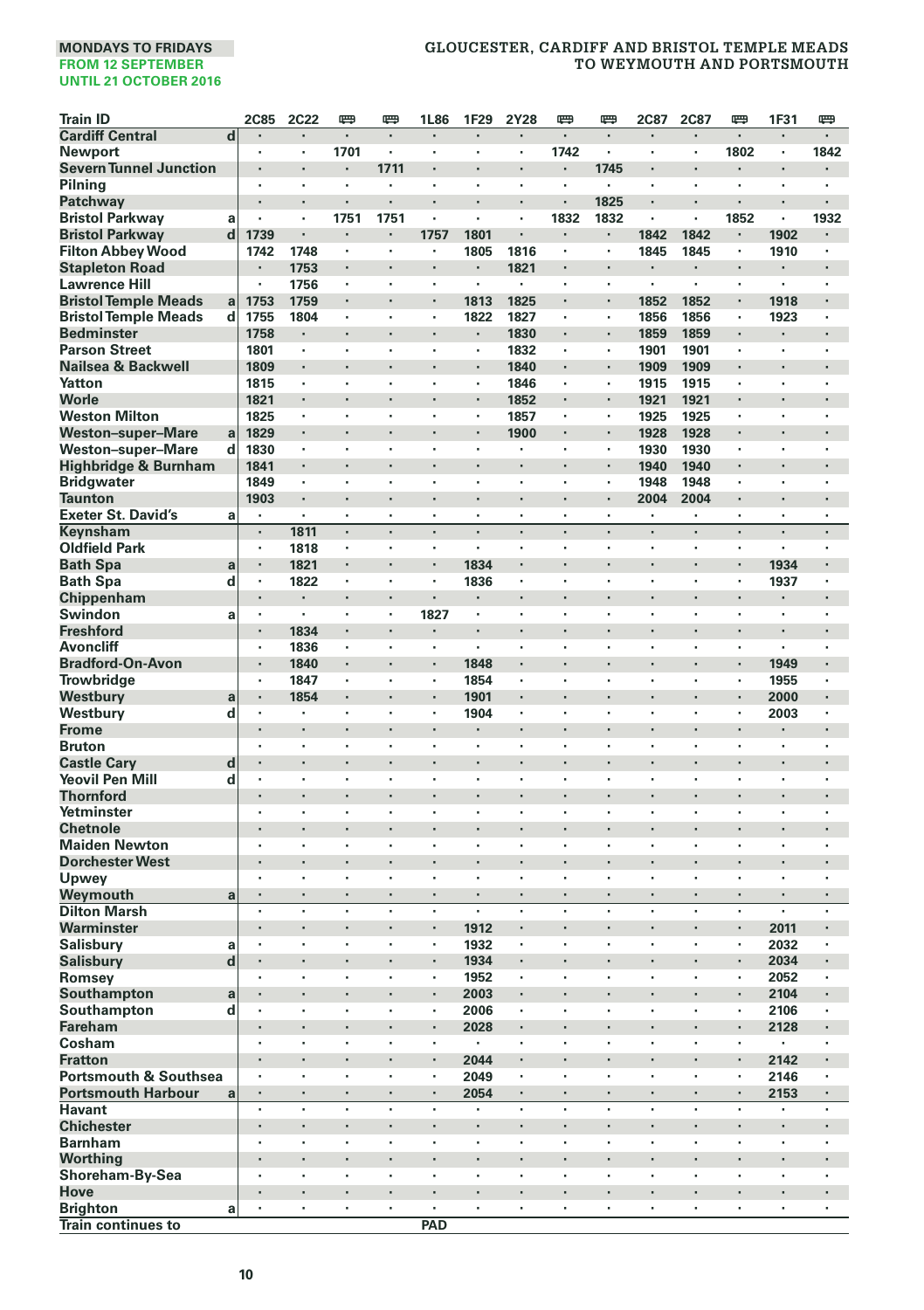| <b>Train ID</b>                                     |                         | 罒                  | <b>2C89</b>  | <b>2C89</b> | 罒      | 1F99                 | 2C25         | œ                    | 罒              | 2C91           | 嘌       | 1F37       | 罒                   | 罒       | 2C34                 |
|-----------------------------------------------------|-------------------------|--------------------|--------------|-------------|--------|----------------------|--------------|----------------------|----------------|----------------|---------|------------|---------------------|---------|----------------------|
| <b>Cardiff Central</b>                              | $\overline{\mathbf{d}}$ |                    |              |             | ٠      |                      |              |                      |                |                | 2028    |            |                     | 2100    |                      |
| <b>Newport</b>                                      |                         | ٠                  | $\cdot$      | ٠           | 1902   | ٠                    | ٠            | 1940                 | $\cdot$        | ٠              | 2058    | ٠          | ٠                   | 21u30   | $\cdot$              |
| <b>Severn Tunnel Junction</b>                       |                         | 1845               |              |             |        |                      |              |                      | 1943           |                |         | ł.         | 2128                |         |                      |
| Pilning                                             |                         | ٠                  | $\cdot$      | ×           | ÷,     | ٠                    | ٠            | $\blacksquare$       | ٠              | $\cdot$        | ×       | ٠          | ٠                   | l,      | ٠                    |
| Patchway                                            |                         | 1925               |              |             |        |                      |              | ä,                   | 2023           |                |         | ï          | 2203                |         |                      |
| <b>Bristol Parkway</b>                              | a                       | 1932               | $\cdot$      | ٠           | 1952   | ٠                    | ٠            | 2030                 | 2030           | $\blacksquare$ | 2138    | ٠          | 2210                | 2210    | ٠                    |
| <b>Bristol Parkway</b>                              | d                       | ٠                  | 1942         | 1942        | ٠      | 2002                 | ٠            |                      | $\bullet$      | 2038           | ٠       | 2148       |                     |         | 2220                 |
| <b>Filton Abbey Wood</b>                            |                         | $\blacksquare$     | 1945         | 1945        | ٠      | 2010                 | 2015         | $\cdot$              |                | 2042           | ٠       | 2152       | ٠                   | $\cdot$ | 2223                 |
| <b>Stapleton Road</b>                               |                         | $\cdot$            | $\cdot$      | ٠           | ×<br>× | $\ddot{\phantom{a}}$ | 2021         | $\ddot{\phantom{a}}$ | $\cdot$        | $\cdot$        | ł.<br>× | ×.         | ×                   | ×       | $\ddot{\phantom{0}}$ |
| <b>Lawrence Hill</b><br><b>Bristol Temple Meads</b> | a                       |                    | 1953         | 1953        |        | 2017                 | 2023<br>2030 | ı,                   |                | 2053           | ٠       | 2201       |                     |         | 2232                 |
| <b>Bristol Temple Meads</b>                         | d                       | $\cdot$            | 1955         | 1955        | ٠      | 2022                 | ٠            | ٠                    | $\cdot$        | 2055           | ٠       | 2205       | ٠                   | $\cdot$ | 2239                 |
| <b>Bedminster</b>                                   |                         |                    | 1957         | 1957        | ٠      | ×                    |              |                      | $\blacksquare$ | 2057           |         |            |                     | ٠       |                      |
| <b>Parson Street</b>                                |                         |                    | 1959         | 1959        | ï      | ł,                   | ï            |                      |                | 2059           | ×       | ï          | ï                   | ł,      | ï                    |
| Nailsea & Backwell                                  |                         |                    | 2008         | 2008        | l,     | ï                    |              |                      |                | 2108           | i,      | ï          | ï                   |         | ï                    |
| Yatton                                              |                         |                    | 2013         | 2013        |        | ï                    | ٠            | ٠                    |                | 2113           | ٠       | ï          | ï                   | ï       | ï                    |
| Worle                                               |                         |                    | 2019         | 2019        | ٠      |                      |              |                      | ٠              | 2119           | ٠       |            |                     |         |                      |
| <b>Weston Milton</b>                                |                         | $\cdot$            | 2023         | 2023        | ٠      | ٠                    | ٠            | ٠                    | $\cdot$        | 2123           | ٠       | ٠          | ٠                   | ٠       | ٠                    |
| <b>Weston-super-Mare</b>                            | a                       | $\cdot$            | 2027         | 2027        | l,     |                      |              |                      |                | 2127           | ï       | ï          |                     |         |                      |
| Weston-super-Mare                                   | d                       | $\cdot$            | 2029         | 2029        | ×      | ٠                    | ٠            | ٠                    |                | 2133           | ٠       | ٠          | ٠                   | ٠       | ٠                    |
| Highbridge & Burnham                                |                         |                    | 2039         | 2039        |        |                      |              |                      | $\cdot$        | 2144           | ł       | ï          |                     |         |                      |
| <b>Bridgwater</b>                                   |                         | $\cdot$            | 2047         | 2047        | ×      | ٠                    | ٠            | ï                    | $\cdot$        | 2152           | ٠       | ٠          | ï                   | ٠       | ï                    |
| Taunton                                             |                         |                    | 2103         | 2103        | ×      | ×                    | ٠            |                      | $\cdot$        | 2207           | ٠       |            |                     |         |                      |
| <b>Exeter St. David's</b>                           | a                       |                    |              | ł,          | ł,     |                      | ï            | ï                    |                |                | ł,      | ï          |                     |         | ,                    |
| Keynsham                                            |                         |                    | $\cdot$      | ×,          | l,     |                      |              | l,                   |                |                | l,      | l,<br>J.   | ,                   | ×,      | 2246                 |
| <b>Oldfield Park</b>                                |                         |                    | $\cdot$      | ł,          |        | $\ddot{\phantom{0}}$ | ×            | ٠                    | $\cdot$        | $\cdot$        | ÷,      |            | ×                   | ×       | 2253                 |
| <b>Bath Spa</b>                                     | a                       | $\cdot$            |              | ٠           | ٠<br>٠ | 2034                 | ×            | ٠                    | ٠              | $\cdot$        | ×       | 2217       | ×                   | ٠<br>×  | 2256                 |
| <b>Bath Spa</b><br>Chippenham                       | d                       |                    |              |             | ×      | 2036                 |              |                      | $\cdot$        |                | ł       | 2219       |                     |         | 2256<br>٠            |
| Swindon                                             | a                       | $\cdot$            | $\cdot$      | ٠           | ٠      | $\cdot$              | ٠            | ٠                    | $\cdot$        | $\cdot$        | ٠       | ÷,         | ×                   | ÷,      | $\ddot{\phantom{0}}$ |
| <b>Freshford</b>                                    |                         |                    |              |             |        |                      |              |                      | ×              |                |         |            | ×,                  |         | 2305                 |
| Avoncliff                                           |                         | ,                  |              |             | ×      | ٠                    | ٠            |                      | ,              |                | ×       | ł,         |                     | ٠       | 2308                 |
| <b>Bradford-On-Avon</b>                             |                         |                    |              |             | ٠      | 2048                 | ٠            |                      |                |                | ×       | 2231       |                     | ٠       | 2312                 |
| <b>Trowbridge</b>                                   |                         |                    | ٠            |             |        | 2054                 | ,            |                      |                |                | ×       | 2237       | ,                   | $\cdot$ | 2318                 |
| Westbury                                            | a                       |                    |              | ï           | l,     | 2100                 |              |                      |                |                | l,      | 2244       | l,                  | l,      | 2325                 |
| Westbury                                            | d                       | $\cdot$            | $\cdot$      |             | ×      | 2102                 | ×,           | ٠                    | $\cdot$        | $\cdot$        | ٠       | 2245       | ٠                   | ×       | ٠                    |
| <b>Frome</b>                                        |                         |                    |              |             |        |                      |              |                      |                |                |         |            |                     |         | ï                    |
| <b>Bruton</b>                                       |                         | ٠                  | $\cdot$      | ٠           | ٠      | ٠                    | ٠            | ٠                    | $\cdot$        | ٠              | ٠       | ٠          | ٠                   | ٠       | ٠                    |
| <b>Castle Cary</b>                                  | d                       |                    |              |             |        |                      |              |                      |                |                | ł.      |            |                     |         |                      |
| <b>Yeovil Pen Mill</b>                              | d                       | $\cdot$            | ٠            | ł,          | ×      | ٠                    | ٠            | ï                    | $\cdot$        | ٠              | ×       | ×          | ï                   | ٠       | ٠                    |
| <b>Thornford</b>                                    |                         |                    |              |             |        |                      |              |                      | $\cdot$        |                | ٠       | ï          |                     |         |                      |
| Yetminster                                          |                         |                    |              | ï           |        | ï                    | ï            |                      |                |                | ï       | ï          | ,                   |         |                      |
| <b>Chetnole</b>                                     |                         |                    | $\cdot$      | ï           |        | ×<br>×               | ×            | ï                    |                | $\cdot$        | ×<br>٠  | ٠          |                     | ×       | ×                    |
| <b>Maiden Newton</b><br><b>Dorchester West</b>      |                         |                    |              |             |        |                      |              |                      |                |                | ł.      | ï          |                     |         |                      |
| Upwey                                               |                         |                    | $\cdot$      | ×           | ×      | ×                    | ×            | ٠                    | $\cdot$        | $\cdot$        | ×       | ٠          | ×                   | ×       | ×                    |
| Weymouth                                            | a                       |                    | $\cdot$      | ı,          |        |                      |              |                      |                |                |         | ä,         |                     |         |                      |
| <b>Dilton Marsh</b>                                 |                         |                    |              | ï           | ł,     | ×,                   | l,           | ï                    |                |                | ï       | 22x49      | ï                   | l,      | l,                   |
| Warminster                                          |                         |                    |              |             | ٠      | 2111                 | ٠            |                      |                |                | ٠       | 2255       |                     |         |                      |
| Salisbury                                           | a                       |                    |              | ï           | ×      | 2132                 | ï            |                      |                | ٠              | ï       | 2314       | ٠                   | l,      | ٠                    |
| <b>Salisbury</b>                                    | d                       |                    |              | ï           | ï      | 2133                 | ï            | ï                    |                |                | ï       | 2317       |                     | ï       |                      |
| Romsev                                              |                         |                    | ٠            | ï           |        | 2152                 | ٠            |                      |                |                | ×       | 2335       | ï                   |         |                      |
| Southampton                                         | a                       |                    |              |             |        | 2202                 | ٠            |                      |                |                | ٠       | 2346       |                     |         |                      |
| Southampton                                         | d                       | $\cdot$            | ٠            | ٠           | ٠      | 2204                 | ٠            | ٠                    | ٠              | $\cdot$        | ٠       | 2347       | ٠                   | ٠       | ٠                    |
| <b>Fareham</b>                                      |                         |                    |              |             | l,     | 2243                 | ï            |                      |                |                | i,      | 0009       |                     |         |                      |
| Cosham                                              |                         | $\cdot$            | $\cdot$      | ٠           | ٠      | ٠                    | ٠            | ٠                    | $\cdot$        | $\cdot$        | ٠       | ٠          | ٠                   | ٠       | ٠                    |
| <b>Fratton</b>                                      |                         |                    |              |             | ï      | 2256                 | ×,           |                      |                |                | i,      | 0027       |                     |         |                      |
| <b>Portsmouth &amp; Southsea</b>                    |                         | $\cdot$<br>$\cdot$ | ٠<br>$\cdot$ | ×<br>×      | ٠<br>٠ | 2300                 | ٠<br>٠       | ,                    | ,<br>$\cdot$   | ٠              | ٠<br>٠  | 0030       | ٠<br>$\blacksquare$ | ٠<br>٠  | ٠<br>٠               |
| <b>Portsmouth Harbour</b><br><b>Havant</b>          | a                       | $\cdot$            |              | ï           | ï      | 2303                 | ï            | ï                    |                | l.             | ï       | 0036<br>ł, | ł,                  | ł,      | ×                    |
| <b>Chichester</b>                                   |                         | $\cdot$            |              |             | ×      | ï                    |              |                      | $\cdot$        |                | ł.      | ï          |                     |         |                      |
| <b>Barnham</b>                                      |                         |                    | $\cdot$      | ï           |        | ×                    | ×            | ï                    |                | ï              | ٠       | ٠          | ,                   | ÷,      | ï                    |
| Worthing                                            |                         |                    |              | ۰           |        |                      |              |                      |                |                | ٠       |            | ٠                   |         |                      |
| Shoreham-By-Sea                                     |                         | ٠                  | $\cdot$      | ٠           | ٠      | ٠                    | ٠            | ٠                    | $\cdot$        | $\cdot$        | ٠       | ٠          | ×                   | ×       | ×                    |
| Hove                                                |                         |                    |              |             |        |                      |              |                      |                |                |         |            |                     |         |                      |
| <b>Brighton</b>                                     | a                       | $\cdot$            |              | ï           | ï      | ×                    | ×,           | ×                    |                | $\cdot$        | ×,      | ï          | ï                   | ×       |                      |
| <b>Train continues to</b>                           |                         |                    |              |             |        |                      |              |                      |                |                |         |            |                     |         |                      |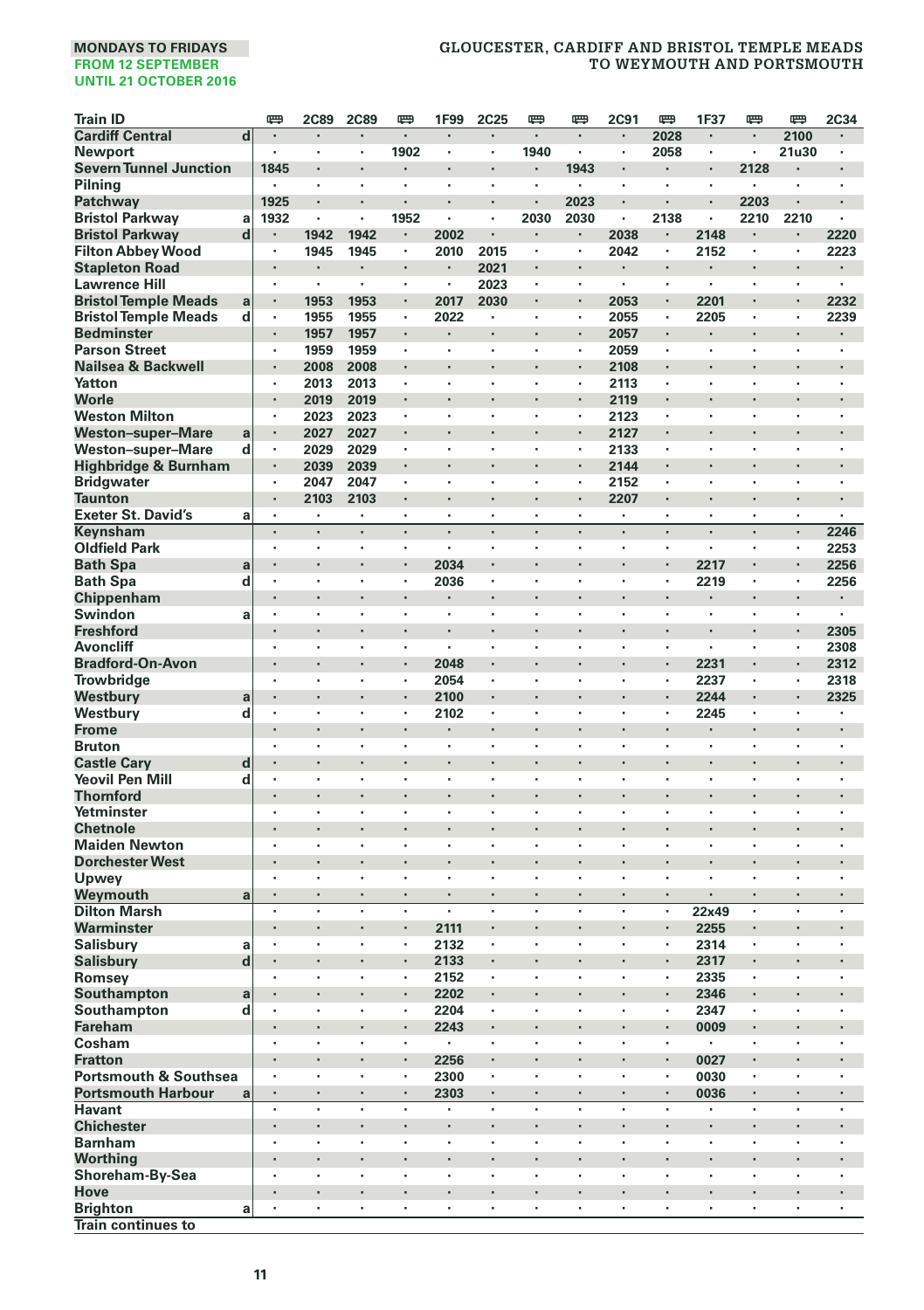| <b>Train ID</b>                                    |             | <b>m</b> | 罒       | 2C94      | 2C94      | <b>P</b> | Ø           | 罒       |
|----------------------------------------------------|-------------|----------|---------|-----------|-----------|----------|-------------|---------|
| <b>Cardiff Central</b>                             | d           |          | 2130    |           |           |          | 2236        | 2327    |
| Newport                                            |             | $\cdot$  | 22u00   | ٠         | ٠         | ٠        | 23u06 23u57 |         |
| <b>Severn Tunnel Junction</b>                      |             | 2205     |         |           | ł,        | 2311     |             |         |
| Pilning                                            |             | ٠        |         | ×         | ٠         | ٠        | $\cdot$     |         |
| Patchway                                           |             | l.       |         |           | ï         |          |             |         |
| <b>Bristol Parkway</b>                             | a           | 2240     | 2240    |           | ï         | 2346     | 2346        | 0037    |
| <b>Bristol Parkway</b>                             | $\mathbf d$ |          |         | 2258      | 2258      |          |             |         |
| <b>Filton Abbey Wood</b>                           |             |          | ٠       | 2259      | 2259      | ٠        | ×,          | $\cdot$ |
| <b>Stapleton Road</b>                              |             |          |         |           | ł         |          |             |         |
| <b>Lawrence Hill</b>                               |             |          |         | ٠         | ä,        | ï        | ï           | $\cdot$ |
| <b>Bristol Temple Meads</b>                        | a<br>d      | ,        | ,       | 2312<br>× | 2312<br>٠ | ,        | ٠           | $\cdot$ |
| <b>Bristol Temple Meads</b><br>Bedminster          |             |          |         |           |           |          |             |         |
| <b>Parson Street</b>                               |             |          |         | ï         | ï         | ï        | ï           |         |
| Nailsea & Backwell                                 |             |          |         | l,        |           | l,       | l.          |         |
| Yatton                                             |             |          |         |           | ï         |          | ï           |         |
| Worle                                              |             |          |         |           |           |          |             |         |
| <b>Weston Milton</b>                               |             |          | ٠       | ï         | ï         | ٠        | ٠           | $\cdot$ |
| <b>Weston-super-Mare</b>                           | a           |          |         | ï         | i,        |          |             |         |
| Weston-super-Mare                                  | d           | $\cdot$  | ,       | ×         | ٠         | ï        | ï           | $\cdot$ |
| Highbridge & Burnham                               |             |          |         |           | i,        |          |             |         |
| <b>Bridgwater</b>                                  |             | ,        |         | ×         | ٠         | ,        | ï           | ,       |
| Taunton                                            |             |          |         |           | ł         |          |             |         |
| <b>Exeter St. David's</b>                          | a           |          |         | ï         | ï         | ,        | ï           |         |
| Keynsham                                           |             |          |         | l,<br>ä,  | ï         | ï        | l,<br>ä,    |         |
| <b>Oldfield Park</b>                               |             |          |         |           | ï         |          |             |         |
| <b>Bath Spa</b><br><b>Bath Spa</b>                 | a<br>d      |          |         | ٠         | ٠         | ï        | ٠           | ٠       |
| Chippenham                                         |             |          |         |           | ı,        |          |             |         |
| Swindon                                            | a           |          | ٠       | ٠         | ł,        | ٠        | ٠           | $\cdot$ |
| <b>Freshford</b>                                   |             |          |         |           | ï         |          |             |         |
| Avoncliff                                          |             |          |         | ł,        | ł,        |          |             |         |
| <b>Bradford-On-Avon</b>                            |             |          |         |           | ×         |          |             |         |
| Trowbridge                                         |             |          |         |           | ï         |          |             |         |
| Westbury                                           | a           |          |         | ï         |           | l,       |             |         |
| Westbury                                           | d           |          | $\cdot$ | ï         | ł,        | ï        | ï           | $\cdot$ |
| <b>Frome</b>                                       |             |          |         |           |           |          |             |         |
| <b>Bruton</b>                                      |             | ,        | ,       | ×         | ٠         | ï        | ï           | $\cdot$ |
| <b>Castle Cary</b>                                 | d           |          |         |           | ł,        |          |             |         |
| <b>Yeovil Pen Mill</b>                             | d           | ,        | ,       |           | ł,<br>ï   | l,       | ï           |         |
| <b>Thornford</b><br>Yetminster                     |             |          |         |           | ï         |          |             |         |
| <b>Chetnole</b>                                    |             |          |         |           | ł.        |          |             |         |
| <b>Maiden Newton</b>                               |             |          |         | ï         | ï         | ï        | ï           |         |
| <b>Dorchester West</b>                             |             |          |         |           |           |          |             |         |
| Upwey                                              |             | $\cdot$  | $\cdot$ | ٠         | ×         | ï        | ï           | $\cdot$ |
| Weymouth                                           | a           |          |         |           |           |          |             |         |
| <b>Dilton Marsh</b>                                |             |          |         | ï         | ï         | ï        | ï           |         |
| Warminster                                         |             |          |         |           | ۰         |          |             |         |
| Salisbury                                          | a           |          |         |           | ł,        |          |             |         |
| <b>Salisbury</b>                                   | d           |          |         | ï         | ï         | ï        | l.          |         |
| Romsey                                             |             |          |         |           | ï         |          | ,           |         |
| Southampton                                        | a           |          |         |           |           |          |             |         |
| Southampton                                        | d           | ,        |         | ٠         | ٠         | ï        | ٠           |         |
| <b>Fareham</b>                                     |             |          |         |           | ï<br>×    | ï        |             |         |
| Cosham                                             |             |          | $\cdot$ | ×         |           |          | ï           |         |
| <b>Fratton</b><br><b>Portsmouth &amp; Southsea</b> |             |          |         |           | ł,        | ,        | ï           | $\cdot$ |
| <b>Portsmouth Harbour</b>                          | a           |          |         |           | ł         |          |             |         |
| <b>Havant</b>                                      |             |          |         | ï         | ï         |          | ï           |         |
| <b>Chichester</b>                                  |             |          |         | ï         | ï         |          |             |         |
| <b>Barnham</b>                                     |             |          |         | ï         | ï         | ï        | ï           |         |
| Worthing                                           |             |          |         |           |           |          |             |         |
| Shoreham-By-Sea                                    |             |          |         | ٠         | ×         | ٠        | ٠           | $\cdot$ |
| Hove                                               |             |          |         |           | ı,        | ï        |             |         |
| <b>Brighton</b>                                    | a           |          |         | ٠         | ï         | ï        | ï           |         |
| <b>Train continues to</b>                          |             |          |         |           |           |          |             |         |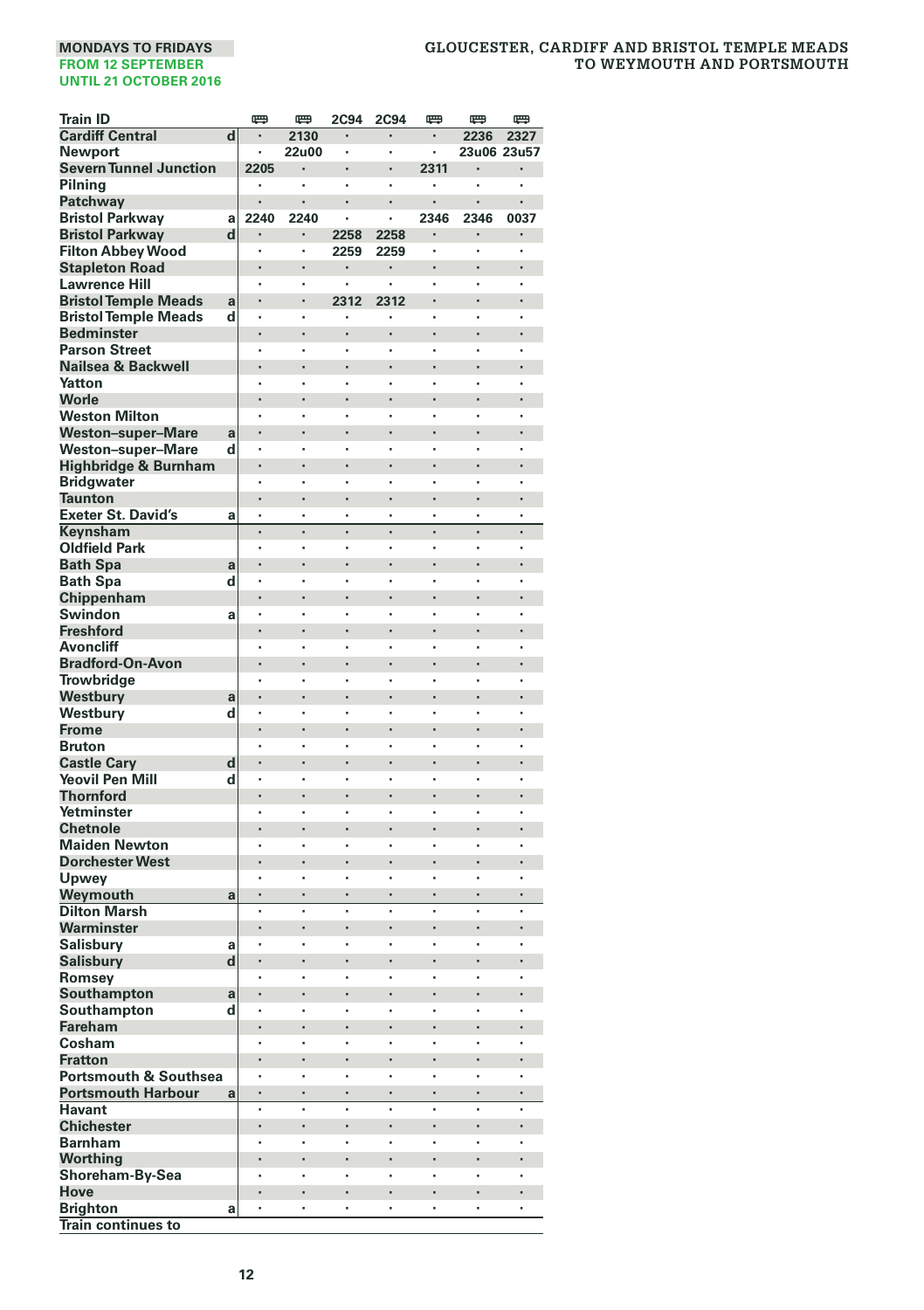# **GLOUCESTER, CARDIFF AND BRISTOL TEMPLE MEADS TO WEYMOUTH AND PORTSMOUTH**

| <b>Train ID</b>                   |                         | 1A81           | <b>1C77</b>          | <b>1C81</b> | <b>1A75</b>        | 1A76 | <b>1A77</b> | 1A02   | 1A03                 | 1L05           | 罒                    | 1A04                            | 1L08 | 1A06   | 1F03                 |
|-----------------------------------|-------------------------|----------------|----------------------|-------------|--------------------|------|-------------|--------|----------------------|----------------|----------------------|---------------------------------|------|--------|----------------------|
| <b>Cardiff Central</b>            | $\overline{\mathbf{d}}$ | $\blacksquare$ | ×                    | $\cdot$     |                    | ł.   |             | ٠      | $\cdot$              | 0515           | $\cdot$              | $\cdot$                         | 0545 | ٠      | $\blacksquare$       |
| <b>Newport</b>                    |                         | ×              | ٠                    | $\cdot$     | $\cdot$            | ٠    | ٠           | ٠      | ٠                    | 0529           | 0543                 | $\cdot$                         | 0559 | ٠      | ×,                   |
| <b>Severn Tunnel Junction</b>     |                         |                |                      |             |                    | ï    |             | i,     |                      | ٠              | 0608                 |                                 | ٠    |        | l,                   |
| Pilnina                           |                         | ٠              | ï                    |             | $\cdot$            | ×    | ×           | ï      |                      | ٠              | ٠                    | $\cdot$                         | ٠    | ×      | ×                    |
| Patchway                          |                         | ٠              | ٠                    |             | $\cdot$            | ï    |             | ٠      | $\ddot{\phantom{0}}$ |                | 0643                 | $\cdot$                         |      | ł      | ł                    |
| <b>Bristol Parkway</b>            | a                       | ×              |                      |             | $\cdot$            |      | ×           | ٠      | ٠                    | ٠              | 0653                 | $\cdot$                         | ×    | ٠      | ×.                   |
| <b>Bristol Parkway</b>            | $\mathbf d$             | ï              | $\ddot{\phantom{0}}$ |             | $\cdot$            | ï    | ï           | i,     | 0542                 |                |                      | $\cdot$                         | l,   | i,     | 0704                 |
| <b>Filton Abbey Wood</b>          |                         | ٠              | ٠                    |             | $\cdot$            | ï    | ٠           | ×.     |                      | ×              | $\cdot$              |                                 | ×    | ٠      | 0710                 |
| <b>Stapleton Road</b>             |                         |                |                      |             |                    |      |             | ł.     |                      | ×              |                      |                                 | ł.   | ٠      | ٠                    |
| <b>Lawrence Hill</b>              |                         | $\bullet$      | ٠                    | ٠           | $\cdot$            | ٠    | ٠           | ٠      | ٠                    | ٠              | $\cdot$              | $\cdot$                         | ٠    | ٠      | $\ddot{\phantom{a}}$ |
| <b>Bristol Temple Meads</b>       | a                       |                |                      |             |                    |      |             | ł.     | 0553                 |                |                      |                                 |      | 0656   | 0718                 |
| <b>Bristol Temple Meads</b>       | d                       | ÷,             | ×                    | $\cdot$     | $\cdot$            | ٠    | ×           | 0530   | 0600                 | ×              | $\cdot$              | 0630                            | ×    | 0700   | 0722                 |
| <b>Bedminster</b>                 |                         |                |                      |             |                    | ï    |             | ٠      |                      | ٠              |                      |                                 | ł    |        |                      |
| <b>Parson Street</b>              |                         | ٠              |                      |             | $\cdot$            | ×    | ×           | ł,     |                      | ٠              |                      |                                 | ٠    | ٠      | ł,                   |
| Nailsea & Backwell                |                         | ٠              |                      |             |                    |      |             | ×      |                      | ٠              |                      | $\cdot$                         | ×    | ×      |                      |
| Yatton                            |                         | ٠              |                      |             | $\cdot$            | ×    | ×           | ł,     | ٠                    | ï              |                      |                                 | ٠    | ٠      | ٠                    |
| Worle                             |                         |                |                      |             |                    | ï    |             | l,     |                      | ٠              |                      | $\cdot$                         | l,   | ï      | l,                   |
| <b>Weston Milton</b>              |                         | ٠              | ×                    |             | $\cdot$            | ï    | ٠           | ×.     | ×                    | ×              | $\cdot$              |                                 | ٠    | ٠      | ٠                    |
| <b>Weston-super-Mare</b>          | a                       |                |                      |             |                    |      |             |        |                      |                |                      |                                 |      | ×      |                      |
| <b>Weston-super-Mare</b>          | d                       | ٠              | ٠                    | ,           | $\cdot$            | ٠    | ٠           | ٠      | ٠                    | ٠              | $\cdot$              | $\cdot$                         | ٠    | ٠      | ٠                    |
| Highbridge & Burnham              |                         |                |                      |             |                    |      |             | ł.     |                      |                |                      | $\cdot$                         | ł.   |        |                      |
| <b>Bridgwater</b>                 |                         | ł,             | ٠                    |             |                    | ï    |             | ٠      | ٠                    | ٠              | $\cdot$              | $\cdot$                         | ł,   | ×      | ×                    |
| Taunton                           |                         |                |                      |             | 0711               | 0824 | 0919        | ٠      | $\ddot{\phantom{0}}$ | ٠              |                      | $\cdot$                         | ï    | ï      | ä,                   |
| <b>Exeter St. David's</b>         | a                       | ٠              | 1208                 | 1409        |                    |      |             | ٠      |                      |                |                      |                                 |      |        |                      |
| Keynsham                          |                         | ٠              |                      |             | $\cdot$            |      | ٠           | ۰      | ٠                    | $\blacksquare$ | $\blacksquare$       | $\cdot$                         |      | ٠      | ٠                    |
| <b>Oldfield Park</b>              |                         | ,              | ,                    |             | $\cdot$            | ×    | ×           | ٠      | ٠                    | ٠              | $\cdot$              |                                 | ٠    | ł,     | ٠                    |
| <b>Bath Spa</b>                   | a                       |                |                      |             |                    | ï    | l,          | 0541   | 0611                 |                |                      | 0641                            | l,   | 0711   | 0734                 |
| <b>Bath Spa</b>                   | d                       | ×              | ×                    |             | $\cdot$            | ï    | ٠           | 0543   | 0613                 | $\cdot$        | $\cdot$              | 0643                            | ×    | 0713   | 0736                 |
| Chippenham                        |                         |                |                      |             |                    |      |             | 0555   | 0625                 |                |                      | 0655                            | i,   | 0725   |                      |
| Swindon                           | a                       | ٠              | ٠                    | $\cdot$     | $\cdot$            | ٠    | ٠           | 0609   | 0639                 | 0650           | $\cdot$              | 0709                            | 0720 | 0740   | ٠                    |
| <b>Freshford</b>                  |                         |                |                      |             |                    |      |             |        |                      |                |                      |                                 |      |        | ×,                   |
| <b>Avoncliff</b>                  |                         | ٠              | ٠                    |             | $\cdot$            | ×    | ٠           | ٠      | ٠                    | ٠              | $\cdot$              | $\cdot$                         | ×    | ×,     |                      |
| <b>Bradford-On-Avon</b>           |                         | ï              | $\ddot{\phantom{0}}$ |             | $\cdot$            | ï    |             | ×      |                      | ٠              |                      | $\cdot$                         | ï    | ٠      | 0748                 |
| <b>Trowbridge</b>                 |                         |                |                      |             |                    | ï    |             | ï      |                      | ï              |                      |                                 |      | ł,     | 0754                 |
| Westbury                          | a                       | ×              |                      |             |                    |      |             | ł,     |                      | ٠              |                      | $\cdot$                         | ×    | ٠      | 0801                 |
| Westbury                          | d                       | ٠              | ٠                    |             | $\cdot$            | ×    | ٠           | ï      | ×                    | ï              | $\cdot$              | $\cdot$                         | ٠    | ł,     | 0802                 |
| <b>Frome</b>                      |                         | ï              |                      |             |                    |      |             |        |                      |                |                      | $\cdot$                         | ï    | ł.     |                      |
| <b>Bruton</b>                     |                         | ×              | ×                    | $\cdot$     | $\cdot$            | ٠    | ×           | ×.     | ×                    | ×              | $\cdot$              | $\cdot$                         | ٠    | ٠      | ×.                   |
| <b>Castle Cary</b>                | d                       |                |                      |             | 0733               |      | 0940        |        |                      |                |                      |                                 | ï    |        |                      |
| <b>Yeovil Pen Mill</b>            | d                       | ٠              | ٠                    | $\cdot$     | ٠                  | ٠    | ٠           | ٠      | ٠                    | ٠              | $\cdot$              | $\cdot$                         | ٠    | ٠      | ٠                    |
| <b>Thornford</b>                  |                         |                |                      |             |                    | ł    |             | ł      |                      |                |                      | $\cdot$                         | ł    |        | ł                    |
| Yetminster                        |                         | ٠              | ٠                    |             | $\cdot$            | ×    |             | ٠      | ٠                    | ٠              | ٠                    |                                 | ٠    | ï      | ï                    |
| <b>Chetnole</b>                   |                         |                |                      |             | $\cdot$            | ï    |             | ٠      |                      |                |                      | $\cdot$                         | ï    |        | ï                    |
| <b>Maiden Newton</b>              |                         |                |                      |             |                    | ï    |             | ï      |                      | ï              |                      |                                 | ï    |        |                      |
|                                   |                         | ٠              |                      |             | $\cdot$            |      |             | ł,     |                      |                |                      | $\cdot$                         | ×    | ×      |                      |
| <b>Dorchester West</b>            |                         | ٠              | ٠                    | $\cdot$     | $\cdot$            | ٠    | ٠           | ×      | ٠                    | ٠              | $\ddot{\phantom{0}}$ | $\cdot$                         | ٠    | ٠      | ٠                    |
| Upwey                             |                         |                | ï                    |             | $\cdot$            | ï    | i,          | i,     |                      |                |                      |                                 | l,   | i,     | ä,                   |
| Weymouth                          | a                       | ×              | ×                    | $\cdot$     | $\cdot$            | ٠    | ×           | ٠      | ×                    | ×              | $\cdot$              | $\cdot$                         | ٠    | ٠      |                      |
| <b>Dilton Marsh</b><br>Warminster |                         |                |                      |             | $\cdot$            |      |             |        |                      |                |                      |                                 | ï    | ł,     | 0810                 |
| <b>Salisbury</b>                  |                         | ٠              | ٠                    | $\cdot$     | $\cdot$            | ٠    | ٠           | ٠      | ٠                    | ٠              | $\cdot$              | $\cdot$                         | ٠    | ٠      | 0832                 |
|                                   | a                       |                |                      |             |                    |      |             | ł,     |                      | ×              |                      | $\centering \label{eq:reduced}$ |      |        |                      |
| Salisbury                         | d                       | ٠<br>ł,        | ï                    |             | $\cdot$            | ×    |             |        | ٠                    | ٠              | ٠                    |                                 | ł,   | ٠<br>ï | 0833                 |
| Romsey                            |                         | l,             | l,                   |             | $\cdot$            | ï    |             | ٠      | l,                   |                |                      | $\cdot$                         | ï    |        | 0851<br>0903         |
| Southampton                       | a                       |                | ,                    |             |                    |      |             |        |                      | ï              |                      |                                 |      | ×,     | 0905                 |
| Southampton<br><b>Fareham</b>     | d                       | ×              |                      |             |                    |      |             |        |                      |                |                      | $\cdot$                         | ï    | ٠      |                      |
| Cosham                            |                         | ٠              | ٠                    | $\cdot$     | $\cdot$            | ٠    | ٠           | ٠      | ٠                    | ٠              | $\cdot$              | $\cdot$                         | ٠    | ٠      | 0928                 |
|                                   |                         |                |                      | ï           |                    |      |             |        |                      |                |                      |                                 | ï    | ï      | 0936                 |
| <b>Fratton</b>                    |                         | ×              | ٠                    |             |                    | ï    | ٠           | ×,     | ł,                   | ٠              |                      |                                 | ×    | ×      | 0943                 |
| <b>Portsmouth &amp; Southsea</b>  |                         |                |                      |             |                    |      | ł.          |        |                      |                |                      |                                 |      |        | 0947                 |
| <b>Portsmouth Harbour</b>         | $\mathbf{a}$            | ÷,             | l,                   |             | $\cdot$<br>$\cdot$ | ï    | ł,          | ï      | ÷,                   | l,             |                      |                                 | ł,   | ł,     | 0952<br>٠            |
| <b>Havant</b>                     |                         |                |                      |             |                    |      |             |        |                      |                |                      |                                 |      |        |                      |
| <b>Chichester</b>                 |                         | ٠              | ٠<br>ï               |             | ٠                  | ï    |             | ï      | ł,                   | ï              |                      |                                 | ï    | ï      | ٠<br>ï               |
| <b>Barnham</b>                    |                         |                |                      |             |                    |      |             |        |                      |                |                      |                                 |      |        | ï                    |
| <b>Worthing</b>                   |                         |                |                      |             | $\cdot$            |      |             | ×      |                      | ×,             |                      | $\cdot$                         |      |        |                      |
| Shoreham-By-Sea                   |                         |                |                      |             |                    | ï    |             | ï      |                      | ï              |                      |                                 | ï    |        |                      |
| Hove                              |                         |                |                      |             |                    | ٠    | ٠           | ٠<br>٠ |                      | ٠              |                      | $\cdot$                         |      |        |                      |
| <b>Brighton</b>                   | a                       | ٠              | ٠                    |             | $\cdot$            | ٠    |             |        | ٠                    | ٠              | $\blacksquare$       | $\cdot$                         | ٠    | ٠      | ٠                    |
| <b>Train continues to</b>         |                         | PAD            | PNZ                  | PNZ         | PAD                | PAD  | PAD         | PAD    | PAD                  | PAD            |                      | PAD                             | PAD  | PAD    |                      |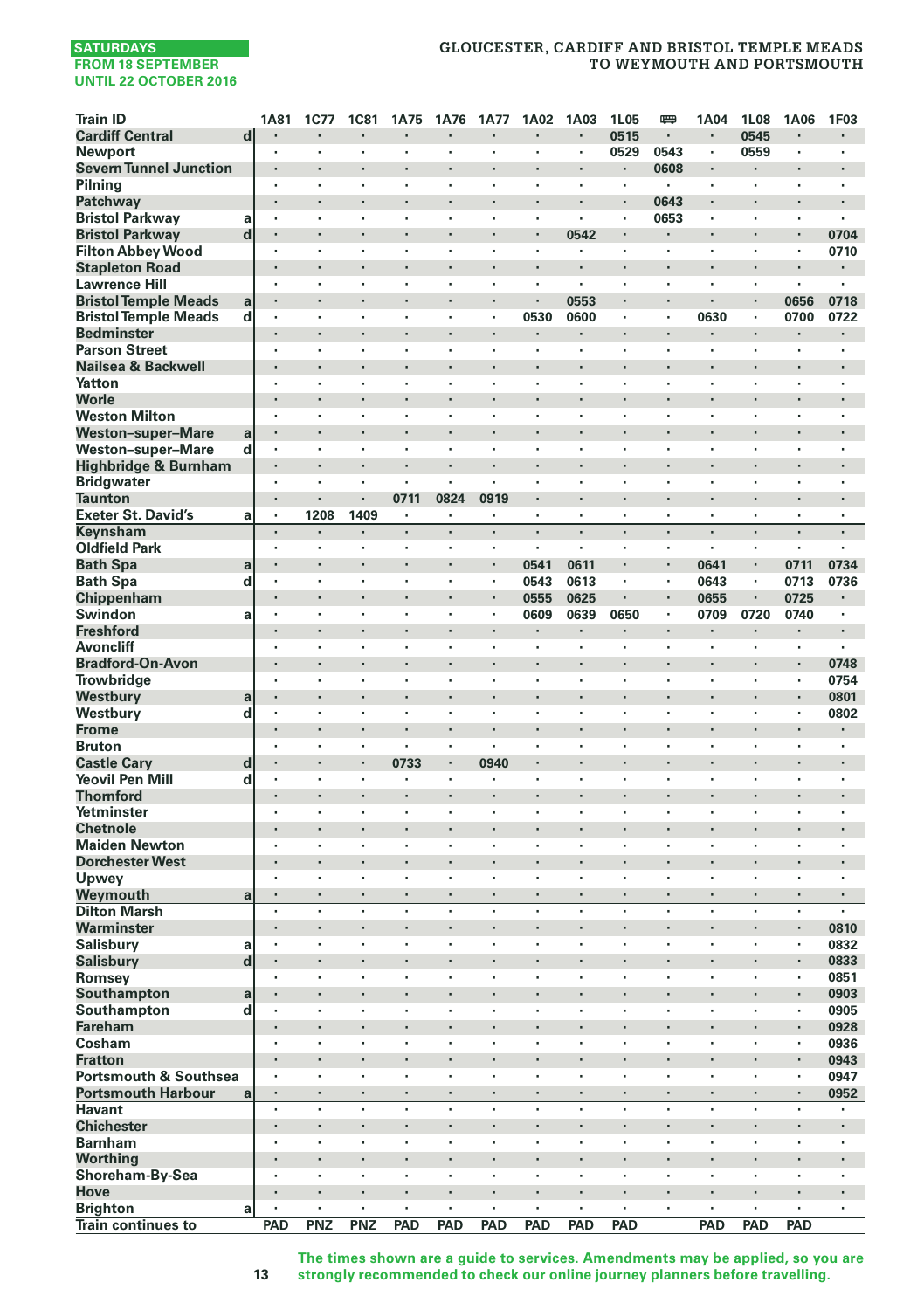# **GLOUCESTER, CARDIFF AND BRISTOL TEMPLE MEADS TO WEYMOUTH AND PORTSMOUTH**

| <b>Train ID</b>                     |                | 1A07                            | <b>P</b> | œ       | 1L14   | <b>1A08</b>         | <b>1F05</b>          | <b>m</b>       | œ              | <b>m</b> | 1A09       | 2C67           | 1L24                 | 1A10                 | 1C04           |
|-------------------------------------|----------------|---------------------------------|----------|---------|--------|---------------------|----------------------|----------------|----------------|----------|------------|----------------|----------------------|----------------------|----------------|
| <b>Cardiff Central</b>              | $\overline{d}$ | $\blacksquare$                  | $\cdot$  | ٠       | 0655   | $\blacksquare$      | $\blacksquare$       | $\blacksquare$ | $\blacksquare$ | $\cdot$  | ٠          | ٠              | 0755                 | ٠                    | $\blacksquare$ |
| Newport                             |                | $\cdot$                         | 0620     | 0712    | 0709   | ٠                   | $\blacksquare$       | $\cdot$        | $\cdot$        | 0749     | ٠          | ٠              | 0810                 | $\cdot$              |                |
| <b>Severn Tunnel Junction</b>       |                | $\cdot$                         | 06u45    |         |        | ×                   |                      |                | 0744           |          | ×          |                |                      |                      |                |
| Pilning                             |                | $\cdot$                         | ٠        | ×       | ×      | $\cdot$             | ×,                   | 0800           | $\cdot$        | $\cdot$  | ×          | ×              | ×                    | ×                    |                |
| Patchway                            |                |                                 | 0720     |         |        |                     |                      |                | 0819           |          |            |                |                      |                      |                |
| <b>Bristol Parkway</b>              | a              | $\cdot$                         | 0730     | 0752    | ٠      | ٠                   | $\blacksquare$       | 0825           | 0829           | 0829     | ٠          | $\blacksquare$ | ٠                    | ٠                    |                |
| <b>Bristol Parkway</b>              | $\mathbf d$    | 0712                            |          |         |        | $\blacksquare$      | 0801                 |                |                |          | ٠          | 0840           | $\blacksquare$       |                      |                |
| <b>Filton Abbey Wood</b>            |                | $\cdot$                         |          | ٠       | ٠      | $\cdot$             | 0809                 | $\cdot$        |                |          | ٠          | 0844           | $\cdot$              | ٠                    |                |
| <b>Stapleton Road</b>               |                | $\cdot$                         |          | ×       | l,     |                     | $\blacksquare$       |                |                |          |            |                |                      | l,                   |                |
| <b>Lawrence Hill</b>                |                |                                 |          | ٠       | ×,     | ٠                   | ٠                    |                | $\cdot$        |          | ×          | ٠              | ٠                    |                      |                |
| <b>Bristol Temple Meads</b>         | a              | 0724                            |          |         | ł.     | 0758                | 0819                 |                |                |          | ł.         | 0853           | $\cdot$              | 0857                 | 0915           |
| <b>Bristol Temple Meads</b>         | d              | 0730                            | $\cdot$  | ٠       | ٠      | 0800                | 0822                 | $\cdot$        | $\cdot$        | $\cdot$  | 0833       | 0857           | $\cdot$              | 0900                 | 0918           |
| <b>Bedminster</b>                   |                |                                 |          |         | ï      |                     |                      |                |                |          |            | i,             |                      |                      |                |
| <b>Parson Street</b>                |                | $\cdot$                         | $\cdot$  | ٠       | ٠      | ×,                  | ×                    |                | $\cdot$        |          | ×,         | $\blacksquare$ | ٠                    | $\cdot$              |                |
| Nailsea & Backwell                  |                |                                 |          |         | ï      |                     |                      |                |                |          | ł.         | 0907           |                      |                      |                |
| Yatton                              |                | ٠                               | $\cdot$  | ٠       | ×      | ٠                   | ٠                    |                | ٠              | $\cdot$  | ٠          | 0912           | ٠                    | ٠                    | $\cdot$        |
| Worle                               |                | $\centering \label{eq:reduced}$ |          | ٠       | ×      | ٠                   |                      | ï              |                |          | ٠          | 0918           | $\blacksquare$       |                      |                |
| <b>Weston Milton</b>                |                |                                 |          | ×       |        | ٠                   |                      |                |                |          | ×          | ٠              | ٠                    | ٠                    |                |
| <b>Weston-super-Mare</b>            | a              | $\cdot$                         |          | ×       | ï      | $\cdot$             |                      | ł.             |                |          | l,         | 0924           |                      |                      |                |
| <b>Weston-super-Mare</b>            | d              | $\cdot$                         | i.       | ٠       | ï      | ï                   | $\ddot{\phantom{0}}$ | l.             | $\cdot$        | i.       | ٠          | 0932           | ï                    | $\ddot{\phantom{0}}$ |                |
| Highbridge & Burnham                |                |                                 |          |         |        | ٠                   |                      |                |                |          |            | 0944           | $\blacksquare$       |                      |                |
| <b>Bridgwater</b>                   |                | ٠                               | $\cdot$  | ٠       | ٠      | ٠                   | ٠                    | $\cdot$        | ٠              | ,        | ٠          | 0952           | ٠                    | ٠                    | ٠              |
| <b>Taunton</b>                      |                |                                 |          |         | ł.     |                     |                      |                |                |          |            | 1006           | $\blacksquare$       |                      | 0952           |
| <b>Exeter St. David's</b>           | a              | $\cdot$                         | $\cdot$  | ×       | ×      |                     | ÷,                   |                | $\cdot$        | $\cdot$  |            | ٠              | ×                    | ÷,                   | 1015           |
| Keynsham                            |                | $\cdot$                         | $\cdot$  | $\cdot$ | ÷      | ×,                  | $\cdot$              | $\cdot$        | $\cdot$        | $\cdot$  | ÷.         | ÷.             | $\cdot$              |                      |                |
| <b>Oldfield Park</b>                |                |                                 |          |         |        | ï                   |                      |                |                |          | ł,         | ł,             | ,                    | $\cdot$              |                |
| <b>Bath Spa</b>                     | a              | 0741                            | $\cdot$  |         | ٠      | 0811                | 0834                 |                |                |          | 0844       | ٠              | $\blacksquare$       | 0911                 | $\blacksquare$ |
| <b>Bath Spa</b>                     | d              | 0743                            | $\cdot$  | ٠       | ٠      | 0813                | 0836                 | $\cdot$        | ÷,             |          | 0846       | ٠              | $\cdot$              | 0913                 |                |
| Chippenham                          |                | 0755                            |          | ٠       |        | 0825                |                      |                |                |          | 0858       |                |                      | 0925                 |                |
| Swindon                             | a              | 0809                            | $\cdot$  | ×       | 0830   | 0840                | $\cdot$              | $\cdot$        | $\cdot$        | $\cdot$  | 0913       | $\bullet$      | 0928                 | 0940                 |                |
| <b>Freshford</b>                    |                |                                 |          |         |        |                     |                      |                |                |          |            | ï              |                      |                      |                |
| <b>Avoncliff</b>                    |                | $\cdot$                         | $\cdot$  | ٠       | ٠      | ٠                   | $\cdot$              | $\cdot$        | $\cdot$        | ٠        | ٠          | ٠              | ٠                    | ٠                    | $\cdot$        |
| <b>Bradford-On-Avon</b>             |                | ٠                               |          | ï       | ×<br>ï | $\blacksquare$<br>ï | 0848                 |                |                |          | ×          | ï              | ï                    | ï                    |                |
| Trowbridge                          |                |                                 |          |         | ï      | l,                  | 0854                 |                |                |          | ×          |                | $\blacksquare$       |                      |                |
| Westbury                            | a              |                                 |          | ٠       | ×,     | ٠                   | 0901                 |                | $\cdot$        |          | ٠          | ٠              | $\cdot$              | ï                    |                |
| Westbury                            | d              |                                 |          |         |        |                     | 0902                 |                |                |          |            |                |                      |                      |                |
| <b>Frome</b>                        |                | $\cdot$                         | $\cdot$  | ٠       | ٠      | ٠<br>×              | ٠                    | $\cdot$        | $\cdot$        | $\cdot$  | ٠          | ٠              | ٠                    | ٠                    |                |
| <b>Bruton</b><br><b>Castle Cary</b> | d              |                                 |          |         | ï      |                     |                      |                |                |          |            | ï              |                      |                      |                |
| <b>Yeovil Pen Mill</b>              | d              | $\cdot$                         | $\cdot$  | ٠       | ٠      | ٠                   | ×                    | $\cdot$        | $\cdot$        |          | ٠          | ٠              | ٠                    | ٠                    |                |
| <b>Thornford</b>                    |                |                                 |          |         | ï      |                     |                      |                |                |          |            | ï              |                      |                      |                |
| Yetminster                          |                | ٠                               | ٠        | ٠       | ×      | ٠                   | ٠                    |                | ٠              |          | ٠          | ×              | ٠                    | ٠                    | $\cdot$        |
| <b>Chetnole</b>                     |                |                                 | ٠        |         | ٠      |                     |                      | ٠              |                | ٠        |            | ٠              | ٠                    | ٠                    |                |
| <b>Maiden Newton</b>                |                |                                 |          | ٠       | ×,     |                     | ,                    |                |                |          |            |                |                      | ٠                    |                |
| <b>Dorchester West</b>              |                |                                 |          |         | ï      |                     | l,                   | ï              |                |          | ï          | ï              | $\ddot{\phantom{0}}$ |                      |                |
| Upwey                               |                | $\cdot$                         | $\cdot$  | ×       | ٠      | $\cdot$             | ٠                    | $\cdot$        | $\cdot$        | $\cdot$  | ٠          | ×              | ×                    | ×                    |                |
| Weymouth                            | a              | $\cdot$                         |          |         | ×      | $\cdot$             | ï                    |                |                |          |            |                | $\cdot$              |                      |                |
| <b>Dilton Marsh</b>                 |                | $\cdot$                         | $\cdot$  | ٠       | ٠      | ٠                   | 09x05                | $\cdot$        | $\cdot$        | $\cdot$  | ٠          | ٠              | ٠                    | ٠                    | ٠              |
| Warminster                          |                | $\cdot$                         |          |         |        | $\blacksquare$      | 0912                 |                |                |          |            |                | $\cdot$              |                      |                |
| Salisbury                           | a              | $\cdot$                         | $\cdot$  | ٠       | ٠      | $\cdot$             | 0932                 | $\cdot$        | ٠              |          | ٠          | ٠              | ٠                    | ٠                    |                |
| Salisbury                           | d              |                                 |          | ×       | ï      | $\cdot$             | 0933                 |                |                |          | ×          | ï              | $\cdot$              | ï                    |                |
| Romsey                              |                |                                 |          |         | ï      |                     | 0952                 |                |                |          |            | ï              | ï                    | ï                    |                |
| Southampton                         | a              | $\cdot$                         |          |         |        | $\blacksquare$      | 1003                 |                |                |          |            |                |                      |                      |                |
| Southampton                         | d              | $\cdot$                         | $\cdot$  | ٠       | ٠      | ٠                   | 1005                 | $\blacksquare$ | ٠              | ,        | ٠          | ٠              | ٠                    | ٠                    |                |
| <b>Fareham</b>                      |                |                                 |          |         | ï      |                     | 1028                 |                |                |          |            |                |                      |                      |                |
| Cosham                              |                | $\ddot{\phantom{0}}$            | $\cdot$  | ×       | ×      | ×                   | 1036                 | $\cdot$        | $\cdot$        | $\cdot$  | ×          | ×              | ×                    | ×                    | $\cdot$        |
| <b>Fratton</b>                      |                |                                 |          |         |        |                     | 1044                 |                |                |          |            | ï              |                      |                      |                |
| <b>Portsmouth &amp; Southsea</b>    |                | $\cdot$                         | $\cdot$  | ٠       | ×      | ٠                   | 1047                 | $\blacksquare$ |                | ٠        | ٠          | ×              | ٠                    | ٠                    |                |
| <b>Portsmouth Harbour</b>           | a              | $\cdot$                         | $\cdot$  | ٠       | ×      | $\blacksquare$      | 1052                 | $\cdot$        |                |          | ٠          | ٠              | $\blacksquare$       | ×                    |                |
| <b>Havant</b>                       |                |                                 |          |         |        | ï                   |                      |                |                |          | ł,         | ÷,             | ï                    | l,                   |                |
| <b>Chichester</b>                   |                | $\cdot$                         |          | ٠       | ł.     | ×                   | ï                    |                |                |          | ×          |                | $\cdot$              |                      |                |
| <b>Barnham</b>                      |                |                                 |          | ٠       | ٠      | ٠                   | ï                    | $\cdot$        | $\cdot$        |          | ٠          | ٠              | ×                    | ×                    |                |
| Worthing                            |                |                                 |          |         |        | ٠                   |                      | ٠              |                |          |            |                |                      |                      |                |
| Shoreham-By-Sea                     |                | $\cdot$                         | $\cdot$  | ٠       | ×      | $\cdot$             | $\cdot$              | $\cdot$        | $\cdot$        | ٠        | ٠          | ٠              | ٠                    | ٠                    | $\cdot$        |
| Hove                                |                |                                 |          |         | ï      | $\cdot$             |                      |                |                |          |            |                |                      |                      |                |
| <b>Brighton</b>                     | a              | $\cdot$                         | $\cdot$  | ٠       | ×      |                     | ×,                   |                | $\cdot$        |          | ٠          | ï              | ٠                    | ×                    | $\cdot$        |
| <b>Train continues to</b>           |                | PAD                             |          |         | PAD    | PAD                 |                      |                |                |          | <b>PAD</b> |                | PAD                  | PAD                  | PNZ            |

**The times shown are a guide to services. Amendments may be applied, so you are strongly recommended to check our online journey planners before travelling.**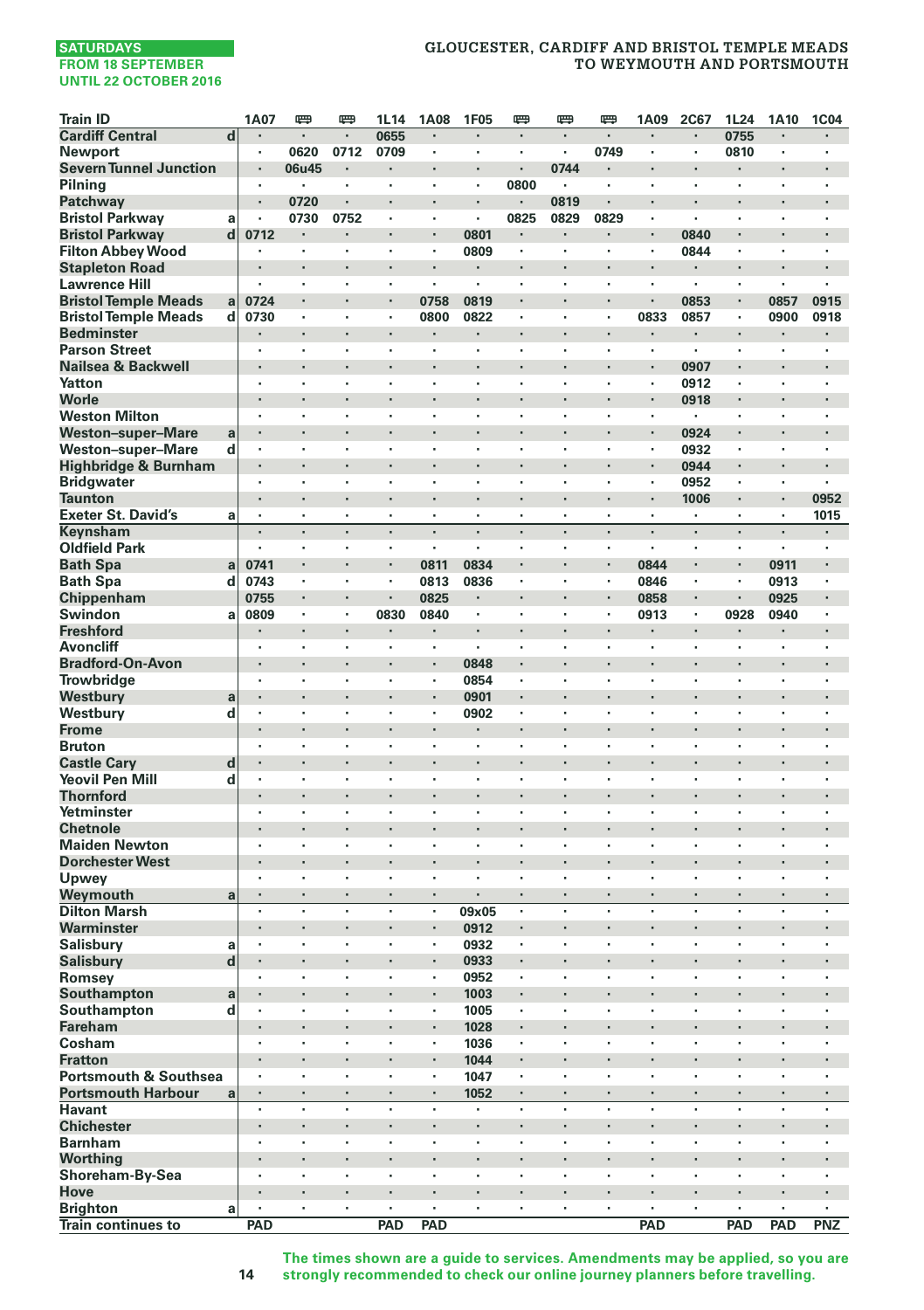# **GLOUCESTER, CARDIFF AND BRISTOL TEMPLE MEADS TO WEYMOUTH AND PORTSMOUTH**

| <b>Train ID</b>                  |                | O                    | 1F07    | <b>1A78</b>                     | 1C74                            | 1C76 | œ       | 1A11           | œ                    | 1L34    | 1A12      | <b>2C69</b>    | <b>1A80</b> | œ              | 1F09           |
|----------------------------------|----------------|----------------------|---------|---------------------------------|---------------------------------|------|---------|----------------|----------------------|---------|-----------|----------------|-------------|----------------|----------------|
| <b>Cardiff Central</b>           | $\overline{d}$ | $\blacksquare$       | ×,      |                                 | $\centering \label{eq:reduced}$ | ٠    | ٠       | $\blacksquare$ | 0819                 | 0855    | $\cdot$   | $\blacksquare$ |             | ×              | ×,             |
| <b>Newport</b>                   |                | 0812                 | ٠       |                                 |                                 | ٠    |         | ï              | 08u49                | 0910    |           |                | ٠           | 0912           | ٠              |
| <b>Severn Tunnel Junction</b>    |                |                      |         |                                 |                                 | l,   | 0844    | ×,             |                      | ٠       |           | $\cdot$        | ł.          | ×              | l,             |
| Pilnina                          |                |                      | ï       |                                 |                                 |      |         | ï              |                      |         |           |                |             |                | ٠              |
| Patchway                         |                |                      | ×       |                                 | $\cdot$                         | ł.   | 0919    | ٠              | ×                    | ×       | $\cdot$   | $\cdot$        | ٠           | ٠              | ×              |
| <b>Bristol Parkway</b>           | a              | 0852                 |         | $\cdot$                         |                                 | ٠    | 0929    | $\blacksquare$ | 0929                 |         | $\cdot$   | $\cdot$        | ٠           | 0952           | ×.             |
| <b>Bristol Parkway</b>           | d              |                      | 0901    |                                 |                                 | ï    |         | ï              |                      |         | 0930      | 0940           | i,          |                | 1001           |
| <b>Filton Abbey Wood</b>         |                | $\cdot$              | 0910    | $\cdot$                         |                                 | ×    | ٠       | ٠              | ×                    | ×       | $\cdot$   | 0943           | ×           | ÷              | 1010           |
| <b>Stapleton Road</b>            |                |                      |         |                                 |                                 |      |         |                |                      |         |           |                |             |                | ×,             |
| <b>Lawrence Hill</b>             |                | ٠                    | $\cdot$ | $\cdot$                         | $\cdot$                         | ٠    | ٠       | ٠              | ٠                    | ٠       | $\cdot$   | $\cdot$        | ٠           | ٠              | $\blacksquare$ |
| <b>Bristol Temple Meads</b>      | a              | $\blacksquare$       | 0919    | $\cdot$                         |                                 | ï    |         | ï              |                      |         | 0946      | 0952           | ×,          | ٠              | 1019           |
| <b>Bristol Temple Meads</b>      | d              | ×                    | 0922    | $\cdot$                         |                                 | ×    | ٠       | 0933           | $\cdot$              | ٠       | 1000      | 0953           | ٠           | ٠              | 1022           |
| <b>Bedminster</b>                |                |                      |         | $\cdot$                         | $\cdot$                         | ï    | ٠       |                |                      |         | $\bullet$ | $\cdot$        | ł.          | ×              | ×              |
| <b>Parson Street</b>             |                |                      |         |                                 |                                 | ł,   |         | ï              |                      | ,       |           |                |             | ï              | ï              |
| Nailsea & Backwell               |                | ×                    | ×       | $\cdot$                         | $\cdot$                         |      |         |                |                      |         | $\bullet$ | 1003           | ٠           | ×              | ×              |
| Yatton                           |                | ٠                    | ٠       |                                 |                                 | ×    | ٠       | ï              | ٠                    | ٠       | $\cdot$   | 1008           | ٠           | ×              | ٠              |
| Worle                            |                |                      |         |                                 |                                 | ï    |         |                |                      |         |           | 1014           | l,          | ł,             | l,             |
| <b>Weston Milton</b>             |                | ٠                    | ×       | $\cdot$                         |                                 | ٠    | ٠       | ٠              | ×                    | ×       | $\cdot$   | $\cdot$        | ×           | ٠              | ٠              |
| <b>Weston-super-Mare</b>         | a              | ï                    |         |                                 |                                 |      |         |                |                      |         |           | 1021           |             |                |                |
| Weston-super-Mare                | d              | ٠                    | ٠       | $\cdot$                         | ,                               | ٠    | ٠       | ×              | ٠                    | ٠       | $\cdot$   | 1022           | ٠           | ٠              | ٠              |
| Highbridge & Burnham             |                | ×                    |         |                                 |                                 | ï    |         |                |                      |         |           | 1033           | ł.          |                |                |
| <b>Bridgwater</b>                |                | ł,                   | ï       |                                 |                                 | ï    | ï       | ٠              | ٠                    | ٠       | $\cdot$   | 1041           | ï           | ٠              | ٠              |
| Taunton                          |                | ï                    |         | 1024                            | 1025                            | 1049 | ٠       | ï              | $\cdot$              | ٠       | $\cdot$   | 1057           | 1136        |                |                |
| <b>Exeter St. David's</b>        | a              |                      | ٠       | $\cdot$                         | 1053                            | 1116 | ٠       | ï              |                      |         |           | ٠              |             | ï              | ٠              |
| Keynsham                         |                | $\blacksquare$       | $\cdot$ | $\centering \label{eq:reduced}$ | $\centering \label{eq:reduced}$ | ٠    | ٠       | ٠              | $\blacksquare$       | ٠       | $\cdot$   | $\cdot$        |             | ٠              | ×,             |
| <b>Oldfield Park</b>             |                |                      | ٠       |                                 |                                 | ٠    | ٠       | ٠              | ,                    | ,       |           |                | ٠           | ٠              | ×.             |
|                                  |                |                      |         |                                 |                                 |      | $\cdot$ |                |                      |         |           |                | l,          |                |                |
| <b>Bath Spa</b>                  | a              | $\cdot$              | 0934    |                                 |                                 | ٠    | ٠       | 0944           | ×,                   | $\cdot$ | 1011      |                | ×           |                | 1034           |
| <b>Bath Spa</b>                  | d              |                      | 0936    | $\cdot$                         |                                 |      |         | 0946           |                      |         | 1013      |                |             | ٠              | 1036           |
| Chippenham                       |                |                      | ٠       |                                 |                                 |      | ٠       | 0958           |                      |         | 1025      |                |             |                |                |
| Swindon                          | a              | ٠                    | ٠       | $\cdot$                         | $\cdot$                         | ٠    | ٠       | 1013           | ٠                    | 1031    | 1039      | $\cdot$        | ٠           | ٠              | ٠              |
| <b>Freshford</b>                 |                |                      |         | $\cdot$                         |                                 |      |         |                |                      |         |           |                | ł.          |                | ٠              |
| <b>Avoncliff</b>                 |                | ÷,                   | ï       | $\cdot$                         | $\cdot$                         | ٠    | ×       | ٠              | ٠                    | ×       | $\cdot$   | $\cdot$        | ×           | ï              | ä,             |
| <b>Bradford-On-Avon</b>          |                | ۰                    | 0948    |                                 | $\cdot$                         |      |         |                |                      | ×       |           | $\cdot$        | ٠           |                | 1048           |
| Trowbridge                       |                |                      | 0954    |                                 |                                 | ×    | ×       | ï              |                      | ٠       | ٠         |                | ×           | ï              | 1054           |
| Westbury                         | a              |                      | 1000    |                                 |                                 | ï    |         | ٠              |                      | ٠       |           |                | ×           | ٠              | 1101           |
| Westbury                         | d              | ×                    | 1001    |                                 |                                 |      | ٠       |                | ٠                    |         | ٠         |                | ٠           | ٠              | 1102           |
| Frome                            |                | l,                   | ٠       |                                 |                                 | ï    |         | ï              |                      |         |           | $\cdot$        | l,          | l,             |                |
| <b>Bruton</b>                    |                | $\ddot{\phantom{0}}$ | ï       |                                 |                                 | ï    | ٠       | ï              | $\ddot{\phantom{a}}$ | i.      | l.        |                | ٠           | ï              | ä,             |
| <b>Castle Cary</b>               | d              | ٠                    |         |                                 | ٠                               |      |         |                |                      |         |           | ٠              | ×           | ٠              |                |
| <b>Yeovil Pen Mill</b>           | d              | ٠                    | ×       | $\cdot$                         |                                 | ٠    | ٠       | ٠              | ٠                    | ×       | $\cdot$   | $\cdot$        | ×           | ٠              | ٠              |
| <b>Thornford</b>                 |                |                      |         |                                 |                                 |      |         |                |                      |         |           |                | ł.          |                | ×              |
| Yetminster                       |                | ×                    | ٠       | $\cdot$                         |                                 | ٠    | ٠       | ٠              | ٠                    | ٠       | $\cdot$   |                | ×           | ٠              | ٠              |
| <b>Chetnole</b>                  |                |                      |         |                                 |                                 | ï    |         | ï              |                      |         |           | $\cdot$        |             |                | ä,             |
| <b>Maiden Newton</b>             |                |                      | ٠       |                                 | $\cdot$                         | ×    | ×       |                | ٠                    | ٠       | ٠         | ,              | ٠           | ٠              | ×              |
| <b>Dorchester West</b>           |                |                      | ×       | $\cdot$                         |                                 | ł,   | ٠       |                |                      |         |           | $\cdot$        | ×           | ł,             | ×              |
| Upwey                            |                | ٠                    | ,       |                                 |                                 |      | ٠       | ï              |                      |         | ٠         |                | ٠           |                | ×,             |
| Weymouth                         | a              | l,                   |         |                                 | $\cdot$                         | ï    | ×       | ï              |                      |         | $\cdot$   | $\cdot$        |             |                | ä,             |
| <b>Dilton Marsh</b>              |                | ×                    | ÷,      | $\cdot$                         |                                 | ÷,   | ÷       | ï              | ×                    | l,      | $\cdot$   |                | ÷,          | ï              | ä,             |
| Warminster                       |                |                      | 1010    |                                 |                                 |      |         |                |                      |         |           |                |             | ٠              | 1110           |
| <b>Salisbury</b>                 | a              | ٠                    | 1031    | $\cdot$                         | $\cdot$                         | ٠    | ٠       | ٠              | ٠                    | ٠       | $\cdot$   | $\cdot$        | ٠           | ٠              | 1132           |
| <b>Salisbury</b>                 | $\mathbf d$    |                      | 1033    |                                 |                                 | ï    |         |                |                      |         |           |                | l,          |                | 1133           |
| Romsey                           |                | ×                    | 1051    | $\cdot$                         |                                 | ×    | ٠       | ٠              | ٠                    | ٠       | $\cdot$   |                | ٠           | ٠              | 1151           |
| Southampton                      | a              |                      | 1103    |                                 |                                 | ï    |         | ï              |                      |         |           |                |             | i,             | 1203           |
| Southampton                      | d              | ٠                    | 1105    | $\cdot$                         | ,                               | ×    | ٠       | ×              |                      | ٠       |           |                | ٠           | ٠              | 1206           |
| Fareham                          |                | ٠                    | 1128    |                                 | $\cdot$                         | ï    |         |                |                      |         |           | $\cdot$        | ×           |                | 1228           |
| Cosham                           |                |                      | 1136    |                                 |                                 |      | ł,      | ï              |                      |         |           |                | ł,          | ł,             | 1236           |
| <b>Fratton</b>                   |                |                      | 1143    |                                 |                                 | ï    |         |                |                      |         |           |                | ï           | i,             | 1243           |
| <b>Portsmouth &amp; Southsea</b> |                |                      | 1147    |                                 |                                 |      | ٠       | ٠              | ï                    | ٠       | ٠         |                | ٠           | ×,             | 1247           |
| <b>Portsmouth Harbour</b>        | a              | ٠                    | 1152    | $\blacksquare$                  | $\bullet$                       | ٠    | ٠       |                |                      | ٠       | $\cdot$   | $\blacksquare$ |             | ٠              | 1252           |
| <b>Havant</b>                    |                | ٠                    | ٠       | $\cdot$                         | $\cdot$                         | ×    | ٠       | ٠              | ٠                    | ×       | $\cdot$   |                | ٠           | ×              | ٠              |
| <b>Chichester</b>                |                |                      | ï       |                                 |                                 | ï    |         | ï              |                      |         |           |                |             | ï              | i,             |
| <b>Barnham</b>                   |                | ×                    | ٠       | $\cdot$                         | $\cdot$                         | ×    | ٠       | ٠              | ٠                    | ٠       | $\cdot$   |                | ٠           | ٠              | ٠              |
| Worthing                         |                |                      |         |                                 |                                 | ï    |         | ï              |                      |         |           |                |             |                | ï              |
| Shoreham-By-Sea                  |                | $\bullet$            | ٠       | ٠                               | ٠                               | ٠    | ٠       | ٠              | ٠                    | ٠       |           | ٠              | ٠           | ٠              | ٠              |
| Hove                             |                |                      | ×       | $\bullet$                       |                                 |      | ٠       |                |                      |         | $\cdot$   |                | ٠           |                |                |
| <b>Brighton</b>                  | a              | ×                    | ×       |                                 | $\cdot$                         | ×    | ï       | ï              | ï                    | ï       |           |                | ï           | $\blacksquare$ | ×              |
| <b>Train continues to</b>        |                |                      |         | PAD                             |                                 | PLY  |         | PAD            |                      | PAD     | PAD       |                | PAD         |                |                |
|                                  |                |                      |         |                                 |                                 |      |         |                |                      |         |           |                |             |                |                |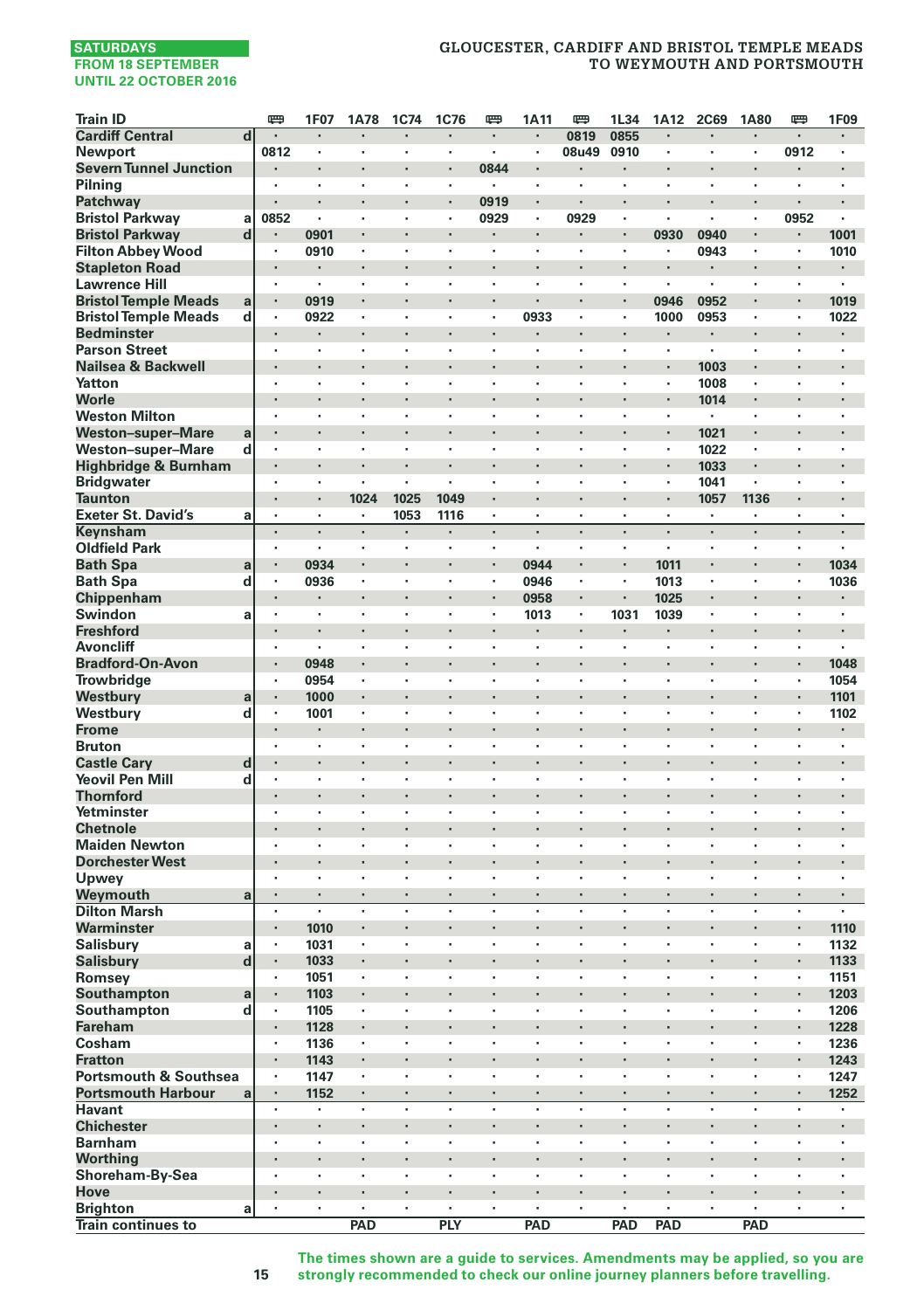# **GLOUCESTER, CARDIFF AND BRISTOL TEMPLE MEADS TO WEYMOUTH AND PORTSMOUTH**

| <b>Train ID</b>                                            |             | <b>PER</b>          | <b>PER</b>         | 1A13      | <b>2C71</b> | 1A82                 | œ              | 1L42           | 1A14               | 1F11               | 罒                    | <b>m</b> | 1A15                 | 1L48                 | 1A16       |
|------------------------------------------------------------|-------------|---------------------|--------------------|-----------|-------------|----------------------|----------------|----------------|--------------------|--------------------|----------------------|----------|----------------------|----------------------|------------|
| <b>Cardiff Central</b>                                     | d           | $\cdot$             | $\blacksquare$     | ٠         | ٠           | $\cdot$              | $\blacksquare$ | 0940           | $\cdot$            | $\cdot$            | $\cdot$              | ٠        | $\blacksquare$       | 1040                 | $\cdot$    |
| <b>Newport</b>                                             |             | $\cdot$             | 0942               | $\cdot$   | ä,          | $\blacksquare$       | 1002           | 0955           | $\cdot$            | $\cdot$            | $\cdot$              | 1042     | $\blacksquare$       | 1055                 | $\cdot$    |
| <b>Severn Tunnel Junction</b>                              |             | 0939                |                    | ٠         |             |                      |                | $\blacksquare$ | $\cdot$            |                    | 1039                 |          |                      |                      |            |
| Pilning                                                    |             |                     |                    | ï         | ï           | ï                    |                |                |                    |                    | ×                    |          | ï                    |                      |            |
| Patchway                                                   |             | 1019                | $\cdot$            | ٠         | ٠           |                      | ٠              |                | $\cdot$            | $\blacksquare$     | 1119                 | ×        | ٠                    | ٠                    |            |
| <b>Bristol Parkway</b>                                     | a           | 1029                | 1032               | ٠         | ×           | ٠                    | 1052           | $\cdot$        | $\cdot$            | $\cdot$            | 1129                 | 1132     | ×                    | ×                    |            |
| <b>Bristol Parkway</b>                                     | d           |                     | $\cdot$            | ä,        | 1041        |                      |                | $\cdot$        | $\cdot$            | 1102               | $\ddot{\phantom{a}}$ |          | ×,                   |                      | 1135       |
| <b>Filton Abbey Wood</b>                                   |             | $\cdot$             |                    | ٠         | 1044        | $\cdot$              | ×              |                | $\cdot$            | 1109               |                      | ٠        | $\ddot{\phantom{0}}$ | ×                    | ٠          |
| <b>Stapleton Road</b>                                      |             |                     |                    |           | ä,          | ×                    |                |                | $\cdot$            | $\cdot$<br>$\cdot$ | ×                    |          | ×                    | ×                    |            |
| <b>Lawrence Hill</b>                                       |             | ٠<br>$\blacksquare$ | $\cdot$<br>$\cdot$ | ٠<br>٠    | 1053        |                      | ٠<br>٠         | $\cdot$        | $\cdot$            | 1119               |                      | ٠<br>×   | 1131                 | ٠                    | ٠<br>1154  |
| <b>Bristol Temple Meads</b><br><b>Bristol Temple Meads</b> | a<br>d      |                     |                    | 1033      | 1055        | ï                    |                |                | 1100               | 1122               | ł,                   | ł,       | 1133                 |                      | 1200       |
| <b>Bedminster</b>                                          |             |                     | $\cdot$            | ٠         | ٠           |                      |                |                |                    |                    | i,                   | i,       |                      | $\ddot{\phantom{0}}$ |            |
| <b>Parson Street</b>                                       |             | $\cdot$             | $\cdot$            | ï         | ×,          | ï                    | ×              |                |                    | $\cdot$            | ÷,                   | ٠        | ä,                   | ,                    |            |
| Nailsea & Backwell                                         |             | $\bullet$           |                    | ٠         | 1105        |                      |                |                | $\bullet$          |                    |                      |          |                      |                      |            |
| Yatton                                                     |             | ٠                   | $\cdot$            | ٠         | 1110        | $\ddot{\phantom{a}}$ | ×              | $\cdot$        | $\cdot$            | $\cdot$            | ×                    | ×        | ×                    | ×                    | $\cdot$    |
| Worle                                                      |             |                     | $\cdot$            | ٠         | 1116        |                      |                |                |                    |                    | ×                    | ×        | ×,                   |                      |            |
| <b>Weston Milton</b>                                       |             | $\cdot$             | $\cdot$            | ä,        | ×           | ×                    | ×              |                | $\cdot$            | $\cdot$            | ×                    | ×        | ×                    | ×                    | $\cdot$    |
| <b>Weston-super-Mare</b>                                   | a           |                     |                    | ×,        | 1124        |                      |                |                |                    | ٠                  | ×                    | ٠        | ×,                   | $\ddot{\phantom{0}}$ |            |
| Weston-super-Mare                                          | d           |                     |                    | ł,        | 1124        | ï                    |                |                |                    |                    | ï                    |          | ï                    | ,                    |            |
| Highbridge & Burnham                                       |             | $\cdot$             | $\cdot$            | ٠         | 1135        | ×                    | ٠              |                | $\cdot$            |                    | ×                    | ×        | ×                    | ٠                    |            |
| <b>Bridgwater</b>                                          |             |                     | $\cdot$            | ٠         | 1143        | ٠                    | $\cdot$        | $\cdot$        | $\cdot$            | $\cdot$            | ×                    | ٠        | $\cdot$              | ٠                    | $\cdot$    |
| <b>Taunton</b>                                             |             |                     |                    | i,        | 1156        | 1224                 |                |                | $\cdot$            |                    | ł.                   | ï        |                      |                      |            |
| <b>Exeter St. David's</b>                                  | a           | $\cdot$             | $\cdot$            | $\bullet$ | ٠           | ٠                    | ×              | $\cdot$        | $\cdot$            | $\cdot$            | ×                    | ٠        | $\cdot$              | ×                    | $\cdot$    |
| Keynsham                                                   |             |                     | $\cdot$            | ×,        |             |                      |                |                | $\cdot$            | $\cdot$            |                      |          |                      |                      |            |
| <b>Oldfield Park</b>                                       |             | $\cdot$             | $\cdot$            | ٠         | ٠           | ٠                    | ٠              | $\cdot$        | $\cdot$            | $\cdot$            | ٠                    | ٠        | ×,                   | ٠                    | $\cdot$    |
| <b>Bath Spa</b>                                            | a           |                     | $\bullet$          | 1044      | ٠           |                      | ٠              | $\cdot$        | 1111               | 1134               | ٠                    | ٠        | 1144                 | ٠                    | 1211       |
| <b>Bath Spa</b>                                            | d           |                     |                    | 1046      | l,          | ï                    | ï              | ,              | 1113               | 1136               | ï                    | ï        | 1146                 | ï                    | 1213       |
| Chippenham                                                 |             |                     | $\blacksquare$     | 1058      | ł.          |                      |                |                | 1125               | $\blacksquare$     | i,                   | i,       | 1158                 |                      | 1225       |
| Swindon                                                    | a           |                     | $\cdot$            | 1112      | ٠           | ٠                    | ٠              | 1120           | 1139               | $\cdot$            | ï                    | ×        | 1213                 | 1224                 | 1240       |
| <b>Freshford</b>                                           |             |                     |                    | ٠         | ×           |                      |                |                | $\bullet$          |                    | ×                    |          |                      |                      |            |
| Avoncliff                                                  |             | $\cdot$             | $\cdot$            | $\bullet$ | ٠           | ×                    | ٠              | $\cdot$        | $\cdot$            | $\cdot$            | ×                    | ٠        | ×                    | ×                    | $\cdot$    |
| <b>Bradford-On-Avon</b>                                    |             | $\cdot$             |                    | ł,        | ł.          |                      |                |                | $\cdot$            | 1148               |                      | ł.       |                      |                      |            |
| Trowbridge                                                 |             | $\cdot$             |                    | ×         | ×           | ï                    | ï              | ٠              | $\cdot$            | 1154               | ï                    |          | ×,                   | ×                    | $\cdot$    |
| Westbury                                                   | a           | $\cdot$             |                    | ×         |             |                      |                |                | $\cdot$            | 1201               | ×                    |          |                      |                      |            |
| Westbury                                                   | d           | $\cdot$             |                    | ï         | ï           | ï                    |                |                |                    | 1202               | ï                    | ï        | ï                    | ٠                    |            |
| Frome                                                      |             | $\bullet$           | $\cdot$            | ٠         | ×           |                      | ٠              |                | $\cdot$            |                    | ٠                    | ٠        | ٠                    | ٠                    |            |
| <b>Bruton</b>                                              |             |                     | $\cdot$            | ٠         | ٠           | ï                    | ٠              | ٠              | $\cdot$            |                    | ٠                    | ×        | ٠                    | ٠                    |            |
| <b>Castle Cary</b>                                         | d           |                     |                    | ×         | i,          | 1246                 |                |                | $\cdot$            |                    | ×                    | i,       | ×,                   |                      |            |
| <b>Yeovil Pen Mill</b>                                     | d           | $\cdot$             | $\cdot$            | ٠         | ×           |                      | ×              | $\cdot$        | $\cdot$            | $\cdot$            | ×                    | ٠        | ×                    | ×                    | $\cdot$    |
| <b>Thornford</b>                                           |             |                     |                    |           |             |                      |                |                |                    |                    |                      | ï        | ×,                   |                      |            |
| Yetminster                                                 |             | $\cdot$             | $\cdot$            | ٠         | ٠           | ٠                    | ٠              | ٠              | $\cdot$            | $\cdot$            | ٠                    | ٠        | ٠                    | ٠                    | $\cdot$    |
| <b>Chetnole</b>                                            |             | $\cdot$             | $\cdot$            | ×         |             |                      | ٠              |                | $\cdot$            |                    | ×                    |          | ×                    |                      |            |
| <b>Maiden Newton</b>                                       |             | $\cdot$             |                    | ï         | ï           | ï                    | ï              |                |                    |                    | ï                    | ï        | ï                    | ï                    |            |
| <b>Dorchester West</b>                                     |             |                     |                    | i,        | ï           | ï                    |                |                | $\cdot$            |                    | ×                    | l,       |                      |                      |            |
| Upwey                                                      |             |                     | $\cdot$            | ×.        | ٠           | ٠                    | ٠              |                | $\cdot$            | $\cdot$            | ٠                    | ٠        | ٠                    | ٠                    |            |
| Weymouth                                                   | $\mathbf a$ |                     | $\blacksquare$     | ٠         | ٠           | ٠                    | ٠              |                |                    | ٠                  | ٠                    | ٠        | ٠                    | $\blacksquare$       |            |
| <b>Dilton Marsh</b>                                        |             | $\cdot$             | $\cdot$            | ×         | ×           | ×                    | $\cdot$        | $\cdot$        | $\cdot$            | $\cdot$            | ×                    | ٠        | ×                    | ×                    | $\cdot$    |
| Warminster                                                 |             | $\cdot$             | $\cdot$<br>$\cdot$ | ×         | ł<br>×      | $\cdot$              | ٠              | $\cdot$        | $\cdot$<br>$\cdot$ | 1210               | ï                    | ï<br>٠   | ×                    |                      | $\cdot$    |
| Salisbury                                                  | a           | $\cdot$             |                    | ×         | ł.          |                      |                |                | $\cdot$            | 1232               | ï                    | ٠        | ×,                   | ٠                    |            |
| Salisbury                                                  | d           | $\cdot$             | $\cdot$            | ï         | ×           | ï                    | ٠              |                |                    | 1233<br>1251       | ï                    |          | ï                    | ٠                    |            |
| Romsey<br>Southampton                                      |             | $\cdot$             |                    | ×         | ×           |                      | ٠              |                | $\cdot$            | 1303               | ٠                    |          |                      |                      |            |
| Southampton                                                | a<br>d      |                     | $\cdot$            | ٠         | ٠           | ٠                    |                | ٠              |                    | 1305               | ٠                    | ٠        | ٠                    | ٠                    |            |
| <b>Fareham</b>                                             |             | $\cdot$             |                    | ł.        |             | ï                    | ×              |                | $\cdot$            | 1328               | ï                    |          |                      |                      |            |
| Cosham                                                     |             | $\cdot$             | $\cdot$            | ×.        | ×           | ٠                    | ×              | $\cdot$        | $\cdot$            | 1336               | ×,                   | ×        | ×.                   | ×                    | $\cdot$    |
| <b>Fratton</b>                                             |             |                     |                    |           |             |                      |                |                |                    | 1343               |                      |          |                      |                      |            |
| <b>Portsmouth &amp; Southsea</b>                           |             | $\cdot$             | $\cdot$            | ٠         | ٠           | ï                    | ٠              | ٠              | $\cdot$            | 1347               | ٠                    | ٠        | ٠                    | ٠                    | $\cdot$    |
| <b>Portsmouth Harbour</b>                                  | $\mathbf a$ | $\cdot$             | $\cdot$            | ×,        | ٠           | ×                    | ٠              | $\cdot$        | $\cdot$            | 1352               | ٠                    | ٠        | ٠                    | ٠                    |            |
| <b>Havant</b>                                              |             |                     |                    | ï         |             | ï                    | ï              |                |                    |                    | ï                    | ï        | ï                    | ï                    |            |
| <b>Chichester</b>                                          |             |                     |                    | ×         | ł.          |                      | ×              |                | $\cdot$            |                    | ×                    | ï        |                      | ×                    |            |
| <b>Barnham</b>                                             |             |                     |                    | ٠         | ٠           |                      |                |                |                    |                    | ٠                    | ٠        | ٠                    | ٠                    |            |
| Worthing                                                   |             |                     |                    |           |             |                      |                |                | $\bullet$          |                    | ٠                    |          |                      |                      |            |
| Shoreham-By-Sea                                            |             | $\cdot$             | $\cdot$            | ٠         | ٠           | $\cdot$              | $\cdot$        | $\cdot$        | $\cdot$            | $\cdot$            | ٠                    | ٠        | ٠                    | ٠                    | $\cdot$    |
| Hove                                                       |             |                     |                    | ×         |             |                      | ×              |                |                    |                    | ×                    |          |                      |                      |            |
| <b>Brighton</b>                                            | a           | $\cdot$             | $\cdot$            | ×         | ×           | ×,                   | ×,             | $\cdot$        | $\cdot$            | $\cdot$            | ٠                    | ×        | $\ddot{\phantom{0}}$ | ×                    | $\cdot$    |
| <b>Train continues to</b>                                  |             |                     |                    | PAD       |             | PAD                  |                | PAD            | PAD                |                    |                      |          | PAD                  | PAD                  | <b>PAD</b> |

**The times shown are a guide to services. Amendments may be applied, so you are strongly recommended to check our online journey planners before travelling.**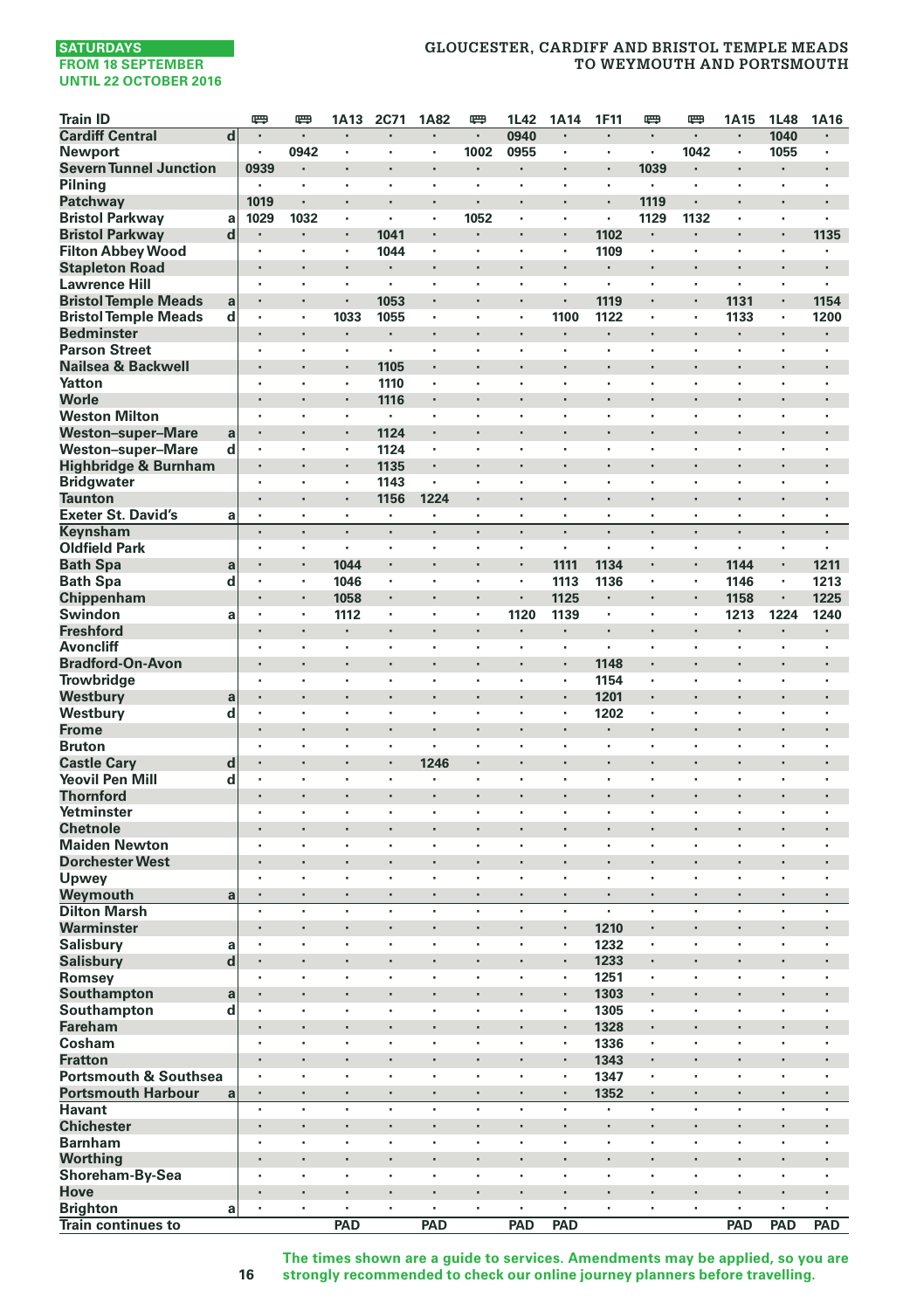# **GLOUCESTER, CARDIFF AND BRISTOL TEMPLE MEADS TO WEYMOUTH AND PORTSMOUTH**

| <b>Train ID</b>                                  |                         | 2C73                 | 1C79                 | 1A83    | 罒                  | 1F13                     | 罒    | 罒       | 1A17                 | <b>2C75</b>          | 1A85               | <b>P</b> | 1L52    | 1A18           | 1F17                     |
|--------------------------------------------------|-------------------------|----------------------|----------------------|---------|--------------------|--------------------------|------|---------|----------------------|----------------------|--------------------|----------|---------|----------------|--------------------------|
| <b>Cardiff Central</b>                           | $\overline{\mathbf{d}}$ |                      |                      |         | $\blacksquare$     |                          | ×,   |         |                      |                      |                    |          | 1140    |                |                          |
| <b>Newport</b>                                   |                         | ٠                    | ٠                    | $\cdot$ | 1102               | ٠                        | ٠    | 1142    | ٠                    | ٠                    | $\cdot$            | 1202     | 1155    | ٠              | ٠                        |
| <b>Severn Tunnel Junction</b>                    |                         |                      |                      |         |                    | ł                        | 1139 | ł.      |                      |                      |                    |          |         |                | ł.                       |
| Pilning                                          |                         | ٠                    | ٠                    | $\cdot$ | ï                  | ÷,                       | ٠    | ä,      | $\cdot$              | $\cdot$              | $\cdot$            | ï        | ï       | ٠              | ×,                       |
| Patchway                                         |                         |                      | $\ddot{\phantom{0}}$ |         | $\cdot$            | ï                        | 1219 | i,      | ٠                    |                      | $\cdot$            |          |         | ï              | ä,                       |
| <b>Bristol Parkway</b>                           | a                       |                      | ,                    |         | 1152               | $\blacksquare$           | 1229 | 1232    | ,                    | ٠                    | $\cdot$            | 1252     |         | ï              | ٠                        |
| <b>Bristol Parkway</b>                           | d                       | 1141                 | ٠                    | ٠       | $\bullet$          | 1201                     | ٠    | ٠       | ٠                    | 1241                 | ٠                  |          | ٠       | ٠              | 1301                     |
| <b>Filton Abbey Wood</b>                         |                         | 1144                 | ٠                    | $\cdot$ | $\cdot$            | 1210                     | ٠    | ٠       | ٠                    | 1244                 | $\cdot$            | $\cdot$  | ٠       | ٠              | 1309                     |
| <b>Stapleton Road</b>                            |                         |                      |                      |         |                    |                          | i,   |         | ï                    |                      | $\cdot$            |          | ×       | ï              | ٠                        |
| <b>Lawrence Hill</b>                             |                         |                      | ×                    | $\cdot$ | $\cdot$            | $\overline{\phantom{a}}$ | ٠    | ٠       | ×                    | $\ddot{\phantom{a}}$ | $\cdot$            | $\cdot$  | ×       | ٠              | $\overline{\phantom{a}}$ |
| <b>Bristol Temple Meads</b>                      | a                       | 1153                 | ٠                    | $\cdot$ | $\cdot$            | 1219                     | ٠    | ×<br>٠  | 1230                 | 1254<br>1255         | $\cdot$            | $\cdot$  | ł<br>٠  | ł,<br>1300     | 1319<br>1322             |
| <b>Bristol Temple Meads</b><br><b>Bedminster</b> | d                       | 1155                 |                      |         | $\cdot$            | 1222<br>۰                |      | ł,      |                      | $\blacksquare$       |                    |          | ٠       |                |                          |
| <b>Parson Street</b>                             |                         | ï                    | ٠                    |         |                    | ×                        | ï    | ï       | ï                    | ×                    | $\cdot$            |          | l,      | ï              | ï                        |
| Nailsea & Backwell                               |                         | 1205                 |                      |         |                    | ï                        | ï    | ï       |                      | 1305                 |                    |          | l,      | ï              | l,                       |
| Yatton                                           |                         | 1210                 |                      |         |                    | ï                        | ×    | ٠       | $\cdot$              | 1311                 | $\cdot$            |          | ×       | ×,             | ٠                        |
| Worle                                            |                         | 1216                 | ٠                    |         |                    |                          |      | ł       | ٠                    | 1317                 | $\bullet$          |          |         |                |                          |
| <b>Weston Milton</b>                             |                         | ٠                    | ٠                    | $\cdot$ | $\cdot$            | ٠                        | ٠    | ٠       | ٠                    | ٠                    | $\cdot$            | $\cdot$  | ٠       | ٠              | ٠                        |
| <b>Weston-super-Mare</b>                         | a                       | 1221                 |                      |         |                    |                          |      | ï       |                      | 1322                 |                    |          |         |                |                          |
| <b>Weston-super-Mare</b>                         | d                       | 1222                 | ٠                    | $\cdot$ | $\cdot$            | ٠                        | ٠    | ٠       | ٠                    | 1323                 | $\cdot$            | $\cdot$  | ٠       | ٠              | ٠                        |
| Highbridge & Burnham                             |                         | 1233                 |                      |         |                    | ï                        |      | i,      |                      | 1334                 |                    |          |         |                |                          |
| <b>Bridgwater</b>                                |                         | 1241                 | ٠                    |         | $\cdot$            | ٠                        | ٠    | ł       | ٠                    | 1342                 | $\cdot$            | $\cdot$  | ٠       | ٠              | ٠                        |
| Taunton                                          |                         | 1257                 | 1303                 | 1334    | $\cdot$            | ł.                       |      | ł,      | ٠                    | 1359                 | 1423               |          | ٠       | ï              |                          |
| <b>Exeter St. David's</b>                        | a                       | ï                    | 1330                 |         |                    | ł,                       | l,   | ï       | ï                    | ï                    |                    |          |         | ł,             | ï                        |
| Keynsham                                         |                         |                      | ×                    |         | $\cdot$            | ä,                       | l,   |         |                      |                      | $\cdot$            |          | l,      | ,              | l,                       |
| <b>Oldfield Park</b>                             |                         | ×.                   |                      |         | $\cdot$            | ä,                       | ×    | ä,      | $\ddot{\phantom{a}}$ | ×                    | $\cdot$            |          | ٠       | ä,             | $\overline{\phantom{a}}$ |
| <b>Bath Spa</b>                                  | a                       |                      | ٠                    |         | $\cdot$            | 1234                     |      |         | 1241                 | ٠                    |                    |          |         | 1311           | 1334                     |
| <b>Bath Spa</b>                                  | d                       | ×                    | ٠                    | $\cdot$ | $\cdot$            | 1236                     | ٠    | ï       | 1243                 | $\ddot{\phantom{a}}$ | $\cdot$            | $\cdot$  | ×       | 1313           | 1336                     |
| Chippenham                                       |                         |                      | ×                    |         | $\cdot$            |                          | ×    |         | 1255                 |                      | $\cdot$            |          |         | 1325           |                          |
| Swindon                                          | a                       | ×                    | ×                    | $\cdot$ | $\cdot$            | $\bullet$                | ٠    | ×,      | 1313                 | $\ddot{\phantom{a}}$ | $\cdot$            | $\cdot$  | 1320    | 1339           | ×.                       |
| <b>Freshford</b>                                 |                         | ×,                   | ٠                    |         | $\cdot$<br>$\cdot$ | ×                        | ×    | ×<br>ï  |                      | ×,<br>٠              | $\cdot$<br>$\cdot$ |          | ×       | ٠<br>×         | ä,                       |
| <b>Avoncliff</b><br><b>Bradford-On-Avon</b>      |                         | ï<br>٠               |                      |         | $\cdot$            | 1248                     | ٠    | ł,      | ٠                    | ×                    |                    |          | ٠       | ٠              | 1348                     |
| <b>Trowbridge</b>                                |                         | ï                    | ٠                    |         | $\cdot$            | 1254                     | ٠    | ï       | ٠                    | ,                    | $\cdot$            |          | ٠       | $\blacksquare$ | 1354                     |
| Westbury                                         | a                       |                      |                      |         | $\cdot$            | 1301                     | l,   | l,      |                      |                      |                    |          | l,      | ï              | 1401                     |
| Westbury                                         | d                       | ×,                   | ×                    |         | $\cdot$            | 1302                     | ×,   | ٠       | ×                    | ×                    | $\cdot$            |          | ٠       | ×,             | 1402                     |
| <b>Frome</b>                                     |                         |                      |                      |         |                    |                          |      |         |                      |                      |                    |          |         |                |                          |
| <b>Bruton</b>                                    |                         | ٠                    | ٠                    | $\cdot$ | $\cdot$            | ٠                        | ٠    | ٠       | ٠                    | ٠                    | $\cdot$            | $\cdot$  | ٠       | ٠              | ٠                        |
| <b>Castle Cary</b>                               | d                       |                      |                      |         |                    | ł.                       |      | ł.      |                      | ×,                   | 1444               |          |         | ï              | ٠                        |
| <b>Yeovil Pen Mill</b>                           | d                       | $\cdot$              | ٠                    | $\cdot$ | $\cdot$            | ٠                        | ٠    | ٠       | ٠                    | ٠                    |                    | $\cdot$  | ×       | ×              | ٠                        |
| <b>Thornford</b>                                 |                         | ٠                    | $\ddot{\phantom{0}}$ |         |                    | ï                        |      | ×       | ٠                    | ٠                    | $\cdot$            |          | ×       |                |                          |
| Yetminster                                       |                         |                      |                      |         |                    | ï                        |      | ï       |                      | ï                    |                    |          |         |                |                          |
| <b>Chetnole</b>                                  |                         | ٠                    | ٠                    |         | $\cdot$            | ×                        |      | ł,      |                      |                      | $\bullet$          |          |         |                |                          |
| <b>Maiden Newton</b>                             |                         | ×                    | ,                    |         | $\cdot$            | ×                        | ٠    | ï       | ×                    | ×                    | $\cdot$            |          |         |                | ×                        |
| <b>Dorchester West</b>                           |                         |                      |                      |         |                    | ï                        |      | ł,      |                      |                      |                    |          |         |                |                          |
| Upwey                                            |                         | $\ddot{\phantom{a}}$ | ×                    | $\cdot$ | $\cdot$            | ×                        | ×    | ٠       | ×                    | ×                    | $\cdot$            | $\cdot$  | ×       | ×.             | ٠                        |
| Weymouth                                         | a                       | ٠                    |                      |         |                    | ٠                        |      | ł       |                      |                      |                    |          |         | ł,             |                          |
| <b>Dilton Marsh</b>                              |                         | l,                   | l,                   |         | $\cdot$            | ×                        | ł,   | ï       | ×                    |                      | $\cdot$            |          | ł,      | ł,             |                          |
| Warminster                                       |                         | ï                    | ٠<br>ï               |         | $\blacksquare$     | 1310                     | ï    | ł       |                      |                      |                    |          |         | ×              | 1410                     |
| <b>Salisbury</b>                                 | a                       | ï                    |                      |         | $\cdot$            | 1332                     | ï    | ï<br>i, | ٠                    | $\cdot$              | $\cdot$            |          | ×<br>l, | ï              | 1432                     |
| <b>Salisbury</b><br>Romsev                       | d                       | ï                    | ٠                    |         | $\cdot$            | 1333<br>1351             | ٠    | ï       |                      | ٠                    | $\cdot$            |          |         | ×,             | 1433<br>1451             |
| Southampton                                      | a                       |                      | ٠                    |         | $\cdot$            | 1403                     | ٠    |         |                      |                      |                    |          |         | ٠              | 1503                     |
| Southampton                                      | d                       | ٠                    | ٠                    | $\cdot$ | $\cdot$            | 1405                     | ٠    | ٠       | ٠                    | ٠                    | $\cdot$            | $\cdot$  | ٠       | $\blacksquare$ | 1505                     |
| <b>Fareham</b>                                   |                         |                      |                      |         | $\cdot$            | 1428                     | i,   |         |                      |                      |                    |          |         | ï              | 1528                     |
| Cosham                                           |                         | ٠                    | ٠                    | $\cdot$ | $\cdot$            | 1436                     | ×.   | ٠       | ٠                    | ٠                    | $\cdot$            |          | ٠       | ×              | 1536                     |
| <b>Fratton</b>                                   |                         |                      |                      |         |                    | 1443                     | i,   | ł.      |                      |                      |                    |          |         | ä,             | 1543                     |
| <b>Portsmouth &amp; Southsea</b>                 |                         | ٠                    | ٠                    | $\cdot$ | ٠                  | 1447                     | ٠    | ×       | ٠                    | ٠                    | $\cdot$            | $\cdot$  | ٠       | ٠              | 1547                     |
| <b>Portsmouth Harbour</b>                        | a                       | $\blacksquare$       | ٠                    | $\cdot$ | $\cdot$            | 1452                     | ٠    | ł.      | ٠                    | $\ddot{\phantom{0}}$ | $\cdot$            |          | ٠       | ×              | 1552                     |
| <b>Havant</b>                                    |                         | ×                    | ï                    |         |                    |                          | ï    | ï       | i.                   | ï                    |                    |          | ï       | ×              |                          |
| <b>Chichester</b>                                |                         |                      |                      | $\cdot$ | $\cdot$            | ï                        | ×    | ł.      |                      |                      | $\cdot$            |          | ×       | ï              | ï                        |
| <b>Barnham</b>                                   |                         | ï                    | ×                    |         | $\cdot$            | ٠                        | ×    | ï       | $\ddot{\phantom{a}}$ | $\ddot{\phantom{a}}$ | $\cdot$            | $\cdot$  | ٠       | ï              | ×                        |
| Worthing                                         |                         |                      |                      |         |                    |                          |      |         |                      |                      |                    |          |         |                |                          |
| Shoreham-By-Sea                                  |                         | ٠                    | ٠                    | $\cdot$ | $\cdot$            | ×                        | ٠    | ٠       | ٠                    | ٠                    | $\cdot$            | $\cdot$  | ٠       | ×              | ٠                        |
| Hove                                             |                         |                      |                      |         | $\cdot$            | ł.                       |      | ł.      |                      |                      |                    |          |         |                | ł.                       |
| <b>Brighton</b>                                  | a                       | ×                    | ×                    | $\cdot$ | $\cdot$            | ×                        | ×,   | ×       | $\ddot{\phantom{0}}$ | ï                    | $\cdot$            | $\cdot$  | ×       | ٠              | ä,                       |
| <b>Train continues to</b>                        |                         |                      | PLY                  | PAD     |                    |                          |      |         | <b>PAD</b>           |                      | PAD                |          | PAD     | PAD            |                          |

**The times shown are a guide to services. Amendments may be applied, so you are strongly recommended to check our online journey planners before travelling.**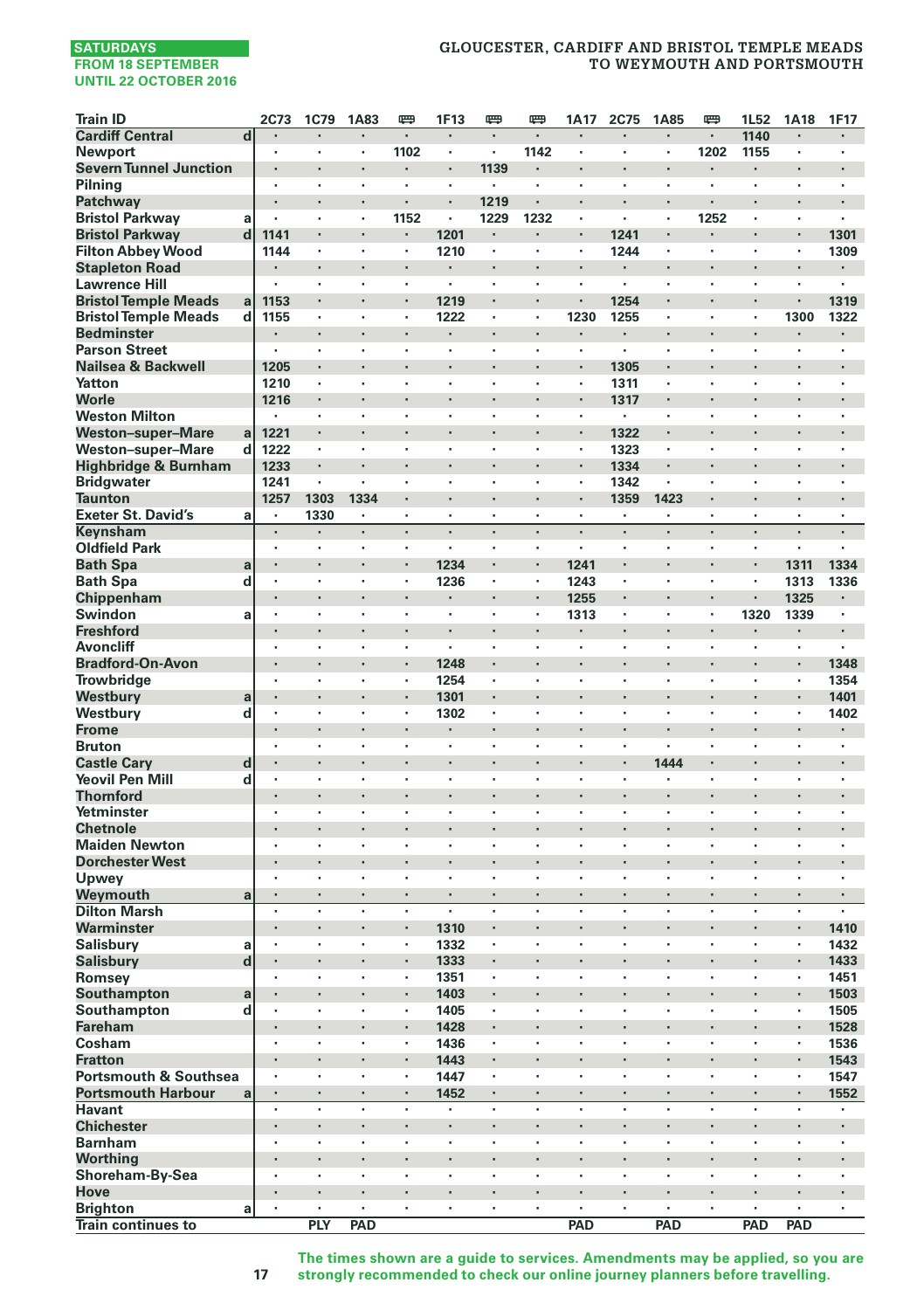# **GLOUCESTER, CARDIFF AND BRISTOL TEMPLE MEADS TO WEYMOUTH AND PORTSMOUTH**

| <b>Train ID</b>                  |              | <b>emp</b> | œ                  | 1A19            | 1L55 | 1A20                 | 2C77    | <b>1C84</b>    | <b>1A88</b>          | <b>1C85</b> | œ    | 1F19                   | <b>P</b> | œ                    | 1A21    |
|----------------------------------|--------------|------------|--------------------|-----------------|------|----------------------|---------|----------------|----------------------|-------------|------|------------------------|----------|----------------------|---------|
| <b>Cardiff Central</b>           | d            |            | $\cdot$            | ł.              | 1240 |                      |         |                |                      |             |      | ł,                     | ×,       |                      |         |
| Newport                          |              |            | 1239               | ٠               | 1255 | ٠                    | ٠       | $\cdot$        | $\cdot$              | $\cdot$     | 1302 | ٠                      | ٠        | 1342                 |         |
| <b>Severn Tunnel Junction</b>    |              | 1239       | $\cdot$            | ٠               | ٠    | ×                    | ٠       |                | $\cdot$              |             |      | ł                      | 1339     | ×                    |         |
| Pilning                          |              |            |                    | ł,              | ł,   | ï                    |         |                |                      |             | ï    |                        | ï        | ï                    |         |
| Patchway                         |              | 1319       | $\cdot$            |                 | ï    | ï                    |         |                |                      |             |      | ï                      | 1419     |                      |         |
| <b>Bristol Parkway</b>           | a            | 1329       | 1329               | ä,              | ÷,   | ä,                   | ٠       | ٠              | $\blacksquare$       |             | 1352 | $\blacksquare$         | 1429     | 1432                 |         |
| <b>Bristol Parkway</b>           | d            |            |                    | ٠               |      | 1330                 | 1340    |                |                      |             | ٠    | 1402                   | ٠        |                      |         |
| <b>Filton Abbey Wood</b>         |              |            | $\cdot$            | ×               | ×    | $\cdot$              | 1343    | $\cdot$        | $\cdot$              | $\cdot$     | ٠    | 1409                   | $\cdot$  | $\ddot{\phantom{a}}$ |         |
| <b>Stapleton Road</b>            |              |            | $\cdot$            | ï               | ٠    |                      |         |                |                      |             |      |                        |          |                      |         |
| <b>Lawrence Hill</b>             |              | $\cdot$    | $\cdot$            | ÷,              | ×    |                      | ×       | $\cdot$        | $\cdot$              | $\cdot$     | ٠    | ×                      | ٠        | ×                    | $\cdot$ |
| <b>Bristol Temple Meads</b>      | $\mathbf{a}$ |            |                    | ı,              |      | 1347                 | 1353    |                |                      |             | ٠    | 1419                   |          |                      |         |
| <b>Bristol Temple Meads</b>      | d            |            | $\cdot$            | 1330            | ٠    | 1400                 | 1355    | $\cdot$        |                      |             |      | 1422                   | $\cdot$  | ł,                   | 1433    |
| <b>Bedminster</b>                |              |            | $\cdot$            | ٠               | ٠    |                      | ٠       |                |                      | ,           | ×    | ٠                      | ×        |                      |         |
| <b>Parson Street</b>             |              |            | $\cdot$            | ٠               |      | ٠                    | 1359    | $\blacksquare$ |                      |             | ٠    |                        |          | ٠                    |         |
| Nailsea & Backwell               |              |            | $\cdot$            | ï               | l,   |                      | 1407    |                |                      |             | ï    | ï                      |          |                      |         |
| Yatton                           |              | $\cdot$    | $\cdot$            | ×.              | ×    | $\cdot$              | 1412    |                | $\cdot$              |             | ٠    | ×                      | ×        | ×                    | $\cdot$ |
| Worle                            |              |            |                    |                 |      | ×,                   | 1418    |                |                      |             |      |                        |          |                      |         |
| <b>Weston Milton</b>             |              |            | $\cdot$            | ٠               | ٠    | ٠                    | ٠       | $\cdot$        | $\cdot$              | $\cdot$     | ٠    | ٠                      | ٠        | ٠                    | $\cdot$ |
| <b>Weston-super-Mare</b>         | a            |            | $\cdot$            | ×               |      | ٠                    | 1423    | $\cdot$        |                      |             | ×    |                        |          |                      |         |
| Weston-super-Mare                | d            |            | $\cdot$            | ٠               | ×    | ٠                    | 1423    | ï              | $\cdot$              |             | ٠    | ٠                      | ٠        | ٠                    |         |
| Highbridge & Burnham             |              |            | $\cdot$            | ï               | l,   | ä,                   | 1434    |                | $\cdot$              |             | ä,   | ï                      | ٠        | ï                    |         |
| <b>Bridgwater</b>                |              |            |                    | ï               |      | ï                    | 1442    |                |                      |             | ï    | ï                      | ï        |                      |         |
| <b>Taunton</b>                   |              |            | $\cdot$            |                 | ×    |                      | 1459    | 1505           | 1529                 | 1550        | ٠    |                        | ٠        | ×                    |         |
| <b>Exeter St. David's</b>        | a            |            | $\cdot$            | ٠               | ٠    | ٠                    |         | 1532           |                      | 1617        | ٠    | ٠                      | ×        | $\cdot$              | $\cdot$ |
|                                  |              |            | $\cdot$            | ×               | ł.   | ×,                   | ×,      |                |                      |             | ×    | ×                      |          |                      |         |
| Keynsham<br><b>Oldfield Park</b> |              | $\cdot$    | $\cdot$            | ٠               | ×    | $\cdot$              | ×       | $\cdot$        | $\cdot$              | $\cdot$     | ×.   | ٠                      | ×        | ×                    | $\cdot$ |
|                                  |              |            |                    |                 |      |                      |         |                |                      |             |      |                        |          |                      |         |
| <b>Bath Spa</b>                  | a            |            |                    | 1341            |      | 1411                 |         |                |                      |             |      | 1434                   |          |                      | 1444    |
| <b>Bath Spa</b>                  | d            |            | $\cdot$            | 1343            | ٠    | 1413                 | $\cdot$ | $\cdot$        | $\cdot$              |             | ٠    | 1436                   | ٠        | ٠                    | 1446    |
| Chippenham                       |              |            | $\blacksquare$     | 1355            |      | 1425                 | ٠       |                |                      |             | ٠    | ٠                      |          | $\blacksquare$       | 1458    |
| Swindon                          | a            |            |                    | 1413            | 1419 | 1440                 | ï       | ,              |                      |             | ٠    | ï                      | ٠        | ٠                    | 1513    |
| <b>Freshford</b>                 |              |            |                    |                 | ×    |                      | l,      |                | $\cdot$              |             | l,   |                        | l,       | l,                   |         |
| Avoncliff                        |              |            |                    | ×,              | ×    |                      |         |                |                      |             | ٠    |                        | ٠        | ٠                    |         |
| <b>Bradford-On-Avon</b>          |              |            |                    |                 | ٠    |                      |         | ٠              |                      |             | ٠    | 1448                   |          |                      |         |
| <b>Trowbridge</b>                |              | $\cdot$    | $\cdot$            | ٠               | ٠    | $\cdot$              | $\cdot$ | $\cdot$        | $\cdot$              | ٠           | ٠    | 1454                   | ٠        | ٠                    |         |
| Westbury                         | a            |            |                    |                 |      |                      | ï       |                |                      |             | i,   | 1501                   |          |                      |         |
| Westbury                         | d            |            | $\cdot$            | ×,              | ٠    | $\cdot$              | $\cdot$ | $\cdot$        |                      |             | ×,   | 1502                   | ٠        | ٠                    |         |
| <b>Frome</b>                     |              |            |                    | ï               |      |                      |         |                |                      |             | i,   | ï                      |          |                      |         |
| <b>Bruton</b>                    |              | ٠          | $\cdot$            | ٠               | ٠    | ٠                    | ٠       | ٠              |                      | $\cdot$     | ٠    | ٠                      | ٠        | ٠                    | ٠       |
| <b>Castle Cary</b>               | d            |            | $\cdot$            | ×               |      |                      | ٠       |                | 1550                 |             | ٠    |                        |          |                      |         |
| <b>Yeovil Pen Mill</b>           | d            |            |                    | ï               |      | ï                    |         |                |                      |             | ï    |                        | ï        | ï                    |         |
| <b>Thornford</b>                 |              |            |                    | ï               | l,   |                      | ×       |                |                      |             | i,   | ï                      |          | ï                    |         |
| Yetminster                       |              |            |                    | ٠               | ×    | ٠                    | ×       | $\cdot$        | $\cdot$              |             | ٠    | ×.                     | ٠        | ×                    |         |
| <b>Chetnole</b>                  |              |            |                    |                 |      |                      |         |                |                      |             |      |                        | ×        |                      |         |
| <b>Maiden Newton</b>             |              | $\cdot$    | $\cdot$            | ×               | ٠    | ×                    | $\cdot$ | $\cdot$        | $\cdot$              | ٠           | ï    | ٠                      | ×        | ٠                    | $\cdot$ |
| <b>Dorchester West</b>           |              |            |                    | ï               |      |                      |         |                |                      |             | ł.   |                        |          |                      |         |
| Upwey                            |              |            |                    | $\epsilon$      | ï    | ×,                   | ï       |                |                      |             | ×,   | ×                      | $\cdot$  | ł,                   |         |
| Weymouth                         | a            |            | $\cdot$            | ÷               | ×    |                      | ×       |                | $\cdot$              |             | ٠    |                        | ٠        |                      |         |
| <b>Dilton Marsh</b>              |              |            |                    | ï               | l,   | ï                    | ï       |                |                      |             | ï    | $\epsilon$             | ï        |                      |         |
| Warminster                       |              |            | $\bullet$          | ٠               | ٠    |                      | ٠       |                | ٠                    |             | ٠    | 1510                   | ٠        | ٠                    |         |
| Salisbury                        | a            |            | $\cdot$            | ×,              | ×    | ï                    |         |                |                      |             | ×,   | 1532                   | ٠        | ٠                    |         |
| <b>Salisbury</b>                 | $\mathbf d$  |            |                    |                 | l,   |                      |         | ï              |                      |             | ï    | 1533                   | ï        |                      |         |
| Romsey                           |              |            | $\cdot$            | ٠               | ×    | $\cdot$              | ×       | $\cdot$        | $\cdot$              |             | ٠    | 1551                   | $\cdot$  | $\ddot{\phantom{a}}$ |         |
| Southampton                      | a            |            |                    |                 |      |                      |         |                |                      |             |      | 1603                   |          |                      |         |
| Southampton                      | d            | $\cdot$    | $\cdot$            | ٠               | ٠    | ٠                    | ٠       | $\cdot$        | $\cdot$              | ,           | ٠    | 1605                   | ٠        | ٠                    | $\cdot$ |
| <b>Fareham</b>                   |              |            |                    |                 |      |                      |         |                |                      |             | ×    | 1628                   |          |                      |         |
| Cosham                           |              |            | ï                  | ٠               | ٠    | ï                    | ï       | ï              |                      | ï           | ò,   | 1636                   | $\cdot$  | ٠                    |         |
| <b>Fratton</b>                   |              |            |                    | ï               |      |                      |         |                |                      |             | ä,   | 1643                   |          |                      |         |
| <b>Portsmouth &amp; Southsea</b> |              |            |                    | ï               | ï    |                      |         |                |                      |             | ï    | 1647                   | ï        | ,                    |         |
| <b>Portsmouth Harbour</b>        |              |            | $\cdot$            | ٠               | ٠    | ×                    | ٠       | $\cdot$        | $\bullet$            |             | ٠    |                        | ٠        | ×                    |         |
| <b>Havant</b>                    | a            | $\cdot$    | $\cdot$            | $\bullet$       | ×    | $\ddot{\phantom{a}}$ | ÷,      | $\cdot$        | $\cdot$              | $\cdot$     | ä,   | 1652<br>$\blacksquare$ | ×        | $\ddot{\phantom{a}}$ | $\cdot$ |
| <b>Chichester</b>                |              |            |                    |                 | ł.   |                      |         |                |                      |             | ×    | ï                      |          |                      |         |
| <b>Barnham</b>                   |              | $\cdot$    | $\cdot$            | ×               | ×    | ×                    | ×       | $\cdot$        | $\cdot$              | $\cdot$     | ٠    | ×                      | ×        | ×                    | $\cdot$ |
|                                  |              |            |                    |                 |      |                      |         |                |                      |             |      |                        |          |                      |         |
| Worthing                         |              | $\cdot$    | $\cdot$            | ٠               | ٠    | ٠                    | ٠       | $\cdot$        | $\cdot$              | $\cdot$     | ×    | ٠                      | ٠        | ٠                    | ٠       |
| Shoreham-By-Sea                  |              |            |                    |                 |      |                      |         |                |                      |             |      |                        |          |                      |         |
| Hove                             |              |            | $\cdot$<br>$\cdot$ | ٠<br>$\epsilon$ | ï    | ï                    | ٠<br>×  | $\cdot$        | $\bullet$<br>$\cdot$ | $\cdot$     | ×    | ×                      | ï        | ł,                   |         |
| <b>Brighton</b>                  | a            |            |                    |                 |      |                      |         |                |                      |             |      |                        |          |                      |         |
| <b>Train continues to</b>        |              |            |                    | PAD             | PAD  | PAD                  |         | PNZ            | PAD                  | PNZ         |      |                        |          |                      | PAD     |

**The times shown are a guide to services. Amendments may be applied, so you are strongly recommended to check our online journey planners before travelling.**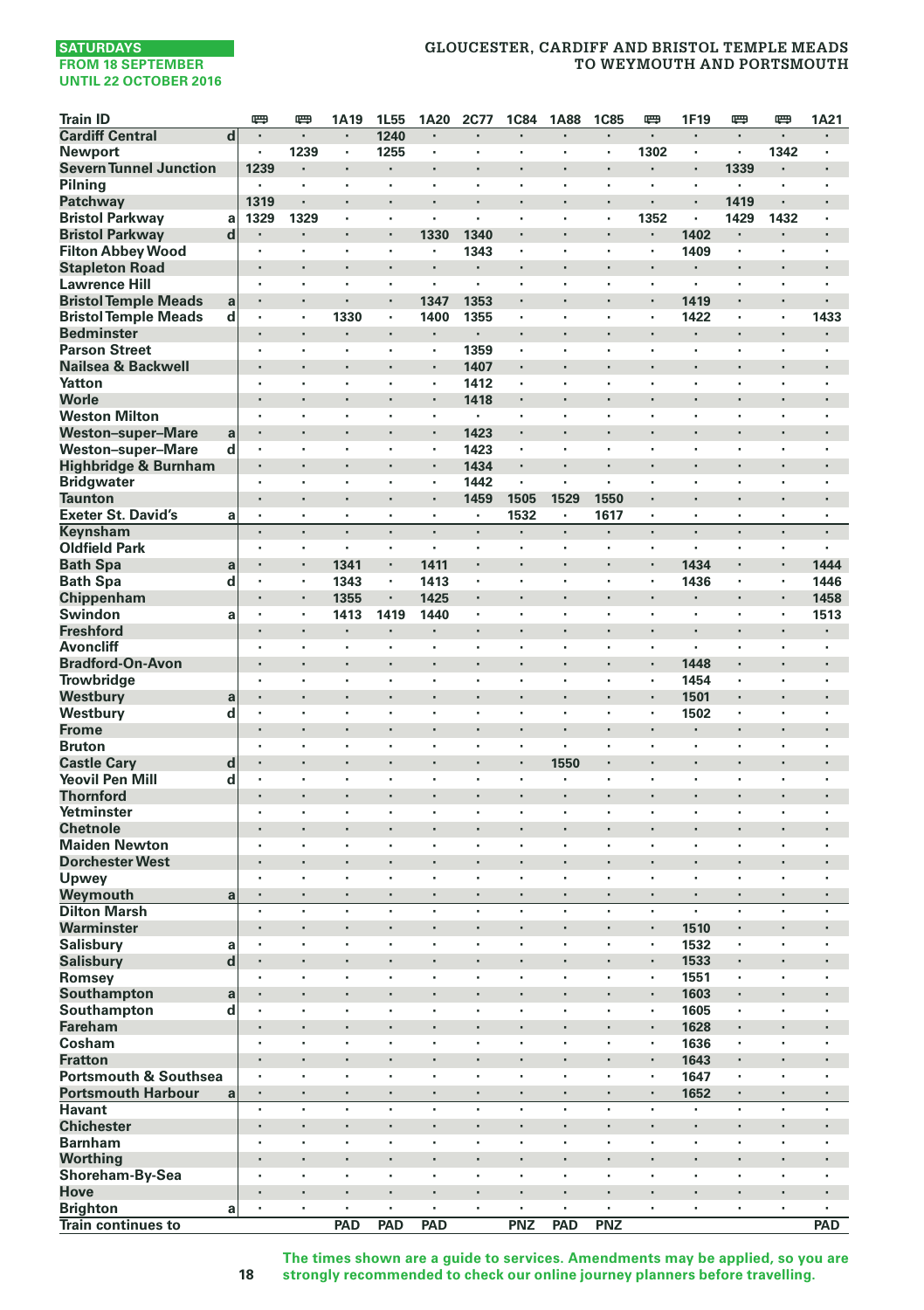# **GLOUCESTER, CARDIFF AND BRISTOL TEMPLE MEADS TO WEYMOUTH AND PORTSMOUTH**

| <b>Train ID</b>                           |                | 2C79                 | 1A89           | 罒       | 1L62    | 1A22    | 1F23           | 罒              | 罒       | 1A23                      | 1L66                 | 1A24                            | <b>2C81</b> | <b>1C86</b> | 1A91         |
|-------------------------------------------|----------------|----------------------|----------------|---------|---------|---------|----------------|----------------|---------|---------------------------|----------------------|---------------------------------|-------------|-------------|--------------|
| <b>Cardiff Central</b>                    | $\overline{d}$ | $\blacksquare$       | $\blacksquare$ | $\cdot$ | 1340    | ٠       | $\blacksquare$ | ٠              | ٠       | $\cdot$                   | 1440                 | $\cdot$                         | ٠           | ٠           | ٠            |
| <b>Newport</b>                            |                | ï                    | ï              | 1402    | 1355    | ï       | ×              | $\epsilon$     | 1442    | ł,                        | 1455                 |                                 | ï           | ï           | ï            |
| <b>Severn Tunnel Junction</b>             |                | ï                    | ×,             |         |         | i,      | i,             | 1439           |         |                           |                      | ×                               | ï           | ï           | ł.           |
| Pilning                                   |                |                      | $\cdot$        | $\cdot$ |         | ٠       | ٠              | ×              | ٠       | $\cdot$                   | $\cdot$              |                                 | ×           | ï           | ×            |
| Patchway                                  |                | ٠                    |                | $\cdot$ |         | ×       | ٠              | 1519           |         |                           |                      | $\bullet$                       | ٠           | ٠           |              |
| <b>Bristol Parkway</b>                    | a              | $\ddot{\phantom{a}}$ | ×              | 1452    | $\cdot$ | ×       | $\bullet$      | 1529           | 1532    | ٠                         | $\cdot$              | $\cdot$                         | ×           | ٠           | ٠            |
| <b>Bristol Parkway</b>                    | $\mathbf d$    | 1441                 |                |         |         | ٠       | 1501           |                |         |                           | $\cdot$              | 1533                            | 1540        |             | ł.           |
| <b>Filton Abbey Wood</b>                  |                | 1444                 | ×              | $\cdot$ | $\cdot$ | ٠       | 1509           | ×.             | ×,      | ٠                         | $\cdot$              | $\cdot$                         | 1543        | ٠           | ×            |
| <b>Stapleton Road</b>                     |                |                      | ٠              |         |         | ï       | ٠              | ×              |         | ×                         |                      |                                 | ٠           |             | ×            |
| <b>Lawrence Hill</b>                      |                |                      | ٠              | ٠       |         |         | ×              | ï              |         | ï                         | $\cdot$              |                                 | ï           | ٠           | ٠            |
| <b>Bristol Temple Meads</b>               | a              | 1453                 | ٠              | $\cdot$ |         | ٠       | 1519           | ٠              |         |                           | $\cdot$              | 1550                            | 1553        | ٠           | ٠            |
| <b>Bristol Temple Meads</b>               | d              | 1455                 | ٠              | $\cdot$ |         | 1500    | 1522           | ٠<br>ł.        | ٠       | 1532                      | $\cdot$              | 1600                            | 1553        | ٠<br>ł.     | ٠<br>l,      |
| <b>Bedminster</b><br><b>Parson Street</b> |                | ×,                   | ×              | $\cdot$ |         | ×       | ٠              | ٠              | ×.      | ×                         | $\cdot$              | $\bullet$<br>$\cdot$            | ×,          | ×           | ×            |
| Nailsea & Backwell                        |                | 1505                 |                |         |         | i,      |                | ï              |         |                           |                      |                                 | 1603        |             | i,           |
| Yatton                                    |                | 1510                 | ٠              | $\cdot$ | $\cdot$ | ٠       | ٠              | ٠              | ٠       | ٠                         | ٠                    | $\cdot$                         | 1609        | ٠           | ٠            |
| Worle                                     |                | 1516                 |                |         |         |         |                |                |         | ٠                         |                      | $\bullet$                       | 1615        | ٠           | ٠            |
| <b>Weston Milton</b>                      |                |                      | ٠              | ٠       |         | ×       | ł,             |                | ï       | ٠                         | $\cdot$              | $\cdot$                         |             | ٠           | ٠            |
| <b>Weston-super-Mare</b>                  | a              | 1522                 | l,             |         |         | ï       | ï              | ٠              | ï       |                           |                      |                                 | 1621        | ï           | l,           |
| Weston-super-Mare                         | d              | 1524                 | ٠              |         |         | ٠       | ï              | ٠              | ï       | ٠                         |                      |                                 | 1623        | ×,          | ï            |
| Highbridge & Burnham                      |                | 1535                 | ٠              |         |         |         | ï              |                |         |                           | ٠                    | $\bullet$                       | 1634        | ٠           |              |
| <b>Bridgwater</b>                         |                | 1543                 | $\cdot$        | $\cdot$ |         | ٠       | ×              | ٠              | ٠       | ٠                         | ٠                    | $\cdot$                         | 1642        | ٠           | ٠            |
| <b>Taunton</b>                            |                | 1559                 | 1636           |         |         | l,      |                | l,             |         |                           |                      |                                 | 1657        | 1705        | 1732         |
| <b>Exeter St. David's</b>                 | a              |                      | ٠              | $\cdot$ |         | ٠       | ٠              | ٠              | ×,      | ٠                         | $\cdot$              | $\cdot$                         | ٠           | 1731        | ٠            |
| Keynsham                                  |                | ×,                   | $\cdot$        | $\cdot$ | $\cdot$ | $\cdot$ | ÷              | $\cdot$        | ×,      |                           | $\cdot$              | $\cdot$                         | ÷.          | ×,          | ÷.           |
| <b>Oldfield Park</b>                      |                | ٠                    | ٠              | $\cdot$ | $\cdot$ | ï       | ×              | ٠              | ٠       | $\cdot$                   | $\cdot$              | $\cdot$                         | ٠           | ٠           | ٠            |
| <b>Bath Spa</b>                           | a              | $\cdot$              |                | $\cdot$ | $\cdot$ | 1511    | 1534           | ٠              |         | 1543                      | $\cdot$              | 1611                            | ٠           |             | ٠            |
| <b>Bath Spa</b>                           | d              |                      | ï              |         |         | 1513    | 1536           | ×              | ï       | 1545                      | $\cdot$              | 1613                            | ٠           | ï           | ٠            |
| Chippenham                                |                | l,                   |                |         |         | 1525    | ٠              | i,             | ï       | 1557                      |                      | 1625                            | ł.          | i,          |              |
| Swindon                                   | a              | ×                    | $\cdot$        | $\cdot$ | 1520    | 1539    | ٠              | ×              | $\cdot$ | 1613                      | 1619                 | 1639                            | ٠           | ٠           | ×            |
| <b>Freshford</b>                          |                |                      |                |         |         |         | ï              |                |         |                           |                      |                                 |             | ł,          |              |
| <b>Avoncliff</b>                          |                | ٠                    | ٠              | $\cdot$ |         | ٠       | ٠              | ٠              | ï       | ٠                         | ٠                    | $\cdot$                         | ٠           | ٠           | ٠            |
| <b>Bradford-On-Avon</b>                   |                |                      |                |         |         | ×       | 1548           | ł.             |         |                           |                      |                                 |             | ł.          | ×            |
| Trowbridge                                |                | ٠                    | $\cdot$        | $\cdot$ | ï       | ï       | 1554           | ×,<br>÷        | $\cdot$ | ٠                         | $\cdot$              | $\cdot$                         | ٠           | ï           | ï<br>$\cdot$ |
| Westbury                                  | a              | ï                    | ٠              |         |         | ٠       | 1601           | ٠              | ï       | $\ddot{\phantom{0}}$<br>٠ |                      | $\cdot$                         | ï<br>٠      | ٠<br>ï      | ×            |
| Westbury<br><b>Frome</b>                  | d              | ×                    | ×              |         |         | ٠       | 1602<br>٠      | ×              |         |                           |                      | $\bullet$                       | ×           | ٠           | ٠            |
| <b>Bruton</b>                             |                | ٠                    | ٠              | $\cdot$ | $\cdot$ | ٠       | ٠              | ٠              | ٠       | ٠                         | $\cdot$              | $\cdot$                         | ٠           | ٠           | ٠            |
| <b>Castle Cary</b>                        | d              |                      | ï              |         |         |         |                |                |         |                           |                      | $\cdot$                         | ï           | ï           | l,           |
| <b>Yeovil Pen Mill</b>                    | d              | $\cdot$              | ٠              | $\cdot$ |         | ٠       | ٠              | ٠              | ٠       | ٠                         | ٠                    | $\cdot$                         | ٠           | ٠           | ٠            |
| <b>Thornford</b>                          |                |                      |                |         |         |         |                |                | ï       |                           |                      |                                 | ï           | ×           | ï            |
| Yetminster                                |                | ٠                    | ٠              | $\cdot$ | $\cdot$ | ٠       | ٠              | ٠              | ï       | ٠                         | $\cdot$              | $\cdot$                         | ٠           | ٠           | ٠            |
| <b>Chetnole</b>                           |                | ×                    | ×              | $\cdot$ |         |         | ł,             |                |         |                           |                      | $\cdot$                         | ×           | ×           | ٠            |
| <b>Maiden Newton</b>                      |                | ï                    |                |         |         |         |                | l,             | ï       |                           |                      |                                 | ï           | ł,          | ł,           |
| <b>Dorchester West</b>                    |                | ï                    |                |         |         | l,      | l,             | ï              |         | $\ddot{\phantom{0}}$      |                      | $\cdot$                         | ï           | ï           | l,           |
| Upwey                                     |                | ×,                   | ï              |         |         | ٠       | ä,             | ٠              | ï       | $\ddot{\phantom{0}}$      | $\ddot{\phantom{0}}$ | ÷,                              | ï           | ï           | ٠            |
| Weymouth                                  | a              | $\blacksquare$       |                |         |         | ٠       | ٠              | ł              |         |                           |                      | $\centering \label{eq:reduced}$ | ٠           | ٠           | ٠            |
| <b>Dilton Marsh</b>                       |                | $\ddot{\phantom{a}}$ | ×              | $\cdot$ | $\cdot$ | ×       | ÷              | ×              | ×       | ×                         | $\cdot$              | $\cdot$                         | ×           | ×           | ×            |
| Warminster                                |                |                      |                |         |         | ٠       | 1610           | ×              |         |                           |                      | $\cdot$                         | ï           | ł           |              |
| <b>Salisbury</b>                          | a              |                      |                | $\cdot$ |         | ×       | 1632           | ä,             | ×       | ×                         | $\cdot$              | $\cdot$                         | ×           | ÷,          | ÷,           |
| Salisbury                                 | d              |                      |                |         |         | ł.      | 1633           |                |         | $\ddot{\phantom{0}}$      |                      | $\cdot$                         | ×           | ×           | i,           |
| Romsey                                    |                |                      |                |         |         |         | 1651           | ł,             |         |                           |                      |                                 |             | ï           |              |
| Southampton                               | a              | ×                    | ×              |         |         | ٠       | 1703           | ٠              |         |                           |                      | $\cdot$                         | ×           | ×           | ×            |
| Southampton                               | d              | ٠<br>ï               | $\cdot$        | $\cdot$ |         | ٠<br>l, | 1705           | ٠<br>i,        | ï       | ٠                         | $\cdot$              |                                 | ×<br>ï      | ٠<br>ï      | ٠<br>l,      |
| <b>Fareham</b>                            |                | ×                    | ×              | $\cdot$ | $\cdot$ | ×       | 1728           | $\blacksquare$ | ٠       | ×                         | $\cdot$              | $\cdot$<br>$\cdot$              | ×           | ×           | ×            |
| Cosham<br><b>Fratton</b>                  |                |                      |                |         |         | ï       | 1736<br>1743   | ł,             |         |                           |                      |                                 |             |             |              |
| <b>Portsmouth &amp; Southsea</b>          |                | ٠                    | ٠              | $\cdot$ | $\cdot$ | ٠       | 1747           | ٠              | ٠       | ٠                         | $\cdot$              | $\cdot$                         | ٠           | ٠           | ٠            |
| <b>Portsmouth Harbour</b>                 | a              | $\blacksquare$       | $\cdot$        | $\cdot$ |         | ٠       | 1752           | ٠              | ×       | ٠                         | $\cdot$              | $\cdot$                         | ٠           | ٠           | ٠            |
| <b>Havant</b>                             |                |                      | ï              |         |         |         |                | ÷,             | ï       | ï                         |                      |                                 |             | ï           | ï            |
| <b>Chichester</b>                         |                |                      |                |         |         | ł.      | ï              | ×              |         | ×                         |                      | $\cdot$                         | i,          | ł.          | i,           |
| <b>Barnham</b>                            |                |                      | ٠              | $\cdot$ |         | ٠       | ï              | ٠              | ï       | ×                         | $\cdot$              | $\cdot$                         | ×           | ï           |              |
| Worthing                                  |                |                      | ٠              |         |         |         |                |                |         |                           |                      |                                 |             | ×           |              |
| Shoreham-By-Sea                           |                | ٠                    | $\cdot$        | $\cdot$ |         | ٠       | ×              | ٠              | ٠       | ٠                         | $\cdot$              | $\cdot$                         | ٠           | ٠           | ٠            |
| Hove                                      |                |                      |                |         |         | ł.      | ł,             |                |         |                           |                      |                                 |             | ł.          | ł.           |
| <b>Brighton</b>                           | a              | ×                    | ×,             | $\cdot$ |         | ä,      | $\epsilon$     | ×,             | ×       | ×                         | $\cdot$              | $\cdot$                         | ï           | ×           | ×            |
| <b>Train continues to</b>                 |                |                      | PAD            |         | PAD     | PAD     |                |                |         | PAD                       | PAD                  | PAD                             |             | PNZ         | PAD          |

**The times shown are a guide to services. Amendments may be applied, so you are strongly recommended to check our online journey planners before travelling.**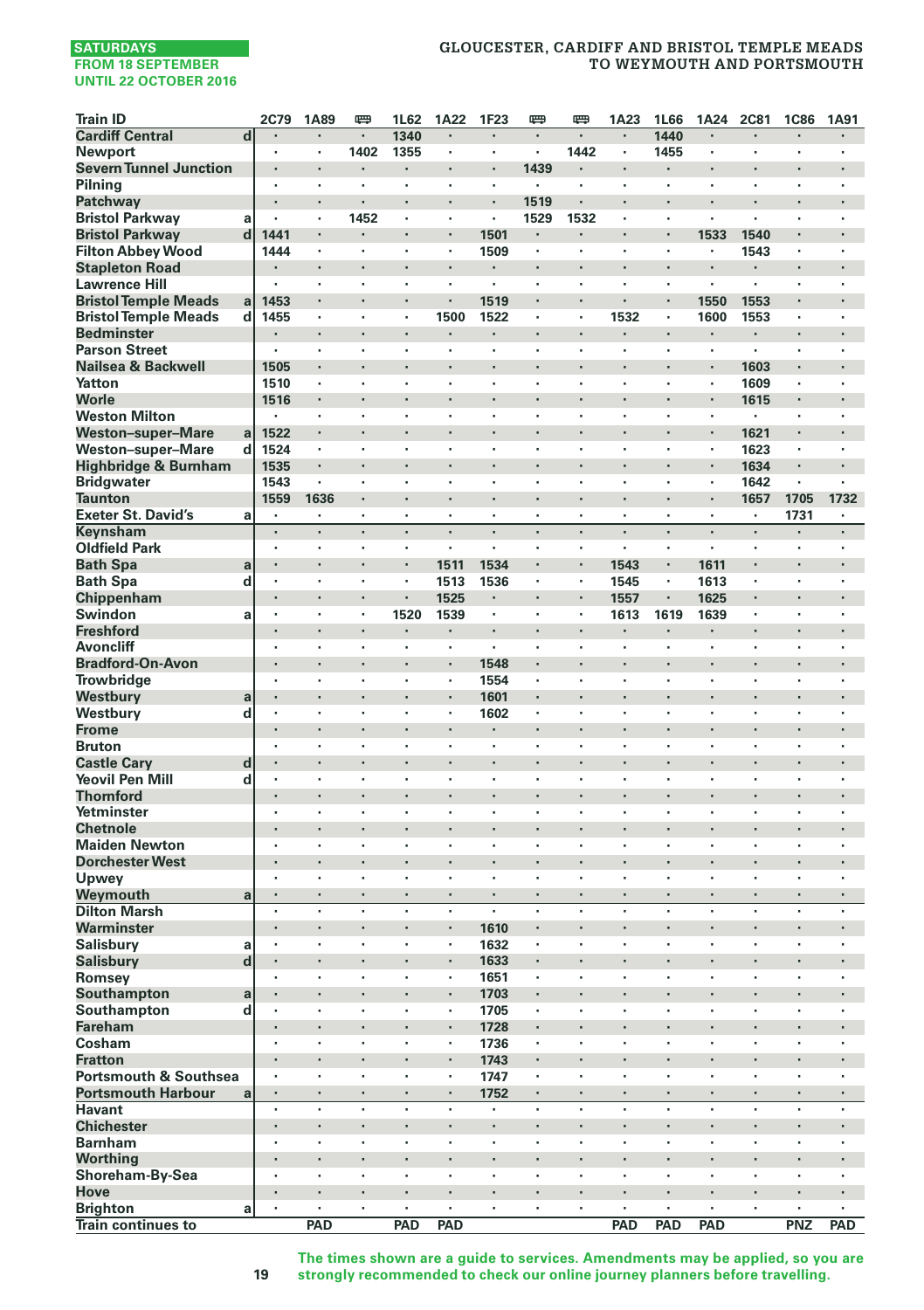# **GLOUCESTER, CARDIFF AND BRISTOL TEMPLE MEADS TO WEYMOUTH AND PORTSMOUTH**

| <b>Train ID</b>                  |             | <b>1C87</b>    | ⊞              | 1F25 | œ       | <b>m</b> | 罒              | 1A25           | <b>2C83</b>    | 1A92                            | ⊞      | 1L71 | 1A26                 | 1F27    | 罒                    |
|----------------------------------|-------------|----------------|----------------|------|---------|----------|----------------|----------------|----------------|---------------------------------|--------|------|----------------------|---------|----------------------|
| <b>Cardiff Central</b>           | d           |                | $\cdot$        | ł    | ł       | ×,       |                |                |                |                                 | ×      | 1540 |                      |         |                      |
| <b>Newport</b>                   |             | $\cdot$        | 1502           | ٠    | ٠       | 1542     | ٠              | $\cdot$        | $\cdot$        |                                 | 1602   | 1555 | ٠                    | ٠       |                      |
| <b>Severn Tunnel Junction</b>    |             | $\cdot$        | $\cdot$        | ×    | 1539    |          |                | $\cdot$        | $\cdot$        | $\cdot$                         |        |      |                      |         | 1639                 |
| Pilning                          |             | ï              | ÷,             | ٠    | ×       | ,        | 1615           |                | $\cdot$        |                                 | ٠      | ×,   | $\cdot$              | $\cdot$ |                      |
| Patchway                         |             | $\cdot$        |                |      | 1619    |          | ٠              | $\cdot$        |                | $\cdot$                         |        |      | $\cdot$              |         | 1719                 |
| <b>Bristol Parkway</b>           | a           |                | 1552           | ٠    | 1629    | 1632     | 1640           |                | $\blacksquare$ |                                 | 1652   | ×,   |                      | ٠       | 1729                 |
| <b>Bristol Parkway</b>           | $\mathbf d$ | $\blacksquare$ | $\blacksquare$ | 1601 | ٠       | ٠        | ٠              | $\cdot$        | 1641           | $\blacksquare$                  | ٠      | ٠    | $\blacksquare$       | 1701    | $\bullet$            |
| <b>Filton Abbey Wood</b>         |             |                | $\blacksquare$ | 1609 | ٠       | ٠        | ٠              | $\cdot$        | 1644           | $\cdot$                         | ٠      | ٠    | ٠                    | 1710    |                      |
| <b>Stapleton Road</b>            |             |                |                | ٠    | ł.      |          |                | $\cdot$        |                | $\cdot$                         |        | ×    |                      |         |                      |
| <b>Lawrence Hill</b>             |             | $\cdot$        | $\cdot$        | ٠    | ×       | ٠        | ×              | $\cdot$        | $\cdot$        | $\cdot$                         | ×.     | ٠    | ×                    | ä,      | $\cdot$              |
| <b>Bristol Temple Meads</b>      | a           |                |                | 1619 |         |          |                |                | 1653           |                                 |        |      | $\blacksquare$       | 1719    |                      |
| <b>Bristol Temple Meads</b>      | d           |                | $\cdot$        | 1622 | ٠       | ٠        | ٠              | 1633           | 1655           |                                 | ٠      | ٠    | 1700                 | 1722    | $\cdot$              |
| <b>Bedminster</b>                |             | $\cdot$        | $\cdot$        | ٠    |         |          | ٠              |                | $\blacksquare$ | $\centering \label{eq:reduced}$ |        | ×    |                      |         |                      |
| <b>Parson Street</b>             |             |                |                | ï    | l,      | ï        | ł,             |                | $\cdot$        |                                 | ×      | ï    | ï                    | ï       |                      |
| Nailsea & Backwell               |             | ۷              |                | ٠    | l,      |          |                | $\cdot$        | 1705           |                                 | ï      | i,   | $\ddot{\phantom{0}}$ | ï       | $\ddot{\phantom{0}}$ |
| Yatton                           |             |                |                | ×,   | ï       | ï        | ٠              |                | 1710           |                                 | ٠      | ٠    | ٠                    | ï       |                      |
| Worle                            |             |                |                |      | ł       |          |                | $\blacksquare$ | 1716           | $\blacksquare$                  |        |      |                      |         |                      |
| <b>Weston Milton</b>             |             | $\cdot$        | $\cdot$        | ٠    | ٠       | ٠        | ٠              | $\cdot$        | $\cdot$        | $\cdot$                         | ٠      | ٠    | ٠                    | ٠       | $\cdot$              |
| <b>Weston-super-Mare</b>         | a           |                |                |      | ï       | ï        |                |                | 1722           | $\cdot$                         | i,     |      |                      |         |                      |
| Weston-super-Mare                | d           |                | $\cdot$        | ٠    | ٠       | ٠        | ×              |                | 1723           |                                 | ٠      | ×,   | ٠                    | ٠       | $\cdot$              |
| Highbridge & Burnham             |             |                |                |      | ï       |          | ï              | $\cdot$        | 1734           |                                 | ٠      | i,   |                      |         |                      |
| <b>Bridgwater</b>                |             |                | $\cdot$        | ٠    | ٠       | ï        | ٠              |                | 1742           |                                 | ٠      | ٠    | ٠                    | ٠       |                      |
| <b>Taunton</b>                   |             | 1750           | $\cdot$        | ٠    | ł,<br>ï | ×        | ×              | $\cdot$        | 1759           | 1832                            | ٠<br>ï | ٠    | ٠<br>ï               |         |                      |
| <b>Exeter St. David's</b>        | a           | 1817           | $\cdot$        | ł,   | l,      | ï<br>l,  |                |                | $\cdot$        |                                 | l,     | ï    |                      | ï       | $\cdot$              |
| Keynsham<br><b>Oldfield Park</b> |             | $\cdot$        | $\cdot$        | ä,   | ٠       | ٠        | ×              | $\cdot$        | $\cdot$        | $\cdot$                         | ×.     | ä,   |                      | ×       |                      |
|                                  |             |                |                |      |         |          |                |                | $\cdot$        |                                 |        | ٠    |                      |         |                      |
| <b>Bath Spa</b>                  | a           | $\bullet$<br>٠ | $\cdot$        | 1634 | ٠<br>٠  | ٠        | ×              | 1644           | $\cdot$        | $\cdot$                         | ٠      | ٠    | 1711                 | 1734    | ٠                    |
| <b>Bath Spa</b><br>Chippenham    | d           |                | $\cdot$        | 1636 | ł       |          | $\blacksquare$ | 1646<br>1658   | $\cdot$        | $\cdot$                         | ×      |      | 1713<br>1725         | 1736    |                      |
| Swindon                          | a           |                | $\cdot$        | ×,   | ×       | ٠        | ×              | 1713           | $\cdot$        |                                 | ٠      | 1720 | 1739                 | ï       | $\cdot$              |
| <b>Freshford</b>                 |             | $\cdot$        |                | ٠    | l,      |          |                | $\blacksquare$ |                | $\cdot$                         | ï      | ٠    |                      |         |                      |
| Avoncliff                        |             |                | $\cdot$        | ٠    | ×       | ï        | ٠              | $\cdot$        |                | ,                               |        | ï    | $\cdot$              | ٠       | ٠                    |
| <b>Bradford-On-Avon</b>          |             |                | $\cdot$        | 1648 |         | ×        |                | $\cdot$        |                | ٠                               |        | ×    | $\blacksquare$       | 1748    | $\bullet$            |
| <b>Trowbridge</b>                |             |                | $\blacksquare$ | 1654 | ٠       |          | ×              |                |                |                                 | ×      | ٠    | ٠                    | 1754    |                      |
| Westbury                         | a           | $\cdot$        | $\cdot$        | 1701 | l,      |          |                |                |                | $\cdot$                         | l,     | l,   |                      | 1801    |                      |
| Westbury                         | d           |                | $\cdot$        | 1702 | ٠       | ٠        | ×              | $\cdot$        | $\cdot$        | $\cdot$                         | ×      | ×.   | $\cdot$              | 1802    | $\cdot$              |
| <b>Frome</b>                     |             |                |                |      |         |          |                |                |                |                                 |        |      |                      |         |                      |
| <b>Bruton</b>                    |             | ٠              | $\cdot$        | ٠    | ٠       | ٠        | ٠              | $\cdot$        | $\cdot$        |                                 | ٠      | ٠    | ٠                    | ٠       | ٠                    |
| <b>Castle Cary</b>               | d           |                | $\cdot$        |      | ł.      |          |                |                |                | 1853                            | ×      | ×    | ×                    |         | $\cdot$              |
| <b>Yeovil Pen Mill</b>           | d           |                | $\cdot$        | ٠    | ×       | ï        | ٠              |                | $\cdot$        |                                 | ٠      | ٠    | ٠                    | ٠       |                      |
| <b>Thornford</b>                 |             | $\cdot$        | $\cdot$        | ٠    | ï       | ٠        |                |                |                | $\cdot$                         |        | ٠    | $\ddot{\phantom{0}}$ |         |                      |
| Yetminster                       |             |                |                | ï    | ï       | ï        | ï              |                |                |                                 |        | ï    |                      | ,       |                      |
| <b>Chetnole</b>                  |             |                |                | ٠    | ł,      | ×        | ×              | $\cdot$        |                | $\cdot$                         |        | ×    | ٠                    |         |                      |
| <b>Maiden Newton</b>             |             | $\cdot$        | $\cdot$        | ×,   | ٠       |          | ×              | $\cdot$        | $\cdot$        | $\cdot$                         | ٠      | ٠    | ×                    | ٠       |                      |
| <b>Dorchester West</b>           |             | $\cdot$        |                |      | ï       |          |                | ł,             |                | $\cdot$                         |        | ł,   |                      |         |                      |
| Upwey                            |             | $\cdot$        | $\cdot$        | ٠    | ×       | ٠        | ×              | $\cdot$        | $\cdot$        | $\cdot$                         | ×      | ×.   | ×                    | ×       | $\cdot$              |
| Weymouth                         | a           |                |                |      |         |          |                |                |                |                                 |        |      | $\blacksquare$       |         |                      |
| <b>Dilton Marsh</b>              |             |                |                |      | ï       |          | l,             |                |                |                                 | ٠      | ï    | ×                    | ï       |                      |
| Warminster                       |             |                | $\blacksquare$ | 1710 |         |          |                |                |                | $\bullet$                       |        | ٠    | $\blacksquare$       | 1810    |                      |
| Salisbury                        | a           |                |                | 1732 | ł,      | ï        | ł,             |                |                |                                 | ×      | ï    | $\cdot$              | 1832    |                      |
| <b>Salisbury</b>                 | $\mathbf d$ |                |                | 1733 | ï       |          | ï              | $\cdot$        |                |                                 | ï      | i,   |                      | 1833    |                      |
| Romsey                           |             |                |                | 1751 | ï       | ï        | ٠              |                | $\cdot$        |                                 |        | ٠    | ٠                    | 1851    |                      |
| Southampton                      | a           |                | $\bullet$      | 1803 | ٠       |          |                |                |                |                                 |        |      | $\blacksquare$       | 1903    |                      |
| Southampton                      | d           | $\cdot$        | $\blacksquare$ | 1805 | ٠       | $\cdot$  | ٠              | $\cdot$        | $\cdot$        | $\cdot$                         | ٠      | ٠    | ٠                    | 1905    | $\cdot$              |
| <b>Fareham</b>                   |             |                |                | 1828 | ï       | ï        |                |                |                |                                 |        |      |                      | 1928    |                      |
| Cosham                           |             |                | $\cdot$        | 1836 | ٠       | ٠        | ٠              |                |                |                                 | ٠      | ×,   | $\cdot$              | 1936    | $\cdot$              |
| <b>Fratton</b>                   |             |                |                | 1843 |         |          |                |                |                | $\cdot$                         |        | ٠    |                      | 1943    |                      |
| <b>Portsmouth &amp; Southsea</b> |             | ٠              | $\blacksquare$ | 1847 | ٠       | ï        | ٠              | $\cdot$        | ,              | $\cdot$                         | ٠      | ٠    | ٠                    | 1947    | ٠                    |
| <b>Portsmouth Harbour</b>        | a           | $\blacksquare$ | $\cdot$        | 1853 | ٠       | ×        |                |                |                | $\cdot$                         | ٠      | ٠    | $\blacksquare$       | 1952    | $\blacksquare$       |
| <b>Havant</b>                    |             | $\cdot$        | $\cdot$        | ł,   | ï       | ï        | ł,             |                | l.             |                                 | l.     | ï    | ï                    | ï       |                      |
| <b>Chichester</b>                |             | $\cdot$        | $\cdot$        | i,   | ï       |          |                | $\cdot$        |                | $\cdot$                         | ł.     | ×    |                      |         |                      |
| <b>Barnham</b>                   |             |                | $\cdot$        | ×,   | ٠       |          | ×              | $\cdot$        |                | $\cdot$                         | ä,     | ä,   | ×                    | ï       | $\cdot$              |
| Worthing                         |             |                |                |      |         | ٠        |                | $\cdot$        |                |                                 |        |      |                      | ٠       |                      |
| Shoreham-By-Sea                  |             | $\cdot$        | $\cdot$        | ×    | ٠       | $\cdot$  | ٠              | $\cdot$        | $\cdot$        | $\cdot$                         | ٠      | ٠    | ٠                    | ×       | $\cdot$              |
| Hove                             |             |                |                |      | ł.      | ×,       | ï              |                |                | $\cdot$                         |        | ł.   | ×,                   |         | $\cdot$              |
| <b>Brighton</b>                  | a           | $\cdot$        | $\cdot$        | ×,   | ï       | ï        | ×              | $\cdot$        |                | $\cdot$                         | ×      | ٠    | ×                    | ï       |                      |
| <b>Train continues to</b>        |             | PLY            |                |      |         |          |                | PAD            |                | PAD                             |        | PAD  | PAD                  |         |                      |

**The times shown are a guide to services. Amendments may be applied, so you are strongly recommended to check our online journey planners before travelling.**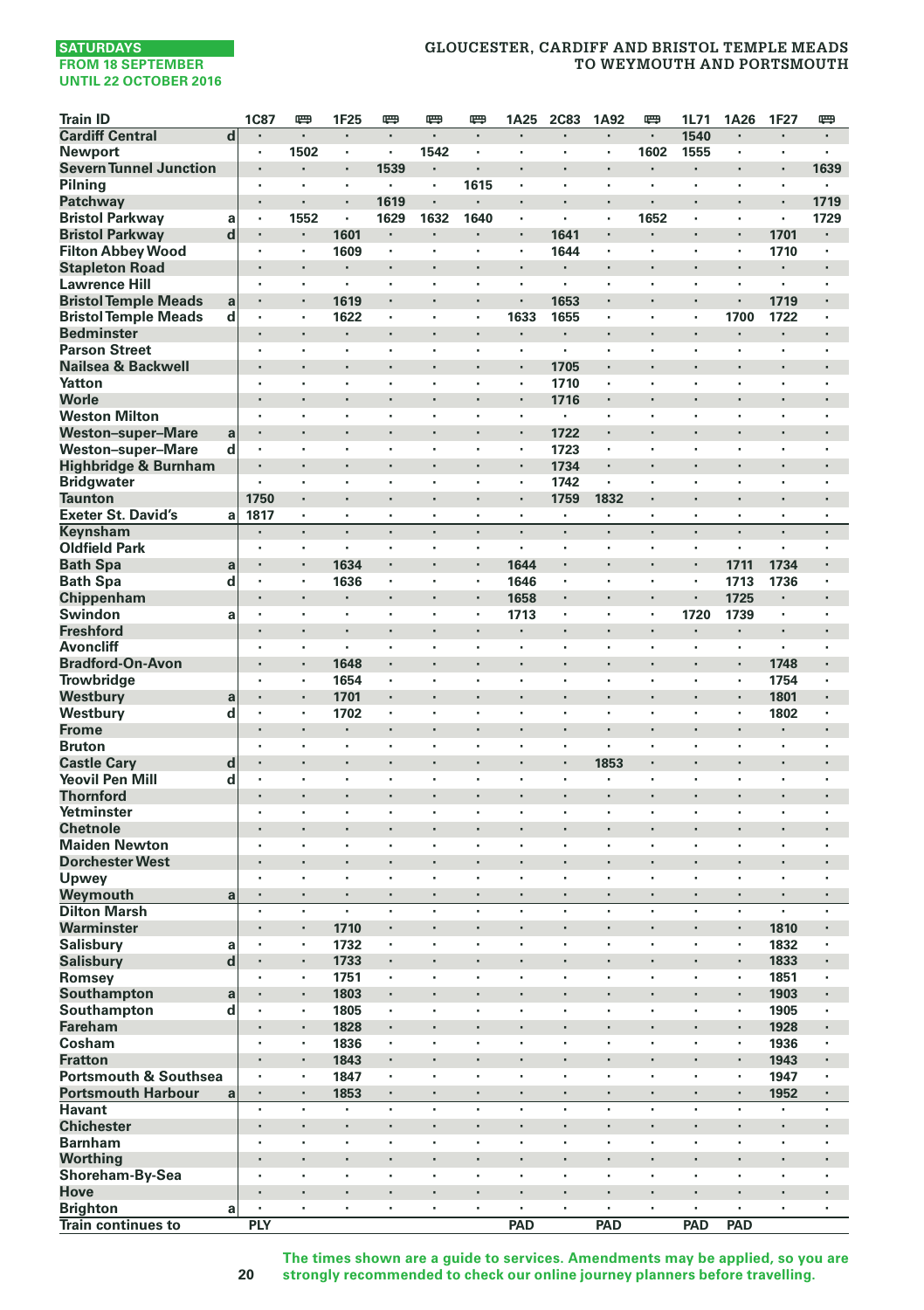# **GLOUCESTER, CARDIFF AND BRISTOL TEMPLE MEADS TO WEYMOUTH AND PORTSMOUTH**

| <b>Train ID</b>                  |                             | 罒              | 1A27                 | 1L76      | 1A28           | <b>2C85</b> | <b>1C89</b>    | <b>1C22</b> | 1A94                 | <b>1C92</b>              | 罒              | 1F29                 | 罒    | 罒       | 1A29 |
|----------------------------------|-----------------------------|----------------|----------------------|-----------|----------------|-------------|----------------|-------------|----------------------|--------------------------|----------------|----------------------|------|---------|------|
| <b>Cardiff Central</b>           | $\mathbf d$                 |                |                      | 1640      |                |             |                |             |                      |                          | $\cdot$        |                      | ł.   | ٠       |      |
| <b>Newport</b>                   |                             | 1640           | ï                    | 1655      |                |             |                | ł,          | ï                    | ï                        | 1702           |                      | ï    | 1741    | ٠    |
| <b>Severn Tunnel Junction</b>    |                             |                | ×                    |           |                | ٠           |                | ×           |                      | ×                        |                | $\bullet$            | 1739 | ٠       | ×    |
| Pilning                          |                             | ٠              | ٠                    |           |                | ×           | ×              | ٠           | ×                    | ٠                        |                | $\cdot$              |      | ٠       | ï    |
| Patchway                         |                             |                |                      |           |                |             | ï              |             |                      | ï                        |                |                      | 1819 |         |      |
| <b>Bristol Parkway</b>           | a                           | 1730           | ×.                   | $\cdot$   | $\cdot$        | ×           | ï              | ×           | ×                    | $\ddot{\phantom{a}}$     | 1752           |                      | 1829 | 1831    | ×    |
| <b>Bristol Parkway</b>           | $\mathbf d$                 |                |                      |           | 1730           | 1740        |                | ï           |                      |                          |                | 1801                 |      |         |      |
| <b>Filton Abbey Wood</b>         |                             | ٠              | ٠                    |           | $\cdot$        | 1743        | ٠              | ٠           | ٠                    | ٠                        | $\cdot$        | 1810                 | ٠    | ٠       | ٠    |
| <b>Stapleton Road</b>            |                             |                | ۰                    |           | $\cdot$        |             | ł              |             |                      |                          |                |                      | ł    | ł       | ł    |
| <b>Lawrence Hill</b>             |                             | ٠              | ï                    |           |                | ï           | ٠              |             | $\cdot$              | ٠                        |                |                      | ٠    | ٠       | ï    |
| <b>Bristol Temple Meads</b>      | a                           |                |                      | $\cdot$   | 1746           | 1752        | ł,             | 1815        |                      |                          |                | 1819                 | ×,   | i,      |      |
| <b>Bristol Temple Meads</b>      | d                           | ٠              | 1733                 |           | 1800           | 1753        | ٠              | 1818        |                      | ï                        |                | 1822                 | ×,   | ٠       | 1832 |
| <b>Bedminster</b>                |                             | ٠              | ٠                    | $\cdot$   | ٠              | ٠           | ×,             | ٠           | ×                    |                          |                |                      | ٠    | ٠       |      |
| <b>Parson Street</b>             |                             | ٠              | ٠                    |           |                | ٠           | ٠              | ٠           | ٠                    | $\overline{\phantom{a}}$ | ,              | $\cdot$              | ٠    | ٠       | ï    |
| Nailsea & Backwell               |                             |                |                      |           |                | 1803        | ï              |             |                      |                          |                |                      | ï    | ï       | ł.   |
| Yatton                           |                             | ×              | ٠                    | $\cdot$   | $\cdot$        | 1808        | ä,             | ٠           | ×                    | ×                        | $\cdot$        | $\cdot$              | ٠    | ×       | ×    |
| Worle                            |                             |                | ×,                   |           |                | 1814        | ä,             | ı,          | ×,                   |                          |                |                      |      |         |      |
| <b>Weston Milton</b>             |                             | ٠              | ٠                    | $\cdot$   | $\cdot$        | ٠           | ٠              | ×           | ٠                    | ٠                        | $\cdot$        | $\cdot$              | ٠    | ٠       | ٠    |
| <b>Weston-super-Mare</b>         | a                           |                | ۰                    |           | $\blacksquare$ | 1822        | ٠              | 1836        |                      | ×                        |                |                      |      |         |      |
| <b>Weston-super-Mare</b>         | d                           | ٠              | ï                    |           |                | 1823        | $\blacksquare$ | 1841        | ï                    | ٠                        |                | ٠                    | ï    | ×       | ×    |
| Highbridge & Burnham             |                             | $\cdot$        |                      | $\cdot$   |                | 1834        | ×.             | ٠           |                      | l,                       |                |                      |      | ï       | ÷,   |
| <b>Bridgwater</b>                |                             |                |                      |           |                | 1842        | ٠              | ٠           | ٠                    | ï                        |                |                      | ï    |         |      |
| <b>Taunton</b>                   |                             | ×              | ×                    | $\cdot$   |                | 1856        | 1904           | 1908        | 1926                 | 1950                     |                |                      | ×    |         | ٠    |
| <b>Exeter St. David's</b>        |                             | ٠              | ٠                    |           |                | ٠           | 1932           | 1938        | ٠                    | 2012                     | $\blacksquare$ | $\cdot$              | ×,   | ٠       | ٠    |
| Keynsham                         | a                           | ×,             | ×,                   | $\cdot$   | $\cdot$        | ×,          | ł.             | ×           | ×,                   |                          | $\cdot$        | $\cdot$              | ä,   | ł.      | ×    |
| <b>Oldfield Park</b>             |                             | ٠              | ×,                   |           | $\cdot$        | ٠           | $\blacksquare$ | ×           | ٠                    | ł,                       |                | $\cdot$              | ٠    | ï       | ٠    |
|                                  |                             |                |                      |           |                |             |                |             |                      |                          |                |                      |      | ı,      |      |
| <b>Bath Spa</b>                  | a                           |                | 1744                 | $\cdot$   | 1811           | ٠           | $\cdot$        |             |                      |                          | $\cdot$        | 1834                 | ٠    |         | 1843 |
| <b>Bath Spa</b>                  | d                           | ٠              | 1746                 |           | 1813           |             |                | ٠           | ٠                    | $\bullet$                |                | 1836                 |      | ٠       | 1845 |
| Chippenham                       |                             | $\blacksquare$ | 1758                 |           | 1825           | ٠           |                |             | ×                    | ×                        |                |                      |      | ٠       | 1857 |
| Swindon                          | a                           | ٠<br>l,        | 1813                 | 1819      | 1839           | ï<br>l,     | ï              |             | ï                    |                          |                |                      | l,   | ï<br>l, | 1913 |
| <b>Freshford</b>                 |                             |                | ×                    | $\cdot$   |                |             | ï              | ï           | ×,                   |                          |                |                      |      |         | ٠    |
| <b>Avoncliff</b>                 |                             |                |                      |           |                | ×           |                | ï           | ï                    | ï                        |                |                      | ï    | ٠       |      |
| <b>Bradford-On-Avon</b>          |                             |                |                      |           |                |             |                |             |                      |                          |                | 1848                 | ٠    | ï       | ٠    |
| <b>Trowbridge</b>                |                             | ٠              | ٠                    | $\cdot$   |                | ٠           | ٠              | ٠           | ٠                    | ٠                        |                | 1854                 | ٠    | ٠       | ٠    |
| Westbury                         | a                           |                |                      |           |                |             |                |             |                      |                          |                | 1901                 |      | ï       |      |
| Westbury                         | d                           | ٠              | ×,                   |           |                | ٠           |                | ٠           | $\cdot$              | ٠                        | $\cdot$        | 1902                 | ×.   | ٠       | ٠    |
| <b>Frome</b>                     |                             |                | ٠                    |           |                |             |                | ï           |                      |                          |                |                      |      |         |      |
| <b>Bruton</b>                    |                             | ٠              | ٠                    | $\cdot$   | $\cdot$        | ٠           | ٠              | ٠           | ï                    | ٠                        | $\cdot$        | $\cdot$              | ٠    | ٠       | ٠    |
| <b>Castle Cary</b>               | d                           | $\blacksquare$ | ×                    |           |                |             |                |             | 1947                 | ٠                        |                |                      |      |         | ×    |
| <b>Yeovil Pen Mill</b>           | d                           |                | ï                    |           |                |             | ï              |             |                      |                          |                |                      | ï    |         | ï    |
| <b>Thornford</b>                 |                             | $\cdot$        | ٠                    | $\cdot$   |                | ×           | l,             | ï           | ٠                    |                          |                |                      | ×    | ï       | ٠    |
| Yetminster                       |                             |                | ٠                    |           |                | ×           | ï              | ä,          | ï                    | ÷,                       | $\cdot$        | $\cdot$              | ٠    |         |      |
| <b>Chetnole</b>                  |                             |                |                      |           |                |             |                |             |                      |                          |                |                      | ×    |         |      |
| <b>Maiden Newton</b>             |                             | ٠              | ٠                    | $\cdot$   |                | ٠           | ٠              | ٠           | ٠                    | ٠                        | ٠              | $\cdot$              | ٠    | ٠       | ٠    |
| <b>Dorchester West</b>           |                             |                |                      |           |                |             | ï              |             | l,                   |                          |                |                      | ï    | ï       |      |
| Upwey                            |                             | ٠              | ×,                   |           |                | ٠           | ٠              | ٠           | $\cdot$              | ٠                        |                | $\cdot$              | ×.   | ï       | ٠    |
| Weymouth                         | a                           |                | ä,                   | $\cdot$   |                | ï           | ï              |             |                      |                          | $\overline{a}$ |                      | ÷    |         |      |
| <b>Dilton Marsh</b>              |                             | ٠              | ï                    | $\cdot$   |                | ٠           | ï              | ×           | ٠                    | ٠                        | ,              |                      | ł    | ٠       | ٠    |
| Warminster                       |                             | ٠              |                      | $\bullet$ |                | ٠           |                |             |                      |                          |                | 1910                 | ٠    |         |      |
| Salisbury                        | a                           |                | ï                    |           |                |             | ï              | ï           | ï                    | ï                        |                | 1932                 | ï    |         |      |
| <b>Salisbury</b>                 | $\operatorname{\mathbf{d}}$ |                |                      |           |                | ×           | ï              | ï           | ٠                    | ï                        |                | 1933                 | ä,   | i,      | ï    |
| Romsey                           |                             |                | ٠                    | $\cdot$   |                | ٠           | ï              | ä,          | ٠                    | ÷,                       | $\cdot$        | 1951                 | ×,   | ×.      | ä,   |
| Southampton                      | a                           |                | ×                    |           |                |             |                |             |                      |                          |                | 2002                 | ٠    |         |      |
| Southampton                      | d                           | ٠              | ×                    | $\cdot$   | $\cdot$        | ٠           | ٠              | ٠           | ٠                    | ٠                        | $\cdot$        | 2005                 | ٠    | ×       | ٠    |
| <b>Fareham</b>                   |                             |                |                      |           |                |             | ï              |             |                      |                          |                | 2028                 | ł    |         |      |
| Cosham                           |                             | ٠              | ٠                    | $\cdot$   |                | ×           | ٠              | ×           | $\cdot$              | ×                        | $\cdot$        | $\cdot$              | ٠    | ٠       | ×    |
| <b>Fratton</b>                   |                             |                | ×.                   |           |                |             | l,             |             | ٠                    |                          |                | 2043                 |      | i.      |      |
| <b>Portsmouth &amp; Southsea</b> |                             | ٠              | ٠                    |           |                | ٠           | ï              |             | ï                    | ٠                        |                | 2047                 | ٠    | ٠       | ٠    |
| <b>Portsmouth Harbour</b>        | a                           | ٠              | ×.                   | $\cdot$   | $\cdot$        | ٠           | ł.             |             |                      | ٠                        | $\cdot$        | 2052                 | ٠    | ٠       | ٠    |
| <b>Havant</b>                    |                             | $\cdot$        | $\cdot$              |           | $\cdot$        | ×           | ×              | ×           | $\cdot$              | ×                        | $\cdot$        | $\cdot$              | ٠    | ٠       | ٠    |
| <b>Chichester</b>                |                             |                |                      |           |                | ł.          | ï              |             |                      |                          |                |                      | i,   | ï       |      |
| <b>Barnham</b>                   |                             | ٠              | ٠                    | $\cdot$   |                | ٠           | ٠              | ٠           | $\ddot{\phantom{a}}$ | $\overline{\phantom{a}}$ | i.             | $\ddot{\phantom{0}}$ | ٠    | ٠       |      |
| Worthing                         |                             |                |                      |           |                |             |                |             |                      |                          |                |                      |      |         |      |
| Shoreham-By-Sea                  |                             | ٠              | ×                    | ٠         | $\cdot$        | ×           | ٠              | ٠           | ٠                    | $\bullet$                |                | $\cdot$              | ٠    | ×       | ٠    |
| Hove                             |                             |                |                      |           |                |             | ï              | ï           | ×,                   |                          |                |                      | ł.   |         |      |
| <b>Brighton</b>                  | a                           | ×,             | $\ddot{\phantom{0}}$ | $\cdot$   |                | ×           | ×              | ×.          | ×                    | $\ddot{\phantom{a}}$     | $\cdot$        | $\cdot$              | ä,   | ï       | ٠    |
| <b>Train continues to</b>        |                             |                | PAD                  | PAD       | PAD            |             | PNZ            | PGN         | PAD                  | PNZ                      |                |                      |      |         | PAD  |
|                                  |                             |                |                      |           |                |             |                |             |                      |                          |                |                      |      |         |      |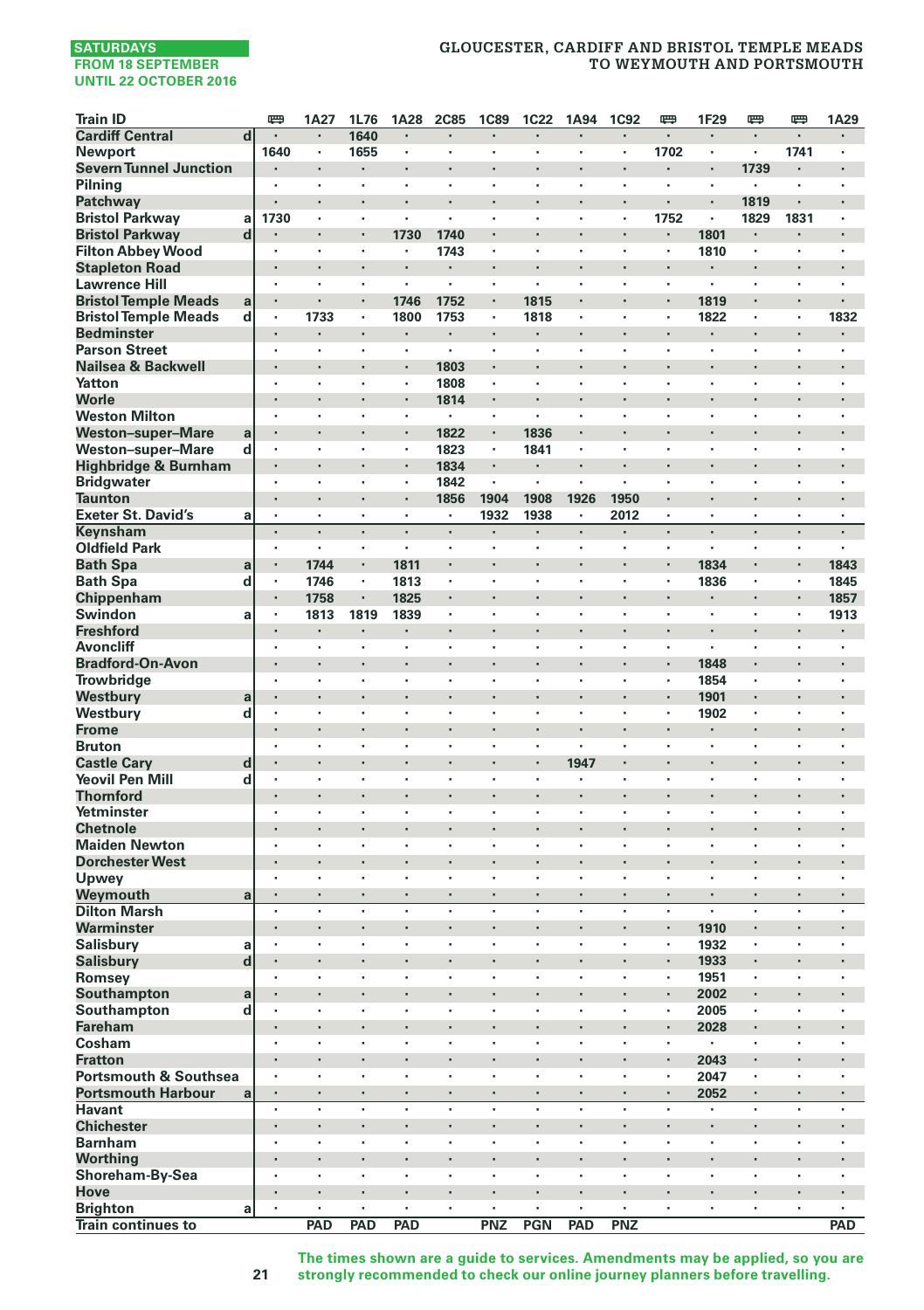# **GLOUCESTER, CARDIFF AND BRISTOL TEMPLE MEADS TO WEYMOUTH AND PORTSMOUTH**

| <b>Train ID</b>                           |        | 2C87           | 1C24            | 罒       | 1F31           | 罒              | <b>m</b>             | 1L86                            | 1A31    | <b>2C89</b>  | 1C26         | <b>1C95</b> | <b>m</b>             | 1F35           | 1L90                            |
|-------------------------------------------|--------|----------------|-----------------|---------|----------------|----------------|----------------------|---------------------------------|---------|--------------|--------------|-------------|----------------------|----------------|---------------------------------|
| <b>Cardiff Central</b>                    | d      | $\cdot$        | $\cdot$         | ٠       | ٠              | $\blacksquare$ | $\cdot$              | 1740                            | $\cdot$ | $\cdot$      | ٠            | ٠           | $\cdot$              | $\blacksquare$ | 1840                            |
| Newport                                   |        | $\cdot$        | $\cdot$         | 1802    | $\blacksquare$ | ×,             | 1839                 | 1755                            | $\cdot$ | $\cdot$      | ÷,           | ł,          | 1912                 | $\blacksquare$ | 1855                            |
| <b>Severn Tunnel Junction</b>             |        | ۰              |                 |         | ä,             | 1839           | ×                    | $\blacksquare$                  |         | $\cdot$      |              | ×           |                      |                |                                 |
| Pilning                                   |        |                |                 |         | ï              | ï              |                      |                                 |         |              | ł,           | ï           |                      |                |                                 |
| Patchway                                  |        | $\bullet$      |                 | ٠       | ٠              | 1919           |                      | $\cdot$                         |         | $\bullet$    | ×            | ٠           | ٠                    |                | $\cdot$                         |
| <b>Bristol Parkway</b>                    | a      | $\cdot$        | $\cdot$         | 1852    | ٠              | 1929           | 1929                 | $\cdot$                         | ÷,      | $\cdot$      | $\cdot$      | ×           | 1952                 | ×              | $\cdot$                         |
| <b>Bristol Parkway</b>                    | d      | 1841           |                 | ٠       | 1901           |                |                      | $\cdot$                         |         | 1941         | i,           | ×           | ٠                    | 2001           |                                 |
| <b>Filton Abbey Wood</b>                  |        | 1844           | $\cdot$         | ×.      | 1909           | ×              | $\ddot{\phantom{a}}$ | $\cdot$                         | $\cdot$ | 1944         | $\cdot$      | ×           | $\ddot{\phantom{0}}$ | 2009           | $\cdot$                         |
| <b>Stapleton Road</b>                     |        |                |                 |         | ×,             |                |                      |                                 |         |              | ï            | ×           |                      |                |                                 |
| <b>Lawrence Hill</b>                      |        |                | $\cdot$         | ٠       | $\blacksquare$ | ×              | ×                    |                                 | $\cdot$ | ٠            | ×            | ٠           | ×                    | ×              | ٠                               |
| <b>Bristol Temple Meads</b>               | a      | 1853           | 1913            | ٠       | 1919           |                |                      |                                 |         | 1953         | 2015         | ٠           | $\blacksquare$       | 2019           | $\cdot$                         |
| <b>Bristol Temple Meads</b>               | d      | 1855           | 1918            | ł,      | 1922           |                |                      |                                 | 1933    | 1955         | 2018         | ł,          | ï                    | 2022           |                                 |
| <b>Bedminster</b>                         |        |                |                 |         |                |                |                      |                                 |         | $\bullet$    | ٠            | ٠           |                      |                | $\cdot$                         |
| <b>Parson Street</b>                      |        | $\cdot$        |                 | ٠       | ï              | ×              | ï                    | $\cdot$                         | $\cdot$ | $\cdot$      | $\cdot$      |             |                      | ï              | $\cdot$                         |
| Nailsea & Backwell                        |        | 1905           | 1929            | ×       | ٠              | ×              | ٠                    | ٠<br>$\cdot$                    | $\cdot$ | 2005         | $\cdot$      | ×           |                      | ×              |                                 |
| Yatton                                    |        | 1910           | 1936            |         |                |                |                      |                                 |         | 2010         |              |             | ٠                    |                | ٠                               |
| Worle                                     |        | 1916           | 1942            | ł.<br>× | ï<br>×         | ×              | ×                    |                                 | $\cdot$ | 2016         | ٠<br>÷,      | ×<br>×      | ×<br>×               | ×              | $\cdot$                         |
| <b>Weston Milton</b>                      |        | 1920           |                 | i,      |                |                |                      | ٠                               |         | 2020         |              | ×           | $\cdot$              | ٠              | $\cdot$                         |
| <b>Weston-super-Mare</b>                  | a<br>d | 1923<br>1923   | 1950<br>$\cdot$ |         | ï              |                | ,                    |                                 |         | 2023<br>2024 | 2036<br>2040 | ł,          |                      |                |                                 |
| Weston-super-Mare                         |        |                |                 | ×       |                | ٠              |                      | $\cdot$                         |         |              | ٠            | ٠           | ٠                    | ×              |                                 |
| Highbridge & Burnham<br><b>Bridgwater</b> |        | 1934<br>1942   | $\cdot$         | ×       | ٠              | ٠              | ٠                    | $\cdot$                         | $\cdot$ | 2034<br>2042 | ×            | ٠           | $\cdot$              | $\cdot$        |                                 |
| <b>Taunton</b>                            |        | 1959           |                 |         | ï              |                |                      |                                 |         | 2059         | 2102         | 2108        |                      | ï              |                                 |
| <b>Exeter St. David's</b>                 | a      |                | $\cdot$         | ٠       | ٠              | ×              | ×                    | $\cdot$                         | $\cdot$ | $\cdot$      | $\cdot$      |             | ×                    | ×              | $\cdot$                         |
| Keynsham                                  |        |                | $\cdot$         | ł       | ×,             | ×              |                      |                                 |         |              |              | 2135        |                      |                | $\cdot$                         |
| <b>Oldfield Park</b>                      |        | $\cdot$        |                 | ٠       | ×              | ٠              | ٠                    | $\cdot$                         | $\cdot$ | $\cdot$      | ٠            | ٠           | ٠                    | $\cdot$        | ٠                               |
| <b>Bath Spa</b>                           | a      | $\cdot$        |                 | ٠       | 1934           | ٠              |                      | $\centering \label{eq:reduced}$ | 1944    |              | ٠            |             | $\blacksquare$       | 2034           | $\centering \label{eq:reduced}$ |
| <b>Bath Spa</b>                           | d      |                |                 | l,      | 1936           | ï              | ï                    |                                 | 1946    |              |              | l,          | ï                    | 2036           |                                 |
| Chippenham                                |        |                |                 | ł.      | ٠              |                |                      | $\cdot$                         | 1958    | $\cdot$      | i,           | ×           |                      | ٠              | $\cdot$                         |
| Swindon                                   | a      | $\cdot$        | $\cdot$         | ٠       | ×,             | ٠              | ï                    | 1920                            | 2013    |              | ×.           | ×           | ×                    | ï              | 2019                            |
| <b>Freshford</b>                          |        |                |                 |         |                |                |                      |                                 |         |              |              |             | ×                    |                |                                 |
| Avoncliff                                 |        | $\cdot$        | $\cdot$         | ٠       | ×              | ×              | ×                    | $\cdot$                         | $\cdot$ | $\cdot$      | ٠            | ٠           | ×                    | ×              | $\cdot$                         |
| <b>Bradford-On-Avon</b>                   |        |                |                 | ł.      | 1948           | ×              |                      |                                 |         |              | ï            | ł.          | $\cdot$              | 2048           | $\cdot$                         |
| Trowbridge                                |        | $\cdot$        |                 |         | 1954           | ï              | ÷,                   | $\cdot$                         | $\cdot$ |              | $\cdot$      | ×           |                      | 2054           | $\cdot$                         |
| Westbury                                  | a      |                |                 |         | 2001           |                |                      |                                 |         | $\cdot$      | ï            | ٠           | $\cdot$              | 2101           |                                 |
| Westbury                                  | d      |                |                 | l,      | 2002           | ٠              | ï                    |                                 |         |              | l,           | ï           | ï                    | 2102           | $\cdot$                         |
| Frome                                     |        |                | ٠               | ٠       | ٠              |                | ٠                    | ٠                               |         | ٠            | ٠            | ٠           | ٠                    | ٠              | $\bullet$                       |
| <b>Bruton</b>                             |        |                |                 | ×       | ٠              | ٠              |                      |                                 |         | $\cdot$      | $\cdot$      | ×           | ×                    | ٠              |                                 |
| <b>Castle Cary</b>                        | d      | $\cdot$        |                 | ï       |                | ×              |                      |                                 |         | $\cdot$      | ł.           | ×           |                      |                |                                 |
| <b>Yeovil Pen Mill</b>                    | d      | $\cdot$        | $\cdot$         | ×       | ×              | ×              | ×                    | $\cdot$                         | $\cdot$ | $\cdot$      | $\cdot$      | ×           | ×                    | ×              | $\cdot$                         |
| <b>Thornford</b>                          |        |                |                 |         |                |                |                      |                                 |         |              | ï            |             |                      |                |                                 |
| Yetminster                                |        | $\cdot$        | $\cdot$         | ٠       | ٠              | ٠              | ٠                    | ٠                               | $\cdot$ | ٠            | ٠            | ٠           | ٠                    | ٠              | $\cdot$                         |
| <b>Chetnole</b>                           |        |                |                 |         |                |                |                      |                                 |         | $\cdot$      | ×            | ×           |                      |                |                                 |
| <b>Maiden Newton</b>                      |        |                |                 | l,      | ï              | ï              | ł,                   |                                 |         |              | ł,           | ï           | ï                    | ï              |                                 |
| <b>Dorchester West</b>                    |        |                |                 | ł.      | ï              |                |                      |                                 |         | $\cdot$      | ï            | ï           |                      |                | $\cdot$                         |
| Upwey                                     |        |                |                 | ٠       |                |                | ï                    | $\cdot$                         |         |              | ٠            | ٠           | ×                    | ï              |                                 |
| Weymouth                                  | a      | $\blacksquare$ |                 | ٠       | ۰              | ٠              |                      | $\bullet$                       |         | $\bullet$    | ٠            | ٠           | $\blacksquare$       | $\blacksquare$ | $\cdot$                         |
| <b>Dilton Marsh</b>                       |        | $\cdot$        | $\cdot$         | ×       | ٠              | ٠              | ×                    | $\cdot$                         | $\cdot$ | $\cdot$      | $\cdot$      | ×           | ×                    | ٠              | $\cdot$                         |
| Warminster                                |        |                |                 | ٠       | 2010           |                |                      |                                 |         |              | ï            |             | $\blacksquare$       | 2110           | $\cdot$                         |
| Salisbury                                 | a      | $\cdot$        |                 | ×       | 2032           | $\cdot$        | ×                    | $\cdot$                         | $\cdot$ | $\cdot$      | $\cdot$      | ٠           | ×                    | 2132           |                                 |
| Salisbury                                 | d      |                |                 | ٠       | 2033           |                |                      |                                 |         | $\cdot$      | ï            | ×           | $\cdot$              | 2133           |                                 |
| Romsey                                    |        |                |                 | ×       | 2051           | ٠              | ï                    |                                 |         |              |              | ï           | ï                    | 2151           | $\cdot$                         |
| Southampton                               | a      |                |                 | ×       | 2103           | ٠              |                      |                                 |         |              |              | ×           | $\blacksquare$       | 2203           | $\bullet$                       |
| Southampton                               | d      | $\cdot$        |                 | ٠       | 2105           | ٠              | ٠                    |                                 |         |              | ×            | ٠           | $\cdot$              | 2205           |                                 |
| Fareham                                   |        |                |                 | ï       | 2128           |                |                      |                                 |         |              |              | ×           | ï                    | 2228           |                                 |
| Cosham                                    |        | $\cdot$        | $\cdot$         | ×       | ٠              | ×              | ×                    | $\cdot$                         | $\cdot$ | $\cdot$      | $\cdot$      | ×           | ×                    | ٠              |                                 |
| <b>Fratton</b>                            |        |                |                 |         | 2143           |                |                      |                                 |         |              | ï            |             | ï                    | 2243           |                                 |
| <b>Portsmouth &amp; Southsea</b>          |        | $\cdot$        |                 | ٠       | 2147           | ٠              | ٠                    | $\cdot$                         | ٠       | $\cdot$      | ٠            | ٠           | ٠                    | 2246           |                                 |
| <b>Portsmouth Harbour</b>                 | a      | $\blacksquare$ | $\cdot$         | ٠       | 2152           | ٠              |                      |                                 |         | $\cdot$      | ٠            | ×           | $\blacksquare$       | 2252           | $\blacksquare$                  |
| <b>Havant</b>                             |        |                |                 | ï       |                | ï              | ï                    |                                 |         |              | ×            | ï           | ï                    |                |                                 |
| <b>Chichester</b>                         |        |                |                 | ï       | ï              | ×              |                      |                                 |         | $\cdot$      | ï            | ×           | $\cdot$              | ×,             |                                 |
| <b>Barnham</b>                            |        |                |                 | ×       | ï              | ٠              | ï                    |                                 |         |              | ٠            | ٠           | ×                    | ï              |                                 |
| Worthing                                  |        |                |                 |         |                |                |                      |                                 |         |              |              |             |                      |                |                                 |
| Shoreham-By-Sea                           |        | $\cdot$        | $\cdot$         | ٠       | ٠              | $\cdot$        | ٠                    | $\cdot$                         | $\cdot$ | ٠            | ٠            | ٠           | ٠                    | $\cdot$        | $\cdot$                         |
| Hove                                      |        |                |                 |         |                |                |                      |                                 |         |              |              |             |                      |                |                                 |
| <b>Brighton</b>                           | a      | $\cdot$        |                 | ÷,      | ï              | $\cdot$        | ×                    | $\cdot$                         | $\cdot$ |              | ×            | ×           | ï                    | ï              | $\cdot$                         |
| <b>Train continues to</b>                 |        |                |                 |         |                |                |                      | PAD                             | PAD     |              |              | PLY         |                      |                | PAD                             |

**The times shown are a guide to services. Amendments may be applied, so you are strongly recommended to check our online journey planners before travelling.**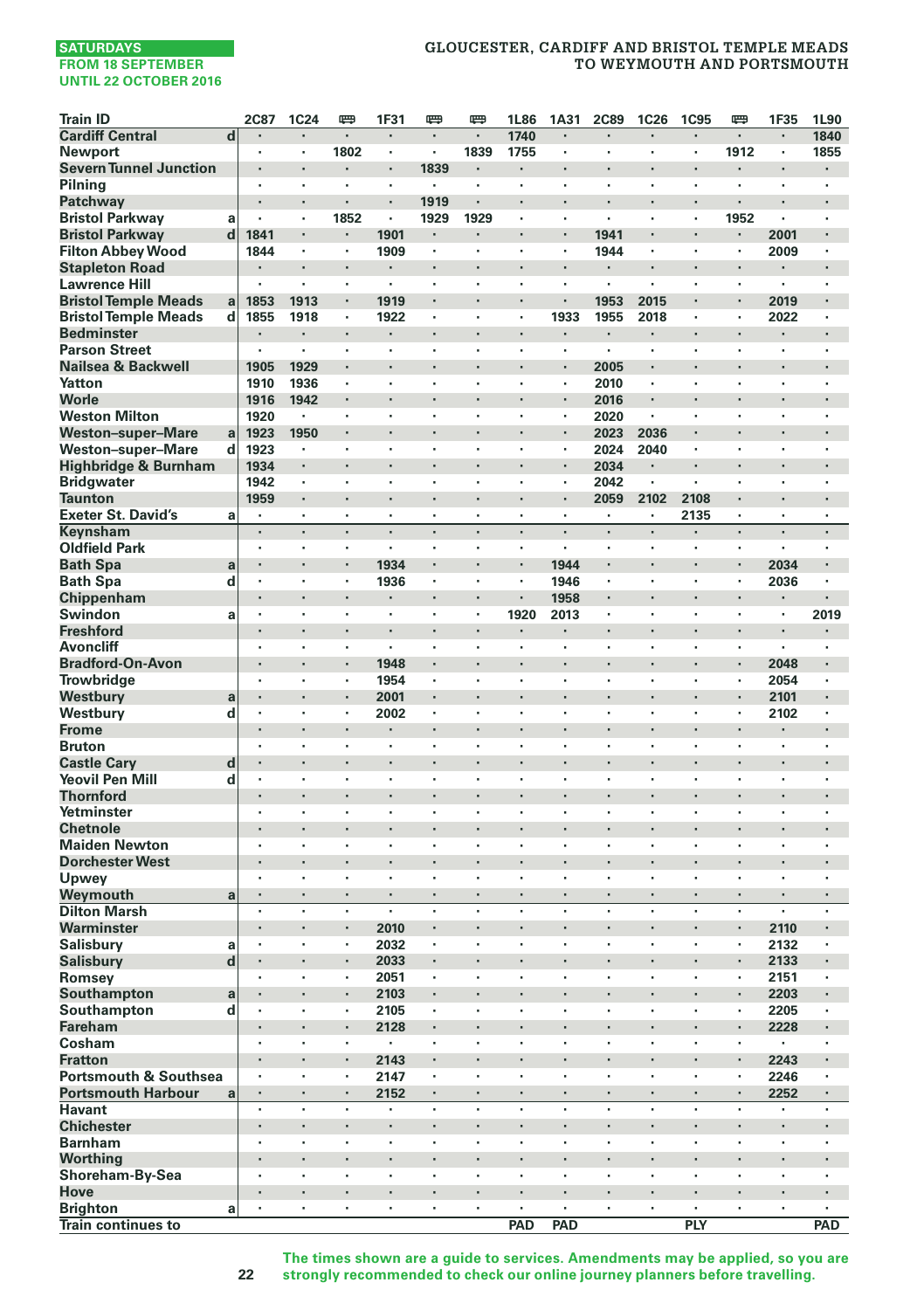# **GLOUCESTER, CARDIFF AND BRISTOL TEMPLE MEADS TO WEYMOUTH AND PORTSMOUTH**

| <b>Train ID</b>                     |                         | 1A33                 | <b>1C27</b> | <b>1C96</b> | 罒              | 罒    | 2C91      | œ              | 1F37           | 罒                    | 罒                               | 1L92       | 1L94 | 1A35 | <b>2C93</b>    |
|-------------------------------------|-------------------------|----------------------|-------------|-------------|----------------|------|-----------|----------------|----------------|----------------------|---------------------------------|------------|------|------|----------------|
| <b>Cardiff Central</b>              | $\overline{\mathsf{d}}$ |                      |             |             | $\cdot$        | ×    |           |                | ×              | $\cdot$              | $\cdot$                         | 1945       | 2025 |      |                |
| <b>Newport</b>                      |                         |                      | ×           | $\cdot$     |                | 1957 | ×,        | 2012           | ×              | $\ddot{\phantom{0}}$ | 2049                            | 1959       | 2039 | ٠    | ×              |
| <b>Severn Tunnel Junction</b>       |                         |                      | ×           | $\bullet$   | 1950           |      | ٠         |                | ٠              | 2044                 |                                 | $\bullet$  |      |      |                |
| Pilning                             |                         | ٠                    | ٠           | $\cdot$     | $\cdot$        | ×    | ×         | ٠              | ×              | ٠                    | $\cdot$                         | $\cdot$    | ٠    | ٠    | ٠              |
| Patchway                            |                         |                      |             |             | 2025           |      |           |                |                | 2119                 |                                 |            |      |      | i,             |
| <b>Bristol Parkway</b>              | a                       | $\cdot$              | $\cdot$     | $\cdot$     | 2035           | 2037 | $\bullet$ | 2052           | $\cdot$        | 2129                 | 2129                            |            | ٠    | ٠    | ٠              |
| <b>Bristol Parkway</b>              | d                       |                      |             |             |                |      | 2047      |                | 2102           |                      |                                 |            | ï    |      | 2139           |
| <b>Filton Abbey Wood</b>            |                         | ٠                    | ٠           | $\cdot$     | $\blacksquare$ | ٠    | 2051      | $\blacksquare$ | 2108           | ×,                   | $\cdot$                         | ٠          | ٠    | ٠    | 2143           |
| <b>Stapleton Road</b>               |                         | ٠                    | ٠           |             |                | ٠    | ۰         | ×              | ٠              | ٠                    |                                 | $\cdot$    |      | ٠    | ٠              |
| <b>Lawrence Hill</b>                |                         |                      |             |             |                |      |           | ï              |                |                      |                                 |            |      |      | ł,             |
| <b>Bristol Temple Meads</b>         | a                       | 2030                 | 2043        | $\cdot$     |                | ł.   | 2059      | ł,             | 2116           |                      | $\cdot$                         | $\cdot$    | i,   | 2147 | 2151           |
| <b>Bristol Temple Meads</b>         | d                       | 2033                 | 2054        | $\cdot$     |                | ×    |           | ٠              | 2122           | $\cdot$              | $\cdot$                         |            | ٠    | 2147 | 2159           |
| <b>Bedminster</b>                   |                         |                      | ٠           |             |                |      |           |                |                |                      |                                 |            |      | ٠    | 2201           |
| <b>Parson Street</b>                |                         | ٠                    | $\cdot$     | $\cdot$     |                | ×    | ٠         | ٠              | ×              | ٠                    | $\cdot$                         | $\cdot$    | ٠    | ×,   | 2203           |
| Nailsea & Backwell                  |                         |                      | 2105        |             |                | l,   |           |                |                |                      |                                 |            |      |      | 2212           |
| Yatton                              |                         | $\cdot$              | 2111        | $\cdot$     |                | ٠    | ٠         | ٠              | ٠              | $\cdot$              |                                 |            | ٠    | ×,   | 2218           |
| Worle                               |                         |                      | 2118        |             |                |      |           | ï              |                |                      |                                 |            | ï    | ×,   | 2224           |
| <b>Weston Milton</b>                |                         | ٠                    | 2123        | $\cdot$     | $\cdot$        | ٠    | ٠         | ٠              | ٠              | ٠                    | $\cdot$                         | $\cdot$    | ٠    | ٠    | 2228           |
| <b>Weston-super-Mare</b>            | a                       | $\blacksquare$       | 2126        | $\cdot$     |                | ٠    |           |                |                |                      |                                 |            |      | ٠    | 2231           |
| Weston-super-Mare                   | d                       | ł,                   | 2128        |             |                | ł,   | ï         |                | ï              |                      |                                 |            | ï    | ï    | 2233           |
| Highbridge & Burnham                |                         | ×,                   | 2139        |             |                | ×    | ï         | ×              |                |                      | $\cdot$                         | $\cdot$    | i,   | ł.   | 2244           |
| <b>Bridgwater</b>                   |                         |                      | 2147        |             |                | ×    | ٠         | ٠              | ٠              | ×                    |                                 |            | ٠    | ٠    | 2252           |
| <b>Taunton</b>                      |                         | ٠                    | 2159        | 2209        |                |      |           | ×              |                | ٠                    |                                 | $\bullet$  |      | ٠    | 2305           |
| <b>Exeter St. David's</b>           | a                       | ٠                    | $\cdot$     | 2235        | $\blacksquare$ | ٠    | ٠         | ٠              | ٠              | ٠                    | $\cdot$                         |            | ٠    | ٠    | 2339           |
| Keynsham                            |                         | $\blacksquare$       | ×           |             | $\cdot$        | ł.   | ł.        | ł.             | ×,             |                      | $\cdot$                         | $\cdot$    | ×    | ×,   | ł.             |
| <b>Oldfield Park</b>                |                         | $\blacksquare$       | ٠           | $\cdot$     |                | ٠    | ٠         | ٠              | $\blacksquare$ | ٠                    |                                 |            | ٠    | ×.   | $\blacksquare$ |
| <b>Bath Spa</b>                     | a                       | 2044                 |             |             |                |      |           | ä,             | 2134           |                      |                                 |            | ï    | 2201 | i,             |
| <b>Bath Spa</b>                     | d                       | 2046                 | ٠           | $\cdot$     | $\cdot$        | ٠    | ٠         | ٠              | 2136           | ٠                    | $\cdot$                         | $\cdot$    | ٠    | 2202 | ٠              |
| Chippenham                          |                         | 2058                 | ٠           |             |                |      |           |                |                | ٠                    | $\centering \label{eq:reduced}$ |            |      | 2215 |                |
| Swindon                             | a                       | 2112                 | ï           | ,           |                | ł,   | ï         |                | ï              | ï                    |                                 | 2119       | 2156 | 2229 | ł,             |
| <b>Freshford</b>                    |                         |                      | l,          |             |                | ×    |           | l,             |                | l,                   |                                 |            | ٠    |      | ł.             |
| <b>Avoncliff</b>                    |                         |                      | ï           | ٠           |                | ×    | ï         | ٠              | ï              | $\cdot$              |                                 |            | ×,   | ٠    | ï              |
| <b>Bradford-On-Avon</b>             |                         |                      | ٠           |             |                |      |           |                | 2148           |                      |                                 |            |      |      | ٠              |
| Trowbridge                          |                         | ٠                    | ٠           | $\cdot$     |                | ×    | ٠         | ٠              | 2155           | ٠                    | $\cdot$                         | $\cdot$    | ٠    | ٠    | ٠              |
| Westbury                            | a                       |                      |             |             |                |      |           | i,             | 2201           |                      |                                 |            | ï    |      | ï              |
| Westbury                            | d                       | $\cdot$              | $\cdot$     | $\cdot$     |                | ×    | ٠         | ٠              | 2202           | ×,                   |                                 |            | ٠    | ٠    | ٠              |
| <b>Frome</b>                        |                         |                      |             |             |                |      |           | ×              |                |                      |                                 |            |      |      |                |
| <b>Bruton</b>                       |                         | $\bullet$            | ×           | $\cdot$     | $\cdot$        | ٠    | ٠         | ×              | ٠              | ٠                    |                                 |            | ٠    | ٠    | ٠              |
| <b>Castle Cary</b>                  | d                       | ٠                    |             |             |                |      |           |                |                | ٠                    |                                 |            |      | ٠    |                |
| <b>Yeovil Pen Mill</b>              | d                       | ł,                   | ï           |             |                | ł,   | ï         |                | ï              | ٠                    |                                 |            | ×    | ×    | ×              |
| <b>Thornford</b>                    |                         | ×                    |             |             |                | ×    |           | ×              | ٠              | l,                   |                                 | $\cdot$    | l,   | ٠    | l,             |
| Yetminster                          |                         |                      | ï           | ٠           |                |      | ٠         | ï              | ï              | ٠                    |                                 |            | ×,   |      |                |
| <b>Chetnole</b>                     |                         |                      | ٠           |             |                |      | ٠         |                | ٠              |                      |                                 |            | ٠    |      | ٠              |
| <b>Maiden Newton</b>                |                         | ٠                    | ٠           | ٠           | $\cdot$        | ٠    | ٠         | ٠              | ٠              | ٠                    | $\cdot$                         | $\cdot$    | ٠    | ٠    | ٠              |
| <b>Dorchester West</b>              |                         |                      | ï           |             |                |      |           |                |                |                      |                                 |            |      |      | ï              |
| Upwey                               |                         | $\ddot{\phantom{a}}$ | ï           | $\cdot$     |                | ٠    | ٠         | ٠              | ï              | ٠                    |                                 |            | ï    | ٠    | ×              |
| Weymouth                            | a                       |                      | ٠           |             |                | ł    | ı,        | ×              |                |                      |                                 |            |      |      | ï              |
| <b>Dilton Marsh</b>                 |                         | ÷,                   | l,          |             |                | ł,   | ï         | ÷,             | $22\times05$   |                      |                                 | $\cdot$    | ٠    | ÷,   | ł,             |
| Warminster                          |                         | ٠                    |             |             |                |      |           | ٠              | 2212           | $\blacksquare$       |                                 |            |      |      |                |
| <b>Salisbury</b>                    | a                       | ł,                   | ł,          |             |                | ï    | ï         | ×              | 2232           | ï                    |                                 |            | ×    | ٠    | ٠              |
| <b>Salisbury</b>                    | $\mathbf d$             |                      | ï           |             |                | ï    |           | ï              | 2233           | ï                    |                                 | $\cdot$    | ï    | ł.   | ï              |
| Romsey                              |                         |                      | ï           | ٠           |                |      |           | ٠              | 2253           | ٠                    |                                 |            | ×,   | ٠    |                |
| Southampton                         | a                       | ×                    | ×           | $\cdot$     |                |      |           | ×              | 2304           | ٠                    |                                 |            |      | ٠    |                |
| Southampton                         | d                       | ٠                    | ٠           | ٠           | $\cdot$        | ٠    | ٠         | ٠              | 2305           | ٠                    | $\cdot$                         | $\cdot$    | ٠    | ٠    | ٠              |
| <b>Fareham</b>                      |                         |                      |             |             |                |      |           | ä,             | 2327           |                      |                                 |            | ï    |      | ł,             |
| Cosham                              |                         | ٠                    | ٠           | $\cdot$     |                | ٠    | ٠         | ٠              | $\cdot$        | ٠                    | $\cdot$                         | $\cdot$    |      | ٠    | ÷,             |
| <b>Fratton</b>                      |                         |                      |             |             |                |      |           | ł,             | 2342           |                      |                                 |            |      |      |                |
| <b>Portsmouth &amp; Southsea</b>    |                         | ٠                    | ٠           | $\cdot$     | $\cdot$        | ٠    | ٠         | ٠              | 2346           | ٠                    | $\cdot$                         |            | ٠    | ٠    | ٠              |
|                                     |                         | $\blacksquare$       | $\cdot$     | $\cdot$     | $\cdot$        | ٠    | ł.        | ×              |                | $\blacksquare$       | $\cdot$                         | $\cdot$    | ٠    | ٠    | ٠              |
| <b>Portsmouth Harbour</b><br>Havant | a                       | ł,                   | ï           |             |                | ï    | ï         |                | 2352           | ï                    |                                 |            | ï    | ï    | ï              |
|                                     |                         |                      |             |             |                | ï    | ï         | ٠              |                | $\cdot$              |                                 | $\cdot$    | l,   |      | ï              |
| <b>Chichester</b><br><b>Barnham</b> |                         |                      |             | $\cdot$     |                |      | ×,        | ×              |                |                      |                                 |            | ï    |      |                |
|                                     |                         |                      | ×           | $\cdot$     |                | ٠    |           | ×              |                |                      |                                 |            |      |      |                |
| Worthing<br>Shoreham-By-Sea         |                         | ٠                    | ٠           | $\cdot$     | $\cdot$        | ٠    | ٠         | ٠              | ٠              | ٠                    | $\cdot$                         | $\cdot$    | ٠    | ٠    | ٠              |
| Hove                                |                         |                      |             |             |                |      |           |                |                |                      |                                 |            | ï    |      | ï              |
| <b>Brighton</b>                     |                         | $\cdot$              | $\cdot$     | $\cdot$     | $\cdot$        | ×    | ×.        | ٠              | ٠              | $\ddot{\phantom{0}}$ | $\cdot$                         | $\cdot$    | ×    | ×    | ÷,             |
| <b>Train continues to</b>           | a                       | PAD                  |             | PLY         |                |      |           |                |                |                      |                                 | <b>PAD</b> | PAD  | PAD  |                |
|                                     |                         |                      |             |             |                |      |           |                |                |                      |                                 |            |      |      |                |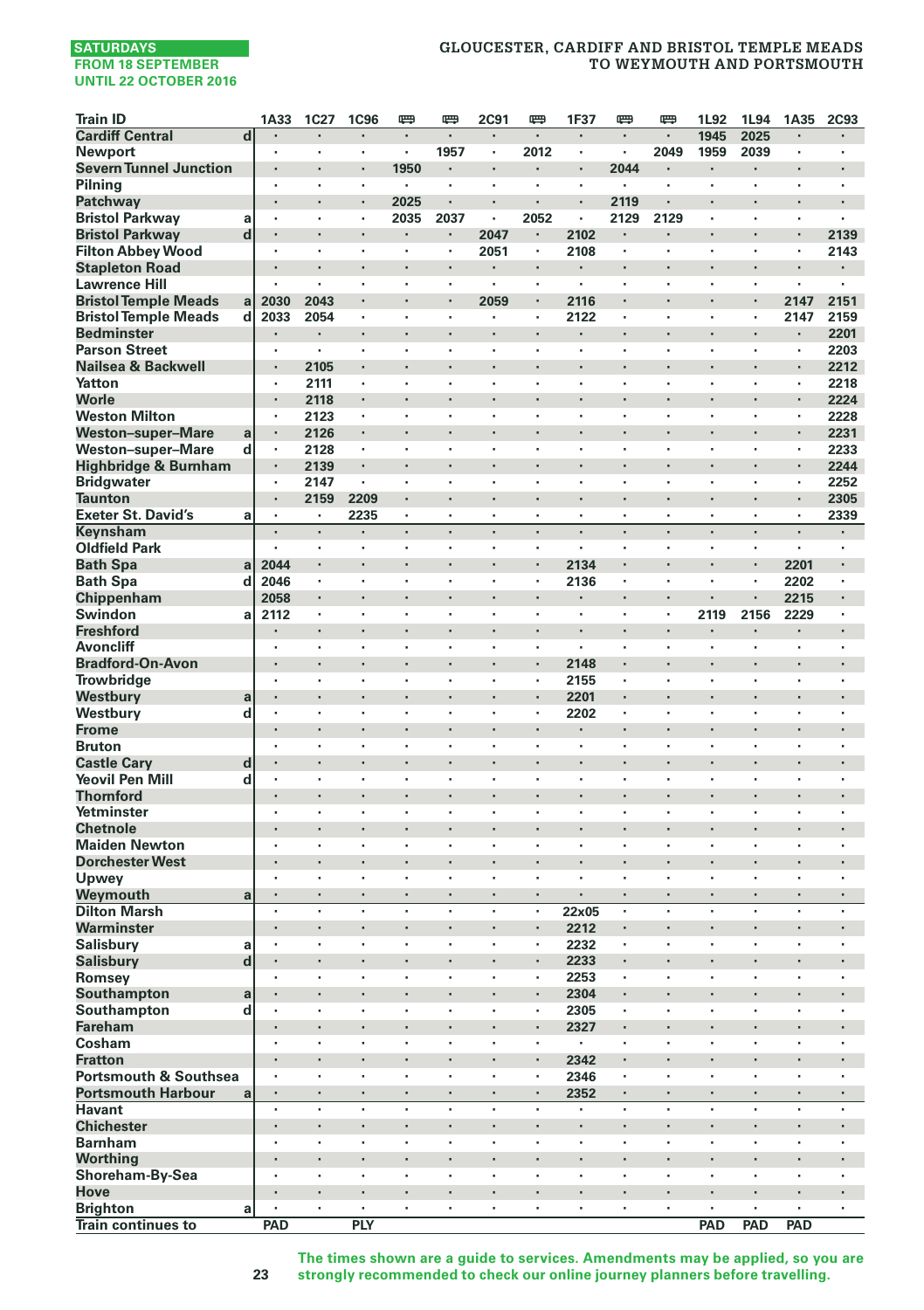### **GLOUCESTER, CARDIFF AND BRISTOL TEMPLE MEADS TO WEYMOUTH AND PORTSMOUTH**

| <b>Cardiff Central</b><br>$\overline{\mathbf{d}}$<br>2200<br>2140<br>2230<br>Newport<br>$\cdot$<br>$\cdot$<br>×<br>٠<br>$\cdot$<br><b>Severn Tunnel Junction</b><br>2230<br>×,<br>Pilning<br>ï<br>ï<br>$\cdot$<br>ï<br>2305<br>Patchway<br><b>Bristol Parkway</b><br>2220<br>2310<br>2315<br>a<br>d<br><b>Bristol Parkway</b><br>2248<br>2324<br>×<br>٠<br>٠<br><b>Filton Abbey Wood</b><br>2252<br>2327<br>٠<br>٠<br>٠<br>٠<br>$\cdot$<br><b>Stapleton Road</b><br>ï<br><b>Lawrence Hill</b><br>٠<br>×<br>٠<br>٠<br>ï<br>$\cdot$<br><b>Bristol Temple Meads</b><br>a<br>2212<br>2214<br>2300<br>ł,<br>2337<br><b>Bristol Temple Meads</b><br>d<br>2230<br>2217<br>٠<br>ï<br>٠<br>٠<br><b>Bedminster</b><br>l,<br>$\blacksquare$<br><b>Parson Street</b><br>ł<br>ï<br>Nailsea & Backwell<br>l<br>l,<br>22s27<br>l,<br>Yatton<br>$\cdot$<br>22s34<br>ï<br>ï<br>ï<br>ï<br>$\cdot$<br>Worle<br>22s40<br><b>Weston Milton</b><br>$\cdot$<br>×<br>×<br>٠<br>٠<br>٠<br>٠<br><b>Weston-super-Mare</b><br>22s47<br>a<br>$\cdot$<br>Weston-super-Mare<br>d<br>ï<br>ï<br>ł<br>ï<br>,<br>l<br>$\overline{a}$<br>Highbridge & Burnham<br>22s58<br><b>Bridgwater</b><br>23s05<br>,<br>ï<br><b>Taunton</b><br>2319<br>$\cdot$<br>ï<br>ł,<br><b>Exeter St. David's</b><br>2347<br>a<br>٠<br>٠<br>ï<br>٠<br>$\cdot$<br>Keynsham<br>ï<br>ï<br>ï<br>ï<br><b>Oldfield Park</b><br>$\ddot{\phantom{0}}$<br>$\cdot$<br>×<br>×<br>٠<br>٠<br>$\cdot$<br>2241<br><b>Bath Spa</b><br>a<br><b>Bath Spa</b><br>d<br>2243<br>ï<br>ï<br>ï<br>ï<br>٠<br>Chippenham<br>2255<br>Swindon<br>2310<br>,<br>a<br><b>Freshford</b><br>ï<br>ï<br>Avoncliff<br>ï<br>ï<br>ï<br>ï<br><b>Bradford-On-Avon</b><br>ł,<br><b>Trowbridge</b><br>ï<br>ï<br>×<br>Westbury<br>ï<br>a<br>ï<br>Westbury<br>d<br>ï<br>ł,<br>ï<br>ï<br>l,<br><b>Frome</b><br><b>Bruton</b><br>ï<br>ï<br>ï<br><b>Castle Cary</b><br>d<br>ł,<br>×<br><b>Yeovil Pen Mill</b><br>d<br>ï<br>ï<br>ï<br>ï<br><b>Thornford</b><br>ï<br>ï<br>ï<br>ï<br>Yetminster<br>$\cdot$<br>ï<br>ï<br>ï<br>ï<br><b>Chetnole</b><br><b>Maiden Newton</b><br>,<br>,<br>×<br>ł<br>٠<br>٠<br>,<br><b>Dorchester West</b><br>ł,<br>Upwey<br>ï<br>ï<br>ï<br>ï<br>$\cdot$<br>l,<br>ï<br>$\ddot{\phantom{0}}$<br>Weymouth<br>a<br><b>Dilton Marsh</b><br>ï<br>ï<br>ł,<br>ï<br>Warminster<br>Salisbury<br>ï<br>ï<br>a<br>٠<br>٠<br>٠<br>d<br><b>Salisbury</b><br>ï<br>ï<br>Romsey<br>$\cdot$<br>$\cdot$<br>×<br>ł<br>ï<br>ï<br>,<br>ï<br>Southampton<br>a<br>Southampton<br>d<br>ï<br>ï<br>ï<br>,<br>Fareham<br>l,<br>ï<br>Cosham<br>ï<br>ï<br><b>Fratton</b><br>l,<br>ï<br>ï<br><b>Portsmouth &amp; Southsea</b><br>$\cdot$<br>$\cdot$<br>ï<br>ï<br>ï<br>٠<br><b>Portsmouth Harbour</b><br>a<br><b>Havant</b><br>$\cdot$<br>$\cdot$<br>×<br>ï<br>ï<br>,<br><b>Chichester</b><br>ł<br><b>Barnham</b><br>ï<br>ï<br>ï<br>ï<br>l,<br>ï<br>Worthing<br>Shoreham-By-Sea<br>Hove<br>ł,<br>ï<br><b>Brighton</b><br>a<br>٠<br>٠<br>٠<br>PAD | <b>Train ID</b>           | 1A37 | <b>1C31</b> | œ | <b>2C95</b> | œ | <b>m</b> | 2C97 |
|----------------------------------------------------------------------------------------------------------------------------------------------------------------------------------------------------------------------------------------------------------------------------------------------------------------------------------------------------------------------------------------------------------------------------------------------------------------------------------------------------------------------------------------------------------------------------------------------------------------------------------------------------------------------------------------------------------------------------------------------------------------------------------------------------------------------------------------------------------------------------------------------------------------------------------------------------------------------------------------------------------------------------------------------------------------------------------------------------------------------------------------------------------------------------------------------------------------------------------------------------------------------------------------------------------------------------------------------------------------------------------------------------------------------------------------------------------------------------------------------------------------------------------------------------------------------------------------------------------------------------------------------------------------------------------------------------------------------------------------------------------------------------------------------------------------------------------------------------------------------------------------------------------------------------------------------------------------------------------------------------------------------------------------------------------------------------------------------------------------------------------------------------------------------------------------------------------------------------------------------------------------------------------------------------------------------------------------------------------------------------------------------------------------------------------------------------------------------------------------------------------------------------------------------------------------------------------------------------------------------------------------------------------------------------------------------------------------------------------------------------------------------------------------------------------------------------------------------------------------------------------------------------------------------------------|---------------------------|------|-------------|---|-------------|---|----------|------|
|                                                                                                                                                                                                                                                                                                                                                                                                                                                                                                                                                                                                                                                                                                                                                                                                                                                                                                                                                                                                                                                                                                                                                                                                                                                                                                                                                                                                                                                                                                                                                                                                                                                                                                                                                                                                                                                                                                                                                                                                                                                                                                                                                                                                                                                                                                                                                                                                                                                                                                                                                                                                                                                                                                                                                                                                                                                                                                                                  |                           |      |             |   |             |   |          |      |
|                                                                                                                                                                                                                                                                                                                                                                                                                                                                                                                                                                                                                                                                                                                                                                                                                                                                                                                                                                                                                                                                                                                                                                                                                                                                                                                                                                                                                                                                                                                                                                                                                                                                                                                                                                                                                                                                                                                                                                                                                                                                                                                                                                                                                                                                                                                                                                                                                                                                                                                                                                                                                                                                                                                                                                                                                                                                                                                                  |                           |      |             |   |             |   |          |      |
|                                                                                                                                                                                                                                                                                                                                                                                                                                                                                                                                                                                                                                                                                                                                                                                                                                                                                                                                                                                                                                                                                                                                                                                                                                                                                                                                                                                                                                                                                                                                                                                                                                                                                                                                                                                                                                                                                                                                                                                                                                                                                                                                                                                                                                                                                                                                                                                                                                                                                                                                                                                                                                                                                                                                                                                                                                                                                                                                  |                           |      |             |   |             |   |          |      |
|                                                                                                                                                                                                                                                                                                                                                                                                                                                                                                                                                                                                                                                                                                                                                                                                                                                                                                                                                                                                                                                                                                                                                                                                                                                                                                                                                                                                                                                                                                                                                                                                                                                                                                                                                                                                                                                                                                                                                                                                                                                                                                                                                                                                                                                                                                                                                                                                                                                                                                                                                                                                                                                                                                                                                                                                                                                                                                                                  |                           |      |             |   |             |   |          |      |
|                                                                                                                                                                                                                                                                                                                                                                                                                                                                                                                                                                                                                                                                                                                                                                                                                                                                                                                                                                                                                                                                                                                                                                                                                                                                                                                                                                                                                                                                                                                                                                                                                                                                                                                                                                                                                                                                                                                                                                                                                                                                                                                                                                                                                                                                                                                                                                                                                                                                                                                                                                                                                                                                                                                                                                                                                                                                                                                                  |                           |      |             |   |             |   |          |      |
|                                                                                                                                                                                                                                                                                                                                                                                                                                                                                                                                                                                                                                                                                                                                                                                                                                                                                                                                                                                                                                                                                                                                                                                                                                                                                                                                                                                                                                                                                                                                                                                                                                                                                                                                                                                                                                                                                                                                                                                                                                                                                                                                                                                                                                                                                                                                                                                                                                                                                                                                                                                                                                                                                                                                                                                                                                                                                                                                  |                           |      |             |   |             |   |          |      |
|                                                                                                                                                                                                                                                                                                                                                                                                                                                                                                                                                                                                                                                                                                                                                                                                                                                                                                                                                                                                                                                                                                                                                                                                                                                                                                                                                                                                                                                                                                                                                                                                                                                                                                                                                                                                                                                                                                                                                                                                                                                                                                                                                                                                                                                                                                                                                                                                                                                                                                                                                                                                                                                                                                                                                                                                                                                                                                                                  |                           |      |             |   |             |   |          |      |
|                                                                                                                                                                                                                                                                                                                                                                                                                                                                                                                                                                                                                                                                                                                                                                                                                                                                                                                                                                                                                                                                                                                                                                                                                                                                                                                                                                                                                                                                                                                                                                                                                                                                                                                                                                                                                                                                                                                                                                                                                                                                                                                                                                                                                                                                                                                                                                                                                                                                                                                                                                                                                                                                                                                                                                                                                                                                                                                                  |                           |      |             |   |             |   |          |      |
|                                                                                                                                                                                                                                                                                                                                                                                                                                                                                                                                                                                                                                                                                                                                                                                                                                                                                                                                                                                                                                                                                                                                                                                                                                                                                                                                                                                                                                                                                                                                                                                                                                                                                                                                                                                                                                                                                                                                                                                                                                                                                                                                                                                                                                                                                                                                                                                                                                                                                                                                                                                                                                                                                                                                                                                                                                                                                                                                  |                           |      |             |   |             |   |          |      |
|                                                                                                                                                                                                                                                                                                                                                                                                                                                                                                                                                                                                                                                                                                                                                                                                                                                                                                                                                                                                                                                                                                                                                                                                                                                                                                                                                                                                                                                                                                                                                                                                                                                                                                                                                                                                                                                                                                                                                                                                                                                                                                                                                                                                                                                                                                                                                                                                                                                                                                                                                                                                                                                                                                                                                                                                                                                                                                                                  |                           |      |             |   |             |   |          |      |
|                                                                                                                                                                                                                                                                                                                                                                                                                                                                                                                                                                                                                                                                                                                                                                                                                                                                                                                                                                                                                                                                                                                                                                                                                                                                                                                                                                                                                                                                                                                                                                                                                                                                                                                                                                                                                                                                                                                                                                                                                                                                                                                                                                                                                                                                                                                                                                                                                                                                                                                                                                                                                                                                                                                                                                                                                                                                                                                                  |                           |      |             |   |             |   |          |      |
|                                                                                                                                                                                                                                                                                                                                                                                                                                                                                                                                                                                                                                                                                                                                                                                                                                                                                                                                                                                                                                                                                                                                                                                                                                                                                                                                                                                                                                                                                                                                                                                                                                                                                                                                                                                                                                                                                                                                                                                                                                                                                                                                                                                                                                                                                                                                                                                                                                                                                                                                                                                                                                                                                                                                                                                                                                                                                                                                  |                           |      |             |   |             |   |          |      |
|                                                                                                                                                                                                                                                                                                                                                                                                                                                                                                                                                                                                                                                                                                                                                                                                                                                                                                                                                                                                                                                                                                                                                                                                                                                                                                                                                                                                                                                                                                                                                                                                                                                                                                                                                                                                                                                                                                                                                                                                                                                                                                                                                                                                                                                                                                                                                                                                                                                                                                                                                                                                                                                                                                                                                                                                                                                                                                                                  |                           |      |             |   |             |   |          |      |
|                                                                                                                                                                                                                                                                                                                                                                                                                                                                                                                                                                                                                                                                                                                                                                                                                                                                                                                                                                                                                                                                                                                                                                                                                                                                                                                                                                                                                                                                                                                                                                                                                                                                                                                                                                                                                                                                                                                                                                                                                                                                                                                                                                                                                                                                                                                                                                                                                                                                                                                                                                                                                                                                                                                                                                                                                                                                                                                                  |                           |      |             |   |             |   |          |      |
|                                                                                                                                                                                                                                                                                                                                                                                                                                                                                                                                                                                                                                                                                                                                                                                                                                                                                                                                                                                                                                                                                                                                                                                                                                                                                                                                                                                                                                                                                                                                                                                                                                                                                                                                                                                                                                                                                                                                                                                                                                                                                                                                                                                                                                                                                                                                                                                                                                                                                                                                                                                                                                                                                                                                                                                                                                                                                                                                  |                           |      |             |   |             |   |          |      |
|                                                                                                                                                                                                                                                                                                                                                                                                                                                                                                                                                                                                                                                                                                                                                                                                                                                                                                                                                                                                                                                                                                                                                                                                                                                                                                                                                                                                                                                                                                                                                                                                                                                                                                                                                                                                                                                                                                                                                                                                                                                                                                                                                                                                                                                                                                                                                                                                                                                                                                                                                                                                                                                                                                                                                                                                                                                                                                                                  |                           |      |             |   |             |   |          |      |
|                                                                                                                                                                                                                                                                                                                                                                                                                                                                                                                                                                                                                                                                                                                                                                                                                                                                                                                                                                                                                                                                                                                                                                                                                                                                                                                                                                                                                                                                                                                                                                                                                                                                                                                                                                                                                                                                                                                                                                                                                                                                                                                                                                                                                                                                                                                                                                                                                                                                                                                                                                                                                                                                                                                                                                                                                                                                                                                                  |                           |      |             |   |             |   |          |      |
|                                                                                                                                                                                                                                                                                                                                                                                                                                                                                                                                                                                                                                                                                                                                                                                                                                                                                                                                                                                                                                                                                                                                                                                                                                                                                                                                                                                                                                                                                                                                                                                                                                                                                                                                                                                                                                                                                                                                                                                                                                                                                                                                                                                                                                                                                                                                                                                                                                                                                                                                                                                                                                                                                                                                                                                                                                                                                                                                  |                           |      |             |   |             |   |          |      |
|                                                                                                                                                                                                                                                                                                                                                                                                                                                                                                                                                                                                                                                                                                                                                                                                                                                                                                                                                                                                                                                                                                                                                                                                                                                                                                                                                                                                                                                                                                                                                                                                                                                                                                                                                                                                                                                                                                                                                                                                                                                                                                                                                                                                                                                                                                                                                                                                                                                                                                                                                                                                                                                                                                                                                                                                                                                                                                                                  |                           |      |             |   |             |   |          |      |
|                                                                                                                                                                                                                                                                                                                                                                                                                                                                                                                                                                                                                                                                                                                                                                                                                                                                                                                                                                                                                                                                                                                                                                                                                                                                                                                                                                                                                                                                                                                                                                                                                                                                                                                                                                                                                                                                                                                                                                                                                                                                                                                                                                                                                                                                                                                                                                                                                                                                                                                                                                                                                                                                                                                                                                                                                                                                                                                                  |                           |      |             |   |             |   |          |      |
|                                                                                                                                                                                                                                                                                                                                                                                                                                                                                                                                                                                                                                                                                                                                                                                                                                                                                                                                                                                                                                                                                                                                                                                                                                                                                                                                                                                                                                                                                                                                                                                                                                                                                                                                                                                                                                                                                                                                                                                                                                                                                                                                                                                                                                                                                                                                                                                                                                                                                                                                                                                                                                                                                                                                                                                                                                                                                                                                  |                           |      |             |   |             |   |          |      |
|                                                                                                                                                                                                                                                                                                                                                                                                                                                                                                                                                                                                                                                                                                                                                                                                                                                                                                                                                                                                                                                                                                                                                                                                                                                                                                                                                                                                                                                                                                                                                                                                                                                                                                                                                                                                                                                                                                                                                                                                                                                                                                                                                                                                                                                                                                                                                                                                                                                                                                                                                                                                                                                                                                                                                                                                                                                                                                                                  |                           |      |             |   |             |   |          |      |
|                                                                                                                                                                                                                                                                                                                                                                                                                                                                                                                                                                                                                                                                                                                                                                                                                                                                                                                                                                                                                                                                                                                                                                                                                                                                                                                                                                                                                                                                                                                                                                                                                                                                                                                                                                                                                                                                                                                                                                                                                                                                                                                                                                                                                                                                                                                                                                                                                                                                                                                                                                                                                                                                                                                                                                                                                                                                                                                                  |                           |      |             |   |             |   |          |      |
|                                                                                                                                                                                                                                                                                                                                                                                                                                                                                                                                                                                                                                                                                                                                                                                                                                                                                                                                                                                                                                                                                                                                                                                                                                                                                                                                                                                                                                                                                                                                                                                                                                                                                                                                                                                                                                                                                                                                                                                                                                                                                                                                                                                                                                                                                                                                                                                                                                                                                                                                                                                                                                                                                                                                                                                                                                                                                                                                  |                           |      |             |   |             |   |          |      |
|                                                                                                                                                                                                                                                                                                                                                                                                                                                                                                                                                                                                                                                                                                                                                                                                                                                                                                                                                                                                                                                                                                                                                                                                                                                                                                                                                                                                                                                                                                                                                                                                                                                                                                                                                                                                                                                                                                                                                                                                                                                                                                                                                                                                                                                                                                                                                                                                                                                                                                                                                                                                                                                                                                                                                                                                                                                                                                                                  |                           |      |             |   |             |   |          |      |
|                                                                                                                                                                                                                                                                                                                                                                                                                                                                                                                                                                                                                                                                                                                                                                                                                                                                                                                                                                                                                                                                                                                                                                                                                                                                                                                                                                                                                                                                                                                                                                                                                                                                                                                                                                                                                                                                                                                                                                                                                                                                                                                                                                                                                                                                                                                                                                                                                                                                                                                                                                                                                                                                                                                                                                                                                                                                                                                                  |                           |      |             |   |             |   |          |      |
|                                                                                                                                                                                                                                                                                                                                                                                                                                                                                                                                                                                                                                                                                                                                                                                                                                                                                                                                                                                                                                                                                                                                                                                                                                                                                                                                                                                                                                                                                                                                                                                                                                                                                                                                                                                                                                                                                                                                                                                                                                                                                                                                                                                                                                                                                                                                                                                                                                                                                                                                                                                                                                                                                                                                                                                                                                                                                                                                  |                           |      |             |   |             |   |          |      |
|                                                                                                                                                                                                                                                                                                                                                                                                                                                                                                                                                                                                                                                                                                                                                                                                                                                                                                                                                                                                                                                                                                                                                                                                                                                                                                                                                                                                                                                                                                                                                                                                                                                                                                                                                                                                                                                                                                                                                                                                                                                                                                                                                                                                                                                                                                                                                                                                                                                                                                                                                                                                                                                                                                                                                                                                                                                                                                                                  |                           |      |             |   |             |   |          |      |
|                                                                                                                                                                                                                                                                                                                                                                                                                                                                                                                                                                                                                                                                                                                                                                                                                                                                                                                                                                                                                                                                                                                                                                                                                                                                                                                                                                                                                                                                                                                                                                                                                                                                                                                                                                                                                                                                                                                                                                                                                                                                                                                                                                                                                                                                                                                                                                                                                                                                                                                                                                                                                                                                                                                                                                                                                                                                                                                                  |                           |      |             |   |             |   |          |      |
|                                                                                                                                                                                                                                                                                                                                                                                                                                                                                                                                                                                                                                                                                                                                                                                                                                                                                                                                                                                                                                                                                                                                                                                                                                                                                                                                                                                                                                                                                                                                                                                                                                                                                                                                                                                                                                                                                                                                                                                                                                                                                                                                                                                                                                                                                                                                                                                                                                                                                                                                                                                                                                                                                                                                                                                                                                                                                                                                  |                           |      |             |   |             |   |          |      |
|                                                                                                                                                                                                                                                                                                                                                                                                                                                                                                                                                                                                                                                                                                                                                                                                                                                                                                                                                                                                                                                                                                                                                                                                                                                                                                                                                                                                                                                                                                                                                                                                                                                                                                                                                                                                                                                                                                                                                                                                                                                                                                                                                                                                                                                                                                                                                                                                                                                                                                                                                                                                                                                                                                                                                                                                                                                                                                                                  |                           |      |             |   |             |   |          |      |
|                                                                                                                                                                                                                                                                                                                                                                                                                                                                                                                                                                                                                                                                                                                                                                                                                                                                                                                                                                                                                                                                                                                                                                                                                                                                                                                                                                                                                                                                                                                                                                                                                                                                                                                                                                                                                                                                                                                                                                                                                                                                                                                                                                                                                                                                                                                                                                                                                                                                                                                                                                                                                                                                                                                                                                                                                                                                                                                                  |                           |      |             |   |             |   |          |      |
|                                                                                                                                                                                                                                                                                                                                                                                                                                                                                                                                                                                                                                                                                                                                                                                                                                                                                                                                                                                                                                                                                                                                                                                                                                                                                                                                                                                                                                                                                                                                                                                                                                                                                                                                                                                                                                                                                                                                                                                                                                                                                                                                                                                                                                                                                                                                                                                                                                                                                                                                                                                                                                                                                                                                                                                                                                                                                                                                  |                           |      |             |   |             |   |          |      |
|                                                                                                                                                                                                                                                                                                                                                                                                                                                                                                                                                                                                                                                                                                                                                                                                                                                                                                                                                                                                                                                                                                                                                                                                                                                                                                                                                                                                                                                                                                                                                                                                                                                                                                                                                                                                                                                                                                                                                                                                                                                                                                                                                                                                                                                                                                                                                                                                                                                                                                                                                                                                                                                                                                                                                                                                                                                                                                                                  |                           |      |             |   |             |   |          |      |
|                                                                                                                                                                                                                                                                                                                                                                                                                                                                                                                                                                                                                                                                                                                                                                                                                                                                                                                                                                                                                                                                                                                                                                                                                                                                                                                                                                                                                                                                                                                                                                                                                                                                                                                                                                                                                                                                                                                                                                                                                                                                                                                                                                                                                                                                                                                                                                                                                                                                                                                                                                                                                                                                                                                                                                                                                                                                                                                                  |                           |      |             |   |             |   |          |      |
|                                                                                                                                                                                                                                                                                                                                                                                                                                                                                                                                                                                                                                                                                                                                                                                                                                                                                                                                                                                                                                                                                                                                                                                                                                                                                                                                                                                                                                                                                                                                                                                                                                                                                                                                                                                                                                                                                                                                                                                                                                                                                                                                                                                                                                                                                                                                                                                                                                                                                                                                                                                                                                                                                                                                                                                                                                                                                                                                  |                           |      |             |   |             |   |          |      |
|                                                                                                                                                                                                                                                                                                                                                                                                                                                                                                                                                                                                                                                                                                                                                                                                                                                                                                                                                                                                                                                                                                                                                                                                                                                                                                                                                                                                                                                                                                                                                                                                                                                                                                                                                                                                                                                                                                                                                                                                                                                                                                                                                                                                                                                                                                                                                                                                                                                                                                                                                                                                                                                                                                                                                                                                                                                                                                                                  |                           |      |             |   |             |   |          |      |
|                                                                                                                                                                                                                                                                                                                                                                                                                                                                                                                                                                                                                                                                                                                                                                                                                                                                                                                                                                                                                                                                                                                                                                                                                                                                                                                                                                                                                                                                                                                                                                                                                                                                                                                                                                                                                                                                                                                                                                                                                                                                                                                                                                                                                                                                                                                                                                                                                                                                                                                                                                                                                                                                                                                                                                                                                                                                                                                                  |                           |      |             |   |             |   |          |      |
|                                                                                                                                                                                                                                                                                                                                                                                                                                                                                                                                                                                                                                                                                                                                                                                                                                                                                                                                                                                                                                                                                                                                                                                                                                                                                                                                                                                                                                                                                                                                                                                                                                                                                                                                                                                                                                                                                                                                                                                                                                                                                                                                                                                                                                                                                                                                                                                                                                                                                                                                                                                                                                                                                                                                                                                                                                                                                                                                  |                           |      |             |   |             |   |          |      |
|                                                                                                                                                                                                                                                                                                                                                                                                                                                                                                                                                                                                                                                                                                                                                                                                                                                                                                                                                                                                                                                                                                                                                                                                                                                                                                                                                                                                                                                                                                                                                                                                                                                                                                                                                                                                                                                                                                                                                                                                                                                                                                                                                                                                                                                                                                                                                                                                                                                                                                                                                                                                                                                                                                                                                                                                                                                                                                                                  |                           |      |             |   |             |   |          |      |
|                                                                                                                                                                                                                                                                                                                                                                                                                                                                                                                                                                                                                                                                                                                                                                                                                                                                                                                                                                                                                                                                                                                                                                                                                                                                                                                                                                                                                                                                                                                                                                                                                                                                                                                                                                                                                                                                                                                                                                                                                                                                                                                                                                                                                                                                                                                                                                                                                                                                                                                                                                                                                                                                                                                                                                                                                                                                                                                                  |                           |      |             |   |             |   |          |      |
|                                                                                                                                                                                                                                                                                                                                                                                                                                                                                                                                                                                                                                                                                                                                                                                                                                                                                                                                                                                                                                                                                                                                                                                                                                                                                                                                                                                                                                                                                                                                                                                                                                                                                                                                                                                                                                                                                                                                                                                                                                                                                                                                                                                                                                                                                                                                                                                                                                                                                                                                                                                                                                                                                                                                                                                                                                                                                                                                  |                           |      |             |   |             |   |          |      |
|                                                                                                                                                                                                                                                                                                                                                                                                                                                                                                                                                                                                                                                                                                                                                                                                                                                                                                                                                                                                                                                                                                                                                                                                                                                                                                                                                                                                                                                                                                                                                                                                                                                                                                                                                                                                                                                                                                                                                                                                                                                                                                                                                                                                                                                                                                                                                                                                                                                                                                                                                                                                                                                                                                                                                                                                                                                                                                                                  |                           |      |             |   |             |   |          |      |
|                                                                                                                                                                                                                                                                                                                                                                                                                                                                                                                                                                                                                                                                                                                                                                                                                                                                                                                                                                                                                                                                                                                                                                                                                                                                                                                                                                                                                                                                                                                                                                                                                                                                                                                                                                                                                                                                                                                                                                                                                                                                                                                                                                                                                                                                                                                                                                                                                                                                                                                                                                                                                                                                                                                                                                                                                                                                                                                                  |                           |      |             |   |             |   |          |      |
|                                                                                                                                                                                                                                                                                                                                                                                                                                                                                                                                                                                                                                                                                                                                                                                                                                                                                                                                                                                                                                                                                                                                                                                                                                                                                                                                                                                                                                                                                                                                                                                                                                                                                                                                                                                                                                                                                                                                                                                                                                                                                                                                                                                                                                                                                                                                                                                                                                                                                                                                                                                                                                                                                                                                                                                                                                                                                                                                  |                           |      |             |   |             |   |          |      |
|                                                                                                                                                                                                                                                                                                                                                                                                                                                                                                                                                                                                                                                                                                                                                                                                                                                                                                                                                                                                                                                                                                                                                                                                                                                                                                                                                                                                                                                                                                                                                                                                                                                                                                                                                                                                                                                                                                                                                                                                                                                                                                                                                                                                                                                                                                                                                                                                                                                                                                                                                                                                                                                                                                                                                                                                                                                                                                                                  |                           |      |             |   |             |   |          |      |
|                                                                                                                                                                                                                                                                                                                                                                                                                                                                                                                                                                                                                                                                                                                                                                                                                                                                                                                                                                                                                                                                                                                                                                                                                                                                                                                                                                                                                                                                                                                                                                                                                                                                                                                                                                                                                                                                                                                                                                                                                                                                                                                                                                                                                                                                                                                                                                                                                                                                                                                                                                                                                                                                                                                                                                                                                                                                                                                                  |                           |      |             |   |             |   |          |      |
|                                                                                                                                                                                                                                                                                                                                                                                                                                                                                                                                                                                                                                                                                                                                                                                                                                                                                                                                                                                                                                                                                                                                                                                                                                                                                                                                                                                                                                                                                                                                                                                                                                                                                                                                                                                                                                                                                                                                                                                                                                                                                                                                                                                                                                                                                                                                                                                                                                                                                                                                                                                                                                                                                                                                                                                                                                                                                                                                  |                           |      |             |   |             |   |          |      |
|                                                                                                                                                                                                                                                                                                                                                                                                                                                                                                                                                                                                                                                                                                                                                                                                                                                                                                                                                                                                                                                                                                                                                                                                                                                                                                                                                                                                                                                                                                                                                                                                                                                                                                                                                                                                                                                                                                                                                                                                                                                                                                                                                                                                                                                                                                                                                                                                                                                                                                                                                                                                                                                                                                                                                                                                                                                                                                                                  |                           |      |             |   |             |   |          |      |
|                                                                                                                                                                                                                                                                                                                                                                                                                                                                                                                                                                                                                                                                                                                                                                                                                                                                                                                                                                                                                                                                                                                                                                                                                                                                                                                                                                                                                                                                                                                                                                                                                                                                                                                                                                                                                                                                                                                                                                                                                                                                                                                                                                                                                                                                                                                                                                                                                                                                                                                                                                                                                                                                                                                                                                                                                                                                                                                                  |                           |      |             |   |             |   |          |      |
|                                                                                                                                                                                                                                                                                                                                                                                                                                                                                                                                                                                                                                                                                                                                                                                                                                                                                                                                                                                                                                                                                                                                                                                                                                                                                                                                                                                                                                                                                                                                                                                                                                                                                                                                                                                                                                                                                                                                                                                                                                                                                                                                                                                                                                                                                                                                                                                                                                                                                                                                                                                                                                                                                                                                                                                                                                                                                                                                  |                           |      |             |   |             |   |          |      |
|                                                                                                                                                                                                                                                                                                                                                                                                                                                                                                                                                                                                                                                                                                                                                                                                                                                                                                                                                                                                                                                                                                                                                                                                                                                                                                                                                                                                                                                                                                                                                                                                                                                                                                                                                                                                                                                                                                                                                                                                                                                                                                                                                                                                                                                                                                                                                                                                                                                                                                                                                                                                                                                                                                                                                                                                                                                                                                                                  |                           |      |             |   |             |   |          |      |
|                                                                                                                                                                                                                                                                                                                                                                                                                                                                                                                                                                                                                                                                                                                                                                                                                                                                                                                                                                                                                                                                                                                                                                                                                                                                                                                                                                                                                                                                                                                                                                                                                                                                                                                                                                                                                                                                                                                                                                                                                                                                                                                                                                                                                                                                                                                                                                                                                                                                                                                                                                                                                                                                                                                                                                                                                                                                                                                                  |                           |      |             |   |             |   |          |      |
|                                                                                                                                                                                                                                                                                                                                                                                                                                                                                                                                                                                                                                                                                                                                                                                                                                                                                                                                                                                                                                                                                                                                                                                                                                                                                                                                                                                                                                                                                                                                                                                                                                                                                                                                                                                                                                                                                                                                                                                                                                                                                                                                                                                                                                                                                                                                                                                                                                                                                                                                                                                                                                                                                                                                                                                                                                                                                                                                  |                           |      |             |   |             |   |          |      |
|                                                                                                                                                                                                                                                                                                                                                                                                                                                                                                                                                                                                                                                                                                                                                                                                                                                                                                                                                                                                                                                                                                                                                                                                                                                                                                                                                                                                                                                                                                                                                                                                                                                                                                                                                                                                                                                                                                                                                                                                                                                                                                                                                                                                                                                                                                                                                                                                                                                                                                                                                                                                                                                                                                                                                                                                                                                                                                                                  |                           |      |             |   |             |   |          |      |
|                                                                                                                                                                                                                                                                                                                                                                                                                                                                                                                                                                                                                                                                                                                                                                                                                                                                                                                                                                                                                                                                                                                                                                                                                                                                                                                                                                                                                                                                                                                                                                                                                                                                                                                                                                                                                                                                                                                                                                                                                                                                                                                                                                                                                                                                                                                                                                                                                                                                                                                                                                                                                                                                                                                                                                                                                                                                                                                                  |                           |      |             |   |             |   |          |      |
|                                                                                                                                                                                                                                                                                                                                                                                                                                                                                                                                                                                                                                                                                                                                                                                                                                                                                                                                                                                                                                                                                                                                                                                                                                                                                                                                                                                                                                                                                                                                                                                                                                                                                                                                                                                                                                                                                                                                                                                                                                                                                                                                                                                                                                                                                                                                                                                                                                                                                                                                                                                                                                                                                                                                                                                                                                                                                                                                  |                           |      |             |   |             |   |          |      |
|                                                                                                                                                                                                                                                                                                                                                                                                                                                                                                                                                                                                                                                                                                                                                                                                                                                                                                                                                                                                                                                                                                                                                                                                                                                                                                                                                                                                                                                                                                                                                                                                                                                                                                                                                                                                                                                                                                                                                                                                                                                                                                                                                                                                                                                                                                                                                                                                                                                                                                                                                                                                                                                                                                                                                                                                                                                                                                                                  |                           |      |             |   |             |   |          |      |
|                                                                                                                                                                                                                                                                                                                                                                                                                                                                                                                                                                                                                                                                                                                                                                                                                                                                                                                                                                                                                                                                                                                                                                                                                                                                                                                                                                                                                                                                                                                                                                                                                                                                                                                                                                                                                                                                                                                                                                                                                                                                                                                                                                                                                                                                                                                                                                                                                                                                                                                                                                                                                                                                                                                                                                                                                                                                                                                                  |                           |      |             |   |             |   |          |      |
|                                                                                                                                                                                                                                                                                                                                                                                                                                                                                                                                                                                                                                                                                                                                                                                                                                                                                                                                                                                                                                                                                                                                                                                                                                                                                                                                                                                                                                                                                                                                                                                                                                                                                                                                                                                                                                                                                                                                                                                                                                                                                                                                                                                                                                                                                                                                                                                                                                                                                                                                                                                                                                                                                                                                                                                                                                                                                                                                  |                           |      |             |   |             |   |          |      |
|                                                                                                                                                                                                                                                                                                                                                                                                                                                                                                                                                                                                                                                                                                                                                                                                                                                                                                                                                                                                                                                                                                                                                                                                                                                                                                                                                                                                                                                                                                                                                                                                                                                                                                                                                                                                                                                                                                                                                                                                                                                                                                                                                                                                                                                                                                                                                                                                                                                                                                                                                                                                                                                                                                                                                                                                                                                                                                                                  |                           |      |             |   |             |   |          |      |
|                                                                                                                                                                                                                                                                                                                                                                                                                                                                                                                                                                                                                                                                                                                                                                                                                                                                                                                                                                                                                                                                                                                                                                                                                                                                                                                                                                                                                                                                                                                                                                                                                                                                                                                                                                                                                                                                                                                                                                                                                                                                                                                                                                                                                                                                                                                                                                                                                                                                                                                                                                                                                                                                                                                                                                                                                                                                                                                                  |                           |      |             |   |             |   |          |      |
|                                                                                                                                                                                                                                                                                                                                                                                                                                                                                                                                                                                                                                                                                                                                                                                                                                                                                                                                                                                                                                                                                                                                                                                                                                                                                                                                                                                                                                                                                                                                                                                                                                                                                                                                                                                                                                                                                                                                                                                                                                                                                                                                                                                                                                                                                                                                                                                                                                                                                                                                                                                                                                                                                                                                                                                                                                                                                                                                  | <b>Train continues to</b> |      |             |   |             |   |          |      |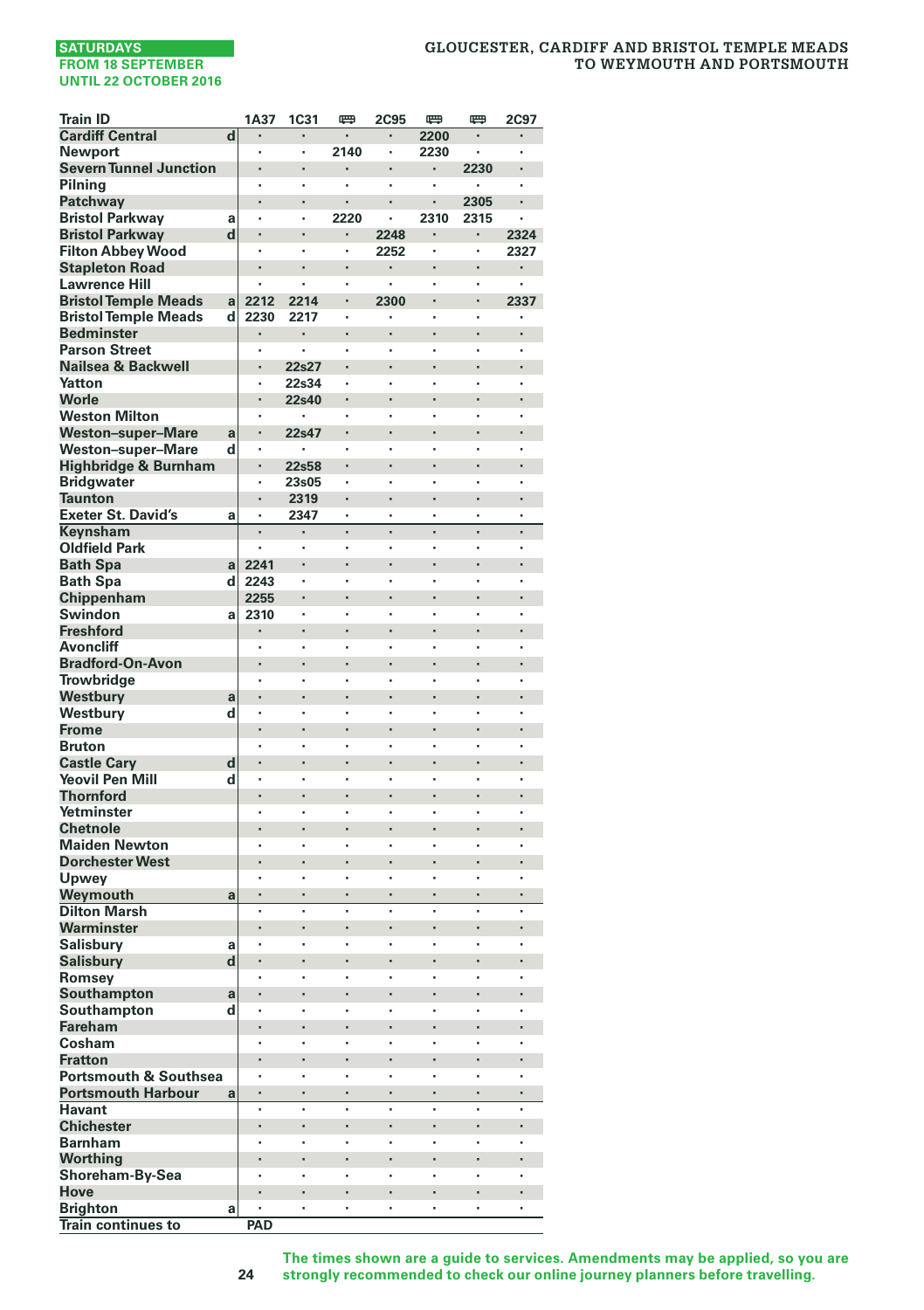# **SUNDAYS**

#### **FROM 19 SEPTEMBER UNTIL 23 OCTOBER 2016**

# **GLOUCESTER, CARDIFF AND BRISTOL TEMPLE MEADS TO WEYMOUTH AND PORTSMOUTH**

| <b>Train ID</b>                   |                  | 1A21                 | 1A26                 | <b>1A77</b>                     | <b>1A78</b>        | <b>1A07</b> | 1L30   | 1A10      | <b>1F07</b>          | <b>2C14</b>          | 1L32    | 1A12                 | <b>1C05</b> | <b>1C76</b> | <b>1C77</b> |
|-----------------------------------|------------------|----------------------|----------------------|---------------------------------|--------------------|-------------|--------|-----------|----------------------|----------------------|---------|----------------------|-------------|-------------|-------------|
| <b>Cardiff Central</b>            | $\mathbf d$      |                      | ٠                    | $\cdot$                         | $\cdot$            | ٠           | ٠      | ×         | $\blacksquare$       | $\cdot$              | 0805    | $\cdot$              | ٠           | ×           | ٠           |
| <b>Newport</b>                    |                  |                      | ÷,                   | $\cdot$                         | $\cdot$            | ÷,          | ×,     | ÷,        | $\cdot$              |                      | 0823    | $\cdot$              | ÷,          | ä,          | ٠           |
| <b>Severn Tunnel Junction</b>     |                  | ×                    |                      | $\cdot$                         |                    |             | ×      |           |                      | $\cdot$              |         | $\cdot$              |             |             |             |
| Pilning                           |                  |                      |                      |                                 |                    | ï           | ï      | ł         | ï                    |                      |         |                      |             |             |             |
| Patchway                          |                  | ٠                    | ×                    | $\cdot$                         | ٠                  | ٠           | ٠      | ×         | ×                    | ٠                    |         | $\bullet$            | ×           | ٠           | ×           |
| <b>Bristol Parkway</b>            | a                | ٠                    | ×                    | $\cdot$                         | $\cdot$            | ×           | 0829   | ×         | ×                    | ÷,                   | ï       |                      | ×.          | ä,          | ٠           |
| <b>Bristol Parkway</b>            | d                |                      | ï                    | $\cdot$                         |                    | i,          | 0830   |           | 0852                 |                      |         |                      |             |             | ï           |
| <b>Filton Abbey Wood</b>          |                  | ×                    | ×                    | $\cdot$                         | $\cdot$            | $\cdot$     | ٠      | $\bullet$ | 0855                 | ×                    | $\cdot$ | $\cdot$              | ×           | ٠           | ٠           |
| <b>Stapleton Road</b>             |                  |                      | ï                    |                                 |                    | ï           |        | i,        | $\blacksquare$       |                      |         |                      | i,          | ï           |             |
| <b>Lawrence Hill</b>              |                  | ٠                    | ×                    | ٠                               | $\cdot$            | ×           | ٠      | ٠         | $\ddot{\phantom{a}}$ |                      |         | ٠                    | ٠           | ×           | ٠           |
| <b>Bristol Temple Meads</b>       | a                |                      | ×                    | $\cdot$                         | $\cdot$            |             | ٠      | 0842      | 0904                 |                      |         | $\cdot$              | 0958        |             |             |
| <b>Bristol Temple Meads</b>       | d                |                      |                      |                                 |                    | 0745        | ł,     | 0845      | 0910                 | 0905                 | $\cdot$ | 0948                 | 1000        | ï           |             |
| <b>Bedminster</b>                 |                  | $\cdot$              | ï                    | $\cdot$                         |                    |             |        |           | ٠                    | ٠                    |         |                      | ×           | ï           | ٠           |
| <b>Parson Street</b>              |                  |                      | ÷,                   | $\cdot$                         | $\cdot$            | ï           | ×,     | ٠         | ä,                   | ٠                    |         | $\cdot$              | ×           | ï           | ł.          |
| Nailsea & Backwell                |                  |                      |                      | $\bullet$                       |                    |             | ٠      |           |                      | 0913                 |         |                      |             |             |             |
| Yatton                            |                  | ٠                    | ×                    | $\cdot$                         |                    | ×           | ٠      | ٠         | $\ddot{\phantom{a}}$ | 0920                 | $\cdot$ | $\cdot$              | ×           | ٠           | ×           |
| Worle                             |                  |                      |                      |                                 |                    |             | ł.     | ł.        |                      | 0926                 |         |                      | ×           |             | ł.          |
| <b>Weston Milton</b>              |                  | ×                    | ÷,                   | $\cdot$                         | $\cdot$            | $\cdot$     | ٠      | ÷,        | ×                    |                      | $\cdot$ | $\cdot$              | ×           | ×           | ×           |
| <b>Weston-super-Mare</b>          | a                |                      | ï                    | $\cdot$                         |                    | ï           | ×      |           | ٠                    | 0935                 |         | $\cdot$              |             | ï           | ×           |
| <b>Weston-super-Mare</b>          | d                |                      |                      |                                 |                    |             | ï      | ł         |                      |                      |         |                      |             | ï           |             |
| Highbridge & Burnham              |                  | ٠                    | ×                    | $\cdot$                         | $\cdot$            | ×           | ٠      | ł.        | ×                    | ٠                    |         | $\cdot$              | ł.          |             |             |
| <b>Bridgwater</b>                 |                  | ٠                    | ٠                    |                                 | $\cdot$            | ٠           | ٠      | ٠         | ٠                    | $\cdot$              | $\cdot$ |                      | ٠           | ٠           | ٠           |
| <b>Taunton</b>                    |                  |                      | ï                    | 0904                            | 1013               | ï           | ł.     | ï         |                      |                      |         |                      | 1034        | 1058        | 1156        |
| <b>Exeter St. David's</b>         | a                | $\ddot{\phantom{0}}$ | ÷,                   | $\cdot$                         | $\cdot$            | $\bullet$   | ٠      | ÷,        | ä,                   | $\ddot{\phantom{0}}$ | $\cdot$ | $\cdot$              | 1102        | 1126        | 1221        |
| Keynsham                          |                  | ×                    |                      |                                 |                    | ł,          |        | ×,        | 0917                 | ×,                   |         |                      | ٠           |             |             |
| <b>Oldfield Park</b>              |                  | ٠                    | ٠                    |                                 | $\cdot$            | ٠           | ٠      | ٠         | 0924                 | ٠                    | $\cdot$ | $\cdot$              | ٠           | ٠           | ٠           |
| <b>Bath Spa</b>                   | a                | $\blacksquare$       | ٠                    | $\centering \label{eq:reduced}$ | $\blacksquare$     | 0756        | ×,     | 0857      | 0926                 | ٠                    |         | 0959                 | ٠           |             |             |
| <b>Bath Spa</b>                   | d                | ï                    | ł,                   |                                 | ,                  | 0758        | ï      | 0858      | 0927                 | ï                    |         | 1001                 | l,          | ï           | ï           |
| Chippenham                        |                  |                      | ï                    | $\cdot$                         | $\cdot$            | 0810        | ä,     | 0910      | ٠                    |                      |         | 1013                 | ä,          | ï           | ł.          |
| Swindon                           | a                |                      | ×                    | $\cdot$                         | $\cdot$            | 0825        | 0855   | 0925      | ×,                   | $\cdot$              | 0947    | 1028                 | ٠           | ٠           | ×           |
| <b>Freshford</b>                  |                  |                      |                      | $\bullet$                       |                    |             |        |           |                      | ٠                    |         |                      |             |             |             |
| <b>Avoncliff</b>                  |                  | ٠                    | ×                    | $\cdot$                         | $\cdot$            | ×           | ٠      | ×         | $\blacksquare$       | ٠                    | $\cdot$ | $\cdot$              | ٠           | ٠           | ٠           |
| <b>Bradford-On-Avon</b>           |                  |                      |                      | $\cdot$                         |                    |             | ł.     | i,        | 0940                 | $\cdot$              |         |                      | ł.          | ï           |             |
| Trowbridge                        |                  | ×                    | ×                    |                                 | $\cdot$            | ×           | ï      | ×         | 0947                 | ä,                   |         | $\cdot$              | ×           | ٠           | ×           |
| Westbury                          | a                |                      |                      |                                 |                    | ï           | ×      | ł.        | 0956                 | ×,                   |         | $\cdot$              | ï           |             |             |
| Westbury                          | d                | ٠                    | ł,                   |                                 |                    | ï           | ï      | ł,        | 0959                 | ï                    |         |                      | ï           | ï           |             |
| Frome                             |                  | ٠                    | ×                    | $\blacksquare$                  | ٠                  | ٠           | ٠      | ł,        | ٠                    | ٠                    |         | $\bullet$            | ٠           | ۰           | ٠           |
| <b>Bruton</b>                     |                  | ٠                    | ٠                    |                                 | $\cdot$            | ٠           | ٠      | ×         | ٠                    | ×                    |         | $\cdot$              | ×           | ٠           | ٠           |
| <b>Castle Cary</b>                | $\mathbf d$      |                      |                      | 0926                            |                    | ł.          | ł.     | ł,        |                      |                      |         | $\cdot$              | ï           |             | l,          |
| <b>Yeovil Pen Mill</b>            | d                | ×                    | ×                    | ٠                               | $\cdot$            | $\cdot$     | ٠      | ٠         | ×                    | ×                    | $\cdot$ | $\cdot$              | ×           | ٠           | ×           |
| <b>Thornford</b>                  |                  |                      |                      |                                 |                    |             |        | ï         |                      |                      |         |                      |             |             |             |
| Yetminster                        |                  | ٠                    | ٠                    | $\cdot$                         | $\cdot$            | ٠           | ٠      | ٠         | ٠                    | ٠                    | $\cdot$ | $\cdot$              | ٠           | ٠           | ٠           |
| <b>Chetnole</b>                   |                  |                      | ×                    | $\cdot$                         |                    | ×           | ×      | ł,        | ×                    |                      |         | $\cdot$              |             |             |             |
| <b>Maiden Newton</b>              |                  | ٠                    | ł,                   |                                 |                    | ï           | ï      | ł,        | ï                    | ï                    |         |                      | ï<br>l,     | ï           | ï           |
| <b>Dorchester West</b>            |                  |                      | ï                    | $\cdot$                         |                    | ï           | ×      | ï<br>ï    | ٠                    | ×                    |         | $\cdot$<br>$\cdot$   | ٠           | ï           | ٠           |
| Upwey                             |                  |                      | $\cdot$              |                                 | $\cdot$            | ٠           | ٠      |           |                      |                      |         |                      |             | ٠           |             |
| Weymouth                          | a                | ٠<br>$\cdot$         | ×,<br>$\cdot$        | $\cdot$                         | $\cdot$<br>$\cdot$ | ٠<br>×      | ٠<br>٠ | $\cdot$   |                      | $\blacksquare$<br>×  | $\cdot$ | $\bullet$<br>$\cdot$ | ٠<br>×      | ٠<br>×      | ۰<br>٠      |
| <b>Dilton Marsh</b><br>Warminster |                  |                      |                      | $\cdot$                         |                    | ł           |        | ٠         | 10x02<br>1008        |                      |         |                      | ï           | ï           |             |
|                                   |                  | ×,                   | ×                    |                                 | $\cdot$            | ×           | ٠      | ٠         |                      | $\cdot$              | $\cdot$ | $\cdot$              | ×           | ٠           | ٠           |
| <b>Salisbury</b>                  | a<br>$\mathbf d$ | $\blacksquare$       | ï                    | $\cdot$                         |                    |             | ×      | ł.        | 1032                 | ۰                    |         | $\cdot$              | ï           | ï           |             |
| Salisbury                         |                  |                      | ٠                    |                                 | ٠                  | ×           |        | ٠         | 1032<br>1050         | ï                    |         |                      |             | ï           | ×           |
| Romsey                            |                  |                      | ×                    | $\cdot$                         | $\cdot$            |             | ×      | ×         | 1103                 | $\blacksquare$       |         | $\bullet$            |             |             |             |
| Southampton<br>Southampton        | a<br>d           | ٠                    | ٠                    |                                 | $\cdot$            | ٠           | ×,     | ×         | 1104                 | $\cdot$              |         |                      | ٠           | ٠           | ×           |
| Fareham                           |                  | ×                    |                      | $\cdot$                         |                    |             | ł.     | ï         | 1126                 | ï                    |         | $\cdot$              | ł.          | ï           |             |
| Cosham                            |                  | ٠                    | $\ddot{\phantom{a}}$ | $\cdot$                         | $\cdot$            | ×           | ٠      | $\cdot$   | 1134                 | $\blacksquare$       | $\cdot$ | $\cdot$              | ×           | ٠           | ×           |
| <b>Fratton</b>                    |                  |                      |                      |                                 |                    |             |        | ï         | 1141                 | ï                    |         |                      |             |             |             |
| <b>Portsmouth &amp; Southsea</b>  |                  | ٠                    | ٠                    |                                 | $\cdot$            | ٠           | ٠      | ٠         | 1145                 | ٠                    | $\cdot$ | $\cdot$              | ٠           | ٠           | ٠           |
| <b>Portsmouth Harbour</b>         | a                | ٠                    | $\blacksquare$       | $\cdot$                         | $\cdot$            | ٠           | ٠      |           | 1152                 | $\blacksquare$       |         | $\cdot$              | ٠           | ٠           | ٠           |
| <b>Havant</b>                     |                  | ï                    | ł,                   |                                 |                    | ï           | ï      | l,        |                      |                      |         |                      | ï           | ï           | ×           |
| Chichester                        |                  | ï                    | ï                    | $\cdot$                         |                    |             | ×      |           |                      | $\cdot$              |         | $\cdot$              | ï           |             | ٠           |
| <b>Barnham</b>                    |                  |                      | ï                    |                                 | $\cdot$            | ٠           | ×,     | ï         | ٠                    | ×                    |         |                      | ٠           | ٠           | ×           |
| Worthing                          |                  |                      |                      | $\bullet$                       |                    |             | ٠      |           |                      |                      |         |                      |             |             |             |
| Shoreham-By-Sea                   |                  | ٠                    | ٠                    |                                 | $\cdot$            | ×           | ٠      | ×         | ×                    | ٠                    | $\cdot$ | $\cdot$              | ٠           | ٠           | ٠           |
| Hove                              |                  |                      |                      | $\cdot$                         |                    | ï           | ×      | ï         |                      |                      |         |                      |             | ï           |             |
| <b>Brighton</b>                   | a                | $\ddot{\phantom{0}}$ |                      | $\cdot$                         | $\cdot$            | $\cdot$     | ×.     | ÷,        | ï                    | ×,                   | $\cdot$ | $\cdot$              | ٠           | ٠           | ×           |
| <b>Train continues to</b>         |                  | PAD                  | PAD                  | PAD                             | <b>PAD</b>         | PAD         | PAD    | PAD       |                      |                      | PAD     | PAD                  | PNZ         | PLY         | <b>PLY</b>  |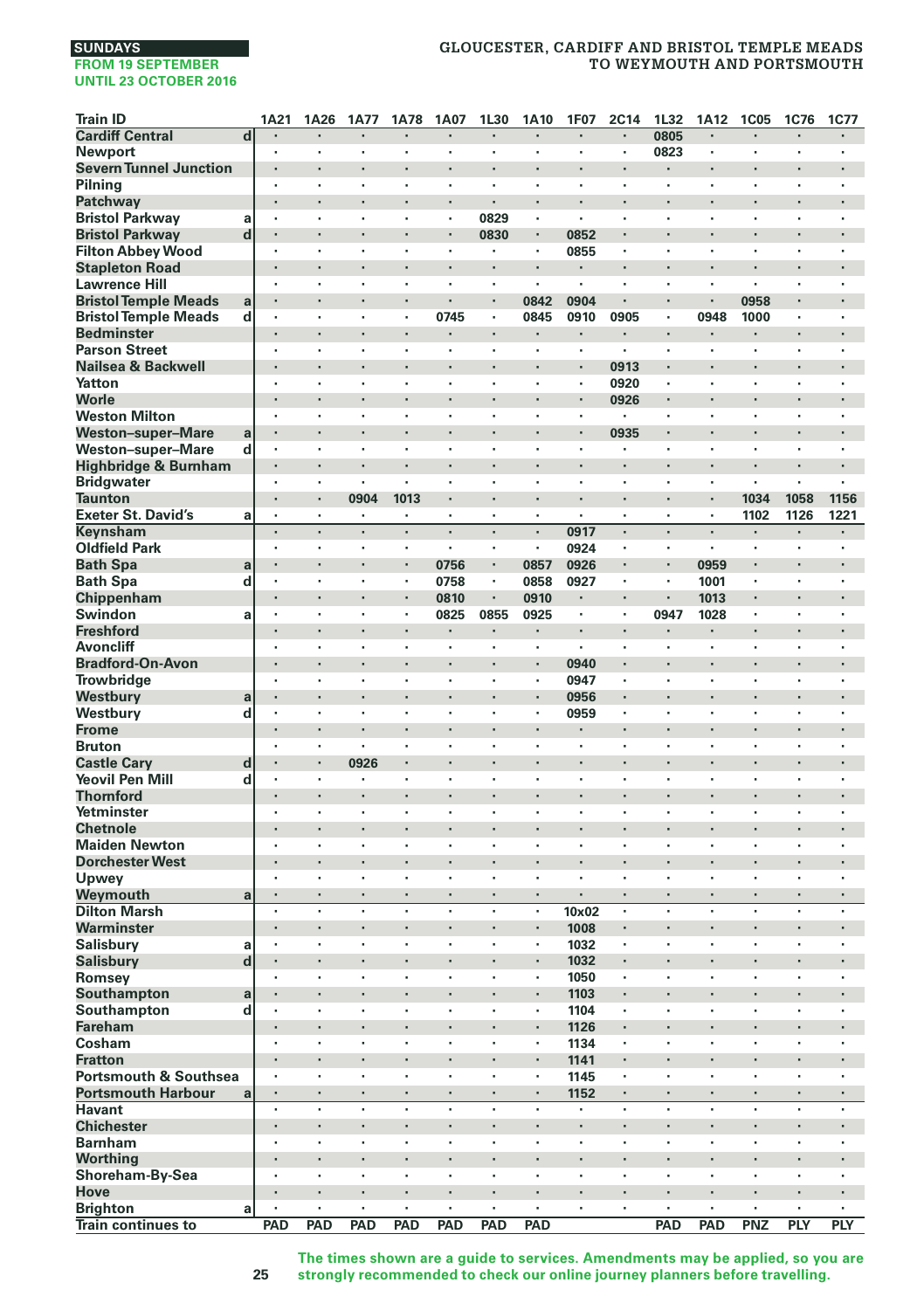# **GLOUCESTER, CARDIFF AND BRISTOL TEMPLE MEADS TO WEYMOUTH AND PORTSMOUTH**

| <b>Train ID</b>                                  |              | 1A81    | 1C79                            | <b>1A83</b> | œ       | <b>1F09</b>    | œ                    | 1L38    | 1A13      | 1A14    | 1093         | 1L46           | 1A15                 | <b>1C09</b> | <b>emp</b>     |
|--------------------------------------------------|--------------|---------|---------------------------------|-------------|---------|----------------|----------------------|---------|-----------|---------|--------------|----------------|----------------------|-------------|----------------|
| <b>Cardiff Central</b>                           | d            |         |                                 |             | ٠       |                | $\cdot$              | 0905    | $\cdot$   |         |              | 1005           |                      |             | $\blacksquare$ |
| Newport                                          |              | ٠       | $\cdot$                         | ٠           | 0900    | $\cdot$        | 0950                 | 0918    | $\cdot$   | $\cdot$ | ٠            | 1021           | ٠                    | $\cdot$     | 1030           |
| <b>Severn Tunnel Junction</b>                    |              |         |                                 | ×           |         | ×              |                      |         | $\cdot$   |         | ×            |                |                      |             |                |
| Pilning                                          |              |         |                                 |             | ł,      |                | ï                    |         |           |         | ï            |                | ï                    |             |                |
| Patchway                                         |              |         |                                 | ï           | ï       |                |                      |         |           |         | i,           |                |                      | ï           |                |
| <b>Bristol Parkway</b>                           | a            |         | $\cdot$                         | ×,          | 0940    | $\blacksquare$ | 1035                 |         | $\cdot$   |         | ä,           | ٠              |                      | $\cdot$     | 1115           |
| <b>Bristol Parkway</b>                           | d            |         |                                 |             | ٠       | 0958           |                      |         | $\cdot$   |         | 1101         |                | ٠                    |             | ٠              |
| <b>Filton Abbey Wood</b>                         |              | $\cdot$ | $\cdot$                         | $\cdot$     | ٠       | 1001           | $\cdot$              | $\cdot$ | $\cdot$   | $\cdot$ | 1104         | $\cdot$        | ×                    | ×           | $\cdot$        |
| <b>Stapleton Road</b>                            |              |         | $\cdot$                         | ı,          |         |                |                      |         |           |         |              | ×,             |                      |             |                |
| <b>Lawrence Hill</b>                             |              | $\cdot$ | $\cdot$                         | ×           | ٠       | $\cdot$        | ×                    | $\cdot$ | $\cdot$   |         | ×            | $\bullet$      | ٠                    | ×           | $\cdot$        |
| <b>Bristol Temple Meads</b>                      | $\mathbf{a}$ |         |                                 | ï           |         | 1013           |                      | ÷       | 1027      |         | 1112         | ä,             |                      | 1154        |                |
| <b>Bristol Temple Meads</b>                      | d            | $\cdot$ | $\cdot$                         | ×           | ٠       | 1015           | ٠                    | $\cdot$ | 1030      | 1100    | 1115         | $\blacksquare$ | 1130                 | 1200        |                |
| <b>Bedminster</b>                                |              | ٠       |                                 | ï           | ٠       |                | $\ddot{\phantom{0}}$ |         |           | ٠       | ٠            |                | ٠                    |             | ٠              |
| <b>Parson Street</b>                             |              |         | $\cdot$<br>$\cdot$              | ï           | l,      |                |                      |         |           |         | ×,           | ï              |                      |             |                |
| Nailsea & Backwell                               |              |         | $\cdot$                         | ×           | ×       | $\cdot$        | ٠                    | $\cdot$ | $\cdot$   |         | ٠<br>٠       | ×              | ٠<br>$\cdot$         | 1209        |                |
| Yatton<br>Worle                                  |              |         |                                 |             |         |                |                      | ï       |           |         |              |                |                      | 1215        |                |
|                                                  |              |         | $\cdot$                         | ٠           | ٠       | ٠              | ٠                    | ٠       | $\cdot$   | $\cdot$ | ٠            | ٠              | ٠                    | 1222        | ٠              |
| <b>Weston Milton</b><br><b>Weston-super-Mare</b> |              | ٠       | $\cdot$                         |             |         |                |                      |         |           |         | ×            |                |                      | 1231        |                |
|                                                  | a            | $\cdot$ | $\cdot$                         | ÷,          | ×       | ×              | ×                    | $\cdot$ | ٠         | $\cdot$ | ٠            | ×              | ×                    |             | $\cdot$        |
| Weston-super-Mare<br>Highbridge & Burnham        | d            |         |                                 |             |         |                |                      |         |           |         | ×            | ï              | ×,                   |             |                |
| <b>Bridgwater</b>                                |              |         |                                 |             | ×       | ٠              | ٠                    |         |           |         | ï            | ×              | ï                    | ٠           |                |
| Taunton                                          |              | 1210    | 1237                            | 1315        | ٠       |                | ٠                    |         | $\cdot$   |         | ×            |                | ×                    |             |                |
| <b>Exeter St. David's</b>                        | a            |         | 1303                            |             | ٠       | $\cdot$        | $\cdot$              | $\cdot$ |           |         | ٠            | ×              | $\cdot$              | ٠           |                |
| Keynsham                                         |              |         |                                 | ï           | l,      | l,             |                      |         |           |         | 1122         | ä,             | l,                   |             |                |
| <b>Oldfield Park</b>                             |              |         | $\cdot$                         | ×           | ×       | $\cdot$        | ×                    | $\cdot$ | $\cdot$   | $\cdot$ | 1129         | ×.             | $\ddot{\phantom{0}}$ | ×           |                |
| <b>Bath Spa</b>                                  | a            |         |                                 |             |         | 1026           |                      |         | 1041      | 1111    | 1132         | i,             | 1141                 |             |                |
| <b>Bath Spa</b>                                  | d            | $\cdot$ | $\cdot$                         | ٠           | ٠       | 1027           | ٠                    | $\cdot$ | 1043      | 1113    | 1132         | ٠              | 1143                 | ٠           | $\cdot$        |
| Chippenham                                       |              |         | $\cdot$                         | ï           | ٠       |                | $\cdot$              |         | 1055      | 1125    | ٠            |                | 1155                 | ł           |                |
| Swindon                                          | a            |         | $\cdot$                         | ×           | ٠       | ×,             | $\cdot$              | 1043    | 1110      | 1139    | ٠            | 1145           | 1210                 | ٠           |                |
| <b>Freshford</b>                                 |              |         | $\cdot$                         | ï           | ä,      | 1037           |                      |         | $\bullet$ |         | ۰            |                |                      | ï           |                |
| <b>Avoncliff</b>                                 |              |         |                                 | ï           |         | 1040           |                      |         |           |         | ï            |                | ï                    |             |                |
| <b>Bradford-On-Avon</b>                          |              |         |                                 |             | ٠       | 1044           | ٠                    |         | $\bullet$ |         | 1145         |                | ×                    | ×           |                |
| <b>Trowbridge</b>                                |              | $\cdot$ | $\cdot$                         |             | ٠       | 1050           |                      | $\cdot$ |           |         | 1152         | ٠              |                      | ×           |                |
| Westbury                                         | a            |         |                                 | ï           | ï       | 1058           |                      | ï       |           |         | 1159         | ï              |                      |             |                |
| Westbury                                         | d            | $\cdot$ | $\cdot$                         | ×           | ٠       | 1101           | ×                    | $\cdot$ | $\cdot$   | $\cdot$ | 1201         | $\bullet$      | ×                    | ×           | $\cdot$        |
| <b>Frome</b>                                     |              |         |                                 |             |         |                |                      |         |           |         |              |                |                      |             |                |
| <b>Bruton</b>                                    |              | $\cdot$ | $\cdot$                         | ٠           | ٠       | ٠              | ٠                    | ٠       | $\cdot$   |         | ٠            | ٠              | ٠                    | ٠           | $\cdot$        |
| <b>Castle Cary</b>                               | d            | 1231    | $\bullet$                       |             |         |                |                      |         |           |         |              |                |                      |             |                |
| <b>Yeovil Pen Mill</b>                           | d            |         |                                 | ×           | ×       | ٠              | ٠                    | ٠       |           |         | ï            | ×              | ٠                    | ٠           |                |
| <b>Thornford</b>                                 |              |         |                                 | ï           | l,      |                |                      |         |           |         |              | ï              |                      | l,          |                |
| Yetminster                                       |              |         |                                 | ï           | ×       | ï              | ٠                    |         |           |         | ï            |                | ï                    | ï           |                |
| <b>Chetnole</b>                                  |              |         |                                 | l,          | ×       |                |                      |         |           |         | ×            |                | ×                    |             |                |
| <b>Maiden Newton</b>                             |              | $\cdot$ | $\cdot$                         | ٠           | ٠       | ٠              | ٠                    | $\cdot$ | $\cdot$   | $\cdot$ | ٠            | ٠              | ٠                    | ٠           | $\cdot$        |
| <b>Dorchester West</b>                           |              |         |                                 |             |         |                |                      | ï       |           |         |              |                | ï                    |             |                |
| Upwey                                            |              |         |                                 | ×,          | ٠       | $\cdot$        | $\cdot$              | $\cdot$ |           |         | ٠            | ٠              | ٠                    | ٠           |                |
| Weymouth                                         | a            |         |                                 | ä,<br>l,    | ł,      | ı,             | l,                   |         |           |         |              | ł,             | l,                   | l,          |                |
| <b>Dilton Marsh</b>                              |              |         |                                 |             |         |                |                      |         |           |         | $12\times04$ |                |                      |             |                |
| Warminster                                       | a            |         | $\centering \label{eq:reduced}$ | ٠<br>l,     | ٠<br>l, | 1108<br>1132   | ٠<br>ï               | ,       |           |         | 1210<br>1232 | ٠<br>ï         | ï                    | ï           |                |
| Salisbury                                        |              |         |                                 | i,          | ×       |                |                      |         |           |         |              | i,             |                      | ï           |                |
| Salisbury<br>Romsey                              | d            |         | $\cdot$                         | ï           | ٠       | 1132<br>1150   |                      |         |           |         | 1232<br>1250 | ٠              | ï                    | ٠           |                |
| Southampton                                      | a            |         |                                 |             | ٠       | 1203           | ×                    |         |           |         | 1303         |                | ٠                    |             |                |
| Southampton                                      | d            | $\cdot$ | $\cdot$                         | ٠           | ٠       | 1204           | ٠                    | $\cdot$ | $\cdot$   | $\cdot$ | 1304         | ٠              | ٠                    | ٠           | $\cdot$        |
| <b>Fareham</b>                                   |              |         |                                 |             | ï       | 1226           |                      |         |           |         | 1330         |                |                      |             |                |
| Cosham                                           |              |         | $\cdot$                         | ٠           | ×,      | 1234           | ×,                   | $\cdot$ |           |         | 1338         | ×,             | ٠                    | ٠           |                |
| <b>Fratton</b>                                   |              |         |                                 | ï           |         | 1241           |                      |         |           |         | ×            |                |                      |             |                |
| Portsmouth & Southsea                            |              | $\cdot$ | $\cdot$                         | ٠           | ٠       | 1245           | $\cdot$              |         | $\cdot$   |         | ٠            | ٠              | ٠                    | ï           | ٠              |
| <b>Portsmouth Harbour</b>                        | $\mathbf a$  |         | $\cdot$                         | ٠           | ٠       | 1252           | $\blacksquare$       |         |           |         | ×            | ٠              | ٠                    | ٠           |                |
| <b>Havant</b>                                    |              | $\cdot$ | $\cdot$                         | ×           | ٠       | $\cdot$        | $\cdot$              | $\cdot$ |           | $\cdot$ | 1347         | ٠              | $\cdot$              | ٠           |                |
| <b>Chichester</b>                                |              |         |                                 | ï           | i,      |                |                      |         |           |         | 1358         | i,             | ×,                   | ï           |                |
| <b>Barnham</b>                                   |              |         | $\cdot$                         | ٠           | ٠       | ٠              | ٠                    | $\cdot$ | $\cdot$   |         | 1411         | ٠              | ٠                    | ٠           |                |
| Worthing                                         |              |         |                                 |             |         |                |                      |         |           |         | 1430         |                | ٠                    |             |                |
| Shoreham-By-Sea                                  |              | ٠       | $\cdot$                         | $\cdot$     | ٠       | $\cdot$        | $\cdot$              | $\cdot$ | $\cdot$   | $\cdot$ | 1438         | ×              | ×                    | ٠           | $\cdot$        |
| Hove                                             |              |         | $\cdot$                         | ×           |         |                |                      |         |           |         | 1450         |                | ٠                    |             |                |
| <b>Brighton</b>                                  | a            | $\cdot$ | $\cdot$                         | ä,          | ×       | ï              | ×,                   | $\cdot$ | $\cdot$   | $\cdot$ | 1455         | ä,             | $\ddot{\phantom{0}}$ | ï           |                |
| <b>Train continues to</b>                        |              | PAD     | <b>PNZ</b>                      | PAD         |         |                |                      | PAD     | PAD       | PAD     |              | PAD            | PAD                  |             |                |

**The times shown are a guide to services. Amendments may be applied, so you are strongly recommended to check our online journey planners before travelling.**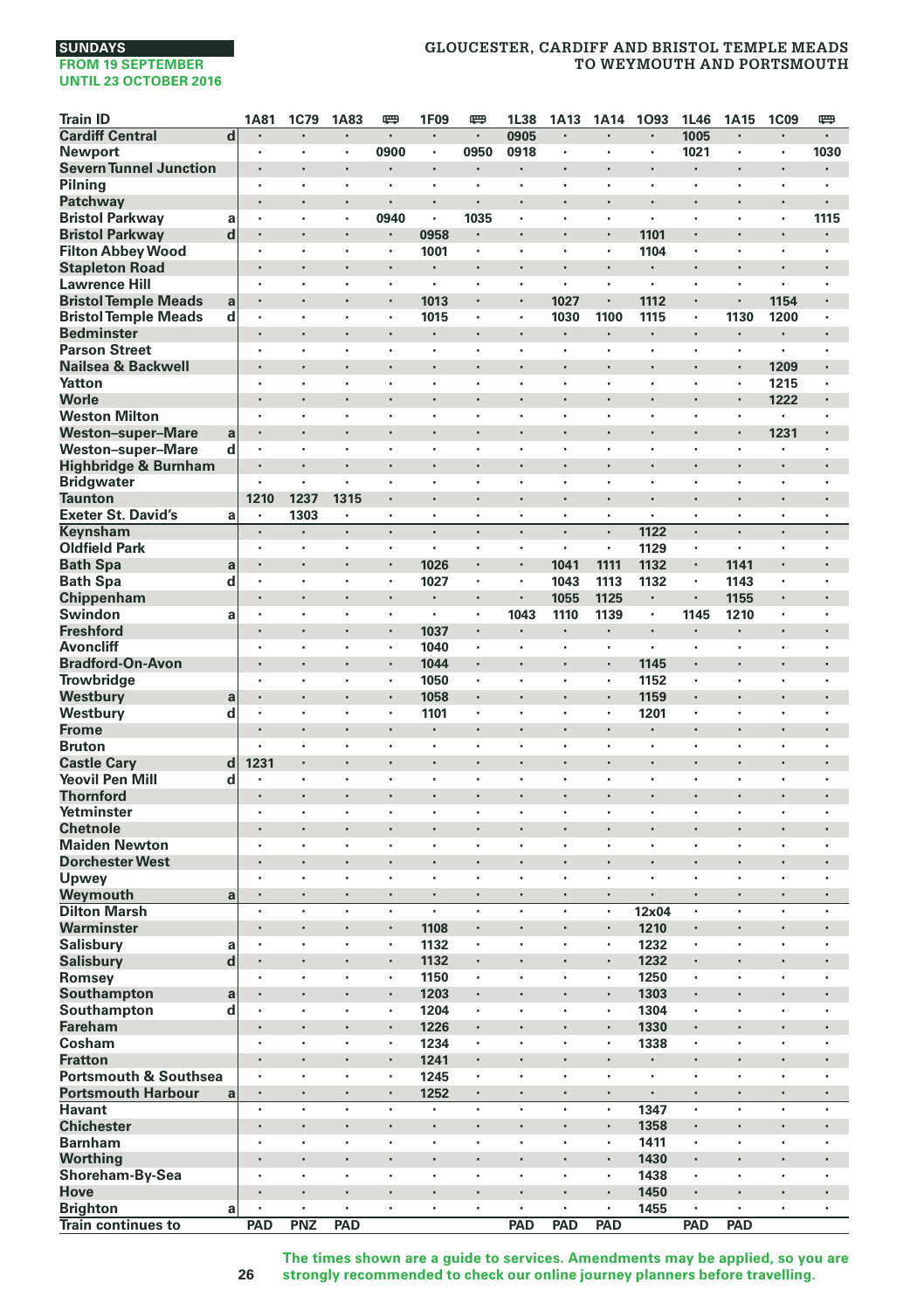### **SUNDAYS FROM 19 SEPTEMBER**

# **UNTIL 23 OCTOBER 2016**

# **GLOUCESTER, CARDIFF AND BRISTOL TEMPLE MEADS TO WEYMOUTH AND PORTSMOUTH**

| <b>Train ID</b>                                               |                         | 罒                    | 罒                    | 1A16                 | 1F13                   | 1A17         | <b>1C11</b> | <b>1C81</b> | <b>1C84</b>          | 1A87                 | 罒                    | 1L53                 | 1A18         | 1095      | 1A19         |
|---------------------------------------------------------------|-------------------------|----------------------|----------------------|----------------------|------------------------|--------------|-------------|-------------|----------------------|----------------------|----------------------|----------------------|--------------|-----------|--------------|
| <b>Cardiff Central</b>                                        | $\overline{\mathbf{d}}$ |                      |                      |                      |                        |              | ï           |             | l,                   |                      | $\cdot$              | 1130                 | l,           | l,        |              |
| <b>Newport</b>                                                |                         | 1055                 | ×                    | $\cdot$              |                        | ٠            | ×,          | ×,          | $\blacksquare$       | ×,                   | 1157                 | 1146                 | ٠            | ٠         | ×,           |
| <b>Severn Tunnel Junction</b>                                 |                         | ł                    | 1055                 |                      |                        |              |             |             |                      |                      |                      |                      |              |           |              |
| Pilning                                                       |                         | ٠                    | $\cdot$              | $\cdot$              | $\cdot$                | ٠            | ٠           | ×           | ٠                    | ٠                    | $\cdot$              | $\cdot$              | ٠            | ٠         | ٠            |
| Patchway                                                      |                         |                      | 1130                 | $\cdot$              | $\cdot$                |              | ł,          |             |                      | ł                    |                      |                      | ٠            | ł         |              |
| <b>Bristol Parkway</b>                                        | a                       | 1140                 | 1140                 | $\cdot$              |                        | ٠            | ×           | ï           | ï                    | ٠                    | 1242                 | $\cdot$              | ٠            |           | ٠            |
| <b>Bristol Parkway</b>                                        | $\mathbf d$             |                      |                      | $\cdot$              | 1151                   |              | l,          | ٠           | l,                   | ٠                    | $\cdot$              |                      |              | 1252      |              |
| <b>Filton Abbey Wood</b>                                      |                         |                      |                      | $\cdot$              | 1154                   | ٠            | ï           | ٠           | ï                    |                      |                      |                      | ٠            | 1254      | ×,           |
| <b>Stapleton Road</b>                                         |                         |                      |                      | $\bullet$            |                        |              | l,          |             |                      |                      |                      |                      |              | ٠         | ٠            |
| <b>Lawrence Hill</b>                                          |                         | ٠                    | ٠                    | $\cdot$              |                        | ٠            | ×           | ×           | ٠                    | ٠                    | $\cdot$              | $\cdot$              | ٠            | ٠         | ٠            |
| <b>Bristol Temple Meads</b>                                   | a                       |                      |                      |                      | 1203                   | 1224         | 1255        |             |                      |                      |                      |                      |              | 1304      |              |
| <b>Bristol Temple Meads</b>                                   | d                       | $\cdot$              | $\cdot$              | 1200                 | 1210                   | 1230         | 1258        | ×,          | ×                    | $\cdot$<br>×         | $\cdot$              | $\cdot$<br>l.        | 1300         | 1310      | 1330         |
| <b>Bedminster</b><br><b>Parson Street</b>                     |                         |                      | ٠                    | $\cdot$              | $\cdot$                | ٠            | ٠           | ٠           | ï                    | ï                    | ٠                    |                      | ٠            | ٠         | ٠            |
| Nailsea & Backwell                                            |                         | ٠                    | ٠                    | $\bullet$            | $\bullet$              | ٠            |             | ٠           | ٠                    | ٠                    | ٠                    | ٠                    | ٠            | ٠         | ٠            |
| Yatton                                                        |                         |                      | ï                    | $\cdot$              |                        | ٠            | ï           | ï           | ï                    | ï                    | $\cdot$              |                      | ٠            | ï         | ٠            |
| Worle                                                         |                         |                      | ï                    |                      |                        | ł.           | ï           |             | ï                    | ï                    |                      |                      | ł.           | ï         | i,           |
| <b>Weston Milton</b>                                          |                         | ×                    | ×                    | $\cdot$              | $\cdot$                | ٠            | ×           | ٠           | ×                    | ×                    | $\cdot$              | $\cdot$              | ×            | $\cdot$   | ٠            |
| <b>Weston-super-Mare</b>                                      | a                       |                      |                      |                      |                        |              | 1317        |             |                      |                      |                      |                      |              |           |              |
| <b>Weston-super-Mare</b>                                      | d                       | ٠                    | ٠                    | $\cdot$              | $\cdot$                | ٠            | 1318        | ٠           | ٠                    | ٠                    | $\cdot$              | $\cdot$              | ٠            | ٠         | ٠            |
| Highbridge & Burnham                                          |                         | ٠                    | ×                    |                      |                        | ٠            | ٠           | ٠           |                      |                      |                      |                      | ٠            |           |              |
| <b>Bridgwater</b>                                             |                         | ł,                   | ï                    |                      |                        | ï            | $\epsilon$  | ï           | ï                    | ï                    |                      |                      | ï            | ï         | ï            |
| <b>Taunton</b>                                                |                         |                      |                      | $\cdot$              |                        | l,           | 1341        | 1354        | 1454                 | 1513                 |                      |                      | ٠            | l,        | l,           |
| <b>Exeter St. David's</b>                                     | a                       |                      |                      | $\cdot$              |                        | ٠            | 1409        | 1421        | 1517                 | ï                    | $\cdot$              | $\cdot$              |              | ï         | ٠            |
| Keynsham                                                      |                         |                      |                      |                      |                        | ٠            | ٠           | ٠           | ٠                    |                      |                      |                      | ٠            | 1317      | ٠            |
| <b>Oldfield Park</b>                                          |                         | ٠                    | ٠                    | $\cdot$              | $\cdot$                | ×            | ٠           | ×           | ٠                    | ×                    | $\cdot$              | $\cdot$              | ×            | 1325      | ٠            |
| <b>Bath Spa</b>                                               | a                       | $\blacksquare$<br>÷, | ×                    | 1211                 | 1221                   | 1241         | ł<br>÷,     | ٠           | ×                    | ×                    | $\cdot$              | $\cdot$              | 1311         | 1327      | 1341         |
| <b>Bath Spa</b><br>Chippenham                                 | d                       |                      | ٠                    | 1213<br>1225         | 1222<br>$\blacksquare$ | 1243<br>1255 | i,          |             |                      | ٠                    | $\cdot$              |                      | 1313<br>1325 | 1328<br>٠ | 1343<br>1355 |
| Swindon                                                       | a                       |                      |                      | 1240                 | $\cdot$                | 1310         |             | ï           |                      | ,                    |                      | 1310                 | 1340         | ł,        | 1410         |
| <b>Freshford</b>                                              |                         |                      | ×                    | $\bullet$            | 1233                   | ٠            | ×           |             |                      |                      |                      | ٠                    |              |           |              |
| <b>Avoncliff</b>                                              |                         | ×                    |                      | $\cdot$              | 1235                   | ٠            | ×           | ï           | ×                    | ï                    | $\cdot$              |                      | ٠            | ٠         | ٠            |
| <b>Bradford-On-Avon</b>                                       |                         |                      |                      |                      | 1239                   | ł.           | ł,          |             |                      |                      |                      |                      | ٠            | 1341      |              |
| Trowbridge                                                    |                         | ÷,                   | ×                    | $\cdot$              | 1246                   | ä,           | ł,          | ٠           | ×                    | ×                    | $\cdot$              | $\cdot$              | ×            | 1347      | ٠            |
| Westbury                                                      | a                       |                      |                      |                      | 1254                   |              |             |             |                      |                      |                      |                      |              | 1355      |              |
| Westbury                                                      | d                       | $\bullet$            | ×                    | $\cdot$              | 1301                   | ٠            | ٠           | ï           | ×                    | ï                    | $\cdot$              | $\cdot$              | ٠            | 1401      | ٠            |
| Frome                                                         |                         |                      |                      |                      |                        | ٠            | ł,          | ł,          |                      |                      |                      |                      | ٠            |           | ٠            |
| <b>Bruton</b>                                                 |                         | ï                    |                      |                      |                        |              | ï           | ï           | ï                    | ï                    |                      |                      | ł,           | ł,        | ï            |
| <b>Castle Cary</b>                                            | d                       |                      | ï                    | $\cdot$              |                        | ٠            | ł,          |             | ï                    | 1535                 |                      |                      | ł.           | ł.        | i,           |
| <b>Yeovil Pen Mill</b>                                        | d                       | $\ddot{\phantom{0}}$ | $\ddot{\phantom{0}}$ | $\ddot{\phantom{0}}$ |                        | ٠            | ٠           | ٠           | $\ddot{\phantom{0}}$ |                      | $\ddot{\phantom{0}}$ | $\ddot{\phantom{0}}$ | ł.           | ï         | ٠            |
| <b>Thornford</b>                                              |                         |                      |                      |                      |                        |              |             |             |                      |                      |                      |                      |              |           |              |
| Yetminster                                                    |                         | ٠                    | ٠                    | ٠                    | $\cdot$                | ٠            | ٠           | ٠           | ï                    | ٠                    | ٠                    | $\cdot$              | ٠            | ٠         | ٠            |
| <b>Chetnole</b><br><b>Maiden Newton</b>                       |                         | ٠                    | ٠                    | $\cdot$              | $\cdot$                | ٠            | ł.<br>l,    | ٠           | ٠                    | $\cdot$              | $\cdot$              | $\cdot$              | ٠            | ×         | ٠            |
| <b>Dorchester West</b>                                        |                         |                      |                      |                      |                        |              | ł.          |             |                      |                      |                      |                      |              | ï         | ×            |
| Upwey                                                         |                         |                      | ï                    | $\cdot$              |                        |              | ł,          | ł,          | ï                    | ï                    |                      |                      | ٠            |           |              |
| Weymouth                                                      | a                       | $\blacksquare$       | ٠                    | $\cdot$              | $\bullet$              | ٠            | ٠           | ٠           |                      | ٠                    |                      |                      |              |           | ٠            |
| <b>Dilton Marsh</b>                                           |                         | ٠                    | $\cdot$              | $\cdot$              | $\cdot$                | ٠            | ×           | ٠           | $\bullet$            | ٠                    | $\cdot$              | $\cdot$              | ٠            | 14x04     | ×,           |
| Warminster                                                    |                         | ï                    | ï                    |                      | 1308                   | ł.           | ł,          |             |                      |                      |                      |                      | ł.           | 1410      | i,           |
| Salisbury                                                     | a                       | $\cdot$              | $\cdot$              | $\cdot$              | 1332                   | ×,           | ٠           | ٠           | ٠                    | ٠                    | $\cdot$              | $\cdot$              | ٠            | 1434      | ×,           |
| Salisbury                                                     | d                       | ï                    | ï                    |                      | 1332                   |              | l,          |             |                      |                      |                      |                      | ł.           | 1436      |              |
| Romsey                                                        |                         | ٠                    | ٠                    | $\cdot$              | 1350                   | ٠            | ×           |             |                      | ,                    |                      |                      | ٠            | 1454      | ٠            |
| Southampton                                                   | a                       | ×                    | ×                    | $\blacksquare$       | 1403                   | ٠            | l,          | ł.          |                      |                      |                      |                      | ×,           | 1503      | ×            |
| Southampton                                                   | d                       |                      | ,                    | $\cdot$              | 1404                   | ٠            |             | ï           | ï                    | ï                    | ٠                    |                      | ٠            | 1506      | ×,           |
| Fareham                                                       |                         |                      |                      | $\cdot$              | 1426                   |              | l,          |             |                      |                      |                      |                      | $\cdot$      | 1528      |              |
| Cosham                                                        |                         | ٠                    | $\cdot$              | $\cdot$              | 1434                   | ×,           | ٠           | ٠           | ×                    | ٠                    | $\cdot$              | $\cdot$              | ٠            | 1538      | ٠            |
| <b>Fratton</b>                                                |                         | ٠                    | ٠                    | $\cdot$              | 1441                   | ٠            | ٠           | ×           | ٠                    | ٠                    | $\cdot$              | $\cdot$              | ٠            | ٠         | ٠            |
| <b>Portsmouth &amp; Southsea</b><br><b>Portsmouth Harbour</b> | a                       | $\blacksquare$       |                      | $\cdot$              | 1445<br>1452           | ٠            | ï           | ÷,          | ÷,                   | ٠                    | $\cdot$              | $\cdot$              | $\cdot$      | l,        | ÷            |
| <b>Havant</b>                                                 |                         | ł,                   | ï                    |                      |                        | ï            | ï           | ï           |                      | ï                    |                      |                      | ï            | 1545      | ٠            |
| <b>Chichester</b>                                             |                         | l,                   |                      | $\cdot$              |                        | $\cdot$      | l,          |             |                      |                      |                      |                      | $\cdot$      | 1558      | ٠            |
| <b>Barnham</b>                                                |                         |                      | ï                    | $\cdot$              |                        | ٠            | ï           | ٠           | ï                    | ï                    |                      |                      | ٠            | 1611      |              |
| Worthing                                                      |                         |                      |                      |                      |                        | ٠            | ł           |             |                      | ٠                    |                      |                      | ٠            | 1631      |              |
| Shoreham-By-Sea                                               |                         | ٠                    | ٠                    | $\cdot$              | $\cdot$                | ٠            | ×           | ٠           | ٠                    | ٠                    | $\cdot$              | $\cdot$              | ٠            | 1638      | ٠            |
| Hove                                                          |                         |                      |                      |                      |                        |              | ï           |             | ï                    |                      |                      |                      | ł.           | 1651      |              |
| <b>Brighton</b>                                               | a                       | $\cdot$              | ï                    | $\cdot$              | $\cdot$                | ×            | ×           | ٠           | $\ddot{\phantom{0}}$ | $\ddot{\phantom{0}}$ | $\cdot$              | $\cdot$              | ×,           | 1656      |              |
| <b>Train continues to</b>                                     |                         |                      |                      | PAD                  |                        | PAD          | <b>PGN</b>  | PNZ         | <b>PNZ</b>           | PAD                  |                      | PAD                  | PAD          |           | PAD          |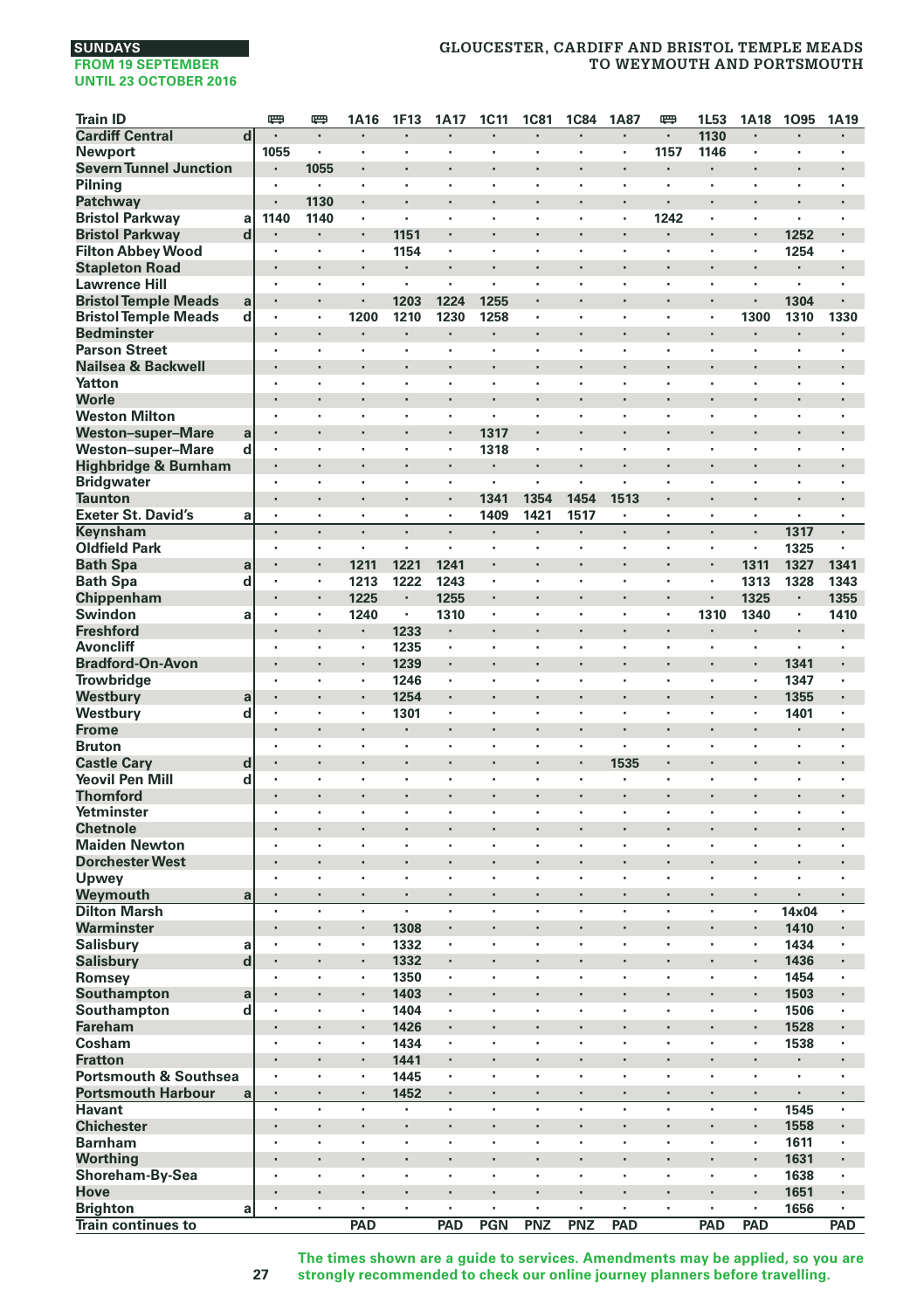# **GLOUCESTER, CARDIFF AND BRISTOL TEMPLE MEADS TO WEYMOUTH AND PORTSMOUTH**

| <b>Train ID</b>                  |                         | 1L54           | 1A20                            | <b>1C13</b>    | 罒    | 罒                    | 1F19           | <b>1C15</b>                     | <b>1C85</b>    | 罒                               | 1L60           | 1A22 | 1F23  | 罒                    | 罒       |
|----------------------------------|-------------------------|----------------|---------------------------------|----------------|------|----------------------|----------------|---------------------------------|----------------|---------------------------------|----------------|------|-------|----------------------|---------|
| <b>Cardiff Central</b>           | $\overline{\mathbf{d}}$ | 1240           |                                 |                | ×    | ×                    |                |                                 |                |                                 | 1350           |      |       |                      | $\cdot$ |
| Newport                          |                         | 1254           |                                 |                | 1257 |                      |                |                                 |                | 1345                            | 1404           | ï    |       | 1415                 | 1445    |
| <b>Severn Tunnel Junction</b>    |                         |                |                                 |                | ٠    | 1300                 |                | $\cdot$                         |                |                                 | ٠              |      | ×     |                      | ٠       |
| Pilning                          |                         | $\cdot$        |                                 |                | ï    |                      |                |                                 |                | $\cdot$                         | ٠              | ٠    | ×     |                      | $\cdot$ |
| Patchway                         |                         |                |                                 |                | ï    | 1335                 |                |                                 |                |                                 |                | ×    | ï     |                      |         |
| <b>Bristol Parkway</b>           | a                       | $\cdot$        | $\cdot$                         | ٠              | 1342 | 1345                 | $\cdot$        | $\cdot$                         | $\cdot$        | 1430                            | $\cdot$        | ×.   | ×     | 1500                 | 1530    |
| <b>Bristol Parkway</b>           | d                       |                |                                 |                |      |                      | 1352           |                                 |                |                                 |                |      | 1448  |                      |         |
| <b>Filton Abbey Wood</b>         |                         | $\cdot$        | $\cdot$                         | ٠              | ٠    | ٠                    | 1354           | $\cdot$                         | $\cdot$        |                                 | ٠              | ×,   | 1450  | ٠                    | $\cdot$ |
| <b>Stapleton Road</b>            |                         | $\bullet$      |                                 | ٠              |      | ٠                    | ٠              |                                 |                |                                 |                | ٠    |       |                      |         |
| <b>Lawrence Hill</b>             |                         | $\cdot$        |                                 | ×              | ×    | ٠                    | ł,             |                                 |                | ,                               | ×              |      |       | ٠                    | $\cdot$ |
| <b>Bristol Temple Meads</b>      | a                       | $\cdot$        | 1348                            | 1355           | ï    |                      | 1403           | 1453                            |                | $\cdot$                         | l,             | ٠    | 1500  |                      | $\cdot$ |
| <b>Bristol Temple Meads</b>      | d                       | $\cdot$        | 1400                            | 1355           | ×,   | ,                    | 1413           | 1455                            |                |                                 |                | 1500 | 1510  | ,                    |         |
| <b>Bedminster</b>                |                         | $\cdot$        |                                 | ٠              |      | ٠                    | ٠              | ٠                               |                |                                 | l,             |      | ٠     | $\blacksquare$       |         |
| <b>Parson Street</b>             |                         | $\cdot$        | $\cdot$                         | ٠              | ٠    | ٠                    | $\cdot$        | $\cdot$                         | $\cdot$        | $\cdot$                         | ٠              | ٠    | ٠     | ٠                    | $\cdot$ |
| Nailsea & Backwell               |                         |                |                                 | 1408           | ï    |                      |                |                                 |                |                                 |                |      |       | ×                    |         |
| <b>Yatton</b>                    |                         | $\cdot$        | $\cdot$                         | 1414           | ×    | ï                    | ï              |                                 |                | $\cdot$                         | ï              | ٠    | ï     | ٠                    |         |
| Worle                            |                         |                |                                 | 1420           |      |                      |                |                                 |                |                                 |                |      |       |                      |         |
| <b>Weston Milton</b>             |                         | $\cdot$        | ٠                               | $\blacksquare$ | ٠    | ٠                    | ×              | ٠                               | ٠              | ٠                               | ٠              | ٠    | ٠     | ٠                    | $\cdot$ |
| <b>Weston-super-Mare</b>         | a                       | $\blacksquare$ | $\cdot$                         | 1428           |      |                      |                |                                 |                |                                 |                | ٠    |       | ٠                    |         |
| <b>Weston-super-Mare</b>         | d                       |                |                                 | ×              | ï    |                      | ï              |                                 |                |                                 | ï              |      |       | ٠                    |         |
| Highbridge & Burnham             |                         | $\cdot$        |                                 | ł.             | ï    | ×                    |                | $\cdot$                         |                |                                 | ï              | ×    | ï     | $\cdot$              |         |
| <b>Bridgwater</b>                |                         |                |                                 |                | ٠    | ٠                    | ٠              | $\cdot$                         |                |                                 | ï              | ٠    | ٠     | ٠                    |         |
| <b>Taunton</b>                   |                         |                |                                 | ٠              |      | ٠                    |                | 1529                            | 1554           | $\bullet$                       |                | ٠    |       | ٠                    |         |
| <b>Exeter St. David's</b>        | a                       | $\blacksquare$ | $\cdot$                         | ٠              | ٠    | $\blacksquare$       | $\cdot$        | 1553                            | 1620           |                                 | ٠              | ×,   | ٠     |                      | $\cdot$ |
| Keynsham                         |                         | $\blacksquare$ | $\cdot$                         | ÷.             |      | $\blacksquare$       | $\blacksquare$ |                                 | $\cdot$        |                                 | $\blacksquare$ | ×    | 1517  |                      | $\cdot$ |
| <b>Oldfield Park</b>             |                         | $\cdot$        |                                 | ٠              | ٠    | $\cdot$              | $\blacksquare$ | $\cdot$                         |                |                                 | ٠              | ×,   |       | $\cdot$              | $\cdot$ |
|                                  |                         |                |                                 |                |      |                      |                |                                 |                |                                 | ï              |      | 1524  |                      |         |
| <b>Bath Spa</b>                  | a                       | $\cdot$        | 1411                            | ٠              | ×    |                      | 1425           | $\cdot$                         |                |                                 | ×              | 1511 | 1527  |                      |         |
| <b>Bath Spa</b>                  | d                       | $\cdot$        | 1413                            |                |      | ٠                    | 1427           |                                 | $\cdot$        | $\cdot$                         |                | 1513 | 1527  | ٠                    | ٠       |
| Chippenham                       |                         |                | 1425                            | ٠              |      | ٠                    | ٠              | $\bullet$                       |                | $\cdot$                         | ×              | 1525 | ٠     |                      |         |
| Swindon                          | a                       | 1419           | 1440                            |                | ï    |                      | $\blacksquare$ |                                 |                |                                 | 1526           | 1540 | ٠     |                      |         |
| <b>Freshford</b>                 |                         |                |                                 | l,             | ï    |                      | 1436           |                                 |                | $\cdot$                         | ×              | ٠    | ï     |                      |         |
| <b>Avoncliff</b>                 |                         |                | $\cdot$                         | ٠              | ï    | ,                    | 1439           |                                 | $\overline{a}$ |                                 | ï              | ٠    |       | ٠                    |         |
| <b>Bradford-On-Avon</b>          |                         |                |                                 |                | ۰    |                      | 1443           | $\bullet$                       |                |                                 |                | ٠    | 1540  | ٠                    |         |
| Trowbridge                       |                         | $\cdot$        | $\cdot$                         | ٠              | ï    | $\cdot$              | 1450           | $\cdot$                         | ٠              | $\cdot$                         | ٠              | ×    | 1547  | $\cdot$              | $\cdot$ |
| Westbury                         | a                       |                |                                 |                |      | ×                    | 1457           | $\cdot$                         |                |                                 |                |      | 1554  | ×                    |         |
| Westbury                         | d                       | $\cdot$        | $\cdot$                         | ٠              | ï    | $\cdot$              | 1501           |                                 |                |                                 | ×              | ×,   | 1604  | $\cdot$              | $\cdot$ |
| Frome                            |                         |                |                                 |                |      |                      |                |                                 |                |                                 |                | ×    |       |                      |         |
| <b>Bruton</b>                    |                         |                | $\cdot$                         | ×              | ï    | ٠                    | $\cdot$        |                                 |                | $\cdot$                         | ×              | ٠    | ٠     | ٠                    | ٠       |
| <b>Castle Cary</b>               | d                       | $\bullet$      |                                 |                |      | ٠                    |                | ٠                               | ٠              |                                 | ٠              | ٠    |       | ٠                    |         |
| <b>Yeovil Pen Mill</b>           | d                       | $\cdot$        |                                 | ×              |      | ٠                    |                |                                 |                |                                 | ï              | ٠    | ï     | ٠                    |         |
| <b>Thornford</b>                 |                         | $\cdot$        |                                 | l,             | ï    | $\ddot{\phantom{0}}$ |                |                                 |                | $\cdot$                         | l,             |      | ï     | $\ddot{\phantom{0}}$ |         |
| Yetminster                       |                         |                | $\cdot$                         | ٠              | ٠    | ٠                    | ×              | $\cdot$                         | $\cdot$        | $\cdot$                         | ×              | ٠    | ×     | ٠                    | $\cdot$ |
| <b>Chetnole</b>                  |                         |                |                                 |                |      |                      |                |                                 |                |                                 |                |      |       |                      |         |
| <b>Maiden Newton</b>             |                         | ٠              | $\cdot$                         | ٠              | ×    | ٠                    | ٠              | $\cdot$                         | ,              | ٠                               | ٠              | ٠    | ٠     | ٠                    | $\cdot$ |
| <b>Dorchester West</b>           |                         |                |                                 |                |      |                      |                |                                 |                |                                 | ł.             |      |       | ×                    |         |
| Upwey                            |                         | $\cdot$        | $\cdot$                         | ÷,             |      | ï                    |                |                                 | $\cdot$        |                                 | ÷,             | ä,   | l,    | ï                    | $\cdot$ |
| Weymouth                         | a                       | $\cdot$        | $\cdot$                         | ×              | ï    | ×                    |                | $\cdot$                         |                | $\cdot$                         | ï              | ٠    |       |                      | $\cdot$ |
| <b>Dilton Marsh</b>              |                         |                |                                 | ï              | ï    | ï                    | ×              |                                 |                |                                 | ï              | ï    | 16x06 | ï                    |         |
| Warminster                       |                         | $\bullet$      | ٠                               | ٠              |      | ٠                    | 1508           | $\bullet$                       | ,              |                                 | ٠              | ٠    | 1612  | ٠                    |         |
| Salisbury                        | a                       | $\cdot$        |                                 | ×              |      | ٠                    | 1532           |                                 |                |                                 | ٠              | ٠    | 1632  | $\cdot$              | $\cdot$ |
| <b>Salisbury</b>                 | $\mathbf d$             |                |                                 | ×              |      |                      | 1532           |                                 |                |                                 | ł.             |      | 1632  | $\blacksquare$       | $\cdot$ |
| Romsey                           |                         | $\cdot$        | $\cdot$                         | ٠              | ×    | ×                    | 1550           | $\cdot$                         | $\cdot$        | $\cdot$                         | ×              | ×,   | 1650  | $\cdot$              | $\cdot$ |
| Southampton                      | a                       |                |                                 |                |      |                      | 1603           |                                 |                |                                 |                |      | 1703  |                      |         |
| Southampton                      | d                       | $\cdot$        | $\cdot$                         | ٠              | ×    | ٠                    | 1604           | $\cdot$                         | ,              | $\cdot$                         | ٠              | ×,   | 1704  | ٠                    | $\cdot$ |
| <b>Fareham</b>                   |                         |                |                                 |                |      | ×                    | 1626           | $\cdot$                         | ï              |                                 | ï              | ×    | 1726  | ×                    |         |
| Cosham                           |                         | $\cdot$        |                                 | ×              | ï    | ï                    | 1634           | $\cdot$                         |                |                                 | ł,             | ×    | 1734  | ï                    |         |
| <b>Fratton</b>                   |                         | $\cdot$        |                                 |                |      |                      | 1641           | $\cdot$                         |                |                                 | ï              | ٠    | 1741  |                      |         |
| <b>Portsmouth &amp; Southsea</b> |                         |                |                                 |                | ï    |                      | 1645           |                                 |                |                                 | ł,             | ×,   | 1745  | ٠                    |         |
| <b>Portsmouth Harbour</b>        | a                       | $\bullet$      |                                 |                | ×    | ٠                    | 1652           | $\bullet$                       |                |                                 |                | ٠    | 1752  |                      | $\cdot$ |
| <b>Havant</b>                    |                         | $\cdot$        | $\cdot$                         | ×              | ×    | ×                    | $\cdot$        | $\cdot$                         |                | $\cdot$                         | $\mathbf{r}$   | ×    | ٠     | ٠                    | $\cdot$ |
| <b>Chichester</b>                |                         | $\cdot$        |                                 | ×              |      | ×                    |                |                                 |                | $\cdot$                         | ł.             | ×    |       | ×                    |         |
| <b>Barnham</b>                   |                         | $\cdot$        | $\cdot$                         | ×              | ×    | ×                    | ×              | $\cdot$                         | $\cdot$        | $\cdot$                         | $\cdot$        | ×.   | ×     | ×                    | $\cdot$ |
| Worthing                         |                         |                |                                 |                |      |                      |                |                                 |                |                                 |                |      |       |                      |         |
| Shoreham-By-Sea                  |                         | ٠              | $\cdot$                         | ٠              | ٠    | ٠                    | ٠              | $\cdot$                         | ٠              | $\cdot$                         | ٠              | ٠    | ٠     | ٠                    | $\cdot$ |
| Hove                             |                         |                | $\centering \label{eq:reduced}$ |                |      | ٠                    |                | $\centering \label{eq:reduced}$ |                | $\centering \label{eq:reduced}$ |                | ٠    |       | ٠                    |         |
| <b>Brighton</b>                  | a                       | $\cdot$        |                                 | ×              | ï    | ł,                   | ×              |                                 | $\cdot$        | $\cdot$                         | ×              | ×    | ï     | ï                    |         |
| <b>Train continues to</b>        |                         | PAD            | PAD                             |                |      |                      |                | PLY                             | PLY            |                                 | PAD            | PAD  |       |                      |         |
|                                  |                         |                |                                 |                |      |                      |                |                                 |                |                                 |                |      |       |                      |         |

**The times shown are a guide to services. Amendments may be applied, so you are strongly recommended to check our online journey planners before travelling.**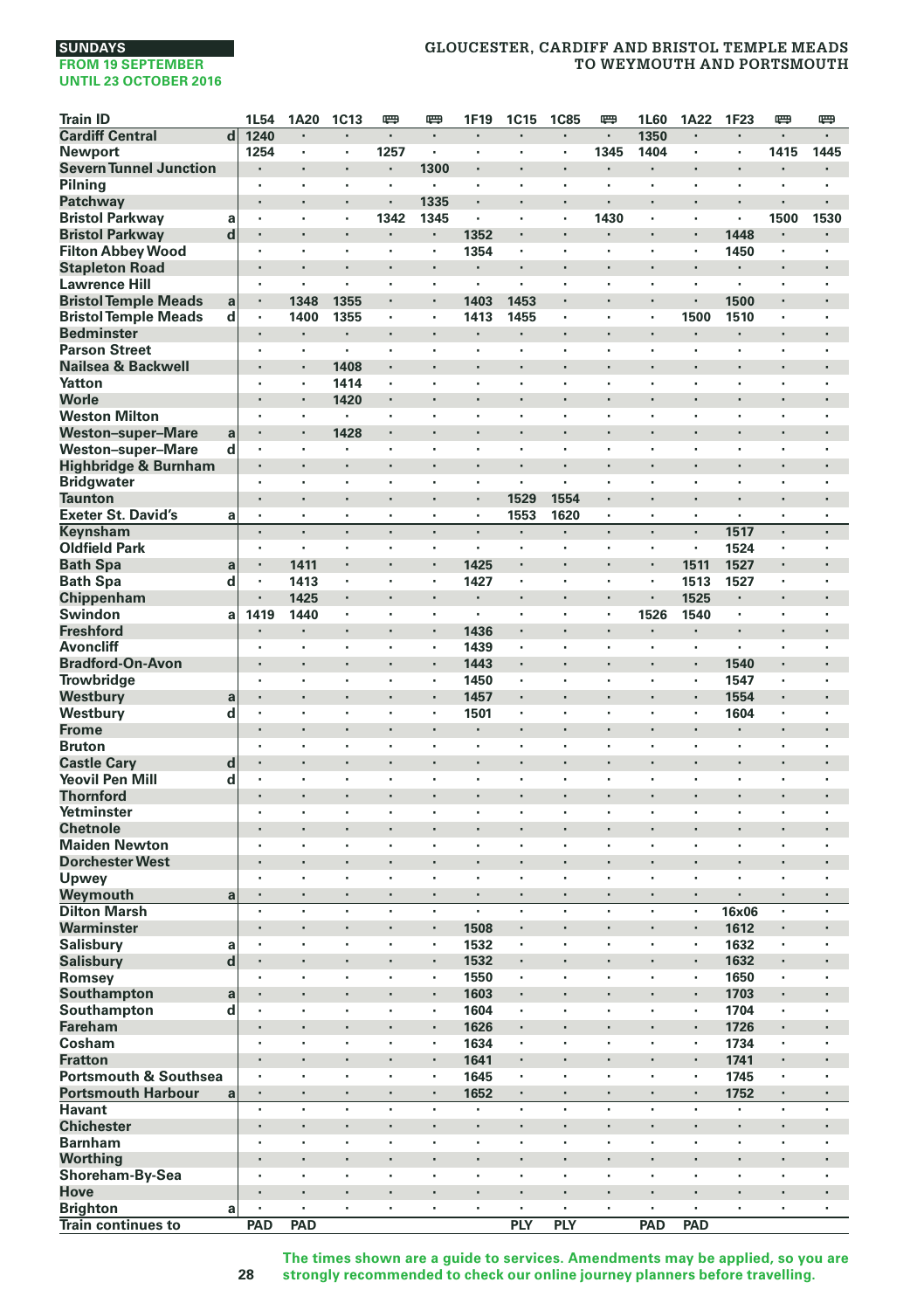# **SUNDAYS**

#### **FROM 19 SEPTEMBER UNTIL 23 OCTOBER 2016**

# **GLOUCESTER, CARDIFF AND BRISTOL TEMPLE MEADS TO WEYMOUTH AND PORTSMOUTH**

| <b>Train ID</b>                  |                         | 罒                    | 1A23                 | 1L66           | 1A24      | 1F25    | <b>1C86</b> | 1A91 | <b>1U87</b>          | 1A25                 | 1C19           | 1A92                 | <b>1C89</b> | 1A94    | 1A95                 |
|----------------------------------|-------------------------|----------------------|----------------------|----------------|-----------|---------|-------------|------|----------------------|----------------------|----------------|----------------------|-------------|---------|----------------------|
| <b>Cardiff Central</b>           | $\overline{\mathbf{d}}$ | $\cdot$              | ٠                    | 1440           | $\cdot$   | ٠       | ٠           | ٠    | $\blacksquare$       | $\cdot$              | $\blacksquare$ | $\cdot$              | ٠           | ٠       | $\blacksquare$       |
| <b>Newport</b>                   |                         |                      | ï                    | 1454           |           | ł,      | ï           | ł,   | ×                    | ï                    |                |                      | ł,          | ï       | ï                    |
| <b>Severn Tunnel Junction</b>    |                         | 1500                 |                      |                | $\cdot$   | ï       | ł.          | ï    |                      | ٠                    |                |                      | ï           |         | ï                    |
| Pilning                          |                         |                      | $\cdot$              |                |           | ٠       | ł,          | ٠    | ٠                    | $\ddot{\phantom{0}}$ | $\cdot$        | $\cdot$              | ï           | ï       | ï                    |
| Patchway                         |                         | 1535                 |                      |                | $\bullet$ | ٠       | ٠           |      | ٠                    |                      |                |                      |             |         |                      |
| <b>Bristol Parkway</b>           | a                       | 1545                 | ٠                    | $\cdot$        | $\cdot$   | $\cdot$ | ٠           | ٠    | ×                    | $\ddot{\phantom{0}}$ | $\cdot$        | $\cdot$              | ٠           | ٠       | ٠                    |
| <b>Bristol Parkway</b>           | d                       |                      | $\cdot$              |                | $\cdot$   | 1549    | ł           | ł.   |                      |                      |                |                      |             | ł.      |                      |
| <b>Filton Abbey Wood</b>         |                         | ï                    |                      | $\cdot$        |           | 1551    | ٠           | ٠    | $\ddot{\phantom{a}}$ | ٠                    | $\cdot$        |                      | ٠           | ٠       | $\cdot$              |
| <b>Stapleton Road</b>            |                         |                      |                      |                | $\cdot$   | ٠       |             | ï    |                      | ٠                    |                | $\cdot$              |             | ×       | ï                    |
| <b>Lawrence Hill</b>             |                         | ٠                    |                      | $\cdot$        |           | ł,      | ł,          | ×    | ï                    |                      |                |                      | ł,          | ×       | ×                    |
| <b>Bristol Temple Meads</b>      | a                       | ٠                    | 1520                 |                | $\cdot$   | 1601    | ×           | ×    |                      | ٠                    | 1653           | $\cdot$              |             | ٠       |                      |
| <b>Bristol Temple Meads</b>      | d                       | ٠                    | 1530                 | $\blacksquare$ | 1600      | 1615    | 16u21       | ×    | $\cdot$              | 1630                 | 1655           |                      | ×           |         | ×                    |
| <b>Bedminster</b>                |                         | l,                   |                      |                |           |         |             |      |                      |                      |                |                      | ï           | ×       |                      |
| <b>Parson Street</b>             |                         | ×                    | ×                    | $\cdot$        |           | ×       | ٠           | ٠    | ×                    | $\ddot{\phantom{0}}$ | $\cdot$        | $\cdot$              | $\cdot$     | ×       | ٠                    |
| Nailsea & Backwell               |                         |                      |                      |                |           |         |             |      |                      |                      | 1705           |                      |             |         |                      |
| Yatton                           |                         | ٠                    | ٠                    | $\cdot$        | $\cdot$   | ٠       | ٠           | ٠    | ٠                    | ٠                    | 1712           |                      | ٠           | ٠       | ٠                    |
| Worle                            |                         | ٠                    | $\blacksquare$       |                | $\bullet$ |         |             |      |                      | $\blacksquare$       | 1718           | $\bullet$            |             |         |                      |
| <b>Weston Milton</b>             |                         | ٠                    | $\cdot$              | $\cdot$        |           | ٠       |             | ٠    | ٠                    |                      |                |                      | ٠           | ×       | ×                    |
| <b>Weston-super-Mare</b>         | a                       |                      | l,                   |                |           | l,      | i,          | l,   | ×                    | l,                   | 1724           |                      | l,          | i,      | ï                    |
| Weston-super-Mare                | d                       | ï                    | $\cdot$              |                |           | ×       | ï           | ×    | $\cdot$              | $\cdot$              | 1726           |                      | ï           | ï       | ï                    |
| Highbridge & Burnham             |                         |                      |                      | ٠              |           |         | ٠           | ï    | ٠                    |                      | 1739           | $\cdot$              |             | ٠       |                      |
| <b>Bridgwater</b>                |                         | ٠                    | ٠                    | $\cdot$        | $\cdot$   | ٠       | ٠           | ٠    | $\ddot{\phantom{a}}$ | ٠                    | 1744           |                      | ٠           | ٠       |                      |
| <b>Taunton</b>                   |                         |                      |                      |                |           | i,      | 1655        | 1708 | 1744                 | $\blacksquare$       | 1759           | 1827                 | 1845        | 1912    | 1946                 |
| <b>Exeter St. David's</b>        | a                       | $\cdot$              | ×,                   | $\cdot$        | $\cdot$   | $\cdot$ | 1722        | ٠    | 1813                 | ×.                   | $\cdot$        |                      | 1913        | ×       |                      |
| Keynsham                         |                         | ÷.                   |                      | $\cdot$        | $\cdot$   | $\cdot$ |             | J.   | $\cdot$              | ×.                   | $\cdot$        | $\cdot$              | i,          | $\cdot$ | $\ddot{\phantom{0}}$ |
| <b>Oldfield Park</b>             |                         | ٠                    | $\cdot$              | $\cdot$        | $\cdot$   | ٠       | ٠           | ٠    | ٠                    | ×,                   | $\cdot$        |                      | ٠           | ٠       | ٠                    |
| <b>Bath Spa</b>                  | a                       | ٠                    | 1541                 |                | 1611      | 1626    |             | ×    | ٠                    | 1641                 |                | $\cdot$              |             | ×       |                      |
| <b>Bath Spa</b>                  | d                       | ٠                    | 1543                 | $\blacksquare$ | 1613      | 1627    | ï           | ×    |                      | 1643                 |                |                      | ï           | ï       | ï                    |
| Chippenham                       |                         | l,                   | 1555                 |                | 1625      | ٠       | i,          | l,   | ï                    | 1655                 |                | $\cdot$              | ï           |         | ï                    |
| Swindon                          | a                       | ٠                    | 1610                 | 1621           | 1640      | ٠       | ٠           | ٠    | ×                    | 1710                 |                | $\cdot$              | ×           | ×       | $\bullet$            |
| <b>Freshford</b>                 |                         |                      |                      |                |           | 1637    | ł.          |      |                      |                      |                |                      |             |         |                      |
| <b>Avoncliff</b>                 |                         | ٠                    | ٠                    | $\cdot$        | $\cdot$   | 1640    | ٠           | ٠    | ٠                    | ٠                    | $\cdot$        |                      | ٠           | ٠       | ٠                    |
| <b>Bradford-On-Avon</b>          |                         | ×,                   |                      |                |           | 1644    | ł.          | ï    |                      |                      |                |                      | ï           | ł.      |                      |
| Trowbridge                       |                         | $\cdot$              | $\cdot$              | $\cdot$        | $\cdot$   | 1650    | ï           | l,   | ï                    | $\cdot$              |                |                      | ٠           | ×       | ×                    |
| Westbury                         | a                       |                      | $\ddot{\phantom{0}}$ |                | $\cdot$   | 1658    | ٠           | ï    |                      |                      |                |                      | ï           | ï       | ï                    |
| Westbury                         | d                       | ï                    | $\cdot$              |                |           | 1701    | ï           |      | ï                    | $\cdot$              |                |                      |             | ï       |                      |
| <b>Frome</b>                     |                         | ٠                    | ٠                    | ٠              |           |         | ×           | ×    |                      |                      |                |                      |             | ×       |                      |
| <b>Bruton</b>                    |                         | ٠                    | ٠                    | $\cdot$        | $\cdot$   | ٠       | ٠           | ٠    | ٠                    | ٠                    | $\cdot$        | $\cdot$              | ٠           | ٠       |                      |
| <b>Castle Cary</b>               | d                       |                      |                      |                |           | ï       | i,          | 1730 |                      |                      |                |                      | ï           | ï       | 2008                 |
| <b>Yeovil Pen Mill</b>           | d                       | ٠                    | ٠                    | $\cdot$        | $\cdot$   | ٠       | ٠           |      | ٠                    | ٠                    |                |                      | ٠           | ٠       |                      |
| <b>Thornford</b>                 |                         |                      |                      |                |           | ï       |             |      |                      |                      |                |                      | ï           |         | ï                    |
| Yetminster                       |                         | ٠                    | ٠                    | ٠              | ٠         | ٠       | ٠           | ٠    | ٠                    | ٠                    | ,              | ٠                    | ٠           | ٠       | ٠                    |
| <b>Chetnole</b>                  |                         | ×                    |                      |                | $\cdot$   | ł,      | ×           | ×    |                      |                      |                |                      |             | ×       |                      |
| <b>Maiden Newton</b>             |                         |                      |                      |                |           |         | ï           | ł,   | ï                    | ï                    |                |                      |             | ï       | l,                   |
| <b>Dorchester West</b>           |                         |                      |                      |                |           | ï       | ï           | l,   |                      |                      |                |                      | ï           | ٠       | ï                    |
| Upwey                            |                         | $\ddot{\phantom{0}}$ | $\ddot{\phantom{0}}$ |                | $\cdot$   | ٠       | ï           | ٠    | $\blacksquare$       | $\ddot{\phantom{0}}$ |                | $\ddot{\phantom{0}}$ | ٠           | ٠       | ٠                    |
| Weymouth                         | a                       |                      |                      |                | $\cdot$   | i,      |             |      |                      |                      |                |                      |             | ٠       |                      |
| <b>Dilton Marsh</b>              |                         | ×                    | ×                    | $\cdot$        | $\cdot$   | 17x04   | ×           | ٠    | $\ddot{\phantom{a}}$ | ×                    | $\cdot$        | $\cdot$              | $\cdot$     | ×       | ×                    |
| Warminster                       |                         |                      | $\cdot$              |                | $\cdot$   | 1710    | ł           | ł.   |                      |                      |                |                      |             | ×       | ı,                   |
| <b>Salisbury</b>                 | a                       | ï                    |                      | $\cdot$        | $\cdot$   | 1732    |             | ÷,   | ×                    | ×                    | $\cdot$        | $\cdot$              | ٠           | ×       | $\cdot$              |
| Salisbury                        | d                       |                      | $\ddot{\phantom{0}}$ |                | $\cdot$   | 1732    |             | ï    |                      |                      |                | $\cdot$              |             | ×       | ï                    |
| Romsey                           |                         |                      |                      |                |           | 1750    |             |      | ,                    |                      |                |                      |             | ï       |                      |
| Southampton                      | a                       | ×                    |                      |                | $\cdot$   | 1803    | ٠           | ×    |                      |                      |                |                      |             | ×       |                      |
| Southampton                      | d                       | $\cdot$              | $\cdot$              |                |           | 1804    | ٠           | ٠    | $\cdot$              | ×                    | $\cdot$        |                      | ٠           | ×       | ٠                    |
| <b>Fareham</b>                   |                         | ×,                   |                      |                | $\cdot$   | 1826    | ï           | ï    |                      |                      |                |                      | ï           | ł,      |                      |
| Cosham                           |                         | ×                    | ×                    | $\cdot$        | $\cdot$   | 1834    | ×           | ٠    | ×                    | ×                    | $\cdot$        | $\cdot$              | $\cdot$     | ×       | ٠                    |
| <b>Fratton</b>                   |                         |                      |                      |                |           | 1841    |             |      |                      | ï                    |                |                      |             |         |                      |
| <b>Portsmouth &amp; Southsea</b> |                         | ٠                    | ٠                    | $\cdot$        |           | 1845    | ٠           | ٠    | ٠                    | ٠                    | $\cdot$        | $\cdot$              | ٠           | ٠       | ٠                    |
| <b>Portsmouth Harbour</b>        | a                       | ٠                    | $\cdot$              | $\cdot$        | $\cdot$   | 1853    | ٠           | ٠    |                      |                      |                | $\cdot$              | ٠           | ٠       | ٠                    |
| <b>Havant</b>                    |                         | ×                    | ï                    |                |           | ł,      | ï           | ï    | ï                    |                      |                |                      | ï           | ï       | ×                    |
| <b>Chichester</b>                |                         | ä,                   |                      |                | $\cdot$   | i,      | ł.          | ł.   |                      | ×                    |                | $\cdot$              | ï           | ł.      | ï                    |
| <b>Barnham</b>                   |                         |                      | $\cdot$              |                |           | ×       |             | ٠    | $\cdot$              | ×                    |                |                      | ï           | ï       | ï                    |
| Worthing                         |                         |                      |                      |                |           |         | ٠           |      | ٠                    |                      |                |                      |             |         |                      |
| Shoreham-By-Sea                  |                         | ٠                    | ٠                    | $\cdot$        | $\cdot$   | ٠       | ٠           | ٠    | $\ddot{\phantom{a}}$ | ٠                    | ٠              | $\cdot$              | ٠           | ٠       | ٠                    |
| Hove                             |                         |                      | ×                    |                |           |         | ł.          | ï    |                      | ï                    |                |                      |             |         |                      |
| Brighton                         | a                       | ×,                   | ä,                   | $\cdot$        | $\cdot$   | ï       | ×           | ÷,   | $\ddot{\phantom{a}}$ | ×                    |                | $\cdot$              | ×           | ×       | ٠                    |
| <b>Train continues to</b>        |                         |                      | PAD                  | PAD            | PAD       |         | PNZ         | PAD  | PLY                  | PAD                  |                | PAD                  | <b>PNZ</b>  | PAD     | PAD                  |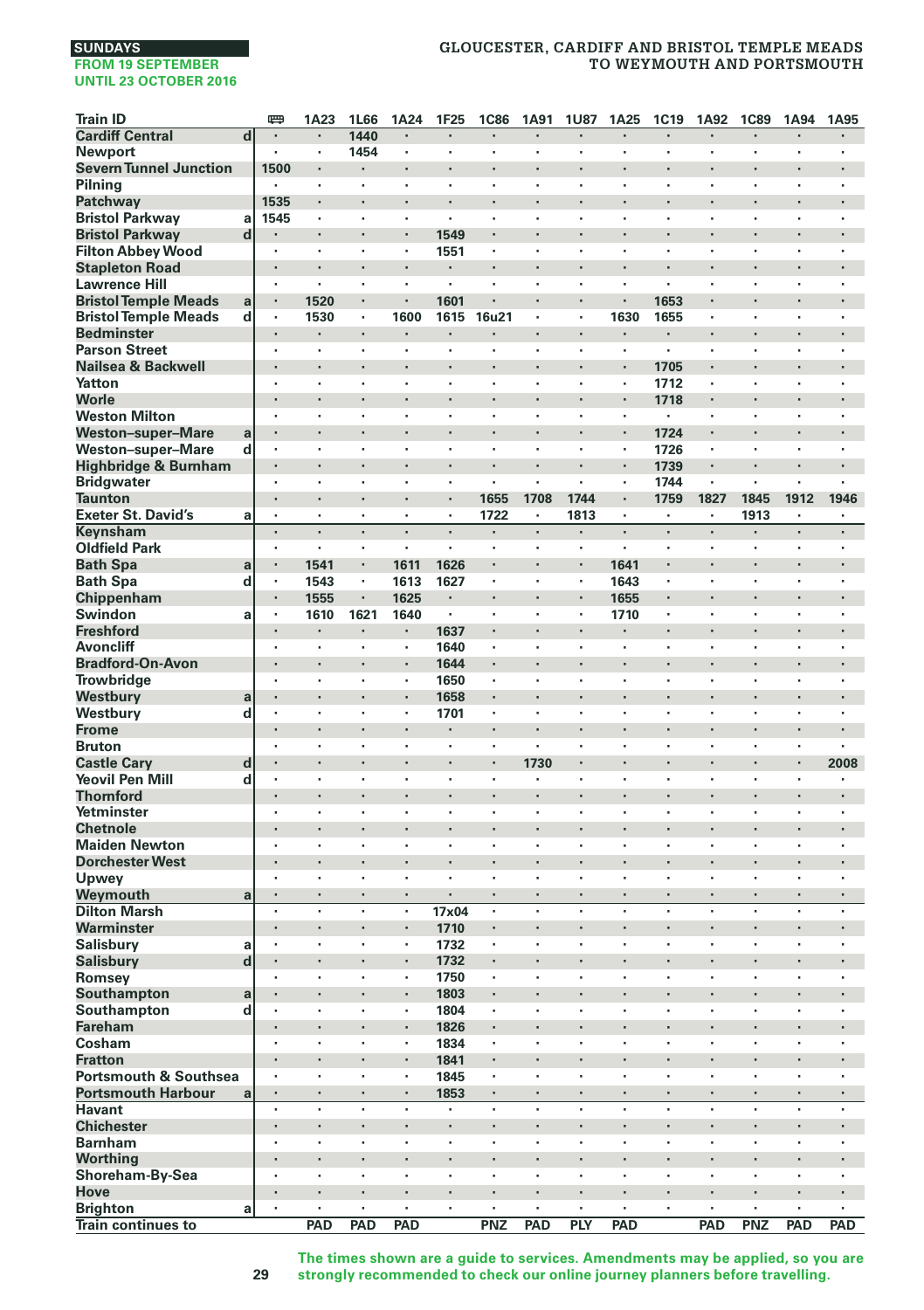# **GLOUCESTER, CARDIFF AND BRISTOL TEMPLE MEADS TO WEYMOUTH AND PORTSMOUTH**

| <b>Train ID</b>                    |        | 罒                               | 罒              | 1F27         | œ    | 1L68           | 1A27                 | 1A28                 | 1098                 | œ              | 罒                        | 1L74           | 1A29                 | 1F29         | œ       |
|------------------------------------|--------|---------------------------------|----------------|--------------|------|----------------|----------------------|----------------------|----------------------|----------------|--------------------------|----------------|----------------------|--------------|---------|
| <b>Cardiff Central</b>             | d      |                                 |                | ×            | ÷,   | 1535           |                      |                      |                      |                | ł.                       | 1650           |                      |              |         |
| Newport                            |        | 1515                            | 1545           | ×,           | 1610 | 1551           | $\ddot{\phantom{0}}$ | $\ddot{\phantom{a}}$ | $\cdot$              | 1645           | $\overline{\phantom{a}}$ | 1704           | ×                    |              | 1715    |
| <b>Severn Tunnel Junction</b>      |        |                                 |                | ٠            |      | ٠              |                      |                      |                      | ٠              | 1700                     | ×              |                      |              |         |
| Pilning                            |        | $\cdot$                         | $\cdot$        | ×            | ٠    | ×              | ×                    | $\cdot$              | $\cdot$              | $\cdot$        | ٠                        | $\cdot$        | ×                    | ٠            | $\cdot$ |
| Patchway                           |        |                                 |                | ł.           | ï    |                |                      |                      |                      |                | 1735                     | ł.             |                      |              |         |
| <b>Bristol Parkway</b>             | a      | 1600                            | 1630           | ×            | 1655 | ï              | ł,                   | $\cdot$              | $\cdot$              | 1730           | 1745                     | ٠              | $\cdot$              | ×            | 1800    |
| <b>Bristol Parkway</b>             | d      |                                 |                | 1648         |      |                | ×                    |                      | 1715                 |                | ٠                        | ï              |                      | 1750         |         |
| <b>Filton Abbey Wood</b>           |        |                                 | $\cdot$        | 1654         | ٠    | ٠              | ٠                    |                      | 1719                 | $\cdot$        | ٠                        | ٠              | ï                    | 1754         |         |
| <b>Stapleton Road</b>              |        | $\bullet$                       |                | ٠            | ٠    | ٠              | ٠                    | $\cdot$              | $\bullet$            |                | ٠                        | ٠              |                      | ٠            |         |
| <b>Lawrence Hill</b>               |        |                                 |                | ٠            | ×    | ï              | ٠                    |                      | $\cdot$              |                | ٠                        | ٠              | ٠                    | ٠            |         |
| <b>Bristol Temple Meads</b>        | a      |                                 |                | 1702         | l,   |                |                      | 1720                 | 1728                 |                | $\cdot$                  |                | 1757                 | 1803         |         |
| <b>Bristol Temple Meads</b>        | d      |                                 | $\cdot$        | 1710         | ×    | $\cdot$        | 1705                 | 1730                 | 1738                 | $\cdot$        | ×                        | ×              | 1800                 | 1810         |         |
| <b>Bedminster</b>                  |        |                                 |                | ł.           |      |                |                      |                      |                      |                |                          |                |                      |              |         |
| <b>Parson Street</b>               |        | $\cdot$                         | $\cdot$        | ٠            | ٠    | ٠              | ٠                    | $\cdot$              | $\cdot$              | $\cdot$        | ٠                        | ٠              | ٠                    | ٠            | $\cdot$ |
| Nailsea & Backwell                 |        |                                 |                |              |      |                |                      |                      |                      |                |                          | ï              |                      |              | ï       |
| Yatton                             |        |                                 | $\cdot$        | ×            | ٠    | ٠              | ٠                    | $\cdot$              | $\cdot$              |                | ٠                        | ×              | $\cdot$              | ٠            |         |
| Worle                              |        | $\cdot$                         |                | ï            | ï    |                |                      |                      |                      |                |                          | ï              | ٠                    |              |         |
| <b>Weston Milton</b>               |        |                                 |                | ï            |      | ï              | ï                    |                      |                      |                |                          | ï              | ï                    | ,            |         |
| <b>Weston-super-Mare</b>           | a      | $\centering \label{eq:reduced}$ |                | ٠            |      | ×              | ٠                    |                      |                      |                |                          | ۰              | ٠                    | ٠            |         |
| Weston-super-Mare                  | d      |                                 | $\cdot$        | ï            | ł.   | ï              | ×                    |                      | $\ddot{\phantom{0}}$ |                | ×                        | ٠              | ä,                   | ÷,           |         |
| Highbridge & Burnham               |        |                                 |                | ł.           | ł.   |                |                      |                      |                      |                | ٠                        |                |                      | ï            |         |
| <b>Bridgwater</b>                  |        | $\cdot$                         | $\cdot$        | ×            | ٠    | ×              | ×                    | $\cdot$              | $\cdot$              | $\cdot$        | ×                        | ×              | ×                    | ×            | $\cdot$ |
| <b>Taunton</b>                     |        |                                 |                |              | ï    |                | ï                    |                      |                      |                |                          | ï              |                      |              |         |
| <b>Exeter St. David's</b>          | a      | $\cdot$                         | $\cdot$        | ٠            | ٠    | ٠              | ٠                    | $\cdot$              | $\cdot$              | $\cdot$        | ٠                        | ٠              | ٠                    | ٠            |         |
| Keynsham                           |        | $\cdot$                         | $\cdot$        | 1717         | ٠    | $\blacksquare$ | ٠                    | $\cdot$              | $\cdot$              | $\blacksquare$ | ٠                        | $\blacksquare$ | $\blacksquare$       | 1816         |         |
| <b>Oldfield Park</b>               |        |                                 | $\cdot$        | 1724         | ł,   | ï              | ł,                   |                      | $\cdot$              |                | ٠                        | ï              | ï                    | 1823         |         |
| <b>Bath Spa</b>                    | a      |                                 |                | 1726         | ï    |                | 1716                 | 1741                 | 1750                 |                | ٠                        | l,             | 1810                 | 1826         |         |
| <b>Bath Spa</b>                    | d      |                                 |                | 1728         |      | ï              | 1718                 | 1743                 | 1750                 |                | ٠                        | ×,             | 1813                 | 1827         |         |
| Chippenham                         |        |                                 |                | ٠            | ٠    |                | 1730                 | 1755                 | $\blacksquare$       |                |                          | i,             | 1825                 | ٠            |         |
| Swindon                            | a      | $\cdot$                         | $\cdot$        | ٠            | ٠    | 1715           | 1745                 | 1810                 | $\cdot$              | $\cdot$        | ٠                        | 1828           | 1840                 | ٠            |         |
| <b>Freshford</b>                   |        |                                 |                |              |      |                |                      |                      |                      |                |                          | ł.             | ٠                    |              |         |
| <b>Avoncliff</b>                   |        | $\cdot$                         | $\cdot$        | ٠            | ٠    | $\cdot$        | $\cdot$              |                      | $\cdot$              | $\cdot$        | ٠                        | ×,             | ٠                    | ٠            |         |
| <b>Bradford-On-Avon</b>            |        |                                 |                | 1740         | ï    |                |                      |                      | 1803                 |                |                          |                |                      | 1839         |         |
| Trowbridge                         |        | ٠                               | $\cdot$        | 1747         | ٠    | ٠              | ٠                    | $\cdot$              | 1810                 | $\cdot$        | ٠                        | ٠              | $\cdot$              | 1847         | $\cdot$ |
| Westbury                           | a      | $\centering \label{eq:reduced}$ |                | 1754         | ٠    | ×              | ×                    | $\cdot$              | 1817                 |                |                          | ł,             |                      | 1854         |         |
| Westbury                           | d      |                                 |                | 1801         | ł,   | ï              |                      |                      | 1820                 |                |                          |                | ï                    | 1901         |         |
| Frome                              |        |                                 |                | ×            | ï    | ï              |                      |                      |                      |                |                          | ï              |                      |              |         |
| <b>Bruton</b>                      |        | $\cdot$                         | $\cdot$        | ×            | ٠    | l,             | $\ddot{\phantom{0}}$ | $\cdot$              | $\cdot$              | $\cdot$        | ×                        | ٠              |                      | ï            |         |
| <b>Castle Cary</b>                 | d      | $\bullet$                       |                | ٠            |      |                |                      |                      |                      |                |                          |                |                      |              | ٠       |
| <b>Yeovil Pen Mill</b>             | d      | $\cdot$                         | $\cdot$        | ٠            | ٠    | ×              | ٠                    | $\cdot$              | $\cdot$              | $\cdot$        | ٠                        | ٠              | ٠                    | ٠            |         |
| <b>Thornford</b>                   |        |                                 |                | ł.           |      |                |                      |                      |                      |                |                          |                | ٠                    |              |         |
| Yetminster                         |        | $\cdot$                         | $\cdot$        | ٠            | ٠    | ×              | ×                    | $\cdot$              | $\cdot$              | $\cdot$        | ٠                        | ٠              | ٠                    | ×            | $\cdot$ |
| <b>Chetnole</b>                    |        |                                 |                |              |      |                |                      |                      |                      |                | ×,                       |                |                      |              |         |
| <b>Maiden Newton</b>               |        | ٠                               | ٠              | ×            | ×    | ٠              | ٠                    | $\cdot$              | $\cdot$              |                | ٠                        | ×              | ٠                    | ٠            |         |
| <b>Dorchester West</b>             |        |                                 |                | ٠            | ٠    | ×              | ٠                    |                      |                      |                | ٠                        | ×              | ٠                    | ٠            |         |
| Upwey                              |        |                                 |                |              | ×    | ï              | ٠                    |                      | $\cdot$              |                | ٠                        | ï              |                      | ï            |         |
| Weymouth                           | a      |                                 |                | l,           | l,   | l,             | l,                   |                      |                      |                | l,                       | l,             | ï                    | l,           |         |
| <b>Dilton Marsh</b>                |        |                                 | $\cdot$        | ×            | ٠    | ٠              | ×                    | $\cdot$              | 18x23                | $\cdot$        | ×                        | ×              | ×                    | ï            |         |
| Warminster                         |        |                                 |                | 1808         |      |                |                      |                      | 1829                 |                |                          |                | ×,                   | 1908         |         |
| Salisbury                          | a      |                                 | $\cdot$        | 1832         | ٠    | ٠              | ٠                    | $\cdot$              | 1852                 | $\cdot$        | ٠                        | ٠              | ٠                    | 1932         | $\cdot$ |
| <b>Salisbury</b>                   | d      |                                 |                | 1832         | ×    |                |                      | $\cdot$              | 1856                 |                |                          |                |                      | 1932         |         |
|                                    |        |                                 | $\cdot$        |              | ٠    | ٠              | ٠                    | $\cdot$              |                      | $\cdot$        | ٠                        | ×              | $\cdot$              |              |         |
| Romsey                             |        |                                 |                | 1850<br>1903 | i,   | ï              |                      |                      | 1914<br>1925         |                | ×                        | ï              | ä,                   | 1950<br>2003 |         |
| Southampton<br>Southampton         | a<br>d |                                 |                | 1904         | ł,   | ï              | ï                    |                      | 1926                 |                |                          | ï              | ï                    | 2004         |         |
| Fareham                            |        | $\cdot$                         |                | 1926         | ×    | ×              | ٠                    | $\cdot$              |                      |                |                          |                | ٠                    | 2026         |         |
| Cosham                             |        |                                 | $\cdot$        | 1934         | ×    | ,              | ×                    | $\blacksquare$       | 1950<br>1958         |                | ٠                        | ٠              | ٠                    |              |         |
| <b>Fratton</b>                     |        |                                 |                | 1941         | ï    |                |                      |                      |                      |                |                          | ï              | ×,                   | 2041         |         |
| <b>Portsmouth &amp; Southsea</b>   |        | $\cdot$                         | $\cdot$        | 1945         | ٠    | ×              | ×                    | $\cdot$              | $\cdot$              | $\cdot$        | ×                        | ٠              | $\ddot{\phantom{0}}$ | 2047         |         |
| <b>Portsmouth Harbour</b>          |        |                                 | $\cdot$        | 1952         | ٠    |                |                      |                      | $\cdot$              |                |                          |                |                      | 2051         |         |
|                                    | a      |                                 | ٠              | ٠            | ٠    | ï              | ×                    | $\cdot$              | 2010                 |                | ٠                        | ×              | ٠                    | ٠            |         |
| <b>Havant</b><br><b>Chichester</b> |        |                                 |                |              |      |                |                      | $\blacksquare$       |                      |                |                          |                |                      |              |         |
|                                    |        |                                 |                | ï            | ł,   | ٠              | ٠                    | $\cdot$              | 2021                 |                | ٠                        | ×              | ٠<br>٠               | ٠            |         |
| <b>Barnham</b>                     |        |                                 |                | i,           | ï    | ï              | ×                    |                      | 2029                 |                | ï                        | ï              |                      | ï            |         |
| Worthing                           |        |                                 |                | ï            | ï    | ï              | ٠                    |                      | 2046                 |                |                          | ï              | ï                    | ï            |         |
| Shoreham-By-Sea                    |        |                                 |                |              |      |                |                      |                      | 2053                 |                |                          |                |                      |              |         |
| Hove                               |        | $\blacksquare$                  | $\blacksquare$ | ٠            | ٠    | ٠              | ٠                    | $\cdot$              | 2100                 | $\blacksquare$ | ٠                        | ٠<br>٠         | ٠                    | ٠            |         |
| Brighton                           | a      |                                 |                |              |      | PAD            | PAD                  | PAD                  | 2104                 |                |                          | PAD            | PAD                  |              |         |
| <b>Train continues to</b>          |        |                                 |                |              |      |                |                      |                      |                      |                |                          |                |                      |              |         |

**The times shown are a guide to services. Amendments may be applied, so you are strongly recommended to check our online journey planners before travelling.**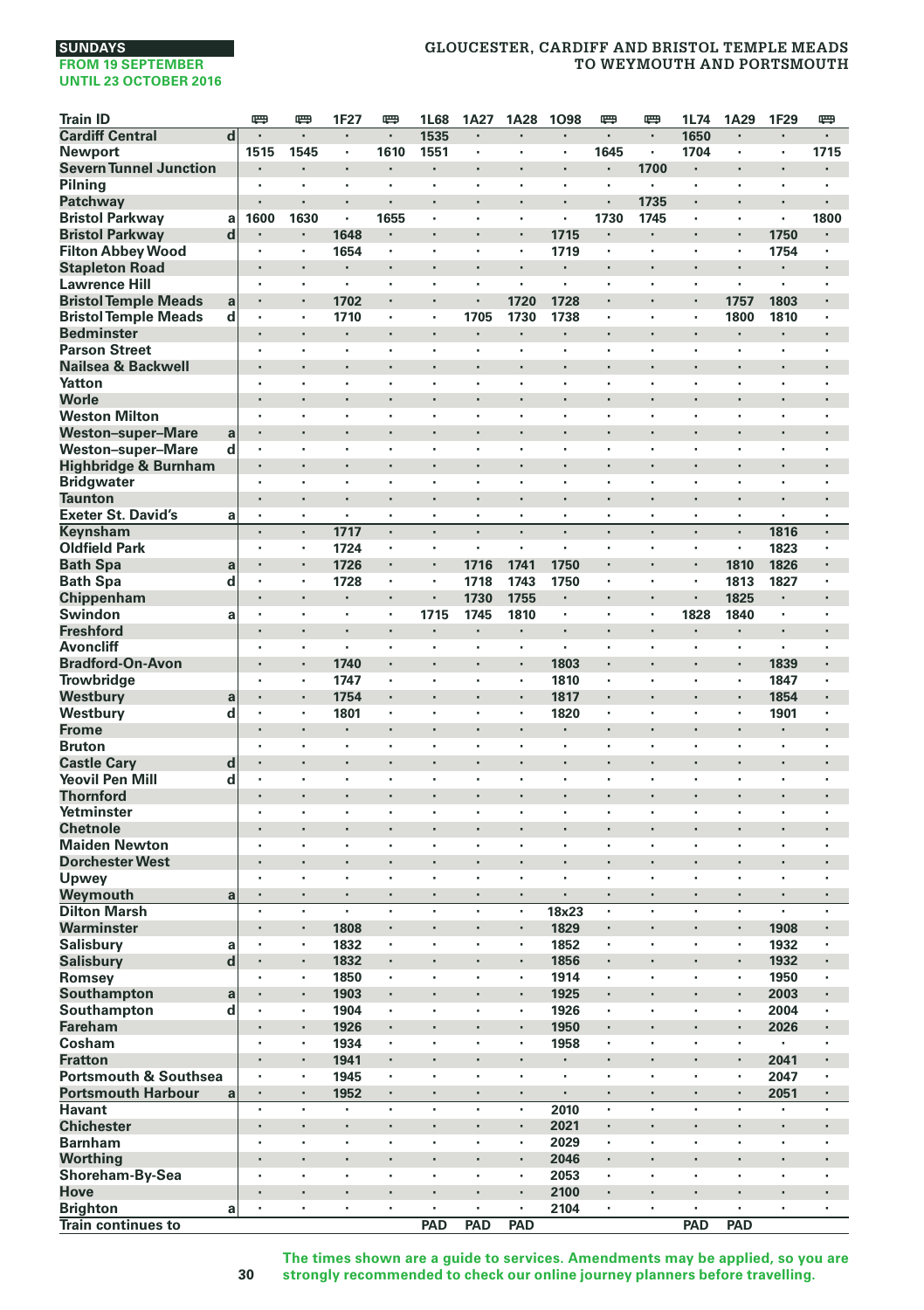# **SUNDAYS**

#### **FROM 19 SEPTEMBER UNTIL 23 OCTOBER 2016**

# **GLOUCESTER, CARDIFF AND BRISTOL TEMPLE MEADS TO WEYMOUTH AND PORTSMOUTH**

| <b>Train ID</b>                  |                             | œ       | 1L82    | 1A30                            | 1F31    | 1F33   | 1A31   | 1C24 | 1L86    | 1A32           | <b>1C92</b>          | <b>1A98</b> | <b>1C95</b> | œ       | 罒    |
|----------------------------------|-----------------------------|---------|---------|---------------------------------|---------|--------|--------|------|---------|----------------|----------------------|-------------|-------------|---------|------|
| <b>Cardiff Central</b>           | d                           |         | 1719    |                                 |         |        |        |      | 1800    |                |                      |             | i,          | ł.      | ï    |
| <b>Newport</b>                   |                             | 1740    | 1732    |                                 | $\cdot$ | ×,     | ×,     | ٠    | 1815    | $\blacksquare$ | $\cdot$              | $\cdot$     | ×,          | 1825    | 1900 |
| <b>Severn Tunnel Junction</b>    |                             |         | ł       |                                 |         | ×      |        |      |         |                |                      |             | ł.          |         | ٠    |
| Pilning                          |                             | ٠       | $\cdot$ |                                 |         | ï      | ٠      | ٠    | ٠       | ٠              | ٠                    | $\cdot$     | ٠           | ٠       | ٠    |
| Patchway                         |                             |         |         | $\bullet$                       | $\cdot$ | ٠      | ٠      | ł    |         |                | $\bullet$            | ٠           | ٠           |         |      |
| <b>Bristol Parkwav</b>           | a                           | 1825    | ٠       |                                 |         | ٠      | ×      | ï    | ٠       |                |                      |             | ٠           | 1910    | 1940 |
| <b>Bristol Parkway</b>           | $\mathbf d$                 |         | ï       |                                 | 1830    | 1848   | l,     | ï    |         |                |                      |             | i,          |         |      |
| <b>Filton Abbey Wood</b>         |                             | ٠       | ×       |                                 | 1832    | 1850   | ×      | ×    | ×       | ×              | $\cdot$              | $\cdot$     | ٠           | ×       | ×.   |
| <b>Stapleton Road</b>            |                             |         |         |                                 |         | i,     |        |      |         |                |                      |             |             |         |      |
| <b>Lawrence Hill</b>             |                             | ٠       | ٠       |                                 | $\cdot$ | ٠      | ٠      | ×    | ٠       | ٠              | $\cdot$              | $\cdot$     | ٠           | ٠       | ×,   |
| <b>Bristol Temple Meads</b>      | $\mathbf a$                 |         |         | 1822                            | 1842    | 1903   |        | 1920 | ٠       |                |                      |             |             |         |      |
| <b>Bristol Temple Meads</b>      | d                           | ٠       | ł,      | 1830                            | 1848    | 1910   | 1905   | 1925 | ï       | 1930           | 19u50                |             | ï           | ï       | ï    |
| <b>Bedminster</b>                |                             |         | ï       | $\cdot$                         |         | ×      |        | ۰    | $\cdot$ |                |                      |             | ï           | ٠       |      |
| <b>Parson Street</b>             |                             |         | $\cdot$ |                                 | $\cdot$ | ä,     | ٠      | ×.   | $\cdot$ | ٠              |                      | $\cdot$     | ٠           | ٠       | ï    |
| Nailsea & Backwell               |                             |         |         | $\bullet$                       |         | ٠      |        | 1934 |         |                |                      |             |             |         | ۰    |
| Yatton                           |                             | ٠       | ×       | $\cdot$                         | $\cdot$ | ٠      | ×      | 1941 | ×       | ٠              | $\cdot$              | $\cdot$     | ٠           | ٠       | ٠    |
| Worle                            |                             |         |         |                                 |         | ł      |        | 1946 |         |                | $\cdot$              |             | ×           | ł.      |      |
| <b>Weston Milton</b>             |                             | ٠       | ł,      |                                 | $\cdot$ | ٠      | ٠      |      | ٠       | ٠              |                      | $\cdot$     | ٠           | ٠       | ٠    |
| <b>Weston-super-Mare</b>         | a                           |         | ï       | $\cdot$                         |         | ×      |        | 1957 | ×       | ï              | $\cdot$              |             | ٠           | ï       | ï    |
| <b>Weston-super-Mare</b>         | d                           |         | ï       |                                 |         | ï      | ï      | ٠    |         | ï              |                      |             | ï           |         |      |
| Highbridge & Burnham             |                             | ٠       | ×       | $\cdot$                         |         | ×      | ٠      | ×    |         |                | $\cdot$              |             | ×           |         |      |
| Bridgwater                       |                             | ٠       | ٠       | $\cdot$                         | $\cdot$ | ٠      | ٠      | ٠    | ٠       | ٠              | $\cdot$              | $\cdot$     | ٠           | ٠       | ٠    |
| <b>Taunton</b>                   |                             |         |         |                                 |         | ł,     | ï      | ï    |         | ä,             | 2023                 | 2100        | 2118        |         | ï    |
| <b>Exeter St. David's</b>        | a                           | ٠       | $\cdot$ |                                 | $\cdot$ | ä,     | ×,     | ٠    | ٠       | $\blacksquare$ | 2051                 | $\cdot$     | 2147        | ٠       | ×.   |
| Keynsham                         |                             | $\cdot$ | ×,      | $\cdot$                         | $\cdot$ | 1917   |        | ä,   |         | $\blacksquare$ |                      | $\cdot$     | ł.          | $\cdot$ | ä,   |
| <b>Oldfield Park</b>             |                             | ٠       | ٠       |                                 | $\cdot$ | 1922   | ٠      | ×    | ٠       | $\cdot$        | ٠                    | $\cdot$     | ٠           | ٠       | ٠    |
| <b>Bath Spa</b>                  | a                           | ٠       | $\cdot$ | 1841                            | 1902    | 1926   | 1916   | ł,   | ٠       | 1941           | $\cdot$              |             | ł           | ٠       |      |
| <b>Bath Spa</b>                  | d                           |         | $\cdot$ | 1843                            | 1902    | 1926   | 1918   |      | ٠       | 1943           |                      |             | ï           | ï       |      |
| Chippenham                       |                             |         |         | 1855                            | $\cdot$ | ٠      | 1930   | i,   |         | 1955           |                      |             | i,          | ï       | ï    |
| Swindon                          | a                           | $\cdot$ | 1856    | 1910                            | $\cdot$ | ×,     | 1946   | ×,   | 1955    | 2010           | $\cdot$              | $\cdot$     | ٠           | ×       | ×.   |
| <b>Freshford</b>                 |                             |         |         |                                 |         |        |        |      |         |                |                      |             |             |         |      |
| <b>Avoncliff</b>                 |                             | ٠       | ٠       |                                 | $\cdot$ | ×.     | ٠      | ٠    | ٠       | ٠              | $\cdot$              | $\cdot$     | ٠           | ٠       | ٠    |
| <b>Bradford-On-Avon</b>          |                             |         | ×<br>ł, | $\blacksquare$                  | 1914    | 1938   | ٠<br>ï | ï    | ï       | ï              | $\cdot$              |             | ł,<br>ï     | ï       | ï    |
| Trowbridge                       |                             | ٠       | ï       | $\cdot$                         | 1920    | 1946   | i,     | ï    |         |                |                      |             |             |         |      |
| Westbury                         | a                           | ×       |         |                                 | 1929    | 1953   |        | ï    | ×       | ٠              | $\cdot$<br>$\cdot$   | $\cdot$     | ٠<br>٠      | ٠<br>٠  | ï    |
| Westbury                         | d                           |         | $\cdot$ |                                 | 1931    | 1959   | ٠      |      |         |                |                      |             |             |         |      |
| <b>Frome</b>                     |                             |         | ×       | $\cdot$                         | $\cdot$ | ٠<br>٠ | ×      | ٠    |         |                | $\bullet$<br>$\cdot$ | $\cdot$     | ٠           |         | ٠    |
| <b>Bruton</b>                    |                             | ٠       |         | $\cdot$                         |         |        |        | ï    | ٠       | ٠              |                      |             |             | ٠       | ٠    |
| <b>Castle Cary</b>               | d                           | ٠       | ł,      |                                 | $\cdot$ | ł<br>٠ | ×      | ×    |         | ٠              | $\cdot$              | 2124        | ٠           | ٠       | ٠    |
| Yeovil Pen Mill                  | d                           |         |         |                                 |         | ×      |        |      | ٠       |                | $\cdot$              |             | ٠           |         | ï    |
| <b>Thornford</b><br>Yetminster   |                             |         |         |                                 |         | ï      |        | ï    | ï       | ï              |                      |             | ï           |         |      |
| <b>Chetnole</b>                  |                             |         |         | $\cdot$                         |         | ×      |        |      |         |                |                      |             | ł,          |         |      |
| <b>Maiden Newton</b>             |                             | ٠       | ٠       | $\cdot$                         | $\cdot$ | ٠      | ٠      | ٠    | ٠       | ٠              | $\cdot$              | $\cdot$     | ٠           | ٠       | ٠    |
| <b>Dorchester West</b>           |                             |         |         |                                 |         |        |        |      |         |                |                      |             |             |         |      |
| Upwey                            |                             | ٠       | ÷,      |                                 | $\cdot$ | ٠      | ٠      | ٠    | ٠       | $\cdot$        | $\cdot$              | $\cdot$     | ×,          | ٠       | ×.   |
| Weymouth                         | a                           |         | ÷.      | $\cdot$                         | $\cdot$ |        | ä,     | ï    | ÷,      |                | $\ddot{\phantom{0}}$ | $\cdot$     | ä,          | ä,      | ÷.   |
| <b>Dilton Marsh</b>              |                             | ٠       | ٠       |                                 |         | 20x02  | ×      | ï    | ٠       | ï              | $\cdot$              | ,           | ï           |         |      |
| Warminster                       |                             | ٠       |         | ٠                               | 1938    | 2008   | ٠      |      |         |                | $\bullet$            |             | ٠           | ٠       | ۰    |
| Salisbury                        | a                           | ,       | ,       |                                 | 2000    | 2032   | ×      | ï    | ٠       |                |                      |             | ٠           | ×       | ï    |
| <b>Salisbury</b>                 | $\operatorname{\mathbf{d}}$ |         | ï       |                                 | 2001    | 2032   | ï      |      |         |                |                      |             | i,          | ï       | i,   |
| Romsey                           |                             | ×       | ×       | $\cdot$                         | 2019    | 2050   | ×      | ï    | ٠       | ×              | $\cdot$              | $\cdot$     | ٠           | ×       | ×.   |
| Southampton                      | a                           |         |         |                                 | 2029    | 2103   |        |      |         |                |                      |             |             |         |      |
| Southampton                      | d                           | ٠       | ٠       |                                 | 2031    | 2104   | ٠      | ٠    | ٠       | ٠              | $\cdot$              | $\cdot$     | ×           | ٠       | ٠    |
| Fareham                          |                             | ٠       | ×       | $\centering \label{eq:reduced}$ | 2055    | 2126   | ٠      |      |         |                |                      |             | ł,          |         |      |
| Cosham                           |                             | ٠       | ł,      |                                 | $\cdot$ | ×      | ï      | ï    | ï       | ï              |                      |             | ï           | ï       | ï    |
| <b>Fratton</b>                   |                             |         | ï       | $\cdot$                         | 2110    | 2141   | l,     | ï    |         |                | $\cdot$              |             | ł.          |         |      |
| <b>Portsmouth &amp; Southsea</b> |                             |         | $\cdot$ |                                 | 2115    | 2144   | ٠      | ï    | ×       | ٠              | $\cdot$              | $\cdot$     | ٠           | ï       | ï    |
| <b>Portsmouth Harbour</b>        | a                           | ٠       |         |                                 | 2126    | 2151   | ٠      |      |         |                | $\bullet$            |             |             |         | ٠    |
| Havant                           |                             | $\cdot$ | ×       | $\cdot$                         | ٠       | ٠      | ×      | ×    | ×       | ï              | $\cdot$              | $\cdot$     | ٠           | ×       | ٠    |
| <b>Chichester</b>                |                             |         |         | $\cdot$                         |         | ł      |        | ï    |         |                |                      |             |             | ł.      | ı,   |
| <b>Barnham</b>                   |                             | ٠       | ł,      |                                 | $\cdot$ | ٠      | ×      | ×    | ٠       | ٠              |                      | $\cdot$     | ٠           | ٠       | ٠    |
| Worthing                         |                             |         | ï       |                                 |         | ×      |        |      |         |                | $\cdot$              |             | ٠           |         | ï    |
| Shoreham-By-Sea                  |                             |         |         |                                 |         | ï      |        | ï    |         | ï              |                      |             | ï           |         |      |
| Hove                             |                             |         | ×       | $\cdot$                         |         | ×      | ×      |      |         | ×              | $\cdot$              |             | ٠           |         |      |
| Brighton                         | a                           | $\cdot$ | $\cdot$ |                                 | $\cdot$ | ٠      | ٠      | ٠    | ٠       | ٠              | $\cdot$              | $\cdot$     | ×,          | ٠       | ٠    |
| <b>Train continues to</b>        |                             |         | PAD     | PAD                             |         |        | PAD    |      | PAD     | PAD            | PNZ                  | PAD         | PLY         |         |      |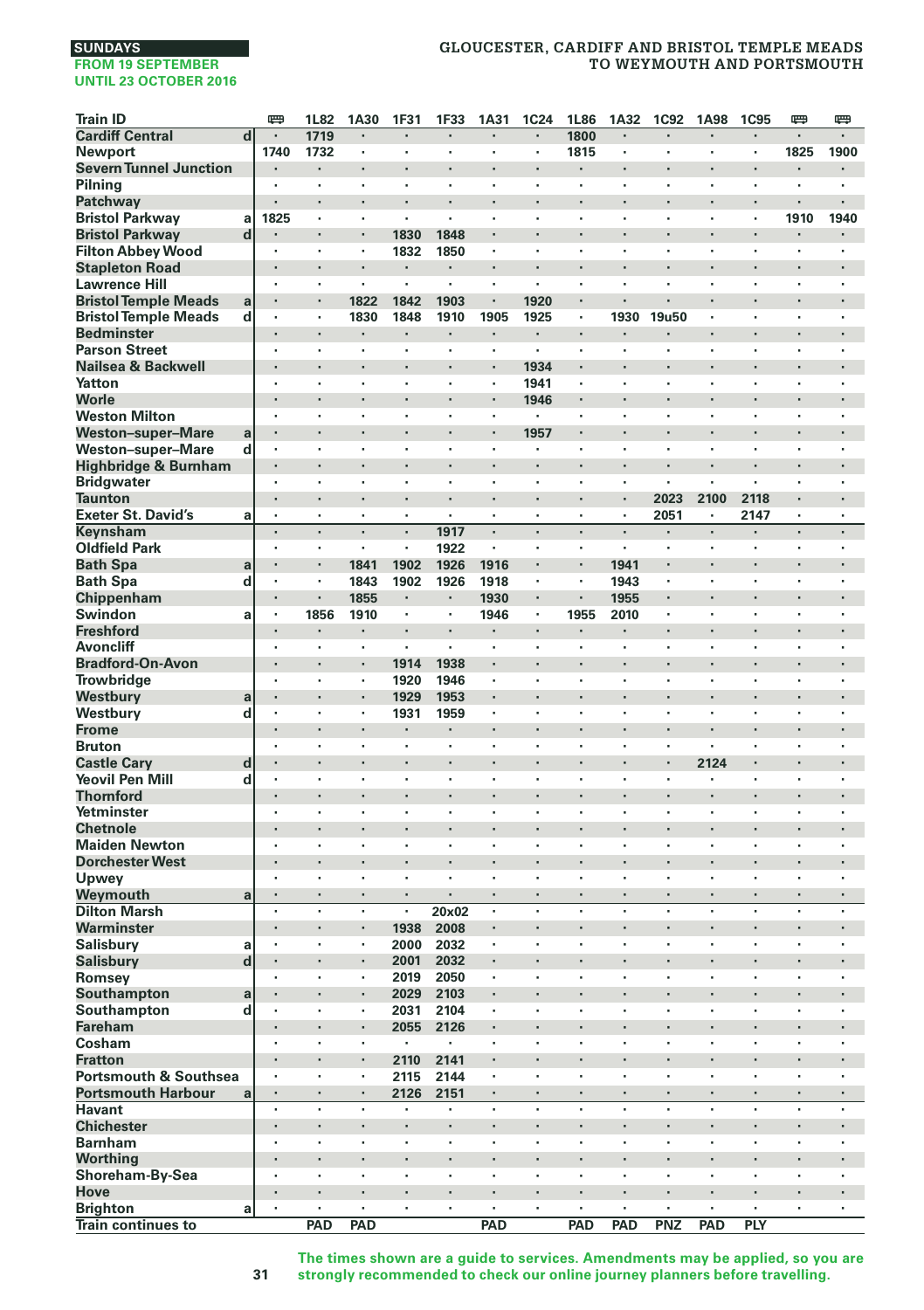# **GLOUCESTER, CARDIFF AND BRISTOL TEMPLE MEADS TO WEYMOUTH AND PORTSMOUTH**

| <b>Train ID</b>                  |              | <b>P</b>       | 1A33           | 1F35           | œ       | <b>1U33</b>          | 1C27                 | 1L90                      | 1A34               | 1F37                 | 1C29    | œ         | <b>P</b>       | œ                    | <b>emp</b> |
|----------------------------------|--------------|----------------|----------------|----------------|---------|----------------------|----------------------|---------------------------|--------------------|----------------------|---------|-----------|----------------|----------------------|------------|
| <b>Cardiff Central</b>           | d            |                |                | ł.             | ٠       |                      |                      | 1910                      | $\cdot$            |                      |         | ×         |                | ×                    | $\cdot$    |
| Newport                          |              |                | $\cdot$        | ٠              | 1935    | $\cdot$              |                      | 1925                      | $\cdot$            | $\cdot$              | ٠       | 2035      | ٠              | 2110                 | 2125       |
| <b>Severn Tunnel Junction</b>    |              | 1900           | $\cdot$        | ×              |         |                      | ٠                    |                           | $\cdot$            |                      | ×       |           | 2100           | ×                    | 2155       |
| Pilning                          |              |                |                | ł,             |         | ï                    |                      | $\cdot$                   |                    |                      | ï       |           |                | ï                    |            |
| Patchway                         |              | 1930           | $\cdot$        | ï              |         |                      |                      |                           |                    |                      | i,      | ï         | 2130           |                      | 2225       |
| <b>Bristol Parkway</b>           | a            | 1940           | $\cdot$        | ×,             | 2015    | 2030                 | ٠                    | $\cdot$                   | $\cdot$            | $\cdot$              | ×,      | 2115      | 2140           | 2150                 | 2230       |
| <b>Bristol Parkway</b>           | d            |                |                | 1952           |         | 2030                 |                      |                           | $\bullet$          | 2102                 | ٠       |           | ٠              |                      |            |
| <b>Filton Abbey Wood</b>         |              | $\cdot$        | $\cdot$        | 1954           | $\cdot$ | $\ddot{\phantom{a}}$ | ٠                    | $\cdot$                   | $\cdot$            | 2104                 | ٠       | $\bullet$ | ×              | ×                    | $\cdot$    |
| <b>Stapleton Road</b>            |              |                |                |                | ×       |                      |                      |                           | $\cdot$            |                      |         |           |                |                      |            |
| <b>Lawrence Hill</b>             |              | $\cdot$        | $\cdot$        |                | ×       | ï                    | ×                    | $\cdot$                   | $\cdot$            |                      | ï       | $\cdot$   | ٠              | ×                    | $\cdot$    |
| <b>Bristol Temple Meads</b>      | $\mathbf{a}$ |                | 1950           | 2005           | ٠       | 2043                 | 2055                 |                           | 2056               | 2113                 | 2154    | ı,        | ٠              |                      |            |
| <b>Bristol Temple Meads</b>      | d            | $\blacksquare$ | 2000           | 2015           | ×       | $\cdot$              | 2055                 |                           | 2100               | 2125                 | 2155    | ٠         | ٠              | ٠                    |            |
| <b>Bedminster</b>                |              |                |                | ۰              | ٠       |                      | ٠                    |                           |                    | ٠                    | ٠       |           | ×              |                      |            |
| <b>Parson Street</b>             |              |                | $\cdot$        | ×,             |         |                      | ٠                    | $\blacksquare$            |                    |                      | ×,      | ×         | ï              | ٠                    |            |
| Nailsea & Backwell               |              |                |                | ï              | l,      |                      | 2106                 |                           |                    |                      | 2207    | l,        |                | l,                   |            |
| Yatton                           |              |                | $\cdot$        | ×.             | ×       | $\cdot$              | 2113                 | $\cdot$                   | $\cdot$            |                      | 2213    | ٠         | ×              | ×                    |            |
| Worle                            |              |                |                |                |         |                      | 2119                 |                           |                    |                      | 2220    |           |                |                      |            |
| <b>Weston Milton</b>             |              |                | $\cdot$        | ٠              | ٠       | ٠                    | ٠                    | $\cdot$                   | $\cdot$            | $\cdot$              | ٠       | ٠         | ٠              | ٠                    | $\cdot$    |
| <b>Weston-super-Mare</b>         | a            |                | $\cdot$        | ï              |         |                      | 2125                 |                           |                    |                      | 2228    | ı,        |                |                      |            |
| Weston-super-Mare                | d            |                | $\cdot$        | ×              | ×       | ٠                    | 2126                 | $\cdot$                   | $\cdot$            |                      |         | ٠         | ٠              | ٠                    |            |
|                                  |              |                | $\cdot$        | ï              |         | ï                    |                      |                           |                    |                      |         | ï         | ٠              |                      |            |
| Highbridge & Burnham             |              |                |                | ï              |         | ï                    |                      |                           |                    |                      |         | ï         | ï              | ï                    |            |
| <b>Bridgwater</b>                |              |                |                |                |         |                      |                      |                           |                    |                      |         |           |                |                      |            |
| <b>Taunton</b>                   |              |                | $\cdot$        |                | ×       |                      | 2149                 |                           | $\cdot$            |                      | ٠       |           | ×              | ×                    |            |
| <b>Exeter St. David's</b>        | a            |                | $\blacksquare$ | ٠<br>×         | ٠<br>ł. | ä,                   | 2219                 | $\blacksquare$<br>$\cdot$ | $\cdot$<br>$\cdot$ |                      | ٠<br>ł. | ٠<br>ł.   | ×              | ×                    | $\cdot$    |
| Keynsham                         |              |                | $\cdot$        |                |         |                      |                      |                           |                    |                      |         |           |                |                      |            |
| <b>Oldfield Park</b>             |              |                | $\cdot$        | ٠              | ٠       | ٠                    | ×                    | $\cdot$                   | $\cdot$            | $\ddot{\phantom{a}}$ | ٠       | ٠         | ×              | ×                    | $\cdot$    |
| <b>Bath Spa</b>                  | a            |                | 2011           | 2027           |         |                      |                      |                           | 2110               | 2137                 |         |           |                |                      |            |
| <b>Bath Spa</b>                  | d            |                | 2013           | 2027           | ٠       | ٠                    | ٠                    | $\cdot$                   | 2112               | 2139                 | ٠       | ٠         | ٠              | ٠                    | $\cdot$    |
| Chippenham                       |              |                | 2025           | ٠              |         |                      | ٠                    |                           | 2124               |                      | ٠       |           |                |                      |            |
| Swindon                          | a            |                | 2040           | ï              | ×       | ï                    | ٠                    | 2047                      | 2139               |                      | ٠       | ×         | ï              |                      |            |
| <b>Freshford</b>                 |              |                |                | 2038           | l,      | ï                    |                      |                           | $\bullet$          |                      | l,      | ï         |                |                      |            |
| Avoncliff                        |              |                |                | 2040           |         | ï                    |                      |                           |                    |                      | ٠       | ï         | ï              | ï                    |            |
| <b>Bradford-On-Avon</b>          |              |                |                | 2044           | ٠       |                      |                      |                           | $\bullet$          | 2151                 | ٠       |           |                |                      | ٠          |
| <b>Trowbridge</b>                |              | $\cdot$        | $\blacksquare$ | 2051           | ٠       | ï                    | ٠                    | $\cdot$                   | $\cdot$            | 2157                 | ٠       | ٠         | ٠              | ٠                    | $\cdot$    |
| Westbury                         | a            |                |                | 2058           |         |                      |                      |                           |                    | 2204                 | i,      |           |                |                      |            |
| Westbury                         | d            |                |                | 2101           | ٠       | $\cdot$              | $\cdot$              | $\cdot$                   |                    | 2205                 | ×,      | ٠         | ٠              | ٠                    |            |
| <b>Frome</b>                     |              |                |                | ä,             |         |                      |                      |                           |                    |                      |         |           |                |                      |            |
| <b>Bruton</b>                    |              | ٠              | $\cdot$        | ٠              | ٠       | ٠                    | ٠                    | ٠                         | $\cdot$            |                      | ٠       | ٠         | ٠              | ٠                    |            |
| <b>Castle Cary</b>               | d            |                | $\blacksquare$ |                |         |                      | ٠                    | ï                         |                    | ï                    |         |           |                |                      |            |
| <b>Yeovil Pen Mill</b>           | d            |                |                | ï              |         |                      |                      |                           |                    |                      | ï       | ï         | ï              | ï                    |            |
| <b>Thornford</b>                 |              |                |                | i,             | l,      |                      | $\ddot{\phantom{0}}$ |                           |                    |                      | i,      | ï         | ×,             | ï                    |            |
| Yetminster                       |              |                |                | ٠              | ٠       | ٠                    | ×                    | $\cdot$                   |                    |                      | ä,      | ä,        | ä,             | ÷,                   |            |
| <b>Chetnole</b>                  |              |                |                |                |         |                      |                      |                           |                    |                      |         |           |                |                      |            |
| <b>Maiden Newton</b>             |              | ٠              | $\cdot$        | ×              | ٠       | ×                    | ٠                    | $\cdot$                   | $\cdot$            | $\cdot$              | ٠       | ٠         | ×              | ٠                    | $\cdot$    |
| <b>Dorchester West</b>           |              |                |                |                |         |                      |                      |                           |                    |                      |         |           |                |                      |            |
| Upwey                            |              | $\cdot$        |                | $\blacksquare$ | ×       | ×,                   | ï                    |                           | $\cdot$            |                      | ×,      | ×         | $\cdot$        | ł,                   |            |
| Weymouth                         | a            |                | $\cdot$        |                |         |                      | ×                    |                           | $\cdot$            |                      | ×       | ï         | ٠              |                      |            |
| <b>Dilton Marsh</b>              |              |                |                | ¥              |         | ï                    | ï                    |                           |                    |                      | ï       | ï         | ï              | ï                    |            |
| Warminster                       |              |                | $\blacksquare$ | 2108           | ٠       |                      |                      | ł                         | $\bullet$          | 2213                 | ٠       |           |                |                      |            |
| Salisbury                        | a            |                | $\cdot$        | 2132           |         | ï                    | ٠                    |                           |                    | 2235                 | ×,      | ï         | ï              | ٠                    |            |
| <b>Salisbury</b>                 | d            |                |                | 2132           | $\cdot$ |                      |                      | ï                         | $\cdot$            | 2236                 | ï       | ï         |                |                      |            |
| Romsey                           |              |                | $\cdot$        | 2150           | ٠       | $\cdot$              | ×                    | $\cdot$                   | $\cdot$            | 2256                 | ×,      | ×         | ×              | ×                    |            |
| Southampton                      | a            |                |                | 2203           |         |                      |                      |                           |                    | 2306                 |         |           |                |                      |            |
|                                  | d            | $\cdot$        | $\cdot$        | 2204           | ٠       | ٠                    | ٠                    | $\cdot$                   |                    | 2309                 | ٠       | ٠         | ٠              | ٠                    | $\cdot$    |
| Southampton<br><b>Fareham</b>    |              |                | $\cdot$        | 2226           | ł.      |                      |                      |                           |                    | 2331                 | ×       | ï         |                |                      |            |
|                                  |              |                |                |                | ٠       | $\cdot$              | ï                    | ï                         |                    |                      | ٠       | ٠         | $\cdot$        | ٠                    |            |
| Cosham                           |              |                |                | ٠              |         |                      |                      |                           | $\cdot$            | ٠                    |         | ï         | ٠              |                      |            |
| <b>Fratton</b>                   |              |                |                | 2241           |         |                      |                      |                           |                    | 2345                 | ï       | ,         | ï              |                      |            |
| <b>Portsmouth &amp; Southsea</b> |              |                |                | 2244           |         |                      |                      |                           |                    | 2349                 |         |           |                |                      |            |
| <b>Portsmouth Harbour</b>        | a            |                | $\bullet$      | 2251           | ٠       | ×                    | ٠                    |                           | $\cdot$            | 2356                 | ٠       | ×,        | $\blacksquare$ | ×                    |            |
| <b>Havant</b>                    |              | $\cdot$        | $\cdot$        | $\blacksquare$ | ×       | $\cdot$              | $\ddot{\phantom{a}}$ | $\cdot$                   | $\cdot$            | $\cdot$              | ä,      | $\bullet$ | ×              | $\ddot{\phantom{a}}$ | $\cdot$    |
| <b>Chichester</b>                |              |                |                | ï              | ï       |                      |                      | ï                         |                    |                      |         |           |                |                      |            |
| <b>Barnham</b>                   |              | $\cdot$        | $\cdot$        | ×              | ×       | ×                    | ×                    | $\cdot$                   | $\cdot$            | $\cdot$              | ٠       | $\cdot$   | ×              | ×                    | $\cdot$    |
| Worthing                         |              |                |                |                |         |                      |                      |                           |                    |                      |         |           |                |                      |            |
| Shoreham-By-Sea                  |              | $\cdot$        | $\cdot$        | ٠              | ٠       | ٠                    | ٠                    | $\cdot$                   | $\cdot$            | $\cdot$              | ×       | ٠         | ٠              | ٠                    | $\cdot$    |
| Hove                             |              |                | $\cdot$        |                |         |                      | ٠                    | $\cdot$                   | $\cdot$            |                      |         |           | ×              |                      |            |
| <b>Brighton</b>                  | a            | $\cdot$        | $\cdot$        | ×              | ï       | ï                    | ×                    | $\cdot$                   | $\cdot$            |                      | ×       | ×         | ï              | ï                    |            |
| Train continues to               |              |                | PAD            |                |         |                      |                      | PAD                       | PAD                |                      |         |           |                |                      |            |

**The times shown are a guide to services. Amendments may be applied, so you are strongly recommended to check our online journey planners before travelling.**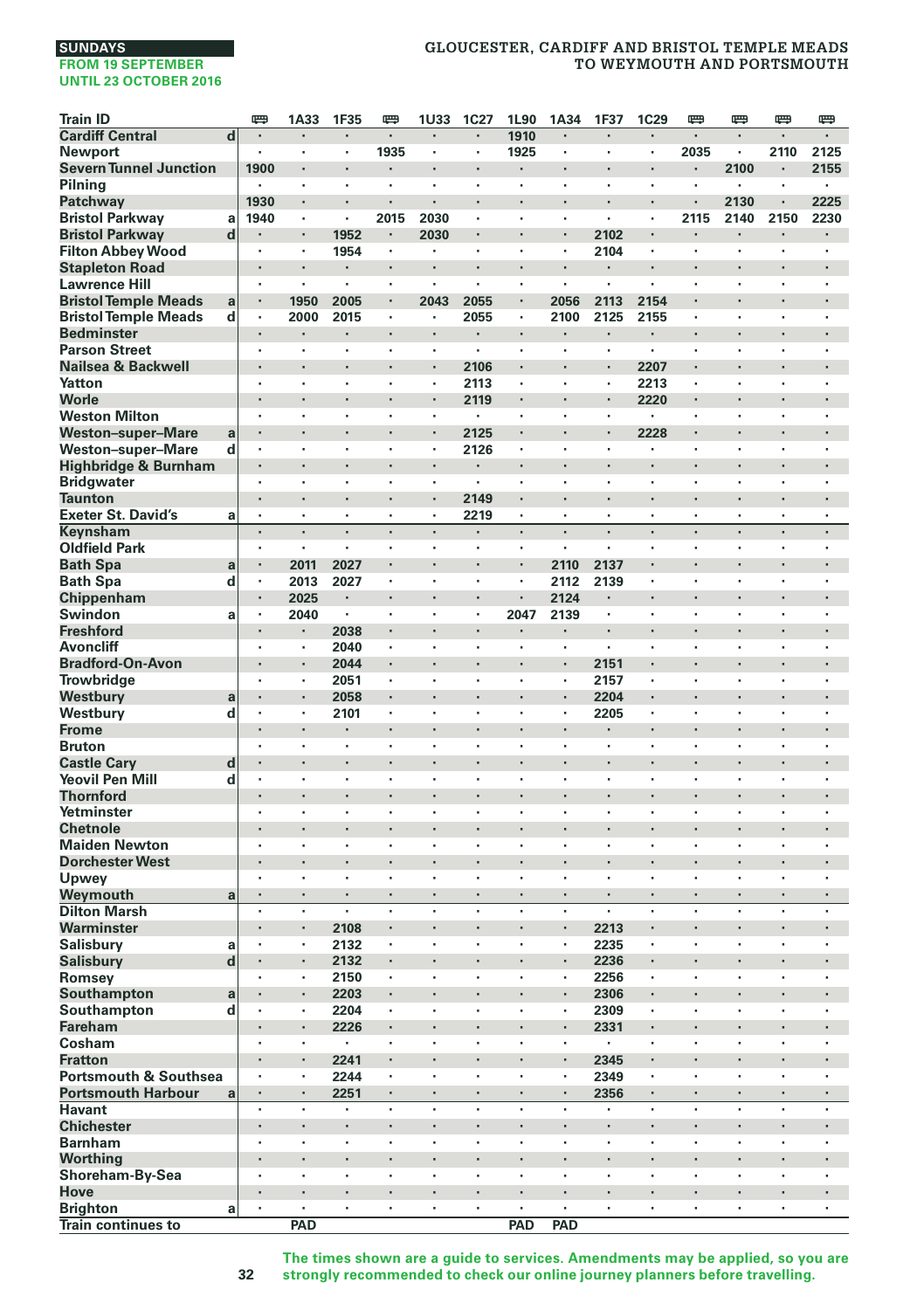# **GLOUCESTER, CARDIFF AND BRISTOL TEMPLE MEADS TO WEYMOUTH AND PORTSMOUTH**

| <b>Train ID</b>                  |             | 1C96                 | <b>1C98</b> | 1L94           | 1L96    | 1A36 | œ    | 1F39  | 1U34  |
|----------------------------------|-------------|----------------------|-------------|----------------|---------|------|------|-------|-------|
| <b>Cardiff Central</b>           | d           |                      |             | 2010           | 2050    |      | 2130 |       | ٠     |
| <b>Newport</b>                   |             |                      | ï           | 2026           | 2104    | ï    | 2200 | ï     |       |
| <b>Severn Tunnel Junction</b>    |             | l,                   | l,          |                |         | l,   | ï    | ï     |       |
| Pilning                          |             |                      | ï           |                |         | ï    | ×,   |       |       |
| Patchway                         |             |                      |             |                |         | ł.   |      | ï     |       |
| <b>Bristol Parkway</b>           | a           | $\ddot{\phantom{0}}$ | ï           | ,              | ,       | ٠    | 2240 |       | 00s18 |
| <b>Bristol Parkway</b>           | $\mathbf d$ |                      |             |                |         | ï    |      | 2249  |       |
| <b>Filton Abbey Wood</b>         |             | ×                    | ٠           | $\cdot$        |         | ł,   | ï    | 2251  | ï     |
| <b>Stapleton Road</b>            |             |                      |             |                |         |      |      |       |       |
| <b>Lawrence Hill</b>             |             | ×                    | ï           |                |         | ï    | ٠    | ٠     | ٠     |
| <b>Bristol Temple Meads</b>      | a           |                      |             | $\blacksquare$ |         | 2159 |      | 2259  | 0030  |
| <b>Bristol Temple Meads</b>      | d           |                      |             |                |         | 2210 | ï    | 2310  |       |
| <b>Bedminster</b>                |             | l,                   | l,          |                |         | ï    | l,   | ï     | l,    |
| <b>Parson Street</b>             |             |                      | ï           |                |         | ï    | ï    |       |       |
| Nailsea & Backwell               |             |                      |             |                |         | l,   |      |       |       |
| Yatton                           |             | ٠                    | ï           | ,              | ,       | ٠    | ×    | ×     | ,     |
| Worle                            |             |                      |             |                |         |      | ł,   | ï     |       |
| <b>Weston Milton</b>             |             | ٠                    | ٠           |                |         | ł,   | ï    | ï     | ٠     |
| <b>Weston-super-Mare</b>         | a           |                      |             |                |         | ï    |      |       |       |
| <b>Weston-super-Mare</b>         | d           | ×                    | ï           |                |         | ٠    | ï    | ï     | ٠     |
| Highbridge & Burnham             |             |                      |             |                |         | ×    |      |       |       |
| <b>Bridgwater</b>                |             |                      |             |                |         | ł,   | ï    | ï     |       |
| <b>Taunton</b>                   |             | 2218                 | 23s06       |                |         | l,   | ï    | ï     | l,    |
| <b>Exeter St. David's</b>        | a           | 2250                 | 2336        |                |         | ï    | ï    | ï     |       |
| Keynsham                         |             | ٠                    |             |                |         | ï    | ï    | ï     |       |
| <b>Oldfield Park</b>             |             | ٠                    | ï           | $\cdot$        | $\cdot$ | ٠    | ×    |       | ,     |
| <b>Bath Spa</b>                  | a           |                      | ï           |                |         | 2222 | ï    | 2322  |       |
| <b>Bath Spa</b>                  | d           | ٠                    | ï           |                |         | 2223 | ×    | 2323  |       |
| Chippenham                       |             |                      | ł,          |                |         | 2235 |      |       |       |
| Swindon                          | a           | ×                    | ï           | 2149           | 2228    | 2250 | ï    | ×     | ٠     |
| <b>Freshford</b>                 |             |                      |             |                |         |      | ł,   |       |       |
| <b>Avoncliff</b>                 |             |                      | ï           |                |         |      | ï    |       |       |
| <b>Bradford-On-Avon</b>          |             | ï                    |             |                |         | ï    | ï    | 2335  | l,    |
| <b>Trowbridge</b>                |             |                      | ï           |                |         | ï    | ł    | 2342  |       |
| Westbury                         | a           |                      |             |                |         | ł,   | ł.   | 2349  |       |
| Westbury                         | d           | ٠                    | ï           |                | ,       | ×    | ×    | 2350  |       |
| <b>Frome</b>                     |             |                      |             |                |         | ï    |      |       |       |
| <b>Bruton</b>                    |             | ï                    | ï           |                |         | ï    | ï    | ï     |       |
| <b>Castle Cary</b>               | d           |                      |             |                |         | Ç    |      |       |       |
| <b>Yeovil Pen Mill</b>           | d           | ×                    | ï           |                |         | ٠    | ï    | ï     | ٠     |
| <b>Thornford</b>                 |             |                      |             | $\bullet$      |         | ×    |      |       |       |
| Yetminster                       |             |                      |             |                |         | ï    | ï    | ï     |       |
| <b>Chetnole</b>                  |             | l,                   |             |                |         | ï    | ï    | ï     |       |
| <b>Maiden Newton</b>             |             |                      | ï           |                |         | ï    | ï    |       |       |
| <b>Dorchester West</b>           |             |                      |             |                |         | ï    | l,   |       |       |
| Upwey                            |             | ×                    | ï           |                |         | ×    | ×    | ×     | ,     |
| Weymouth                         | a           |                      |             |                |         | ï    | ï    | ï     |       |
| <b>Dilton Marsh</b>              |             | ٠                    | ï           |                |         | ×    | ï    | 23x53 |       |
| Warminster                       |             |                      |             |                |         | ï    |      | 2359  |       |
| Salisbury                        | a           | ×                    | ï           |                |         | ٠    | ï    | ٠     | ٠     |
| Salisbury                        | d           |                      |             | $\cdot$        |         | ×    | ł,   |       |       |
| Romsey                           |             | ï                    | ï           |                |         | ï    | ï    | ï     |       |
| Southampton                      | a           |                      |             |                |         | ï    | ï    | ï     |       |
| Southampton                      | d           |                      | ï           |                |         | ï    | ï    | ï     |       |
| <b>Fareham</b>                   |             |                      | l,          |                |         | ï    | ł,   |       |       |
| Cosham                           |             | ٠                    | ï           |                |         | ×    | ×    | ï     |       |
| <b>Fratton</b>                   |             |                      | ï           |                |         | ï    | ł,   | ï     |       |
| <b>Portsmouth &amp; Southsea</b> |             | ٠                    | ٠           |                | ï       | ×    | ï    | ï     |       |
| <b>Portsmouth Harbour</b>        | a           |                      |             |                |         |      |      |       |       |
| <b>Havant</b>                    |             | l,                   | ï           |                |         | l,   | l,   | ï     | ï     |
| <b>Chichester</b>                |             |                      |             |                |         |      | ł    |       |       |
| <b>Barnham</b>                   |             |                      |             |                |         | ï    | ï    | ï     |       |
| Worthing                         |             | ï                    |             |                |         | ï    | l,   | ï     |       |
| Shoreham-By-Sea                  |             |                      | ï           |                |         | ï    | ï    | ï     |       |
| Hove                             |             |                      |             |                |         | é    |      |       |       |
| <b>Brighton</b>                  | a           | ٠                    | ï           | $\cdot$        |         | ٠    | ٠    | ×,    | ,     |
| <b>Train continues to</b>        |             | PLY                  |             | PAD            | PAD     | PAD  |      |       |       |
|                                  |             |                      |             |                |         |      |      |       |       |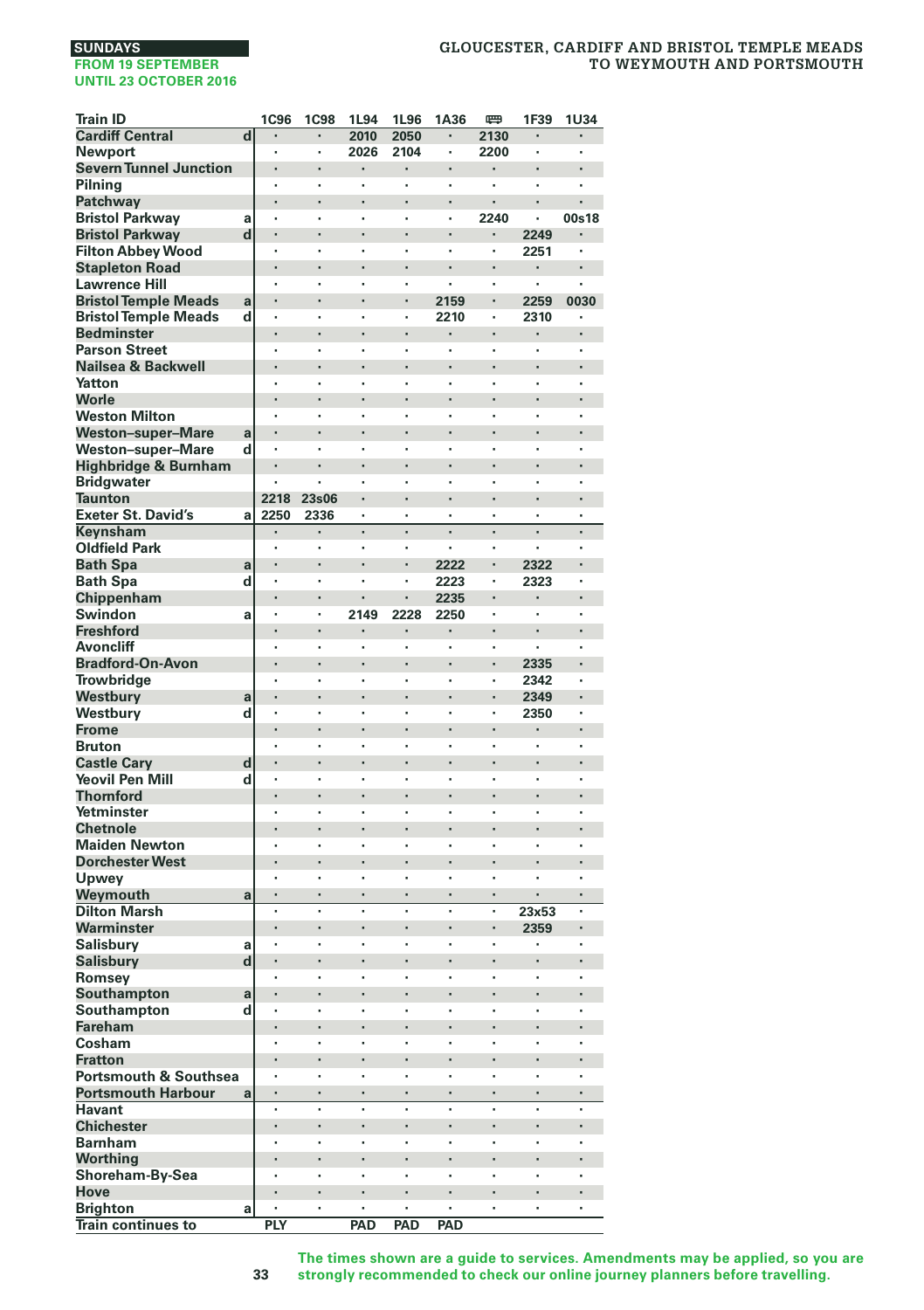| <b>Train ID</b>                                   | 罒                         | 罒                         | <b>2U00</b>  | 罒          | 罒                      | 2U02                 | œ                    | œ                      | 2B01            | 罒        | œ                    | <b>2S04</b>          | <b>1C01</b>              | <b>1C01</b>  |
|---------------------------------------------------|---------------------------|---------------------------|--------------|------------|------------------------|----------------------|----------------------|------------------------|-----------------|----------|----------------------|----------------------|--------------------------|--------------|
| <b>Brighton</b><br>$\overline{\mathbf{d}}$        | $\cdot$                   | $\cdot$                   | ٠            | ٠          | $\blacksquare$         | $\blacksquare$       | $\blacksquare$       | $\blacksquare$         | $\cdot$         | ٠        | ٠                    | $\blacksquare$       | $\blacksquare$           |              |
| Hove                                              | $\blacksquare$            |                           | ٠            | ٠          | ٠                      | $\blacksquare$       | $\blacksquare$       | $\cdot$                | $\cdot$         | ×        | ٠                    | $\cdot$              | ×                        |              |
| Shoreham-By-Sea                                   |                           | $\cdot$                   |              | ï          |                        |                      |                      |                        |                 | ł.       | ï                    |                      |                          |              |
| Worthing                                          | $\cdot$                   |                           | ٠            | ï          | ï                      | ł,                   |                      | $\cdot$                |                 | ï        | ł,                   | ٠                    | $\overline{\phantom{a}}$ |              |
| <b>Barnham</b>                                    |                           |                           |              | ï          |                        | ï                    |                      |                        |                 | ×        | ï                    | ×,                   |                          |              |
| <b>Chichester</b>                                 | ٠                         |                           | ٠            | ï          | ٠                      | ٠                    |                      | $\cdot$                |                 | ×        | ×                    | $\cdot$              | ٠                        | $\cdot$      |
| <b>Havant</b>                                     | $\cdot$                   | $\cdot$                   | ×            | ×          | $\cdot$                | $\ddot{\phantom{0}}$ |                      |                        | $\cdot$         | ×        | ×                    | $\cdot$              | $\ddot{\phantom{0}}$     | $\cdot$      |
| <b>Portsmouth Harbour</b><br>d                    | $\cdot$                   | $\cdot$                   | ٠            | ×          | $\cdot$                | $\cdot$              | $\cdot$              | $\cdot$                | $\cdot$         | ٠        | ×                    | $\cdot$              | ×                        |              |
| <b>Portsmouth &amp; Southsea</b>                  | $\cdot$                   |                           | l,           | ï          | $\cdot$                | ï                    |                      | $\cdot$                |                 | ú.       | ï                    | ï                    |                          |              |
| <b>Fratton</b>                                    | $\cdot$                   | $\cdot$                   | ×            | ٠          | $\cdot$                | ×                    | $\cdot$              | $\cdot$                | $\cdot$         | ٠        | $\cdot$              | ×                    | ×                        | $\cdot$      |
| Cosham                                            |                           |                           |              |            |                        |                      |                      |                        |                 |          | ï                    |                      |                          |              |
| Fareham                                           | $\cdot$<br>$\blacksquare$ | $\cdot$<br>$\blacksquare$ | ٠            | ٠          | ٠<br>٠                 | ٠                    | $\cdot$              | $\cdot$                | $\cdot$         | ×        | ٠                    | ٠<br>×               | ٠                        | $\cdot$      |
| Southampton<br>a<br>Southampton<br>d              |                           |                           | ï            | ï          | ï                      | ł,                   |                      |                        |                 | ï        | ł,                   | ï                    | ï                        |              |
| Romsey                                            |                           | $\cdot$                   | ï            | ï          | $\cdot$                |                      |                      | $\cdot$                |                 | ×        | ï                    |                      | $\ddot{\phantom{0}}$     |              |
| Salisbury<br>a                                    |                           |                           | ٠            | ï          | $\cdot$                | ï                    | $\cdot$              | $\cdot$                |                 | ٠        | ٠                    | ï                    | ×                        |              |
| <b>Salisbury</b><br>d                             |                           | $\bullet$                 |              |            | ٠                      |                      |                      |                        |                 |          |                      |                      |                          |              |
| Warminster                                        | $\cdot$                   | $\cdot$                   | ٠            | ï          | ×                      | ×                    |                      | $\cdot$                | $\cdot$         | ٠        | ٠                    | ×                    | ٠                        | ٠            |
| <b>Dilton Marsh</b>                               | $\cdot$                   | $\cdot$                   | ×            | ł.         | $\cdot$                |                      |                      | $\ddot{\phantom{0}}$   | $\cdot$         | ×        | ÷.                   | $\cdot$              | $\cdot$                  |              |
| Weymouth<br>d                                     | l,                        |                           | ł,           | l,         | l,                     | l,                   |                      | $\cdot$                | l,              | ï        | l,                   | l,                   | ł.                       | l,           |
| Upwey                                             |                           | $\cdot$                   |              |            | ٠                      |                      |                      |                        |                 | ٠        | ï                    |                      |                          |              |
| <b>Dorchester West</b>                            |                           |                           |              | ï          |                        |                      |                      |                        |                 | ï        | ï                    | ï                    | ï                        |              |
| <b>Maiden Newton</b>                              |                           | $\cdot$                   |              |            | $\blacksquare$         |                      |                      |                        |                 | ×        |                      | ×                    |                          |              |
| Chetnole                                          | $\cdot$                   | $\cdot$                   | ٠            | ٠          | ٠                      | ٠                    | $\cdot$              | $\cdot$                | $\cdot$         | ٠        | ٠                    | ٠                    | ٠                        | $\cdot$      |
| Yetminster                                        |                           |                           |              | ï          |                        |                      |                      |                        |                 |          | ï                    |                      |                          |              |
| <b>Thornford</b>                                  | $\cdot$                   |                           | ٠            | ٠          | $\cdot$                | ł,                   |                      | $\cdot$                |                 | ٠        | ×                    | $\cdot$              | ٠                        |              |
| <b>Yeovil Pen Mill</b><br>d                       |                           |                           |              |            |                        |                      |                      |                        |                 | ٠        | ï                    |                      |                          |              |
| <b>Castle Cary</b><br>d                           | $\cdot$                   |                           | ×            | ï          | $\cdot$                | ٠                    |                      | $\cdot$                |                 | ٠        | ×                    | $\cdot$              | ٠                        |              |
| <b>Bruton</b>                                     |                           | $\bullet$                 |              |            | ٠                      |                      |                      | $\bullet$              |                 | ٠        | ۰                    | ٠                    | ٠                        |              |
| Frome                                             | $\cdot$                   |                           | ×            | ï          | $\cdot$                | ٠                    |                      | $\cdot$                |                 | ٠        | ×                    | ٠                    | ٠                        |              |
| Westbury<br>a                                     |                           |                           | l,           | ï          |                        |                      |                      |                        |                 | ï        | ï                    |                      | l,                       |              |
| Westbury<br>d                                     | $\cdot$                   | $\cdot$                   | ×            | ×          | ×                      | ×                    | $\cdot$              | $\cdot$                | 0558            | ×,       | $\cdot$              | ×                    | ×                        | $\cdot$      |
| <b>Trowbridge</b>                                 |                           |                           |              |            |                        |                      |                      |                        | 0604            |          | ï                    | ٠                    |                          |              |
| Bradford-On-Avon                                  | $\cdot$                   | $\cdot$                   | ٠            | ٠          | ٠                      | ×                    | $\cdot$              | $\cdot$                | 0610            | ٠        | ٠                    | $\ddot{\phantom{a}}$ | ٠                        | $\cdot$      |
| <b>Avoncliff</b>                                  |                           | $\cdot$                   |              |            | ٠                      |                      |                      | $\cdot$                | 0613            |          |                      | ٠                    |                          |              |
| <b>Freshford</b>                                  |                           |                           | ï            | ï          | ï<br>×                 |                      |                      |                        | 0616<br>$\cdot$ | ł,<br>l, | ł,<br>ï              | ï                    | 0628                     |              |
| Swindon<br>d                                      | $\ddot{\phantom{0}}$      |                           | ٠            | ï          | ٠                      | $\ddot{\phantom{0}}$ | $\ddot{\phantom{0}}$ | $\cdot$                | $\cdot$         | ×        | $\ddot{\phantom{a}}$ | ï                    |                          | 0629         |
| Chippenham<br><b>Bath Spa</b><br>a                | $\cdot$                   |                           |              |            |                        |                      |                      | $\cdot$                | 0626            | ø        |                      | ٠                    | 0641<br>0654             | 0642<br>0655 |
| <b>Bath Spa</b><br>d                              | $\cdot$                   | $\cdot$                   | ٠            | ٠          | ٠                      | ٠                    | ٠                    | $\cdot$                | 0628            | ٠        | ٠                    | ٠                    | 0657                     | 0658         |
| <b>Oldfield Park</b>                              | $\blacksquare$            | $\cdot$                   | ×            | ł.         | $\blacksquare$         |                      |                      | $\cdot$                | 0631            | ٠        | ×                    | ×,                   |                          |              |
| Keynsham                                          | $\cdot$                   | $\cdot$                   | ×            | ×          | $\cdot$                | ٠                    |                      | $\cdot$                | 0638            | ×,       | ÷,                   | ÷,                   | ×,                       |              |
| <b>Exeter St. David's</b><br>d                    | $\cdot$                   | $\cdot$                   | J.           |            | $\cdot$                |                      | $\cdot$              | $\cdot$                |                 | ÷.       | $\cdot$              | L.                   | $\cdot$                  | $\cdot$      |
| <b>Taunton</b>                                    |                           |                           |              | ï          |                        | ٠                    |                      | $\cdot$                |                 | ï        | ×                    | 0602                 | ٠                        |              |
| <b>Bridgwater</b>                                 | ٠                         | $\cdot$                   |              |            | ٠                      | l,                   | ٠                    |                        |                 | ٠        | i,                   | 0614                 | ٠                        |              |
| Highbridge & Burnham                              | $\cdot$                   | $\cdot$                   | ٠            | ٠          | $\cdot$                | ٠                    | $\cdot$              | $\cdot$                | $\cdot$         | ٠        | ٠                    | 0621                 | ٠                        | $\cdot$      |
| <b>Weston - Super - Mare</b><br>a                 |                           |                           |              | ï          |                        | ï                    |                      |                        |                 |          | ï                    | 0632                 | ï                        |              |
| Weston - Super - Mare<br>d                        | $\cdot$                   |                           | ×            | ï          | $\cdot$                | ł,                   |                      | $\cdot$                |                 | ٠        | $\epsilon$           | 0636                 | $\cdot$                  | $\cdot$      |
| <b>Weston Milton</b>                              |                           |                           |              |            |                        |                      |                      |                        |                 | ٠        | ,                    | 0639                 |                          |              |
| Worle                                             | ٠                         |                           | ×            | ï          | ٠                      | ï                    |                      |                        |                 | ï        | ×                    | 0643                 | $\cdot$                  |              |
| <b>Yatton</b>                                     | ٠                         | $\bullet$                 | ٠            | ۰          | ٠                      |                      |                      |                        |                 | ×        | ٠                    | 0649                 | ٠                        |              |
| Nailsea & Backwell                                | $\cdot$                   |                           | ٠            | ï          | ×                      | ×                    |                      | $\ddot{\phantom{0}}$   | $\cdot$         | ٠        | ×                    | 0655                 | $\cdot$                  |              |
| <b>Parson Street</b>                              |                           | $\cdot$                   |              |            | $\cdot$                |                      |                      |                        |                 | i,       | i,                   | 0702                 |                          |              |
| <b>Bedminster</b>                                 | $\ddot{\phantom{0}}$      | $\cdot$                   | ×            | $\cdot$    | ×                      | ÷,                   | $\cdot$              | $\cdot$                |                 | ٠        | $\ddot{\phantom{a}}$ | 0705                 |                          |              |
| <b>Bristol Temple Meads</b><br>a                  |                           | $\cdot$                   | ł,           | ï          | $\blacksquare$         |                      |                      |                        | 0646            |          | ï                    | 0709                 | 0709                     | 0710         |
| <b>Bristol Temple Meads</b><br>d                  | 0137                      | 0137                      | 0554         | ٠          | ٠                      | 0619                 |                      | $\cdot$                | 0650            | ٠<br>×   | ł,                   | 0710                 | 0717                     | 0717         |
| <b>Lawrence Hill</b>                              |                           | $\cdot$                   | 0557         | ł          | $\blacksquare$         | 0622                 |                      | $\blacksquare$         | 0653            |          |                      | 0713                 | ٠                        |              |
| <b>Stapleton Road</b><br><b>Filton Abbey Wood</b> | $\cdot$                   | $\cdot$                   | 0600<br>0605 | ٠<br>ï     | ٠                      | 0625<br>0631         | $\blacksquare$       | $\cdot$                | 0656<br>0702    | ٠<br>ï   | ٠<br>ï               | 0715                 | 0727                     | 0727         |
| <b>Bristol Parkway</b><br>a                       | $\cdot$                   |                           | 0610         | ٠          | ٠                      | 0635                 |                      |                        | 0706            | ×,       | ×,                   | 0721<br>0725         | 0731                     | 0731         |
| <b>Bristol Parkway</b><br>d                       |                           |                           |              | 0620       | 0622                   |                      | 0645                 | 0647                   |                 | 0716     | 0718                 |                      |                          |              |
| Patchway                                          | $\cdot$                   | $\cdot$                   | ٠            | ٠          | 0629                   | ٠                    | $\cdot$              | 0654                   | $\cdot$         | ٠        | ٠                    | ٠                    | ٠                        | $\cdot$      |
| Pilning                                           |                           |                           |              |            |                        |                      |                      |                        |                 |          |                      |                      |                          |              |
|                                                   |                           | $\cdot$                   |              |            |                        | $\cdot$              |                      |                        |                 | ٠        |                      |                      |                          |              |
|                                                   |                           |                           | ×            | ï          |                        | ×                    |                      |                        |                 | ×        |                      | $\cdot$              | ٠                        |              |
| <b>Severn Tunnel Junction</b><br><b>Newport</b>   | 02s27                     | 02s27                     |              | 0700       | 0704<br>$\blacksquare$ | ï                    | 0725                 | 0729<br>$\blacksquare$ |                 | 0811     | 0753                 | ï                    | ï                        |              |
| <b>Cardiff Central</b><br>a                       | 0307                      | 0307                      |              | <b>NWP</b> |                        | <b>BPW</b>           |                      |                        | $\cdot$         |          | ٠                    | ٠                    |                          |              |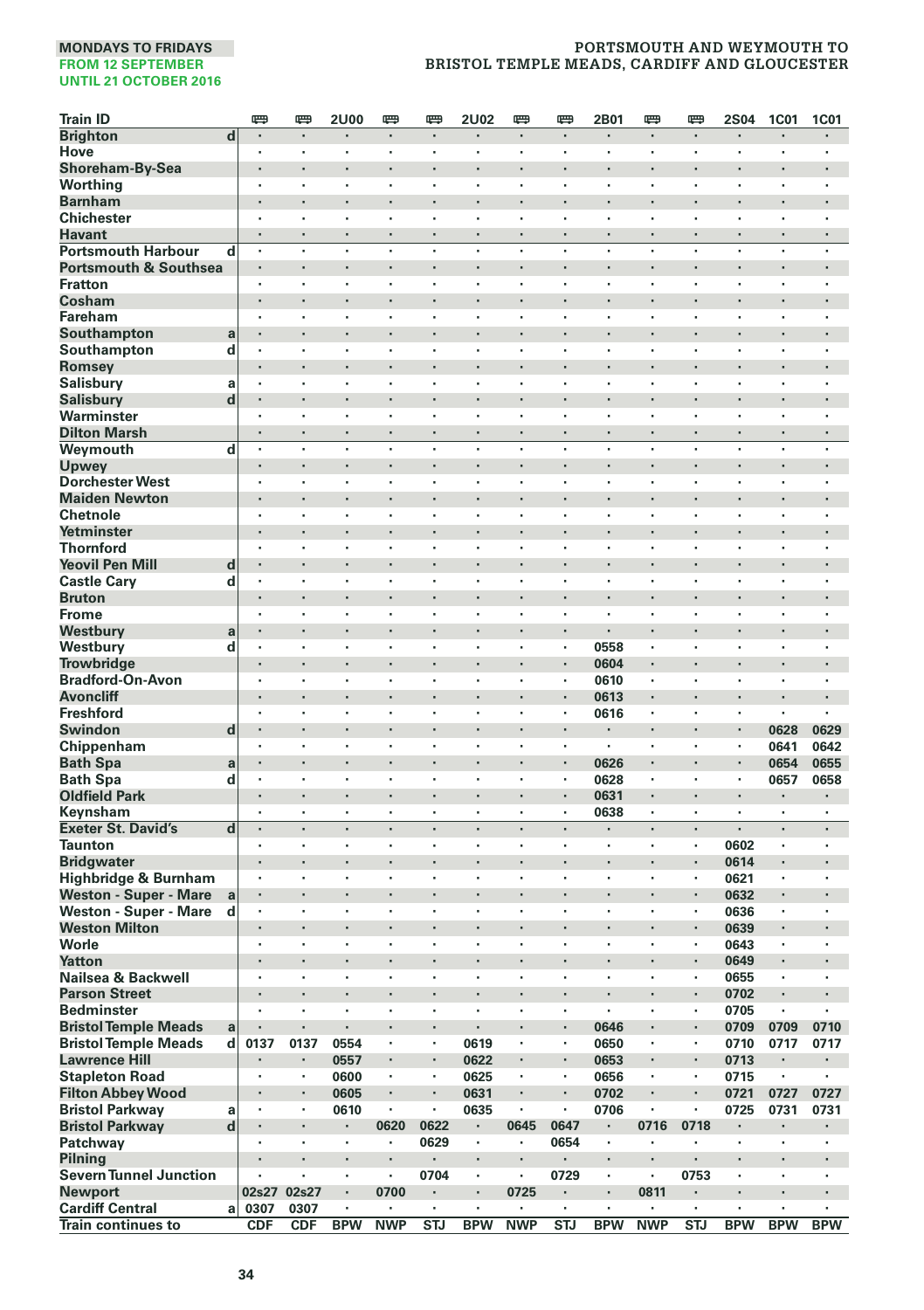| <b>Train ID</b>                                               |   | <b>m</b>     | <b>m</b>                  | 2D02         | 1B04       | 罒                        | 1U05                | 2D03         | 2U06           | <b>m</b>             | Ð            | 2D04         | <b>1F06</b>          | 1U10       | 罒                    |
|---------------------------------------------------------------|---|--------------|---------------------------|--------------|------------|--------------------------|---------------------|--------------|----------------|----------------------|--------------|--------------|----------------------|------------|----------------------|
| <b>Brighton</b>                                               | d |              |                           |              |            |                          |                     |              |                |                      |              |              |                      |            |                      |
| Hove                                                          |   | $\cdot$      | $\cdot$                   | ٠            | ٠          | ٠                        | ٠                   | ٠            | $\cdot$        | $\cdot$              | ٠            | ٠            | ٠                    | ٠          | ٠                    |
| Shoreham-By-Sea                                               |   |              | $\cdot$                   | ×            |            | ٠                        |                     |              |                |                      |              | ×            |                      |            |                      |
| Worthing                                                      |   | $\cdot$      |                           | l,           | l,         | ł,                       | ï                   |              |                |                      | ٠            | l,           |                      | ï          | ï                    |
| <b>Barnham</b>                                                |   |              | $\ddot{\phantom{0}}$      | ï            | ï          | ÷                        | ï                   | l,           |                | $\ddot{\phantom{0}}$ | ï            | ×            | Ĭ.                   | ł.         | ÷,                   |
| <b>Chichester</b>                                             |   |              |                           | ×            | ï          | ×                        | ٠                   | ×            |                |                      | ï            | ٠            | ×<br>×               | ï          |                      |
| Havant                                                        |   | ٠<br>$\cdot$ | $\blacksquare$<br>$\cdot$ | ٠<br>٠       | ٠<br>×     | $\ddot{\phantom{a}}$     | $\blacksquare$<br>× | ٠<br>×       | $\cdot$        | $\bullet$<br>$\cdot$ | ٠<br>$\cdot$ | ٠<br>×       |                      | ×          | $\blacksquare$<br>×  |
| <b>Portsmouth Harbour</b><br><b>Portsmouth &amp; Southsea</b> | d |              | $\cdot$                   | ł            | ł          | ×                        |                     |              |                |                      |              |              | 0600<br>0604         |            |                      |
| <b>Fratton</b>                                                |   | $\cdot$      | $\cdot$                   | ٠            | ٠          | $\ddot{\phantom{a}}$     | ×                   | ٠            | $\cdot$        | $\cdot$              | ٠            | ٠            | 0608                 | ×          | ٠                    |
| Cosham                                                        |   | ۰            | $\cdot$                   | l,           | ł          | $\ddot{\phantom{0}}$     |                     |              |                |                      |              | ٠            | 0615                 |            |                      |
| <b>Fareham</b>                                                |   |              |                           | ×            | ï          |                          | ï                   |              |                |                      |              | ï            | 0624                 | ٠          |                      |
| Southampton                                                   | a |              |                           |              | ×          | ٠                        |                     |              |                |                      |              | ٠            | 0645                 |            | ٠                    |
| Southampton                                                   | d | $\cdot$      |                           | ×            | ٠          | $\cdot$                  | $\cdot$             | ×            |                |                      | ٠            | ٠            | 0646                 | ٠          | $\cdot$              |
| Romsey                                                        |   |              |                           |              | ł.         |                          |                     |              |                |                      | ï            | ×            | 0700                 |            |                      |
| Salisbury                                                     | a | $\cdot$      | $\cdot$                   | ٠            | ×          | $\ddot{\phantom{a}}$     | ×                   | ×            | $\cdot$        | $\cdot$              | $\cdot$      | ٠            | 0718                 | ×          | ×                    |
| <b>Salisbury</b>                                              | d |              |                           |              |            |                          | ٠                   | ٠            |                |                      |              |              | 0719                 |            |                      |
| Warminster                                                    |   | $\cdot$      | $\cdot$                   | ٠            | ٠          | ٠                        | ×                   | ٠            | $\cdot$        | $\cdot$              | ٠            | ٠            | 0739                 | ٠          | ٠                    |
| <b>Dilton Marsh</b>                                           |   |              | $\cdot$                   | ٠            | ×          | ٠                        | ٠                   |              | $\cdot$        | $\cdot$              | ٠            | ٠            | 07x44                | ٠          | $\blacksquare$       |
| Weymouth                                                      | d | $\cdot$      |                           | ł,           | ł,         | ÷,                       |                     | 0533         | $\cdot$        |                      | ł,           |              |                      | l,         |                      |
| Upwey                                                         |   |              | $\cdot$                   | ï            | ł.         | $\ddot{\phantom{0}}$     | ×,                  | 0537         | $\cdot$        |                      | ï            | ł.           | ï                    |            |                      |
| <b>Dorchester West</b>                                        |   | Ĭ.           | $\cdot$                   | ٠            |            | $\overline{\phantom{a}}$ | ×                   | 0545         |                | $\cdot$              | ł.           | ä,           | ×                    | ×          | $\ddot{\phantom{a}}$ |
| <b>Maiden Newton</b>                                          |   |              |                           |              | ×          |                          |                     | 0557         |                |                      |              |              |                      |            |                      |
| Chetnole                                                      |   | ٠            | $\cdot$                   | ٠            | ٠          | $\cdot$                  | $\cdot$             | 06x06        | $\cdot$        |                      | ٠            | ×            | ٠                    | ٠          | ٠                    |
| Yetminster                                                    |   |              |                           |              | ł.         | $\ddot{\phantom{0}}$     | $\blacksquare$      | 06x08        |                |                      |              | ł.           |                      |            |                      |
| <b>Thornford</b>                                              |   |              |                           | ł,           | ï<br>ï     | ×                        | ï<br>٠              | 06x10        |                |                      | ł,<br>ï      | ï            | ł,                   | ï          | ï                    |
| <b>Yeovil Pen Mill</b>                                        | d |              |                           |              | ï          | ï                        | ï                   | 0620<br>0644 |                |                      | ï            | ï            | ï                    |            |                      |
| <b>Castle Cary</b><br><b>Bruton</b>                           | d |              | $\bullet$                 | ×            | ٠          | ٠                        | $\blacksquare$      |              | $\bullet$      |                      |              | ٠            | ×                    | ٠          | ٠                    |
| <b>Frome</b>                                                  |   | $\cdot$      | $\cdot$                   | ٠            | 0645       | ٠                        | ٠                   | 0650<br>0703 |                | $\ddot{\phantom{0}}$ | ٠            | ٠            | $\ddot{\phantom{0}}$ | ٠          | $\ddot{\phantom{0}}$ |
| Westbury                                                      | a |              |                           | i,           | 0654       |                          |                     | 0711         |                |                      |              | i,           | 0747                 | ï          |                      |
| Westbury                                                      | d | $\cdot$      | $\cdot$                   | ٠            | 0655       | $\cdot$                  | ٠                   | 0717         |                |                      | ٠            | ٠            | 0754                 | ٠          | ٠                    |
| <b>Trowbridge</b>                                             |   |              |                           | ï            | 0702       |                          | ٠                   | 0723         |                |                      | ï            | i,           | 0800                 |            |                      |
| <b>Bradford-On-Avon</b>                                       |   | ٠            | ,                         | ٠            | 0708       | $\cdot$                  | ٠                   | 0729         | $\cdot$        | ٠                    | ٠            | ٠            | 0806                 | ٠          | ٠                    |
| <b>Avoncliff</b>                                              |   |              | $\cdot$                   | ×            | 0711       | ٠                        | $\cdot$             | 0732         |                |                      | l,           | ٠            |                      |            |                      |
| <b>Freshford</b>                                              |   |              |                           |              | 0713       | $\cdot$                  | ٠                   | 0735         |                |                      | ×            | ٠            | 0810                 | ï          | ٠                    |
| <b>Swindon</b>                                                | d |              |                           | ï            |            |                          | 0739                |              |                |                      | ï            | i,           |                      | 0842       |                      |
| Chippenham                                                    |   | $\cdot$      |                           | ٠            | ٠          | $\ddot{\phantom{a}}$     | ٠                   | ×,           |                | $\cdot$              | ×            | ×            | $\cdot$              |            |                      |
| <b>Bath Spa</b>                                               | a |              |                           |              | 0724       |                          |                     | 0745         |                |                      |              |              | 0821                 |            |                      |
| <b>Bath Spa</b>                                               | d | $\cdot$      | $\cdot$                   | ٠            | 0725       | ٠                        | ٠                   | 0747         | $\cdot$        | $\cdot$              | ٠            | ٠            | 0822                 | ٠          | ٠                    |
| <b>Oldfield Park</b>                                          |   |              | $\cdot$                   | ×,           | 0728       | $\cdot$                  | $\cdot$             | 0750         | $\blacksquare$ | $\cdot$              | ×            | ×            | 0826                 | ł          | ×                    |
| Keynsham                                                      |   | $\cdot$      | $\cdot$                   | ٠            | 0735       | ×                        | $\cdot$             | 0757         |                |                      | ×            | ï            | 0834                 | ٠          | ٠                    |
| <b>Exeter St. David's</b>                                     | d | $\cdot$      | $\cdot$                   | 0600         |            | $\cdot$                  |                     |              | $\cdot$        | $\cdot$              | ÷.           | ä,           |                      | $\cdot$    | $\cdot$              |
| <b>Taunton</b>                                                |   |              |                           | 0634         |            | $\cdot$                  | ٠                   | ٠            |                |                      |              | 0735         | ×                    | ï          |                      |
| <b>Bridgwater</b>                                             |   | ٠            | $\bullet$                 | 0646         | ٠          |                          | ٠                   | ٠            |                |                      | ł            | 0747         |                      | ٠          |                      |
| Highbridge & Burnham                                          |   | $\cdot$      | $\cdot$                   | 0654         | ٠<br>i,    | ٠                        | ٠                   | ٠            | $\cdot$        | $\cdot$              | ٠<br>i,      | 0755         | ٠                    | ٠          | ٠                    |
| <b>Weston - Super - Mare</b>                                  | a | $\cdot$      |                           | 0704         | ٠          | $\cdot$                  | $\cdot$             | ×.           |                |                      | $\epsilon$   | 0805<br>0807 | $\cdot$              | ٠          | ×                    |
| Weston - Super - Mare<br><b>Weston Milton</b>                 | d |              |                           | 0708<br>0711 |            |                          | ×,                  | ×,           | 0737<br>0740   |                      | i,           | 0810         |                      |            |                      |
| Worle                                                         |   | ٠            | $\cdot$                   | 0715         | ٠          | ٠                        | $\cdot$             | $\cdot$      | 0744           |                      | ٠            | 0815         | ٠                    | ٠          |                      |
| <b>Yatton</b>                                                 |   | ٠            | $\bullet$                 | 0721         | ٠          | ٠                        | ٠                   | ٠            | 0749           | $\bullet$            | ٠            | 0821         | ٠                    | ٠          | ٠                    |
| Nailsea & Backwell                                            |   |              |                           | 0727         |            | ٠                        | ï                   | $\cdot$      | 0755           |                      | ٠            | 0827         | ٠                    | ï          | ٠                    |
| <b>Parson Street</b>                                          |   |              |                           | 0734         | ï          |                          |                     |              | 0802           |                      | ï            | 0834         |                      | ï          |                      |
| <b>Bedminster</b>                                             |   | $\cdot$      | $\cdot$                   | 0736         | ï          | $\ddot{\phantom{a}}$     | ×                   | ×            | 0804           |                      | $\bullet$    | 0837         |                      | ×          | ×                    |
| <b>Bristol Temple Meads</b>                                   | a |              |                           | 0741         | 0746       |                          |                     | 0805         | 0809           |                      | ï            | 0841         | 0842                 |            |                      |
| <b>Bristol Temple Meads</b>                                   | d | $\cdot$      | $\cdot$                   | 0747         | 0754       | ٠                        | ٠                   | 0809         | 0819           | $\cdot$              | ٠            | 0847         | 0854                 | ٠          | ٠                    |
| <b>Lawrence Hill</b>                                          |   |              | $\blacksquare$            | 0750         | ٠          |                          | ×                   | 0812         |                |                      |              | 0850         |                      |            |                      |
| <b>Stapleton Road</b>                                         |   |              |                           | 0752         | ×          | ×                        | ï                   | 0815         |                |                      | ł,           | 0852         | ï                    | ï          | ï                    |
| <b>Filton Abbey Wood</b>                                      |   |              |                           | 0757         | 0801       | l,                       | ٠                   | 0820         | 0826           |                      | ï            | 0856         | 0901                 | ×          |                      |
| <b>Bristol Parkway</b>                                        | a |              |                           |              | 0806       | ٠                        | 0816                | ٠            | 0831           |                      | ٠            | ٠            | 0906                 | 0911       |                      |
| <b>Bristol Parkway</b>                                        | d | 0738         | 0739                      | ٠            | ٠          | 0816                     |                     | ٠            |                | 0841                 | 0843         | ٠            |                      |            | 0916                 |
| Patchway                                                      |   | $\cdot$      | 0746                      | $\cdot$      | ٠          | $\cdot$                  | ×                   | ٠            | $\cdot$        | $\cdot$              | 0850         | ×            | ٠                    | ٠          | ٠                    |
| Pilning                                                       |   |              |                           | ł            |            | $\cdot$                  |                     |              | $\cdot$        |                      |              | ×            |                      |            |                      |
| <b>Severn Tunnel Junction</b>                                 |   |              | 0826                      | ٠            | ×          |                          | ×                   | ٠            | $\cdot$        | $\cdot$              | 0930         | ٠            | ×                    | ×          |                      |
| <b>Newport</b>                                                |   | 0833         | $\blacksquare$            | ł            |            | 0911                     | ×,                  |              |                | 0936                 | ٠            |              |                      |            | 1006                 |
| <b>Cardiff Central</b>                                        | a |              |                           |              |            |                          |                     |              |                |                      |              | ×            |                      |            |                      |
| <b>Train continues to</b>                                     |   | <b>NWP</b>   | <b>STJ</b>                | FIT          | <b>BPW</b> | <b>NWP</b>               | <b>BPW</b>          | FIT          | <b>BPW</b>     | <b>NWP</b>           | <b>STJ</b>   | FIT          | <b>BPW</b>           | <b>BPW</b> | <b>NWP</b>           |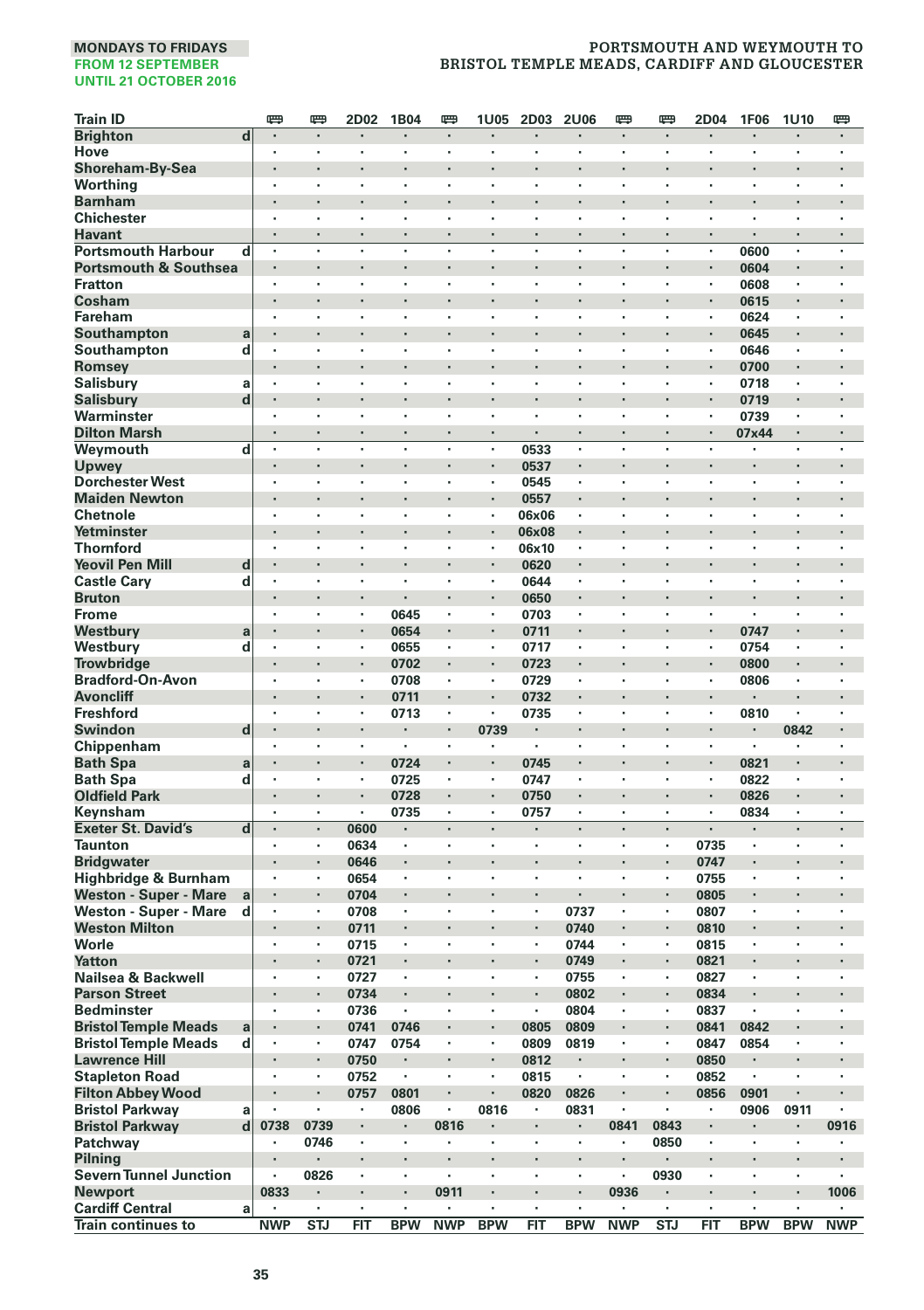| <b>Train ID</b>                                               |                         | <b>2D05</b>          | <b>2U08</b>          | <b>m</b>   | <b>P</b>   | 2D06                 | <b>1F08</b>          | 1U15                 | P)         | 2U10                 | 罒          | 罒          | 2D08                 | 1F10         | <b>1U20</b>               |
|---------------------------------------------------------------|-------------------------|----------------------|----------------------|------------|------------|----------------------|----------------------|----------------------|------------|----------------------|------------|------------|----------------------|--------------|---------------------------|
| <b>Brighton</b>                                               | $\overline{\mathbf{d}}$ |                      |                      |            |            |                      |                      |                      |            |                      |            |            |                      |              |                           |
| Hove                                                          |                         | $\cdot$              | $\cdot$              | ٠          | ٠          | ٠                    | $\cdot$              | $\cdot$              | $\cdot$    | $\cdot$              | ٠          | ٠          | ٠                    | ٠            |                           |
| Shoreham-By-Sea                                               |                         |                      |                      | ٠          |            | ٠                    | ×                    |                      |            | $\cdot$              |            |            |                      |              | $\cdot$                   |
| Worthing                                                      |                         |                      |                      | ï          | ï          | ï                    | ł,                   |                      |            |                      | ×          | ×          | ٠                    | ٠            |                           |
| <b>Barnham</b>                                                |                         |                      |                      | l,         | ï          | ÷,                   |                      | $\cdot$              |            | $\cdot$              | l,         | ï          | ÷,                   | ï            |                           |
| <b>Chichester</b>                                             |                         |                      |                      | ٠          | ٠          | ٠                    | ï<br>×,              | $\cdot$              | $\cdot$    |                      | ï          | ٠          | ٠                    | ï            | $\cdot$                   |
| Havant                                                        |                         | $\bullet$<br>$\cdot$ | $\bullet$<br>$\cdot$ | ٠<br>×     | ٠<br>٠     | ٠<br>×               |                      | $\bullet$<br>$\cdot$ | $\cdot$    | $\bullet$<br>$\cdot$ | ×          | ×          | ٠<br>×               |              | $\blacksquare$<br>$\cdot$ |
| <b>Portsmouth Harbour</b><br><b>Portsmouth &amp; Southsea</b> | d                       | $\cdot$              | $\cdot$              | ł          | ł          | $\blacksquare$       | 0705<br>0709         | $\cdot$              |            | $\cdot$              |            |            | $\blacksquare$       | 0823<br>0827 | $\cdot$                   |
| <b>Fratton</b>                                                |                         | $\cdot$              | $\cdot$              | ×          | ٠          | ×                    | 0713                 | $\cdot$              | $\cdot$    | $\cdot$              | ٠          | ٠          | ٠                    | 0831         | $\cdot$                   |
| Cosham                                                        |                         |                      | $\cdot$              | l,         | ł.         | ×                    | 0721                 | $\cdot$              |            | $\cdot$              |            | ï          | $\cdot$              | 0839         | $\cdot$                   |
| <b>Fareham</b>                                                |                         |                      |                      |            | ł,         | ٠                    | 0729                 |                      |            | ł                    |            |            | ï                    | 0847         |                           |
| Southampton                                                   | a                       |                      | $\cdot$              | ٠          | ł,         | ٠                    | 0750                 | $\cdot$              |            |                      |            |            | ٠                    | 0908         | $\cdot$                   |
| Southampton                                                   | d                       | $\cdot$              |                      | ×          | ٠          | $\cdot$              | 0753                 | $\cdot$              | $\cdot$    | $\cdot$              | ×          | ï          | ٠                    | 0910         |                           |
| Romsey                                                        |                         |                      | $\cdot$              |            | ł,         |                      | 0811                 |                      |            |                      |            |            |                      | 0921         |                           |
| Salisbury                                                     | a                       | $\cdot$              | $\cdot$              | ×          | ٠          | ×                    | 0829                 | $\cdot$              | $\cdot$    | $\cdot$              | ×          | ٠          | ×                    | 0939         | $\cdot$                   |
| <b>Salisbury</b>                                              | d                       |                      |                      |            |            |                      | 0830                 |                      |            |                      |            |            |                      | 0940         |                           |
| Warminster                                                    |                         | $\cdot$              | $\cdot$              | ٠          | ï          | ٠                    | 0853                 | $\cdot$              | $\cdot$    | $\cdot$              | ٠          | ×          | ×                    | 1001         | $\cdot$                   |
| <b>Dilton Marsh</b>                                           |                         |                      | $\cdot$              | ٠          | ×          | ٠                    | $\sim$               | $\cdot$              |            | $\cdot$              | ٠          | ٠          | ٠                    |              | $\cdot$                   |
| Weymouth                                                      | d                       | 0640                 |                      |            | ï          | l,                   |                      | $\cdot$              |            |                      | J.         | ï          | l,                   |              | $\cdot$                   |
| Upwey                                                         |                         | 0645                 | $\cdot$              | ×          | ł,         | $\ddot{\phantom{0}}$ |                      | $\cdot$              |            | $\cdot$              | ï          | ï          | ×                    |              | $\cdot$                   |
| <b>Dorchester West</b>                                        |                         | 0653                 | $\cdot$              | ×.         | ï          | ×                    | ×                    | $\cdot$              |            | $\ddot{\phantom{a}}$ | ×.         | ä,         | ÷,                   | ×            | $\cdot$                   |
| <b>Maiden Newton</b>                                          |                         | 0705                 | $\bullet$            |            |            |                      |                      |                      |            |                      |            |            |                      |              |                           |
| Chetnole<br>Yetminster                                        |                         | 07x13<br>07x16       | ٠<br>$\cdot$         | ٠<br>ł.    | ł,<br>ł,   | ٠                    | ٠                    | $\cdot$              | $\cdot$    |                      | ٠          | ٠          | ٠                    | ٠            |                           |
| <b>Thornford</b>                                              |                         | 07x18                |                      | ï          | ï          | ï                    | ł,                   |                      |            |                      | ï          | ï          | ï                    | ï            |                           |
| <b>Yeovil Pen Mill</b>                                        | d                       | 0730                 |                      |            | ï          |                      |                      |                      |            | $\cdot$              |            |            |                      |              | $\cdot$                   |
| <b>Castle Cary</b>                                            | d                       | 0744                 |                      | l,         | ï          |                      | ï                    |                      |            |                      |            | ï          |                      | ï            |                           |
| <b>Bruton</b>                                                 |                         | 0749                 | $\bullet$            |            | ł,         | ٠                    | ×                    | $\cdot$              |            | ٠                    |            |            | ٠                    | ×            | $\cdot$                   |
| <b>Frome</b>                                                  |                         | 0802                 | $\ddot{\phantom{0}}$ | ٠          | ×          | ٠                    | ٠                    | $\ddot{\phantom{0}}$ | ٠          | $\ddot{\phantom{0}}$ | ٠          | ٠          | $\ddot{\phantom{0}}$ | ×,           | $\ddot{\phantom{0}}$      |
| Westbury                                                      | a                       | 0809                 | $\cdot$              |            | ł,         |                      | 0901                 |                      |            |                      |            |            |                      | 1009         |                           |
| Westbury                                                      | d                       | 0817                 | $\cdot$              | ٠          | ٠          | ٠                    | 0909                 | $\cdot$              | $\cdot$    |                      | ٠          | ٠          | ٠                    | 1010         |                           |
| <b>Trowbridge</b>                                             |                         | 0823                 |                      |            | ł.         |                      | 0915                 |                      |            | $\cdot$              |            | ï          |                      | 1016         |                           |
| <b>Bradford-On-Avon</b>                                       |                         | 0829                 | $\cdot$              | ٠          | ×          | ٠                    | 0921                 | $\cdot$              | ,          | ,                    | ٠          | ٠          | ٠                    | 1022         | $\cdot$                   |
| <b>Avoncliff</b>                                              |                         | 0832                 | $\cdot$              |            | ł,         | ٠                    |                      | $\cdot$              |            |                      |            |            | ٠                    |              | $\cdot$                   |
| <b>Freshford</b>                                              |                         | 0835                 |                      | ×          | ×,         |                      | $\cdot$              |                      |            |                      | ×          | ï          |                      | ٠            |                           |
| <b>Swindon</b>                                                | d                       |                      | $\cdot$              | l,         | l,         |                      |                      | 0940                 |            | $\cdot$              | ï          | ï          |                      | ï            | 1043                      |
| Chippenham                                                    |                         | $\cdot$              | $\cdot$              | ×          | ٠          | ٠                    | ٠                    |                      | $\cdot$    | $\cdot$              | ×          | ×.         | ×                    | ×            |                           |
| <b>Bath Spa</b><br><b>Bath Spa</b>                            | a<br>d                  | 0846<br>0847         | $\cdot$              | ٠          | ٠          | ٠                    | 0934<br>0936         | $\cdot$              | $\cdot$    | $\cdot$              | ٠          | ٠          | ٠                    | 1034<br>1036 |                           |
| <b>Oldfield Park</b>                                          |                         | 0850                 | $\cdot$              | ×          | ×          | ×                    |                      | $\cdot$              |            | $\cdot$              | ł.         | ×          | ×                    |              |                           |
| Keynsham                                                      |                         | 0858                 | $\cdot$              | ×          | ٠          | $\cdot$              | 0943                 | $\cdot$              |            |                      | ٠          | ٠          | ł,                   | $\cdot$      |                           |
| <b>Exeter St. David's</b>                                     | d                       |                      | $\cdot$              | J.         | ä,         |                      |                      | $\cdot$              | $\cdot$    | $\cdot$              | J.         | ÷.         | ÷.                   |              | $\cdot$                   |
| <b>Taunton</b>                                                |                         |                      |                      | ×          | ï          | 0836                 |                      |                      |            |                      |            | ٠          | 0938                 |              |                           |
| <b>Bridgwater</b>                                             |                         |                      |                      |            | ٠          | 0848                 |                      |                      |            | ٠                    |            |            | 0950                 |              |                           |
| Highbridge & Burnham                                          |                         | $\cdot$              | $\cdot$              | ٠          | ٠          | 0856                 | ٠                    | $\cdot$              | $\cdot$    | $\cdot$              | ٠          | ٠          | 0957                 | ٠            | $\cdot$                   |
| <b>Weston - Super - Mare</b>                                  | a                       |                      |                      |            | i,         | 0909                 |                      |                      |            |                      |            | i,         | 1008                 |              |                           |
| Weston - Super - Mare                                         | d                       | $\cdot$              | 0841                 | ٠          | ×,         | 0911                 | ×                    |                      |            | 0945                 | ×,         | ٠          | 1010                 | $\cdot$      | $\cdot$                   |
| <b>Weston Milton</b>                                          |                         |                      | 0844                 |            |            | 0914                 | ï                    |                      |            | $\cdot$              |            |            | 1013                 |              |                           |
| Worle                                                         |                         | ٠                    | 0848                 | ٠          | ٠          | 0918                 | ٠                    | $\cdot$              |            | 0950                 | ٠          | ٠          | 1017                 | ٠            |                           |
| <b>Yatton</b>                                                 |                         | $\bullet$            | 0854                 | ٠          | ٠          | 0924                 |                      | $\bullet$            |            | 0956                 | ٠          | ٠          | 1023                 |              | $\bullet$                 |
| Nailsea & Backwell                                            |                         | $\cdot$              | 0901                 | ×<br>ï     | ٠<br>ï     | 0930                 | $\cdot$              |                      |            | 1002                 | ٠<br>ï     | ×,<br>ï    | 1029                 | ٠            |                           |
| <b>Parson Street</b>                                          |                         |                      | 0908                 | ×          | ٠          | 0936                 | ï                    | $\cdot$              | $\cdot$    |                      | ×          | ٠          | 1036                 |              | $\cdot$                   |
| <b>Bedminster</b><br><b>Bristol Temple Meads</b>              | a                       | 0906                 | 0911<br>0915         |            |            | 0939<br>0943         | 0950                 |                      | ï          | 1013                 |            | i,         | 1039<br>1042         | 1048         |                           |
| <b>Bristol Temple Meads</b>                                   | d                       | 0910                 | 0921                 | ٠          | ٠          | 0947                 | 0954                 | $\cdot$              | $\cdot$    | 1021                 | ٠          | ٠          | 1045                 | 1054         | $\cdot$                   |
| <b>Lawrence Hill</b>                                          |                         | 0913                 |                      |            |            | 0950                 | ٠                    |                      |            | $\cdot$              |            |            | 1049                 |              |                           |
| <b>Stapleton Road</b>                                         |                         | 0915                 | $\cdot$              | l,         | ï          | 0952                 | $\cdot$              |                      |            | $\cdot$              | l,         | ï          | 1052                 | ï            |                           |
| <b>Filton Abbey Wood</b>                                      |                         | 0920                 | 0930                 | ï          | ï          | 0957                 | 1002                 |                      |            | 1029                 | ï          |            | 1057                 | 1102         | $\cdot$                   |
| <b>Bristol Parkway</b>                                        | a                       |                      | 0935                 | ٠          | ٠          |                      | 1006                 | 1013                 | $\cdot$    | 1035                 | ٠          | ×,         |                      | 1106         | 1112                      |
| <b>Bristol Parkway</b>                                        | $\mathbf d$             |                      | $\bullet$            | 0945       | 0947       |                      |                      | $\bullet$            | 1016       | $\bullet$            | 1046       | 1048       | ٠                    |              |                           |
| Patchway                                                      |                         | $\cdot$              | $\cdot$              | ×          | 0954       | ×                    | $\bullet$            | $\cdot$              | $\cdot$    | $\cdot$              | ٠          | 1055       | ×                    | ٠            | $\cdot$                   |
| Pilnina                                                       |                         |                      | $\cdot$              | ł.         |            |                      |                      | $\cdot$              |            | $\cdot$              |            |            | ×                    |              | $\cdot$                   |
| <b>Severn Tunnel Junction</b>                                 |                         | $\cdot$              | $\cdot$              | ×          | 1034       | ×                    | $\ddot{\phantom{a}}$ | $\cdot$              |            | $\cdot$              | ٠          | 1135       | ٠                    | ×            | $\cdot$                   |
| Newport                                                       |                         |                      | $\cdot$              | 1035       | ٠          | ×                    |                      | $\cdot$              | 1106       | $\cdot$              | 1136       | ٠          |                      |              |                           |
| <b>Cardiff Central</b>                                        | a                       |                      |                      |            |            |                      |                      |                      |            |                      |            |            | ٠                    |              |                           |
| <b>Train continues to</b>                                     |                         | FIT                  | <b>BPW</b>           | <b>NWP</b> | <b>STJ</b> | $\overline{FIT}$     | <b>BPW</b>           | <b>BPW</b>           | <b>NWP</b> | <b>BPW</b>           | <b>NWP</b> | <b>STJ</b> | <b>FIT</b>           | <b>BPW</b>   | <b>BPW</b>                |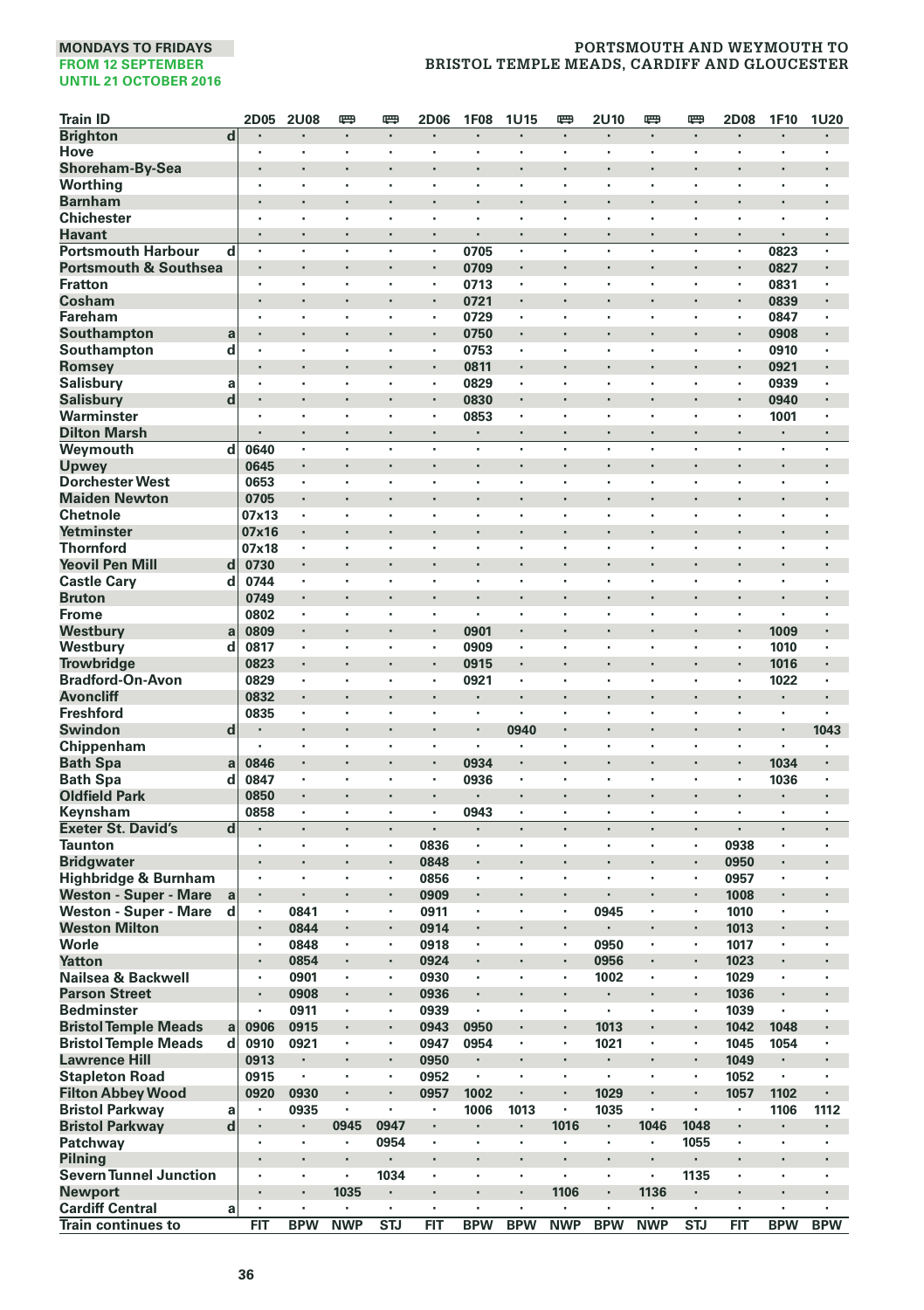| <b>Train ID</b><br>吧<br>2U12<br>罒<br>罒<br>2D10<br>1F12<br><b>1U25</b><br>罒<br>2U14<br>罒<br>罒<br>2D12                                                                                       | 1F14         | <b>1U28</b>          |
|--------------------------------------------------------------------------------------------------------------------------------------------------------------------------------------------|--------------|----------------------|
| <b>Brighton</b><br>d<br>$\blacksquare$<br>$\cdot$<br>×,<br>$\cdot$<br>×<br>$\blacksquare$<br>$\cdot$<br>$\cdot$<br>$\cdot$<br>$\cdot$<br>$\cdot$<br>٠                                      | ×            | $\blacksquare$       |
| Hove<br>$\cdot$<br>$\cdot$<br>×<br>×<br>$\cdot$<br>$\cdot$<br>$\cdot$<br>$\cdot$<br>$\cdot$<br>٠<br>×<br>٠                                                                                 | $\cdot$      | $\cdot$              |
| Shoreham-By-Sea<br>ï<br>ï<br>ï                                                                                                                                                             |              |                      |
| Worthina<br>ï<br>٠<br>٠<br>٠<br>٠                                                                                                                                                          |              |                      |
| <b>Barnham</b><br>$\ddot{\phantom{0}}$<br>$\bullet$<br>٠<br>٠                                                                                                                              |              | $\ddot{\phantom{0}}$ |
| <b>Chichester</b><br>×<br>$\cdot$<br>$\cdot$<br>٠<br>٠<br>$\bullet$<br>٠<br>٠<br>$\cdot$<br>$\cdot$<br>٠<br>٠                                                                              | ٠            | ٠                    |
| ä,<br><b>Havant</b><br>$\cdot$<br>ł.<br>×<br>$\cdot$<br>ł.<br>×<br>l,<br>l,<br>l,                                                                                                          | ï            |                      |
| <b>Portsmouth Harbour</b><br>0923<br>d<br>÷,<br>ł,<br>ł,<br>÷,                                                                                                                             | 1023         | l,                   |
| <b>Portsmouth &amp; Southsea</b><br>$\cdot$<br>ł<br>$\blacksquare$<br>0927<br>$\blacksquare$<br>$\cdot$<br>ł<br>$\blacksquare$<br>ï<br>ï<br>ï<br>ï<br>ï<br>ł,<br>٠                         | 1027         |                      |
| <b>Fratton</b><br>0931<br>,<br>Cosham<br>$\cdot$<br>$\cdot$<br>×<br>×<br>$\blacksquare$<br>×<br>٠                                                                                          | 1031<br>1039 | ٠                    |
| 0939<br>Fareham<br>0947<br>$\cdot$<br>٠<br>٠<br>$\cdot$<br>٠<br>$\cdot$<br>$\cdot$<br>٠<br>٠<br>×                                                                                          | 1047         | ٠                    |
| Southampton<br>ï<br>ï<br>1008<br>a                                                                                                                                                         | 1108         |                      |
| Southampton<br>d<br>$\cdot$<br>ł,<br>ï<br>×<br>1010<br>×,<br>×<br>×<br>٠                                                                                                                   | 1110         | i.                   |
| Romsey<br>ï<br>1021<br>ï<br>×,                                                                                                                                                             | 1121         |                      |
| <b>Salisbury</b><br>1039<br>$\cdot$<br>×<br>×<br>$\cdot$<br>×<br>٠<br>$\cdot$<br>a<br>$\cdot$<br>٠<br>$\cdot$                                                                              | 1139         | ٠                    |
| d<br><b>Salisbury</b><br>1040<br>$\cdot$<br>×<br>×<br>٠<br>$\cdot$<br>×<br>٠                                                                                                               | 1140         | $\blacksquare$       |
| Warminster<br>1101<br>×<br>ï<br>$\cdot$<br>$\cdot$<br>×<br>ï<br>×                                                                                                                          | 1201         | ٠                    |
| <b>Dilton Marsh</b><br>$\cdot$<br>$\cdot$<br>l,<br>l,<br>$\cdot$<br>÷.<br>$\cdot$<br>$\cdot$<br>÷.<br>l,<br>$\cdot$<br>$\cdot$                                                             |              |                      |
| Weymouth<br>d<br>×<br>×<br>$\cdot$<br>٠<br>×<br>٠<br>٠<br>$\cdot$<br>٠                                                                                                                     | ٠            | ٠                    |
| l,<br>Upwey<br>ï                                                                                                                                                                           |              |                      |
| <b>Dorchester West</b><br>$\cdot$<br>$\cdot$<br>$\cdot$<br>$\cdot$<br>٠<br>٠<br>٠<br>$\cdot$<br>$\cdot$<br>٠<br>٠<br>٠                                                                     | ٠            | ٠                    |
| <b>Maiden Newton</b><br>$\cdot$<br>٠<br>×<br>$\cdot$<br>٠                                                                                                                                  |              |                      |
| Chetnole<br>ł,<br>ï<br>×<br>ï<br>ï<br>ł,<br>l,<br>ł,                                                                                                                                       | ï            | ï                    |
| Yetminster<br>ï<br>ï<br>ï<br>$\cdot$<br>ï<br>$\cdot$<br>$\cdot$<br>ï                                                                                                                       | ï            |                      |
| <b>Thornford</b><br>ł,<br>$\cdot$<br>$\overline{a}$<br>$\cdot$<br>٠<br>$\ddot{\phantom{a}}$<br>$\ddot{\phantom{a}}$<br>$\cdot$<br>×.<br>×                                                  | l,           | ÷,                   |
| <b>Yeovil Pen Mill</b><br>d<br>٠<br>٠                                                                                                                                                      | ٠            |                      |
| <b>Castle Cary</b><br>d<br>$\cdot$<br>$\cdot$<br>٠<br>٠<br>٠<br>٠<br>$\cdot$<br>٠<br>٠<br>٠<br>٠<br>٠                                                                                      | ٠            | ٠                    |
| <b>Bruton</b><br>$\cdot$<br>ł.<br>ł<br>×<br>٠<br>×<br>×<br>×                                                                                                                               |              | ×                    |
| <b>Frome</b><br>$\cdot$<br>٠<br>×<br>$\cdot$<br>$\cdot$<br>$\cdot$<br>×<br>×<br>٠<br>$\cdot$                                                                                               |              | $\cdot$              |
| l,<br>Westbury<br>$\cdot$<br>i,<br>$\ddot{\phantom{0}}$<br>1109<br>$\cdot$<br>ï<br>a                                                                                                       | 1209         | $\ddot{\phantom{0}}$ |
| Westbury<br>d<br>1110<br>×<br>ï<br>$\cdot$<br>$\cdot$<br>ł,<br>٠                                                                                                                           | 1210         |                      |
| <b>Trowbridge</b><br>1116<br>$\blacksquare$<br>٠<br>٠<br>$\cdot$<br>$\cdot$<br>٠<br>$\cdot$<br>$\cdot$<br>٠                                                                                | 1216         | ٠<br>٠               |
| <b>Bradford-On-Avon</b><br>1122<br>$\cdot$<br>٠<br>٠<br>٠<br><b>Avoncliff</b><br>l,<br>ï<br>i,<br>ï<br>ï                                                                                   | 1222         |                      |
| Freshford<br>÷,<br>ï<br>×,<br>$\cdot$<br>×<br>$\cdot$<br>×<br>٠                                                                                                                            | ï            | ×                    |
| <b>Swindon</b><br>1140<br>d<br>ł.<br>$\cdot$<br>٠                                                                                                                                          |              | 1243                 |
| Chippenham<br>ï<br>ï<br>ł,<br>ï<br>ï<br>ï<br>ł,<br>$\cdot$<br>,                                                                                                                            | ï            |                      |
| <b>Bath Spa</b><br>1134<br>a<br>×<br>٠<br>٠<br>×<br>٠<br>$\bullet$<br>٠                                                                                                                    | 1234         | $\blacksquare$       |
| <b>Bath Spa</b><br>d<br>1136<br>$\cdot$<br>٠<br>ï<br>$\cdot$<br>×<br>$\cdot$<br>$\cdot$<br>٠<br>ï<br>×                                                                                     | 1236         | ٠                    |
| <b>Oldfield Park</b><br>ï<br>ï<br>i,<br>×                                                                                                                                                  | ×            |                      |
| Keynsham<br>$\ddot{\phantom{a}}$<br>ï<br>$\blacksquare$<br>$\cdot$<br>$\overline{\phantom{a}}$<br>٠<br>٠<br>٠<br>٠<br>٠                                                                    | ï            | ٠                    |
| <b>Exeter St. David's</b><br>d<br>0933<br>$\cdot$<br>i,<br>i,<br>$\cdot$<br>ł.<br>ł.<br>ł.                                                                                                 |              |                      |
| <b>Taunton</b><br>1007<br>1104<br>٠<br>٠<br>٠<br>٠<br>٠<br>$\cdot$<br>٠<br>٠<br>٠<br>٠                                                                                                     | ٠            | ٠                    |
| <b>Bridgwater</b><br>1019<br>1116<br>×<br>ł.<br>$\ddot{\phantom{0}}$<br>$\cdot$<br>ł.<br>×<br>٠<br>٠                                                                                       |              | ٠                    |
| Highbridge & Burnham<br>1027<br>1124<br>$\blacksquare$<br>×,<br>$\cdot$<br>٠<br>٠<br>٠<br>٠<br>٠                                                                                           |              | $\cdot$              |
| <b>Weston - Super - Mare</b><br>1038<br>l,<br>1134<br>l,<br>l,<br>l,<br>l,<br>a                                                                                                            |              |                      |
| Weston - Super - Mare<br>1110<br>1209<br>d<br>1039<br>×<br>٠<br>×,<br>×<br>1146<br>٠<br>٠                                                                                                  | ٠            | ×                    |
| <b>Weston Milton</b><br>1113<br>1212                                                                                                                                                       |              |                      |
| Worle<br>1045<br>1152<br>1216<br>×<br>1117<br>$\cdot$<br>٠<br>٠<br>٠<br>٠<br>٠<br>٠                                                                                                        | ٠            | ٠                    |
| <b>Yatton</b><br>1051<br>1123<br>1158<br>1222<br>٠<br>٠<br>٠<br>$\blacksquare$<br>$\centering \label{eq:reduced}$<br>٠<br>٠                                                                |              | ٠                    |
| Nailsea & Backwell<br>1057<br>ł,<br>1129<br>ï<br>1204<br>ï<br>ï<br>1228<br>×                                                                                                               | ï            |                      |
| <b>Parson Street</b><br>ï<br>i,<br>ä,<br>$\cdot$<br>i,<br>ä,<br>1236<br>1136<br>$\blacksquare$                                                                                             |              |                      |
| <b>Bedminster</b><br>1139<br>1239<br>٠<br>ï<br>ä,<br>×<br>$\cdot$<br>×<br>×                                                                                                                |              |                      |
| <b>Bristol Temple Meads</b><br>1110<br>1143<br>1148<br>1212<br>1242<br>a<br>ł                                                                                                              | 1248         |                      |
| <b>Bristol Temple Meads</b><br>d<br>1121<br>1146<br>1154<br>1221<br>1247<br>$\cdot$<br>٠<br>٠<br>٠<br>$\cdot$<br>٠<br>٠<br>ï                                                               | 1254         | ٠                    |
| <b>Lawrence Hill</b><br>1149<br>1249<br>ł.<br>٠<br>×<br><b>Stapleton Road</b><br>$\cdot$<br>ï<br>ä,<br>÷,<br>ï<br>1252<br>×<br>1152<br>$\cdot$                                             | ÷,           | $\cdot$              |
| 1130<br>1201<br>÷<br>1230<br>1256<br>ï<br>i,<br>ï<br>×                                                                                                                                     |              |                      |
| <b>Filton Abbey Wood</b><br>1155<br><b>Bristol Parkway</b><br>1135<br>1206<br>1210<br>1235<br>a<br>٠<br>٠<br>$\blacksquare$<br>×,<br>×,<br>×                                               | 1301<br>1306 | 1312                 |
| <b>Bristol Parkway</b><br>d<br>1216<br>1245<br>1116<br>1145<br>1147<br>1247<br>$\blacksquare$<br>$\bullet$<br>٠<br>٠<br>$\bullet$<br>٠                                                     | ٠            |                      |
| 1254<br>Patchway<br>1154<br>$\cdot$<br>$\blacksquare$<br>$\cdot$<br>٠<br>٠<br>٠<br>$\cdot$<br>٠<br>٠                                                                                       | ٠            | ٠                    |
| Pilning<br>i,                                                                                                                                                                              |              |                      |
| <b>Severn Tunnel Junction</b><br>1234<br>1334<br>٠<br>$\cdot$<br>×<br>×<br>٠<br>$\cdot$<br>٠                                                                                               | ٠            | ×                    |
| ¥<br><b>Newport</b><br>1206<br>1235<br>٠<br>1306<br>1335<br>٠<br>٠                                                                                                                         |              |                      |
| <b>Cardiff Central</b><br>a<br>×                                                                                                                                                           |              |                      |
| <b>NWP</b><br><b>BPW</b><br><b>NWP</b><br><b>STJ</b><br><b>FIT</b><br><b>BPW</b><br><b>BPW</b><br><b>NWP</b><br><b>BPW</b><br><b>NWP</b><br><b>STJ</b><br>FIT<br><b>Train continues to</b> | <b>BPW</b>   | <b>BPW</b>           |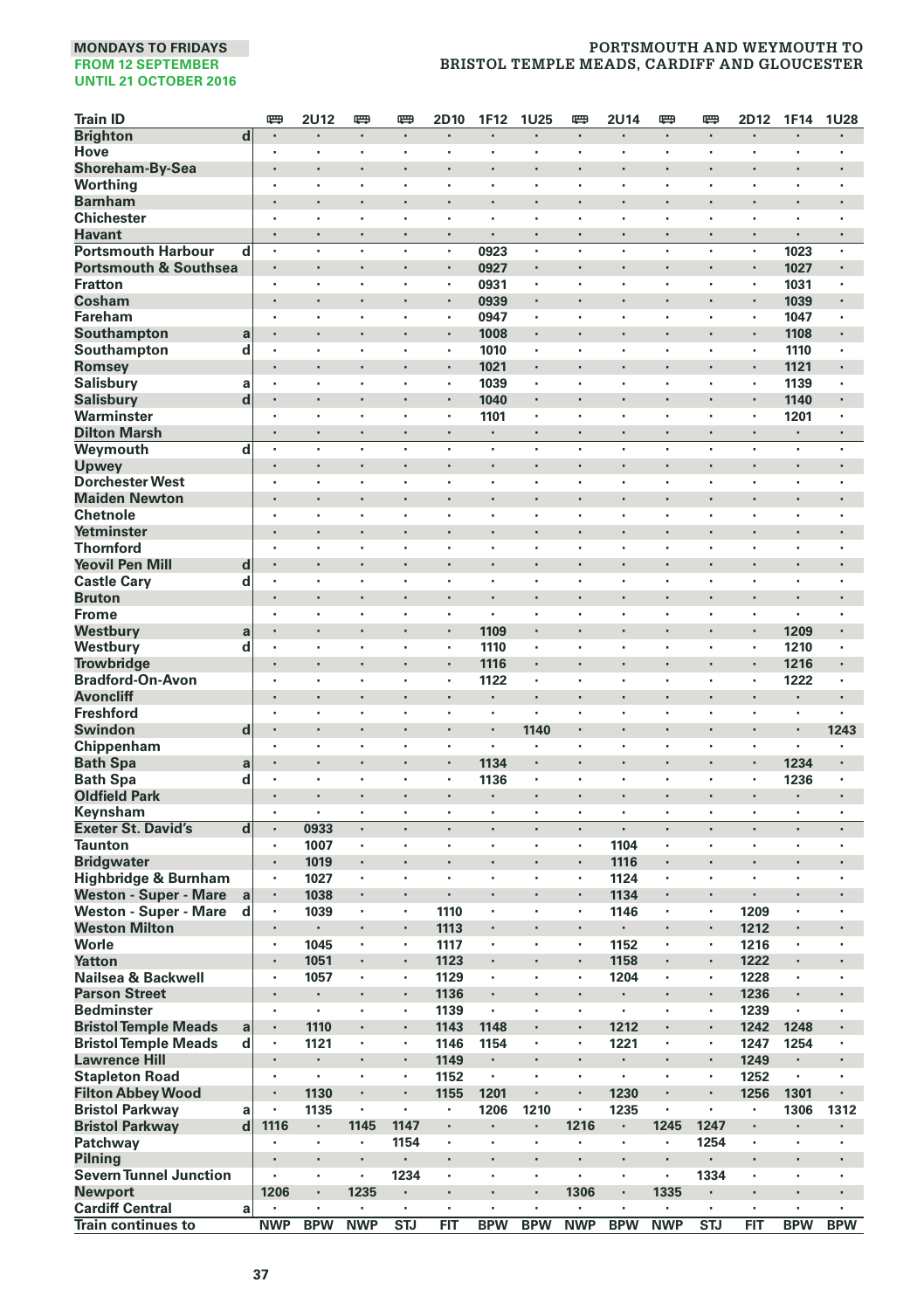| <b>Train ID</b>                            |                         | ¢                    | 2U16                 | ₩            | ¢            | 2D14                      | 1F16                 | 1U35       | œ                    | <b>2U18</b>    | ₩          | ₩          | 2D16                      | 1F18           | <b>1U40</b>    |
|--------------------------------------------|-------------------------|----------------------|----------------------|--------------|--------------|---------------------------|----------------------|------------|----------------------|----------------|------------|------------|---------------------------|----------------|----------------|
| <b>Brighton</b>                            | d                       | $\blacksquare$       |                      | ٠            |              |                           |                      |            | $\cdot$              |                | ٠          |            |                           |                |                |
| Hove                                       |                         | $\cdot$              | $\cdot$              | ×            | ×            | $\cdot$                   | $\cdot$              | $\cdot$    | $\cdot$              | $\cdot$        | ×          | ×          | $\ddot{\phantom{a}}$      | ٠              | $\cdot$        |
| Shoreham-By-Sea                            |                         | $\cdot$              | $\cdot$              | ł.           | ł.           | $\blacksquare$            |                      |            |                      |                |            |            |                           |                |                |
| Worthing                                   |                         | $\cdot$              | $\cdot$              | ×            | ï            | ï                         |                      | $\cdot$    | $\cdot$              | $\cdot$        | ٠          | $\cdot$    | ×                         | ×              |                |
| <b>Barnham</b>                             |                         |                      | $\cdot$              |              |              | $\cdot$                   |                      |            | $\cdot$              |                | ó          | ï          | ٠                         |                |                |
| <b>Chichester</b>                          |                         | $\cdot$              |                      | ×            | ï            | ٠                         | $\ddot{\phantom{0}}$ |            |                      |                | ï          | ï          | ï                         |                |                |
| <b>Havant</b><br><b>Portsmouth Harbour</b> | d                       | ٠<br>$\cdot$         | $\cdot$<br>$\cdot$   | ٠<br>$\cdot$ | ٠<br>$\cdot$ | $\blacksquare$<br>$\cdot$ | 1123                 | $\cdot$    | $\cdot$              | $\cdot$        | ٠<br>ä,    | $\bullet$  | ٠<br>$\ddot{\phantom{a}}$ | 1223           | ٠<br>$\cdot$   |
| <b>Portsmouth &amp; Southsea</b>           |                         | $\cdot$              | $\cdot$              | ł.           |              | $\blacksquare$            | 1127                 |            |                      |                | ×          |            | ×,                        | 1227           |                |
| <b>Fratton</b>                             |                         | $\cdot$              | $\cdot$              | ×            | ×            | ×                         | 1131                 | $\cdot$    | $\cdot$              | $\cdot$        | ٠          | $\cdot$    | ×                         | 1231           | $\cdot$        |
| Cosham                                     |                         |                      |                      |              |              | $\blacksquare$            | 1139                 |            |                      |                |            | ï          |                           | 1239           |                |
| <b>Fareham</b>                             |                         | $\cdot$              | $\cdot$              | ٠            | ٠            | ٠                         | 1147                 | $\cdot$    | $\cdot$              |                | ٠          | ٠          | $\blacksquare$            | 1247           | $\blacksquare$ |
| Southampton                                | a                       | $\bullet$            | $\cdot$              |              |              | $\blacksquare$            | 1208                 | $\cdot$    |                      |                |            |            |                           | 1307           |                |
| Southampton                                | d                       |                      |                      |              |              | ï                         | 1210                 | $\cdot$    |                      |                | ï          |            | $\cdot$                   | 1309           |                |
| Romsey                                     |                         |                      |                      | ï            | ï            |                           | 1221                 |            | $\cdot$              |                | ×          | ï          |                           | 1320           |                |
| <b>Salisbury</b>                           | a                       | $\cdot$              | $\cdot$              | ×            | ï            | ٠                         | 1239                 | $\cdot$    | $\ddot{\phantom{0}}$ | $\cdot$        | ٠          | l.         |                           | 1338           |                |
| <b>Salisbury</b>                           | d                       |                      |                      |              |              | ٠                         | 1240                 |            |                      |                |            |            |                           | 1340           |                |
| Warminster                                 |                         | $\cdot$              |                      | ٠            | ï            | $\cdot$                   | 1301                 | $\cdot$    | $\blacksquare$       |                | ٠          | ٠          | $\cdot$                   | 1400           | ٠              |
| <b>Dilton Marsh</b>                        |                         | $\cdot$              | $\cdot$              | ×            | ï            | $\cdot$                   | ٠                    | $\cdot$    | $\ddot{\phantom{0}}$ | $\cdot$        | ÷          | ٠          | $\cdot$                   | $\blacksquare$ |                |
| Weymouth                                   | d                       | ï                    |                      | ï            | ï            | ï                         | ï                    | ï          |                      | ï              | ï          | ï          | ï                         | ï              | ï              |
| Upwey                                      |                         |                      | $\cdot$              |              |              | $\cdot$                   | ï                    |            |                      |                | ×          | ï          | ٠                         |                |                |
| <b>Dorchester West</b>                     |                         |                      |                      |              | ï            |                           |                      |            |                      |                | ï          | ï          | ï                         |                |                |
| <b>Maiden Newton</b>                       |                         |                      | $\cdot$              |              |              | $\blacksquare$            |                      |            |                      |                | ×          |            | ×                         | ٠              |                |
| Chetnole                                   |                         | $\cdot$              | $\cdot$              | ٠            | ٠            | ٠                         | ٠                    | $\cdot$    | $\cdot$              | $\cdot$        | ٠          | ٠          | ٠                         | ٠              | $\cdot$        |
| Yetminster                                 |                         |                      |                      |              | ï            |                           | ï                    |            |                      |                |            | ï          |                           |                |                |
| <b>Thornford</b>                           |                         | $\cdot$              |                      | ٠            | ٠            | $\cdot$                   | ÷,                   |            | $\cdot$              |                | ٠          | ×          | $\cdot$                   | ٠              |                |
| <b>Yeovil Pen Mill</b>                     | d                       |                      |                      |              |              |                           | ï                    |            |                      |                |            | ï          |                           |                |                |
| <b>Castle Cary</b>                         | d                       | $\cdot$              |                      | ٠            | ×            | ٠                         | ٠                    |            | $\cdot$              | $\cdot$        | ×          | ٠          | $\cdot$                   | ٠              | ٠              |
| <b>Bruton</b>                              |                         | $\bullet$            | $\cdot$              |              |              | $\blacksquare$            | ٠                    |            |                      |                | ×          |            | ٠                         | ٠              |                |
| <b>Frome</b>                               |                         | $\cdot$              | $\cdot$              | ×<br>l,      | ł,<br>ï      |                           | ï                    |            | $\cdot$              |                | ł,<br>i,   | ł,<br>ï    | $\cdot$                   |                |                |
| Westbury                                   | a                       | $\cdot$              | $\cdot$              | ٠            | ٠            | $\cdot$                   | 1309<br>1310         |            | $\cdot$              | $\cdot$        | ٠          | ×          | ×                         | 1408<br>1410   | $\cdot$        |
| Westbury<br><b>Trowbridge</b>              | d                       |                      |                      |              |              | ×                         | 1316                 |            |                      |                |            |            |                           | 1416           |                |
| <b>Bradford-On-Avon</b>                    |                         | $\cdot$              | $\cdot$              | ٠            | ٠            | ٠                         | 1322                 | $\cdot$    | $\cdot$              | $\cdot$        | ×          | ٠          | ٠                         | 1422           | $\cdot$        |
| <b>Avoncliff</b>                           |                         |                      | $\cdot$              |              |              | $\cdot$                   |                      |            |                      |                |            | ï          | ٠                         |                |                |
| <b>Freshford</b>                           |                         | $\cdot$              |                      | ×            | l,           | $\cdot$                   | ×                    | $\cdot$    | $\cdot$              |                | ٠          | ł,         | ×                         | ï              |                |
| Swindon                                    | $\mathbf d$             |                      | $\cdot$              | ÷,           | ï            | $\cdot$                   | l,                   | 1339       | $\cdot$              |                | ٠          | ï          | l,                        | $\cdot$        | 1443           |
| Chippenham                                 |                         |                      |                      | ×            | ï            | ٠                         | ٠                    |            |                      |                | ٠          | ł,         | $\cdot$                   | $\cdot$        |                |
| <b>Bath Spa</b>                            | a                       | $\cdot$              | $\cdot$              |              |              | ٠                         | 1334                 |            |                      |                | ٠          |            | ٠                         | 1434           |                |
| <b>Bath Spa</b>                            | d                       | $\cdot$              | $\cdot$              | ٠            | ٠            | ٠                         | 1336                 | $\cdot$    | $\cdot$              | $\cdot$        | ٠          | ٠          | ٠                         | 1436           | $\cdot$        |
| <b>Oldfield Park</b>                       |                         |                      |                      | l,           |              |                           |                      |            | $\cdot$              |                |            |            |                           |                |                |
| Keynsham                                   |                         | $\cdot$              | $\cdot$              | ٠            | ٠            | ٠                         | $\ddot{\phantom{a}}$ | $\cdot$    | $\cdot$              | $\cdot$        | ×,         | ×          | ٠                         | ×,             | $\cdot$        |
| <b>Exeter St. David's</b>                  | $\overline{\mathbf{d}}$ | $\ddot{\phantom{0}}$ | $\ddot{\phantom{0}}$ | J.           | ä,           |                           |                      | $\cdot$    | $\ddot{\phantom{0}}$ | $\cdot$        | ×          | ÷.         |                           |                | $\cdot$        |
| <b>Taunton</b>                             |                         | $\cdot$              | 1207                 | ٠            | ×            | $\cdot$                   | ٠                    | $\cdot$    | $\cdot$              | 1307           | ٠          | ٠          | $\cdot$                   | ٠              | $\cdot$        |
| <b>Bridgwater</b>                          |                         | $\cdot$              | 1219                 | ٠            |              | $\blacksquare$            |                      |            | $\cdot$              | 1319           | ٠          | ×          | ×                         | ٠              |                |
| Highbridge & Burnham                       |                         | $\blacksquare$       | 1227                 |              | ï            | $\cdot$                   | ٠                    |            | $\cdot$              | 1327           | ×,         | ٠          | $\cdot$                   | ٠              |                |
| <b>Weston - Super - Mare</b>               | a                       | $\cdot$              | 1238                 | ï            | ï            |                           | ï                    |            |                      | 1338           | ï          | ï          |                           |                |                |
| Weston - Super - Mare                      | d                       |                      | 1239                 | ٠            | ٠            | 1310                      | ×                    | $\cdot$    | $\cdot$              | 1339           | ×,         | $\bullet$  | 1410                      | ×              | $\cdot$        |
| <b>Weston Milton</b>                       |                         |                      | $\cdot$              |              |              | 1313                      | ï                    |            |                      |                |            | ï          | 1413                      |                |                |
| Worle                                      |                         | $\cdot$              | 1245                 | ٠            | ٠            | 1317                      | $\cdot$              | $\cdot$    | $\cdot$              | 1345           | ٠          | ٠          | 1417                      | ٠              | $\cdot$        |
| <b>Yatton</b><br>Nailsea & Backwell        |                         | $\bullet$<br>$\cdot$ | 1251<br>1257         | ٠<br>×       | ٠<br>×       | 1323<br>1329              | ٠<br>×               |            | $\blacksquare$       | 1351<br>1357   | ٠<br>ï     | ٠<br>ï     | 1423<br>1429              | ٠<br>ï         |                |
| <b>Parson Street</b>                       |                         | $\cdot$              | $\blacksquare$       | ï            | ï            | 1336                      |                      |            |                      | $\blacksquare$ | ,          | ,          | 1436                      | ï              |                |
| <b>Bedminster</b>                          |                         | $\cdot$              |                      | ×            | ł,           | 1339                      |                      |            | $\cdot$              |                | ٠          | ï          | 1439                      |                |                |
| <b>Bristol Temple Meads</b>                | a                       | $\cdot$              | 1309                 |              |              | 1342                      | 1348                 |            |                      | 1412           |            |            | 1443                      | 1448           |                |
| <b>Bristol Temple Meads</b>                | d                       | $\cdot$              | 1321                 | ٠            | ٠            | 1345                      | 1354                 | $\cdot$    | $\cdot$              | 1419           | ٠          | ×          | 1447                      | 1454           | $\cdot$        |
| <b>Lawrence Hill</b>                       |                         | $\cdot$              | $\cdot$              |              |              | 1346                      | ×,                   |            |                      |                |            | ï          | 1449                      |                |                |
| <b>Stapleton Road</b>                      |                         |                      |                      | ×            | ×            | 1349                      | ×,                   | $\cdot$    | $\cdot$              | $\cdot$        | ×          | ×          | 1451                      | ä,             |                |
| <b>Filton Abbey Wood</b>                   |                         |                      | 1330                 |              | ï            | 1355                      | 1402                 |            |                      | 1425           | ٠          |            | 1456                      | 1502           |                |
| <b>Bristol Parkway</b>                     | a                       | $\cdot$              | 1335                 | ï            | ï            | $\cdot$                   | 1406                 | 1410       | $\cdot$              | 1432           | ï          | ï          | ×                         | 1506           | 1512           |
| <b>Bristol Parkway</b>                     | d                       | 1316                 | $\blacksquare$       | 1345         | 1347         | $\blacksquare$            |                      |            | 1416                 | $\blacksquare$ | 1442       | 1444       | $\blacksquare$            | ٠              |                |
| Patchway                                   |                         | $\blacksquare$       |                      | ×,           | 1354         | ٠                         | $\cdot$              |            | $\cdot$              |                | ×,         | 1451       | ٠                         | ٠              |                |
| Pilning                                    |                         |                      | $\cdot$              |              |              |                           | ï                    |            |                      |                | ł.         |            | ×,                        |                |                |
| <b>Severn Tunnel Junction</b>              |                         |                      | $\cdot$              |              | 1434         | ×                         | $\ddot{\phantom{a}}$ | $\cdot$    |                      | $\cdot$        | ä,         | 1531       | $\ddot{\phantom{a}}$      | ×              | $\cdot$        |
| <b>Newport</b>                             |                         | 1406                 | $\cdot$              | 1435         | ł            |                           |                      |            | 1506                 |                | 1532       |            |                           |                |                |
| <b>Cardiff Central</b>                     | a                       |                      |                      |              |              | ٠                         |                      |            |                      |                |            | ٠          | ٠                         |                |                |
| <b>Train continues to</b>                  |                         | <b>NWP</b>           | <b>BPW</b>           | <b>NWP</b>   | STJ          | <b>FIT</b>                | <b>BPW</b>           | <b>BPW</b> | <b>NWP</b>           | <b>BPW</b>     | <b>NWP</b> | <b>STJ</b> | <b>FIT</b>                | <b>BPW</b>     | <b>BPW</b>     |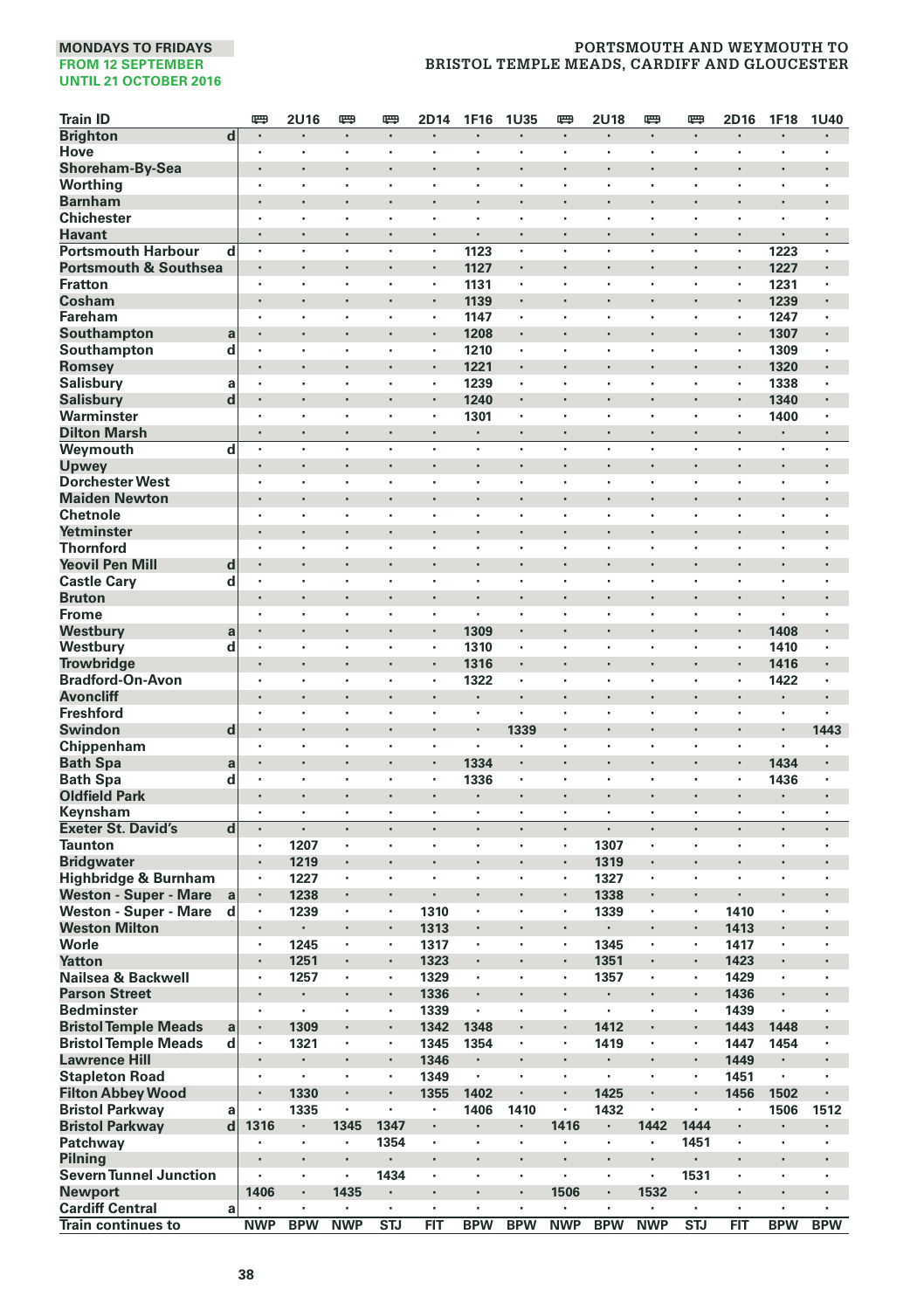| <b>Brighton</b><br>d<br>$\cdot$<br>$\blacksquare$<br>$\cdot$<br>$\cdot$<br>$\cdot$<br>$\blacksquare$<br>٠<br>$\cdot$<br>$\cdot$<br>$\cdot$<br>$\cdot$<br>×<br>×<br>$\blacksquare$<br>Hove<br>$\cdot$<br>$\cdot$<br>×,<br>٠<br>$\cdot$<br>$\blacksquare$<br>$\cdot$<br>$\cdot$<br>٠<br>٠<br>$\cdot$<br>$\cdot$<br>×,<br>Shoreham-By-Sea<br>$\cdot$<br>$\cdot$<br>ï<br>Worthina<br>٠<br>×,<br>ï<br>٠<br>ł,<br>٠<br>ï<br><b>Barnham</b><br>$\bullet$<br>٠<br>٠<br>٠<br>$\bullet$<br>٠<br><b>Chichester</b><br>$\cdot$<br>٠<br>×<br>$\cdot$<br>٠<br>٠<br>٠<br>٠<br>$\cdot$<br>$\cdot$<br>٠<br>٠<br>٠<br>٠<br><b>Havant</b><br>$\blacksquare$<br>ł.<br>$\cdot$<br>×<br>ä,<br><b>Portsmouth Harbour</b><br>l,<br>ï<br>l,<br>1323<br>l,<br>l,<br>l,<br>l,<br>d<br>l,<br>ł,<br>ł,<br>l,<br><b>Portsmouth &amp; Southsea</b><br>$\cdot$<br>٠<br>1327<br>ł.<br>$\blacksquare$<br>$\cdot$<br>٠<br><b>Fratton</b><br>ï<br>ï<br>ł,<br>1331<br>ï<br>ï<br>ï<br>٠<br>٠<br>٠<br>Cosham<br>1339<br>$\cdot$<br>٠<br>×<br>٠<br>$\cdot$<br>$\cdot$<br>٠<br>Fareham<br>1347<br>$\cdot$<br>$\cdot$<br>٠<br>×,<br>$\cdot$<br>$\blacksquare$<br>$\cdot$<br>٠<br>٠<br>×<br>×<br>Southampton<br>ł,<br>ï<br>1408<br>a<br>$\cdot$<br>×<br>Southampton<br>$\cdot$<br>d<br>$\cdot$<br>ï<br>ä,<br>ï<br>×<br>1410<br>ï<br>ï<br>ï<br>٠<br>٠<br>Romsey<br>1421<br>×<br>$\cdot$<br>ï<br><b>Salisbury</b><br>1439<br>٠<br>٠<br>٠<br>$\cdot$<br>٠<br>٠<br>a<br>$\cdot$<br>$\cdot$<br>٠<br>$\cdot$<br>٠<br>٠<br>٠<br>d<br><b>Salisbury</b><br>$\cdot$<br>1440<br>$\cdot$<br>$\cdot$<br>٠<br>ł,<br>٠<br>$\cdot$<br>٠<br>٠<br>$\blacksquare$<br>Warminster<br>1501<br>×<br>ł,<br>٠<br>٠<br>ł,<br>٠<br>ï<br>$\cdot$<br><b>Dilton Marsh</b><br>$\cdot$<br>$\cdot$<br>l,<br>l,<br>l,<br>$\cdot$<br>$\cdot$<br>÷.<br>ä,<br>l,<br>l,<br>$\ddot{\phantom{0}}$<br>Weymouth<br>d<br>$\cdot$<br>٠<br>$\cdot$<br>$\cdot$<br>ï<br>×<br>٠<br>٠<br>٠<br>٠<br>٠<br>٠<br>Upwey<br><b>Dorchester West</b><br>٠<br>٠<br>$\cdot$<br>٠<br>٠<br>٠<br>٠<br>$\cdot$<br>$\cdot$<br>٠<br>٠<br>٠<br>٠<br>٠<br><b>Maiden Newton</b><br>$\cdot$<br>$\bullet$<br>٠<br>٠<br>$\cdot$<br>٠<br>٠<br>Chetnole<br>ï<br>ï<br>ï<br>ł,<br>ï<br>l,<br>l,<br>ï<br>ï<br>ï<br>Yetminster<br>ï<br>ï<br>ï<br>$\cdot$<br>$\ddot{\phantom{0}}$<br>$\cdot$<br>ï<br>ï<br>$\ddot{\phantom{0}}$<br>$\cdot$<br><b>Thornford</b><br>ï<br>ï<br>$\cdot$<br>×<br>×<br>٠<br>×<br>$\cdot$<br>$\cdot$<br>×.<br>×<br>×<br>÷,<br><b>Yeovil Pen Mill</b><br>d<br>$\centering \label{eq:reduced}$<br>$\bullet$<br>٠<br><b>Castle Cary</b><br>d<br>$\cdot$<br>$\cdot$<br>٠<br>٠<br>٠<br>٠<br>٠<br>$\cdot$<br>٠<br>٠<br>٠<br>٠<br>٠<br><b>Bruton</b><br>$\cdot$<br>×<br>×<br>$\cdot$<br>ł.<br>×<br>×<br><b>Frome</b><br>٠<br>$\cdot$<br>٠<br>٠<br>٠<br>٠<br>٠<br>×<br>٠<br>$\cdot$<br>٠<br>٠<br>Westbury<br>$\cdot$<br>$\cdot$<br>ä,<br>$\cdot$<br>1509<br>$\cdot$<br>ï<br>$\cdot$<br>a<br>Westbury<br>d<br>1438<br>1510<br>×<br>×,<br>$\cdot$<br>ł,<br>ł,<br>٠<br>ï<br>٠<br><b>Trowbridge</b><br>1444<br>1516<br>٠<br>$\cdot$<br>$\cdot$<br>٠<br>٠<br><b>Bradford-On-Avon</b><br>٠<br>1450<br>$\cdot$<br>1522<br>$\cdot$<br>$\cdot$<br>٠<br>$\cdot$<br>$\cdot$<br>٠<br>٠<br>٠<br>٠<br>٠<br><b>Avoncliff</b><br>ï<br>1453<br>ï<br>Freshford<br>1456<br>$\blacksquare$<br>$\cdot$<br>$\cdot$<br>$\cdot$<br>×<br>×,<br>$\blacksquare$<br>٠<br>×<br>٠<br>٠<br>$\cdot$<br><b>Swindon</b><br>1540<br>d<br>×<br>$\cdot$<br>ï<br>ï<br>٠<br>Chippenham<br>l,<br>×<br>ł,<br>ł,<br>l,<br>ï<br>٠<br>٠<br>,<br>٠<br><b>Bath Spa</b><br>1506<br>1534<br>a<br>٠<br>$\blacksquare$<br>$\bullet$<br>$\cdot$<br>$\blacksquare$<br>$\bullet$<br>٠<br>٠<br>٠<br><b>Bath Spa</b><br>d<br>1508<br>1536<br>$\cdot$<br>$\cdot$<br>٠<br>٠<br>$\cdot$<br>$\cdot$<br>$\cdot$<br>×<br>ï<br>×<br>×<br>×<br><b>Oldfield Park</b><br>$\cdot$<br>l,<br>i,<br>1511<br>$\cdot$<br>$\cdot$<br>i,<br>ï<br>ï<br>÷,<br>Keynsham<br>1518<br>×<br>$\cdot$<br>×<br>٠<br>×,<br>٠<br>٠<br>٠<br>٠<br>٠<br><b>Exeter St. David's</b><br>$\mathbf d$<br>1336<br>$\cdot$<br>$\blacksquare$<br>$\cdot$<br>ł.<br>ł.<br>$\cdot$<br><b>Taunton</b><br>1410<br>1457<br>$\cdot$<br>٠<br>٠<br>$\cdot$<br>٠<br>$\cdot$<br>$\cdot$<br>٠<br>٠<br>٠<br>٠<br>٠<br><b>Bridgwater</b><br>1422<br>1509<br>ł.<br>×<br>$\cdot$<br>×<br>٠<br>٠<br>٠<br>٠<br>Highbridge & Burnham<br>1431<br>$\cdot$<br>٠<br>×,<br>,<br>,<br>1516<br>٠<br>,<br>,<br>$\cdot$<br><b>Weston - Super - Mare</b><br>1441<br>l,<br>1527<br>l,<br>l,<br>ï<br>a<br>Weston - Super - Mare<br>1510<br>1610<br>d<br>1443<br>٠<br>×,<br>$\cdot$<br>×,<br>$\cdot$<br>1543<br>٠<br>٠<br>$\cdot$<br><b>Weston Milton</b><br>1513<br>1613<br>Worle<br>1449<br>1549<br>×,<br>1517<br>1617<br>$\cdot$<br>٠<br>٠<br>٠<br>$\cdot$<br>٠<br>٠<br>٠<br>٠<br><b>Yatton</b><br>1456<br>1523<br>1555<br>1623<br>$\blacksquare$<br>٠<br>٠<br>$\blacksquare$<br>٠<br>$\blacksquare$<br>٠<br>٠<br>$\blacksquare$<br>Nailsea & Backwell<br>٠<br>1502<br>ï<br>1529<br>ł,<br>1601<br>ł,<br>ï<br>ï<br>1629<br>٠<br><b>Parson Street</b><br>$\cdot$<br>ł.<br>i,<br>×,<br>i,<br>1536<br>1637<br>$\centering \label{eq:reduced}$<br><b>Bedminster</b><br>1539<br>1640<br>ï<br>×<br>٠<br>$\cdot$<br>$\cdot$<br>×<br>×<br>×<br><b>Bristol Temple Meads</b><br>a<br>1513<br>1527<br>1543<br>1548<br>1612<br>1644<br>٠<br>ı,<br>٠<br><b>Bristol Temple Meads</b><br>1554<br>1615<br>d<br>1521<br>1534<br>1547<br>1625<br>1647<br>$\cdot$<br>٠<br>٠<br>$\cdot$<br>٠<br>٠<br><b>Lawrence Hill</b><br>1549<br>1618<br>1650<br>ï<br>ł.<br>$\cdot$<br>ï<br>×<br><b>Stapleton Road</b><br>÷,<br>ï<br>÷,<br>÷,<br>ï<br>ï<br>÷,<br>÷,<br>1620<br>٠<br>1551<br>1652<br><b>Filton Abbey Wood</b><br>1530<br>i,<br>i,<br>1540<br>1557<br>1602<br>$\cdot$<br>1631<br>ï<br>1625<br>1657<br><b>Bristol Parkway</b><br>1535<br>1606<br>1610<br>1637<br>a<br>٠<br>ï<br>$\cdot$<br>×,<br><b>Bristol Parkway</b><br>$\mathbf d$<br>1516<br>1545<br>1547<br>1616<br>1647<br>1649<br>٠<br>٠<br>٠<br>٠<br>٠<br>٠<br>1659<br>Patchway<br>1557<br>٠<br>$\blacksquare$<br>$\cdot$<br>٠<br>٠<br>٠<br>$\cdot$<br>$\cdot$<br>٠<br>٠<br>٠<br>ï<br>Pilning | <b>Train ID</b> | 吧 | <b>2U20</b> | 罒 | 罒 | 2D17 | 2D18 | 1F20 | 1U46 | 罒 | <b>2U22</b> | 罒 | 罒 | 2D20 | 2D22 |
|----------------------------------------------------------------------------------------------------------------------------------------------------------------------------------------------------------------------------------------------------------------------------------------------------------------------------------------------------------------------------------------------------------------------------------------------------------------------------------------------------------------------------------------------------------------------------------------------------------------------------------------------------------------------------------------------------------------------------------------------------------------------------------------------------------------------------------------------------------------------------------------------------------------------------------------------------------------------------------------------------------------------------------------------------------------------------------------------------------------------------------------------------------------------------------------------------------------------------------------------------------------------------------------------------------------------------------------------------------------------------------------------------------------------------------------------------------------------------------------------------------------------------------------------------------------------------------------------------------------------------------------------------------------------------------------------------------------------------------------------------------------------------------------------------------------------------------------------------------------------------------------------------------------------------------------------------------------------------------------------------------------------------------------------------------------------------------------------------------------------------------------------------------------------------------------------------------------------------------------------------------------------------------------------------------------------------------------------------------------------------------------------------------------------------------------------------------------------------------------------------------------------------------------------------------------------------------------------------------------------------------------------------------------------------------------------------------------------------------------------------------------------------------------------------------------------------------------------------------------------------------------------------------------------------------------------------------------------------------------------------------------------------------------------------------------------------------------------------------------------------------------------------------------------------------------------------------------------------------------------------------------------------------------------------------------------------------------------------------------------------------------------------------------------------------------------------------------------------------------------------------------------------------------------------------------------------------------------------------------------------------------------------------------------------------------------------------------------------------------------------------------------------------------------------------------------------------------------------------------------------------------------------------------------------------------------------------------------------------------------------------------------------------------------------------------------------------------------------------------------------------------------------------------------------------------------------------------------------------------------------------------------------------------------------------------------------------------------------------------------------------------------------------------------------------------------------------------------------------------------------------------------------------------------------------------------------------------------------------------------------------------------------------------------------------------------------------------------------------------------------------------------------------------------------------------------------------------------------------------------------------------------------------------------------------------------------------------------------------------------------------------------------------------------------------------------------------------------------------------------------------------------------------------------------------------------------------------------------------------------------------------------------------------------------------------------------------------------------------------------------------------------------------------------------------------------------------------------------------------------------------------------------------------------------------------------------------------------------------------------------------------------------------------------------------------------------------------------------------------------------------------------------------------------------------------------------------------------------------------------------------------------------------------------------------------------------------------------------------------------------------------------------------------------------------------------------------------------|-----------------|---|-------------|---|---|------|------|------|------|---|-------------|---|---|------|------|
|                                                                                                                                                                                                                                                                                                                                                                                                                                                                                                                                                                                                                                                                                                                                                                                                                                                                                                                                                                                                                                                                                                                                                                                                                                                                                                                                                                                                                                                                                                                                                                                                                                                                                                                                                                                                                                                                                                                                                                                                                                                                                                                                                                                                                                                                                                                                                                                                                                                                                                                                                                                                                                                                                                                                                                                                                                                                                                                                                                                                                                                                                                                                                                                                                                                                                                                                                                                                                                                                                                                                                                                                                                                                                                                                                                                                                                                                                                                                                                                                                                                                                                                                                                                                                                                                                                                                                                                                                                                                                                                                                                                                                                                                                                                                                                                                                                                                                                                                                                                                                                                                                                                                                                                                                                                                                                                                                                                                                                                                                                                                                                                                                                                                                                                                                                                                                                                                                                                                                                                                                                                                                              |                 |   |             |   |   |      |      |      |      |   |             |   |   |      |      |
|                                                                                                                                                                                                                                                                                                                                                                                                                                                                                                                                                                                                                                                                                                                                                                                                                                                                                                                                                                                                                                                                                                                                                                                                                                                                                                                                                                                                                                                                                                                                                                                                                                                                                                                                                                                                                                                                                                                                                                                                                                                                                                                                                                                                                                                                                                                                                                                                                                                                                                                                                                                                                                                                                                                                                                                                                                                                                                                                                                                                                                                                                                                                                                                                                                                                                                                                                                                                                                                                                                                                                                                                                                                                                                                                                                                                                                                                                                                                                                                                                                                                                                                                                                                                                                                                                                                                                                                                                                                                                                                                                                                                                                                                                                                                                                                                                                                                                                                                                                                                                                                                                                                                                                                                                                                                                                                                                                                                                                                                                                                                                                                                                                                                                                                                                                                                                                                                                                                                                                                                                                                                                              |                 |   |             |   |   |      |      |      |      |   |             |   |   |      |      |
|                                                                                                                                                                                                                                                                                                                                                                                                                                                                                                                                                                                                                                                                                                                                                                                                                                                                                                                                                                                                                                                                                                                                                                                                                                                                                                                                                                                                                                                                                                                                                                                                                                                                                                                                                                                                                                                                                                                                                                                                                                                                                                                                                                                                                                                                                                                                                                                                                                                                                                                                                                                                                                                                                                                                                                                                                                                                                                                                                                                                                                                                                                                                                                                                                                                                                                                                                                                                                                                                                                                                                                                                                                                                                                                                                                                                                                                                                                                                                                                                                                                                                                                                                                                                                                                                                                                                                                                                                                                                                                                                                                                                                                                                                                                                                                                                                                                                                                                                                                                                                                                                                                                                                                                                                                                                                                                                                                                                                                                                                                                                                                                                                                                                                                                                                                                                                                                                                                                                                                                                                                                                                              |                 |   |             |   |   |      |      |      |      |   |             |   |   |      |      |
|                                                                                                                                                                                                                                                                                                                                                                                                                                                                                                                                                                                                                                                                                                                                                                                                                                                                                                                                                                                                                                                                                                                                                                                                                                                                                                                                                                                                                                                                                                                                                                                                                                                                                                                                                                                                                                                                                                                                                                                                                                                                                                                                                                                                                                                                                                                                                                                                                                                                                                                                                                                                                                                                                                                                                                                                                                                                                                                                                                                                                                                                                                                                                                                                                                                                                                                                                                                                                                                                                                                                                                                                                                                                                                                                                                                                                                                                                                                                                                                                                                                                                                                                                                                                                                                                                                                                                                                                                                                                                                                                                                                                                                                                                                                                                                                                                                                                                                                                                                                                                                                                                                                                                                                                                                                                                                                                                                                                                                                                                                                                                                                                                                                                                                                                                                                                                                                                                                                                                                                                                                                                                              |                 |   |             |   |   |      |      |      |      |   |             |   |   |      |      |
|                                                                                                                                                                                                                                                                                                                                                                                                                                                                                                                                                                                                                                                                                                                                                                                                                                                                                                                                                                                                                                                                                                                                                                                                                                                                                                                                                                                                                                                                                                                                                                                                                                                                                                                                                                                                                                                                                                                                                                                                                                                                                                                                                                                                                                                                                                                                                                                                                                                                                                                                                                                                                                                                                                                                                                                                                                                                                                                                                                                                                                                                                                                                                                                                                                                                                                                                                                                                                                                                                                                                                                                                                                                                                                                                                                                                                                                                                                                                                                                                                                                                                                                                                                                                                                                                                                                                                                                                                                                                                                                                                                                                                                                                                                                                                                                                                                                                                                                                                                                                                                                                                                                                                                                                                                                                                                                                                                                                                                                                                                                                                                                                                                                                                                                                                                                                                                                                                                                                                                                                                                                                                              |                 |   |             |   |   |      |      |      |      |   |             |   |   |      |      |
|                                                                                                                                                                                                                                                                                                                                                                                                                                                                                                                                                                                                                                                                                                                                                                                                                                                                                                                                                                                                                                                                                                                                                                                                                                                                                                                                                                                                                                                                                                                                                                                                                                                                                                                                                                                                                                                                                                                                                                                                                                                                                                                                                                                                                                                                                                                                                                                                                                                                                                                                                                                                                                                                                                                                                                                                                                                                                                                                                                                                                                                                                                                                                                                                                                                                                                                                                                                                                                                                                                                                                                                                                                                                                                                                                                                                                                                                                                                                                                                                                                                                                                                                                                                                                                                                                                                                                                                                                                                                                                                                                                                                                                                                                                                                                                                                                                                                                                                                                                                                                                                                                                                                                                                                                                                                                                                                                                                                                                                                                                                                                                                                                                                                                                                                                                                                                                                                                                                                                                                                                                                                                              |                 |   |             |   |   |      |      |      |      |   |             |   |   |      |      |
|                                                                                                                                                                                                                                                                                                                                                                                                                                                                                                                                                                                                                                                                                                                                                                                                                                                                                                                                                                                                                                                                                                                                                                                                                                                                                                                                                                                                                                                                                                                                                                                                                                                                                                                                                                                                                                                                                                                                                                                                                                                                                                                                                                                                                                                                                                                                                                                                                                                                                                                                                                                                                                                                                                                                                                                                                                                                                                                                                                                                                                                                                                                                                                                                                                                                                                                                                                                                                                                                                                                                                                                                                                                                                                                                                                                                                                                                                                                                                                                                                                                                                                                                                                                                                                                                                                                                                                                                                                                                                                                                                                                                                                                                                                                                                                                                                                                                                                                                                                                                                                                                                                                                                                                                                                                                                                                                                                                                                                                                                                                                                                                                                                                                                                                                                                                                                                                                                                                                                                                                                                                                                              |                 |   |             |   |   |      |      |      |      |   |             |   |   |      |      |
|                                                                                                                                                                                                                                                                                                                                                                                                                                                                                                                                                                                                                                                                                                                                                                                                                                                                                                                                                                                                                                                                                                                                                                                                                                                                                                                                                                                                                                                                                                                                                                                                                                                                                                                                                                                                                                                                                                                                                                                                                                                                                                                                                                                                                                                                                                                                                                                                                                                                                                                                                                                                                                                                                                                                                                                                                                                                                                                                                                                                                                                                                                                                                                                                                                                                                                                                                                                                                                                                                                                                                                                                                                                                                                                                                                                                                                                                                                                                                                                                                                                                                                                                                                                                                                                                                                                                                                                                                                                                                                                                                                                                                                                                                                                                                                                                                                                                                                                                                                                                                                                                                                                                                                                                                                                                                                                                                                                                                                                                                                                                                                                                                                                                                                                                                                                                                                                                                                                                                                                                                                                                                              |                 |   |             |   |   |      |      |      |      |   |             |   |   |      |      |
|                                                                                                                                                                                                                                                                                                                                                                                                                                                                                                                                                                                                                                                                                                                                                                                                                                                                                                                                                                                                                                                                                                                                                                                                                                                                                                                                                                                                                                                                                                                                                                                                                                                                                                                                                                                                                                                                                                                                                                                                                                                                                                                                                                                                                                                                                                                                                                                                                                                                                                                                                                                                                                                                                                                                                                                                                                                                                                                                                                                                                                                                                                                                                                                                                                                                                                                                                                                                                                                                                                                                                                                                                                                                                                                                                                                                                                                                                                                                                                                                                                                                                                                                                                                                                                                                                                                                                                                                                                                                                                                                                                                                                                                                                                                                                                                                                                                                                                                                                                                                                                                                                                                                                                                                                                                                                                                                                                                                                                                                                                                                                                                                                                                                                                                                                                                                                                                                                                                                                                                                                                                                                              |                 |   |             |   |   |      |      |      |      |   |             |   |   |      |      |
|                                                                                                                                                                                                                                                                                                                                                                                                                                                                                                                                                                                                                                                                                                                                                                                                                                                                                                                                                                                                                                                                                                                                                                                                                                                                                                                                                                                                                                                                                                                                                                                                                                                                                                                                                                                                                                                                                                                                                                                                                                                                                                                                                                                                                                                                                                                                                                                                                                                                                                                                                                                                                                                                                                                                                                                                                                                                                                                                                                                                                                                                                                                                                                                                                                                                                                                                                                                                                                                                                                                                                                                                                                                                                                                                                                                                                                                                                                                                                                                                                                                                                                                                                                                                                                                                                                                                                                                                                                                                                                                                                                                                                                                                                                                                                                                                                                                                                                                                                                                                                                                                                                                                                                                                                                                                                                                                                                                                                                                                                                                                                                                                                                                                                                                                                                                                                                                                                                                                                                                                                                                                                              |                 |   |             |   |   |      |      |      |      |   |             |   |   |      |      |
|                                                                                                                                                                                                                                                                                                                                                                                                                                                                                                                                                                                                                                                                                                                                                                                                                                                                                                                                                                                                                                                                                                                                                                                                                                                                                                                                                                                                                                                                                                                                                                                                                                                                                                                                                                                                                                                                                                                                                                                                                                                                                                                                                                                                                                                                                                                                                                                                                                                                                                                                                                                                                                                                                                                                                                                                                                                                                                                                                                                                                                                                                                                                                                                                                                                                                                                                                                                                                                                                                                                                                                                                                                                                                                                                                                                                                                                                                                                                                                                                                                                                                                                                                                                                                                                                                                                                                                                                                                                                                                                                                                                                                                                                                                                                                                                                                                                                                                                                                                                                                                                                                                                                                                                                                                                                                                                                                                                                                                                                                                                                                                                                                                                                                                                                                                                                                                                                                                                                                                                                                                                                                              |                 |   |             |   |   |      |      |      |      |   |             |   |   |      |      |
|                                                                                                                                                                                                                                                                                                                                                                                                                                                                                                                                                                                                                                                                                                                                                                                                                                                                                                                                                                                                                                                                                                                                                                                                                                                                                                                                                                                                                                                                                                                                                                                                                                                                                                                                                                                                                                                                                                                                                                                                                                                                                                                                                                                                                                                                                                                                                                                                                                                                                                                                                                                                                                                                                                                                                                                                                                                                                                                                                                                                                                                                                                                                                                                                                                                                                                                                                                                                                                                                                                                                                                                                                                                                                                                                                                                                                                                                                                                                                                                                                                                                                                                                                                                                                                                                                                                                                                                                                                                                                                                                                                                                                                                                                                                                                                                                                                                                                                                                                                                                                                                                                                                                                                                                                                                                                                                                                                                                                                                                                                                                                                                                                                                                                                                                                                                                                                                                                                                                                                                                                                                                                              |                 |   |             |   |   |      |      |      |      |   |             |   |   |      |      |
|                                                                                                                                                                                                                                                                                                                                                                                                                                                                                                                                                                                                                                                                                                                                                                                                                                                                                                                                                                                                                                                                                                                                                                                                                                                                                                                                                                                                                                                                                                                                                                                                                                                                                                                                                                                                                                                                                                                                                                                                                                                                                                                                                                                                                                                                                                                                                                                                                                                                                                                                                                                                                                                                                                                                                                                                                                                                                                                                                                                                                                                                                                                                                                                                                                                                                                                                                                                                                                                                                                                                                                                                                                                                                                                                                                                                                                                                                                                                                                                                                                                                                                                                                                                                                                                                                                                                                                                                                                                                                                                                                                                                                                                                                                                                                                                                                                                                                                                                                                                                                                                                                                                                                                                                                                                                                                                                                                                                                                                                                                                                                                                                                                                                                                                                                                                                                                                                                                                                                                                                                                                                                              |                 |   |             |   |   |      |      |      |      |   |             |   |   |      |      |
|                                                                                                                                                                                                                                                                                                                                                                                                                                                                                                                                                                                                                                                                                                                                                                                                                                                                                                                                                                                                                                                                                                                                                                                                                                                                                                                                                                                                                                                                                                                                                                                                                                                                                                                                                                                                                                                                                                                                                                                                                                                                                                                                                                                                                                                                                                                                                                                                                                                                                                                                                                                                                                                                                                                                                                                                                                                                                                                                                                                                                                                                                                                                                                                                                                                                                                                                                                                                                                                                                                                                                                                                                                                                                                                                                                                                                                                                                                                                                                                                                                                                                                                                                                                                                                                                                                                                                                                                                                                                                                                                                                                                                                                                                                                                                                                                                                                                                                                                                                                                                                                                                                                                                                                                                                                                                                                                                                                                                                                                                                                                                                                                                                                                                                                                                                                                                                                                                                                                                                                                                                                                                              |                 |   |             |   |   |      |      |      |      |   |             |   |   |      |      |
|                                                                                                                                                                                                                                                                                                                                                                                                                                                                                                                                                                                                                                                                                                                                                                                                                                                                                                                                                                                                                                                                                                                                                                                                                                                                                                                                                                                                                                                                                                                                                                                                                                                                                                                                                                                                                                                                                                                                                                                                                                                                                                                                                                                                                                                                                                                                                                                                                                                                                                                                                                                                                                                                                                                                                                                                                                                                                                                                                                                                                                                                                                                                                                                                                                                                                                                                                                                                                                                                                                                                                                                                                                                                                                                                                                                                                                                                                                                                                                                                                                                                                                                                                                                                                                                                                                                                                                                                                                                                                                                                                                                                                                                                                                                                                                                                                                                                                                                                                                                                                                                                                                                                                                                                                                                                                                                                                                                                                                                                                                                                                                                                                                                                                                                                                                                                                                                                                                                                                                                                                                                                                              |                 |   |             |   |   |      |      |      |      |   |             |   |   |      |      |
|                                                                                                                                                                                                                                                                                                                                                                                                                                                                                                                                                                                                                                                                                                                                                                                                                                                                                                                                                                                                                                                                                                                                                                                                                                                                                                                                                                                                                                                                                                                                                                                                                                                                                                                                                                                                                                                                                                                                                                                                                                                                                                                                                                                                                                                                                                                                                                                                                                                                                                                                                                                                                                                                                                                                                                                                                                                                                                                                                                                                                                                                                                                                                                                                                                                                                                                                                                                                                                                                                                                                                                                                                                                                                                                                                                                                                                                                                                                                                                                                                                                                                                                                                                                                                                                                                                                                                                                                                                                                                                                                                                                                                                                                                                                                                                                                                                                                                                                                                                                                                                                                                                                                                                                                                                                                                                                                                                                                                                                                                                                                                                                                                                                                                                                                                                                                                                                                                                                                                                                                                                                                                              |                 |   |             |   |   |      |      |      |      |   |             |   |   |      |      |
|                                                                                                                                                                                                                                                                                                                                                                                                                                                                                                                                                                                                                                                                                                                                                                                                                                                                                                                                                                                                                                                                                                                                                                                                                                                                                                                                                                                                                                                                                                                                                                                                                                                                                                                                                                                                                                                                                                                                                                                                                                                                                                                                                                                                                                                                                                                                                                                                                                                                                                                                                                                                                                                                                                                                                                                                                                                                                                                                                                                                                                                                                                                                                                                                                                                                                                                                                                                                                                                                                                                                                                                                                                                                                                                                                                                                                                                                                                                                                                                                                                                                                                                                                                                                                                                                                                                                                                                                                                                                                                                                                                                                                                                                                                                                                                                                                                                                                                                                                                                                                                                                                                                                                                                                                                                                                                                                                                                                                                                                                                                                                                                                                                                                                                                                                                                                                                                                                                                                                                                                                                                                                              |                 |   |             |   |   |      |      |      |      |   |             |   |   |      |      |
|                                                                                                                                                                                                                                                                                                                                                                                                                                                                                                                                                                                                                                                                                                                                                                                                                                                                                                                                                                                                                                                                                                                                                                                                                                                                                                                                                                                                                                                                                                                                                                                                                                                                                                                                                                                                                                                                                                                                                                                                                                                                                                                                                                                                                                                                                                                                                                                                                                                                                                                                                                                                                                                                                                                                                                                                                                                                                                                                                                                                                                                                                                                                                                                                                                                                                                                                                                                                                                                                                                                                                                                                                                                                                                                                                                                                                                                                                                                                                                                                                                                                                                                                                                                                                                                                                                                                                                                                                                                                                                                                                                                                                                                                                                                                                                                                                                                                                                                                                                                                                                                                                                                                                                                                                                                                                                                                                                                                                                                                                                                                                                                                                                                                                                                                                                                                                                                                                                                                                                                                                                                                                              |                 |   |             |   |   |      |      |      |      |   |             |   |   |      |      |
|                                                                                                                                                                                                                                                                                                                                                                                                                                                                                                                                                                                                                                                                                                                                                                                                                                                                                                                                                                                                                                                                                                                                                                                                                                                                                                                                                                                                                                                                                                                                                                                                                                                                                                                                                                                                                                                                                                                                                                                                                                                                                                                                                                                                                                                                                                                                                                                                                                                                                                                                                                                                                                                                                                                                                                                                                                                                                                                                                                                                                                                                                                                                                                                                                                                                                                                                                                                                                                                                                                                                                                                                                                                                                                                                                                                                                                                                                                                                                                                                                                                                                                                                                                                                                                                                                                                                                                                                                                                                                                                                                                                                                                                                                                                                                                                                                                                                                                                                                                                                                                                                                                                                                                                                                                                                                                                                                                                                                                                                                                                                                                                                                                                                                                                                                                                                                                                                                                                                                                                                                                                                                              |                 |   |             |   |   |      |      |      |      |   |             |   |   |      |      |
|                                                                                                                                                                                                                                                                                                                                                                                                                                                                                                                                                                                                                                                                                                                                                                                                                                                                                                                                                                                                                                                                                                                                                                                                                                                                                                                                                                                                                                                                                                                                                                                                                                                                                                                                                                                                                                                                                                                                                                                                                                                                                                                                                                                                                                                                                                                                                                                                                                                                                                                                                                                                                                                                                                                                                                                                                                                                                                                                                                                                                                                                                                                                                                                                                                                                                                                                                                                                                                                                                                                                                                                                                                                                                                                                                                                                                                                                                                                                                                                                                                                                                                                                                                                                                                                                                                                                                                                                                                                                                                                                                                                                                                                                                                                                                                                                                                                                                                                                                                                                                                                                                                                                                                                                                                                                                                                                                                                                                                                                                                                                                                                                                                                                                                                                                                                                                                                                                                                                                                                                                                                                                              |                 |   |             |   |   |      |      |      |      |   |             |   |   |      |      |
|                                                                                                                                                                                                                                                                                                                                                                                                                                                                                                                                                                                                                                                                                                                                                                                                                                                                                                                                                                                                                                                                                                                                                                                                                                                                                                                                                                                                                                                                                                                                                                                                                                                                                                                                                                                                                                                                                                                                                                                                                                                                                                                                                                                                                                                                                                                                                                                                                                                                                                                                                                                                                                                                                                                                                                                                                                                                                                                                                                                                                                                                                                                                                                                                                                                                                                                                                                                                                                                                                                                                                                                                                                                                                                                                                                                                                                                                                                                                                                                                                                                                                                                                                                                                                                                                                                                                                                                                                                                                                                                                                                                                                                                                                                                                                                                                                                                                                                                                                                                                                                                                                                                                                                                                                                                                                                                                                                                                                                                                                                                                                                                                                                                                                                                                                                                                                                                                                                                                                                                                                                                                                              |                 |   |             |   |   |      |      |      |      |   |             |   |   |      |      |
|                                                                                                                                                                                                                                                                                                                                                                                                                                                                                                                                                                                                                                                                                                                                                                                                                                                                                                                                                                                                                                                                                                                                                                                                                                                                                                                                                                                                                                                                                                                                                                                                                                                                                                                                                                                                                                                                                                                                                                                                                                                                                                                                                                                                                                                                                                                                                                                                                                                                                                                                                                                                                                                                                                                                                                                                                                                                                                                                                                                                                                                                                                                                                                                                                                                                                                                                                                                                                                                                                                                                                                                                                                                                                                                                                                                                                                                                                                                                                                                                                                                                                                                                                                                                                                                                                                                                                                                                                                                                                                                                                                                                                                                                                                                                                                                                                                                                                                                                                                                                                                                                                                                                                                                                                                                                                                                                                                                                                                                                                                                                                                                                                                                                                                                                                                                                                                                                                                                                                                                                                                                                                              |                 |   |             |   |   |      |      |      |      |   |             |   |   |      |      |
|                                                                                                                                                                                                                                                                                                                                                                                                                                                                                                                                                                                                                                                                                                                                                                                                                                                                                                                                                                                                                                                                                                                                                                                                                                                                                                                                                                                                                                                                                                                                                                                                                                                                                                                                                                                                                                                                                                                                                                                                                                                                                                                                                                                                                                                                                                                                                                                                                                                                                                                                                                                                                                                                                                                                                                                                                                                                                                                                                                                                                                                                                                                                                                                                                                                                                                                                                                                                                                                                                                                                                                                                                                                                                                                                                                                                                                                                                                                                                                                                                                                                                                                                                                                                                                                                                                                                                                                                                                                                                                                                                                                                                                                                                                                                                                                                                                                                                                                                                                                                                                                                                                                                                                                                                                                                                                                                                                                                                                                                                                                                                                                                                                                                                                                                                                                                                                                                                                                                                                                                                                                                                              |                 |   |             |   |   |      |      |      |      |   |             |   |   |      |      |
|                                                                                                                                                                                                                                                                                                                                                                                                                                                                                                                                                                                                                                                                                                                                                                                                                                                                                                                                                                                                                                                                                                                                                                                                                                                                                                                                                                                                                                                                                                                                                                                                                                                                                                                                                                                                                                                                                                                                                                                                                                                                                                                                                                                                                                                                                                                                                                                                                                                                                                                                                                                                                                                                                                                                                                                                                                                                                                                                                                                                                                                                                                                                                                                                                                                                                                                                                                                                                                                                                                                                                                                                                                                                                                                                                                                                                                                                                                                                                                                                                                                                                                                                                                                                                                                                                                                                                                                                                                                                                                                                                                                                                                                                                                                                                                                                                                                                                                                                                                                                                                                                                                                                                                                                                                                                                                                                                                                                                                                                                                                                                                                                                                                                                                                                                                                                                                                                                                                                                                                                                                                                                              |                 |   |             |   |   |      |      |      |      |   |             |   |   |      |      |
|                                                                                                                                                                                                                                                                                                                                                                                                                                                                                                                                                                                                                                                                                                                                                                                                                                                                                                                                                                                                                                                                                                                                                                                                                                                                                                                                                                                                                                                                                                                                                                                                                                                                                                                                                                                                                                                                                                                                                                                                                                                                                                                                                                                                                                                                                                                                                                                                                                                                                                                                                                                                                                                                                                                                                                                                                                                                                                                                                                                                                                                                                                                                                                                                                                                                                                                                                                                                                                                                                                                                                                                                                                                                                                                                                                                                                                                                                                                                                                                                                                                                                                                                                                                                                                                                                                                                                                                                                                                                                                                                                                                                                                                                                                                                                                                                                                                                                                                                                                                                                                                                                                                                                                                                                                                                                                                                                                                                                                                                                                                                                                                                                                                                                                                                                                                                                                                                                                                                                                                                                                                                                              |                 |   |             |   |   |      |      |      |      |   |             |   |   |      |      |
|                                                                                                                                                                                                                                                                                                                                                                                                                                                                                                                                                                                                                                                                                                                                                                                                                                                                                                                                                                                                                                                                                                                                                                                                                                                                                                                                                                                                                                                                                                                                                                                                                                                                                                                                                                                                                                                                                                                                                                                                                                                                                                                                                                                                                                                                                                                                                                                                                                                                                                                                                                                                                                                                                                                                                                                                                                                                                                                                                                                                                                                                                                                                                                                                                                                                                                                                                                                                                                                                                                                                                                                                                                                                                                                                                                                                                                                                                                                                                                                                                                                                                                                                                                                                                                                                                                                                                                                                                                                                                                                                                                                                                                                                                                                                                                                                                                                                                                                                                                                                                                                                                                                                                                                                                                                                                                                                                                                                                                                                                                                                                                                                                                                                                                                                                                                                                                                                                                                                                                                                                                                                                              |                 |   |             |   |   |      |      |      |      |   |             |   |   |      |      |
|                                                                                                                                                                                                                                                                                                                                                                                                                                                                                                                                                                                                                                                                                                                                                                                                                                                                                                                                                                                                                                                                                                                                                                                                                                                                                                                                                                                                                                                                                                                                                                                                                                                                                                                                                                                                                                                                                                                                                                                                                                                                                                                                                                                                                                                                                                                                                                                                                                                                                                                                                                                                                                                                                                                                                                                                                                                                                                                                                                                                                                                                                                                                                                                                                                                                                                                                                                                                                                                                                                                                                                                                                                                                                                                                                                                                                                                                                                                                                                                                                                                                                                                                                                                                                                                                                                                                                                                                                                                                                                                                                                                                                                                                                                                                                                                                                                                                                                                                                                                                                                                                                                                                                                                                                                                                                                                                                                                                                                                                                                                                                                                                                                                                                                                                                                                                                                                                                                                                                                                                                                                                                              |                 |   |             |   |   |      |      |      |      |   |             |   |   |      |      |
|                                                                                                                                                                                                                                                                                                                                                                                                                                                                                                                                                                                                                                                                                                                                                                                                                                                                                                                                                                                                                                                                                                                                                                                                                                                                                                                                                                                                                                                                                                                                                                                                                                                                                                                                                                                                                                                                                                                                                                                                                                                                                                                                                                                                                                                                                                                                                                                                                                                                                                                                                                                                                                                                                                                                                                                                                                                                                                                                                                                                                                                                                                                                                                                                                                                                                                                                                                                                                                                                                                                                                                                                                                                                                                                                                                                                                                                                                                                                                                                                                                                                                                                                                                                                                                                                                                                                                                                                                                                                                                                                                                                                                                                                                                                                                                                                                                                                                                                                                                                                                                                                                                                                                                                                                                                                                                                                                                                                                                                                                                                                                                                                                                                                                                                                                                                                                                                                                                                                                                                                                                                                                              |                 |   |             |   |   |      |      |      |      |   |             |   |   |      |      |
|                                                                                                                                                                                                                                                                                                                                                                                                                                                                                                                                                                                                                                                                                                                                                                                                                                                                                                                                                                                                                                                                                                                                                                                                                                                                                                                                                                                                                                                                                                                                                                                                                                                                                                                                                                                                                                                                                                                                                                                                                                                                                                                                                                                                                                                                                                                                                                                                                                                                                                                                                                                                                                                                                                                                                                                                                                                                                                                                                                                                                                                                                                                                                                                                                                                                                                                                                                                                                                                                                                                                                                                                                                                                                                                                                                                                                                                                                                                                                                                                                                                                                                                                                                                                                                                                                                                                                                                                                                                                                                                                                                                                                                                                                                                                                                                                                                                                                                                                                                                                                                                                                                                                                                                                                                                                                                                                                                                                                                                                                                                                                                                                                                                                                                                                                                                                                                                                                                                                                                                                                                                                                              |                 |   |             |   |   |      |      |      |      |   |             |   |   |      |      |
|                                                                                                                                                                                                                                                                                                                                                                                                                                                                                                                                                                                                                                                                                                                                                                                                                                                                                                                                                                                                                                                                                                                                                                                                                                                                                                                                                                                                                                                                                                                                                                                                                                                                                                                                                                                                                                                                                                                                                                                                                                                                                                                                                                                                                                                                                                                                                                                                                                                                                                                                                                                                                                                                                                                                                                                                                                                                                                                                                                                                                                                                                                                                                                                                                                                                                                                                                                                                                                                                                                                                                                                                                                                                                                                                                                                                                                                                                                                                                                                                                                                                                                                                                                                                                                                                                                                                                                                                                                                                                                                                                                                                                                                                                                                                                                                                                                                                                                                                                                                                                                                                                                                                                                                                                                                                                                                                                                                                                                                                                                                                                                                                                                                                                                                                                                                                                                                                                                                                                                                                                                                                                              |                 |   |             |   |   |      |      |      |      |   |             |   |   |      |      |
|                                                                                                                                                                                                                                                                                                                                                                                                                                                                                                                                                                                                                                                                                                                                                                                                                                                                                                                                                                                                                                                                                                                                                                                                                                                                                                                                                                                                                                                                                                                                                                                                                                                                                                                                                                                                                                                                                                                                                                                                                                                                                                                                                                                                                                                                                                                                                                                                                                                                                                                                                                                                                                                                                                                                                                                                                                                                                                                                                                                                                                                                                                                                                                                                                                                                                                                                                                                                                                                                                                                                                                                                                                                                                                                                                                                                                                                                                                                                                                                                                                                                                                                                                                                                                                                                                                                                                                                                                                                                                                                                                                                                                                                                                                                                                                                                                                                                                                                                                                                                                                                                                                                                                                                                                                                                                                                                                                                                                                                                                                                                                                                                                                                                                                                                                                                                                                                                                                                                                                                                                                                                                              |                 |   |             |   |   |      |      |      |      |   |             |   |   |      |      |
|                                                                                                                                                                                                                                                                                                                                                                                                                                                                                                                                                                                                                                                                                                                                                                                                                                                                                                                                                                                                                                                                                                                                                                                                                                                                                                                                                                                                                                                                                                                                                                                                                                                                                                                                                                                                                                                                                                                                                                                                                                                                                                                                                                                                                                                                                                                                                                                                                                                                                                                                                                                                                                                                                                                                                                                                                                                                                                                                                                                                                                                                                                                                                                                                                                                                                                                                                                                                                                                                                                                                                                                                                                                                                                                                                                                                                                                                                                                                                                                                                                                                                                                                                                                                                                                                                                                                                                                                                                                                                                                                                                                                                                                                                                                                                                                                                                                                                                                                                                                                                                                                                                                                                                                                                                                                                                                                                                                                                                                                                                                                                                                                                                                                                                                                                                                                                                                                                                                                                                                                                                                                                              |                 |   |             |   |   |      |      |      |      |   |             |   |   |      |      |
|                                                                                                                                                                                                                                                                                                                                                                                                                                                                                                                                                                                                                                                                                                                                                                                                                                                                                                                                                                                                                                                                                                                                                                                                                                                                                                                                                                                                                                                                                                                                                                                                                                                                                                                                                                                                                                                                                                                                                                                                                                                                                                                                                                                                                                                                                                                                                                                                                                                                                                                                                                                                                                                                                                                                                                                                                                                                                                                                                                                                                                                                                                                                                                                                                                                                                                                                                                                                                                                                                                                                                                                                                                                                                                                                                                                                                                                                                                                                                                                                                                                                                                                                                                                                                                                                                                                                                                                                                                                                                                                                                                                                                                                                                                                                                                                                                                                                                                                                                                                                                                                                                                                                                                                                                                                                                                                                                                                                                                                                                                                                                                                                                                                                                                                                                                                                                                                                                                                                                                                                                                                                                              |                 |   |             |   |   |      |      |      |      |   |             |   |   |      |      |
|                                                                                                                                                                                                                                                                                                                                                                                                                                                                                                                                                                                                                                                                                                                                                                                                                                                                                                                                                                                                                                                                                                                                                                                                                                                                                                                                                                                                                                                                                                                                                                                                                                                                                                                                                                                                                                                                                                                                                                                                                                                                                                                                                                                                                                                                                                                                                                                                                                                                                                                                                                                                                                                                                                                                                                                                                                                                                                                                                                                                                                                                                                                                                                                                                                                                                                                                                                                                                                                                                                                                                                                                                                                                                                                                                                                                                                                                                                                                                                                                                                                                                                                                                                                                                                                                                                                                                                                                                                                                                                                                                                                                                                                                                                                                                                                                                                                                                                                                                                                                                                                                                                                                                                                                                                                                                                                                                                                                                                                                                                                                                                                                                                                                                                                                                                                                                                                                                                                                                                                                                                                                                              |                 |   |             |   |   |      |      |      |      |   |             |   |   |      |      |
|                                                                                                                                                                                                                                                                                                                                                                                                                                                                                                                                                                                                                                                                                                                                                                                                                                                                                                                                                                                                                                                                                                                                                                                                                                                                                                                                                                                                                                                                                                                                                                                                                                                                                                                                                                                                                                                                                                                                                                                                                                                                                                                                                                                                                                                                                                                                                                                                                                                                                                                                                                                                                                                                                                                                                                                                                                                                                                                                                                                                                                                                                                                                                                                                                                                                                                                                                                                                                                                                                                                                                                                                                                                                                                                                                                                                                                                                                                                                                                                                                                                                                                                                                                                                                                                                                                                                                                                                                                                                                                                                                                                                                                                                                                                                                                                                                                                                                                                                                                                                                                                                                                                                                                                                                                                                                                                                                                                                                                                                                                                                                                                                                                                                                                                                                                                                                                                                                                                                                                                                                                                                                              |                 |   |             |   |   |      |      |      |      |   |             |   |   |      |      |
|                                                                                                                                                                                                                                                                                                                                                                                                                                                                                                                                                                                                                                                                                                                                                                                                                                                                                                                                                                                                                                                                                                                                                                                                                                                                                                                                                                                                                                                                                                                                                                                                                                                                                                                                                                                                                                                                                                                                                                                                                                                                                                                                                                                                                                                                                                                                                                                                                                                                                                                                                                                                                                                                                                                                                                                                                                                                                                                                                                                                                                                                                                                                                                                                                                                                                                                                                                                                                                                                                                                                                                                                                                                                                                                                                                                                                                                                                                                                                                                                                                                                                                                                                                                                                                                                                                                                                                                                                                                                                                                                                                                                                                                                                                                                                                                                                                                                                                                                                                                                                                                                                                                                                                                                                                                                                                                                                                                                                                                                                                                                                                                                                                                                                                                                                                                                                                                                                                                                                                                                                                                                                              |                 |   |             |   |   |      |      |      |      |   |             |   |   |      |      |
|                                                                                                                                                                                                                                                                                                                                                                                                                                                                                                                                                                                                                                                                                                                                                                                                                                                                                                                                                                                                                                                                                                                                                                                                                                                                                                                                                                                                                                                                                                                                                                                                                                                                                                                                                                                                                                                                                                                                                                                                                                                                                                                                                                                                                                                                                                                                                                                                                                                                                                                                                                                                                                                                                                                                                                                                                                                                                                                                                                                                                                                                                                                                                                                                                                                                                                                                                                                                                                                                                                                                                                                                                                                                                                                                                                                                                                                                                                                                                                                                                                                                                                                                                                                                                                                                                                                                                                                                                                                                                                                                                                                                                                                                                                                                                                                                                                                                                                                                                                                                                                                                                                                                                                                                                                                                                                                                                                                                                                                                                                                                                                                                                                                                                                                                                                                                                                                                                                                                                                                                                                                                                              |                 |   |             |   |   |      |      |      |      |   |             |   |   |      |      |
|                                                                                                                                                                                                                                                                                                                                                                                                                                                                                                                                                                                                                                                                                                                                                                                                                                                                                                                                                                                                                                                                                                                                                                                                                                                                                                                                                                                                                                                                                                                                                                                                                                                                                                                                                                                                                                                                                                                                                                                                                                                                                                                                                                                                                                                                                                                                                                                                                                                                                                                                                                                                                                                                                                                                                                                                                                                                                                                                                                                                                                                                                                                                                                                                                                                                                                                                                                                                                                                                                                                                                                                                                                                                                                                                                                                                                                                                                                                                                                                                                                                                                                                                                                                                                                                                                                                                                                                                                                                                                                                                                                                                                                                                                                                                                                                                                                                                                                                                                                                                                                                                                                                                                                                                                                                                                                                                                                                                                                                                                                                                                                                                                                                                                                                                                                                                                                                                                                                                                                                                                                                                                              |                 |   |             |   |   |      |      |      |      |   |             |   |   |      |      |
|                                                                                                                                                                                                                                                                                                                                                                                                                                                                                                                                                                                                                                                                                                                                                                                                                                                                                                                                                                                                                                                                                                                                                                                                                                                                                                                                                                                                                                                                                                                                                                                                                                                                                                                                                                                                                                                                                                                                                                                                                                                                                                                                                                                                                                                                                                                                                                                                                                                                                                                                                                                                                                                                                                                                                                                                                                                                                                                                                                                                                                                                                                                                                                                                                                                                                                                                                                                                                                                                                                                                                                                                                                                                                                                                                                                                                                                                                                                                                                                                                                                                                                                                                                                                                                                                                                                                                                                                                                                                                                                                                                                                                                                                                                                                                                                                                                                                                                                                                                                                                                                                                                                                                                                                                                                                                                                                                                                                                                                                                                                                                                                                                                                                                                                                                                                                                                                                                                                                                                                                                                                                                              |                 |   |             |   |   |      |      |      |      |   |             |   |   |      |      |
|                                                                                                                                                                                                                                                                                                                                                                                                                                                                                                                                                                                                                                                                                                                                                                                                                                                                                                                                                                                                                                                                                                                                                                                                                                                                                                                                                                                                                                                                                                                                                                                                                                                                                                                                                                                                                                                                                                                                                                                                                                                                                                                                                                                                                                                                                                                                                                                                                                                                                                                                                                                                                                                                                                                                                                                                                                                                                                                                                                                                                                                                                                                                                                                                                                                                                                                                                                                                                                                                                                                                                                                                                                                                                                                                                                                                                                                                                                                                                                                                                                                                                                                                                                                                                                                                                                                                                                                                                                                                                                                                                                                                                                                                                                                                                                                                                                                                                                                                                                                                                                                                                                                                                                                                                                                                                                                                                                                                                                                                                                                                                                                                                                                                                                                                                                                                                                                                                                                                                                                                                                                                                              |                 |   |             |   |   |      |      |      |      |   |             |   |   |      |      |
|                                                                                                                                                                                                                                                                                                                                                                                                                                                                                                                                                                                                                                                                                                                                                                                                                                                                                                                                                                                                                                                                                                                                                                                                                                                                                                                                                                                                                                                                                                                                                                                                                                                                                                                                                                                                                                                                                                                                                                                                                                                                                                                                                                                                                                                                                                                                                                                                                                                                                                                                                                                                                                                                                                                                                                                                                                                                                                                                                                                                                                                                                                                                                                                                                                                                                                                                                                                                                                                                                                                                                                                                                                                                                                                                                                                                                                                                                                                                                                                                                                                                                                                                                                                                                                                                                                                                                                                                                                                                                                                                                                                                                                                                                                                                                                                                                                                                                                                                                                                                                                                                                                                                                                                                                                                                                                                                                                                                                                                                                                                                                                                                                                                                                                                                                                                                                                                                                                                                                                                                                                                                                              |                 |   |             |   |   |      |      |      |      |   |             |   |   |      |      |
|                                                                                                                                                                                                                                                                                                                                                                                                                                                                                                                                                                                                                                                                                                                                                                                                                                                                                                                                                                                                                                                                                                                                                                                                                                                                                                                                                                                                                                                                                                                                                                                                                                                                                                                                                                                                                                                                                                                                                                                                                                                                                                                                                                                                                                                                                                                                                                                                                                                                                                                                                                                                                                                                                                                                                                                                                                                                                                                                                                                                                                                                                                                                                                                                                                                                                                                                                                                                                                                                                                                                                                                                                                                                                                                                                                                                                                                                                                                                                                                                                                                                                                                                                                                                                                                                                                                                                                                                                                                                                                                                                                                                                                                                                                                                                                                                                                                                                                                                                                                                                                                                                                                                                                                                                                                                                                                                                                                                                                                                                                                                                                                                                                                                                                                                                                                                                                                                                                                                                                                                                                                                                              |                 |   |             |   |   |      |      |      |      |   |             |   |   |      |      |
|                                                                                                                                                                                                                                                                                                                                                                                                                                                                                                                                                                                                                                                                                                                                                                                                                                                                                                                                                                                                                                                                                                                                                                                                                                                                                                                                                                                                                                                                                                                                                                                                                                                                                                                                                                                                                                                                                                                                                                                                                                                                                                                                                                                                                                                                                                                                                                                                                                                                                                                                                                                                                                                                                                                                                                                                                                                                                                                                                                                                                                                                                                                                                                                                                                                                                                                                                                                                                                                                                                                                                                                                                                                                                                                                                                                                                                                                                                                                                                                                                                                                                                                                                                                                                                                                                                                                                                                                                                                                                                                                                                                                                                                                                                                                                                                                                                                                                                                                                                                                                                                                                                                                                                                                                                                                                                                                                                                                                                                                                                                                                                                                                                                                                                                                                                                                                                                                                                                                                                                                                                                                                              |                 |   |             |   |   |      |      |      |      |   |             |   |   |      |      |
|                                                                                                                                                                                                                                                                                                                                                                                                                                                                                                                                                                                                                                                                                                                                                                                                                                                                                                                                                                                                                                                                                                                                                                                                                                                                                                                                                                                                                                                                                                                                                                                                                                                                                                                                                                                                                                                                                                                                                                                                                                                                                                                                                                                                                                                                                                                                                                                                                                                                                                                                                                                                                                                                                                                                                                                                                                                                                                                                                                                                                                                                                                                                                                                                                                                                                                                                                                                                                                                                                                                                                                                                                                                                                                                                                                                                                                                                                                                                                                                                                                                                                                                                                                                                                                                                                                                                                                                                                                                                                                                                                                                                                                                                                                                                                                                                                                                                                                                                                                                                                                                                                                                                                                                                                                                                                                                                                                                                                                                                                                                                                                                                                                                                                                                                                                                                                                                                                                                                                                                                                                                                                              |                 |   |             |   |   |      |      |      |      |   |             |   |   |      |      |
|                                                                                                                                                                                                                                                                                                                                                                                                                                                                                                                                                                                                                                                                                                                                                                                                                                                                                                                                                                                                                                                                                                                                                                                                                                                                                                                                                                                                                                                                                                                                                                                                                                                                                                                                                                                                                                                                                                                                                                                                                                                                                                                                                                                                                                                                                                                                                                                                                                                                                                                                                                                                                                                                                                                                                                                                                                                                                                                                                                                                                                                                                                                                                                                                                                                                                                                                                                                                                                                                                                                                                                                                                                                                                                                                                                                                                                                                                                                                                                                                                                                                                                                                                                                                                                                                                                                                                                                                                                                                                                                                                                                                                                                                                                                                                                                                                                                                                                                                                                                                                                                                                                                                                                                                                                                                                                                                                                                                                                                                                                                                                                                                                                                                                                                                                                                                                                                                                                                                                                                                                                                                                              |                 |   |             |   |   |      |      |      |      |   |             |   |   |      |      |
|                                                                                                                                                                                                                                                                                                                                                                                                                                                                                                                                                                                                                                                                                                                                                                                                                                                                                                                                                                                                                                                                                                                                                                                                                                                                                                                                                                                                                                                                                                                                                                                                                                                                                                                                                                                                                                                                                                                                                                                                                                                                                                                                                                                                                                                                                                                                                                                                                                                                                                                                                                                                                                                                                                                                                                                                                                                                                                                                                                                                                                                                                                                                                                                                                                                                                                                                                                                                                                                                                                                                                                                                                                                                                                                                                                                                                                                                                                                                                                                                                                                                                                                                                                                                                                                                                                                                                                                                                                                                                                                                                                                                                                                                                                                                                                                                                                                                                                                                                                                                                                                                                                                                                                                                                                                                                                                                                                                                                                                                                                                                                                                                                                                                                                                                                                                                                                                                                                                                                                                                                                                                                              |                 |   |             |   |   |      |      |      |      |   |             |   |   |      |      |
|                                                                                                                                                                                                                                                                                                                                                                                                                                                                                                                                                                                                                                                                                                                                                                                                                                                                                                                                                                                                                                                                                                                                                                                                                                                                                                                                                                                                                                                                                                                                                                                                                                                                                                                                                                                                                                                                                                                                                                                                                                                                                                                                                                                                                                                                                                                                                                                                                                                                                                                                                                                                                                                                                                                                                                                                                                                                                                                                                                                                                                                                                                                                                                                                                                                                                                                                                                                                                                                                                                                                                                                                                                                                                                                                                                                                                                                                                                                                                                                                                                                                                                                                                                                                                                                                                                                                                                                                                                                                                                                                                                                                                                                                                                                                                                                                                                                                                                                                                                                                                                                                                                                                                                                                                                                                                                                                                                                                                                                                                                                                                                                                                                                                                                                                                                                                                                                                                                                                                                                                                                                                                              |                 |   |             |   |   |      |      |      |      |   |             |   |   |      |      |
|                                                                                                                                                                                                                                                                                                                                                                                                                                                                                                                                                                                                                                                                                                                                                                                                                                                                                                                                                                                                                                                                                                                                                                                                                                                                                                                                                                                                                                                                                                                                                                                                                                                                                                                                                                                                                                                                                                                                                                                                                                                                                                                                                                                                                                                                                                                                                                                                                                                                                                                                                                                                                                                                                                                                                                                                                                                                                                                                                                                                                                                                                                                                                                                                                                                                                                                                                                                                                                                                                                                                                                                                                                                                                                                                                                                                                                                                                                                                                                                                                                                                                                                                                                                                                                                                                                                                                                                                                                                                                                                                                                                                                                                                                                                                                                                                                                                                                                                                                                                                                                                                                                                                                                                                                                                                                                                                                                                                                                                                                                                                                                                                                                                                                                                                                                                                                                                                                                                                                                                                                                                                                              |                 |   |             |   |   |      |      |      |      |   |             |   |   |      |      |
|                                                                                                                                                                                                                                                                                                                                                                                                                                                                                                                                                                                                                                                                                                                                                                                                                                                                                                                                                                                                                                                                                                                                                                                                                                                                                                                                                                                                                                                                                                                                                                                                                                                                                                                                                                                                                                                                                                                                                                                                                                                                                                                                                                                                                                                                                                                                                                                                                                                                                                                                                                                                                                                                                                                                                                                                                                                                                                                                                                                                                                                                                                                                                                                                                                                                                                                                                                                                                                                                                                                                                                                                                                                                                                                                                                                                                                                                                                                                                                                                                                                                                                                                                                                                                                                                                                                                                                                                                                                                                                                                                                                                                                                                                                                                                                                                                                                                                                                                                                                                                                                                                                                                                                                                                                                                                                                                                                                                                                                                                                                                                                                                                                                                                                                                                                                                                                                                                                                                                                                                                                                                                              |                 |   |             |   |   |      |      |      |      |   |             |   |   |      |      |
|                                                                                                                                                                                                                                                                                                                                                                                                                                                                                                                                                                                                                                                                                                                                                                                                                                                                                                                                                                                                                                                                                                                                                                                                                                                                                                                                                                                                                                                                                                                                                                                                                                                                                                                                                                                                                                                                                                                                                                                                                                                                                                                                                                                                                                                                                                                                                                                                                                                                                                                                                                                                                                                                                                                                                                                                                                                                                                                                                                                                                                                                                                                                                                                                                                                                                                                                                                                                                                                                                                                                                                                                                                                                                                                                                                                                                                                                                                                                                                                                                                                                                                                                                                                                                                                                                                                                                                                                                                                                                                                                                                                                                                                                                                                                                                                                                                                                                                                                                                                                                                                                                                                                                                                                                                                                                                                                                                                                                                                                                                                                                                                                                                                                                                                                                                                                                                                                                                                                                                                                                                                                                              |                 |   |             |   |   |      |      |      |      |   |             |   |   |      |      |
|                                                                                                                                                                                                                                                                                                                                                                                                                                                                                                                                                                                                                                                                                                                                                                                                                                                                                                                                                                                                                                                                                                                                                                                                                                                                                                                                                                                                                                                                                                                                                                                                                                                                                                                                                                                                                                                                                                                                                                                                                                                                                                                                                                                                                                                                                                                                                                                                                                                                                                                                                                                                                                                                                                                                                                                                                                                                                                                                                                                                                                                                                                                                                                                                                                                                                                                                                                                                                                                                                                                                                                                                                                                                                                                                                                                                                                                                                                                                                                                                                                                                                                                                                                                                                                                                                                                                                                                                                                                                                                                                                                                                                                                                                                                                                                                                                                                                                                                                                                                                                                                                                                                                                                                                                                                                                                                                                                                                                                                                                                                                                                                                                                                                                                                                                                                                                                                                                                                                                                                                                                                                                              |                 |   |             |   |   |      |      |      |      |   |             |   |   |      |      |
|                                                                                                                                                                                                                                                                                                                                                                                                                                                                                                                                                                                                                                                                                                                                                                                                                                                                                                                                                                                                                                                                                                                                                                                                                                                                                                                                                                                                                                                                                                                                                                                                                                                                                                                                                                                                                                                                                                                                                                                                                                                                                                                                                                                                                                                                                                                                                                                                                                                                                                                                                                                                                                                                                                                                                                                                                                                                                                                                                                                                                                                                                                                                                                                                                                                                                                                                                                                                                                                                                                                                                                                                                                                                                                                                                                                                                                                                                                                                                                                                                                                                                                                                                                                                                                                                                                                                                                                                                                                                                                                                                                                                                                                                                                                                                                                                                                                                                                                                                                                                                                                                                                                                                                                                                                                                                                                                                                                                                                                                                                                                                                                                                                                                                                                                                                                                                                                                                                                                                                                                                                                                                              |                 |   |             |   |   |      |      |      |      |   |             |   |   |      |      |
|                                                                                                                                                                                                                                                                                                                                                                                                                                                                                                                                                                                                                                                                                                                                                                                                                                                                                                                                                                                                                                                                                                                                                                                                                                                                                                                                                                                                                                                                                                                                                                                                                                                                                                                                                                                                                                                                                                                                                                                                                                                                                                                                                                                                                                                                                                                                                                                                                                                                                                                                                                                                                                                                                                                                                                                                                                                                                                                                                                                                                                                                                                                                                                                                                                                                                                                                                                                                                                                                                                                                                                                                                                                                                                                                                                                                                                                                                                                                                                                                                                                                                                                                                                                                                                                                                                                                                                                                                                                                                                                                                                                                                                                                                                                                                                                                                                                                                                                                                                                                                                                                                                                                                                                                                                                                                                                                                                                                                                                                                                                                                                                                                                                                                                                                                                                                                                                                                                                                                                                                                                                                                              |                 |   |             |   |   |      |      |      |      |   |             |   |   |      |      |
|                                                                                                                                                                                                                                                                                                                                                                                                                                                                                                                                                                                                                                                                                                                                                                                                                                                                                                                                                                                                                                                                                                                                                                                                                                                                                                                                                                                                                                                                                                                                                                                                                                                                                                                                                                                                                                                                                                                                                                                                                                                                                                                                                                                                                                                                                                                                                                                                                                                                                                                                                                                                                                                                                                                                                                                                                                                                                                                                                                                                                                                                                                                                                                                                                                                                                                                                                                                                                                                                                                                                                                                                                                                                                                                                                                                                                                                                                                                                                                                                                                                                                                                                                                                                                                                                                                                                                                                                                                                                                                                                                                                                                                                                                                                                                                                                                                                                                                                                                                                                                                                                                                                                                                                                                                                                                                                                                                                                                                                                                                                                                                                                                                                                                                                                                                                                                                                                                                                                                                                                                                                                                              |                 |   |             |   |   |      |      |      |      |   |             |   |   |      |      |
|                                                                                                                                                                                                                                                                                                                                                                                                                                                                                                                                                                                                                                                                                                                                                                                                                                                                                                                                                                                                                                                                                                                                                                                                                                                                                                                                                                                                                                                                                                                                                                                                                                                                                                                                                                                                                                                                                                                                                                                                                                                                                                                                                                                                                                                                                                                                                                                                                                                                                                                                                                                                                                                                                                                                                                                                                                                                                                                                                                                                                                                                                                                                                                                                                                                                                                                                                                                                                                                                                                                                                                                                                                                                                                                                                                                                                                                                                                                                                                                                                                                                                                                                                                                                                                                                                                                                                                                                                                                                                                                                                                                                                                                                                                                                                                                                                                                                                                                                                                                                                                                                                                                                                                                                                                                                                                                                                                                                                                                                                                                                                                                                                                                                                                                                                                                                                                                                                                                                                                                                                                                                                              |                 |   |             |   |   |      |      |      |      |   |             |   |   |      |      |
|                                                                                                                                                                                                                                                                                                                                                                                                                                                                                                                                                                                                                                                                                                                                                                                                                                                                                                                                                                                                                                                                                                                                                                                                                                                                                                                                                                                                                                                                                                                                                                                                                                                                                                                                                                                                                                                                                                                                                                                                                                                                                                                                                                                                                                                                                                                                                                                                                                                                                                                                                                                                                                                                                                                                                                                                                                                                                                                                                                                                                                                                                                                                                                                                                                                                                                                                                                                                                                                                                                                                                                                                                                                                                                                                                                                                                                                                                                                                                                                                                                                                                                                                                                                                                                                                                                                                                                                                                                                                                                                                                                                                                                                                                                                                                                                                                                                                                                                                                                                                                                                                                                                                                                                                                                                                                                                                                                                                                                                                                                                                                                                                                                                                                                                                                                                                                                                                                                                                                                                                                                                                                              |                 |   |             |   |   |      |      |      |      |   |             |   |   |      |      |
|                                                                                                                                                                                                                                                                                                                                                                                                                                                                                                                                                                                                                                                                                                                                                                                                                                                                                                                                                                                                                                                                                                                                                                                                                                                                                                                                                                                                                                                                                                                                                                                                                                                                                                                                                                                                                                                                                                                                                                                                                                                                                                                                                                                                                                                                                                                                                                                                                                                                                                                                                                                                                                                                                                                                                                                                                                                                                                                                                                                                                                                                                                                                                                                                                                                                                                                                                                                                                                                                                                                                                                                                                                                                                                                                                                                                                                                                                                                                                                                                                                                                                                                                                                                                                                                                                                                                                                                                                                                                                                                                                                                                                                                                                                                                                                                                                                                                                                                                                                                                                                                                                                                                                                                                                                                                                                                                                                                                                                                                                                                                                                                                                                                                                                                                                                                                                                                                                                                                                                                                                                                                                              |                 |   |             |   |   |      |      |      |      |   |             |   |   |      |      |
|                                                                                                                                                                                                                                                                                                                                                                                                                                                                                                                                                                                                                                                                                                                                                                                                                                                                                                                                                                                                                                                                                                                                                                                                                                                                                                                                                                                                                                                                                                                                                                                                                                                                                                                                                                                                                                                                                                                                                                                                                                                                                                                                                                                                                                                                                                                                                                                                                                                                                                                                                                                                                                                                                                                                                                                                                                                                                                                                                                                                                                                                                                                                                                                                                                                                                                                                                                                                                                                                                                                                                                                                                                                                                                                                                                                                                                                                                                                                                                                                                                                                                                                                                                                                                                                                                                                                                                                                                                                                                                                                                                                                                                                                                                                                                                                                                                                                                                                                                                                                                                                                                                                                                                                                                                                                                                                                                                                                                                                                                                                                                                                                                                                                                                                                                                                                                                                                                                                                                                                                                                                                                              |                 |   |             |   |   |      |      |      |      |   |             |   |   |      |      |
|                                                                                                                                                                                                                                                                                                                                                                                                                                                                                                                                                                                                                                                                                                                                                                                                                                                                                                                                                                                                                                                                                                                                                                                                                                                                                                                                                                                                                                                                                                                                                                                                                                                                                                                                                                                                                                                                                                                                                                                                                                                                                                                                                                                                                                                                                                                                                                                                                                                                                                                                                                                                                                                                                                                                                                                                                                                                                                                                                                                                                                                                                                                                                                                                                                                                                                                                                                                                                                                                                                                                                                                                                                                                                                                                                                                                                                                                                                                                                                                                                                                                                                                                                                                                                                                                                                                                                                                                                                                                                                                                                                                                                                                                                                                                                                                                                                                                                                                                                                                                                                                                                                                                                                                                                                                                                                                                                                                                                                                                                                                                                                                                                                                                                                                                                                                                                                                                                                                                                                                                                                                                                              |                 |   |             |   |   |      |      |      |      |   |             |   |   |      |      |
|                                                                                                                                                                                                                                                                                                                                                                                                                                                                                                                                                                                                                                                                                                                                                                                                                                                                                                                                                                                                                                                                                                                                                                                                                                                                                                                                                                                                                                                                                                                                                                                                                                                                                                                                                                                                                                                                                                                                                                                                                                                                                                                                                                                                                                                                                                                                                                                                                                                                                                                                                                                                                                                                                                                                                                                                                                                                                                                                                                                                                                                                                                                                                                                                                                                                                                                                                                                                                                                                                                                                                                                                                                                                                                                                                                                                                                                                                                                                                                                                                                                                                                                                                                                                                                                                                                                                                                                                                                                                                                                                                                                                                                                                                                                                                                                                                                                                                                                                                                                                                                                                                                                                                                                                                                                                                                                                                                                                                                                                                                                                                                                                                                                                                                                                                                                                                                                                                                                                                                                                                                                                                              |                 |   |             |   |   |      |      |      |      |   |             |   |   |      |      |
|                                                                                                                                                                                                                                                                                                                                                                                                                                                                                                                                                                                                                                                                                                                                                                                                                                                                                                                                                                                                                                                                                                                                                                                                                                                                                                                                                                                                                                                                                                                                                                                                                                                                                                                                                                                                                                                                                                                                                                                                                                                                                                                                                                                                                                                                                                                                                                                                                                                                                                                                                                                                                                                                                                                                                                                                                                                                                                                                                                                                                                                                                                                                                                                                                                                                                                                                                                                                                                                                                                                                                                                                                                                                                                                                                                                                                                                                                                                                                                                                                                                                                                                                                                                                                                                                                                                                                                                                                                                                                                                                                                                                                                                                                                                                                                                                                                                                                                                                                                                                                                                                                                                                                                                                                                                                                                                                                                                                                                                                                                                                                                                                                                                                                                                                                                                                                                                                                                                                                                                                                                                                                              |                 |   |             |   |   |      |      |      |      |   |             |   |   |      |      |
|                                                                                                                                                                                                                                                                                                                                                                                                                                                                                                                                                                                                                                                                                                                                                                                                                                                                                                                                                                                                                                                                                                                                                                                                                                                                                                                                                                                                                                                                                                                                                                                                                                                                                                                                                                                                                                                                                                                                                                                                                                                                                                                                                                                                                                                                                                                                                                                                                                                                                                                                                                                                                                                                                                                                                                                                                                                                                                                                                                                                                                                                                                                                                                                                                                                                                                                                                                                                                                                                                                                                                                                                                                                                                                                                                                                                                                                                                                                                                                                                                                                                                                                                                                                                                                                                                                                                                                                                                                                                                                                                                                                                                                                                                                                                                                                                                                                                                                                                                                                                                                                                                                                                                                                                                                                                                                                                                                                                                                                                                                                                                                                                                                                                                                                                                                                                                                                                                                                                                                                                                                                                                              |                 |   |             |   |   |      |      |      |      |   |             |   |   |      |      |
| <b>Severn Tunnel Junction</b><br>1642<br>1744<br>$\cdot$<br>$\cdot$<br>$\cdot$<br>$\cdot$<br>×,<br>ï<br>$\cdot$<br>$\cdot$<br>٠<br>٠                                                                                                                                                                                                                                                                                                                                                                                                                                                                                                                                                                                                                                                                                                                                                                                                                                                                                                                                                                                                                                                                                                                                                                                                                                                                                                                                                                                                                                                                                                                                                                                                                                                                                                                                                                                                                                                                                                                                                                                                                                                                                                                                                                                                                                                                                                                                                                                                                                                                                                                                                                                                                                                                                                                                                                                                                                                                                                                                                                                                                                                                                                                                                                                                                                                                                                                                                                                                                                                                                                                                                                                                                                                                                                                                                                                                                                                                                                                                                                                                                                                                                                                                                                                                                                                                                                                                                                                                                                                                                                                                                                                                                                                                                                                                                                                                                                                                                                                                                                                                                                                                                                                                                                                                                                                                                                                                                                                                                                                                                                                                                                                                                                                                                                                                                                                                                                                                                                                                                         |                 |   |             |   |   |      |      |      |      |   |             |   |   |      |      |
| 1747<br><b>Newport</b><br>1606<br>$\cdot$<br>1645<br>۰<br>1706<br>$\blacksquare$<br>٠                                                                                                                                                                                                                                                                                                                                                                                                                                                                                                                                                                                                                                                                                                                                                                                                                                                                                                                                                                                                                                                                                                                                                                                                                                                                                                                                                                                                                                                                                                                                                                                                                                                                                                                                                                                                                                                                                                                                                                                                                                                                                                                                                                                                                                                                                                                                                                                                                                                                                                                                                                                                                                                                                                                                                                                                                                                                                                                                                                                                                                                                                                                                                                                                                                                                                                                                                                                                                                                                                                                                                                                                                                                                                                                                                                                                                                                                                                                                                                                                                                                                                                                                                                                                                                                                                                                                                                                                                                                                                                                                                                                                                                                                                                                                                                                                                                                                                                                                                                                                                                                                                                                                                                                                                                                                                                                                                                                                                                                                                                                                                                                                                                                                                                                                                                                                                                                                                                                                                                                                        |                 |   |             |   |   |      |      |      |      |   |             |   |   |      |      |
| <b>Cardiff Central</b><br>a                                                                                                                                                                                                                                                                                                                                                                                                                                                                                                                                                                                                                                                                                                                                                                                                                                                                                                                                                                                                                                                                                                                                                                                                                                                                                                                                                                                                                                                                                                                                                                                                                                                                                                                                                                                                                                                                                                                                                                                                                                                                                                                                                                                                                                                                                                                                                                                                                                                                                                                                                                                                                                                                                                                                                                                                                                                                                                                                                                                                                                                                                                                                                                                                                                                                                                                                                                                                                                                                                                                                                                                                                                                                                                                                                                                                                                                                                                                                                                                                                                                                                                                                                                                                                                                                                                                                                                                                                                                                                                                                                                                                                                                                                                                                                                                                                                                                                                                                                                                                                                                                                                                                                                                                                                                                                                                                                                                                                                                                                                                                                                                                                                                                                                                                                                                                                                                                                                                                                                                                                                                                  |                 |   |             |   |   |      |      |      |      |   |             |   |   |      |      |
| <b>NWP</b><br><b>BPW</b><br><b>NWP</b><br><b>STJ</b><br><b>FIT</b><br>FIT<br><b>BPW</b><br><b>BPW</b><br><b>NWP</b><br><b>BPW</b><br><b>NWP</b><br>$\overline{\text{STJ}}$<br>$\overline{FIT}$<br>FIT<br><b>Train continues to</b>                                                                                                                                                                                                                                                                                                                                                                                                                                                                                                                                                                                                                                                                                                                                                                                                                                                                                                                                                                                                                                                                                                                                                                                                                                                                                                                                                                                                                                                                                                                                                                                                                                                                                                                                                                                                                                                                                                                                                                                                                                                                                                                                                                                                                                                                                                                                                                                                                                                                                                                                                                                                                                                                                                                                                                                                                                                                                                                                                                                                                                                                                                                                                                                                                                                                                                                                                                                                                                                                                                                                                                                                                                                                                                                                                                                                                                                                                                                                                                                                                                                                                                                                                                                                                                                                                                                                                                                                                                                                                                                                                                                                                                                                                                                                                                                                                                                                                                                                                                                                                                                                                                                                                                                                                                                                                                                                                                                                                                                                                                                                                                                                                                                                                                                                                                                                                                                           |                 |   |             |   |   |      |      |      |      |   |             |   |   |      |      |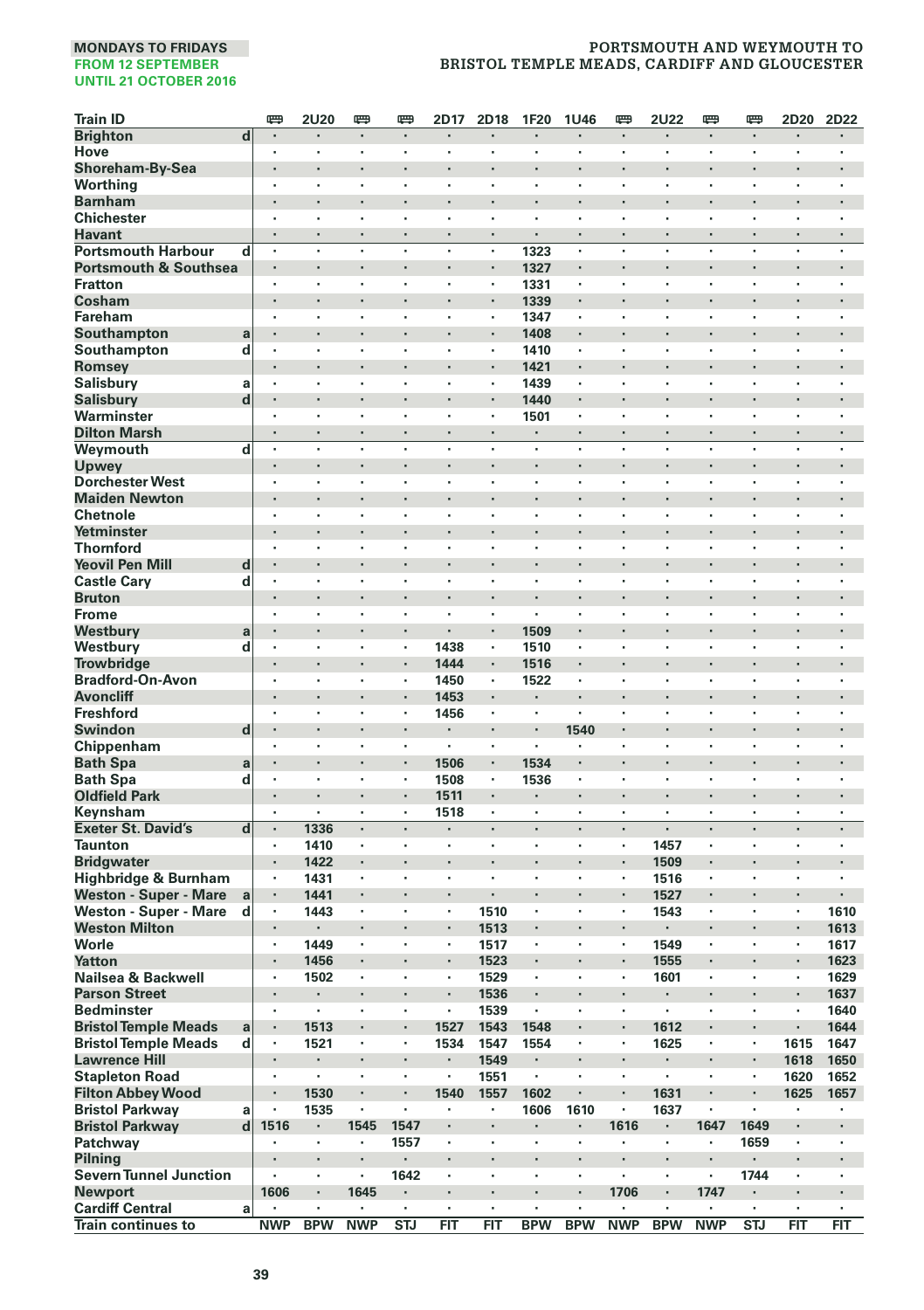| <b>Brighton</b><br>$\overline{\mathbf{d}}$<br>$\cdot$<br>$\cdot$<br>×<br>×<br>×<br>ł.<br>Hove<br>٠<br>×<br>٠<br>$\cdot$<br>$\cdot$<br>×<br>٠<br>٠<br>$\cdot$<br>٠<br>٠<br>٠<br>Shoreham-By-Sea<br>×<br>ł.<br>$\cdot$<br>$\cdot$<br>$\cdot$<br>٠<br>٠<br>Worthing<br>$\cdot$<br>×<br>×,<br>,<br>,<br>×<br>ï<br>٠<br>٠<br><b>Barnham</b><br>l,<br>l,<br>$\cdot$<br>l,<br>$\cdot$<br>$\cdot$<br>ï<br><b>Chichester</b><br>$\cdot$<br>×<br>٠<br>×<br>$\cdot$<br>$\cdot$<br>$\cdot$<br>×<br>×<br>×<br>×<br>$\cdot$<br>$\cdot$<br>٠<br><b>Havant</b><br>$\cdot$<br>ł.<br>i,<br>i,<br>i,<br>$\cdot$<br>$\cdot$<br><b>Portsmouth Harbour</b><br>1523<br>d<br>1423<br>÷,<br>×<br>٠<br>×<br>$\cdot$<br>$\cdot$<br>٠<br>٠<br>٠<br>$\cdot$<br><b>Portsmouth &amp; Southsea</b><br>1427<br>1527<br>$\cdot$<br>×<br>ł<br>ł,<br>٠<br>$\cdot$<br>ł,<br>$\cdot$<br><b>Fratton</b><br>1431<br>1531<br>$\cdot$<br>×<br>×<br>٠<br>٠<br>٠<br>٠<br>٠<br>Cosham<br>l,<br>l,<br>1439<br>$\cdot$<br>l,<br>$\cdot$<br>1539<br>$\cdot$<br>$\cdot$<br>Fareham<br>1447<br>1547<br>×<br>ï<br>٠<br>ï<br>٠<br>,<br>٠<br>Southampton<br>1508<br>1608<br>a<br>$\cdot$<br>٠<br>ł,<br>٠<br>×<br>$\cdot$<br>d<br>Southampton<br>1510<br>1610<br>$\cdot$<br>٠<br>٠<br>٠<br>٠<br>$\cdot$<br>٠<br>٠<br>٠<br>٠<br>٠<br>$\cdot$<br>Romsey<br>1521<br>ł,<br>ï<br>1621<br>Salisbury<br>1539<br>1639<br>$\cdot$<br>٠<br>٠<br>$\cdot$<br>٠<br>×,<br>٠<br>٠<br>a<br>$\cdot$<br><b>Salisbury</b><br>d<br>1540<br>1640<br>ï<br>$\cdot$<br>Warminster<br>1601<br>1701<br>×<br>ï<br>٠<br>٠<br>$\cdot$<br>٠<br>٠<br>٠<br>٠<br><b>Dilton Marsh</b><br>$\bullet$<br>$\cdot$<br>×<br>٠<br>$\ddot{\phantom{0}}$<br>$\ddot{\phantom{0}}$<br>$\cdot$<br>٠<br>$\sim$<br>$\cdot$<br>$\cdot$<br>$\cdot$<br>٠<br>Weymouth<br>d<br>$\cdot$<br>$\cdot$<br>×<br>٠<br>٠<br>٠<br>$\cdot$<br>$\cdot$<br>٠<br>٠<br>٠<br>$\cdot$<br>Upwey<br>l,<br>$\cdot$<br>ł,<br>ï<br>$\cdot$<br>$\cdot$<br>٠<br><b>Dorchester West</b><br>$\cdot$<br>×<br>٠<br>×<br>×<br>$\cdot$<br>$\cdot$<br>$\cdot$<br>×<br>×<br>×<br>$\cdot$<br>٠<br>٠<br><b>Maiden Newton</b><br>Chetnole<br>$\cdot$<br>٠<br>×<br>٠<br>٠<br>$\cdot$<br>$\cdot$<br>,<br>٠<br>٠<br>٠<br>٠<br>$\cdot$<br>٠<br>Yetminster<br>ł,<br>×<br><b>Thornford</b><br>l,<br>٠<br>$\cdot$<br>٠<br>٠<br>٠<br>$\cdot$<br>٠<br>٠<br>٠<br>٠<br><b>Yeovil Pen Mill</b><br>d<br>$\cdot$<br>ï<br>ï<br>÷,<br>$\cdot$<br>$\cdot$<br>ï<br>ï<br>$\cdot$<br><b>Castle Cary</b><br>d<br>×<br>ï<br>ï<br>ï<br><b>Bruton</b><br>ł,<br>×<br>$\cdot$<br>$\cdot$<br>٠<br>٠<br>Frome<br>٠<br>٠<br>$\cdot$<br>٠<br>٠<br>٠<br>٠<br>$\cdot$<br>٠<br>$\cdot$<br>٠<br>٠<br>٠<br>$\cdot$<br>1609<br>Westbury<br>ł,<br>i,<br>1709<br>ï<br>a<br>1610<br>1710<br>Westbury<br>d<br>$\cdot$<br>٠<br>٠<br>٠<br>٠<br>$\cdot$<br>$\cdot$<br>٠<br>٠<br>٠<br><b>Trowbridge</b><br>1616<br>1716<br>ł.<br>$\cdot$<br><b>Bradford-On-Avon</b><br>1622<br>1722<br>$\cdot$<br>٠<br>×<br>٠<br>٠<br>$\cdot$<br>,<br>,<br>٠<br>٠<br>٠<br>,<br><b>Avoncliff</b><br>$\cdot$<br>ł,<br>٠<br>٠<br>$\cdot$<br><b>Freshford</b><br>$\cdot$<br>×,<br>×<br><b>Swindon</b><br>d<br>1740<br>$\cdot$<br>1642<br>l,<br>ï<br>$\cdot$<br>ï<br>ï<br>$\ddot{\phantom{0}}$<br>$\cdot$<br>Chippenham<br>×<br>ł,<br>×<br>$\cdot$<br>×<br>٠<br>×<br>×<br>,<br>٠<br>$\cdot$<br>$\cdot$<br>1734<br><b>Bath Spa</b><br>1634<br>a<br>$\bullet$<br><b>Bath Spa</b><br>1636<br>1643<br>1736<br>d<br>$\cdot$<br>٠<br>×<br>٠<br>$\cdot$<br>٠<br>$\cdot$<br>٠<br>٠<br>٠<br>$\cdot$<br><b>Oldfield Park</b><br>$\cdot$<br>×<br>×<br>$\cdot$<br>$\cdot$<br>ł.<br>ł<br>×<br>$\cdot$<br>Keynsham<br>$\cdot$<br>$\cdot$<br>1651<br>$\cdot$<br>$\cdot$<br>٠<br>×<br>٠<br>٠<br>٠<br>٠<br>$\cdot$<br><b>Exeter St. David's</b><br>$\mathbf d$<br>$\cdot$<br>$\cdot$<br>J.<br>÷<br>ä,<br>$\cdot$<br>$\cdot$<br>$\cdot$<br>÷.<br>$\cdot$<br>$\cdot$<br>$\cdot$<br>$\cdot$<br><b>Taunton</b><br>1607<br>×<br>ł<br>$\cdot$<br>ł,<br><b>Bridgwater</b><br>1619<br>$\cdot$<br>×<br>ł,<br>٠<br>$\cdot$<br>$\cdot$<br>$\cdot$<br>Highbridge & Burnham<br>1627<br>٠<br>$\cdot$<br>٠<br>٠<br>٠<br>$\cdot$<br>$\ddot{\phantom{0}}$<br>$\ddot{\phantom{0}}$<br>٠<br>٠<br>٠<br>٠<br>$\ddot{\phantom{0}}$<br><b>Weston - Super - Mare</b><br>ł,<br>1637<br>a<br>Weston - Super - Mare<br>1715<br>$\cdot$<br>ï<br>1639<br>$\cdot$<br>×<br>d<br>$\cdot$<br>٠<br>٠<br>٠<br>٠<br><b>Weston Milton</b><br>1642<br>$\cdot$<br>Worle<br>1721<br>1645<br>×<br>$\cdot$<br>٠<br>٠<br>$\cdot$<br>$\cdot$<br>٠<br>٠<br>٠<br>٠<br><b>Yatton</b><br>1726<br>1651<br>$\bullet$<br>$\bullet$<br>٠<br>$\bullet$<br>$\bullet$<br>٠<br>٠<br>$\bullet$<br>Nailsea & Backwell<br>ï<br>ï<br>1657<br>1732<br>ł,<br>ï<br>ï<br><b>Parson Street</b><br>$\cdot$<br>$\cdot$<br>i,<br>$\cdot$<br>ï<br>ï<br>$\cdot$<br>٠<br><b>Bedminster</b><br>ï<br>1707<br>÷,<br>$\ddot{\phantom{0}}$<br>٠<br>$\ddot{\phantom{0}}$<br>$\cdot$<br>$\ddot{\phantom{0}}$<br>$\ddot{\phantom{0}}$<br><b>Bristol Temple Meads</b><br>1748<br>1648<br>1659<br>1711<br>1744<br>a<br>ł,<br>$\cdot$<br>$\cdot$<br>$\cdot$<br><b>Bristol Temple Meads</b><br>1654<br>1734<br>1754<br>d<br>1709<br>1721<br>1747<br>$\cdot$<br>٠<br>٠<br>$\cdot$<br>$\cdot$<br>٠<br>٠<br>$\cdot$<br><b>Lawrence Hill</b><br>1712<br>1750<br>ï<br>ł.<br><b>Stapleton Road</b><br>÷,<br>1715<br>$\epsilon$<br>1752<br>×<br>ï<br>ï<br>$\cdot$<br>ł,<br>ï<br><b>Filton Abbey Wood</b><br>1730<br>1703<br>1720<br>$\cdot$<br>17u43<br>1757<br>1802<br>$\cdot$<br>×<br><b>Bristol Parkway</b><br>1712<br>1735<br>1806<br>1820<br>1707<br>ł,<br>ï<br>a<br>٠<br>٠<br>d<br>1831<br><b>Bristol Parkway</b><br>1717<br>1719<br>1745<br>1747<br>1816<br>1818<br>$\bullet$<br>٠<br>$\blacksquare$<br>×<br>٠<br>Patchway<br>1757<br>$\blacksquare$<br>$\blacksquare$<br>٠<br>٠<br>٠<br>٠<br>٠<br>٠<br>٠<br>٠<br>$\cdot$<br>Pilning<br>ł.<br>ł,<br>ï<br>ł.<br>ï<br>$\cdot$<br>$\cdot$<br><b>Severn Tunnel Junction</b><br>1759<br>1842<br><b>18s58</b><br>1848<br>$\ddot{\phantom{0}}$<br>$\cdot$<br>٠<br>٠<br>٠<br>$\cdot$<br>٠<br>٠<br>$\ddot{\phantom{0}}$<br>٠<br><b>Newport</b><br>1817<br>1845<br><b>19s09</b><br>i,<br>1906<br>1946<br><b>Cardiff Central</b><br>1927<br>2000<br>a<br>٠<br>٠<br>٠<br>٠<br><b>BPW</b><br><b>BPW</b><br><b>NWP</b><br><b>STJ</b><br>FIT<br><b>BPW</b><br><b>NWP</b><br><b>STJ</b><br>CDF<br><b>FIT</b><br><b>BPW</b><br><b>NWP</b><br><b>STJ</b><br><b>SWA</b><br><b>Train continues to</b> | <b>Train ID</b> | 1F24 | 1U51 | œ | <b>m</b> | 2D24 | <b>2U24</b> | <b>emp</b> | <b>emp</b> | 1F98 | 2D26 | 1F26 | œ | <b>emp</b> | 1U59 |
|-----------------------------------------------------------------------------------------------------------------------------------------------------------------------------------------------------------------------------------------------------------------------------------------------------------------------------------------------------------------------------------------------------------------------------------------------------------------------------------------------------------------------------------------------------------------------------------------------------------------------------------------------------------------------------------------------------------------------------------------------------------------------------------------------------------------------------------------------------------------------------------------------------------------------------------------------------------------------------------------------------------------------------------------------------------------------------------------------------------------------------------------------------------------------------------------------------------------------------------------------------------------------------------------------------------------------------------------------------------------------------------------------------------------------------------------------------------------------------------------------------------------------------------------------------------------------------------------------------------------------------------------------------------------------------------------------------------------------------------------------------------------------------------------------------------------------------------------------------------------------------------------------------------------------------------------------------------------------------------------------------------------------------------------------------------------------------------------------------------------------------------------------------------------------------------------------------------------------------------------------------------------------------------------------------------------------------------------------------------------------------------------------------------------------------------------------------------------------------------------------------------------------------------------------------------------------------------------------------------------------------------------------------------------------------------------------------------------------------------------------------------------------------------------------------------------------------------------------------------------------------------------------------------------------------------------------------------------------------------------------------------------------------------------------------------------------------------------------------------------------------------------------------------------------------------------------------------------------------------------------------------------------------------------------------------------------------------------------------------------------------------------------------------------------------------------------------------------------------------------------------------------------------------------------------------------------------------------------------------------------------------------------------------------------------------------------------------------------------------------------------------------------------------------------------------------------------------------------------------------------------------------------------------------------------------------------------------------------------------------------------------------------------------------------------------------------------------------------------------------------------------------------------------------------------------------------------------------------------------------------------------------------------------------------------------------------------------------------------------------------------------------------------------------------------------------------------------------------------------------------------------------------------------------------------------------------------------------------------------------------------------------------------------------------------------------------------------------------------------------------------------------------------------------------------------------------------------------------------------------------------------------------------------------------------------------------------------------------------------------------------------------------------------------------------------------------------------------------------------------------------------------------------------------------------------------------------------------------------------------------------------------------------------------------------------------------------------------------------------------------------------------------------------------------------------------------------------------------------------------------------------------------------------------------------------------------------------------------------------------------------------------------------------------------------------------------------------------------------------------------------------------------------------------------------------------------------------------------------------------------------------------------------------------------------------------------------------------------------------------------------------------------------------------------------------------------------------------------------------------------------------------------------------------------------------------------------------------------------------------------------------------------------------------------------------------------------------------------------------------------------------------------------------------|-----------------|------|------|---|----------|------|-------------|------------|------------|------|------|------|---|------------|------|
|                                                                                                                                                                                                                                                                                                                                                                                                                                                                                                                                                                                                                                                                                                                                                                                                                                                                                                                                                                                                                                                                                                                                                                                                                                                                                                                                                                                                                                                                                                                                                                                                                                                                                                                                                                                                                                                                                                                                                                                                                                                                                                                                                                                                                                                                                                                                                                                                                                                                                                                                                                                                                                                                                                                                                                                                                                                                                                                                                                                                                                                                                                                                                                                                                                                                                                                                                                                                                                                                                                                                                                                                                                                                                                                                                                                                                                                                                                                                                                                                                                                                                                                                                                                                                                                                                                                                                                                                                                                                                                                                                                                                                                                                                                                                                                                                                                                                                                                                                                                                                                                                                                                                                                                                                                                                                                                                                                                                                                                                                                                                                                                                                                                                                                                                                                                                                                                                                                                                                                                                                                                                                                                                                                                                                                                                                                                                                                                                                 |                 |      |      |   |          |      |             |            |            |      |      |      |   |            |      |
|                                                                                                                                                                                                                                                                                                                                                                                                                                                                                                                                                                                                                                                                                                                                                                                                                                                                                                                                                                                                                                                                                                                                                                                                                                                                                                                                                                                                                                                                                                                                                                                                                                                                                                                                                                                                                                                                                                                                                                                                                                                                                                                                                                                                                                                                                                                                                                                                                                                                                                                                                                                                                                                                                                                                                                                                                                                                                                                                                                                                                                                                                                                                                                                                                                                                                                                                                                                                                                                                                                                                                                                                                                                                                                                                                                                                                                                                                                                                                                                                                                                                                                                                                                                                                                                                                                                                                                                                                                                                                                                                                                                                                                                                                                                                                                                                                                                                                                                                                                                                                                                                                                                                                                                                                                                                                                                                                                                                                                                                                                                                                                                                                                                                                                                                                                                                                                                                                                                                                                                                                                                                                                                                                                                                                                                                                                                                                                                                                 |                 |      |      |   |          |      |             |            |            |      |      |      |   |            |      |
|                                                                                                                                                                                                                                                                                                                                                                                                                                                                                                                                                                                                                                                                                                                                                                                                                                                                                                                                                                                                                                                                                                                                                                                                                                                                                                                                                                                                                                                                                                                                                                                                                                                                                                                                                                                                                                                                                                                                                                                                                                                                                                                                                                                                                                                                                                                                                                                                                                                                                                                                                                                                                                                                                                                                                                                                                                                                                                                                                                                                                                                                                                                                                                                                                                                                                                                                                                                                                                                                                                                                                                                                                                                                                                                                                                                                                                                                                                                                                                                                                                                                                                                                                                                                                                                                                                                                                                                                                                                                                                                                                                                                                                                                                                                                                                                                                                                                                                                                                                                                                                                                                                                                                                                                                                                                                                                                                                                                                                                                                                                                                                                                                                                                                                                                                                                                                                                                                                                                                                                                                                                                                                                                                                                                                                                                                                                                                                                                                 |                 |      |      |   |          |      |             |            |            |      |      |      |   |            |      |
|                                                                                                                                                                                                                                                                                                                                                                                                                                                                                                                                                                                                                                                                                                                                                                                                                                                                                                                                                                                                                                                                                                                                                                                                                                                                                                                                                                                                                                                                                                                                                                                                                                                                                                                                                                                                                                                                                                                                                                                                                                                                                                                                                                                                                                                                                                                                                                                                                                                                                                                                                                                                                                                                                                                                                                                                                                                                                                                                                                                                                                                                                                                                                                                                                                                                                                                                                                                                                                                                                                                                                                                                                                                                                                                                                                                                                                                                                                                                                                                                                                                                                                                                                                                                                                                                                                                                                                                                                                                                                                                                                                                                                                                                                                                                                                                                                                                                                                                                                                                                                                                                                                                                                                                                                                                                                                                                                                                                                                                                                                                                                                                                                                                                                                                                                                                                                                                                                                                                                                                                                                                                                                                                                                                                                                                                                                                                                                                                                 |                 |      |      |   |          |      |             |            |            |      |      |      |   |            |      |
|                                                                                                                                                                                                                                                                                                                                                                                                                                                                                                                                                                                                                                                                                                                                                                                                                                                                                                                                                                                                                                                                                                                                                                                                                                                                                                                                                                                                                                                                                                                                                                                                                                                                                                                                                                                                                                                                                                                                                                                                                                                                                                                                                                                                                                                                                                                                                                                                                                                                                                                                                                                                                                                                                                                                                                                                                                                                                                                                                                                                                                                                                                                                                                                                                                                                                                                                                                                                                                                                                                                                                                                                                                                                                                                                                                                                                                                                                                                                                                                                                                                                                                                                                                                                                                                                                                                                                                                                                                                                                                                                                                                                                                                                                                                                                                                                                                                                                                                                                                                                                                                                                                                                                                                                                                                                                                                                                                                                                                                                                                                                                                                                                                                                                                                                                                                                                                                                                                                                                                                                                                                                                                                                                                                                                                                                                                                                                                                                                 |                 |      |      |   |          |      |             |            |            |      |      |      |   |            |      |
|                                                                                                                                                                                                                                                                                                                                                                                                                                                                                                                                                                                                                                                                                                                                                                                                                                                                                                                                                                                                                                                                                                                                                                                                                                                                                                                                                                                                                                                                                                                                                                                                                                                                                                                                                                                                                                                                                                                                                                                                                                                                                                                                                                                                                                                                                                                                                                                                                                                                                                                                                                                                                                                                                                                                                                                                                                                                                                                                                                                                                                                                                                                                                                                                                                                                                                                                                                                                                                                                                                                                                                                                                                                                                                                                                                                                                                                                                                                                                                                                                                                                                                                                                                                                                                                                                                                                                                                                                                                                                                                                                                                                                                                                                                                                                                                                                                                                                                                                                                                                                                                                                                                                                                                                                                                                                                                                                                                                                                                                                                                                                                                                                                                                                                                                                                                                                                                                                                                                                                                                                                                                                                                                                                                                                                                                                                                                                                                                                 |                 |      |      |   |          |      |             |            |            |      |      |      |   |            |      |
|                                                                                                                                                                                                                                                                                                                                                                                                                                                                                                                                                                                                                                                                                                                                                                                                                                                                                                                                                                                                                                                                                                                                                                                                                                                                                                                                                                                                                                                                                                                                                                                                                                                                                                                                                                                                                                                                                                                                                                                                                                                                                                                                                                                                                                                                                                                                                                                                                                                                                                                                                                                                                                                                                                                                                                                                                                                                                                                                                                                                                                                                                                                                                                                                                                                                                                                                                                                                                                                                                                                                                                                                                                                                                                                                                                                                                                                                                                                                                                                                                                                                                                                                                                                                                                                                                                                                                                                                                                                                                                                                                                                                                                                                                                                                                                                                                                                                                                                                                                                                                                                                                                                                                                                                                                                                                                                                                                                                                                                                                                                                                                                                                                                                                                                                                                                                                                                                                                                                                                                                                                                                                                                                                                                                                                                                                                                                                                                                                 |                 |      |      |   |          |      |             |            |            |      |      |      |   |            |      |
|                                                                                                                                                                                                                                                                                                                                                                                                                                                                                                                                                                                                                                                                                                                                                                                                                                                                                                                                                                                                                                                                                                                                                                                                                                                                                                                                                                                                                                                                                                                                                                                                                                                                                                                                                                                                                                                                                                                                                                                                                                                                                                                                                                                                                                                                                                                                                                                                                                                                                                                                                                                                                                                                                                                                                                                                                                                                                                                                                                                                                                                                                                                                                                                                                                                                                                                                                                                                                                                                                                                                                                                                                                                                                                                                                                                                                                                                                                                                                                                                                                                                                                                                                                                                                                                                                                                                                                                                                                                                                                                                                                                                                                                                                                                                                                                                                                                                                                                                                                                                                                                                                                                                                                                                                                                                                                                                                                                                                                                                                                                                                                                                                                                                                                                                                                                                                                                                                                                                                                                                                                                                                                                                                                                                                                                                                                                                                                                                                 |                 |      |      |   |          |      |             |            |            |      |      |      |   |            |      |
|                                                                                                                                                                                                                                                                                                                                                                                                                                                                                                                                                                                                                                                                                                                                                                                                                                                                                                                                                                                                                                                                                                                                                                                                                                                                                                                                                                                                                                                                                                                                                                                                                                                                                                                                                                                                                                                                                                                                                                                                                                                                                                                                                                                                                                                                                                                                                                                                                                                                                                                                                                                                                                                                                                                                                                                                                                                                                                                                                                                                                                                                                                                                                                                                                                                                                                                                                                                                                                                                                                                                                                                                                                                                                                                                                                                                                                                                                                                                                                                                                                                                                                                                                                                                                                                                                                                                                                                                                                                                                                                                                                                                                                                                                                                                                                                                                                                                                                                                                                                                                                                                                                                                                                                                                                                                                                                                                                                                                                                                                                                                                                                                                                                                                                                                                                                                                                                                                                                                                                                                                                                                                                                                                                                                                                                                                                                                                                                                                 |                 |      |      |   |          |      |             |            |            |      |      |      |   |            |      |
|                                                                                                                                                                                                                                                                                                                                                                                                                                                                                                                                                                                                                                                                                                                                                                                                                                                                                                                                                                                                                                                                                                                                                                                                                                                                                                                                                                                                                                                                                                                                                                                                                                                                                                                                                                                                                                                                                                                                                                                                                                                                                                                                                                                                                                                                                                                                                                                                                                                                                                                                                                                                                                                                                                                                                                                                                                                                                                                                                                                                                                                                                                                                                                                                                                                                                                                                                                                                                                                                                                                                                                                                                                                                                                                                                                                                                                                                                                                                                                                                                                                                                                                                                                                                                                                                                                                                                                                                                                                                                                                                                                                                                                                                                                                                                                                                                                                                                                                                                                                                                                                                                                                                                                                                                                                                                                                                                                                                                                                                                                                                                                                                                                                                                                                                                                                                                                                                                                                                                                                                                                                                                                                                                                                                                                                                                                                                                                                                                 |                 |      |      |   |          |      |             |            |            |      |      |      |   |            |      |
|                                                                                                                                                                                                                                                                                                                                                                                                                                                                                                                                                                                                                                                                                                                                                                                                                                                                                                                                                                                                                                                                                                                                                                                                                                                                                                                                                                                                                                                                                                                                                                                                                                                                                                                                                                                                                                                                                                                                                                                                                                                                                                                                                                                                                                                                                                                                                                                                                                                                                                                                                                                                                                                                                                                                                                                                                                                                                                                                                                                                                                                                                                                                                                                                                                                                                                                                                                                                                                                                                                                                                                                                                                                                                                                                                                                                                                                                                                                                                                                                                                                                                                                                                                                                                                                                                                                                                                                                                                                                                                                                                                                                                                                                                                                                                                                                                                                                                                                                                                                                                                                                                                                                                                                                                                                                                                                                                                                                                                                                                                                                                                                                                                                                                                                                                                                                                                                                                                                                                                                                                                                                                                                                                                                                                                                                                                                                                                                                                 |                 |      |      |   |          |      |             |            |            |      |      |      |   |            |      |
|                                                                                                                                                                                                                                                                                                                                                                                                                                                                                                                                                                                                                                                                                                                                                                                                                                                                                                                                                                                                                                                                                                                                                                                                                                                                                                                                                                                                                                                                                                                                                                                                                                                                                                                                                                                                                                                                                                                                                                                                                                                                                                                                                                                                                                                                                                                                                                                                                                                                                                                                                                                                                                                                                                                                                                                                                                                                                                                                                                                                                                                                                                                                                                                                                                                                                                                                                                                                                                                                                                                                                                                                                                                                                                                                                                                                                                                                                                                                                                                                                                                                                                                                                                                                                                                                                                                                                                                                                                                                                                                                                                                                                                                                                                                                                                                                                                                                                                                                                                                                                                                                                                                                                                                                                                                                                                                                                                                                                                                                                                                                                                                                                                                                                                                                                                                                                                                                                                                                                                                                                                                                                                                                                                                                                                                                                                                                                                                                                 |                 |      |      |   |          |      |             |            |            |      |      |      |   |            |      |
|                                                                                                                                                                                                                                                                                                                                                                                                                                                                                                                                                                                                                                                                                                                                                                                                                                                                                                                                                                                                                                                                                                                                                                                                                                                                                                                                                                                                                                                                                                                                                                                                                                                                                                                                                                                                                                                                                                                                                                                                                                                                                                                                                                                                                                                                                                                                                                                                                                                                                                                                                                                                                                                                                                                                                                                                                                                                                                                                                                                                                                                                                                                                                                                                                                                                                                                                                                                                                                                                                                                                                                                                                                                                                                                                                                                                                                                                                                                                                                                                                                                                                                                                                                                                                                                                                                                                                                                                                                                                                                                                                                                                                                                                                                                                                                                                                                                                                                                                                                                                                                                                                                                                                                                                                                                                                                                                                                                                                                                                                                                                                                                                                                                                                                                                                                                                                                                                                                                                                                                                                                                                                                                                                                                                                                                                                                                                                                                                                 |                 |      |      |   |          |      |             |            |            |      |      |      |   |            |      |
|                                                                                                                                                                                                                                                                                                                                                                                                                                                                                                                                                                                                                                                                                                                                                                                                                                                                                                                                                                                                                                                                                                                                                                                                                                                                                                                                                                                                                                                                                                                                                                                                                                                                                                                                                                                                                                                                                                                                                                                                                                                                                                                                                                                                                                                                                                                                                                                                                                                                                                                                                                                                                                                                                                                                                                                                                                                                                                                                                                                                                                                                                                                                                                                                                                                                                                                                                                                                                                                                                                                                                                                                                                                                                                                                                                                                                                                                                                                                                                                                                                                                                                                                                                                                                                                                                                                                                                                                                                                                                                                                                                                                                                                                                                                                                                                                                                                                                                                                                                                                                                                                                                                                                                                                                                                                                                                                                                                                                                                                                                                                                                                                                                                                                                                                                                                                                                                                                                                                                                                                                                                                                                                                                                                                                                                                                                                                                                                                                 |                 |      |      |   |          |      |             |            |            |      |      |      |   |            |      |
|                                                                                                                                                                                                                                                                                                                                                                                                                                                                                                                                                                                                                                                                                                                                                                                                                                                                                                                                                                                                                                                                                                                                                                                                                                                                                                                                                                                                                                                                                                                                                                                                                                                                                                                                                                                                                                                                                                                                                                                                                                                                                                                                                                                                                                                                                                                                                                                                                                                                                                                                                                                                                                                                                                                                                                                                                                                                                                                                                                                                                                                                                                                                                                                                                                                                                                                                                                                                                                                                                                                                                                                                                                                                                                                                                                                                                                                                                                                                                                                                                                                                                                                                                                                                                                                                                                                                                                                                                                                                                                                                                                                                                                                                                                                                                                                                                                                                                                                                                                                                                                                                                                                                                                                                                                                                                                                                                                                                                                                                                                                                                                                                                                                                                                                                                                                                                                                                                                                                                                                                                                                                                                                                                                                                                                                                                                                                                                                                                 |                 |      |      |   |          |      |             |            |            |      |      |      |   |            |      |
|                                                                                                                                                                                                                                                                                                                                                                                                                                                                                                                                                                                                                                                                                                                                                                                                                                                                                                                                                                                                                                                                                                                                                                                                                                                                                                                                                                                                                                                                                                                                                                                                                                                                                                                                                                                                                                                                                                                                                                                                                                                                                                                                                                                                                                                                                                                                                                                                                                                                                                                                                                                                                                                                                                                                                                                                                                                                                                                                                                                                                                                                                                                                                                                                                                                                                                                                                                                                                                                                                                                                                                                                                                                                                                                                                                                                                                                                                                                                                                                                                                                                                                                                                                                                                                                                                                                                                                                                                                                                                                                                                                                                                                                                                                                                                                                                                                                                                                                                                                                                                                                                                                                                                                                                                                                                                                                                                                                                                                                                                                                                                                                                                                                                                                                                                                                                                                                                                                                                                                                                                                                                                                                                                                                                                                                                                                                                                                                                                 |                 |      |      |   |          |      |             |            |            |      |      |      |   |            |      |
|                                                                                                                                                                                                                                                                                                                                                                                                                                                                                                                                                                                                                                                                                                                                                                                                                                                                                                                                                                                                                                                                                                                                                                                                                                                                                                                                                                                                                                                                                                                                                                                                                                                                                                                                                                                                                                                                                                                                                                                                                                                                                                                                                                                                                                                                                                                                                                                                                                                                                                                                                                                                                                                                                                                                                                                                                                                                                                                                                                                                                                                                                                                                                                                                                                                                                                                                                                                                                                                                                                                                                                                                                                                                                                                                                                                                                                                                                                                                                                                                                                                                                                                                                                                                                                                                                                                                                                                                                                                                                                                                                                                                                                                                                                                                                                                                                                                                                                                                                                                                                                                                                                                                                                                                                                                                                                                                                                                                                                                                                                                                                                                                                                                                                                                                                                                                                                                                                                                                                                                                                                                                                                                                                                                                                                                                                                                                                                                                                 |                 |      |      |   |          |      |             |            |            |      |      |      |   |            |      |
|                                                                                                                                                                                                                                                                                                                                                                                                                                                                                                                                                                                                                                                                                                                                                                                                                                                                                                                                                                                                                                                                                                                                                                                                                                                                                                                                                                                                                                                                                                                                                                                                                                                                                                                                                                                                                                                                                                                                                                                                                                                                                                                                                                                                                                                                                                                                                                                                                                                                                                                                                                                                                                                                                                                                                                                                                                                                                                                                                                                                                                                                                                                                                                                                                                                                                                                                                                                                                                                                                                                                                                                                                                                                                                                                                                                                                                                                                                                                                                                                                                                                                                                                                                                                                                                                                                                                                                                                                                                                                                                                                                                                                                                                                                                                                                                                                                                                                                                                                                                                                                                                                                                                                                                                                                                                                                                                                                                                                                                                                                                                                                                                                                                                                                                                                                                                                                                                                                                                                                                                                                                                                                                                                                                                                                                                                                                                                                                                                 |                 |      |      |   |          |      |             |            |            |      |      |      |   |            |      |
|                                                                                                                                                                                                                                                                                                                                                                                                                                                                                                                                                                                                                                                                                                                                                                                                                                                                                                                                                                                                                                                                                                                                                                                                                                                                                                                                                                                                                                                                                                                                                                                                                                                                                                                                                                                                                                                                                                                                                                                                                                                                                                                                                                                                                                                                                                                                                                                                                                                                                                                                                                                                                                                                                                                                                                                                                                                                                                                                                                                                                                                                                                                                                                                                                                                                                                                                                                                                                                                                                                                                                                                                                                                                                                                                                                                                                                                                                                                                                                                                                                                                                                                                                                                                                                                                                                                                                                                                                                                                                                                                                                                                                                                                                                                                                                                                                                                                                                                                                                                                                                                                                                                                                                                                                                                                                                                                                                                                                                                                                                                                                                                                                                                                                                                                                                                                                                                                                                                                                                                                                                                                                                                                                                                                                                                                                                                                                                                                                 |                 |      |      |   |          |      |             |            |            |      |      |      |   |            |      |
|                                                                                                                                                                                                                                                                                                                                                                                                                                                                                                                                                                                                                                                                                                                                                                                                                                                                                                                                                                                                                                                                                                                                                                                                                                                                                                                                                                                                                                                                                                                                                                                                                                                                                                                                                                                                                                                                                                                                                                                                                                                                                                                                                                                                                                                                                                                                                                                                                                                                                                                                                                                                                                                                                                                                                                                                                                                                                                                                                                                                                                                                                                                                                                                                                                                                                                                                                                                                                                                                                                                                                                                                                                                                                                                                                                                                                                                                                                                                                                                                                                                                                                                                                                                                                                                                                                                                                                                                                                                                                                                                                                                                                                                                                                                                                                                                                                                                                                                                                                                                                                                                                                                                                                                                                                                                                                                                                                                                                                                                                                                                                                                                                                                                                                                                                                                                                                                                                                                                                                                                                                                                                                                                                                                                                                                                                                                                                                                                                 |                 |      |      |   |          |      |             |            |            |      |      |      |   |            |      |
|                                                                                                                                                                                                                                                                                                                                                                                                                                                                                                                                                                                                                                                                                                                                                                                                                                                                                                                                                                                                                                                                                                                                                                                                                                                                                                                                                                                                                                                                                                                                                                                                                                                                                                                                                                                                                                                                                                                                                                                                                                                                                                                                                                                                                                                                                                                                                                                                                                                                                                                                                                                                                                                                                                                                                                                                                                                                                                                                                                                                                                                                                                                                                                                                                                                                                                                                                                                                                                                                                                                                                                                                                                                                                                                                                                                                                                                                                                                                                                                                                                                                                                                                                                                                                                                                                                                                                                                                                                                                                                                                                                                                                                                                                                                                                                                                                                                                                                                                                                                                                                                                                                                                                                                                                                                                                                                                                                                                                                                                                                                                                                                                                                                                                                                                                                                                                                                                                                                                                                                                                                                                                                                                                                                                                                                                                                                                                                                                                 |                 |      |      |   |          |      |             |            |            |      |      |      |   |            |      |
|                                                                                                                                                                                                                                                                                                                                                                                                                                                                                                                                                                                                                                                                                                                                                                                                                                                                                                                                                                                                                                                                                                                                                                                                                                                                                                                                                                                                                                                                                                                                                                                                                                                                                                                                                                                                                                                                                                                                                                                                                                                                                                                                                                                                                                                                                                                                                                                                                                                                                                                                                                                                                                                                                                                                                                                                                                                                                                                                                                                                                                                                                                                                                                                                                                                                                                                                                                                                                                                                                                                                                                                                                                                                                                                                                                                                                                                                                                                                                                                                                                                                                                                                                                                                                                                                                                                                                                                                                                                                                                                                                                                                                                                                                                                                                                                                                                                                                                                                                                                                                                                                                                                                                                                                                                                                                                                                                                                                                                                                                                                                                                                                                                                                                                                                                                                                                                                                                                                                                                                                                                                                                                                                                                                                                                                                                                                                                                                                                 |                 |      |      |   |          |      |             |            |            |      |      |      |   |            |      |
|                                                                                                                                                                                                                                                                                                                                                                                                                                                                                                                                                                                                                                                                                                                                                                                                                                                                                                                                                                                                                                                                                                                                                                                                                                                                                                                                                                                                                                                                                                                                                                                                                                                                                                                                                                                                                                                                                                                                                                                                                                                                                                                                                                                                                                                                                                                                                                                                                                                                                                                                                                                                                                                                                                                                                                                                                                                                                                                                                                                                                                                                                                                                                                                                                                                                                                                                                                                                                                                                                                                                                                                                                                                                                                                                                                                                                                                                                                                                                                                                                                                                                                                                                                                                                                                                                                                                                                                                                                                                                                                                                                                                                                                                                                                                                                                                                                                                                                                                                                                                                                                                                                                                                                                                                                                                                                                                                                                                                                                                                                                                                                                                                                                                                                                                                                                                                                                                                                                                                                                                                                                                                                                                                                                                                                                                                                                                                                                                                 |                 |      |      |   |          |      |             |            |            |      |      |      |   |            |      |
|                                                                                                                                                                                                                                                                                                                                                                                                                                                                                                                                                                                                                                                                                                                                                                                                                                                                                                                                                                                                                                                                                                                                                                                                                                                                                                                                                                                                                                                                                                                                                                                                                                                                                                                                                                                                                                                                                                                                                                                                                                                                                                                                                                                                                                                                                                                                                                                                                                                                                                                                                                                                                                                                                                                                                                                                                                                                                                                                                                                                                                                                                                                                                                                                                                                                                                                                                                                                                                                                                                                                                                                                                                                                                                                                                                                                                                                                                                                                                                                                                                                                                                                                                                                                                                                                                                                                                                                                                                                                                                                                                                                                                                                                                                                                                                                                                                                                                                                                                                                                                                                                                                                                                                                                                                                                                                                                                                                                                                                                                                                                                                                                                                                                                                                                                                                                                                                                                                                                                                                                                                                                                                                                                                                                                                                                                                                                                                                                                 |                 |      |      |   |          |      |             |            |            |      |      |      |   |            |      |
|                                                                                                                                                                                                                                                                                                                                                                                                                                                                                                                                                                                                                                                                                                                                                                                                                                                                                                                                                                                                                                                                                                                                                                                                                                                                                                                                                                                                                                                                                                                                                                                                                                                                                                                                                                                                                                                                                                                                                                                                                                                                                                                                                                                                                                                                                                                                                                                                                                                                                                                                                                                                                                                                                                                                                                                                                                                                                                                                                                                                                                                                                                                                                                                                                                                                                                                                                                                                                                                                                                                                                                                                                                                                                                                                                                                                                                                                                                                                                                                                                                                                                                                                                                                                                                                                                                                                                                                                                                                                                                                                                                                                                                                                                                                                                                                                                                                                                                                                                                                                                                                                                                                                                                                                                                                                                                                                                                                                                                                                                                                                                                                                                                                                                                                                                                                                                                                                                                                                                                                                                                                                                                                                                                                                                                                                                                                                                                                                                 |                 |      |      |   |          |      |             |            |            |      |      |      |   |            |      |
|                                                                                                                                                                                                                                                                                                                                                                                                                                                                                                                                                                                                                                                                                                                                                                                                                                                                                                                                                                                                                                                                                                                                                                                                                                                                                                                                                                                                                                                                                                                                                                                                                                                                                                                                                                                                                                                                                                                                                                                                                                                                                                                                                                                                                                                                                                                                                                                                                                                                                                                                                                                                                                                                                                                                                                                                                                                                                                                                                                                                                                                                                                                                                                                                                                                                                                                                                                                                                                                                                                                                                                                                                                                                                                                                                                                                                                                                                                                                                                                                                                                                                                                                                                                                                                                                                                                                                                                                                                                                                                                                                                                                                                                                                                                                                                                                                                                                                                                                                                                                                                                                                                                                                                                                                                                                                                                                                                                                                                                                                                                                                                                                                                                                                                                                                                                                                                                                                                                                                                                                                                                                                                                                                                                                                                                                                                                                                                                                                 |                 |      |      |   |          |      |             |            |            |      |      |      |   |            |      |
|                                                                                                                                                                                                                                                                                                                                                                                                                                                                                                                                                                                                                                                                                                                                                                                                                                                                                                                                                                                                                                                                                                                                                                                                                                                                                                                                                                                                                                                                                                                                                                                                                                                                                                                                                                                                                                                                                                                                                                                                                                                                                                                                                                                                                                                                                                                                                                                                                                                                                                                                                                                                                                                                                                                                                                                                                                                                                                                                                                                                                                                                                                                                                                                                                                                                                                                                                                                                                                                                                                                                                                                                                                                                                                                                                                                                                                                                                                                                                                                                                                                                                                                                                                                                                                                                                                                                                                                                                                                                                                                                                                                                                                                                                                                                                                                                                                                                                                                                                                                                                                                                                                                                                                                                                                                                                                                                                                                                                                                                                                                                                                                                                                                                                                                                                                                                                                                                                                                                                                                                                                                                                                                                                                                                                                                                                                                                                                                                                 |                 |      |      |   |          |      |             |            |            |      |      |      |   |            |      |
|                                                                                                                                                                                                                                                                                                                                                                                                                                                                                                                                                                                                                                                                                                                                                                                                                                                                                                                                                                                                                                                                                                                                                                                                                                                                                                                                                                                                                                                                                                                                                                                                                                                                                                                                                                                                                                                                                                                                                                                                                                                                                                                                                                                                                                                                                                                                                                                                                                                                                                                                                                                                                                                                                                                                                                                                                                                                                                                                                                                                                                                                                                                                                                                                                                                                                                                                                                                                                                                                                                                                                                                                                                                                                                                                                                                                                                                                                                                                                                                                                                                                                                                                                                                                                                                                                                                                                                                                                                                                                                                                                                                                                                                                                                                                                                                                                                                                                                                                                                                                                                                                                                                                                                                                                                                                                                                                                                                                                                                                                                                                                                                                                                                                                                                                                                                                                                                                                                                                                                                                                                                                                                                                                                                                                                                                                                                                                                                                                 |                 |      |      |   |          |      |             |            |            |      |      |      |   |            |      |
|                                                                                                                                                                                                                                                                                                                                                                                                                                                                                                                                                                                                                                                                                                                                                                                                                                                                                                                                                                                                                                                                                                                                                                                                                                                                                                                                                                                                                                                                                                                                                                                                                                                                                                                                                                                                                                                                                                                                                                                                                                                                                                                                                                                                                                                                                                                                                                                                                                                                                                                                                                                                                                                                                                                                                                                                                                                                                                                                                                                                                                                                                                                                                                                                                                                                                                                                                                                                                                                                                                                                                                                                                                                                                                                                                                                                                                                                                                                                                                                                                                                                                                                                                                                                                                                                                                                                                                                                                                                                                                                                                                                                                                                                                                                                                                                                                                                                                                                                                                                                                                                                                                                                                                                                                                                                                                                                                                                                                                                                                                                                                                                                                                                                                                                                                                                                                                                                                                                                                                                                                                                                                                                                                                                                                                                                                                                                                                                                                 |                 |      |      |   |          |      |             |            |            |      |      |      |   |            |      |
|                                                                                                                                                                                                                                                                                                                                                                                                                                                                                                                                                                                                                                                                                                                                                                                                                                                                                                                                                                                                                                                                                                                                                                                                                                                                                                                                                                                                                                                                                                                                                                                                                                                                                                                                                                                                                                                                                                                                                                                                                                                                                                                                                                                                                                                                                                                                                                                                                                                                                                                                                                                                                                                                                                                                                                                                                                                                                                                                                                                                                                                                                                                                                                                                                                                                                                                                                                                                                                                                                                                                                                                                                                                                                                                                                                                                                                                                                                                                                                                                                                                                                                                                                                                                                                                                                                                                                                                                                                                                                                                                                                                                                                                                                                                                                                                                                                                                                                                                                                                                                                                                                                                                                                                                                                                                                                                                                                                                                                                                                                                                                                                                                                                                                                                                                                                                                                                                                                                                                                                                                                                                                                                                                                                                                                                                                                                                                                                                                 |                 |      |      |   |          |      |             |            |            |      |      |      |   |            |      |
|                                                                                                                                                                                                                                                                                                                                                                                                                                                                                                                                                                                                                                                                                                                                                                                                                                                                                                                                                                                                                                                                                                                                                                                                                                                                                                                                                                                                                                                                                                                                                                                                                                                                                                                                                                                                                                                                                                                                                                                                                                                                                                                                                                                                                                                                                                                                                                                                                                                                                                                                                                                                                                                                                                                                                                                                                                                                                                                                                                                                                                                                                                                                                                                                                                                                                                                                                                                                                                                                                                                                                                                                                                                                                                                                                                                                                                                                                                                                                                                                                                                                                                                                                                                                                                                                                                                                                                                                                                                                                                                                                                                                                                                                                                                                                                                                                                                                                                                                                                                                                                                                                                                                                                                                                                                                                                                                                                                                                                                                                                                                                                                                                                                                                                                                                                                                                                                                                                                                                                                                                                                                                                                                                                                                                                                                                                                                                                                                                 |                 |      |      |   |          |      |             |            |            |      |      |      |   |            |      |
|                                                                                                                                                                                                                                                                                                                                                                                                                                                                                                                                                                                                                                                                                                                                                                                                                                                                                                                                                                                                                                                                                                                                                                                                                                                                                                                                                                                                                                                                                                                                                                                                                                                                                                                                                                                                                                                                                                                                                                                                                                                                                                                                                                                                                                                                                                                                                                                                                                                                                                                                                                                                                                                                                                                                                                                                                                                                                                                                                                                                                                                                                                                                                                                                                                                                                                                                                                                                                                                                                                                                                                                                                                                                                                                                                                                                                                                                                                                                                                                                                                                                                                                                                                                                                                                                                                                                                                                                                                                                                                                                                                                                                                                                                                                                                                                                                                                                                                                                                                                                                                                                                                                                                                                                                                                                                                                                                                                                                                                                                                                                                                                                                                                                                                                                                                                                                                                                                                                                                                                                                                                                                                                                                                                                                                                                                                                                                                                                                 |                 |      |      |   |          |      |             |            |            |      |      |      |   |            |      |
|                                                                                                                                                                                                                                                                                                                                                                                                                                                                                                                                                                                                                                                                                                                                                                                                                                                                                                                                                                                                                                                                                                                                                                                                                                                                                                                                                                                                                                                                                                                                                                                                                                                                                                                                                                                                                                                                                                                                                                                                                                                                                                                                                                                                                                                                                                                                                                                                                                                                                                                                                                                                                                                                                                                                                                                                                                                                                                                                                                                                                                                                                                                                                                                                                                                                                                                                                                                                                                                                                                                                                                                                                                                                                                                                                                                                                                                                                                                                                                                                                                                                                                                                                                                                                                                                                                                                                                                                                                                                                                                                                                                                                                                                                                                                                                                                                                                                                                                                                                                                                                                                                                                                                                                                                                                                                                                                                                                                                                                                                                                                                                                                                                                                                                                                                                                                                                                                                                                                                                                                                                                                                                                                                                                                                                                                                                                                                                                                                 |                 |      |      |   |          |      |             |            |            |      |      |      |   |            |      |
|                                                                                                                                                                                                                                                                                                                                                                                                                                                                                                                                                                                                                                                                                                                                                                                                                                                                                                                                                                                                                                                                                                                                                                                                                                                                                                                                                                                                                                                                                                                                                                                                                                                                                                                                                                                                                                                                                                                                                                                                                                                                                                                                                                                                                                                                                                                                                                                                                                                                                                                                                                                                                                                                                                                                                                                                                                                                                                                                                                                                                                                                                                                                                                                                                                                                                                                                                                                                                                                                                                                                                                                                                                                                                                                                                                                                                                                                                                                                                                                                                                                                                                                                                                                                                                                                                                                                                                                                                                                                                                                                                                                                                                                                                                                                                                                                                                                                                                                                                                                                                                                                                                                                                                                                                                                                                                                                                                                                                                                                                                                                                                                                                                                                                                                                                                                                                                                                                                                                                                                                                                                                                                                                                                                                                                                                                                                                                                                                                 |                 |      |      |   |          |      |             |            |            |      |      |      |   |            |      |
|                                                                                                                                                                                                                                                                                                                                                                                                                                                                                                                                                                                                                                                                                                                                                                                                                                                                                                                                                                                                                                                                                                                                                                                                                                                                                                                                                                                                                                                                                                                                                                                                                                                                                                                                                                                                                                                                                                                                                                                                                                                                                                                                                                                                                                                                                                                                                                                                                                                                                                                                                                                                                                                                                                                                                                                                                                                                                                                                                                                                                                                                                                                                                                                                                                                                                                                                                                                                                                                                                                                                                                                                                                                                                                                                                                                                                                                                                                                                                                                                                                                                                                                                                                                                                                                                                                                                                                                                                                                                                                                                                                                                                                                                                                                                                                                                                                                                                                                                                                                                                                                                                                                                                                                                                                                                                                                                                                                                                                                                                                                                                                                                                                                                                                                                                                                                                                                                                                                                                                                                                                                                                                                                                                                                                                                                                                                                                                                                                 |                 |      |      |   |          |      |             |            |            |      |      |      |   |            |      |
|                                                                                                                                                                                                                                                                                                                                                                                                                                                                                                                                                                                                                                                                                                                                                                                                                                                                                                                                                                                                                                                                                                                                                                                                                                                                                                                                                                                                                                                                                                                                                                                                                                                                                                                                                                                                                                                                                                                                                                                                                                                                                                                                                                                                                                                                                                                                                                                                                                                                                                                                                                                                                                                                                                                                                                                                                                                                                                                                                                                                                                                                                                                                                                                                                                                                                                                                                                                                                                                                                                                                                                                                                                                                                                                                                                                                                                                                                                                                                                                                                                                                                                                                                                                                                                                                                                                                                                                                                                                                                                                                                                                                                                                                                                                                                                                                                                                                                                                                                                                                                                                                                                                                                                                                                                                                                                                                                                                                                                                                                                                                                                                                                                                                                                                                                                                                                                                                                                                                                                                                                                                                                                                                                                                                                                                                                                                                                                                                                 |                 |      |      |   |          |      |             |            |            |      |      |      |   |            |      |
|                                                                                                                                                                                                                                                                                                                                                                                                                                                                                                                                                                                                                                                                                                                                                                                                                                                                                                                                                                                                                                                                                                                                                                                                                                                                                                                                                                                                                                                                                                                                                                                                                                                                                                                                                                                                                                                                                                                                                                                                                                                                                                                                                                                                                                                                                                                                                                                                                                                                                                                                                                                                                                                                                                                                                                                                                                                                                                                                                                                                                                                                                                                                                                                                                                                                                                                                                                                                                                                                                                                                                                                                                                                                                                                                                                                                                                                                                                                                                                                                                                                                                                                                                                                                                                                                                                                                                                                                                                                                                                                                                                                                                                                                                                                                                                                                                                                                                                                                                                                                                                                                                                                                                                                                                                                                                                                                                                                                                                                                                                                                                                                                                                                                                                                                                                                                                                                                                                                                                                                                                                                                                                                                                                                                                                                                                                                                                                                                                 |                 |      |      |   |          |      |             |            |            |      |      |      |   |            |      |
|                                                                                                                                                                                                                                                                                                                                                                                                                                                                                                                                                                                                                                                                                                                                                                                                                                                                                                                                                                                                                                                                                                                                                                                                                                                                                                                                                                                                                                                                                                                                                                                                                                                                                                                                                                                                                                                                                                                                                                                                                                                                                                                                                                                                                                                                                                                                                                                                                                                                                                                                                                                                                                                                                                                                                                                                                                                                                                                                                                                                                                                                                                                                                                                                                                                                                                                                                                                                                                                                                                                                                                                                                                                                                                                                                                                                                                                                                                                                                                                                                                                                                                                                                                                                                                                                                                                                                                                                                                                                                                                                                                                                                                                                                                                                                                                                                                                                                                                                                                                                                                                                                                                                                                                                                                                                                                                                                                                                                                                                                                                                                                                                                                                                                                                                                                                                                                                                                                                                                                                                                                                                                                                                                                                                                                                                                                                                                                                                                 |                 |      |      |   |          |      |             |            |            |      |      |      |   |            |      |
|                                                                                                                                                                                                                                                                                                                                                                                                                                                                                                                                                                                                                                                                                                                                                                                                                                                                                                                                                                                                                                                                                                                                                                                                                                                                                                                                                                                                                                                                                                                                                                                                                                                                                                                                                                                                                                                                                                                                                                                                                                                                                                                                                                                                                                                                                                                                                                                                                                                                                                                                                                                                                                                                                                                                                                                                                                                                                                                                                                                                                                                                                                                                                                                                                                                                                                                                                                                                                                                                                                                                                                                                                                                                                                                                                                                                                                                                                                                                                                                                                                                                                                                                                                                                                                                                                                                                                                                                                                                                                                                                                                                                                                                                                                                                                                                                                                                                                                                                                                                                                                                                                                                                                                                                                                                                                                                                                                                                                                                                                                                                                                                                                                                                                                                                                                                                                                                                                                                                                                                                                                                                                                                                                                                                                                                                                                                                                                                                                 |                 |      |      |   |          |      |             |            |            |      |      |      |   |            |      |
|                                                                                                                                                                                                                                                                                                                                                                                                                                                                                                                                                                                                                                                                                                                                                                                                                                                                                                                                                                                                                                                                                                                                                                                                                                                                                                                                                                                                                                                                                                                                                                                                                                                                                                                                                                                                                                                                                                                                                                                                                                                                                                                                                                                                                                                                                                                                                                                                                                                                                                                                                                                                                                                                                                                                                                                                                                                                                                                                                                                                                                                                                                                                                                                                                                                                                                                                                                                                                                                                                                                                                                                                                                                                                                                                                                                                                                                                                                                                                                                                                                                                                                                                                                                                                                                                                                                                                                                                                                                                                                                                                                                                                                                                                                                                                                                                                                                                                                                                                                                                                                                                                                                                                                                                                                                                                                                                                                                                                                                                                                                                                                                                                                                                                                                                                                                                                                                                                                                                                                                                                                                                                                                                                                                                                                                                                                                                                                                                                 |                 |      |      |   |          |      |             |            |            |      |      |      |   |            |      |
|                                                                                                                                                                                                                                                                                                                                                                                                                                                                                                                                                                                                                                                                                                                                                                                                                                                                                                                                                                                                                                                                                                                                                                                                                                                                                                                                                                                                                                                                                                                                                                                                                                                                                                                                                                                                                                                                                                                                                                                                                                                                                                                                                                                                                                                                                                                                                                                                                                                                                                                                                                                                                                                                                                                                                                                                                                                                                                                                                                                                                                                                                                                                                                                                                                                                                                                                                                                                                                                                                                                                                                                                                                                                                                                                                                                                                                                                                                                                                                                                                                                                                                                                                                                                                                                                                                                                                                                                                                                                                                                                                                                                                                                                                                                                                                                                                                                                                                                                                                                                                                                                                                                                                                                                                                                                                                                                                                                                                                                                                                                                                                                                                                                                                                                                                                                                                                                                                                                                                                                                                                                                                                                                                                                                                                                                                                                                                                                                                 |                 |      |      |   |          |      |             |            |            |      |      |      |   |            |      |
|                                                                                                                                                                                                                                                                                                                                                                                                                                                                                                                                                                                                                                                                                                                                                                                                                                                                                                                                                                                                                                                                                                                                                                                                                                                                                                                                                                                                                                                                                                                                                                                                                                                                                                                                                                                                                                                                                                                                                                                                                                                                                                                                                                                                                                                                                                                                                                                                                                                                                                                                                                                                                                                                                                                                                                                                                                                                                                                                                                                                                                                                                                                                                                                                                                                                                                                                                                                                                                                                                                                                                                                                                                                                                                                                                                                                                                                                                                                                                                                                                                                                                                                                                                                                                                                                                                                                                                                                                                                                                                                                                                                                                                                                                                                                                                                                                                                                                                                                                                                                                                                                                                                                                                                                                                                                                                                                                                                                                                                                                                                                                                                                                                                                                                                                                                                                                                                                                                                                                                                                                                                                                                                                                                                                                                                                                                                                                                                                                 |                 |      |      |   |          |      |             |            |            |      |      |      |   |            |      |
|                                                                                                                                                                                                                                                                                                                                                                                                                                                                                                                                                                                                                                                                                                                                                                                                                                                                                                                                                                                                                                                                                                                                                                                                                                                                                                                                                                                                                                                                                                                                                                                                                                                                                                                                                                                                                                                                                                                                                                                                                                                                                                                                                                                                                                                                                                                                                                                                                                                                                                                                                                                                                                                                                                                                                                                                                                                                                                                                                                                                                                                                                                                                                                                                                                                                                                                                                                                                                                                                                                                                                                                                                                                                                                                                                                                                                                                                                                                                                                                                                                                                                                                                                                                                                                                                                                                                                                                                                                                                                                                                                                                                                                                                                                                                                                                                                                                                                                                                                                                                                                                                                                                                                                                                                                                                                                                                                                                                                                                                                                                                                                                                                                                                                                                                                                                                                                                                                                                                                                                                                                                                                                                                                                                                                                                                                                                                                                                                                 |                 |      |      |   |          |      |             |            |            |      |      |      |   |            |      |
|                                                                                                                                                                                                                                                                                                                                                                                                                                                                                                                                                                                                                                                                                                                                                                                                                                                                                                                                                                                                                                                                                                                                                                                                                                                                                                                                                                                                                                                                                                                                                                                                                                                                                                                                                                                                                                                                                                                                                                                                                                                                                                                                                                                                                                                                                                                                                                                                                                                                                                                                                                                                                                                                                                                                                                                                                                                                                                                                                                                                                                                                                                                                                                                                                                                                                                                                                                                                                                                                                                                                                                                                                                                                                                                                                                                                                                                                                                                                                                                                                                                                                                                                                                                                                                                                                                                                                                                                                                                                                                                                                                                                                                                                                                                                                                                                                                                                                                                                                                                                                                                                                                                                                                                                                                                                                                                                                                                                                                                                                                                                                                                                                                                                                                                                                                                                                                                                                                                                                                                                                                                                                                                                                                                                                                                                                                                                                                                                                 |                 |      |      |   |          |      |             |            |            |      |      |      |   |            |      |
|                                                                                                                                                                                                                                                                                                                                                                                                                                                                                                                                                                                                                                                                                                                                                                                                                                                                                                                                                                                                                                                                                                                                                                                                                                                                                                                                                                                                                                                                                                                                                                                                                                                                                                                                                                                                                                                                                                                                                                                                                                                                                                                                                                                                                                                                                                                                                                                                                                                                                                                                                                                                                                                                                                                                                                                                                                                                                                                                                                                                                                                                                                                                                                                                                                                                                                                                                                                                                                                                                                                                                                                                                                                                                                                                                                                                                                                                                                                                                                                                                                                                                                                                                                                                                                                                                                                                                                                                                                                                                                                                                                                                                                                                                                                                                                                                                                                                                                                                                                                                                                                                                                                                                                                                                                                                                                                                                                                                                                                                                                                                                                                                                                                                                                                                                                                                                                                                                                                                                                                                                                                                                                                                                                                                                                                                                                                                                                                                                 |                 |      |      |   |          |      |             |            |            |      |      |      |   |            |      |
|                                                                                                                                                                                                                                                                                                                                                                                                                                                                                                                                                                                                                                                                                                                                                                                                                                                                                                                                                                                                                                                                                                                                                                                                                                                                                                                                                                                                                                                                                                                                                                                                                                                                                                                                                                                                                                                                                                                                                                                                                                                                                                                                                                                                                                                                                                                                                                                                                                                                                                                                                                                                                                                                                                                                                                                                                                                                                                                                                                                                                                                                                                                                                                                                                                                                                                                                                                                                                                                                                                                                                                                                                                                                                                                                                                                                                                                                                                                                                                                                                                                                                                                                                                                                                                                                                                                                                                                                                                                                                                                                                                                                                                                                                                                                                                                                                                                                                                                                                                                                                                                                                                                                                                                                                                                                                                                                                                                                                                                                                                                                                                                                                                                                                                                                                                                                                                                                                                                                                                                                                                                                                                                                                                                                                                                                                                                                                                                                                 |                 |      |      |   |          |      |             |            |            |      |      |      |   |            |      |
|                                                                                                                                                                                                                                                                                                                                                                                                                                                                                                                                                                                                                                                                                                                                                                                                                                                                                                                                                                                                                                                                                                                                                                                                                                                                                                                                                                                                                                                                                                                                                                                                                                                                                                                                                                                                                                                                                                                                                                                                                                                                                                                                                                                                                                                                                                                                                                                                                                                                                                                                                                                                                                                                                                                                                                                                                                                                                                                                                                                                                                                                                                                                                                                                                                                                                                                                                                                                                                                                                                                                                                                                                                                                                                                                                                                                                                                                                                                                                                                                                                                                                                                                                                                                                                                                                                                                                                                                                                                                                                                                                                                                                                                                                                                                                                                                                                                                                                                                                                                                                                                                                                                                                                                                                                                                                                                                                                                                                                                                                                                                                                                                                                                                                                                                                                                                                                                                                                                                                                                                                                                                                                                                                                                                                                                                                                                                                                                                                 |                 |      |      |   |          |      |             |            |            |      |      |      |   |            |      |
|                                                                                                                                                                                                                                                                                                                                                                                                                                                                                                                                                                                                                                                                                                                                                                                                                                                                                                                                                                                                                                                                                                                                                                                                                                                                                                                                                                                                                                                                                                                                                                                                                                                                                                                                                                                                                                                                                                                                                                                                                                                                                                                                                                                                                                                                                                                                                                                                                                                                                                                                                                                                                                                                                                                                                                                                                                                                                                                                                                                                                                                                                                                                                                                                                                                                                                                                                                                                                                                                                                                                                                                                                                                                                                                                                                                                                                                                                                                                                                                                                                                                                                                                                                                                                                                                                                                                                                                                                                                                                                                                                                                                                                                                                                                                                                                                                                                                                                                                                                                                                                                                                                                                                                                                                                                                                                                                                                                                                                                                                                                                                                                                                                                                                                                                                                                                                                                                                                                                                                                                                                                                                                                                                                                                                                                                                                                                                                                                                 |                 |      |      |   |          |      |             |            |            |      |      |      |   |            |      |
|                                                                                                                                                                                                                                                                                                                                                                                                                                                                                                                                                                                                                                                                                                                                                                                                                                                                                                                                                                                                                                                                                                                                                                                                                                                                                                                                                                                                                                                                                                                                                                                                                                                                                                                                                                                                                                                                                                                                                                                                                                                                                                                                                                                                                                                                                                                                                                                                                                                                                                                                                                                                                                                                                                                                                                                                                                                                                                                                                                                                                                                                                                                                                                                                                                                                                                                                                                                                                                                                                                                                                                                                                                                                                                                                                                                                                                                                                                                                                                                                                                                                                                                                                                                                                                                                                                                                                                                                                                                                                                                                                                                                                                                                                                                                                                                                                                                                                                                                                                                                                                                                                                                                                                                                                                                                                                                                                                                                                                                                                                                                                                                                                                                                                                                                                                                                                                                                                                                                                                                                                                                                                                                                                                                                                                                                                                                                                                                                                 |                 |      |      |   |          |      |             |            |            |      |      |      |   |            |      |
|                                                                                                                                                                                                                                                                                                                                                                                                                                                                                                                                                                                                                                                                                                                                                                                                                                                                                                                                                                                                                                                                                                                                                                                                                                                                                                                                                                                                                                                                                                                                                                                                                                                                                                                                                                                                                                                                                                                                                                                                                                                                                                                                                                                                                                                                                                                                                                                                                                                                                                                                                                                                                                                                                                                                                                                                                                                                                                                                                                                                                                                                                                                                                                                                                                                                                                                                                                                                                                                                                                                                                                                                                                                                                                                                                                                                                                                                                                                                                                                                                                                                                                                                                                                                                                                                                                                                                                                                                                                                                                                                                                                                                                                                                                                                                                                                                                                                                                                                                                                                                                                                                                                                                                                                                                                                                                                                                                                                                                                                                                                                                                                                                                                                                                                                                                                                                                                                                                                                                                                                                                                                                                                                                                                                                                                                                                                                                                                                                 |                 |      |      |   |          |      |             |            |            |      |      |      |   |            |      |
|                                                                                                                                                                                                                                                                                                                                                                                                                                                                                                                                                                                                                                                                                                                                                                                                                                                                                                                                                                                                                                                                                                                                                                                                                                                                                                                                                                                                                                                                                                                                                                                                                                                                                                                                                                                                                                                                                                                                                                                                                                                                                                                                                                                                                                                                                                                                                                                                                                                                                                                                                                                                                                                                                                                                                                                                                                                                                                                                                                                                                                                                                                                                                                                                                                                                                                                                                                                                                                                                                                                                                                                                                                                                                                                                                                                                                                                                                                                                                                                                                                                                                                                                                                                                                                                                                                                                                                                                                                                                                                                                                                                                                                                                                                                                                                                                                                                                                                                                                                                                                                                                                                                                                                                                                                                                                                                                                                                                                                                                                                                                                                                                                                                                                                                                                                                                                                                                                                                                                                                                                                                                                                                                                                                                                                                                                                                                                                                                                 |                 |      |      |   |          |      |             |            |            |      |      |      |   |            |      |
|                                                                                                                                                                                                                                                                                                                                                                                                                                                                                                                                                                                                                                                                                                                                                                                                                                                                                                                                                                                                                                                                                                                                                                                                                                                                                                                                                                                                                                                                                                                                                                                                                                                                                                                                                                                                                                                                                                                                                                                                                                                                                                                                                                                                                                                                                                                                                                                                                                                                                                                                                                                                                                                                                                                                                                                                                                                                                                                                                                                                                                                                                                                                                                                                                                                                                                                                                                                                                                                                                                                                                                                                                                                                                                                                                                                                                                                                                                                                                                                                                                                                                                                                                                                                                                                                                                                                                                                                                                                                                                                                                                                                                                                                                                                                                                                                                                                                                                                                                                                                                                                                                                                                                                                                                                                                                                                                                                                                                                                                                                                                                                                                                                                                                                                                                                                                                                                                                                                                                                                                                                                                                                                                                                                                                                                                                                                                                                                                                 |                 |      |      |   |          |      |             |            |            |      |      |      |   |            |      |
|                                                                                                                                                                                                                                                                                                                                                                                                                                                                                                                                                                                                                                                                                                                                                                                                                                                                                                                                                                                                                                                                                                                                                                                                                                                                                                                                                                                                                                                                                                                                                                                                                                                                                                                                                                                                                                                                                                                                                                                                                                                                                                                                                                                                                                                                                                                                                                                                                                                                                                                                                                                                                                                                                                                                                                                                                                                                                                                                                                                                                                                                                                                                                                                                                                                                                                                                                                                                                                                                                                                                                                                                                                                                                                                                                                                                                                                                                                                                                                                                                                                                                                                                                                                                                                                                                                                                                                                                                                                                                                                                                                                                                                                                                                                                                                                                                                                                                                                                                                                                                                                                                                                                                                                                                                                                                                                                                                                                                                                                                                                                                                                                                                                                                                                                                                                                                                                                                                                                                                                                                                                                                                                                                                                                                                                                                                                                                                                                                 |                 |      |      |   |          |      |             |            |            |      |      |      |   |            |      |
|                                                                                                                                                                                                                                                                                                                                                                                                                                                                                                                                                                                                                                                                                                                                                                                                                                                                                                                                                                                                                                                                                                                                                                                                                                                                                                                                                                                                                                                                                                                                                                                                                                                                                                                                                                                                                                                                                                                                                                                                                                                                                                                                                                                                                                                                                                                                                                                                                                                                                                                                                                                                                                                                                                                                                                                                                                                                                                                                                                                                                                                                                                                                                                                                                                                                                                                                                                                                                                                                                                                                                                                                                                                                                                                                                                                                                                                                                                                                                                                                                                                                                                                                                                                                                                                                                                                                                                                                                                                                                                                                                                                                                                                                                                                                                                                                                                                                                                                                                                                                                                                                                                                                                                                                                                                                                                                                                                                                                                                                                                                                                                                                                                                                                                                                                                                                                                                                                                                                                                                                                                                                                                                                                                                                                                                                                                                                                                                                                 |                 |      |      |   |          |      |             |            |            |      |      |      |   |            |      |
|                                                                                                                                                                                                                                                                                                                                                                                                                                                                                                                                                                                                                                                                                                                                                                                                                                                                                                                                                                                                                                                                                                                                                                                                                                                                                                                                                                                                                                                                                                                                                                                                                                                                                                                                                                                                                                                                                                                                                                                                                                                                                                                                                                                                                                                                                                                                                                                                                                                                                                                                                                                                                                                                                                                                                                                                                                                                                                                                                                                                                                                                                                                                                                                                                                                                                                                                                                                                                                                                                                                                                                                                                                                                                                                                                                                                                                                                                                                                                                                                                                                                                                                                                                                                                                                                                                                                                                                                                                                                                                                                                                                                                                                                                                                                                                                                                                                                                                                                                                                                                                                                                                                                                                                                                                                                                                                                                                                                                                                                                                                                                                                                                                                                                                                                                                                                                                                                                                                                                                                                                                                                                                                                                                                                                                                                                                                                                                                                                 |                 |      |      |   |          |      |             |            |            |      |      |      |   |            |      |
|                                                                                                                                                                                                                                                                                                                                                                                                                                                                                                                                                                                                                                                                                                                                                                                                                                                                                                                                                                                                                                                                                                                                                                                                                                                                                                                                                                                                                                                                                                                                                                                                                                                                                                                                                                                                                                                                                                                                                                                                                                                                                                                                                                                                                                                                                                                                                                                                                                                                                                                                                                                                                                                                                                                                                                                                                                                                                                                                                                                                                                                                                                                                                                                                                                                                                                                                                                                                                                                                                                                                                                                                                                                                                                                                                                                                                                                                                                                                                                                                                                                                                                                                                                                                                                                                                                                                                                                                                                                                                                                                                                                                                                                                                                                                                                                                                                                                                                                                                                                                                                                                                                                                                                                                                                                                                                                                                                                                                                                                                                                                                                                                                                                                                                                                                                                                                                                                                                                                                                                                                                                                                                                                                                                                                                                                                                                                                                                                                 |                 |      |      |   |          |      |             |            |            |      |      |      |   |            |      |
|                                                                                                                                                                                                                                                                                                                                                                                                                                                                                                                                                                                                                                                                                                                                                                                                                                                                                                                                                                                                                                                                                                                                                                                                                                                                                                                                                                                                                                                                                                                                                                                                                                                                                                                                                                                                                                                                                                                                                                                                                                                                                                                                                                                                                                                                                                                                                                                                                                                                                                                                                                                                                                                                                                                                                                                                                                                                                                                                                                                                                                                                                                                                                                                                                                                                                                                                                                                                                                                                                                                                                                                                                                                                                                                                                                                                                                                                                                                                                                                                                                                                                                                                                                                                                                                                                                                                                                                                                                                                                                                                                                                                                                                                                                                                                                                                                                                                                                                                                                                                                                                                                                                                                                                                                                                                                                                                                                                                                                                                                                                                                                                                                                                                                                                                                                                                                                                                                                                                                                                                                                                                                                                                                                                                                                                                                                                                                                                                                 |                 |      |      |   |          |      |             |            |            |      |      |      |   |            |      |
|                                                                                                                                                                                                                                                                                                                                                                                                                                                                                                                                                                                                                                                                                                                                                                                                                                                                                                                                                                                                                                                                                                                                                                                                                                                                                                                                                                                                                                                                                                                                                                                                                                                                                                                                                                                                                                                                                                                                                                                                                                                                                                                                                                                                                                                                                                                                                                                                                                                                                                                                                                                                                                                                                                                                                                                                                                                                                                                                                                                                                                                                                                                                                                                                                                                                                                                                                                                                                                                                                                                                                                                                                                                                                                                                                                                                                                                                                                                                                                                                                                                                                                                                                                                                                                                                                                                                                                                                                                                                                                                                                                                                                                                                                                                                                                                                                                                                                                                                                                                                                                                                                                                                                                                                                                                                                                                                                                                                                                                                                                                                                                                                                                                                                                                                                                                                                                                                                                                                                                                                                                                                                                                                                                                                                                                                                                                                                                                                                 |                 |      |      |   |          |      |             |            |            |      |      |      |   |            |      |
|                                                                                                                                                                                                                                                                                                                                                                                                                                                                                                                                                                                                                                                                                                                                                                                                                                                                                                                                                                                                                                                                                                                                                                                                                                                                                                                                                                                                                                                                                                                                                                                                                                                                                                                                                                                                                                                                                                                                                                                                                                                                                                                                                                                                                                                                                                                                                                                                                                                                                                                                                                                                                                                                                                                                                                                                                                                                                                                                                                                                                                                                                                                                                                                                                                                                                                                                                                                                                                                                                                                                                                                                                                                                                                                                                                                                                                                                                                                                                                                                                                                                                                                                                                                                                                                                                                                                                                                                                                                                                                                                                                                                                                                                                                                                                                                                                                                                                                                                                                                                                                                                                                                                                                                                                                                                                                                                                                                                                                                                                                                                                                                                                                                                                                                                                                                                                                                                                                                                                                                                                                                                                                                                                                                                                                                                                                                                                                                                                 |                 |      |      |   |          |      |             |            |            |      |      |      |   |            |      |
|                                                                                                                                                                                                                                                                                                                                                                                                                                                                                                                                                                                                                                                                                                                                                                                                                                                                                                                                                                                                                                                                                                                                                                                                                                                                                                                                                                                                                                                                                                                                                                                                                                                                                                                                                                                                                                                                                                                                                                                                                                                                                                                                                                                                                                                                                                                                                                                                                                                                                                                                                                                                                                                                                                                                                                                                                                                                                                                                                                                                                                                                                                                                                                                                                                                                                                                                                                                                                                                                                                                                                                                                                                                                                                                                                                                                                                                                                                                                                                                                                                                                                                                                                                                                                                                                                                                                                                                                                                                                                                                                                                                                                                                                                                                                                                                                                                                                                                                                                                                                                                                                                                                                                                                                                                                                                                                                                                                                                                                                                                                                                                                                                                                                                                                                                                                                                                                                                                                                                                                                                                                                                                                                                                                                                                                                                                                                                                                                                 |                 |      |      |   |          |      |             |            |            |      |      |      |   |            |      |
|                                                                                                                                                                                                                                                                                                                                                                                                                                                                                                                                                                                                                                                                                                                                                                                                                                                                                                                                                                                                                                                                                                                                                                                                                                                                                                                                                                                                                                                                                                                                                                                                                                                                                                                                                                                                                                                                                                                                                                                                                                                                                                                                                                                                                                                                                                                                                                                                                                                                                                                                                                                                                                                                                                                                                                                                                                                                                                                                                                                                                                                                                                                                                                                                                                                                                                                                                                                                                                                                                                                                                                                                                                                                                                                                                                                                                                                                                                                                                                                                                                                                                                                                                                                                                                                                                                                                                                                                                                                                                                                                                                                                                                                                                                                                                                                                                                                                                                                                                                                                                                                                                                                                                                                                                                                                                                                                                                                                                                                                                                                                                                                                                                                                                                                                                                                                                                                                                                                                                                                                                                                                                                                                                                                                                                                                                                                                                                                                                 |                 |      |      |   |          |      |             |            |            |      |      |      |   |            |      |
|                                                                                                                                                                                                                                                                                                                                                                                                                                                                                                                                                                                                                                                                                                                                                                                                                                                                                                                                                                                                                                                                                                                                                                                                                                                                                                                                                                                                                                                                                                                                                                                                                                                                                                                                                                                                                                                                                                                                                                                                                                                                                                                                                                                                                                                                                                                                                                                                                                                                                                                                                                                                                                                                                                                                                                                                                                                                                                                                                                                                                                                                                                                                                                                                                                                                                                                                                                                                                                                                                                                                                                                                                                                                                                                                                                                                                                                                                                                                                                                                                                                                                                                                                                                                                                                                                                                                                                                                                                                                                                                                                                                                                                                                                                                                                                                                                                                                                                                                                                                                                                                                                                                                                                                                                                                                                                                                                                                                                                                                                                                                                                                                                                                                                                                                                                                                                                                                                                                                                                                                                                                                                                                                                                                                                                                                                                                                                                                                                 |                 |      |      |   |          |      |             |            |            |      |      |      |   |            |      |
|                                                                                                                                                                                                                                                                                                                                                                                                                                                                                                                                                                                                                                                                                                                                                                                                                                                                                                                                                                                                                                                                                                                                                                                                                                                                                                                                                                                                                                                                                                                                                                                                                                                                                                                                                                                                                                                                                                                                                                                                                                                                                                                                                                                                                                                                                                                                                                                                                                                                                                                                                                                                                                                                                                                                                                                                                                                                                                                                                                                                                                                                                                                                                                                                                                                                                                                                                                                                                                                                                                                                                                                                                                                                                                                                                                                                                                                                                                                                                                                                                                                                                                                                                                                                                                                                                                                                                                                                                                                                                                                                                                                                                                                                                                                                                                                                                                                                                                                                                                                                                                                                                                                                                                                                                                                                                                                                                                                                                                                                                                                                                                                                                                                                                                                                                                                                                                                                                                                                                                                                                                                                                                                                                                                                                                                                                                                                                                                                                 |                 |      |      |   |          |      |             |            |            |      |      |      |   |            |      |
|                                                                                                                                                                                                                                                                                                                                                                                                                                                                                                                                                                                                                                                                                                                                                                                                                                                                                                                                                                                                                                                                                                                                                                                                                                                                                                                                                                                                                                                                                                                                                                                                                                                                                                                                                                                                                                                                                                                                                                                                                                                                                                                                                                                                                                                                                                                                                                                                                                                                                                                                                                                                                                                                                                                                                                                                                                                                                                                                                                                                                                                                                                                                                                                                                                                                                                                                                                                                                                                                                                                                                                                                                                                                                                                                                                                                                                                                                                                                                                                                                                                                                                                                                                                                                                                                                                                                                                                                                                                                                                                                                                                                                                                                                                                                                                                                                                                                                                                                                                                                                                                                                                                                                                                                                                                                                                                                                                                                                                                                                                                                                                                                                                                                                                                                                                                                                                                                                                                                                                                                                                                                                                                                                                                                                                                                                                                                                                                                                 |                 |      |      |   |          |      |             |            |            |      |      |      |   |            |      |
|                                                                                                                                                                                                                                                                                                                                                                                                                                                                                                                                                                                                                                                                                                                                                                                                                                                                                                                                                                                                                                                                                                                                                                                                                                                                                                                                                                                                                                                                                                                                                                                                                                                                                                                                                                                                                                                                                                                                                                                                                                                                                                                                                                                                                                                                                                                                                                                                                                                                                                                                                                                                                                                                                                                                                                                                                                                                                                                                                                                                                                                                                                                                                                                                                                                                                                                                                                                                                                                                                                                                                                                                                                                                                                                                                                                                                                                                                                                                                                                                                                                                                                                                                                                                                                                                                                                                                                                                                                                                                                                                                                                                                                                                                                                                                                                                                                                                                                                                                                                                                                                                                                                                                                                                                                                                                                                                                                                                                                                                                                                                                                                                                                                                                                                                                                                                                                                                                                                                                                                                                                                                                                                                                                                                                                                                                                                                                                                                                 |                 |      |      |   |          |      |             |            |            |      |      |      |   |            |      |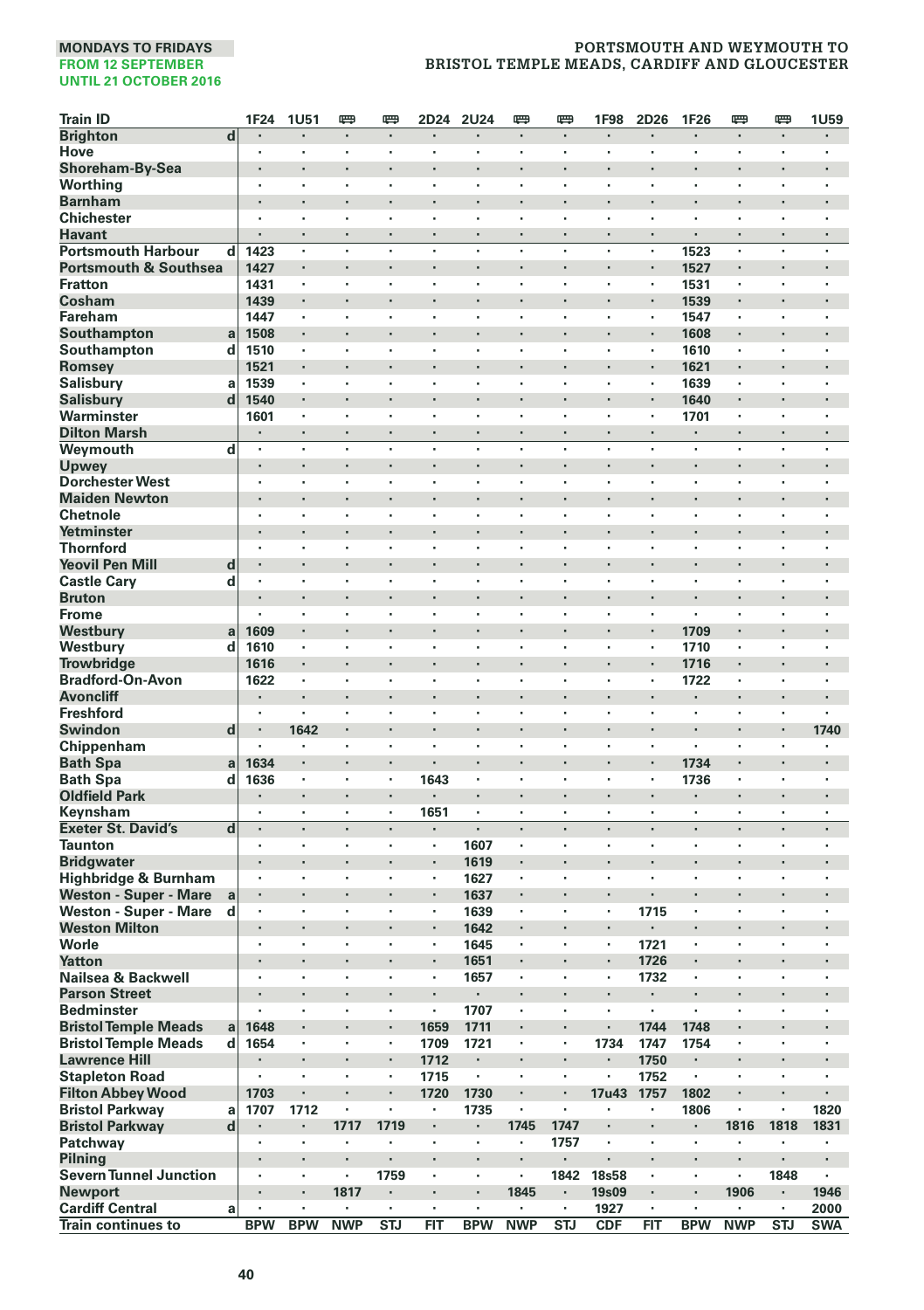| <b>Train ID</b>                  |             | <b>2U26</b>  | œ                    | 罒          | 1F28         | <b>1U69</b>          | Ţ                    | 罒                         | <b>2U28</b>  | œ              | 罒              | 2D30         | 1F30           | 罒          | 罒                    |
|----------------------------------|-------------|--------------|----------------------|------------|--------------|----------------------|----------------------|---------------------------|--------------|----------------|----------------|--------------|----------------|------------|----------------------|
| <b>Brighton</b>                  | d           | $\cdot$      | $\blacksquare$       | ٠          | ٠            | $\blacksquare$       | $\blacksquare$       | $\blacksquare$            | $\cdot$      | $\blacksquare$ | $\blacksquare$ | ٠            | $\blacksquare$ | $\cdot$    | $\blacksquare$       |
| Hove                             |             |              |                      | ×          | ł,           | $\cdot$              | ï                    | ï                         |              |                | ×              | ł,           |                |            | ï                    |
| Shoreham-By-Sea                  |             |              | $\cdot$              | ï          | ï            |                      | ï                    | $\cdot$                   |              | $\cdot$        | ï              | ٠            |                |            |                      |
| Worthing                         |             | $\cdot$      |                      | ×          | ٠            | ٠                    | ×                    | ٠                         | $\cdot$      | $\cdot$        | ×              | ٠            | ٠              | ٠          | ٠                    |
| <b>Barnham</b>                   |             |              |                      |            |              |                      |                      |                           |              |                |                |              |                |            |                      |
| <b>Chichester</b>                |             | $\cdot$      | $\cdot$              | ٠          | ٠            | ٠                    | ٠                    | ٠                         | $\cdot$      | $\cdot$        | ٠              | ٠            | ٠              | ٠          | ٠                    |
| <b>Havant</b>                    |             | $\cdot$      | $\cdot$              | ٠          | ٠            | ×                    |                      |                           | $\cdot$      | $\cdot$        | ÷              | ٠            |                |            | $\cdot$              |
| <b>Portsmouth Harbour</b>        | d           | $\cdot$      |                      | ×          | 1623         |                      | ٠                    |                           |              |                | ×              | ×            | 1723           |            | ٠                    |
| <b>Portsmouth &amp; Southsea</b> |             |              | $\cdot$              |            | 1627         | $\ddot{\phantom{0}}$ |                      | ٠                         |              | $\cdot$        | ï              |              | 1727           |            | $\ddot{\phantom{0}}$ |
| <b>Fratton</b>                   |             |              |                      | ×          | 1631         | ٠                    | $\cdot$              | ×                         |              |                | ï              | ٠            | 1731           |            |                      |
| Cosham                           |             |              |                      |            | 1639         |                      | ×                    |                           |              |                |                | ٠            | 1739           |            |                      |
| Fareham                          |             | $\cdot$      | $\cdot$              | ٠          | 1647<br>1708 | $\cdot$              |                      | ٠                         | ٠            | $\cdot$        | ٠<br>ï         | ٠            | 1747<br>1808   | ٠          | ٠<br>×               |
| Southampton                      | a           | $\cdot$      | $\cdot$              | ×          |              | ×                    |                      | ×                         | $\cdot$      |                | ÷,             | ×            | 1810           | ï          |                      |
| Southampton<br>Romsey            | d           |              |                      |            | 1710<br>1721 |                      |                      |                           |              |                |                | ×            | 1821           |            |                      |
| <b>Salisbury</b>                 | a           |              |                      |            | 1739         | $\cdot$              | ,                    |                           |              |                | ï              | ł,           | 1839           |            |                      |
| <b>Salisbury</b>                 | d           |              | $\bullet$            |            | 1740         | ٠                    |                      |                           |              |                |                | ٠            | 1840           |            | ٠                    |
| Warminster                       |             | $\cdot$      | $\cdot$              | ٠          | 1801         | $\cdot$              | ÷,                   | ÷,                        |              | $\cdot$        | ٠              | ×            | 1901           | ×          | ×                    |
| <b>Dilton Marsh</b>              |             |              | $\cdot$              | ä,         | ł.           | ×                    |                      |                           | $\cdot$      | $\cdot$        | ä,             | ä,           |                | ï          |                      |
| Weymouth                         | d           | l,           |                      | J.         | ï            | ÷.                   | ÷,                   | $\ddot{\phantom{0}}$      | l,           | ÷,             | J.             | ï            | ł,             | ÷,         | $\ddot{\phantom{0}}$ |
| Upwey                            |             |              |                      |            | ł            |                      |                      |                           |              |                | ï              | ×            |                |            |                      |
| <b>Dorchester West</b>           |             | ٠            | $\cdot$              | ٠          | ٠            | ٠                    | ٠                    | ٠                         | ,            | ,              | ٠              | ×            | ٠              | ٠          | ٠                    |
| <b>Maiden Newton</b>             |             |              |                      |            | ł            | $\ddot{\phantom{0}}$ |                      |                           |              |                |                | ×            | ٠              |            |                      |
| Chetnole                         |             |              |                      | ×          | ٠            | $\cdot$              | ٠                    | ٠                         |              |                | ×              | ï            | ٠              | ï          | $\cdot$              |
| Yetminster                       |             |              |                      | ï          | l,           |                      | l,                   |                           |              |                | ï              | ï            |                | l,         |                      |
| <b>Thornford</b>                 |             | $\cdot$      | $\cdot$              | ٠          | ٠            | $\ddot{\phantom{a}}$ | ×                    | ×                         | $\cdot$      | $\cdot$        | ×              | ×            | ×              | ×          | ×                    |
| <b>Yeovil Pen Mill</b>           | d           |              |                      |            |              |                      |                      |                           |              |                |                |              |                |            |                      |
| <b>Castle Cary</b>               | d           | $\cdot$      | $\cdot$              | ٠          | ٠            | ٠                    | ٠                    | ٠                         | $\cdot$      | $\cdot$        | ٠              | ٠            | ٠              | ٠          | ٠                    |
| <b>Bruton</b>                    |             |              | $\blacksquare$       |            |              | ٠                    |                      |                           |              |                |                | ٠            | ٠              |            | ٠                    |
| Frome                            |             | ٠            |                      | ï          |              |                      |                      |                           |              |                | ×              | ï            |                |            |                      |
| Westbury                         | a           |              |                      | l,         | 1809         | l,                   |                      | ×,                        |              | $\cdot$        | ï              | l,           | 1909           |            | l,                   |
| Westbury                         | d           |              |                      | ٠          | 1811         | $\cdot$              | ×                    | $\ddot{\phantom{0}}$      | $\cdot$      | $\cdot$        | ä,             | ٠            | 1910           |            | ÷,                   |
| <b>Trowbridge</b>                |             |              |                      |            | 1818         | ×                    |                      |                           |              |                |                | ×            | 1916           |            |                      |
| <b>Bradford-On-Avon</b>          |             | $\cdot$      | $\cdot$              | ٠          | 1824         | $\ddot{\phantom{a}}$ | ×                    | ٠                         |              | ٠              | ٠              | ×            | 1922           | ,          | ٠                    |
| <b>Avoncliff</b>                 |             |              |                      |            |              | $\ddot{\phantom{0}}$ |                      |                           |              |                | ï              | ł.           |                |            | $\ddot{\phantom{0}}$ |
| Freshford                        |             |              |                      | ï          | ,            | ×                    | ï                    | ï                         |              |                | ł,             | ï            | ł,             | ï          | ï                    |
| Swindon                          | d           |              |                      | ï          |              | 1845                 | ٠                    |                           |              |                | ï              | ×            |                |            | $\ddot{\phantom{0}}$ |
| Chippenham                       |             |              |                      | ï          | ï            |                      | ï                    | ٠                         |              |                |                | ×,           | ,              |            |                      |
| <b>Bath Spa</b>                  | a           |              | $\bullet$            | ×          | 1835         | ٠                    |                      |                           |              |                |                | ٠            | 1934           |            | ٠                    |
| <b>Bath Spa</b>                  | d           | $\cdot$      | $\cdot$              | ٠          | 1837         | ٠                    | ٠                    | ٠                         | $\cdot$      | $\cdot$        | ٠              | ٠            | 1937           | ٠          | ٠                    |
| <b>Oldfield Park</b>             |             |              |                      | ï          | ł.           |                      | ï                    |                           |              |                | i,             | i,           |                | ï          |                      |
| Keynsham                         |             | $\cdot$      | $\cdot$              | ٠          | ٠            | $\cdot$              | ٠                    | $\cdot$                   |              |                | ×              | ٠            | $\cdot$        | ٠          | ٠                    |
| <b>Exeter St. David's</b>        | $\mathbf d$ |              | $\ddot{\phantom{0}}$ | J.         |              | $\ddot{\phantom{0}}$ | ÷.                   | ÷.                        | $\cdot$      | $\cdot$        | $\cdot$        | $\cdot$      | $\cdot$        | $\cdot$    | ÷.                   |
| <b>Taunton</b>                   |             | 1706         | $\cdot$              | ٠          | ٠            | ٠                    | $\cdot$              | $\cdot$                   | 1808         |                | ٠              | ×            | ٠              | ٠          | ٠                    |
| <b>Bridgwater</b>                |             | 1717         | $\bullet$            |            |              | ٠                    | ×                    | $\blacksquare$            | 1819         | $\cdot$        |                | ٠            | ٠              |            | ٠                    |
| Highbridge & Burnham             |             | 1725         |                      | ×          | ٠            | $\cdot$              | $\cdot$              | $\cdot$                   | 1827         |                | ×              | ï            | ٠              |            | $\cdot$              |
| <b>Weston - Super - Mare</b>     | a           | 1737         |                      | ï          | ï            |                      |                      | l,                        | 1838         |                | ï              |              | ï              |            |                      |
| Weston - Super - Mare            | d           | 1738         | $\cdot$              | ٠          | ×            | $\ddot{\phantom{a}}$ | ×                    | $\ddot{\phantom{0}}$<br>¢ | 1839         |                | $\bullet$      | 1908         | ×              | ×          | ×                    |
| <b>Weston Milton</b>             |             | 1741         |                      |            |              |                      | ×,                   |                           | 1843         |                | i,             | 1911         |                |            |                      |
| Worle<br><b>Yatton</b>           |             | 1746         | $\cdot$<br>$\bullet$ | ٠          | ×            | ٠                    | ×                    | ٠<br>$\blacksquare$       | 1845         | $\bullet$      | ٠<br>٠         | 1915         | ٠<br>٠         | ٠          | ٠<br>٠               |
| Nailsea & Backwell               |             | 1752<br>1758 |                      |            | ï            | l,                   | ï                    |                           | 1851<br>1857 |                | ł,             | 1921<br>1927 |                |            |                      |
| <b>Parson Street</b>             |             | 1805         |                      | ï          | i,           |                      |                      | $\cdot$                   | 1907         | $\cdot$        | ï              | 1935         |                | ï          | $\cdot$              |
| <b>Bedminster</b>                |             | 1807         | $\cdot$              | ٠          |              | $\ddot{\phantom{a}}$ | $\ddot{\phantom{0}}$ | $\ddot{\phantom{0}}$      | 1909         |                | ٠              | 1937         |                | ٠          | $\ddot{\phantom{0}}$ |
| <b>Bristol Temple Meads</b>      | a           | 1811         |                      |            | 1849         |                      |                      |                           | 1913         |                | ï              | 1940         | 1948           |            |                      |
| <b>Bristol Temple Meads</b>      | d           | 1821         | $\cdot$              | ٠          | 1854         | ٠                    | ٠                    | ٠                         | 1920         | $\cdot$        | ٠              | 1945         | 1954           | ٠          | ٠                    |
| <b>Lawrence Hill</b>             |             | 1824         |                      |            | ł.           |                      |                      | $\cdot$                   | 1923         | $\cdot$        |                | 1947         |                |            |                      |
| <b>Stapleton Road</b>            |             | 1826         | $\cdot$              | ł,         | ×            | ×                    | ï                    | $\cdot$                   | 1925         | $\cdot$        | ×              | 1950         | $\cdot$        | ï          | $\cdot$              |
| <b>Filton Abbey Wood</b>         |             | 1832         |                      | ï          | 1901         |                      |                      |                           | 1929         |                | ï              | 1954         | 2002           |            |                      |
| <b>Bristol Parkway</b>           | a           | 1836         |                      | ٠          | 1906         | 1915                 | ٠                    | ٠                         | 1935         |                | ï              | ٠            | 2006           | ï          |                      |
| <b>Bristol Parkway</b>           | $\mathbf d$ | ٠            | 1847                 | 1849       | ٠            |                      | 1916                 | 1918                      | $\bullet$    | 1945           | 1947           | ٠            |                | 2016       | 2018                 |
| Patchway                         |             | $\cdot$      | $\blacksquare$       | 1856       | ٠            | $\bullet$            | ٠                    | ٠                         | ٠            |                | 1954           | ٠            | ٠              | ٠          | 2025                 |
| Pilning                          |             |              |                      |            |              |                      |                      |                           |              |                |                |              |                |            |                      |
| <b>Severn Tunnel Junction</b>    |             | $\cdot$      | $\cdot$              | 1936       | ٠            | $\cdot$              | ×                    | 1948                      |              | $\cdot$        | 2034           | ٠            | ٠              | ٠          | 2100                 |
| <b>Newport</b>                   |             |              | 1937                 | ٠          |              | $\blacksquare$       | 2006                 | $\blacksquare$            |              | 2035           |                |              |                | 2056       |                      |
| <b>Cardiff Central</b>           | a           |              |                      |            |              |                      |                      |                           |              |                |                | ×            |                |            |                      |
| <b>Train continues to</b>        |             | <b>BPW</b>   | <b>NWP</b>           | <b>STJ</b> | <b>BPW</b>   | <b>BPW</b>           | <b>NWP</b>           | <b>STJ</b>                | <b>BPW</b>   | <b>NWP</b>     | <b>STJ</b>     | FIT          | <b>BPW</b>     | <b>NWP</b> | <b>STJ</b>           |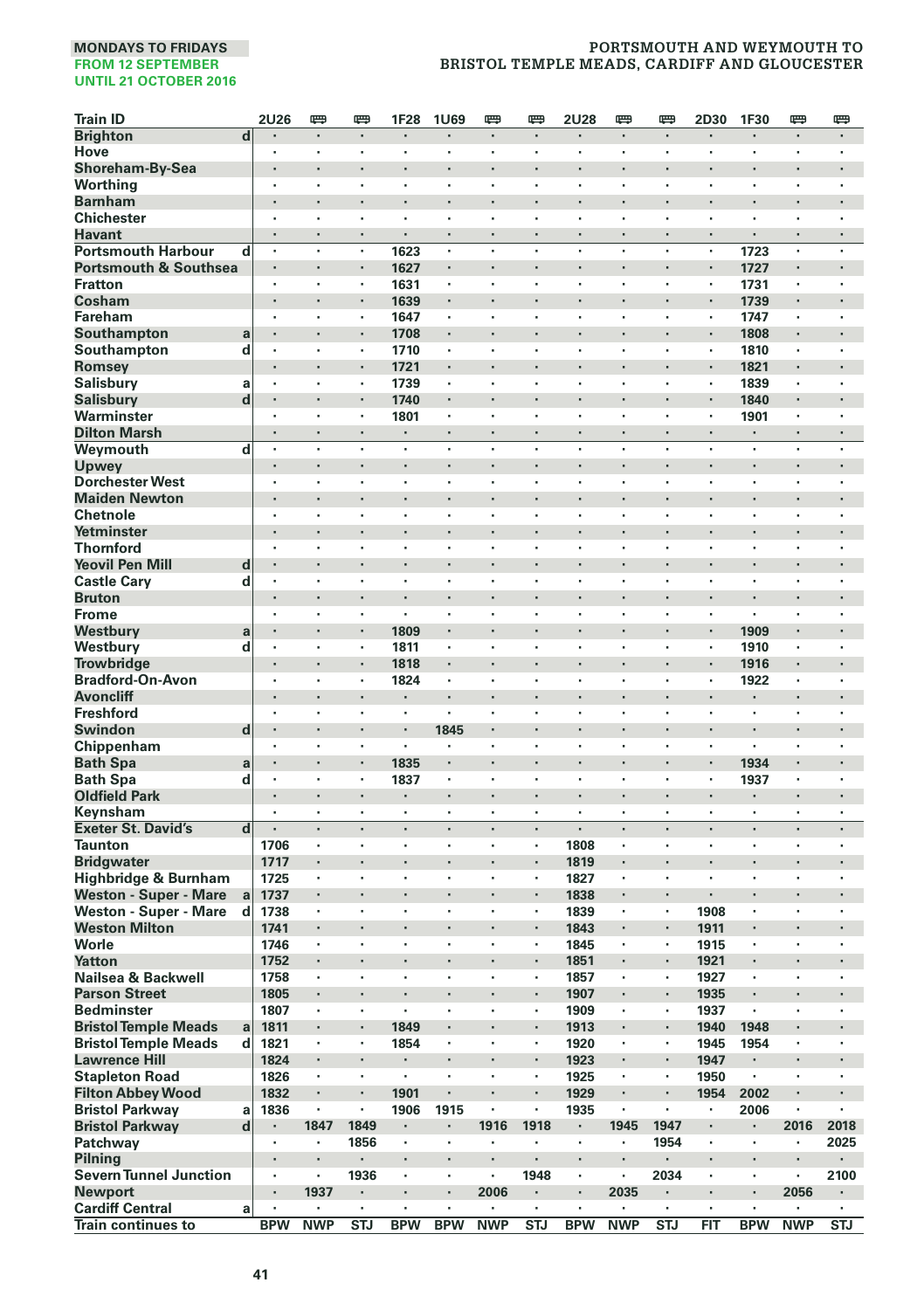| <b>Train ID</b>                  |                         | 1U79                            | 1U79           | 1F32       | 罒          | 罒                    | <b>1U80</b>          | 2U32                 | 罒                    | 罒                    | 1F34           | 1F34         | 罒                        | 1F36                 | 1F36           |
|----------------------------------|-------------------------|---------------------------------|----------------|------------|------------|----------------------|----------------------|----------------------|----------------------|----------------------|----------------|--------------|--------------------------|----------------------|----------------|
| <b>Brighton</b>                  | $\overline{\mathbf{d}}$ |                                 |                |            | ×          | $\cdot$              |                      |                      | $\cdot$              | $\cdot$              |                |              | $\cdot$                  |                      |                |
| Hove                             |                         |                                 |                |            |            |                      | ٠                    |                      | $\cdot$              |                      | ï              | ï            | ٠                        |                      |                |
| Shoreham-By-Sea                  |                         |                                 |                |            |            | $\blacksquare$       |                      |                      | $\cdot$              |                      | ×              |              | ٠                        |                      |                |
| Worthing                         |                         | $\cdot$                         | $\cdot$        | ٠          | ×          | ٠                    | ٠                    | ٠                    | $\ddot{\phantom{0}}$ | $\ddot{\phantom{0}}$ | ×              | ٠            | $\overline{\phantom{a}}$ | $\ddot{\phantom{0}}$ | ٠              |
| <b>Barnham</b>                   |                         |                                 |                |            |            | ×                    |                      |                      |                      |                      | ł.             |              |                          |                      |                |
| <b>Chichester</b>                |                         | $\cdot$                         | $\cdot$        | ×          | ×          | ×                    | l,                   | $\cdot$              | $\cdot$              | $\cdot$              | ٠              | ÷,           | ×                        | ×                    |                |
| <b>Havant</b>                    |                         |                                 | $\cdot$        | ł.         |            |                      | ï                    |                      | $\cdot$              |                      | ä,             | ï            |                          | $\cdot$              |                |
| <b>Portsmouth Harbour</b>        | d                       | $\cdot$                         |                | 1823       | ł,         | ł.                   | ł.                   |                      | $\cdot$              |                      | 1923           | 1923         | ÷,                       | 2023                 | 2023           |
| <b>Portsmouth &amp; Southsea</b> |                         | $\bullet$                       | $\blacksquare$ | 1827       |            | ٠                    |                      |                      |                      |                      | 1927           | 1927         | $\blacksquare$           | 2027                 | 2027           |
| <b>Fratton</b>                   |                         |                                 |                | 1831       | ï          | ï                    | ï                    |                      |                      |                      | 1931           | 1931         | ï                        | 2031                 | 2031           |
| Cosham                           |                         | $\cdot$                         | $\cdot$        | 1839       | l,         | $\cdot$              | ï                    |                      |                      |                      | 1938           | 1938         | l,                       |                      | ٠              |
| Fareham                          |                         |                                 |                | 1847       | ×,         | ٠                    | ï                    | $\cdot$              | $\cdot$              |                      | 1947           | 1947         | $\cdot$                  | 2047                 | 2047           |
| Southampton                      | a                       |                                 | $\bullet$      | 1908       |            | ٠                    |                      |                      |                      |                      | 2008           | 2008         |                          | 2108                 | 2108           |
| Southampton                      | d                       | $\cdot$                         |                | 1910       | ٠          | $\cdot$              | ×                    | ٠                    | $\cdot$              | $\cdot$              | 2010           | 2010         | $\cdot$                  | 2110                 | 2110           |
| Romsey                           |                         |                                 |                | 1921       |            |                      |                      |                      |                      |                      | 2021           | 2021         |                          | 2122                 | 2122           |
| Salisbury                        | a                       | $\cdot$                         |                | 1939       | ×          | $\cdot$              | ł.                   | $\cdot$              | $\cdot$              |                      | 2039           | 2039         | ×                        | 2139                 | 2139           |
| <b>Salisbury</b>                 | $\mathbf d$             |                                 | $\cdot$        | 1940       |            |                      |                      |                      |                      |                      | 2040           | 2040         |                          | 2141                 | 2141           |
| Warminster                       |                         | $\cdot$                         |                | 2001       | ×          | ٠                    |                      |                      |                      |                      | 2101           | 2101         | $\cdot$                  | 2201                 | 2201           |
| <b>Dilton Marsh</b>              |                         | $\cdot$                         | $\cdot$        | 20x06      | $\cdot$    | $\cdot$              | $\ddot{\phantom{0}}$ |                      |                      | $\cdot$              | $\mathbf{r}$ . | $\mathbf{r}$ | $\ddot{\phantom{0}}$     | ٠                    | $\epsilon$     |
| Weymouth                         | d                       | $\cdot$                         | $\cdot$        | ٠          | ×          | $\cdot$              | ٠                    | $\cdot$              | $\cdot$              |                      | ×,             | ٠            | $\cdot$                  | ×,                   | $\blacksquare$ |
| Upwey                            |                         | $\cdot$                         | $\cdot$        | l,         | ï          | ٠                    |                      |                      |                      |                      | ٠              | ï            |                          | ٠                    |                |
| <b>Dorchester West</b>           |                         | $\cdot$                         | $\cdot$        | ٠          | ٠          | $\cdot$              | ×                    | $\cdot$              | $\cdot$              | $\cdot$              | ٠              | ٠            | ×                        | ٠                    | $\cdot$        |
| <b>Maiden Newton</b>             |                         |                                 |                |            |            |                      |                      |                      |                      |                      |                |              |                          |                      |                |
| Chetnole                         |                         | $\cdot$                         | $\cdot$        | ٠          | ٠          | ٠                    | ٠                    | ٠                    | $\cdot$              | ,                    | ×              | ٠            | ٠                        | ٠                    | ٠              |
| Yetminster                       |                         |                                 |                |            |            | ×                    |                      |                      |                      |                      | ł.             |              | ٠                        |                      |                |
| <b>Thornford</b>                 |                         |                                 |                | l,         | l,         | ï                    | ł,                   |                      |                      |                      | ï              | ł,           | ï                        | ï                    |                |
| <b>Yeovil Pen Mill</b>           | d                       |                                 | $\cdot$        |            | ï          | $\ddot{\phantom{0}}$ |                      |                      |                      |                      | ٠              | ï            | ٠                        |                      |                |
| <b>Castle Cary</b>               | d                       |                                 |                |            | ï          | ,                    | ï                    |                      |                      |                      |                | ï            | ï                        |                      |                |
| <b>Bruton</b>                    |                         |                                 | $\cdot$        | ٠          | ٠          | ٠                    |                      |                      |                      |                      | ٠              |              | ٠                        | ٠                    |                |
| Frome                            |                         | $\cdot$                         |                |            | ï          | ×                    | ×                    |                      | $\ddot{\phantom{0}}$ | $\ddot{\phantom{a}}$ | ä,             | ٠            | ×                        | ÷,                   | ï              |
| Westbury                         | a                       |                                 | $\cdot$        | 2009       | ï          | ×                    |                      |                      |                      |                      | 2108           | 2108         |                          | 2209                 | 2209           |
| Westbury                         | d                       | $\cdot$                         | $\cdot$        | 2011       | $\cdot$    | ×                    | ×                    | $\cdot$              | $\cdot$              | $\cdot$              | 2112           | 2112         | ×                        | 2210                 | 2210           |
| <b>Trowbridge</b>                |                         |                                 |                | 2018       |            |                      |                      |                      |                      |                      | 2118           | 2118         |                          | 2216                 | 2216           |
| Bradford-On-Avon                 |                         | $\cdot$                         | $\cdot$        | 2024       | ٠          | ٠                    | ٠                    | $\cdot$              | $\cdot$              | $\cdot$              | 2124           | 2124         | $\cdot$                  | 2222                 | 2222           |
| <b>Avoncliff</b>                 |                         | $\bullet$                       | $\cdot$        |            |            | ٠                    |                      |                      |                      |                      |                |              | ٠                        |                      |                |
| <b>Freshford</b>                 |                         |                                 |                | ï          | ï          | ï                    | ï                    |                      |                      |                      | ï              | ł,           | ï                        | ï                    | $\cdot$        |
| <b>Swindon</b>                   | $\mathbf d$             | 1941                            | 1941           | ï          | ï          |                      | 2012                 |                      |                      |                      | l,             | ï            | l,                       |                      |                |
| Chippenham                       |                         |                                 |                | ٠          | ï          | ٠                    |                      |                      | $\cdot$              |                      | ×,             | ٠            | $\cdot$                  | ٠                    |                |
| <b>Bath Spa</b>                  | a                       | $\centering \label{eq:reduced}$ | $\bullet$      | 2034       |            | ٠                    |                      |                      |                      |                      | 2134           | 2134         | ٠                        | 2234                 | 2234           |
| <b>Bath Spa</b>                  | d                       | $\cdot$                         | $\cdot$        | 2037       | ٠          | ٠                    | ٠                    | ٠                    | $\cdot$              | $\cdot$              | 2138           | 2138         | ٠                        | 2236                 | 2236           |
| <b>Oldfield Park</b>             |                         |                                 |                |            |            |                      |                      |                      |                      |                      |                |              |                          |                      |                |
| Keynsham                         |                         | $\cdot$                         | $\cdot$        | ٠          | ٠          | ٠                    | ×                    | $\cdot$              | $\cdot$              | $\cdot$              | ×,             | ×            | $\cdot$                  | ٠                    |                |
| <b>Exeter St. David's</b>        | d                       | $\cdot$                         | $\cdot$        | J.         | l,         |                      | ÷,                   | $\cdot$              | $\ddot{\phantom{0}}$ | $\cdot$              |                | $\cdot$      | $\cdot$                  | $\cdot$              | $\cdot$        |
| <b>Taunton</b>                   |                         | ٠                               | $\cdot$        | ٠          | ٠          | ٠                    | ٠                    | ٠                    | $\cdot$              | ,                    | ×              | ٠            | $\cdot$                  | ٠                    | $\cdot$        |
| <b>Bridgwater</b>                |                         |                                 | $\cdot$        |            |            | ٠                    |                      |                      |                      |                      | ×              |              | ٠                        |                      |                |
| Highbridge & Burnham             |                         | $\cdot$                         |                |            | ï          | ٠                    | ٠                    |                      | $\cdot$              |                      | ï              | ×            | $\cdot$                  | ٠                    |                |
| <b>Weston - Super - Mare</b>     | a                       |                                 | $\cdot$        | ï          | ï          | $\ddot{\phantom{0}}$ | l,                   |                      |                      |                      | ï              | ï            |                          | $\ddot{\phantom{0}}$ |                |
| Weston - Super - Mare            | d                       | $\cdot$                         | l.             | ٠          | ï          | $\ddot{\phantom{0}}$ | $\ddot{\phantom{0}}$ | $\ddot{\phantom{0}}$ | $\ddot{\phantom{0}}$ | l.                   | ٠              | J.           | i.                       | $\ddot{\phantom{0}}$ | ÷,             |
| <b>Weston Milton</b>             |                         |                                 |                |            |            |                      |                      |                      |                      |                      |                |              |                          |                      |                |
| Worle                            |                         | ٠                               | $\cdot$        | ٠          | ×          | ٠                    | ٠                    | ,                    | ٠                    | $\cdot$              | ٠              | ٠            | ٠                        | ٠                    | $\cdot$        |
| <b>Yatton</b>                    |                         | $\cdot$                         | $\cdot$        |            |            | ×                    |                      |                      |                      |                      | ×              |              | ×,                       | ×                    |                |
| Nailsea & Backwell               |                         | $\cdot$                         |                | ×          | ٠          | ×                    | ÷,                   | $\cdot$              | $\cdot$              | $\cdot$              | ٠              | ÷,           | ×                        | ×                    | $\cdot$        |
| <b>Parson Street</b>             |                         |                                 | $\cdot$        |            | ï          | $\cdot$              |                      |                      |                      |                      | ×              | ï            | ٠                        |                      |                |
| <b>Bedminster</b>                |                         |                                 |                |            | ×          |                      |                      |                      |                      |                      |                |              | ï                        |                      |                |
| <b>Bristol Temple Meads</b>      | a                       | $\cdot$                         | $\cdot$        | 2048       |            | ٠                    | 2055                 |                      |                      |                      | 2148           | 2148         | ٠                        | 2248                 | 2250           |
| <b>Bristol Temple Meads</b>      | d                       | $\cdot$                         |                | 2054       | ٠          | $\cdot$              |                      | 2119                 | $\cdot$              |                      | 2154           | 2154         | $\cdot$                  | 2254                 | 2254           |
| <b>Lawrence Hill</b>             |                         |                                 | $\cdot$        |            | ï          | ×                    | ï                    | 2122                 |                      |                      |                |              | ï                        |                      |                |
| <b>Stapleton Road</b>            |                         | $\cdot$                         | $\cdot$        | ×          | ×          | ×                    | ×                    | 2124                 | $\cdot$              | $\cdot$              | $\blacksquare$ | $\bullet$    | ×                        | ×                    | $\cdot$        |
| <b>Filton Abbey Wood</b>         |                         |                                 | $\cdot$        | 2101       |            |                      |                      | 2130                 |                      |                      | 2201           | 2201         |                          | 2301                 | 2301           |
| <b>Bristol Parkway</b>           | a                       | 2020                            | 2020           | 2108       | ×          | $\cdot$              | ٠                    | 2134                 | $\cdot$              |                      | 2206           | 2206         | $\blacksquare$           | 2306                 | 2306           |
| <b>Bristol Parkway</b>           | d                       | 2027                            | 2027           | ٠          | 2118       | 2120                 |                      |                      | 2144                 | 2146                 | ٠              | ٠            | 2218                     | ٠                    |                |
| Patchway                         |                         |                                 |                | ٠          | ×          |                      | ł,                   | $\cdot$              |                      | 2153                 | ×,             | $\epsilon$   | 2225                     | ï                    |                |
| Pilning                          |                         |                                 | $\cdot$        |            | ï          | $\cdot$              |                      |                      | $\cdot$              |                      |                |              |                          | $\cdot$              |                |
| <b>Severn Tunnel Junction</b>    |                         |                                 |                | ×          |            | 2150                 | ï                    |                      |                      | 2228                 | ٠              | ×            | 2300                     |                      |                |
| <b>Newport</b>                   |                         | 2139                            | 2139           | ٠          | 2158       | ٠                    |                      |                      | 2224                 | ٠                    | ٠              | ï            | 23s25                    | ٠                    |                |
| <b>Cardiff Central</b>           | a                       | 2153                            | 2153           |            |            | ٠                    | ٠                    | $\cdot$              |                      | $\cdot$              | ٠              | ٠            | 2355                     |                      |                |
| <b>Train continues to</b>        |                         | <b>SWA</b>                      | <b>SWA</b>     | <b>BPW</b> | <b>NWP</b> | <b>STJ</b>           | <b>BRI</b>           | <b>BPW</b>           | <b>NWP</b>           | <b>STJ</b>           | <b>BPW</b>     | <b>BPW</b>   | <b>CDF</b>               | <b>BPW</b>           | <b>BPW</b>     |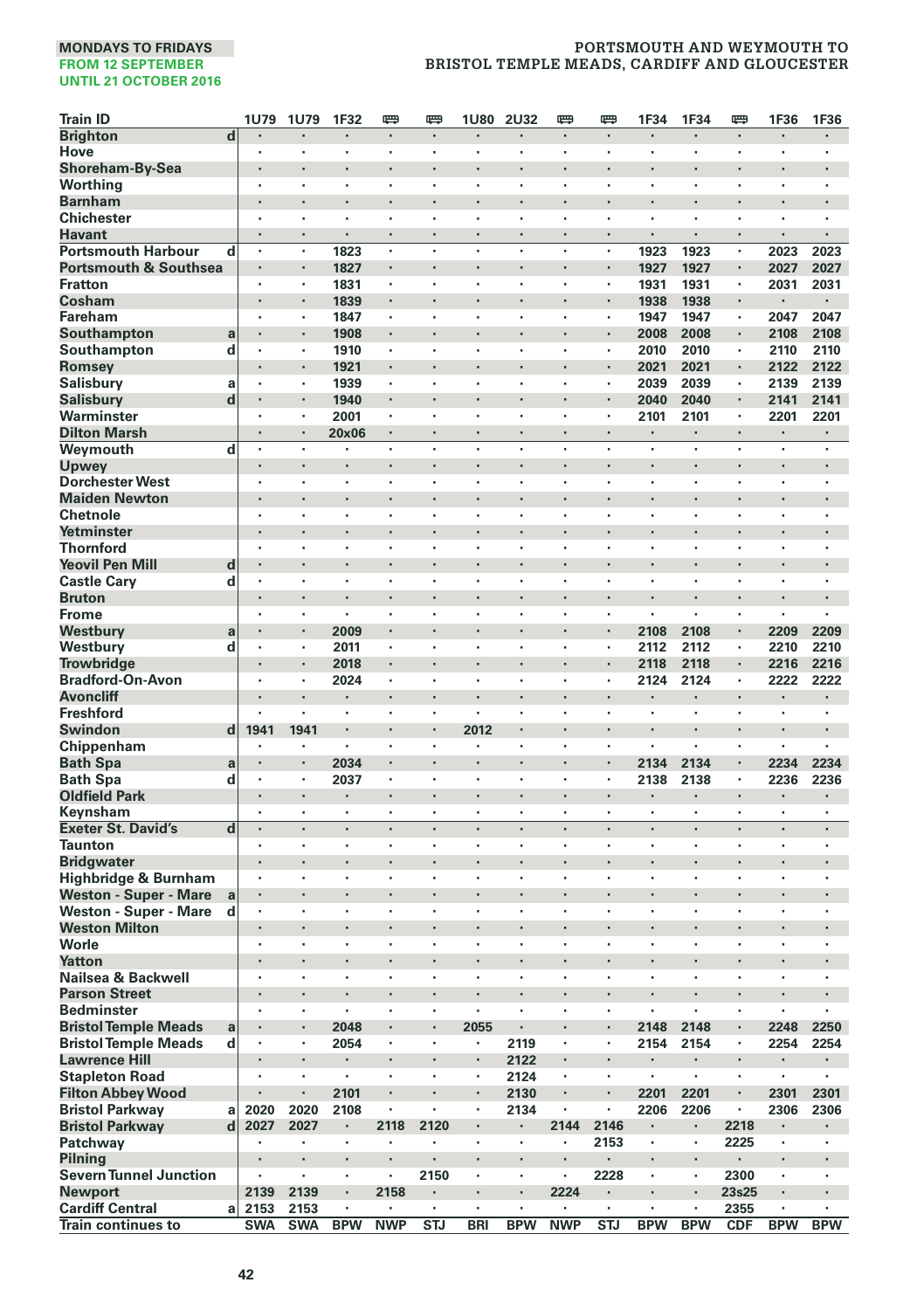| <b>Train ID</b>                                     |        | œ           | <b>1C36</b>  | <b>1C36</b>     |
|-----------------------------------------------------|--------|-------------|--------------|-----------------|
| <b>Brighton</b>                                     | d      |             |              | ۰               |
| Hove                                                |        |             |              | ï               |
| Shoreham-By-Sea                                     |        |             |              |                 |
| Worthing                                            |        |             |              | ï               |
| <b>Barnham</b>                                      |        |             |              |                 |
| Chichester<br><b>Havant</b>                         |        |             |              |                 |
| <b>Portsmouth Harbour</b>                           | d      |             |              |                 |
| <b>Portsmouth &amp; Southsea</b>                    |        |             |              |                 |
| Fratton                                             |        |             |              |                 |
| Cosham                                              |        |             |              | ï               |
| Fareham                                             |        |             |              |                 |
| Southampton                                         | a      |             |              | ï               |
| Southampton                                         | d      |             |              |                 |
| Romsey                                              |        |             |              |                 |
| Salisbury<br>Salisbury                              | a<br>d |             |              |                 |
| Warminster                                          |        |             |              |                 |
| <b>Dilton Marsh</b>                                 |        |             |              | l               |
| Weymouth                                            | d      | Ĭ.          | ï            | ï               |
| Upwey                                               |        |             |              |                 |
| <b>Dorchester West</b>                              |        |             |              |                 |
| <b>Maiden Newton</b>                                |        |             |              |                 |
| Chetnole                                            |        |             |              | ï               |
| Yetminster                                          |        |             |              |                 |
| <b>Thornford</b>                                    |        |             |              |                 |
| <b>Yeovil Pen Mill</b><br><b>Castle Cary</b>        | d<br>d |             |              | ï               |
| <b>Bruton</b>                                       |        |             |              |                 |
| Frome                                               |        |             |              | ï               |
| Westbury                                            | a      |             |              |                 |
| Westbury                                            | d      |             |              |                 |
| Trowbridge                                          |        |             |              |                 |
| Bradford-On-Avon                                    |        |             |              | ï               |
| <b>Avoncliff</b>                                    |        |             |              |                 |
| Freshford                                           |        |             |              |                 |
| Swindon                                             | d      |             | 0048<br>0103 | 0048<br>0103    |
| Chippenham<br><b>Bath Spa</b>                       | a      |             | 0115         | 0115            |
| <b>Bath Spa</b>                                     | d      |             | 0117         | 0117            |
| <b>Oldfield Park</b>                                |        |             |              |                 |
| Keynsham                                            |        |             |              |                 |
| <b>Exeter St. David's</b>                           | d      |             |              | ł               |
| Taunton                                             |        |             |              |                 |
| <b>Bridgwater</b>                                   |        |             |              | ï               |
| Highbridge & Burnham                                |        |             |              | ï               |
| Weston - Super - Mare<br>Weston - Super - Mare      | a<br>d |             |              |                 |
| <b>Weston Milton</b>                                |        |             |              |                 |
| Worle                                               |        |             |              |                 |
| Yatton                                              |        |             |              |                 |
| Nailsea & Backwell                                  |        |             |              |                 |
| <b>Parson Street</b>                                |        |             |              |                 |
| Bedminster                                          |        |             |              |                 |
| <b>Bristol Temple Meads</b>                         | a      |             | 0130         | 0130            |
| <b>Bristol Temple Meads</b>                         | d      |             |              |                 |
| <b>Lawrence Hill</b><br><b>Stapleton Road</b>       |        |             |              | ٠               |
| <b>Filton Abbey Wood</b>                            |        |             |              |                 |
| <b>Bristol Parkway</b>                              | a      |             |              |                 |
| <b>Bristol Parkway</b>                              | d      | 2318        |              |                 |
| Patchway                                            |        | 2325        |              |                 |
| Pilning                                             |        |             |              |                 |
| <b>Severn Tunnel Junction</b>                       |        | 2359        |              |                 |
| <b>Newport</b>                                      |        | 0025        |              |                 |
| <b>Cardiff Central</b><br><b>Train continues to</b> | a      | 0055<br>CDF | <b>BRI</b>   | ï<br><b>BRI</b> |
|                                                     |        |             |              |                 |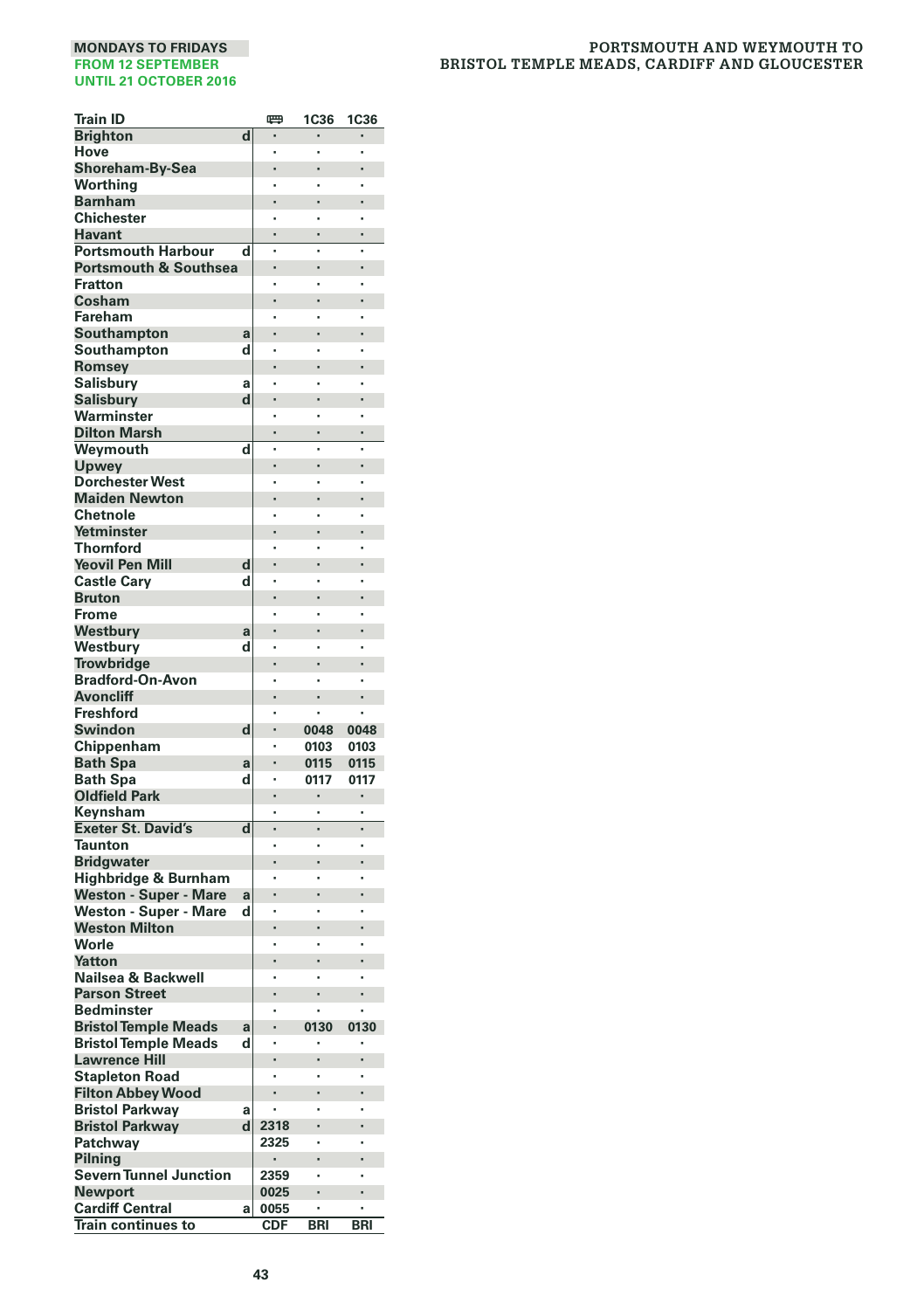# **PORTSMOUTH AND WEYMOUTH TO BRISTOL TEMPLE MEADS, CARDIFF AND GLOUCESTER**

| <b>Train ID</b>                            |                         | 1A81           | <b>1C77</b>          | <b>1C81</b> | <b>2U02</b> | œ                    | <b>emp</b>              | <b>emp</b>         | 1A06                 | <b>2U04</b>               | œ              | <b>P</b>       | 1B04                 | <b>emp</b>     | <b>1A08</b> |
|--------------------------------------------|-------------------------|----------------|----------------------|-------------|-------------|----------------------|-------------------------|--------------------|----------------------|---------------------------|----------------|----------------|----------------------|----------------|-------------|
| <b>Brighton</b>                            | $\overline{\mathbf{d}}$ |                |                      |             |             | $\cdot$              | ×,                      | $\cdot$            | $\cdot$              |                           | ٠              | $\blacksquare$ | ×                    | ×,             |             |
| Hove                                       |                         | ٠              | $\cdot$              | ٠           | ٠           | $\blacksquare$       | $\cdot$                 | $\cdot$            | $\cdot$              |                           | ٠              | ٠              | ×                    | $\cdot$        |             |
| Shoreham-By-Sea                            |                         | $\cdot$        | $\cdot$              | ٠           | ł,          | ×                    |                         | $\cdot$            | $\cdot$              |                           | ٠              | ł.             | ٠                    |                | $\cdot$     |
| Worthing                                   |                         |                |                      | ï           | ï           |                      |                         |                    |                      |                           |                | ï              |                      | ï              |             |
| <b>Barnham</b>                             |                         |                |                      | ł.          | ï           |                      | ï                       | $\cdot$            |                      | $\cdot$                   | ï              | ï              | $\ddot{\phantom{0}}$ |                | $\cdot$     |
| <b>Chichester</b>                          |                         | $\cdot$        | $\cdot$              |             | ï           | ×                    |                         | l.                 | i.                   | $\cdot$                   |                | ä,             | ł.                   |                | $\cdot$     |
| <b>Havant</b>                              |                         | $\blacksquare$ | $\blacksquare$       | ٠           | ٠           |                      |                         | $\bullet$          | $\cdot$              | $\blacksquare$            | ٠              | ٠              | $\blacksquare$       | $\blacksquare$ | $\cdot$     |
| <b>Portsmouth Harbour</b>                  | d                       | $\cdot$        | $\cdot$              | ×           | ×.          | $\ddot{\phantom{a}}$ | $\ddot{\phantom{a}}$    | $\cdot$            | $\cdot$              | $\cdot$                   | ×              | $\bullet$      | ×                    | ×              | $\cdot$     |
| <b>Portsmouth &amp; Southsea</b>           |                         | $\cdot$        | $\cdot$              | ٠           |             |                      |                         | $\cdot$            |                      | $\cdot$                   | ł.             | ı,             |                      |                | $\cdot$     |
| <b>Fratton</b>                             |                         | $\cdot$        | $\cdot$              | ٠           | ×,          | $\cdot$              | $\cdot$                 | $\cdot$            | $\cdot$              |                           | ٠              | ٠              | ٠                    | $\cdot$        |             |
| Cosham                                     |                         | ۰              |                      | l,          |             |                      |                         |                    |                      | $\cdot$                   | l,             | ï              |                      |                |             |
| Fareham                                    |                         | ٠              | $\cdot$              | ×           | ٠           | ٠                    | ٠                       | $\cdot$            |                      |                           | ×              | ×              | ٠                    | ٠              |             |
| Southampton                                | a                       |                | $\cdot$              | ×           | ï           | $\ddot{\phantom{0}}$ |                         |                    |                      | ٠                         |                | ï              | ٠                    |                |             |
| Southampton                                | d                       | $\cdot$        | $\cdot$              | ٠           | ×,          |                      |                         | $\cdot$            |                      |                           | ×              | ٠              |                      | ٠              |             |
| Romsey                                     |                         |                | $\cdot$              | l,          | l,          |                      |                         | $\cdot$            |                      | $\cdot$                   | l,             | ï              | $\ddot{\phantom{0}}$ |                |             |
| <b>Salisbury</b>                           | a                       | $\cdot$        | $\cdot$              | ×           | ٠           | ×                    | ×                       | $\cdot$            | $\cdot$              | $\cdot$                   | ×              | ×.             | ×                    | ×              | $\cdot$     |
| <b>Salisbury</b>                           | $\mathbf d$             |                | $\cdot$              |             |             |                      |                         | $\cdot$            |                      |                           |                |                |                      |                | $\cdot$     |
| Warminster                                 |                         | $\cdot$        | $\cdot$              | ٠           | ×           | ٠                    | ٠                       | $\cdot$            | $\ddot{\phantom{0}}$ |                           | ٠              | ٠              | ٠                    | ٠              |             |
| <b>Dilton Marsh</b>                        |                         | $\cdot$        | $\cdot$              | ×           | ×           | $\ddot{\phantom{0}}$ |                         | $\cdot$            | $\cdot$              | $\cdot$                   | ×              | ٠              | $\cdot$              | ٠              | $\cdot$     |
| Weymouth                                   | d                       | l,             | $\cdot$              | ł,          | ï           | l,                   | l,                      | l,                 | l,                   | l,                        | ł,             | ł,             | ł.                   | l,             |             |
| Upwey                                      |                         |                | $\cdot$              |             | ×           | ×                    |                         | $\cdot$            |                      | $\cdot$                   | ï              | ï              | ٠                    |                | $\cdot$     |
| <b>Dorchester West</b>                     |                         | ٠              | $\cdot$              | ï           | ï           | ٠                    | ł,                      |                    |                      |                           | ×              | ï              | ï                    | ٠              |             |
| <b>Maiden Newton</b>                       |                         |                | $\cdot$              | ٠           | ×           | ٠                    | ×                       | $\cdot$            |                      | $\cdot$                   | ×              |                | ٠                    | ×              | $\cdot$     |
| Chetnole                                   |                         | ٠              | $\cdot$              | ٠<br>ï      | ٠<br>l,     |                      | $\cdot$<br>ï            | $\cdot$            |                      |                           | ×<br>ï         | ٠<br>ï         | ٠                    | $\cdot$<br>ï   |             |
| Yetminster                                 |                         | $\cdot$        | $\cdot$              | ×           | ٠           | ×                    | ×                       | $\cdot$<br>$\cdot$ | $\cdot$              | $\cdot$                   | ×              | ×.             | ×                    | ×              | $\cdot$     |
| <b>Thornford</b><br><b>Yeovil Pen Mill</b> |                         |                |                      |             |             |                      |                         |                    |                      |                           |                |                |                      |                |             |
|                                            | d                       | $\cdot$        | $\cdot$              | ٠           | ٠           | ٠                    | ٠                       | $\cdot$            | $\cdot$              |                           | ٠              | ٠              | ٠                    | ٠              |             |
| <b>Castle Cary</b><br><b>Bruton</b>        | d                       |                | $\cdot$              | ×           | ł.          | ×                    |                         | $\cdot$            |                      | $\cdot$                   | ï              |                | ×                    |                | $\cdot$     |
| <b>Frome</b>                               |                         | $\cdot$        | $\cdot$              | ٠           | ٠           | ٠                    | ٠                       | $\cdot$            |                      |                           | ٠              | ٠              | ٠                    | ٠              |             |
| Westbury                                   | a                       |                | $\cdot$              | l,          | i,          |                      |                         | $\cdot$            |                      | $\cdot$                   |                | ï              |                      | ï              |             |
| Westbury                                   | d                       |                |                      | ï           | ï           |                      | ï                       |                    |                      |                           |                | ï              |                      | ï              |             |
| <b>Trowbridge</b>                          |                         |                | $\cdot$              | ٠           | ×           | ٠                    | ×                       | $\cdot$            |                      | $\cdot$                   |                |                | ٠                    | ×              | $\cdot$     |
| <b>Bradford-On-Avon</b>                    |                         | $\cdot$        | $\cdot$              | ×           | ×,          | ,                    | ×                       | $\cdot$            | $\cdot$              | $\cdot$                   | ٠              | ٠              | ×                    | ×              | $\cdot$     |
| <b>Avoncliff</b>                           |                         |                | $\cdot$              |             | ł,          |                      | ï                       |                    |                      |                           |                |                |                      |                |             |
| <b>Freshford</b>                           |                         | $\cdot$        | $\cdot$              | ×           | ٠           | ×                    | ×                       | $\cdot$            | $\cdot$              | $\cdot$                   | ×              | ٠              | ×                    | ×              | $\cdot$     |
| Swindon                                    | d                       |                |                      |             |             |                      |                         |                    |                      | $\cdot$                   |                |                |                      |                |             |
| Chippenham                                 |                         | $\cdot$        | $\cdot$              | ٠           | ٠           | ٠                    | ٠                       | $\cdot$            | $\cdot$              |                           | ٠              | ٠              | ٠                    | ٠              |             |
| <b>Bath Spa</b>                            | a                       | $\blacksquare$ | $\blacksquare$       | ٠           |             | ٠                    |                         | $\bullet$          |                      | $\bullet$                 |                |                | ٠                    |                | $\cdot$     |
| <b>Bath Spa</b>                            | d                       | ٠              | $\cdot$              | ×           |             | ٠                    | ł,                      | $\cdot$            |                      |                           | ×              | ×              | ٠                    | ٠              |             |
| <b>Oldfield Park</b>                       |                         |                |                      |             | ï           | l,                   | l,                      | $\cdot$            |                      | $\cdot$                   |                | ï              | l,                   |                |             |
| Keynsham                                   |                         |                |                      | ٠           | ٠           |                      | ï                       |                    |                      |                           | ï              | ٠              | ٠                    | ï              |             |
| <b>Exeter St. David's</b>                  | $\mathbf d$             | 1140           |                      | ł.          | ï           |                      | ï                       |                    |                      |                           | ï              | ï              | ×                    |                |             |
| <b>Taunton</b>                             |                         |                | $\cdot$              | ٠           | ٠           | $\cdot$              | ٠                       | $\cdot$            | $\cdot$              | $\cdot$                   | ٠              | ٠              | ٠                    | ٠              | 0654        |
| <b>Bridgwater</b>                          |                         |                |                      | ï           | ï           |                      |                         |                    |                      |                           | l,             |                |                      |                | 0705        |
| Highbridge & Burnham                       |                         | $\cdot$        | $\cdot$              | ٠           | ×,          | $\cdot$              | $\cdot$                 | $\cdot$            |                      |                           | ٠              | ٠              | ٠                    | $\cdot$        | 0712        |
| <b>Weston - Super - Mare</b>               | a                       |                |                      |             | ×           |                      |                         | $\cdot$            |                      |                           |                |                |                      |                | 0724        |
| Weston - Super - Mare                      | d                       | $\cdot$        | $\cdot$              | ×           | ×,          |                      | ÷,                      | $\blacksquare$     | 0624                 |                           | ٠              | ×              | ×                    | $\cdot$        | 0724        |
| <b>Weston Milton</b>                       |                         | $\bullet$      | $\bullet$            | ٠           |             | ٠                    |                         | $\bullet$          |                      | $\blacksquare$            | ×              | ×,             | ٠                    | $\blacksquare$ |             |
| Worle                                      |                         |                |                      | ï           | ï           | ï                    | ï                       |                    | 0632                 |                           | ï              | ï              | ï                    | ï              | 0732        |
| <b>Yatton</b>                              |                         |                |                      | ł.          | i,          |                      | ï                       |                    | 0639                 |                           | ł.             | ï              |                      |                | 0739        |
| Nailsea & Backwell                         |                         |                |                      | ٠           | ٠           | ٠                    | ï                       |                    | 0645                 |                           | ٠              | ٠              | ٠                    | $\cdot$        | 0746        |
| <b>Parson Street</b>                       |                         |                | $\bullet$            | ×           | ×           |                      |                         | $\bullet$          |                      | $\blacksquare$            |                |                |                      |                |             |
| <b>Bedminster</b>                          |                         | $\cdot$        | $\cdot$              | ٠           | ٠           | $\cdot$              | $\cdot$                 | $\cdot$            | $\cdot$              |                           | ٠              | ×              | ٠                    | $\cdot$        | $\cdot$     |
| <b>Bristol Temple Meads</b>                | a                       |                |                      |             |             |                      |                         |                    | 0656                 | $\cdot$                   | l,             |                |                      |                | 0758        |
| <b>Bristol Temple Meads</b>                | d                       | $\cdot$        | $\cdot$              | ×,          | 0640        | ×                    | ï                       | $\cdot$            | 0700                 | 0719                      | ×,             | ٠              | 0753                 | $\cdot$        | 0800        |
| <b>Lawrence Hill</b>                       |                         |                |                      |             | 0643        |                      |                         |                    |                      | 0722                      |                |                |                      |                | $\cdot$     |
| <b>Stapleton Road</b>                      |                         | ٠              | $\cdot$              | ٠           | 0646        | $\cdot$              | ٠                       | $\cdot$            | $\cdot$              | 0724                      | ٠              | $\epsilon$     | $\blacksquare$       | ٠              |             |
| <b>Filton Abbey Wood</b>                   |                         | $\blacksquare$ | $\blacksquare$       | ٠           | 0652        | ٠                    | ×                       | $\cdot$            | $\blacksquare$       | 0730                      | ٠              |                | 0800                 | ٠              | $\cdot$     |
| <b>Bristol Parkway</b>                     | a                       | $\cdot$        |                      | ٠           | 0656        | ٠                    | $\cdot$                 |                    |                      | 0734                      | ٠              | ×,             | 0805                 | ٠              |             |
| <b>Bristol Parkway</b>                     | d                       |                |                      | ł.          | ٠           | 0706                 | 0707                    | 0730               |                      | $\blacksquare$            | 0744           | 0745           | $\blacksquare$       | 0816           | $\cdot$     |
| Patchway                                   |                         | i.             | $\cdot$              |             | ٠           |                      | 0712                    |                    | $\cdot$              |                           |                | 0750           | $\cdot$              |                | $\cdot$     |
| Pilning                                    |                         |                | $\bullet$<br>$\cdot$ |             | ٠           |                      | $\blacksquare$          | 0755               | $\cdot$              | $\blacksquare$<br>$\cdot$ |                |                | ٠                    |                | $\cdot$     |
| <b>Severn Tunnel Junction</b>              |                         |                | $\cdot$              | ٠<br>×      | ٠           | $\cdot$              | 0747<br>۰               | ٠                  |                      |                           | $\blacksquare$ | 0825           | $\cdot$<br>×         | ٠              | $\cdot$     |
| <b>Newport</b>                             |                         | $\cdot$        | $\cdot$              | ×           | ٠           | 0746                 | $\cdot$                 | $\cdot$            | $\cdot$              | $\cdot$                   | 0824           | ä,             | ×                    | 0856           | $\cdot$     |
| <b>Cardiff Central</b>                     | a                       | PAD            | PNZ                  | PNZ         | <b>BPW</b>  | <b>NWP</b>           | $\overline{\text{STJ}}$ | PIL                | PAD                  | <b>BPW</b>                | <b>NWP</b>     | STJ            | <b>BPW</b>           | <b>NWP</b>     | PAD         |
| <b>Train continues to</b>                  |                         |                |                      |             |             |                      |                         |                    |                      |                           |                |                |                      |                |             |

**The times shown are a guide to services. Amendments may be applied, so you are strongly recommended to check our online journey planners before travelling.**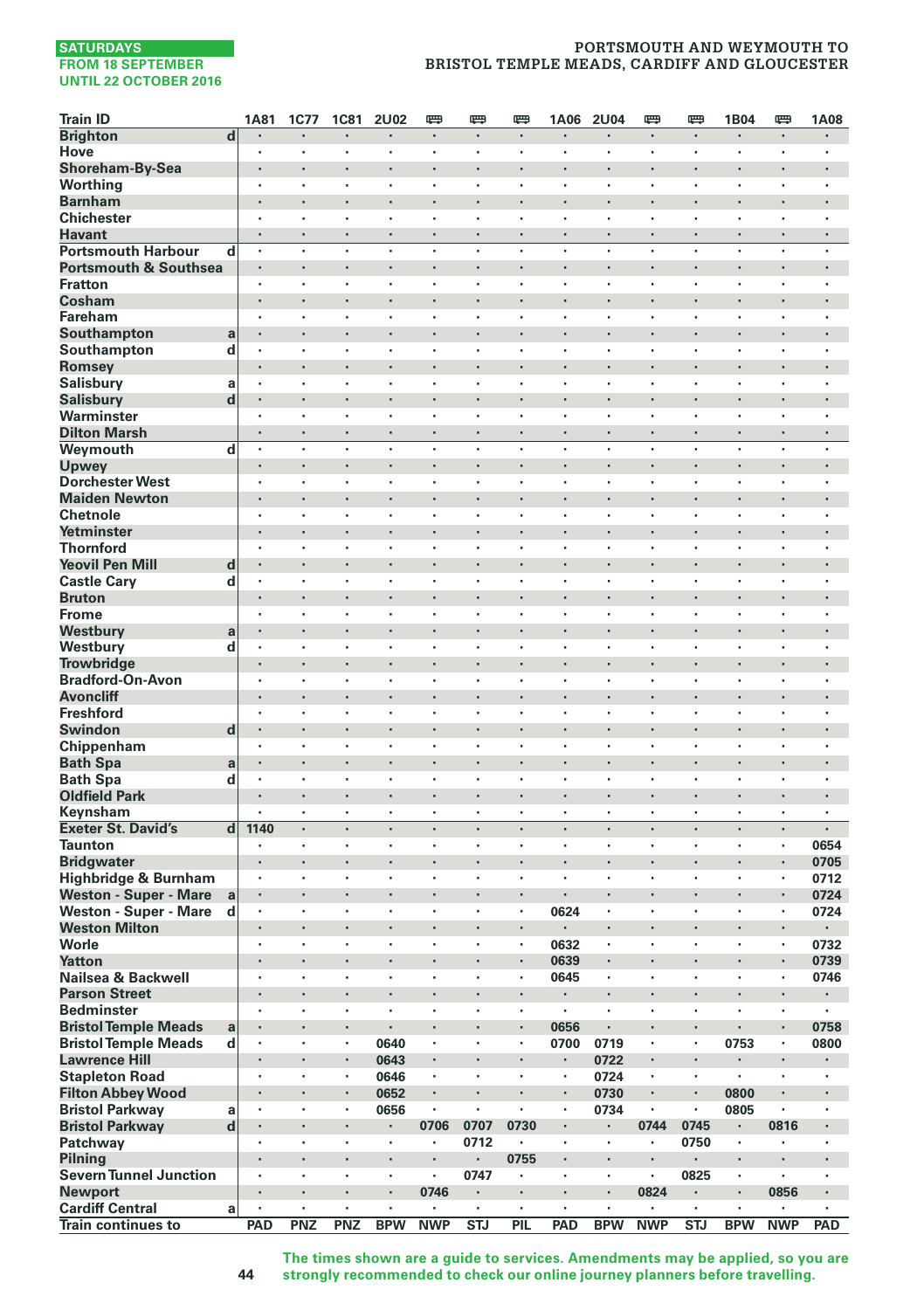# **PORTSMOUTH AND WEYMOUTH TO BRISTOL TEMPLE MEADS, CARDIFF AND GLOUCESTER**

| <b>Train ID</b>                                |                         | 2U06                | œ                    | <b>m</b>   | <b>1C02</b>  | <b>1C03</b>          | 1A75                      | <b>1F06</b>               | <b>m</b>                        | 1A10           | 1A76     | 1B10       | <b>2U08</b>               | <b>m</b>             | 罒                               |
|------------------------------------------------|-------------------------|---------------------|----------------------|------------|--------------|----------------------|---------------------------|---------------------------|---------------------------------|----------------|----------|------------|---------------------------|----------------------|---------------------------------|
| <b>Brighton</b>                                | $\overline{\mathbf{d}}$ | $\cdot$             | $\blacksquare$       | ٠          | ٠            | $\blacksquare$       | ٠                         | $\blacksquare$            | $\blacksquare$                  | $\cdot$        | ٠        | ×          | ٠                         | $\blacksquare$       | ٠                               |
| Hove                                           |                         | ٠                   | $\cdot$              | ٠          | ٠            |                      | $\cdot$                   | $\cdot$                   | $\cdot$                         |                | ٠        | ٠          | ٠                         | $\cdot$              | $\cdot$                         |
| Shoreham-By-Sea                                |                         |                     | $\cdot$              | l,         | ï            |                      |                           |                           |                                 | $\cdot$        |          |            |                           |                      | ×                               |
| Worthing                                       |                         | $\cdot$             | $\cdot$              | ×          | ٠            | ×                    | ×                         | ×                         | $\cdot$                         | $\cdot$        | ×        | ï          | ٠                         | ×                    | ×                               |
| <b>Barnham</b>                                 |                         |                     |                      |            |              |                      |                           |                           |                                 |                |          |            |                           |                      |                                 |
| <b>Chichester</b>                              |                         | $\cdot$             | $\cdot$<br>$\cdot$   | ٠<br>٠     | ٠<br>×       | ٠<br>٠               | ٠<br>٠                    | ٠                         | $\cdot$<br>$\cdot$              | $\cdot$        | ٠<br>٠   | ٠<br>٠     | ٠<br>٠                    | ٠<br>×               | ٠                               |
| <b>Havant</b><br><b>Portsmouth Harbour</b>     | d                       | $\blacksquare$<br>٠ |                      |            | ï            | ٠                    | ٠                         | 0600                      |                                 |                |          | ï          | ٠                         | ٠                    | $\blacksquare$<br>$\cdot$       |
| <b>Portsmouth &amp; Southsea</b>               |                         |                     |                      | l,         | i,           | ï                    |                           | 0604                      |                                 | $\cdot$        | i,       | ï          |                           | ï                    | l,                              |
| <b>Fratton</b>                                 |                         |                     |                      | ٠          | ×,           |                      | ï                         | 0608                      |                                 |                | ï        | ï          | ٠                         | ٠                    | ٠                               |
| Cosham                                         |                         |                     | $\bullet$            | ×          | ł            |                      |                           | 0619                      | $\centering \label{eq:reduced}$ |                |          |            |                           |                      | ٠                               |
| Fareham                                        |                         | $\cdot$             | $\cdot$              | ٠          | ٠            | ٠                    | $\cdot$                   | 0628                      | $\cdot$                         | $\cdot$        | ٠        | ٠          | ٠                         | ٠                    | $\cdot$                         |
| Southampton                                    | a                       |                     |                      | ï          | ï            |                      |                           | 0649                      |                                 |                |          | ï          |                           |                      |                                 |
| Southampton                                    | d                       | $\cdot$             | $\cdot$              | ×          | ٠            | $\cdot$              | $\blacksquare$            | 0653                      |                                 |                | ٠        | ٠          | ٠                         | ٠                    | $\cdot$                         |
| Romsey                                         |                         |                     |                      |            | l,           |                      |                           | 0711                      | ÷                               | $\cdot$        |          | ï          |                           |                      |                                 |
| Salisbury                                      | a                       | $\cdot$             | $\cdot$              | ×          | ï            | ٠                    | ٠                         | 0729                      | $\cdot$                         |                | ×        | ×          | ٠                         | ٠                    | ٠                               |
| <b>Salisbury</b>                               | d                       |                     | $\bullet$            | ٠          | ٠            | ٠                    |                           | 0730                      | $\cdot$                         | $\bullet$      | ٠        | ٠          | ٠                         |                      | ٠                               |
| Warminster                                     |                         |                     |                      | ×          | ï            | ٠                    | ,                         | 0750                      |                                 |                | ٠        | ï          | ٠                         | ï                    | $\cdot$                         |
| <b>Dilton Marsh</b>                            |                         | $\cdot$             | $\cdot$              |            | l,           | l,                   | l,                        | 07x54                     | $\cdot$                         | $\cdot$        |          | l,         | l,                        | l,                   |                                 |
| Weymouth                                       | d                       |                     | $\cdot$              | ٠          | ï            | ٠                    | ٠                         |                           | $\cdot$                         | $\cdot$        | ٠        | ï          | ×                         | ٠                    | ٠                               |
| Upwey                                          |                         | ٠                   | $\cdot$              | ٠          | ٠            | ٠                    | ٠                         | ٠                         | $\cdot$                         | $\cdot$        | ٠        | ٠          | ٠                         | ٠                    | ٠                               |
| <b>Dorchester West</b><br><b>Maiden Newton</b> |                         |                     | $\cdot$              | ï          | ł,           |                      |                           |                           |                                 |                |          |            | ×                         |                      | ×                               |
| Chetnole                                       |                         |                     | $\cdot$              | ٠          | ï            | ï                    | ł,                        | ٠                         |                                 |                | ٠        | ٠          | ٠                         | ٠                    | $\cdot$                         |
| Yetminster                                     |                         |                     | $\cdot$              | l,         | l,           |                      |                           | $\ddot{\phantom{0}}$      |                                 | $\cdot$        | ï        | ï          |                           |                      | $\cdot$                         |
| <b>Thornford</b>                               |                         |                     |                      | ٠          | ï            | ٠                    | ï                         | ٠                         |                                 |                | ï        | ï          | ٠                         | ï                    |                                 |
| <b>Yeovil Pen Mill</b>                         | d                       | $\blacksquare$      | $\cdot$              | ×          | ×            | ٠                    |                           | ٠                         |                                 | $\cdot$        |          |            |                           |                      | $\blacksquare$                  |
| <b>Castle Cary</b>                             | d                       | $\cdot$             | $\cdot$              | ٠          | ٠            | ٠                    | 0733                      | ٠                         | $\cdot$                         | $\cdot$        | ٠        | ٠          | ٠                         | ٠                    | ٠                               |
| <b>Bruton</b>                                  |                         |                     |                      | ï          | ł,           |                      |                           |                           |                                 |                |          |            |                           | ï                    |                                 |
| Frome                                          |                         | $\cdot$             | $\cdot$              | ٠          | ٠            | ٠                    | ٠                         | ٠                         | $\cdot$                         |                | ٠        | ٠          | ٠                         | ٠                    | ٠                               |
| Westbury                                       | a                       |                     |                      |            | i,           |                      | 0751                      | 0759                      |                                 | $\cdot$        |          | ï          |                           |                      |                                 |
| Westbury                                       | d                       | ٠                   | $\cdot$              | ٠          | ï            | ٠                    | 0756                      | 0802                      | $\cdot$                         | ,              | ٠        | ٠          | ٠                         | ٠                    | ٠                               |
| <b>Trowbridge</b>                              |                         |                     | $\cdot$              | ٠          | ł,           |                      |                           | 0808                      | $\cdot$                         | ł.             |          |            | ٠                         |                      | ٠                               |
| <b>Bradford-On-Avon</b>                        |                         |                     |                      | ï          | ï            |                      | $\cdot$                   | 0814                      |                                 |                |          | ï          |                           |                      | ï                               |
| <b>Avoncliff</b>                               |                         |                     | $\cdot$              | ł.<br>ł.   | l,<br>ï      | $\ddot{\phantom{a}}$ | ï<br>$\ddot{\phantom{a}}$ |                           | i.                              | $\cdot$        | i,<br>ł. | ï<br>ï     | $\ddot{\phantom{0}}$<br>ï | $\ddot{\phantom{0}}$ | $\cdot$<br>$\ddot{\phantom{0}}$ |
| Freshford                                      |                         |                     |                      |            |              |                      |                           | ٠                         |                                 |                |          |            |                           |                      |                                 |
| Swindon<br>Chippenham                          | d                       | $\cdot$             | $\bullet$<br>$\cdot$ | ٠<br>٠     | 0733<br>0747 | 0757<br>0811         | ٠                         | ٠<br>٠                    | $\cdot$                         | $\cdot$        | ٠        | 0808<br>٠  | ٠                         | ٠                    | ٠<br>٠                          |
| <b>Bath Spa</b>                                | a                       | $\cdot$             | $\cdot$              | ٠          | 0800         | 0824                 | $\blacksquare$            | 0831                      |                                 | $\cdot$        | ł.       |            |                           |                      |                                 |
| <b>Bath Spa</b>                                | d                       | ٠                   | $\cdot$              | ٠          | 0803         | 0827                 | $\cdot$                   | 0831                      | $\cdot$                         |                | ٠        | ٠          | ٠                         | ٠                    | ٠                               |
| <b>Oldfield Park</b>                           |                         |                     | $\cdot$              | ÷          | ٠            | $\blacksquare$       | ×,                        | $\blacksquare$            |                                 | $\cdot$        | $\cdot$  | ï          | $\ddot{\phantom{0}}$      |                      | $\cdot$                         |
| Keynsham                                       |                         |                     |                      | ł,         | ï            |                      | ï                         |                           | $\cdot$                         |                |          | ï          |                           |                      |                                 |
| <b>Exeter St. David's</b>                      | d                       | $\blacksquare$      | $\cdot$              | ٠          | ٠            | $\blacksquare$       |                           | ٠                         |                                 | 0729           | 0754     | ٠          | ٠                         |                      | $\blacksquare$                  |
| <b>Taunton</b>                                 |                         | $\cdot$             | $\cdot$              | ٠          | ×,           | ٠                    | ×                         | ,                         | $\cdot$                         | 0759           | 0824     | ٠          | ,                         | ,                    | ٠                               |
| <b>Bridgwater</b>                              |                         |                     | $\cdot$              |            | ł,           |                      |                           |                           |                                 | 0810           |          | ï          |                           |                      | ×                               |
| Highbridge & Burnham                           |                         | $\cdot$             | $\cdot$              | ×          | ï            | ×                    | ×                         | ×                         | $\cdot$                         | 0817           | ä,       | ×          | ×                         | ×                    | ×                               |
| Weston - Super - Mare                          | a                       |                     |                      |            |              |                      |                           |                           |                                 | 0827           |          |            |                           |                      |                                 |
| Weston - Super - Mare                          | d                       | 0737                | $\cdot$              | ×          | ٠            | ٠                    | ٠                         | ٠                         | $\cdot$                         | 0830           | ×,       | ٠          | 0839                      | ٠                    | ٠                               |
| <b>Weston Milton</b>                           |                         | 0740                | $\blacksquare$       | ٠          |              | ٠                    |                           |                           |                                 | $\blacksquare$ | ٠        | ٠          |                           |                      | ٠                               |
| Worle                                          |                         | 0744                |                      | ï          | ï            |                      | ï                         | ï                         |                                 |                | ï        | ï          | 0845                      | ï                    | ٠                               |
| <b>Yatton</b>                                  |                         | 0749                |                      | ł.<br>×    | i,<br>٠      | ٠                    | ï                         | $\ddot{\phantom{0}}$<br>× | $\cdot$                         | 0841           | ł.<br>٠  | ä,<br>٠    | 0851                      | $\cdot$              | ٠                               |
| Nailsea & Backwell<br><b>Parson Street</b>     |                         | 0755<br>0804        | $\bullet$            | ×          | ł,           |                      |                           |                           |                                 | 0847           |          |            | 0857                      |                      |                                 |
| <b>Bedminster</b>                              |                         | 0807                | $\cdot$              | ٠          | ï            | ٠                    | ×                         | ٠                         | $\cdot$                         | $\cdot$        | ×        | $\cdot$    | ٠                         | ٠                    | ×                               |
| <b>Bristol Temple Meads</b>                    | a                       | 0813                |                      | ×          | 0815         | 0839                 |                           | 0844                      |                                 | 0857           | ł.       | ı,         | 0908                      |                      | ×                               |
| <b>Bristol Temple Meads</b>                    | d                       | 0820                | $\cdot$              |            | ٠            | 0854                 | ×                         | 0903                      |                                 | 0900           | ×,       | $\epsilon$ | 0920                      | ï                    | $\cdot$                         |
| <b>Lawrence Hill</b>                           |                         | 0823                |                      |            | ×            | $\blacksquare$       |                           |                           |                                 | $\cdot$        |          | ï          | ٠                         |                      |                                 |
| <b>Stapleton Road</b>                          |                         | 0825                | $\cdot$              | ï          | ٠            | ٠                    | ×                         | ×                         |                                 |                | ï        | ×          | 0924                      | ٠                    | ٠                               |
| <b>Filton Abbey Wood</b>                       |                         | 0831                | $\bullet$            | ٠          | ٠            |                      | ٠                         | 0911                      | $\bullet$                       | $\bullet$      | ٠        | ٠          | 0929                      |                      | $\blacksquare$                  |
| <b>Bristol Parkway</b>                         | a                       | 0835                |                      | ٠          | ï            | 0906                 | ×                         | 0916                      | $\cdot$                         |                | ٠        | ٠          | 0934                      | ٠                    |                                 |
| <b>Bristol Parkway</b>                         | d                       |                     | 0844                 | 0845       | ï            |                      |                           | ٠                         | 0926                            |                | ï        | ×          | $\blacksquare$            | 0944                 | 0945                            |
| Patchway                                       |                         | $\cdot$             | ,                    | 0850       | ×,           | ×                    | $\ddot{\phantom{a}}$      | $\ddot{\phantom{a}}$      |                                 | $\cdot$        | ×        | ×          | $\blacksquare$            |                      | 0950                            |
| Pilning                                        |                         |                     |                      |            |              |                      |                           |                           |                                 |                | ï        |            |                           |                      |                                 |
| <b>Severn Tunnel Junction</b>                  |                         | $\cdot$             | $\cdot$              | 0925       | ٠            | ٠                    | ٠                         | ٠                         | $\cdot$                         | $\cdot$        | ٠        | ٠          | ٠                         | ٠                    | 1030                            |
| <b>Newport</b>                                 |                         |                     | 0924                 | ٠          |              | ٠                    | ×                         | ٠                         | 1016                            |                | ٠        | 0932       | ٠                         | 1034                 | $\blacksquare$                  |
| <b>Cardiff Central</b>                         | a                       | ٠                   |                      | ×          | ×            | $\cdot$              | ×                         | ٠                         |                                 |                | ×        | 0946       | $\cdot$                   |                      | ×,                              |
| Train continues to                             |                         | <b>BPW</b>          | <b>NWP</b>           | <b>STJ</b> | <b>BRI</b>   | <b>BPW</b>           | PAD                       | <b>BPW</b>                | <b>NWP</b>                      | PAD            | PAD      | <b>SWA</b> | <b>BPW</b>                | <b>NWP</b>           | <b>STJ</b>                      |

**The times shown are a guide to services. Amendments may be applied, so you are strongly recommended to check our online journey planners before travelling.**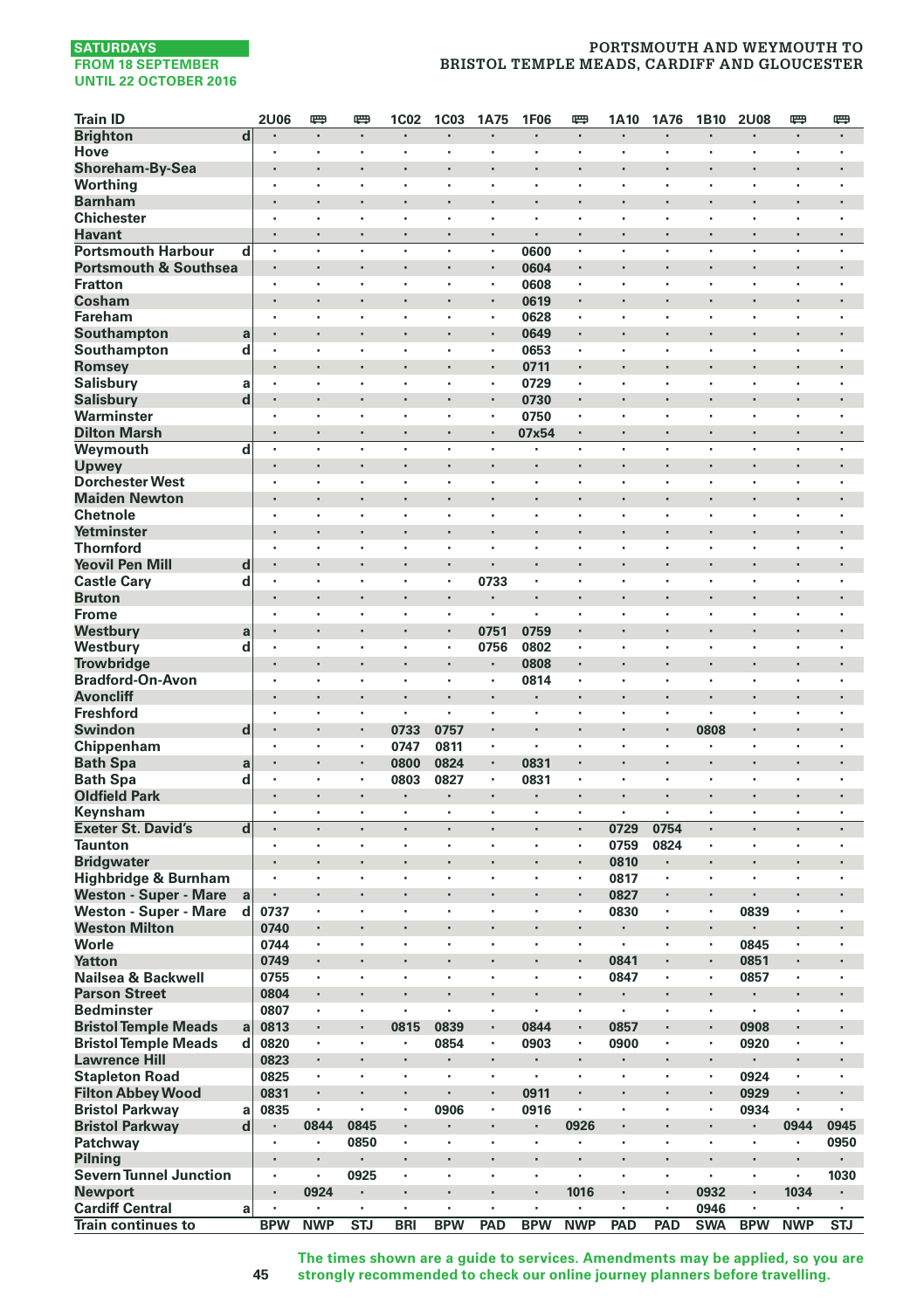# **PORTSMOUTH AND WEYMOUTH TO BRISTOL TEMPLE MEADS, CARDIFF AND GLOUCESTER**

| <b>Train ID</b>                                 | 1C04                                      | <b>1C05</b>                     | 1B15       | <b>1F08</b> | 罒                         | 2U10                      | 嘌              | 罒                       | <b>1C06</b>                     | 1C07           | 1B20           | <b>1A77</b>               | 1F10                      | 罒              |
|-------------------------------------------------|-------------------------------------------|---------------------------------|------------|-------------|---------------------------|---------------------------|----------------|-------------------------|---------------------------------|----------------|----------------|---------------------------|---------------------------|----------------|
| <b>Brighton</b>                                 | d                                         |                                 |            |             | ٠                         |                           |                | $\cdot$                 |                                 | ٠              | ٠              |                           |                           |                |
| Hove                                            | $\cdot$                                   | $\cdot$                         | ٠          | ٠           | $\cdot$                   | $\cdot$                   | $\cdot$        | $\cdot$                 | $\cdot$                         | ٠              | ٠              | $\ddot{\phantom{a}}$      | ٠                         | $\cdot$        |
| Shoreham-By-Sea                                 |                                           |                                 |            |             |                           |                           |                |                         |                                 |                | ï              |                           |                           |                |
| Worthing                                        | $\cdot$                                   |                                 | ×          | ï           | $\cdot$                   | ï                         |                | $\cdot$                 |                                 | ٠              | ٠              | ٠                         | ٠                         | $\cdot$        |
| <b>Barnham</b>                                  | $\cdot$                                   |                                 |            | ï           |                           |                           |                |                         |                                 |                | ï              | ٠                         |                           |                |
| <b>Chichester</b><br><b>Havant</b>              | $\cdot$<br>$\cdot$                        | $\cdot$                         | ×<br>٠     | ×<br>×      | ٠<br>٠                    | ٠<br>$\ddot{\phantom{0}}$ |                | $\cdot$                 | $\cdot$                         | ٠<br>٠         | ×<br>×         | $\cdot$<br>$\cdot$        |                           | $\cdot$        |
| <b>Portsmouth Harbour</b>                       | d<br>$\cdot$                              | $\cdot$                         | ٠          | 0723        | $\cdot$                   | $\cdot$                   | $\cdot$        | $\cdot$                 | $\cdot$                         | ×,             | ٠              | $\cdot$                   | 0823                      | $\cdot$        |
| <b>Portsmouth &amp; Southsea</b>                | $\cdot$                                   |                                 | ł.         | 0727        |                           | ï                         |                | $\cdot$                 |                                 | ×              | ï              |                           | 0827                      |                |
| <b>Fratton</b>                                  | $\cdot$                                   | $\cdot$                         | ٠          | 0731        |                           | ×                         | $\cdot$        | $\cdot$                 | $\cdot$                         | ٠              | $\cdot$        | ×                         | 0831                      | $\blacksquare$ |
| Cosham                                          |                                           | $\cdot$                         |            | 0739        | ٠                         |                           |                |                         |                                 |                |                | ×,                        | 0839                      |                |
| <b>Fareham</b>                                  | ٠                                         | $\cdot$                         | ٠          | 0747        | ٠                         | ٠                         | ٠              | $\cdot$                 | ,                               | ×              | ٠              | ٠                         | 0847                      | $\cdot$        |
| Southampton                                     | a<br>$\cdot$                              | $\cdot$                         |            | 0807        | $\cdot$                   |                           |                |                         |                                 |                |                | ×,                        | 0908                      |                |
| Southampton                                     | d<br>$\cdot$                              | $\cdot$                         |            | 0810        | ï                         | ÷,                        |                | $\cdot$                 | $\cdot$                         | ï              | ÷,             |                           | 0910                      | $\cdot$        |
| Romsey                                          |                                           | $\cdot$                         |            | 0821        |                           |                           |                |                         |                                 | ×              | ï              | ÷.                        | 0921                      |                |
| <b>Salisbury</b>                                | a<br>$\cdot$                              |                                 | ×          | 0840        | ï                         | ï                         |                |                         |                                 | ï              | ï              | ï                         | 0939                      |                |
| <b>Salisbury</b>                                | d<br>$\blacksquare$<br>$\cdot$            | $\cdot$                         | ٠<br>×     | 0840        | $\blacksquare$<br>$\cdot$ | ×                         |                | $\cdot$                 | $\cdot$                         | ×<br>٠         | ٠              | $\blacksquare$<br>$\cdot$ | 0940                      |                |
| Warminster                                      | $\cdot$                                   | $\cdot$                         | ×          | 0901<br>ł.  |                           | ï                         |                | $\cdot$                 | $\cdot$                         | ä,             | ×              | ×,                        | 1001<br>$\cdot$           |                |
| <b>Dilton Marsh</b><br>Weymouth                 | d                                         | $\cdot$                         | ٠          | ï           | ×                         | ï                         |                | $\cdot$                 | $\cdot$                         | ٠              | ٠              | ×                         | ×                         | $\cdot$        |
| Upwey                                           |                                           |                                 |            |             |                           |                           |                |                         |                                 |                |                | ×,                        |                           |                |
| <b>Dorchester West</b>                          | $\cdot$                                   | $\cdot$                         | ٠          | ٠           | ٠                         | ٠                         | $\cdot$        | $\cdot$                 | $\cdot$                         | ٠              | ٠              | ٠                         | ٠                         | $\cdot$        |
| <b>Maiden Newton</b>                            | $\cdot$                                   | $\cdot$                         |            |             | ٠                         |                           |                |                         |                                 |                |                | ٠                         |                           |                |
| Chetnole                                        | $\cdot$                                   |                                 | ×          | ï           | ï                         | ł,                        |                |                         |                                 | ï              | ł,             | ï                         | ï                         |                |
| Yetminster                                      | $\cdot$                                   | $\cdot$                         | ×          | l,          |                           | l,                        | ï              | $\ddot{\phantom{0}}$    |                                 |                | l,             | l,                        | ÷,                        |                |
| <b>Thornford</b>                                |                                           |                                 | ×          | ×,          | ٠                         | ï                         |                |                         |                                 | ٠              | ï              | ٠                         | ٠                         |                |
| <b>Yeovil Pen Mill</b>                          | d<br>$\bullet$                            |                                 |            |             | ٠                         | ٠                         | ٠              |                         |                                 |                |                | ٠                         |                           |                |
| <b>Castle Cary</b>                              | d<br>$\cdot$                              | $\cdot$                         | ٠          | ٠           | ٠                         | ٠                         | ٠              | $\cdot$                 | $\cdot$                         | ٠              | ٠              | 0940                      | ٠                         |                |
| <b>Bruton</b>                                   | $\cdot$                                   |                                 | ï          | ï           |                           |                           |                |                         |                                 |                | ï              |                           |                           |                |
| <b>Frome</b>                                    | $\cdot$                                   | $\cdot$                         | ٠          | ï<br>0909   | $\cdot$                   | ٠<br>l,                   | $\cdot$        | $\cdot$                 |                                 | ٠              | ×<br>ï         | ٠                         | ٠<br>1009                 | $\cdot$        |
| Westbury<br>Westbury                            | a<br>d<br>٠                               |                                 | ٠          | 0910        | $\cdot$                   | ٠                         |                | $\cdot$                 | ,                               | ×              | ٠              | 0958<br>1001              | 1010                      | $\cdot$        |
| <b>Trowbridge</b>                               | $\cdot$                                   | $\cdot$                         |            | 0916        |                           |                           |                |                         |                                 | ×              |                | ٠                         | 1016                      |                |
| <b>Bradford-On-Avon</b>                         |                                           |                                 |            | 0922        | ï                         |                           |                |                         |                                 | ï              | ł,             | $\cdot$                   | 1022                      |                |
| <b>Avoncliff</b>                                | $\cdot$                                   |                                 | l,         | ï           | $\cdot$                   | l,                        |                | $\cdot$                 |                                 | i,             | ï              |                           |                           |                |
| <b>Freshford</b>                                |                                           | i.                              |            | ł,          | ٠                         | ×,                        | ٠              | $\ddot{\phantom{0}}$    | $\cdot$                         | ä,             |                |                           | ٠                         |                |
| Swindon                                         | $\mathbf d$<br>0832                       | 0857                            | 0908       | ٠           | ٠                         |                           |                |                         | 0931                            | 0957           | 1008           |                           | $\blacksquare$            |                |
| Chippenham                                      | 0846                                      | 0910                            | ٠          | $\cdot$     | ×                         | ×                         |                | $\cdot$                 | 0946                            | 1012           | $\blacksquare$ | ×                         | ×                         | ٠              |
| <b>Bath Spa</b>                                 | 0900<br>a                                 | 0924                            | ٠          | 0934        | $\blacksquare$            |                           |                | $\cdot$                 | 1000                            | 1026           |                |                           | 1034                      |                |
| <b>Bath Spa</b>                                 | 0902<br>d                                 | 0926                            | ٠          | 0936        | ×                         | ×                         | $\cdot$        | $\cdot$                 | 1001                            | 1027           | ×              | ×                         | 1036                      | $\cdot$        |
| <b>Oldfield Park</b>                            | $\cdot$                                   |                                 | ×          | ٠           | $\cdot$<br>٠              |                           |                | $\cdot$                 | $\blacksquare$                  | ï              | i,<br>×        | ٠<br>$\cdot$              | $\blacksquare$<br>$\cdot$ |                |
| Keynsham<br><b>Exeter St. David's</b>           | $\overline{\mathbf{d}}$<br>$\blacksquare$ | $\cdot$                         | ٠          | ٠           | $\blacksquare$            | l,                        | $\cdot$        | $\cdot$                 | $\blacksquare$                  | ٠              | ×              | $\blacksquare$            | $\blacksquare$            |                |
| <b>Taunton</b>                                  | $\cdot$                                   |                                 | ×          | ×,          | ٠                         | 0910                      |                | $\cdot$                 |                                 | ٠              | ×              | $\cdot$                   | ٠                         |                |
| <b>Bridgwater</b>                               |                                           |                                 |            | ï           | l,                        | 0922                      |                |                         |                                 | i,             | ï              | ï                         |                           |                |
| Highbridge & Burnham                            | $\cdot$                                   | $\cdot$                         | ×          | ٠           | $\cdot$                   | 0930                      | $\cdot$        | $\cdot$                 | $\cdot$                         | ×.             | $\cdot$        | ×                         | ×                         |                |
| <b>Weston - Super - Mare</b>                    | a                                         |                                 |            |             |                           | 0942                      |                |                         |                                 |                |                |                           |                           |                |
| Weston - Super - Mare                           | d<br>$\cdot$                              |                                 | ٠          | ٠           | ٠                         | 0944                      | $\cdot$        | $\cdot$                 |                                 | ٠              | ٠              | ٠                         | ٠                         | $\cdot$        |
| <b>Weston Milton</b>                            | $\cdot$                                   | $\cdot$                         |            | ł           | $\blacksquare$            | ٠                         |                |                         |                                 |                | ï              | ٠                         | $\ddot{\phantom{0}}$      |                |
| Worle                                           | $\cdot$                                   |                                 | ×          | ×           | $\cdot$                   | 0949                      |                |                         |                                 | ٠              | ٠              | $\cdot$                   | ٠                         |                |
| <b>Yatton</b>                                   | $\cdot$                                   |                                 | l,         | ï           | $\cdot$                   | 0955                      |                |                         |                                 |                | ï              |                           | $\cdot$                   |                |
| Nailsea & Backwell<br><b>Parson Street</b>      | $\cdot$                                   | $\cdot$                         |            | ï           | $\blacksquare$            | 1001<br>٠                 |                | $\cdot$                 |                                 | ٠              | ï              | ٠<br>×                    | ٠                         |                |
| <b>Bedminster</b>                               | $\cdot$                                   | $\cdot$                         | ٠          | ٠           | ٠                         | ٠                         | $\cdot$        | $\cdot$                 | $\cdot$                         | ٠              | ٠              | ٠                         | ٠                         |                |
| <b>Bristol Temple Meads</b>                     | 0915<br>a                                 | 0939                            |            | 0948        |                           | 1013                      |                |                         | 1015                            | 1040           | ï              |                           | 1048                      |                |
| <b>Bristol Temple Meads</b>                     | 0918<br>d                                 |                                 | ٠          | 0953        | $\cdot$                   | 1019                      |                | $\cdot$                 | $\cdot$                         | 1054           | ×              | ×,                        | 1103                      | $\cdot$        |
| <b>Lawrence Hill</b>                            |                                           |                                 |            | ı,          |                           | 1022                      |                |                         |                                 | ×,             |                |                           |                           |                |
| <b>Stapleton Road</b>                           | ٠                                         |                                 | ٠          | ¥,          | ٠                         | 1025                      | $\cdot$        | $\cdot$                 | $\cdot$                         | ٠              | ٠              | ×                         | ä,                        | ٠              |
| <b>Filton Abbey Wood</b>                        | $\bullet$                                 | $\centering \label{eq:reduced}$ | ٠          | 1000        | $\blacksquare$            | 1031                      | $\blacksquare$ |                         | $\centering \label{eq:reduced}$ | ٠              | ٠              |                           | 1112                      |                |
| <b>Bristol Parkway</b>                          | a                                         |                                 |            | 1005        |                           | 1035                      |                |                         |                                 | 1106           | ł,             | ï                         | 1116                      |                |
| <b>Bristol Parkway</b>                          | d<br>$\cdot$                              | $\cdot$                         | ł.         | ×           | 1013                      | $\blacksquare$            | 1044           | 1045                    |                                 |                | ï              |                           | $\blacksquare$            | 1126           |
| Patchway                                        |                                           | $\cdot$                         | ×          | ٠           |                           | ×                         |                | 1055                    |                                 | ٠              | ï              | ×                         | $\cdot$                   |                |
| Pilning                                         | $\cdot$                                   | $\cdot$<br>$\cdot$              | ×<br>٠     | $\cdot$     | ٠<br>٠                    | $\ddot{\phantom{a}}$      | $\cdot$        |                         | $\cdot$                         | ٠<br>×         | $\cdot$        | $\ddot{\phantom{a}}$      | ٠<br>٠                    |                |
| <b>Severn Tunnel Junction</b><br><b>Newport</b> |                                           | $\cdot$                         | 1035       |             | 1103                      |                           | 1134           | 1135                    |                                 |                | 1132           | ٠                         | $\cdot$                   | 1216           |
| <b>Cardiff Central</b>                          | $\cdot$<br>a                              | $\cdot$                         | 1050       | ï           |                           | ×                         |                | $\cdot$                 | $\cdot$                         | $\blacksquare$ | 1146           |                           | ×                         |                |
| <b>Train continues to</b>                       | PNZ                                       | <b>BRI</b>                      | <b>SWA</b> | <b>BPW</b>  | <b>NWP</b>                | <b>BPW</b>                | <b>NWP</b>     | $\overline{\text{STJ}}$ | <b>BRI</b>                      | <b>BPW</b>     | <b>SWA</b>     | PAD                       | <b>BPW</b>                | <b>NWP</b>     |

**The times shown are a guide to services. Amendments may be applied, so you are strongly recommended to check our online journey planners before travelling.**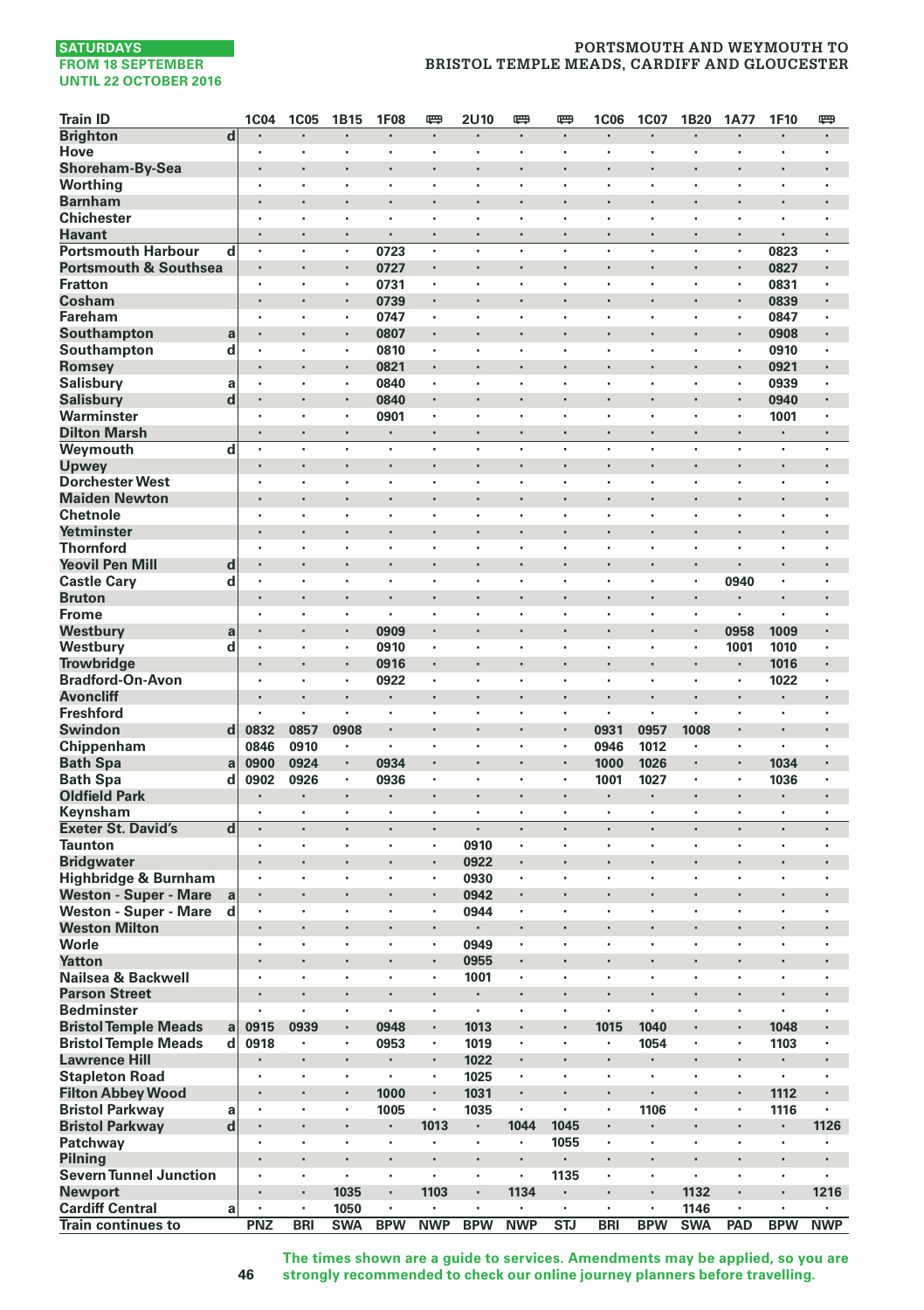# **PORTSMOUTH AND WEYMOUTH TO BRISTOL TEMPLE MEADS, CARDIFF AND GLOUCESTER**

| <b>Brighton</b><br>d<br>$\cdot$<br>$\cdot$<br>٠<br>٠<br>×,<br>$\blacksquare$<br>$\blacksquare$<br>$\cdot$<br>$\blacksquare$<br>٠<br>$\blacksquare$<br>$\blacksquare$<br>$\blacksquare$<br>$\blacksquare$<br>Hove<br>ï<br>×<br>ï<br>ł,<br>ï<br>l,<br>ï<br>ï<br>ł,<br>ï<br>Shoreham-By-Sea<br>$\cdot$<br>ï<br>ï<br>ï<br>٠<br>$\ddot{\phantom{0}}$<br>Worthing<br>٠<br>٠<br>$\cdot$<br>×<br>٠<br>$\cdot$<br>٠<br>٠<br>×<br>×<br>٠<br><b>Barnham</b><br>$\cdot$<br>٠<br>٠<br>٠<br><b>Chichester</b><br>$\cdot$<br>×<br>٠<br>×<br>×<br>×<br>$\cdot$<br>×<br>×<br>×<br>٠<br>$\cdot$<br>$\ddot{\phantom{0}}$<br>٠<br><b>Havant</b><br>$\cdot$<br>٠<br>٠<br>$\cdot$<br>×<br>×,<br>$\cdot$<br>$\cdot$<br>ï<br>٠<br>$\cdot$<br>$\cdot$<br>٠<br><b>Portsmouth Harbour</b><br>l,<br>l,<br>l,<br>l,<br>l,<br>l,<br>0923<br>l,<br>ï<br>d<br>$\cdot$<br>$\cdot$<br><b>Portsmouth &amp; Southsea</b><br>$\cdot$<br>$\blacksquare$<br>×,<br>0927<br>$\blacksquare$<br><b>Fratton</b><br>ï<br>ł,<br>ï<br>0931<br>٠<br>$\cdot$<br>٠<br>٠<br>$\cdot$<br>٠<br>٠<br>Cosham<br>0939<br>$\cdot$<br>×<br>٠<br>×<br>٠<br>$\blacksquare$<br>×<br>٠<br>Fareham<br>0947<br>$\cdot$<br>٠<br>٠<br>$\cdot$<br>٠<br>٠<br>٠<br>٠<br>$\cdot$<br>٠<br>٠<br>Southampton<br>ï<br>1008<br>a<br>×<br>ł.<br>$\cdot$<br>×<br>Southampton<br>d<br>$\cdot$<br>$\cdot$<br>×<br>٠<br>×<br>×<br>٠<br>$\cdot$<br>$\cdot$<br>1010<br>٠<br>×<br>×<br>٠<br>Romsey<br>1021<br>Salisbury<br>1039<br>a<br>$\cdot$<br>$\cdot$<br>٠<br>٠<br>٠<br>٠<br>٠<br>$\cdot$<br>٠<br>٠<br>٠<br>٠<br>$\mathbf d$<br><b>Salisbury</b><br>1040<br>$\bullet$<br>$\centering \label{eq:reduced}$<br>٠<br>٠<br>٠<br>$\blacksquare$<br>Warminster<br>ï<br>1101<br>٠<br>×<br>٠<br>ï<br>٠<br>$\cdot$<br>٠<br>ï<br>$\ddot{\phantom{0}}$<br>l.<br>l.<br>J.<br>L.<br>L.<br>l.<br>J.<br>L.<br>L.<br><b>Dilton Marsh</b><br>٠<br>Weymouth<br>d<br>٠<br>ï<br>×<br>ï<br>$\cdot$<br>٠<br>$\cdot$<br>٠<br>$\cdot$<br>$\cdot$<br><b>Upwey</b><br>٠<br>٠<br>٠<br>٠<br>٠<br><b>Dorchester West</b><br>$\cdot$<br>٠<br>×<br>$\cdot$<br>$\cdot$<br>٠<br>٠<br>$\cdot$<br>$\cdot$<br>٠<br>٠<br>٠<br>٠<br>٠<br><b>Maiden Newton</b><br>ï<br>Chetnole<br>÷,<br>$\cdot$<br>$\cdot$<br>٠<br>$\cdot$<br>$\cdot$<br>$\cdot$<br>٠<br>٠<br>٠<br>٠<br>٠<br>٠<br>Yetminster<br>i,<br>$\cdot$<br>ï<br>ï<br><b>Thornford</b><br>$\cdot$<br>٠<br>×<br>٠<br>٠<br>٠<br>٠<br>٠<br>٠<br>٠<br>٠<br>٠<br><b>Yeovil Pen Mill</b><br>d<br>$\cdot$<br>٠<br>×<br>٠<br>$\blacksquare$<br>×<br>٠<br><b>Castle Cary</b><br>d<br>1002<br>$\cdot$<br>٠<br>٠<br>٠<br>ï<br>×<br>٠<br>$\cdot$<br>٠<br>ï<br>$\cdot$<br><b>Bruton</b><br>$\cdot$<br>ï<br>ï<br>i,<br>$\cdot$<br>ï<br>Frome<br>$\cdot$<br>$\cdot$<br>×<br>٠<br>$\cdot$<br>×<br>$\cdot$<br>×<br>×<br>$\ddot{\phantom{a}}$<br>٠<br>٠<br>1059<br>1109<br>Westbury<br>a<br>Westbury<br>d<br>1102<br>1110<br>$\cdot$<br>$\cdot$<br>٠<br>٠<br>٠<br>٠<br>٠<br>$\cdot$<br>٠<br>٠<br>٠<br>٠<br><b>Trowbridge</b><br>1116<br>$\cdot$<br>ł.<br>×<br>×<br>×<br>Bradford-On-Avon<br>ï<br>ï<br>l,<br>ï<br>1122<br>÷,<br>$\cdot$<br>٠<br>$\cdot$<br>$\cdot$<br>$\cdot$<br>$\cdot$<br>٠<br>$\cdot$<br><b>Avoncliff</b><br>l,<br>$\cdot$<br>ï<br>$\cdot$<br>×<br>٠<br>٠<br><b>Freshford</b><br>٠<br>٠<br>ï<br>٠<br>$\cdot$<br>×,<br>٠<br><b>Swindon</b><br>1108<br>d<br>1031<br>1058<br>1132<br>$\cdot$<br>٠<br>$\blacksquare$<br>٠<br>٠<br>٠<br>٠<br>٠<br>Chippenham<br>1046<br>1113<br>1146<br>$\cdot$<br>$\cdot$<br>٠<br>٠<br>٠<br>$\cdot$<br>٠<br>٠<br>٠<br>٠<br><b>Bath Spa</b><br>ł.<br>1100<br>1126<br>1134<br>1200<br>a<br><b>Bath Spa</b><br>d<br>$\cdot$<br>1101<br>$\cdot$<br>1128<br>1136<br>1202<br>$\cdot$<br>٠<br>٠<br>٠<br>٠<br>٠<br><b>Oldfield Park</b><br>¢<br>i,<br>ï<br>ı,<br>Keynsham<br>ï<br>٠<br>٠<br>٠<br>$\cdot$<br>$\cdot$<br>٠<br>٠<br>٠<br>٠<br>٠<br>٠<br>٠<br>٠<br><b>Exeter St. David's</b><br>$\mathbf d$<br>$\cdot$<br>٠<br>1015<br>$\cdot$<br>$\cdot$<br>$\cdot$<br>٠<br>$\blacksquare$<br>٠<br>$\blacksquare$<br>$\cdot$<br>$\blacksquare$<br>٠<br>1012<br>1049<br>1104<br><b>Taunton</b><br>$\cdot$<br>ł,<br>ł,<br>1025<br>1045<br>ï<br>ł,<br>ï<br><b>Bridgwater</b><br>1024<br>$\cdot$<br>$\cdot$<br>i,<br>l,<br>ï<br>$\cdot$<br>1116<br>٠<br>Highbridge & Burnham<br>1032<br>ł,<br>$\blacksquare$<br>ä,<br>ł.<br>ï<br>ï<br>1124<br>٠<br>٠<br>$\ddot{\phantom{0}}$<br>٠<br><b>Weston - Super - Mare</b><br>1042<br>1105<br>1134<br>a<br>$\blacksquare$<br>٠<br>Weston - Super - Mare<br>1043<br>1107<br>1139<br>d<br>$\cdot$<br>×<br>×<br>×<br>×<br>$\cdot$<br>×<br>×<br>×<br>$\ddot{\phantom{a}}$<br>$\cdot$<br><b>Weston Milton</b><br>ł.<br>$\blacksquare$<br>٠<br>×<br>ï<br>$\cdot$<br>$\blacksquare$<br>Worle<br>1049<br>$\cdot$<br>1145<br>×<br>×<br>×<br>$\cdot$<br>$\cdot$<br>×<br>×<br>×<br><b>Yatton</b><br>ï<br>ï<br>l,<br>÷<br>1055<br>$\cdot$<br>$\cdot$<br>1151<br>Nailsea & Backwell<br>1101<br>ï<br>1157<br><b>Parson Street</b><br>$\blacksquare$<br>×<br>×<br>٠<br>٠<br>٠<br>٠<br><b>Bedminster</b><br>$\cdot$<br>٠<br>٠<br>$\cdot$<br>٠<br>×<br>$\cdot$<br>٠<br>٠<br>$\cdot$<br>$\cdot$<br>٠<br>1141<br><b>Bristol Temple Meads</b><br>a<br>1113<br>1115<br>1131<br>1148<br>i,<br>1215<br>1211<br><b>Bristol Temple Meads</b><br>d<br>1118<br>1133<br>1153<br>1220<br>$\cdot$<br>×<br>×<br>$\cdot$<br>$\cdot$<br>$\bullet$<br>$\ddot{\phantom{a}}$<br>٠<br>٠<br>٠<br><b>Lawrence Hill</b><br>1121<br>ï<br>1223<br><b>Stapleton Road</b><br>1123<br>1225<br>$\cdot$<br>٠<br>٠<br>$\cdot$<br>٠<br>٠<br>٠<br>٠<br>$\cdot$<br>٠<br>٠<br><b>Filton Abbey Wood</b><br>1129<br>1201<br>1231<br>$\blacksquare$<br>٠<br>٠<br>٠<br>$\blacksquare$<br>$\blacksquare$<br><b>Bristol Parkway</b><br>1133<br>ï<br>ï<br>ï<br>ï<br>1205<br>ï<br>ï<br>ł,<br>1235<br>a<br>×<br><b>Bristol Parkway</b><br>d<br>i,<br>ï<br>1144<br>1145<br>×,<br>1216<br>$\bullet$<br>٠<br>٠<br>Patchway<br>1155<br>٠<br>٠<br>٠<br>٠<br>$\cdot$<br>×<br>$\cdot$<br>٠<br>٠<br>Pilning<br>×<br>٠<br>٠<br><b>Severn Tunnel Junction</b><br>1235<br>$\cdot$<br>٠<br>$\cdot$<br>$\cdot$<br>×<br>$\cdot$<br>×<br>$\cdot$<br>$\cdot$<br>٠<br>٠<br>٠<br>٠<br>1234<br>ï<br>1234<br>1306<br><b>Newport</b><br>$\cdot$<br>×<br>$\cdot$<br>×,<br>×<br>٠<br><b>Cardiff Central</b><br>ä,<br>1249<br>$\cdot$<br>a<br>$\cdot$<br>٠<br>×<br>×<br>$\ddot{\phantom{0}}$<br>٠<br>×<br>٠<br>٠<br>٠<br><b>BPW</b><br><b>BPW</b><br><b>NWP</b><br>STJ<br><b>EXD</b><br><b>NWP</b><br>PLY<br><b>BRI</b><br><b>BRI</b><br>PAD<br><b>BPW</b><br><b>BRI</b> | <b>Train ID</b>           | 2U12 | 罒 | 罒 | <b>1C08</b> | 1C74 | 1A15 | <b>1C09</b> | 1B25       | 1A78 | 1F12 | 罒 | 1C10 | 1C76 | <b>2U14</b> |
|------------------------------------------------------------------------------------------------------------------------------------------------------------------------------------------------------------------------------------------------------------------------------------------------------------------------------------------------------------------------------------------------------------------------------------------------------------------------------------------------------------------------------------------------------------------------------------------------------------------------------------------------------------------------------------------------------------------------------------------------------------------------------------------------------------------------------------------------------------------------------------------------------------------------------------------------------------------------------------------------------------------------------------------------------------------------------------------------------------------------------------------------------------------------------------------------------------------------------------------------------------------------------------------------------------------------------------------------------------------------------------------------------------------------------------------------------------------------------------------------------------------------------------------------------------------------------------------------------------------------------------------------------------------------------------------------------------------------------------------------------------------------------------------------------------------------------------------------------------------------------------------------------------------------------------------------------------------------------------------------------------------------------------------------------------------------------------------------------------------------------------------------------------------------------------------------------------------------------------------------------------------------------------------------------------------------------------------------------------------------------------------------------------------------------------------------------------------------------------------------------------------------------------------------------------------------------------------------------------------------------------------------------------------------------------------------------------------------------------------------------------------------------------------------------------------------------------------------------------------------------------------------------------------------------------------------------------------------------------------------------------------------------------------------------------------------------------------------------------------------------------------------------------------------------------------------------------------------------------------------------------------------------------------------------------------------------------------------------------------------------------------------------------------------------------------------------------------------------------------------------------------------------------------------------------------------------------------------------------------------------------------------------------------------------------------------------------------------------------------------------------------------------------------------------------------------------------------------------------------------------------------------------------------------------------------------------------------------------------------------------------------------------------------------------------------------------------------------------------------------------------------------------------------------------------------------------------------------------------------------------------------------------------------------------------------------------------------------------------------------------------------------------------------------------------------------------------------------------------------------------------------------------------------------------------------------------------------------------------------------------------------------------------------------------------------------------------------------------------------------------------------------------------------------------------------------------------------------------------------------------------------------------------------------------------------------------------------------------------------------------------------------------------------------------------------------------------------------------------------------------------------------------------------------------------------------------------------------------------------------------------------------------------------------------------------------------------------------------------------------------------------------------------------------------------------------------------------------------------------------------------------------------------------------------------------------------------------------------------------------------------------------------------------------------------------------------------------------------------------------------------------------------------------------------------------------------------------------------------------------------------------------------------------------------------------------------------------------------------------------------------------------------------------------------------------------------------------------------------------------------------------------------------------------------------------------------------------------------------------------------------------------------------------------------------------------------------------------------------------------------------------------------------------------------------------------------------------------|---------------------------|------|---|---|-------------|------|------|-------------|------------|------|------|---|------|------|-------------|
|                                                                                                                                                                                                                                                                                                                                                                                                                                                                                                                                                                                                                                                                                                                                                                                                                                                                                                                                                                                                                                                                                                                                                                                                                                                                                                                                                                                                                                                                                                                                                                                                                                                                                                                                                                                                                                                                                                                                                                                                                                                                                                                                                                                                                                                                                                                                                                                                                                                                                                                                                                                                                                                                                                                                                                                                                                                                                                                                                                                                                                                                                                                                                                                                                                                                                                                                                                                                                                                                                                                                                                                                                                                                                                                                                                                                                                                                                                                                                                                                                                                                                                                                                                                                                                                                                                                                                                                                                                                                                                                                                                                                                                                                                                                                                                                                                                                                                                                                                                                                                                                                                                                                                                                                                                                                                                                                                                                                                                                                                                                                                                                                                                                                                                                                                                                                                                                                                                                                                                                                                                                                                                                                                                                                                                                                                                                                                                                                                                                                        |                           |      |   |   |             |      |      |             |            |      |      |   |      |      |             |
|                                                                                                                                                                                                                                                                                                                                                                                                                                                                                                                                                                                                                                                                                                                                                                                                                                                                                                                                                                                                                                                                                                                                                                                                                                                                                                                                                                                                                                                                                                                                                                                                                                                                                                                                                                                                                                                                                                                                                                                                                                                                                                                                                                                                                                                                                                                                                                                                                                                                                                                                                                                                                                                                                                                                                                                                                                                                                                                                                                                                                                                                                                                                                                                                                                                                                                                                                                                                                                                                                                                                                                                                                                                                                                                                                                                                                                                                                                                                                                                                                                                                                                                                                                                                                                                                                                                                                                                                                                                                                                                                                                                                                                                                                                                                                                                                                                                                                                                                                                                                                                                                                                                                                                                                                                                                                                                                                                                                                                                                                                                                                                                                                                                                                                                                                                                                                                                                                                                                                                                                                                                                                                                                                                                                                                                                                                                                                                                                                                                                        |                           |      |   |   |             |      |      |             |            |      |      |   |      |      |             |
|                                                                                                                                                                                                                                                                                                                                                                                                                                                                                                                                                                                                                                                                                                                                                                                                                                                                                                                                                                                                                                                                                                                                                                                                                                                                                                                                                                                                                                                                                                                                                                                                                                                                                                                                                                                                                                                                                                                                                                                                                                                                                                                                                                                                                                                                                                                                                                                                                                                                                                                                                                                                                                                                                                                                                                                                                                                                                                                                                                                                                                                                                                                                                                                                                                                                                                                                                                                                                                                                                                                                                                                                                                                                                                                                                                                                                                                                                                                                                                                                                                                                                                                                                                                                                                                                                                                                                                                                                                                                                                                                                                                                                                                                                                                                                                                                                                                                                                                                                                                                                                                                                                                                                                                                                                                                                                                                                                                                                                                                                                                                                                                                                                                                                                                                                                                                                                                                                                                                                                                                                                                                                                                                                                                                                                                                                                                                                                                                                                                                        |                           |      |   |   |             |      |      |             |            |      |      |   |      |      |             |
|                                                                                                                                                                                                                                                                                                                                                                                                                                                                                                                                                                                                                                                                                                                                                                                                                                                                                                                                                                                                                                                                                                                                                                                                                                                                                                                                                                                                                                                                                                                                                                                                                                                                                                                                                                                                                                                                                                                                                                                                                                                                                                                                                                                                                                                                                                                                                                                                                                                                                                                                                                                                                                                                                                                                                                                                                                                                                                                                                                                                                                                                                                                                                                                                                                                                                                                                                                                                                                                                                                                                                                                                                                                                                                                                                                                                                                                                                                                                                                                                                                                                                                                                                                                                                                                                                                                                                                                                                                                                                                                                                                                                                                                                                                                                                                                                                                                                                                                                                                                                                                                                                                                                                                                                                                                                                                                                                                                                                                                                                                                                                                                                                                                                                                                                                                                                                                                                                                                                                                                                                                                                                                                                                                                                                                                                                                                                                                                                                                                                        |                           |      |   |   |             |      |      |             |            |      |      |   |      |      |             |
|                                                                                                                                                                                                                                                                                                                                                                                                                                                                                                                                                                                                                                                                                                                                                                                                                                                                                                                                                                                                                                                                                                                                                                                                                                                                                                                                                                                                                                                                                                                                                                                                                                                                                                                                                                                                                                                                                                                                                                                                                                                                                                                                                                                                                                                                                                                                                                                                                                                                                                                                                                                                                                                                                                                                                                                                                                                                                                                                                                                                                                                                                                                                                                                                                                                                                                                                                                                                                                                                                                                                                                                                                                                                                                                                                                                                                                                                                                                                                                                                                                                                                                                                                                                                                                                                                                                                                                                                                                                                                                                                                                                                                                                                                                                                                                                                                                                                                                                                                                                                                                                                                                                                                                                                                                                                                                                                                                                                                                                                                                                                                                                                                                                                                                                                                                                                                                                                                                                                                                                                                                                                                                                                                                                                                                                                                                                                                                                                                                                                        |                           |      |   |   |             |      |      |             |            |      |      |   |      |      |             |
|                                                                                                                                                                                                                                                                                                                                                                                                                                                                                                                                                                                                                                                                                                                                                                                                                                                                                                                                                                                                                                                                                                                                                                                                                                                                                                                                                                                                                                                                                                                                                                                                                                                                                                                                                                                                                                                                                                                                                                                                                                                                                                                                                                                                                                                                                                                                                                                                                                                                                                                                                                                                                                                                                                                                                                                                                                                                                                                                                                                                                                                                                                                                                                                                                                                                                                                                                                                                                                                                                                                                                                                                                                                                                                                                                                                                                                                                                                                                                                                                                                                                                                                                                                                                                                                                                                                                                                                                                                                                                                                                                                                                                                                                                                                                                                                                                                                                                                                                                                                                                                                                                                                                                                                                                                                                                                                                                                                                                                                                                                                                                                                                                                                                                                                                                                                                                                                                                                                                                                                                                                                                                                                                                                                                                                                                                                                                                                                                                                                                        |                           |      |   |   |             |      |      |             |            |      |      |   |      |      |             |
|                                                                                                                                                                                                                                                                                                                                                                                                                                                                                                                                                                                                                                                                                                                                                                                                                                                                                                                                                                                                                                                                                                                                                                                                                                                                                                                                                                                                                                                                                                                                                                                                                                                                                                                                                                                                                                                                                                                                                                                                                                                                                                                                                                                                                                                                                                                                                                                                                                                                                                                                                                                                                                                                                                                                                                                                                                                                                                                                                                                                                                                                                                                                                                                                                                                                                                                                                                                                                                                                                                                                                                                                                                                                                                                                                                                                                                                                                                                                                                                                                                                                                                                                                                                                                                                                                                                                                                                                                                                                                                                                                                                                                                                                                                                                                                                                                                                                                                                                                                                                                                                                                                                                                                                                                                                                                                                                                                                                                                                                                                                                                                                                                                                                                                                                                                                                                                                                                                                                                                                                                                                                                                                                                                                                                                                                                                                                                                                                                                                                        |                           |      |   |   |             |      |      |             |            |      |      |   |      |      |             |
|                                                                                                                                                                                                                                                                                                                                                                                                                                                                                                                                                                                                                                                                                                                                                                                                                                                                                                                                                                                                                                                                                                                                                                                                                                                                                                                                                                                                                                                                                                                                                                                                                                                                                                                                                                                                                                                                                                                                                                                                                                                                                                                                                                                                                                                                                                                                                                                                                                                                                                                                                                                                                                                                                                                                                                                                                                                                                                                                                                                                                                                                                                                                                                                                                                                                                                                                                                                                                                                                                                                                                                                                                                                                                                                                                                                                                                                                                                                                                                                                                                                                                                                                                                                                                                                                                                                                                                                                                                                                                                                                                                                                                                                                                                                                                                                                                                                                                                                                                                                                                                                                                                                                                                                                                                                                                                                                                                                                                                                                                                                                                                                                                                                                                                                                                                                                                                                                                                                                                                                                                                                                                                                                                                                                                                                                                                                                                                                                                                                                        |                           |      |   |   |             |      |      |             |            |      |      |   |      |      |             |
|                                                                                                                                                                                                                                                                                                                                                                                                                                                                                                                                                                                                                                                                                                                                                                                                                                                                                                                                                                                                                                                                                                                                                                                                                                                                                                                                                                                                                                                                                                                                                                                                                                                                                                                                                                                                                                                                                                                                                                                                                                                                                                                                                                                                                                                                                                                                                                                                                                                                                                                                                                                                                                                                                                                                                                                                                                                                                                                                                                                                                                                                                                                                                                                                                                                                                                                                                                                                                                                                                                                                                                                                                                                                                                                                                                                                                                                                                                                                                                                                                                                                                                                                                                                                                                                                                                                                                                                                                                                                                                                                                                                                                                                                                                                                                                                                                                                                                                                                                                                                                                                                                                                                                                                                                                                                                                                                                                                                                                                                                                                                                                                                                                                                                                                                                                                                                                                                                                                                                                                                                                                                                                                                                                                                                                                                                                                                                                                                                                                                        |                           |      |   |   |             |      |      |             |            |      |      |   |      |      |             |
|                                                                                                                                                                                                                                                                                                                                                                                                                                                                                                                                                                                                                                                                                                                                                                                                                                                                                                                                                                                                                                                                                                                                                                                                                                                                                                                                                                                                                                                                                                                                                                                                                                                                                                                                                                                                                                                                                                                                                                                                                                                                                                                                                                                                                                                                                                                                                                                                                                                                                                                                                                                                                                                                                                                                                                                                                                                                                                                                                                                                                                                                                                                                                                                                                                                                                                                                                                                                                                                                                                                                                                                                                                                                                                                                                                                                                                                                                                                                                                                                                                                                                                                                                                                                                                                                                                                                                                                                                                                                                                                                                                                                                                                                                                                                                                                                                                                                                                                                                                                                                                                                                                                                                                                                                                                                                                                                                                                                                                                                                                                                                                                                                                                                                                                                                                                                                                                                                                                                                                                                                                                                                                                                                                                                                                                                                                                                                                                                                                                                        |                           |      |   |   |             |      |      |             |            |      |      |   |      |      |             |
|                                                                                                                                                                                                                                                                                                                                                                                                                                                                                                                                                                                                                                                                                                                                                                                                                                                                                                                                                                                                                                                                                                                                                                                                                                                                                                                                                                                                                                                                                                                                                                                                                                                                                                                                                                                                                                                                                                                                                                                                                                                                                                                                                                                                                                                                                                                                                                                                                                                                                                                                                                                                                                                                                                                                                                                                                                                                                                                                                                                                                                                                                                                                                                                                                                                                                                                                                                                                                                                                                                                                                                                                                                                                                                                                                                                                                                                                                                                                                                                                                                                                                                                                                                                                                                                                                                                                                                                                                                                                                                                                                                                                                                                                                                                                                                                                                                                                                                                                                                                                                                                                                                                                                                                                                                                                                                                                                                                                                                                                                                                                                                                                                                                                                                                                                                                                                                                                                                                                                                                                                                                                                                                                                                                                                                                                                                                                                                                                                                                                        |                           |      |   |   |             |      |      |             |            |      |      |   |      |      |             |
|                                                                                                                                                                                                                                                                                                                                                                                                                                                                                                                                                                                                                                                                                                                                                                                                                                                                                                                                                                                                                                                                                                                                                                                                                                                                                                                                                                                                                                                                                                                                                                                                                                                                                                                                                                                                                                                                                                                                                                                                                                                                                                                                                                                                                                                                                                                                                                                                                                                                                                                                                                                                                                                                                                                                                                                                                                                                                                                                                                                                                                                                                                                                                                                                                                                                                                                                                                                                                                                                                                                                                                                                                                                                                                                                                                                                                                                                                                                                                                                                                                                                                                                                                                                                                                                                                                                                                                                                                                                                                                                                                                                                                                                                                                                                                                                                                                                                                                                                                                                                                                                                                                                                                                                                                                                                                                                                                                                                                                                                                                                                                                                                                                                                                                                                                                                                                                                                                                                                                                                                                                                                                                                                                                                                                                                                                                                                                                                                                                                                        |                           |      |   |   |             |      |      |             |            |      |      |   |      |      |             |
|                                                                                                                                                                                                                                                                                                                                                                                                                                                                                                                                                                                                                                                                                                                                                                                                                                                                                                                                                                                                                                                                                                                                                                                                                                                                                                                                                                                                                                                                                                                                                                                                                                                                                                                                                                                                                                                                                                                                                                                                                                                                                                                                                                                                                                                                                                                                                                                                                                                                                                                                                                                                                                                                                                                                                                                                                                                                                                                                                                                                                                                                                                                                                                                                                                                                                                                                                                                                                                                                                                                                                                                                                                                                                                                                                                                                                                                                                                                                                                                                                                                                                                                                                                                                                                                                                                                                                                                                                                                                                                                                                                                                                                                                                                                                                                                                                                                                                                                                                                                                                                                                                                                                                                                                                                                                                                                                                                                                                                                                                                                                                                                                                                                                                                                                                                                                                                                                                                                                                                                                                                                                                                                                                                                                                                                                                                                                                                                                                                                                        |                           |      |   |   |             |      |      |             |            |      |      |   |      |      |             |
|                                                                                                                                                                                                                                                                                                                                                                                                                                                                                                                                                                                                                                                                                                                                                                                                                                                                                                                                                                                                                                                                                                                                                                                                                                                                                                                                                                                                                                                                                                                                                                                                                                                                                                                                                                                                                                                                                                                                                                                                                                                                                                                                                                                                                                                                                                                                                                                                                                                                                                                                                                                                                                                                                                                                                                                                                                                                                                                                                                                                                                                                                                                                                                                                                                                                                                                                                                                                                                                                                                                                                                                                                                                                                                                                                                                                                                                                                                                                                                                                                                                                                                                                                                                                                                                                                                                                                                                                                                                                                                                                                                                                                                                                                                                                                                                                                                                                                                                                                                                                                                                                                                                                                                                                                                                                                                                                                                                                                                                                                                                                                                                                                                                                                                                                                                                                                                                                                                                                                                                                                                                                                                                                                                                                                                                                                                                                                                                                                                                                        |                           |      |   |   |             |      |      |             |            |      |      |   |      |      |             |
|                                                                                                                                                                                                                                                                                                                                                                                                                                                                                                                                                                                                                                                                                                                                                                                                                                                                                                                                                                                                                                                                                                                                                                                                                                                                                                                                                                                                                                                                                                                                                                                                                                                                                                                                                                                                                                                                                                                                                                                                                                                                                                                                                                                                                                                                                                                                                                                                                                                                                                                                                                                                                                                                                                                                                                                                                                                                                                                                                                                                                                                                                                                                                                                                                                                                                                                                                                                                                                                                                                                                                                                                                                                                                                                                                                                                                                                                                                                                                                                                                                                                                                                                                                                                                                                                                                                                                                                                                                                                                                                                                                                                                                                                                                                                                                                                                                                                                                                                                                                                                                                                                                                                                                                                                                                                                                                                                                                                                                                                                                                                                                                                                                                                                                                                                                                                                                                                                                                                                                                                                                                                                                                                                                                                                                                                                                                                                                                                                                                                        |                           |      |   |   |             |      |      |             |            |      |      |   |      |      |             |
|                                                                                                                                                                                                                                                                                                                                                                                                                                                                                                                                                                                                                                                                                                                                                                                                                                                                                                                                                                                                                                                                                                                                                                                                                                                                                                                                                                                                                                                                                                                                                                                                                                                                                                                                                                                                                                                                                                                                                                                                                                                                                                                                                                                                                                                                                                                                                                                                                                                                                                                                                                                                                                                                                                                                                                                                                                                                                                                                                                                                                                                                                                                                                                                                                                                                                                                                                                                                                                                                                                                                                                                                                                                                                                                                                                                                                                                                                                                                                                                                                                                                                                                                                                                                                                                                                                                                                                                                                                                                                                                                                                                                                                                                                                                                                                                                                                                                                                                                                                                                                                                                                                                                                                                                                                                                                                                                                                                                                                                                                                                                                                                                                                                                                                                                                                                                                                                                                                                                                                                                                                                                                                                                                                                                                                                                                                                                                                                                                                                                        |                           |      |   |   |             |      |      |             |            |      |      |   |      |      |             |
|                                                                                                                                                                                                                                                                                                                                                                                                                                                                                                                                                                                                                                                                                                                                                                                                                                                                                                                                                                                                                                                                                                                                                                                                                                                                                                                                                                                                                                                                                                                                                                                                                                                                                                                                                                                                                                                                                                                                                                                                                                                                                                                                                                                                                                                                                                                                                                                                                                                                                                                                                                                                                                                                                                                                                                                                                                                                                                                                                                                                                                                                                                                                                                                                                                                                                                                                                                                                                                                                                                                                                                                                                                                                                                                                                                                                                                                                                                                                                                                                                                                                                                                                                                                                                                                                                                                                                                                                                                                                                                                                                                                                                                                                                                                                                                                                                                                                                                                                                                                                                                                                                                                                                                                                                                                                                                                                                                                                                                                                                                                                                                                                                                                                                                                                                                                                                                                                                                                                                                                                                                                                                                                                                                                                                                                                                                                                                                                                                                                                        |                           |      |   |   |             |      |      |             |            |      |      |   |      |      |             |
|                                                                                                                                                                                                                                                                                                                                                                                                                                                                                                                                                                                                                                                                                                                                                                                                                                                                                                                                                                                                                                                                                                                                                                                                                                                                                                                                                                                                                                                                                                                                                                                                                                                                                                                                                                                                                                                                                                                                                                                                                                                                                                                                                                                                                                                                                                                                                                                                                                                                                                                                                                                                                                                                                                                                                                                                                                                                                                                                                                                                                                                                                                                                                                                                                                                                                                                                                                                                                                                                                                                                                                                                                                                                                                                                                                                                                                                                                                                                                                                                                                                                                                                                                                                                                                                                                                                                                                                                                                                                                                                                                                                                                                                                                                                                                                                                                                                                                                                                                                                                                                                                                                                                                                                                                                                                                                                                                                                                                                                                                                                                                                                                                                                                                                                                                                                                                                                                                                                                                                                                                                                                                                                                                                                                                                                                                                                                                                                                                                                                        |                           |      |   |   |             |      |      |             |            |      |      |   |      |      |             |
|                                                                                                                                                                                                                                                                                                                                                                                                                                                                                                                                                                                                                                                                                                                                                                                                                                                                                                                                                                                                                                                                                                                                                                                                                                                                                                                                                                                                                                                                                                                                                                                                                                                                                                                                                                                                                                                                                                                                                                                                                                                                                                                                                                                                                                                                                                                                                                                                                                                                                                                                                                                                                                                                                                                                                                                                                                                                                                                                                                                                                                                                                                                                                                                                                                                                                                                                                                                                                                                                                                                                                                                                                                                                                                                                                                                                                                                                                                                                                                                                                                                                                                                                                                                                                                                                                                                                                                                                                                                                                                                                                                                                                                                                                                                                                                                                                                                                                                                                                                                                                                                                                                                                                                                                                                                                                                                                                                                                                                                                                                                                                                                                                                                                                                                                                                                                                                                                                                                                                                                                                                                                                                                                                                                                                                                                                                                                                                                                                                                                        |                           |      |   |   |             |      |      |             |            |      |      |   |      |      |             |
|                                                                                                                                                                                                                                                                                                                                                                                                                                                                                                                                                                                                                                                                                                                                                                                                                                                                                                                                                                                                                                                                                                                                                                                                                                                                                                                                                                                                                                                                                                                                                                                                                                                                                                                                                                                                                                                                                                                                                                                                                                                                                                                                                                                                                                                                                                                                                                                                                                                                                                                                                                                                                                                                                                                                                                                                                                                                                                                                                                                                                                                                                                                                                                                                                                                                                                                                                                                                                                                                                                                                                                                                                                                                                                                                                                                                                                                                                                                                                                                                                                                                                                                                                                                                                                                                                                                                                                                                                                                                                                                                                                                                                                                                                                                                                                                                                                                                                                                                                                                                                                                                                                                                                                                                                                                                                                                                                                                                                                                                                                                                                                                                                                                                                                                                                                                                                                                                                                                                                                                                                                                                                                                                                                                                                                                                                                                                                                                                                                                                        |                           |      |   |   |             |      |      |             |            |      |      |   |      |      |             |
|                                                                                                                                                                                                                                                                                                                                                                                                                                                                                                                                                                                                                                                                                                                                                                                                                                                                                                                                                                                                                                                                                                                                                                                                                                                                                                                                                                                                                                                                                                                                                                                                                                                                                                                                                                                                                                                                                                                                                                                                                                                                                                                                                                                                                                                                                                                                                                                                                                                                                                                                                                                                                                                                                                                                                                                                                                                                                                                                                                                                                                                                                                                                                                                                                                                                                                                                                                                                                                                                                                                                                                                                                                                                                                                                                                                                                                                                                                                                                                                                                                                                                                                                                                                                                                                                                                                                                                                                                                                                                                                                                                                                                                                                                                                                                                                                                                                                                                                                                                                                                                                                                                                                                                                                                                                                                                                                                                                                                                                                                                                                                                                                                                                                                                                                                                                                                                                                                                                                                                                                                                                                                                                                                                                                                                                                                                                                                                                                                                                                        |                           |      |   |   |             |      |      |             |            |      |      |   |      |      |             |
|                                                                                                                                                                                                                                                                                                                                                                                                                                                                                                                                                                                                                                                                                                                                                                                                                                                                                                                                                                                                                                                                                                                                                                                                                                                                                                                                                                                                                                                                                                                                                                                                                                                                                                                                                                                                                                                                                                                                                                                                                                                                                                                                                                                                                                                                                                                                                                                                                                                                                                                                                                                                                                                                                                                                                                                                                                                                                                                                                                                                                                                                                                                                                                                                                                                                                                                                                                                                                                                                                                                                                                                                                                                                                                                                                                                                                                                                                                                                                                                                                                                                                                                                                                                                                                                                                                                                                                                                                                                                                                                                                                                                                                                                                                                                                                                                                                                                                                                                                                                                                                                                                                                                                                                                                                                                                                                                                                                                                                                                                                                                                                                                                                                                                                                                                                                                                                                                                                                                                                                                                                                                                                                                                                                                                                                                                                                                                                                                                                                                        |                           |      |   |   |             |      |      |             |            |      |      |   |      |      |             |
|                                                                                                                                                                                                                                                                                                                                                                                                                                                                                                                                                                                                                                                                                                                                                                                                                                                                                                                                                                                                                                                                                                                                                                                                                                                                                                                                                                                                                                                                                                                                                                                                                                                                                                                                                                                                                                                                                                                                                                                                                                                                                                                                                                                                                                                                                                                                                                                                                                                                                                                                                                                                                                                                                                                                                                                                                                                                                                                                                                                                                                                                                                                                                                                                                                                                                                                                                                                                                                                                                                                                                                                                                                                                                                                                                                                                                                                                                                                                                                                                                                                                                                                                                                                                                                                                                                                                                                                                                                                                                                                                                                                                                                                                                                                                                                                                                                                                                                                                                                                                                                                                                                                                                                                                                                                                                                                                                                                                                                                                                                                                                                                                                                                                                                                                                                                                                                                                                                                                                                                                                                                                                                                                                                                                                                                                                                                                                                                                                                                                        |                           |      |   |   |             |      |      |             |            |      |      |   |      |      |             |
|                                                                                                                                                                                                                                                                                                                                                                                                                                                                                                                                                                                                                                                                                                                                                                                                                                                                                                                                                                                                                                                                                                                                                                                                                                                                                                                                                                                                                                                                                                                                                                                                                                                                                                                                                                                                                                                                                                                                                                                                                                                                                                                                                                                                                                                                                                                                                                                                                                                                                                                                                                                                                                                                                                                                                                                                                                                                                                                                                                                                                                                                                                                                                                                                                                                                                                                                                                                                                                                                                                                                                                                                                                                                                                                                                                                                                                                                                                                                                                                                                                                                                                                                                                                                                                                                                                                                                                                                                                                                                                                                                                                                                                                                                                                                                                                                                                                                                                                                                                                                                                                                                                                                                                                                                                                                                                                                                                                                                                                                                                                                                                                                                                                                                                                                                                                                                                                                                                                                                                                                                                                                                                                                                                                                                                                                                                                                                                                                                                                                        |                           |      |   |   |             |      |      |             |            |      |      |   |      |      |             |
|                                                                                                                                                                                                                                                                                                                                                                                                                                                                                                                                                                                                                                                                                                                                                                                                                                                                                                                                                                                                                                                                                                                                                                                                                                                                                                                                                                                                                                                                                                                                                                                                                                                                                                                                                                                                                                                                                                                                                                                                                                                                                                                                                                                                                                                                                                                                                                                                                                                                                                                                                                                                                                                                                                                                                                                                                                                                                                                                                                                                                                                                                                                                                                                                                                                                                                                                                                                                                                                                                                                                                                                                                                                                                                                                                                                                                                                                                                                                                                                                                                                                                                                                                                                                                                                                                                                                                                                                                                                                                                                                                                                                                                                                                                                                                                                                                                                                                                                                                                                                                                                                                                                                                                                                                                                                                                                                                                                                                                                                                                                                                                                                                                                                                                                                                                                                                                                                                                                                                                                                                                                                                                                                                                                                                                                                                                                                                                                                                                                                        |                           |      |   |   |             |      |      |             |            |      |      |   |      |      |             |
|                                                                                                                                                                                                                                                                                                                                                                                                                                                                                                                                                                                                                                                                                                                                                                                                                                                                                                                                                                                                                                                                                                                                                                                                                                                                                                                                                                                                                                                                                                                                                                                                                                                                                                                                                                                                                                                                                                                                                                                                                                                                                                                                                                                                                                                                                                                                                                                                                                                                                                                                                                                                                                                                                                                                                                                                                                                                                                                                                                                                                                                                                                                                                                                                                                                                                                                                                                                                                                                                                                                                                                                                                                                                                                                                                                                                                                                                                                                                                                                                                                                                                                                                                                                                                                                                                                                                                                                                                                                                                                                                                                                                                                                                                                                                                                                                                                                                                                                                                                                                                                                                                                                                                                                                                                                                                                                                                                                                                                                                                                                                                                                                                                                                                                                                                                                                                                                                                                                                                                                                                                                                                                                                                                                                                                                                                                                                                                                                                                                                        |                           |      |   |   |             |      |      |             |            |      |      |   |      |      |             |
|                                                                                                                                                                                                                                                                                                                                                                                                                                                                                                                                                                                                                                                                                                                                                                                                                                                                                                                                                                                                                                                                                                                                                                                                                                                                                                                                                                                                                                                                                                                                                                                                                                                                                                                                                                                                                                                                                                                                                                                                                                                                                                                                                                                                                                                                                                                                                                                                                                                                                                                                                                                                                                                                                                                                                                                                                                                                                                                                                                                                                                                                                                                                                                                                                                                                                                                                                                                                                                                                                                                                                                                                                                                                                                                                                                                                                                                                                                                                                                                                                                                                                                                                                                                                                                                                                                                                                                                                                                                                                                                                                                                                                                                                                                                                                                                                                                                                                                                                                                                                                                                                                                                                                                                                                                                                                                                                                                                                                                                                                                                                                                                                                                                                                                                                                                                                                                                                                                                                                                                                                                                                                                                                                                                                                                                                                                                                                                                                                                                                        |                           |      |   |   |             |      |      |             |            |      |      |   |      |      |             |
|                                                                                                                                                                                                                                                                                                                                                                                                                                                                                                                                                                                                                                                                                                                                                                                                                                                                                                                                                                                                                                                                                                                                                                                                                                                                                                                                                                                                                                                                                                                                                                                                                                                                                                                                                                                                                                                                                                                                                                                                                                                                                                                                                                                                                                                                                                                                                                                                                                                                                                                                                                                                                                                                                                                                                                                                                                                                                                                                                                                                                                                                                                                                                                                                                                                                                                                                                                                                                                                                                                                                                                                                                                                                                                                                                                                                                                                                                                                                                                                                                                                                                                                                                                                                                                                                                                                                                                                                                                                                                                                                                                                                                                                                                                                                                                                                                                                                                                                                                                                                                                                                                                                                                                                                                                                                                                                                                                                                                                                                                                                                                                                                                                                                                                                                                                                                                                                                                                                                                                                                                                                                                                                                                                                                                                                                                                                                                                                                                                                                        |                           |      |   |   |             |      |      |             |            |      |      |   |      |      |             |
|                                                                                                                                                                                                                                                                                                                                                                                                                                                                                                                                                                                                                                                                                                                                                                                                                                                                                                                                                                                                                                                                                                                                                                                                                                                                                                                                                                                                                                                                                                                                                                                                                                                                                                                                                                                                                                                                                                                                                                                                                                                                                                                                                                                                                                                                                                                                                                                                                                                                                                                                                                                                                                                                                                                                                                                                                                                                                                                                                                                                                                                                                                                                                                                                                                                                                                                                                                                                                                                                                                                                                                                                                                                                                                                                                                                                                                                                                                                                                                                                                                                                                                                                                                                                                                                                                                                                                                                                                                                                                                                                                                                                                                                                                                                                                                                                                                                                                                                                                                                                                                                                                                                                                                                                                                                                                                                                                                                                                                                                                                                                                                                                                                                                                                                                                                                                                                                                                                                                                                                                                                                                                                                                                                                                                                                                                                                                                                                                                                                                        |                           |      |   |   |             |      |      |             |            |      |      |   |      |      |             |
|                                                                                                                                                                                                                                                                                                                                                                                                                                                                                                                                                                                                                                                                                                                                                                                                                                                                                                                                                                                                                                                                                                                                                                                                                                                                                                                                                                                                                                                                                                                                                                                                                                                                                                                                                                                                                                                                                                                                                                                                                                                                                                                                                                                                                                                                                                                                                                                                                                                                                                                                                                                                                                                                                                                                                                                                                                                                                                                                                                                                                                                                                                                                                                                                                                                                                                                                                                                                                                                                                                                                                                                                                                                                                                                                                                                                                                                                                                                                                                                                                                                                                                                                                                                                                                                                                                                                                                                                                                                                                                                                                                                                                                                                                                                                                                                                                                                                                                                                                                                                                                                                                                                                                                                                                                                                                                                                                                                                                                                                                                                                                                                                                                                                                                                                                                                                                                                                                                                                                                                                                                                                                                                                                                                                                                                                                                                                                                                                                                                                        |                           |      |   |   |             |      |      |             |            |      |      |   |      |      |             |
|                                                                                                                                                                                                                                                                                                                                                                                                                                                                                                                                                                                                                                                                                                                                                                                                                                                                                                                                                                                                                                                                                                                                                                                                                                                                                                                                                                                                                                                                                                                                                                                                                                                                                                                                                                                                                                                                                                                                                                                                                                                                                                                                                                                                                                                                                                                                                                                                                                                                                                                                                                                                                                                                                                                                                                                                                                                                                                                                                                                                                                                                                                                                                                                                                                                                                                                                                                                                                                                                                                                                                                                                                                                                                                                                                                                                                                                                                                                                                                                                                                                                                                                                                                                                                                                                                                                                                                                                                                                                                                                                                                                                                                                                                                                                                                                                                                                                                                                                                                                                                                                                                                                                                                                                                                                                                                                                                                                                                                                                                                                                                                                                                                                                                                                                                                                                                                                                                                                                                                                                                                                                                                                                                                                                                                                                                                                                                                                                                                                                        |                           |      |   |   |             |      |      |             |            |      |      |   |      |      |             |
|                                                                                                                                                                                                                                                                                                                                                                                                                                                                                                                                                                                                                                                                                                                                                                                                                                                                                                                                                                                                                                                                                                                                                                                                                                                                                                                                                                                                                                                                                                                                                                                                                                                                                                                                                                                                                                                                                                                                                                                                                                                                                                                                                                                                                                                                                                                                                                                                                                                                                                                                                                                                                                                                                                                                                                                                                                                                                                                                                                                                                                                                                                                                                                                                                                                                                                                                                                                                                                                                                                                                                                                                                                                                                                                                                                                                                                                                                                                                                                                                                                                                                                                                                                                                                                                                                                                                                                                                                                                                                                                                                                                                                                                                                                                                                                                                                                                                                                                                                                                                                                                                                                                                                                                                                                                                                                                                                                                                                                                                                                                                                                                                                                                                                                                                                                                                                                                                                                                                                                                                                                                                                                                                                                                                                                                                                                                                                                                                                                                                        |                           |      |   |   |             |      |      |             |            |      |      |   |      |      |             |
|                                                                                                                                                                                                                                                                                                                                                                                                                                                                                                                                                                                                                                                                                                                                                                                                                                                                                                                                                                                                                                                                                                                                                                                                                                                                                                                                                                                                                                                                                                                                                                                                                                                                                                                                                                                                                                                                                                                                                                                                                                                                                                                                                                                                                                                                                                                                                                                                                                                                                                                                                                                                                                                                                                                                                                                                                                                                                                                                                                                                                                                                                                                                                                                                                                                                                                                                                                                                                                                                                                                                                                                                                                                                                                                                                                                                                                                                                                                                                                                                                                                                                                                                                                                                                                                                                                                                                                                                                                                                                                                                                                                                                                                                                                                                                                                                                                                                                                                                                                                                                                                                                                                                                                                                                                                                                                                                                                                                                                                                                                                                                                                                                                                                                                                                                                                                                                                                                                                                                                                                                                                                                                                                                                                                                                                                                                                                                                                                                                                                        |                           |      |   |   |             |      |      |             |            |      |      |   |      |      |             |
|                                                                                                                                                                                                                                                                                                                                                                                                                                                                                                                                                                                                                                                                                                                                                                                                                                                                                                                                                                                                                                                                                                                                                                                                                                                                                                                                                                                                                                                                                                                                                                                                                                                                                                                                                                                                                                                                                                                                                                                                                                                                                                                                                                                                                                                                                                                                                                                                                                                                                                                                                                                                                                                                                                                                                                                                                                                                                                                                                                                                                                                                                                                                                                                                                                                                                                                                                                                                                                                                                                                                                                                                                                                                                                                                                                                                                                                                                                                                                                                                                                                                                                                                                                                                                                                                                                                                                                                                                                                                                                                                                                                                                                                                                                                                                                                                                                                                                                                                                                                                                                                                                                                                                                                                                                                                                                                                                                                                                                                                                                                                                                                                                                                                                                                                                                                                                                                                                                                                                                                                                                                                                                                                                                                                                                                                                                                                                                                                                                                                        |                           |      |   |   |             |      |      |             |            |      |      |   |      |      |             |
|                                                                                                                                                                                                                                                                                                                                                                                                                                                                                                                                                                                                                                                                                                                                                                                                                                                                                                                                                                                                                                                                                                                                                                                                                                                                                                                                                                                                                                                                                                                                                                                                                                                                                                                                                                                                                                                                                                                                                                                                                                                                                                                                                                                                                                                                                                                                                                                                                                                                                                                                                                                                                                                                                                                                                                                                                                                                                                                                                                                                                                                                                                                                                                                                                                                                                                                                                                                                                                                                                                                                                                                                                                                                                                                                                                                                                                                                                                                                                                                                                                                                                                                                                                                                                                                                                                                                                                                                                                                                                                                                                                                                                                                                                                                                                                                                                                                                                                                                                                                                                                                                                                                                                                                                                                                                                                                                                                                                                                                                                                                                                                                                                                                                                                                                                                                                                                                                                                                                                                                                                                                                                                                                                                                                                                                                                                                                                                                                                                                                        |                           |      |   |   |             |      |      |             |            |      |      |   |      |      |             |
|                                                                                                                                                                                                                                                                                                                                                                                                                                                                                                                                                                                                                                                                                                                                                                                                                                                                                                                                                                                                                                                                                                                                                                                                                                                                                                                                                                                                                                                                                                                                                                                                                                                                                                                                                                                                                                                                                                                                                                                                                                                                                                                                                                                                                                                                                                                                                                                                                                                                                                                                                                                                                                                                                                                                                                                                                                                                                                                                                                                                                                                                                                                                                                                                                                                                                                                                                                                                                                                                                                                                                                                                                                                                                                                                                                                                                                                                                                                                                                                                                                                                                                                                                                                                                                                                                                                                                                                                                                                                                                                                                                                                                                                                                                                                                                                                                                                                                                                                                                                                                                                                                                                                                                                                                                                                                                                                                                                                                                                                                                                                                                                                                                                                                                                                                                                                                                                                                                                                                                                                                                                                                                                                                                                                                                                                                                                                                                                                                                                                        |                           |      |   |   |             |      |      |             |            |      |      |   |      |      |             |
|                                                                                                                                                                                                                                                                                                                                                                                                                                                                                                                                                                                                                                                                                                                                                                                                                                                                                                                                                                                                                                                                                                                                                                                                                                                                                                                                                                                                                                                                                                                                                                                                                                                                                                                                                                                                                                                                                                                                                                                                                                                                                                                                                                                                                                                                                                                                                                                                                                                                                                                                                                                                                                                                                                                                                                                                                                                                                                                                                                                                                                                                                                                                                                                                                                                                                                                                                                                                                                                                                                                                                                                                                                                                                                                                                                                                                                                                                                                                                                                                                                                                                                                                                                                                                                                                                                                                                                                                                                                                                                                                                                                                                                                                                                                                                                                                                                                                                                                                                                                                                                                                                                                                                                                                                                                                                                                                                                                                                                                                                                                                                                                                                                                                                                                                                                                                                                                                                                                                                                                                                                                                                                                                                                                                                                                                                                                                                                                                                                                                        |                           |      |   |   |             |      |      |             |            |      |      |   |      |      |             |
|                                                                                                                                                                                                                                                                                                                                                                                                                                                                                                                                                                                                                                                                                                                                                                                                                                                                                                                                                                                                                                                                                                                                                                                                                                                                                                                                                                                                                                                                                                                                                                                                                                                                                                                                                                                                                                                                                                                                                                                                                                                                                                                                                                                                                                                                                                                                                                                                                                                                                                                                                                                                                                                                                                                                                                                                                                                                                                                                                                                                                                                                                                                                                                                                                                                                                                                                                                                                                                                                                                                                                                                                                                                                                                                                                                                                                                                                                                                                                                                                                                                                                                                                                                                                                                                                                                                                                                                                                                                                                                                                                                                                                                                                                                                                                                                                                                                                                                                                                                                                                                                                                                                                                                                                                                                                                                                                                                                                                                                                                                                                                                                                                                                                                                                                                                                                                                                                                                                                                                                                                                                                                                                                                                                                                                                                                                                                                                                                                                                                        |                           |      |   |   |             |      |      |             |            |      |      |   |      |      |             |
|                                                                                                                                                                                                                                                                                                                                                                                                                                                                                                                                                                                                                                                                                                                                                                                                                                                                                                                                                                                                                                                                                                                                                                                                                                                                                                                                                                                                                                                                                                                                                                                                                                                                                                                                                                                                                                                                                                                                                                                                                                                                                                                                                                                                                                                                                                                                                                                                                                                                                                                                                                                                                                                                                                                                                                                                                                                                                                                                                                                                                                                                                                                                                                                                                                                                                                                                                                                                                                                                                                                                                                                                                                                                                                                                                                                                                                                                                                                                                                                                                                                                                                                                                                                                                                                                                                                                                                                                                                                                                                                                                                                                                                                                                                                                                                                                                                                                                                                                                                                                                                                                                                                                                                                                                                                                                                                                                                                                                                                                                                                                                                                                                                                                                                                                                                                                                                                                                                                                                                                                                                                                                                                                                                                                                                                                                                                                                                                                                                                                        |                           |      |   |   |             |      |      |             |            |      |      |   |      |      |             |
|                                                                                                                                                                                                                                                                                                                                                                                                                                                                                                                                                                                                                                                                                                                                                                                                                                                                                                                                                                                                                                                                                                                                                                                                                                                                                                                                                                                                                                                                                                                                                                                                                                                                                                                                                                                                                                                                                                                                                                                                                                                                                                                                                                                                                                                                                                                                                                                                                                                                                                                                                                                                                                                                                                                                                                                                                                                                                                                                                                                                                                                                                                                                                                                                                                                                                                                                                                                                                                                                                                                                                                                                                                                                                                                                                                                                                                                                                                                                                                                                                                                                                                                                                                                                                                                                                                                                                                                                                                                                                                                                                                                                                                                                                                                                                                                                                                                                                                                                                                                                                                                                                                                                                                                                                                                                                                                                                                                                                                                                                                                                                                                                                                                                                                                                                                                                                                                                                                                                                                                                                                                                                                                                                                                                                                                                                                                                                                                                                                                                        |                           |      |   |   |             |      |      |             |            |      |      |   |      |      |             |
|                                                                                                                                                                                                                                                                                                                                                                                                                                                                                                                                                                                                                                                                                                                                                                                                                                                                                                                                                                                                                                                                                                                                                                                                                                                                                                                                                                                                                                                                                                                                                                                                                                                                                                                                                                                                                                                                                                                                                                                                                                                                                                                                                                                                                                                                                                                                                                                                                                                                                                                                                                                                                                                                                                                                                                                                                                                                                                                                                                                                                                                                                                                                                                                                                                                                                                                                                                                                                                                                                                                                                                                                                                                                                                                                                                                                                                                                                                                                                                                                                                                                                                                                                                                                                                                                                                                                                                                                                                                                                                                                                                                                                                                                                                                                                                                                                                                                                                                                                                                                                                                                                                                                                                                                                                                                                                                                                                                                                                                                                                                                                                                                                                                                                                                                                                                                                                                                                                                                                                                                                                                                                                                                                                                                                                                                                                                                                                                                                                                                        |                           |      |   |   |             |      |      |             |            |      |      |   |      |      |             |
|                                                                                                                                                                                                                                                                                                                                                                                                                                                                                                                                                                                                                                                                                                                                                                                                                                                                                                                                                                                                                                                                                                                                                                                                                                                                                                                                                                                                                                                                                                                                                                                                                                                                                                                                                                                                                                                                                                                                                                                                                                                                                                                                                                                                                                                                                                                                                                                                                                                                                                                                                                                                                                                                                                                                                                                                                                                                                                                                                                                                                                                                                                                                                                                                                                                                                                                                                                                                                                                                                                                                                                                                                                                                                                                                                                                                                                                                                                                                                                                                                                                                                                                                                                                                                                                                                                                                                                                                                                                                                                                                                                                                                                                                                                                                                                                                                                                                                                                                                                                                                                                                                                                                                                                                                                                                                                                                                                                                                                                                                                                                                                                                                                                                                                                                                                                                                                                                                                                                                                                                                                                                                                                                                                                                                                                                                                                                                                                                                                                                        |                           |      |   |   |             |      |      |             |            |      |      |   |      |      |             |
|                                                                                                                                                                                                                                                                                                                                                                                                                                                                                                                                                                                                                                                                                                                                                                                                                                                                                                                                                                                                                                                                                                                                                                                                                                                                                                                                                                                                                                                                                                                                                                                                                                                                                                                                                                                                                                                                                                                                                                                                                                                                                                                                                                                                                                                                                                                                                                                                                                                                                                                                                                                                                                                                                                                                                                                                                                                                                                                                                                                                                                                                                                                                                                                                                                                                                                                                                                                                                                                                                                                                                                                                                                                                                                                                                                                                                                                                                                                                                                                                                                                                                                                                                                                                                                                                                                                                                                                                                                                                                                                                                                                                                                                                                                                                                                                                                                                                                                                                                                                                                                                                                                                                                                                                                                                                                                                                                                                                                                                                                                                                                                                                                                                                                                                                                                                                                                                                                                                                                                                                                                                                                                                                                                                                                                                                                                                                                                                                                                                                        |                           |      |   |   |             |      |      |             |            |      |      |   |      |      |             |
|                                                                                                                                                                                                                                                                                                                                                                                                                                                                                                                                                                                                                                                                                                                                                                                                                                                                                                                                                                                                                                                                                                                                                                                                                                                                                                                                                                                                                                                                                                                                                                                                                                                                                                                                                                                                                                                                                                                                                                                                                                                                                                                                                                                                                                                                                                                                                                                                                                                                                                                                                                                                                                                                                                                                                                                                                                                                                                                                                                                                                                                                                                                                                                                                                                                                                                                                                                                                                                                                                                                                                                                                                                                                                                                                                                                                                                                                                                                                                                                                                                                                                                                                                                                                                                                                                                                                                                                                                                                                                                                                                                                                                                                                                                                                                                                                                                                                                                                                                                                                                                                                                                                                                                                                                                                                                                                                                                                                                                                                                                                                                                                                                                                                                                                                                                                                                                                                                                                                                                                                                                                                                                                                                                                                                                                                                                                                                                                                                                                                        |                           |      |   |   |             |      |      |             |            |      |      |   |      |      |             |
|                                                                                                                                                                                                                                                                                                                                                                                                                                                                                                                                                                                                                                                                                                                                                                                                                                                                                                                                                                                                                                                                                                                                                                                                                                                                                                                                                                                                                                                                                                                                                                                                                                                                                                                                                                                                                                                                                                                                                                                                                                                                                                                                                                                                                                                                                                                                                                                                                                                                                                                                                                                                                                                                                                                                                                                                                                                                                                                                                                                                                                                                                                                                                                                                                                                                                                                                                                                                                                                                                                                                                                                                                                                                                                                                                                                                                                                                                                                                                                                                                                                                                                                                                                                                                                                                                                                                                                                                                                                                                                                                                                                                                                                                                                                                                                                                                                                                                                                                                                                                                                                                                                                                                                                                                                                                                                                                                                                                                                                                                                                                                                                                                                                                                                                                                                                                                                                                                                                                                                                                                                                                                                                                                                                                                                                                                                                                                                                                                                                                        |                           |      |   |   |             |      |      |             |            |      |      |   |      |      |             |
|                                                                                                                                                                                                                                                                                                                                                                                                                                                                                                                                                                                                                                                                                                                                                                                                                                                                                                                                                                                                                                                                                                                                                                                                                                                                                                                                                                                                                                                                                                                                                                                                                                                                                                                                                                                                                                                                                                                                                                                                                                                                                                                                                                                                                                                                                                                                                                                                                                                                                                                                                                                                                                                                                                                                                                                                                                                                                                                                                                                                                                                                                                                                                                                                                                                                                                                                                                                                                                                                                                                                                                                                                                                                                                                                                                                                                                                                                                                                                                                                                                                                                                                                                                                                                                                                                                                                                                                                                                                                                                                                                                                                                                                                                                                                                                                                                                                                                                                                                                                                                                                                                                                                                                                                                                                                                                                                                                                                                                                                                                                                                                                                                                                                                                                                                                                                                                                                                                                                                                                                                                                                                                                                                                                                                                                                                                                                                                                                                                                                        |                           |      |   |   |             |      |      |             |            |      |      |   |      |      |             |
|                                                                                                                                                                                                                                                                                                                                                                                                                                                                                                                                                                                                                                                                                                                                                                                                                                                                                                                                                                                                                                                                                                                                                                                                                                                                                                                                                                                                                                                                                                                                                                                                                                                                                                                                                                                                                                                                                                                                                                                                                                                                                                                                                                                                                                                                                                                                                                                                                                                                                                                                                                                                                                                                                                                                                                                                                                                                                                                                                                                                                                                                                                                                                                                                                                                                                                                                                                                                                                                                                                                                                                                                                                                                                                                                                                                                                                                                                                                                                                                                                                                                                                                                                                                                                                                                                                                                                                                                                                                                                                                                                                                                                                                                                                                                                                                                                                                                                                                                                                                                                                                                                                                                                                                                                                                                                                                                                                                                                                                                                                                                                                                                                                                                                                                                                                                                                                                                                                                                                                                                                                                                                                                                                                                                                                                                                                                                                                                                                                                                        |                           |      |   |   |             |      |      |             |            |      |      |   |      |      |             |
|                                                                                                                                                                                                                                                                                                                                                                                                                                                                                                                                                                                                                                                                                                                                                                                                                                                                                                                                                                                                                                                                                                                                                                                                                                                                                                                                                                                                                                                                                                                                                                                                                                                                                                                                                                                                                                                                                                                                                                                                                                                                                                                                                                                                                                                                                                                                                                                                                                                                                                                                                                                                                                                                                                                                                                                                                                                                                                                                                                                                                                                                                                                                                                                                                                                                                                                                                                                                                                                                                                                                                                                                                                                                                                                                                                                                                                                                                                                                                                                                                                                                                                                                                                                                                                                                                                                                                                                                                                                                                                                                                                                                                                                                                                                                                                                                                                                                                                                                                                                                                                                                                                                                                                                                                                                                                                                                                                                                                                                                                                                                                                                                                                                                                                                                                                                                                                                                                                                                                                                                                                                                                                                                                                                                                                                                                                                                                                                                                                                                        |                           |      |   |   |             |      |      |             |            |      |      |   |      |      |             |
|                                                                                                                                                                                                                                                                                                                                                                                                                                                                                                                                                                                                                                                                                                                                                                                                                                                                                                                                                                                                                                                                                                                                                                                                                                                                                                                                                                                                                                                                                                                                                                                                                                                                                                                                                                                                                                                                                                                                                                                                                                                                                                                                                                                                                                                                                                                                                                                                                                                                                                                                                                                                                                                                                                                                                                                                                                                                                                                                                                                                                                                                                                                                                                                                                                                                                                                                                                                                                                                                                                                                                                                                                                                                                                                                                                                                                                                                                                                                                                                                                                                                                                                                                                                                                                                                                                                                                                                                                                                                                                                                                                                                                                                                                                                                                                                                                                                                                                                                                                                                                                                                                                                                                                                                                                                                                                                                                                                                                                                                                                                                                                                                                                                                                                                                                                                                                                                                                                                                                                                                                                                                                                                                                                                                                                                                                                                                                                                                                                                                        |                           |      |   |   |             |      |      |             |            |      |      |   |      |      |             |
|                                                                                                                                                                                                                                                                                                                                                                                                                                                                                                                                                                                                                                                                                                                                                                                                                                                                                                                                                                                                                                                                                                                                                                                                                                                                                                                                                                                                                                                                                                                                                                                                                                                                                                                                                                                                                                                                                                                                                                                                                                                                                                                                                                                                                                                                                                                                                                                                                                                                                                                                                                                                                                                                                                                                                                                                                                                                                                                                                                                                                                                                                                                                                                                                                                                                                                                                                                                                                                                                                                                                                                                                                                                                                                                                                                                                                                                                                                                                                                                                                                                                                                                                                                                                                                                                                                                                                                                                                                                                                                                                                                                                                                                                                                                                                                                                                                                                                                                                                                                                                                                                                                                                                                                                                                                                                                                                                                                                                                                                                                                                                                                                                                                                                                                                                                                                                                                                                                                                                                                                                                                                                                                                                                                                                                                                                                                                                                                                                                                                        |                           |      |   |   |             |      |      |             |            |      |      |   |      |      |             |
|                                                                                                                                                                                                                                                                                                                                                                                                                                                                                                                                                                                                                                                                                                                                                                                                                                                                                                                                                                                                                                                                                                                                                                                                                                                                                                                                                                                                                                                                                                                                                                                                                                                                                                                                                                                                                                                                                                                                                                                                                                                                                                                                                                                                                                                                                                                                                                                                                                                                                                                                                                                                                                                                                                                                                                                                                                                                                                                                                                                                                                                                                                                                                                                                                                                                                                                                                                                                                                                                                                                                                                                                                                                                                                                                                                                                                                                                                                                                                                                                                                                                                                                                                                                                                                                                                                                                                                                                                                                                                                                                                                                                                                                                                                                                                                                                                                                                                                                                                                                                                                                                                                                                                                                                                                                                                                                                                                                                                                                                                                                                                                                                                                                                                                                                                                                                                                                                                                                                                                                                                                                                                                                                                                                                                                                                                                                                                                                                                                                                        |                           |      |   |   |             |      |      |             |            |      |      |   |      |      |             |
|                                                                                                                                                                                                                                                                                                                                                                                                                                                                                                                                                                                                                                                                                                                                                                                                                                                                                                                                                                                                                                                                                                                                                                                                                                                                                                                                                                                                                                                                                                                                                                                                                                                                                                                                                                                                                                                                                                                                                                                                                                                                                                                                                                                                                                                                                                                                                                                                                                                                                                                                                                                                                                                                                                                                                                                                                                                                                                                                                                                                                                                                                                                                                                                                                                                                                                                                                                                                                                                                                                                                                                                                                                                                                                                                                                                                                                                                                                                                                                                                                                                                                                                                                                                                                                                                                                                                                                                                                                                                                                                                                                                                                                                                                                                                                                                                                                                                                                                                                                                                                                                                                                                                                                                                                                                                                                                                                                                                                                                                                                                                                                                                                                                                                                                                                                                                                                                                                                                                                                                                                                                                                                                                                                                                                                                                                                                                                                                                                                                                        |                           |      |   |   |             |      |      |             |            |      |      |   |      |      |             |
|                                                                                                                                                                                                                                                                                                                                                                                                                                                                                                                                                                                                                                                                                                                                                                                                                                                                                                                                                                                                                                                                                                                                                                                                                                                                                                                                                                                                                                                                                                                                                                                                                                                                                                                                                                                                                                                                                                                                                                                                                                                                                                                                                                                                                                                                                                                                                                                                                                                                                                                                                                                                                                                                                                                                                                                                                                                                                                                                                                                                                                                                                                                                                                                                                                                                                                                                                                                                                                                                                                                                                                                                                                                                                                                                                                                                                                                                                                                                                                                                                                                                                                                                                                                                                                                                                                                                                                                                                                                                                                                                                                                                                                                                                                                                                                                                                                                                                                                                                                                                                                                                                                                                                                                                                                                                                                                                                                                                                                                                                                                                                                                                                                                                                                                                                                                                                                                                                                                                                                                                                                                                                                                                                                                                                                                                                                                                                                                                                                                                        |                           |      |   |   |             |      |      |             |            |      |      |   |      |      |             |
|                                                                                                                                                                                                                                                                                                                                                                                                                                                                                                                                                                                                                                                                                                                                                                                                                                                                                                                                                                                                                                                                                                                                                                                                                                                                                                                                                                                                                                                                                                                                                                                                                                                                                                                                                                                                                                                                                                                                                                                                                                                                                                                                                                                                                                                                                                                                                                                                                                                                                                                                                                                                                                                                                                                                                                                                                                                                                                                                                                                                                                                                                                                                                                                                                                                                                                                                                                                                                                                                                                                                                                                                                                                                                                                                                                                                                                                                                                                                                                                                                                                                                                                                                                                                                                                                                                                                                                                                                                                                                                                                                                                                                                                                                                                                                                                                                                                                                                                                                                                                                                                                                                                                                                                                                                                                                                                                                                                                                                                                                                                                                                                                                                                                                                                                                                                                                                                                                                                                                                                                                                                                                                                                                                                                                                                                                                                                                                                                                                                                        |                           |      |   |   |             |      |      |             |            |      |      |   |      |      |             |
|                                                                                                                                                                                                                                                                                                                                                                                                                                                                                                                                                                                                                                                                                                                                                                                                                                                                                                                                                                                                                                                                                                                                                                                                                                                                                                                                                                                                                                                                                                                                                                                                                                                                                                                                                                                                                                                                                                                                                                                                                                                                                                                                                                                                                                                                                                                                                                                                                                                                                                                                                                                                                                                                                                                                                                                                                                                                                                                                                                                                                                                                                                                                                                                                                                                                                                                                                                                                                                                                                                                                                                                                                                                                                                                                                                                                                                                                                                                                                                                                                                                                                                                                                                                                                                                                                                                                                                                                                                                                                                                                                                                                                                                                                                                                                                                                                                                                                                                                                                                                                                                                                                                                                                                                                                                                                                                                                                                                                                                                                                                                                                                                                                                                                                                                                                                                                                                                                                                                                                                                                                                                                                                                                                                                                                                                                                                                                                                                                                                                        |                           |      |   |   |             |      |      |             |            |      |      |   |      |      |             |
|                                                                                                                                                                                                                                                                                                                                                                                                                                                                                                                                                                                                                                                                                                                                                                                                                                                                                                                                                                                                                                                                                                                                                                                                                                                                                                                                                                                                                                                                                                                                                                                                                                                                                                                                                                                                                                                                                                                                                                                                                                                                                                                                                                                                                                                                                                                                                                                                                                                                                                                                                                                                                                                                                                                                                                                                                                                                                                                                                                                                                                                                                                                                                                                                                                                                                                                                                                                                                                                                                                                                                                                                                                                                                                                                                                                                                                                                                                                                                                                                                                                                                                                                                                                                                                                                                                                                                                                                                                                                                                                                                                                                                                                                                                                                                                                                                                                                                                                                                                                                                                                                                                                                                                                                                                                                                                                                                                                                                                                                                                                                                                                                                                                                                                                                                                                                                                                                                                                                                                                                                                                                                                                                                                                                                                                                                                                                                                                                                                                                        |                           |      |   |   |             |      |      |             |            |      |      |   |      |      |             |
|                                                                                                                                                                                                                                                                                                                                                                                                                                                                                                                                                                                                                                                                                                                                                                                                                                                                                                                                                                                                                                                                                                                                                                                                                                                                                                                                                                                                                                                                                                                                                                                                                                                                                                                                                                                                                                                                                                                                                                                                                                                                                                                                                                                                                                                                                                                                                                                                                                                                                                                                                                                                                                                                                                                                                                                                                                                                                                                                                                                                                                                                                                                                                                                                                                                                                                                                                                                                                                                                                                                                                                                                                                                                                                                                                                                                                                                                                                                                                                                                                                                                                                                                                                                                                                                                                                                                                                                                                                                                                                                                                                                                                                                                                                                                                                                                                                                                                                                                                                                                                                                                                                                                                                                                                                                                                                                                                                                                                                                                                                                                                                                                                                                                                                                                                                                                                                                                                                                                                                                                                                                                                                                                                                                                                                                                                                                                                                                                                                                                        |                           |      |   |   |             |      |      |             |            |      |      |   |      |      |             |
|                                                                                                                                                                                                                                                                                                                                                                                                                                                                                                                                                                                                                                                                                                                                                                                                                                                                                                                                                                                                                                                                                                                                                                                                                                                                                                                                                                                                                                                                                                                                                                                                                                                                                                                                                                                                                                                                                                                                                                                                                                                                                                                                                                                                                                                                                                                                                                                                                                                                                                                                                                                                                                                                                                                                                                                                                                                                                                                                                                                                                                                                                                                                                                                                                                                                                                                                                                                                                                                                                                                                                                                                                                                                                                                                                                                                                                                                                                                                                                                                                                                                                                                                                                                                                                                                                                                                                                                                                                                                                                                                                                                                                                                                                                                                                                                                                                                                                                                                                                                                                                                                                                                                                                                                                                                                                                                                                                                                                                                                                                                                                                                                                                                                                                                                                                                                                                                                                                                                                                                                                                                                                                                                                                                                                                                                                                                                                                                                                                                                        |                           |      |   |   |             |      |      |             |            |      |      |   |      |      |             |
|                                                                                                                                                                                                                                                                                                                                                                                                                                                                                                                                                                                                                                                                                                                                                                                                                                                                                                                                                                                                                                                                                                                                                                                                                                                                                                                                                                                                                                                                                                                                                                                                                                                                                                                                                                                                                                                                                                                                                                                                                                                                                                                                                                                                                                                                                                                                                                                                                                                                                                                                                                                                                                                                                                                                                                                                                                                                                                                                                                                                                                                                                                                                                                                                                                                                                                                                                                                                                                                                                                                                                                                                                                                                                                                                                                                                                                                                                                                                                                                                                                                                                                                                                                                                                                                                                                                                                                                                                                                                                                                                                                                                                                                                                                                                                                                                                                                                                                                                                                                                                                                                                                                                                                                                                                                                                                                                                                                                                                                                                                                                                                                                                                                                                                                                                                                                                                                                                                                                                                                                                                                                                                                                                                                                                                                                                                                                                                                                                                                                        |                           |      |   |   |             |      |      |             |            |      |      |   |      |      |             |
|                                                                                                                                                                                                                                                                                                                                                                                                                                                                                                                                                                                                                                                                                                                                                                                                                                                                                                                                                                                                                                                                                                                                                                                                                                                                                                                                                                                                                                                                                                                                                                                                                                                                                                                                                                                                                                                                                                                                                                                                                                                                                                                                                                                                                                                                                                                                                                                                                                                                                                                                                                                                                                                                                                                                                                                                                                                                                                                                                                                                                                                                                                                                                                                                                                                                                                                                                                                                                                                                                                                                                                                                                                                                                                                                                                                                                                                                                                                                                                                                                                                                                                                                                                                                                                                                                                                                                                                                                                                                                                                                                                                                                                                                                                                                                                                                                                                                                                                                                                                                                                                                                                                                                                                                                                                                                                                                                                                                                                                                                                                                                                                                                                                                                                                                                                                                                                                                                                                                                                                                                                                                                                                                                                                                                                                                                                                                                                                                                                                                        |                           |      |   |   |             |      |      |             |            |      |      |   |      |      |             |
|                                                                                                                                                                                                                                                                                                                                                                                                                                                                                                                                                                                                                                                                                                                                                                                                                                                                                                                                                                                                                                                                                                                                                                                                                                                                                                                                                                                                                                                                                                                                                                                                                                                                                                                                                                                                                                                                                                                                                                                                                                                                                                                                                                                                                                                                                                                                                                                                                                                                                                                                                                                                                                                                                                                                                                                                                                                                                                                                                                                                                                                                                                                                                                                                                                                                                                                                                                                                                                                                                                                                                                                                                                                                                                                                                                                                                                                                                                                                                                                                                                                                                                                                                                                                                                                                                                                                                                                                                                                                                                                                                                                                                                                                                                                                                                                                                                                                                                                                                                                                                                                                                                                                                                                                                                                                                                                                                                                                                                                                                                                                                                                                                                                                                                                                                                                                                                                                                                                                                                                                                                                                                                                                                                                                                                                                                                                                                                                                                                                                        |                           |      |   |   |             |      |      |             |            |      |      |   |      |      |             |
|                                                                                                                                                                                                                                                                                                                                                                                                                                                                                                                                                                                                                                                                                                                                                                                                                                                                                                                                                                                                                                                                                                                                                                                                                                                                                                                                                                                                                                                                                                                                                                                                                                                                                                                                                                                                                                                                                                                                                                                                                                                                                                                                                                                                                                                                                                                                                                                                                                                                                                                                                                                                                                                                                                                                                                                                                                                                                                                                                                                                                                                                                                                                                                                                                                                                                                                                                                                                                                                                                                                                                                                                                                                                                                                                                                                                                                                                                                                                                                                                                                                                                                                                                                                                                                                                                                                                                                                                                                                                                                                                                                                                                                                                                                                                                                                                                                                                                                                                                                                                                                                                                                                                                                                                                                                                                                                                                                                                                                                                                                                                                                                                                                                                                                                                                                                                                                                                                                                                                                                                                                                                                                                                                                                                                                                                                                                                                                                                                                                                        |                           |      |   |   |             |      |      |             |            |      |      |   |      |      |             |
|                                                                                                                                                                                                                                                                                                                                                                                                                                                                                                                                                                                                                                                                                                                                                                                                                                                                                                                                                                                                                                                                                                                                                                                                                                                                                                                                                                                                                                                                                                                                                                                                                                                                                                                                                                                                                                                                                                                                                                                                                                                                                                                                                                                                                                                                                                                                                                                                                                                                                                                                                                                                                                                                                                                                                                                                                                                                                                                                                                                                                                                                                                                                                                                                                                                                                                                                                                                                                                                                                                                                                                                                                                                                                                                                                                                                                                                                                                                                                                                                                                                                                                                                                                                                                                                                                                                                                                                                                                                                                                                                                                                                                                                                                                                                                                                                                                                                                                                                                                                                                                                                                                                                                                                                                                                                                                                                                                                                                                                                                                                                                                                                                                                                                                                                                                                                                                                                                                                                                                                                                                                                                                                                                                                                                                                                                                                                                                                                                                                                        |                           |      |   |   |             |      |      |             |            |      |      |   |      |      |             |
|                                                                                                                                                                                                                                                                                                                                                                                                                                                                                                                                                                                                                                                                                                                                                                                                                                                                                                                                                                                                                                                                                                                                                                                                                                                                                                                                                                                                                                                                                                                                                                                                                                                                                                                                                                                                                                                                                                                                                                                                                                                                                                                                                                                                                                                                                                                                                                                                                                                                                                                                                                                                                                                                                                                                                                                                                                                                                                                                                                                                                                                                                                                                                                                                                                                                                                                                                                                                                                                                                                                                                                                                                                                                                                                                                                                                                                                                                                                                                                                                                                                                                                                                                                                                                                                                                                                                                                                                                                                                                                                                                                                                                                                                                                                                                                                                                                                                                                                                                                                                                                                                                                                                                                                                                                                                                                                                                                                                                                                                                                                                                                                                                                                                                                                                                                                                                                                                                                                                                                                                                                                                                                                                                                                                                                                                                                                                                                                                                                                                        |                           |      |   |   |             |      |      |             |            |      |      |   |      |      |             |
|                                                                                                                                                                                                                                                                                                                                                                                                                                                                                                                                                                                                                                                                                                                                                                                                                                                                                                                                                                                                                                                                                                                                                                                                                                                                                                                                                                                                                                                                                                                                                                                                                                                                                                                                                                                                                                                                                                                                                                                                                                                                                                                                                                                                                                                                                                                                                                                                                                                                                                                                                                                                                                                                                                                                                                                                                                                                                                                                                                                                                                                                                                                                                                                                                                                                                                                                                                                                                                                                                                                                                                                                                                                                                                                                                                                                                                                                                                                                                                                                                                                                                                                                                                                                                                                                                                                                                                                                                                                                                                                                                                                                                                                                                                                                                                                                                                                                                                                                                                                                                                                                                                                                                                                                                                                                                                                                                                                                                                                                                                                                                                                                                                                                                                                                                                                                                                                                                                                                                                                                                                                                                                                                                                                                                                                                                                                                                                                                                                                                        | <b>Train continues to</b> |      |   |   |             |      | PAD  |             | <b>SWA</b> |      |      |   |      |      |             |

**The times shown are a guide to services. Amendments may be applied, so you are strongly recommended to check our online journey planners before travelling.**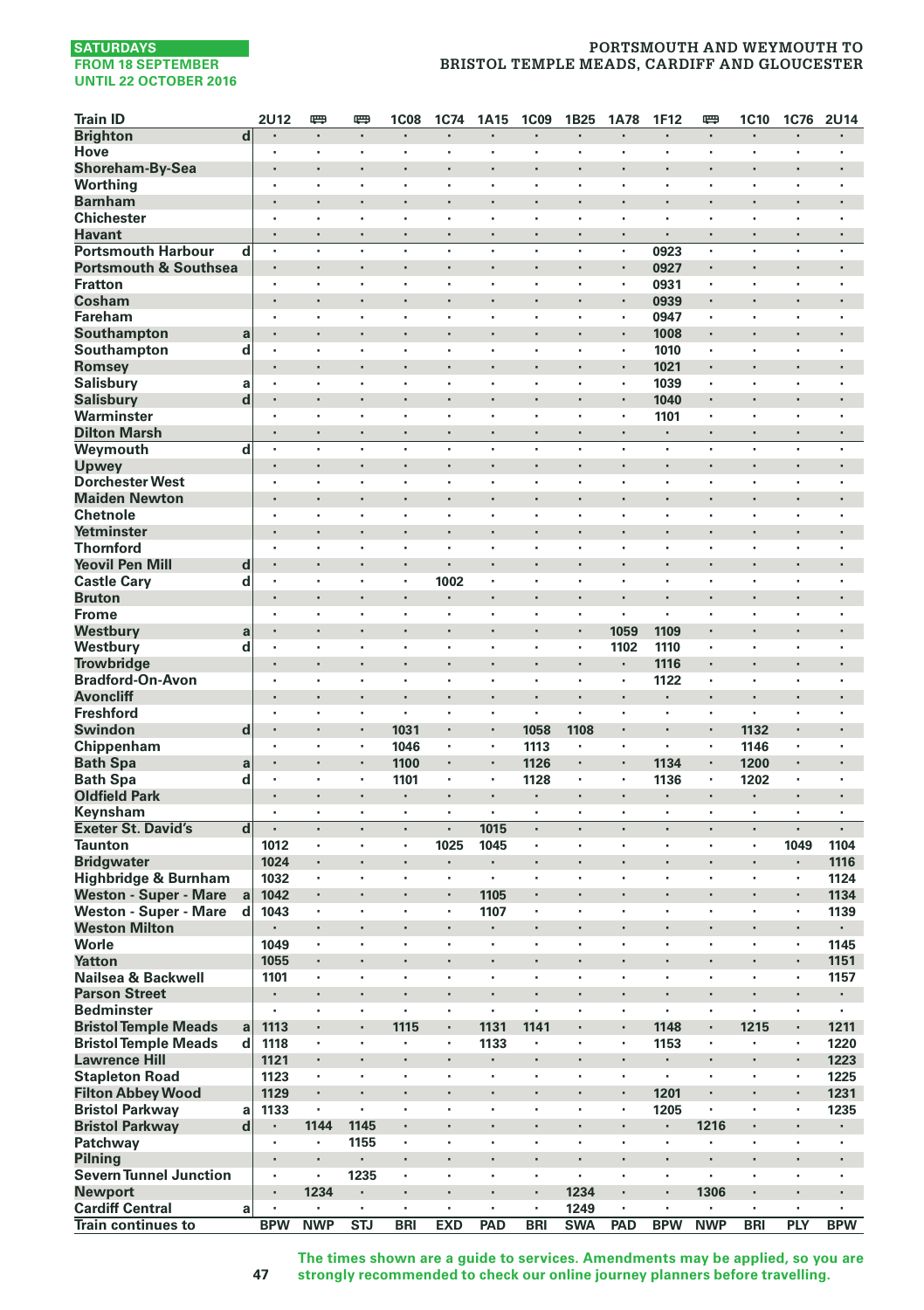# **PORTSMOUTH AND WEYMOUTH TO BRISTOL TEMPLE MEADS, CARDIFF AND GLOUCESTER**

| <b>Train ID</b>                                    |                         | <b>m</b>                  | 罒                               | <b>1C11</b> | 1B28       | 1F14           | 罒                    | 1C12                            | <b>1A80</b>                     | 2U16                            | 罒          | 罒       | <b>1C13</b>          | 1B35                 | 1C79                            |
|----------------------------------------------------|-------------------------|---------------------------|---------------------------------|-------------|------------|----------------|----------------------|---------------------------------|---------------------------------|---------------------------------|------------|---------|----------------------|----------------------|---------------------------------|
| <b>Brighton</b>                                    | d                       |                           |                                 |             |            |                | ×,                   |                                 |                                 |                                 |            | ł       |                      |                      |                                 |
| Hove                                               |                         | ٠                         | $\cdot$                         | ٠           | ٠          | ٠              | $\blacksquare$       | $\cdot$                         | $\cdot$                         |                                 | ٠          | ٠       | ٠                    | ٠                    |                                 |
| Shoreham-By-Sea                                    |                         | $\cdot$                   | $\cdot$                         | ×           | ł.         |                | ï                    | $\cdot$                         |                                 |                                 |            | ł.      |                      |                      | $\cdot$                         |
| Worthing                                           |                         | $\cdot$                   | $\cdot$                         | ٠           | ï          | ï              | l,                   | $\cdot$                         |                                 |                                 | ٠          | ×       | ٠                    | ٠                    | ï                               |
| <b>Barnham</b>                                     |                         |                           | $\cdot$                         |             |            | $\cdot$        |                      | $\cdot$                         |                                 | $\cdot$                         | ï          | ï       |                      |                      | $\cdot$                         |
| <b>Chichester</b>                                  |                         |                           |                                 | ٠           | ï          | ٠              | ï                    |                                 |                                 |                                 | ł,         | ł,      | ,                    | ï                    |                                 |
| Havant                                             |                         | $\bullet$                 | $\bullet$<br>$\cdot$            | ٠           | ٠<br>÷     |                | ٠<br>$\cdot$         | $\cdot$<br>$\cdot$              | $\cdot$                         | $\cdot$<br>$\cdot$              | ٠          | ٠       | ٠<br>÷,              | $\blacksquare$       | $\cdot$<br>$\cdot$              |
| <b>Portsmouth Harbour</b>                          | d                       | $\cdot$                   | $\cdot$                         | ٠<br>l,     | i,         | 1023           |                      | $\cdot$                         | $\cdot$                         | $\cdot$                         | ٠<br>ł.    | ٠       | ×                    | $\bullet$            |                                 |
| <b>Portsmouth &amp; Southsea</b><br><b>Fratton</b> |                         | $\cdot$                   | $\cdot$                         | ×           | ٠          | 1027           | ÷,                   | $\cdot$                         | $\cdot$                         | $\cdot$                         | ×          | $\cdot$ | ×                    | $\ddot{\phantom{a}}$ | $\cdot$                         |
| Cosham                                             |                         |                           |                                 | i,          |            | 1031<br>1039   |                      |                                 |                                 | $\cdot$                         | ï          | ï       |                      |                      |                                 |
| Fareham                                            |                         | $\cdot$                   | $\cdot$                         | ٠           | ٠          | 1047           | $\cdot$              | $\cdot$                         | $\cdot$                         | $\cdot$                         | ٠          | ٠       | ٠                    | ٠                    | $\cdot$                         |
| Southampton                                        | a                       |                           | $\centering \label{eq:reduced}$ | ٠           | ٠          | 1108           |                      | $\cdot$                         |                                 | $\cdot$                         |            |         | ٠                    |                      |                                 |
| Southampton                                        | d                       | ٠                         |                                 | ï           | ï          | 1110           | ×                    |                                 |                                 |                                 | l,         | ł,      | ï                    | ï                    |                                 |
| Romsey                                             |                         |                           |                                 | l,          | l,         | 1121           | l,                   | $\cdot$                         |                                 | $\cdot$                         | l,         | ï       |                      |                      | $\cdot$                         |
| <b>Salisbury</b>                                   | a                       |                           |                                 | ٠           | ×,         | 1139           | ٠                    |                                 |                                 |                                 | ٠          | ٠       |                      | ï                    |                                 |
| <b>Salisbury</b>                                   | $\mathbf d$             |                           | $\bullet$                       | ٠           | ٠          | 1140           |                      | $\cdot$                         |                                 | $\bullet$                       |            |         | ٠                    |                      | $\bullet$                       |
| Warminster                                         |                         | $\cdot$                   | $\cdot$                         | ٠           | ٠          | 1201           | $\ddot{\phantom{a}}$ | $\cdot$                         | $\cdot$                         | $\cdot$                         | ٠          | ×       | ×                    | ٠                    | $\cdot$                         |
| <b>Dilton Marsh</b>                                |                         | $\cdot$                   | $\cdot$                         | ×           | ä,         |                | ×,                   | $\cdot$                         | $\cdot$                         |                                 | ä,         | ä,      | ×                    |                      |                                 |
| Weymouth                                           | $\overline{\mathbf{d}}$ |                           | $\cdot$                         |             | ï          |                | l,                   |                                 |                                 |                                 |            | ł,      | l,                   | l,                   | $\cdot$                         |
| Upwey                                              |                         |                           |                                 |             |            | ï              | ï                    |                                 |                                 | $\cdot$                         | ï          | ï       |                      |                      | $\cdot$                         |
| <b>Dorchester West</b>                             |                         | ٠                         | $\cdot$                         | ٠           | ٠          | $\cdot$        | ٠                    | $\cdot$                         |                                 |                                 | ٠          | ٠       | ٠                    | ٠                    |                                 |
| <b>Maiden Newton</b>                               |                         | $\cdot$                   | $\cdot$                         | ٠           | ł.         | ×              |                      | $\cdot$                         |                                 | $\cdot$                         | ٠          | ×       | ٠                    |                      | $\cdot$                         |
| Chetnole                                           |                         |                           |                                 | ï           | ï          |                |                      |                                 |                                 |                                 |            |         |                      |                      |                                 |
| Yetminster                                         |                         |                           | $\cdot$                         |             | ï          |                |                      | $\cdot$                         |                                 | $\cdot$                         | l,         | ï       | $\ddot{\phantom{0}}$ | ï                    | $\cdot$                         |
| <b>Thornford</b>                                   |                         | ÷,                        |                                 |             | ï          | ×              |                      |                                 | i.                              | $\cdot$                         | ×.         | ä,      | l,                   | l,                   |                                 |
| <b>Yeovil Pen Mill</b>                             | d                       | $\blacksquare$<br>$\cdot$ | $\bullet$<br>$\cdot$            | ×           | ٠<br>٠     | ×              | ×                    | $\bullet$<br>$\cdot$            | ٠                               | $\cdot$                         | ٠          | $\cdot$ | ×                    | ×                    |                                 |
| <b>Castle Cary</b><br><b>Bruton</b>                | d                       |                           | $\cdot$                         | ٠           |            | ×              |                      | $\cdot$                         |                                 | $\cdot$                         | ł.         | ï       | ×                    |                      | 1240                            |
| Frome                                              |                         | $\cdot$                   | $\cdot$                         | ×           |            | ×              |                      | $\cdot$                         | $\cdot$                         |                                 | ٠          | $\cdot$ | ٠                    | $\cdot$              |                                 |
| Westbury                                           | a                       |                           |                                 | l,          | ٠          | 1209           | l,                   |                                 |                                 | $\cdot$                         | ï          | ï       | ×                    | l,                   | $\cdot$                         |
| Westbury                                           | d                       | ٠                         | $\cdot$                         | ï           | ł,         | 1210           | ł,                   | $\cdot$                         |                                 |                                 |            | ×       | ٠                    | ٠                    |                                 |
| <b>Trowbridge</b>                                  |                         |                           | $\cdot$                         | ٠           | ٠          | 1216           | ×                    | $\cdot$                         |                                 | $\cdot$                         |            |         | ٠                    |                      | $\cdot$                         |
| <b>Bradford-On-Avon</b>                            |                         | ٠                         |                                 | ٠           | ×,         | 1222           | $\cdot$              | $\cdot$                         |                                 |                                 | ×          | ٠       | ٠                    | $\cdot$              |                                 |
| <b>Avoncliff</b>                                   |                         |                           | $\cdot$                         | l,          | l,         |                | l,                   | $\cdot$                         |                                 | $\cdot$                         | l,         | ï       | $\ddot{\phantom{0}}$ |                      | $\cdot$                         |
| <b>Freshford</b>                                   |                         | $\cdot$                   | $\cdot$                         | ٠           | ٠          | $\cdot$        | $\ddot{\phantom{0}}$ | $\cdot$                         | $\cdot$                         | $\cdot$                         | ×          | ٠       | ×                    | ×                    | $\cdot$                         |
| <b>Swindon</b>                                     | $\mathbf d$             |                           | $\cdot$                         | 1158        | 1208       |                | ï                    | 1232                            |                                 |                                 |            | ï       | 1257                 | 1308                 | $\cdot$                         |
| Chippenham                                         |                         | $\cdot$                   | $\cdot$                         | 1212        | ٠          | ×.             | ٠                    | 1245                            | $\cdot$                         |                                 | ٠          | ٠       | 1312                 | ٠                    | $\cdot$                         |
| <b>Bath Spa</b>                                    | a                       | $\cdot$                   |                                 | 1226        | ٠          | 1234           |                      | 1259                            | $\cdot$                         | $\cdot$                         | ł.         |         | 1326                 |                      |                                 |
| <b>Bath Spa</b>                                    | d                       | $\cdot$                   | $\cdot$                         | 1228        | ٠          | 1236           | $\cdot$              | 1301                            | $\cdot$                         |                                 | ٠          | ٠       | 1327                 | $\cdot$              |                                 |
| <b>Oldfield Park</b>                               |                         |                           |                                 | ٠           | ä,         | $\blacksquare$ |                      | $\blacksquare$                  |                                 |                                 | $\cdot$    | ä,      | ٠                    |                      | $\cdot$                         |
| Keynsham                                           | d                       | $\cdot$                   | $\cdot$                         | ł,<br>٠     | ï<br>٠     | $\blacksquare$ | ï                    |                                 | 1106                            | $\cdot$                         | ٠          | ï       | ٠                    | ï                    |                                 |
| <b>Exeter St. David's</b><br><b>Taunton</b>        |                         | $\cdot$                   | $\cdot$                         | ٠           | ×,         | ٠              | $\cdot$              | $\cdot$<br>$\cdot$              | 1136                            | 1207                            | ٠          | ٠       | ,                    | $\blacksquare$<br>٠  | 1303                            |
| <b>Bridgwater</b>                                  |                         |                           | $\cdot$                         | ï           | ï          |                | ï                    |                                 |                                 | 1219                            | i,         |         | ×                    | ï                    |                                 |
| Highbridge & Burnham                               |                         | $\cdot$                   | $\cdot$                         | ٠           | ï          | ×              | $\ddot{\phantom{a}}$ | $\cdot$                         | $\cdot$                         | 1227                            | ٠          | ×       | ×                    | ×                    | $\cdot$                         |
| Weston - Super - Mare                              | a                       |                           |                                 |             |            |                |                      |                                 |                                 | 1237                            |            |         |                      |                      |                                 |
| Weston - Super - Mare                              | d                       | $\cdot$                   | $\cdot$                         | ٠           | ٠          | ٠              | ٠                    | $\cdot$                         | $\cdot$                         | 1239                            | ٠          | ٠       | ٠                    | ٠                    |                                 |
| <b>Weston Milton</b>                               |                         | $\blacksquare$            | $\bullet$                       | ٠           |            | ٠              |                      | $\cdot$                         | $\bullet$                       | $\blacksquare$                  | ٠          | ٠       | ٠                    |                      | $\blacksquare$                  |
| Worle                                              |                         |                           |                                 | ï           | ï          | ٠              | ł,                   |                                 |                                 | 1245                            | ï          | ×       | ٠                    | ٠                    |                                 |
| <b>Yatton</b>                                      |                         |                           |                                 | ï           | ï          |                | ï                    |                                 |                                 | 1251                            | ï          | ï       |                      | ï                    |                                 |
| Nailsea & Backwell                                 |                         |                           |                                 | ٠           | ×,         | ٠              | ï                    |                                 |                                 | 1257                            | ٠          | ٠       | ٠                    | ï                    |                                 |
| <b>Parson Street</b>                               |                         | ٠                         | $\bullet$                       | ï           | ł          |                |                      | $\cdot$                         |                                 |                                 |            |         |                      |                      |                                 |
| <b>Bedminster</b>                                  |                         | ٠                         | $\cdot$                         | ٠           | ٠          | ٠              | $\cdot$              | $\cdot$                         |                                 |                                 | ٠          | ٠       | ٠                    | ٠                    | $\cdot$                         |
| <b>Bristol Temple Meads</b>                        | a                       |                           |                                 | 1241        | i,         | 1248           | ï                    | 1314                            |                                 | 1309                            | ï          | ï       | 1341                 |                      |                                 |
| <b>Bristol Temple Meads</b>                        | d                       | $\cdot$                   | $\cdot$                         | 1255        | ٠          | 1303           | $\blacksquare$       | ٠                               |                                 | 1318                            | ×.         | ٠       | ٠                    | $\cdot$              |                                 |
| <b>Lawrence Hill</b>                               |                         |                           |                                 | ×           |            | $\cdot$        |                      |                                 |                                 | 1321                            |            | ï       |                      |                      |                                 |
| <b>Stapleton Road</b>                              |                         | ٠                         | $\cdot$                         | ×,          | ٠          | ٠              | $\cdot$              | $\cdot$                         | $\cdot$                         | 1323                            | ×,         | ×       | ×                    | ٠                    | ٠                               |
| <b>Filton Abbey Wood</b><br><b>Bristol Parkway</b> |                         |                           | $\centering \label{eq:reduced}$ | ٠<br>1306   | ٠<br>ł,    | 1313<br>1318   | $\blacksquare$       | $\centering \label{eq:reduced}$ | $\centering \label{eq:reduced}$ | 1329<br>1334                    | ٠<br>l,    | ï       | ٠                    |                      | $\centering \label{eq:reduced}$ |
| <b>Bristol Parkway</b>                             | a<br>d                  | 1243                      | 1245                            | ٠           | ä,         | $\cdot$        | 1326                 |                                 |                                 | $\blacksquare$                  | 1342       | 1345    |                      | ï                    | $\cdot$                         |
| Patchway                                           |                         |                           | 1255                            | ٠           | ×,         | ٠              | ï                    | $\cdot$                         | $\cdot$                         |                                 |            | 1355    | ٠                    | ï                    | $\cdot$                         |
| Pilning                                            |                         |                           |                                 | ٠           | ł          | ×              |                      | $\cdot$                         |                                 | $\centering \label{eq:reduced}$ |            |         | ٠                    |                      |                                 |
| <b>Severn Tunnel Junction</b>                      |                         | $\cdot$                   | 1335                            | ٠           | ×,         | $\cdot$        | $\ddot{\phantom{a}}$ | $\cdot$                         | $\cdot$                         | $\cdot$                         | ٠          | 1435    | ٠                    | ٠                    | $\cdot$                         |
| Newport                                            |                         | 1331                      |                                 | ٠           | 1332       |                | 1416                 | $\cdot$                         |                                 |                                 | 1432       |         |                      | 1431                 | $\cdot$                         |
| <b>Cardiff Central</b>                             | a                       | ٠                         | $\cdot$                         | ٠           | 1347       | ×              |                      | $\cdot$                         | $\cdot$                         | $\cdot$                         |            | $\cdot$ | $\ddot{\phantom{a}}$ | 1446                 | $\cdot$                         |
| <b>Train continues to</b>                          |                         | <b>NWP</b>                | STJ                             | <b>BPW</b>  | <b>SWA</b> | <b>BPW</b>     | <b>NWP</b>           | <b>BRI</b>                      | PAD                             | <b>BPW</b>                      | <b>NWP</b> | STJ     | <b>BRI</b>           | <b>SWA</b>           | <b>PLY</b>                      |

**The times shown are a guide to services. Amendments may be applied, so you are strongly recommended to check our online journey planners before travelling.**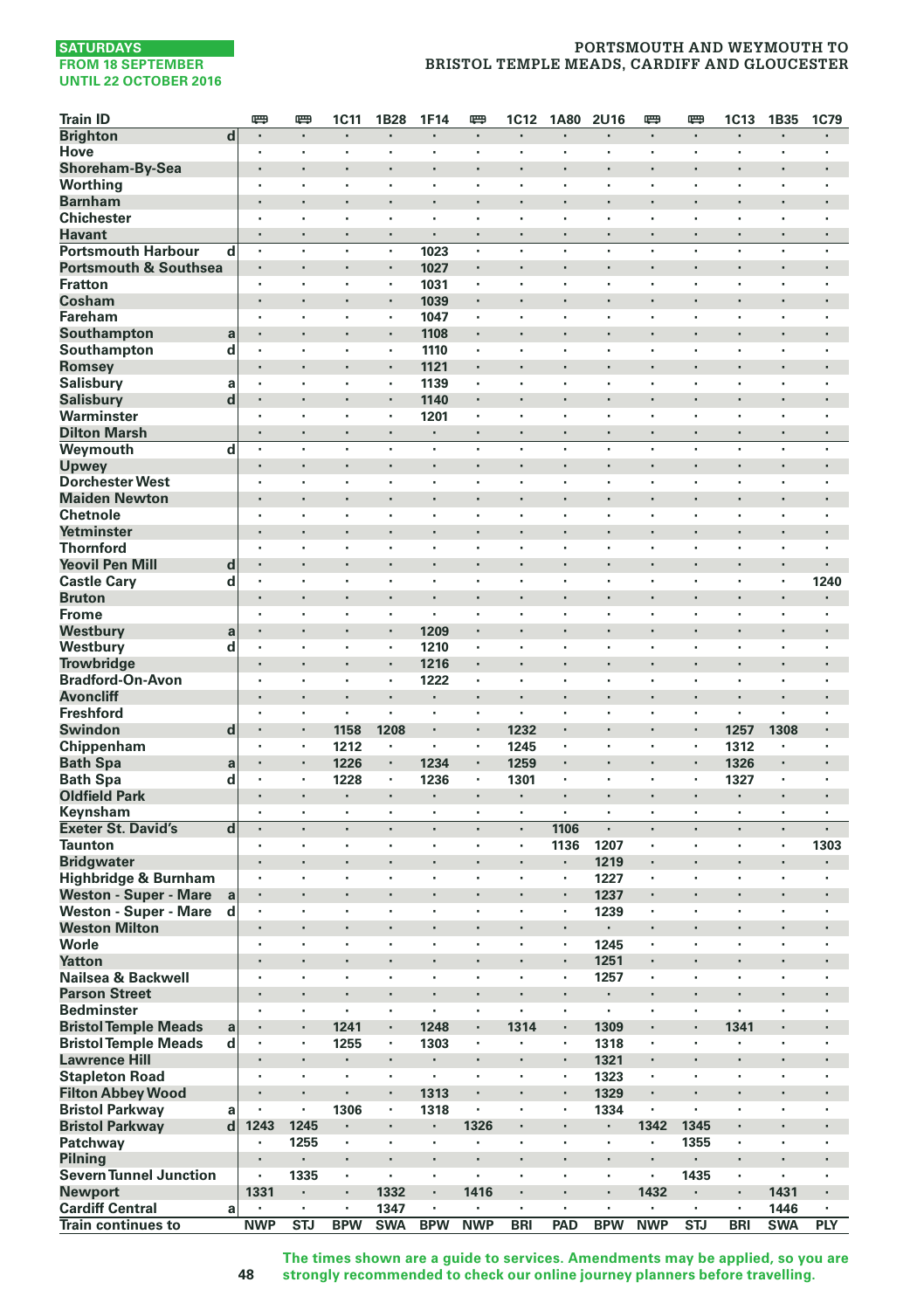# **PORTSMOUTH AND WEYMOUTH TO BRISTOL TEMPLE MEADS, CARDIFF AND GLOUCESTER**

| <b>Train ID</b>                     |                | 1A82               | 1F16           | <b>m</b>     | 1C14       | 2U18           | <b>m</b>             | <b>m</b>             | 1C15           | 1B40       | 1F18           | <b>P</b>             | <b>1C16</b>          | 1A83                 | 2U20       |
|-------------------------------------|----------------|--------------------|----------------|--------------|------------|----------------|----------------------|----------------------|----------------|------------|----------------|----------------------|----------------------|----------------------|------------|
| <b>Brighton</b>                     | $\overline{d}$ | $\cdot$            | $\cdot$        | ٠            | ٠          | $\blacksquare$ | $\blacksquare$       | $\blacksquare$       | $\blacksquare$ | $\cdot$    | ٠              | ٠                    | $\blacksquare$       | ٠                    | ٠          |
| Hove                                |                | $\cdot$            |                | ٠            | ٠          | ٠              | $\blacksquare$       | $\cdot$              | $\cdot$        |            | ٠              | ٠                    | ٠                    | $\cdot$              | ٠          |
| Shoreham-By-Sea                     |                |                    |                |              |            | ×              |                      |                      |                |            |                |                      |                      |                      |            |
| Worthing                            |                | $\cdot$            | $\cdot$        | ×            | ×          | ×              | ×                    | ٠                    | $\cdot$        | $\cdot$    | ×              | ×                    | ×                    | ×                    | ٠          |
| <b>Barnham</b>                      |                |                    |                |              |            |                |                      |                      |                |            |                |                      |                      |                      |            |
| <b>Chichester</b>                   |                | $\cdot$            | $\cdot$        | ٠            | ٠          | ٠              | ٠                    | ٠                    | $\cdot$        | $\cdot$    | ٠              | ٠                    | ٠                    | ٠                    | ٠          |
| <b>Havant</b>                       |                | $\blacksquare$     | $\cdot$        | ٠            | ٠          | $\blacksquare$ | ٠                    | ٠                    |                |            | ٠              | ٠                    | $\ddot{\phantom{0}}$ | ٠                    |            |
| <b>Portsmouth Harbour</b>           | d              | $\cdot$            | 1123           | ×            | ٠          | ٠              | ٠                    |                      |                |            | 1223           | ٠                    | ٠                    | ٠                    | ٠          |
| <b>Portsmouth &amp; Southsea</b>    |                | ۰                  | 1127           | $\cdot$      | l,         | $\cdot$        |                      | ٠                    |                |            | 1227           |                      | $\cdot$              |                      |            |
| <b>Fratton</b>                      |                |                    | 1131           | ٠            | ×,         |                | ï                    | ٠                    |                |            | 1231           | ٠                    | $\cdot$              | ٠                    |            |
| Cosham                              |                | $\cdot$            | 1139           |              | ۰          | ٠              |                      |                      |                |            | 1239           | ٠                    |                      | ٠                    | ٠          |
| Fareham                             |                | $\cdot$            | 1147           | ٠            | ٠          | $\cdot$        | ٠                    | ٠                    | $\cdot$        |            | 1247           | ٠                    | ٠                    | ٠                    | $\cdot$    |
| Southampton                         | a              |                    | 1208           |              | ï          |                |                      |                      |                |            | 1308           | ï                    |                      |                      | ï          |
| Southampton                         | d              |                    | 1210           | ٠            | ٠          | $\cdot$        | ï                    | $\cdot$              | $\cdot$        |            | 1310           | ×                    | ٠                    | ٠                    | ٠          |
| Romsey                              |                |                    | 1221           |              | ï          |                | ï                    |                      |                |            | 1321           |                      |                      |                      |            |
| <b>Salisbury</b>                    | a              | $\cdot$            | 1239           | ٠            | ٠          | ٠              | ٠                    | ٠                    | ٠              |            | 1339           | ×                    | ٠                    | ٠                    | ٠          |
| <b>Salisbury</b>                    | d              | $\blacksquare$     | 1240           | ٠            | ×<br>ï     | ٠              | ï                    | ï                    |                |            | 1340           | ٠                    | $\blacksquare$       | ٠                    | ï          |
| Warminster                          |                | $\cdot$<br>$\cdot$ | 1301           | ٠            |            |                | l,                   |                      |                |            | 1401           | ٠                    | ٠<br>$\cdot$         |                      | l,         |
| <b>Dilton Marsh</b>                 |                |                    | l,             | ł.           | ł.         | ÷,             | ÷,                   | i.                   | l.             |            | ï              | ÷.                   | i.                   | ÷,                   | ä,         |
| Weymouth<br>Upwey                   | d              |                    |                |              |            | ٠              |                      |                      |                |            |                |                      |                      |                      |            |
| <b>Dorchester West</b>              |                | ٠                  | ٠              | ٠            | ٠          | ٠              | ٠                    | ٠                    | ٠              | ,          | ٠              | ٠                    | ٠                    | ٠                    | ï          |
| <b>Maiden Newton</b>                |                |                    |                |              |            | ×              |                      |                      |                |            |                |                      | ×                    |                      |            |
| Chetnole                            |                | $\cdot$            | $\cdot$        |              |            |                | ÷,                   |                      | $\cdot$        | $\cdot$    |                |                      | ×                    | l,                   |            |
| Yetminster                          |                | $\cdot$            |                |              |            | ×              |                      |                      |                |            | ï              | ï                    |                      |                      | ٠          |
| <b>Thornford</b>                    |                |                    |                |              | ï          |                | ï                    | ï                    |                |            |                | ï                    |                      | ,                    |            |
| <b>Yeovil Pen Mill</b>              | d              |                    | ٠              |              | ۰          | ٠              |                      | ×                    |                |            |                | ۰                    | ٠                    | ٠                    | ٠          |
| <b>Castle Cary</b>                  | d              | 1246               | $\cdot$        | ×            | ×          | ×              | ×                    | ï                    | ÷              |            | ×              | ×                    | ×                    | ×                    | ٠          |
| <b>Bruton</b>                       |                |                    |                |              | ł.         | ×              |                      |                      |                |            | l,             | ×                    | $\cdot$              | ï                    |            |
| Frome                               |                |                    | ÷              | ×            | ×          | ×              | ×                    | ×                    | $\cdot$        | $\cdot$    |                | ×                    | ×                    | $\ddot{\phantom{a}}$ | ×          |
| Westburv                            | a              | 1304               | 1309           |              | ï          |                | ï                    |                      |                |            | 1409           | i,                   |                      |                      |            |
| Westbury                            | d              | 1305               | 1310           | ٠            | ٠          | ٠              | ٠                    | ٠                    | $\cdot$        | $\cdot$    | 1410           | ٠                    | ٠                    | ٠                    | ï          |
| <b>Trowbridge</b>                   |                |                    | 1316           | ٠            |            | ٠              |                      |                      |                |            | 1416           | ٠                    | ٠                    |                      |            |
| <b>Bradford-On-Avon</b>             |                | $\cdot$            | 1322           | ï            | ï          | ï              | ï                    | ï                    |                |            | 1422           | ×                    | ï                    | ï                    | ï          |
| <b>Avoncliff</b>                    |                | $\cdot$            |                | l,           | l,         | l,             | ï                    | ×,                   |                |            |                | l,                   | $\cdot$              |                      | ×,         |
| <b>Freshford</b>                    |                |                    |                | ٠            |            | ٠              | ï                    | ٠                    |                |            | ×              | ٠                    | $\cdot$              | ٠                    |            |
| <b>Swindon</b>                      | $\mathbf d$    | $\bullet$          | $\blacksquare$ | ٠            | 1332       | ٠              |                      | ٠                    | 1358           | 1408       | ٠              | ٠                    | 1433                 |                      | ٠          |
| Chippenham                          |                | $\cdot$            | $\cdot$        | ٠            | 1346       | ×              | ٠                    | ٠                    | 1411           | $\cdot$    | ٠              | ٠                    | 1446                 | ٠                    | ٠          |
| <b>Bath Spa</b>                     | a              | $\blacksquare$     | 1334           |              | 1400       |                | ï                    |                      | 1425           |            | 1434           |                      | 1500                 |                      |            |
| <b>Bath Spa</b>                     | d              |                    | 1336           | ٠            | 1402       | ٠              | ×                    | $\cdot$              | 1427           |            | 1436           | ×,                   | 1502                 | $\cdot$              | ٠          |
| <b>Oldfield Park</b>                |                | $\cdot$            | $\cdot$        |              |            | $\cdot$        |                      |                      |                |            |                |                      | $\blacksquare$       |                      |            |
| Keynsham                            |                |                    | $\cdot$        | ٠            | ٠          | ٠              | ٠                    | ٠                    | $\cdot$        |            | ٠              | ٠                    | ٠                    |                      | ï          |
| <b>Exeter St. David's</b>           | $\mathbf d$    | $\blacksquare$     | $\cdot$        | ٠            | ×,         | $\blacksquare$ | $\blacksquare$       | $\blacksquare$       | $\cdot$        | $\cdot$    | ٠              | ٠                    | $\blacksquare$       | 1304                 |            |
| <b>Taunton</b>                      |                | $\cdot$            | $\cdot$        | ٠            | ٠          | 1307           | ٠                    | ٠                    | $\cdot$        |            |                | ٠                    | ٠                    | 1334                 | 1407       |
| <b>Bridgwater</b>                   |                |                    |                |              |            | 1319           | l,                   |                      |                |            | l,             | ï                    | $\cdot$              |                      | 1419       |
| Highbridge & Burnham                |                | $\cdot$            | $\cdot$        | ٠            | ٠          | 1327           | ×,                   | ٠                    | $\cdot$        | $\cdot$    | ×              | ×                    | $\cdot$              | $\blacksquare$       | 1427       |
| <b>Weston - Super - Mare</b>        | a              |                    |                |              | ×,         | 1337           |                      |                      |                |            |                |                      |                      |                      | 1437       |
| Weston - Super - Mare               | d              | $\cdot$            | $\cdot$        | ٠            | ٠          | 1339           | ٠                    | ٠                    | $\cdot$        | $\cdot$    | ٠              | ٠                    | ٠                    | ٠                    | 1439       |
| <b>Weston Milton</b>                |                | $\cdot$            | $\cdot$        |              |            | $\cdot$        |                      |                      |                |            |                | ×                    | $\cdot$              | $\blacksquare$       |            |
| Worle                               |                | $\cdot$<br>$\cdot$ | $\cdot$        | ٠<br>$\cdot$ | ٠<br>i,    | 1345           | $\cdot$              | ٠<br>٠               | $\cdot$        |            | ٠<br>$\cdot$   | ٠                    | $\cdot$<br>$\cdot$   | $\cdot$              | 1445       |
| <b>Yatton</b><br>Nailsea & Backwell |                |                    |                | ł,           | ł,         | 1351           |                      | ï                    |                |            |                | ï                    | ï                    | ×,                   | 1451       |
| <b>Parson Street</b>                |                | $\cdot$            |                | ٠            |            | 1357<br>٠      |                      | ×                    |                |            |                | ×                    | ٠                    | ×                    | 1457<br>٠  |
| <b>Bedminster</b>                   |                | $\cdot$            | $\cdot$        | ٠            | ٠          | ٠              | ٠                    | ٠                    | $\cdot$        |            | ٠              | ٠                    | ٠                    | ٠                    | ٠          |
| <b>Bristol Temple Meads</b>         | a              |                    | 1348           | ł.           | 1415       | 1411           | ï                    | ï                    | 1440           |            | 1448           | i,                   | 1515                 |                      | 1510       |
| <b>Bristol Temple Meads</b>         | d              | $\cdot$            | 1354           | ×            | ٠          | 1419           | ä,                   | $\ddot{\phantom{0}}$ | 1455           | $\cdot$    | 1503           | $\ddot{\phantom{a}}$ | ×                    | ÷,                   | 1517       |
| <b>Lawrence Hill</b>                |                |                    | $\cdot$        |              | ï          | 1422           |                      |                      |                |            |                | ï                    |                      |                      | 1520       |
| <b>Stapleton Road</b>               |                |                    | $\cdot$        | ×            | ٠          | 1425           | $\ddot{\phantom{a}}$ | ×                    | $\cdot$        | $\cdot$    | $\epsilon$     | ٠                    |                      | $\cdot$              | 1522       |
| <b>Filton Abbey Wood</b>            |                | $\bullet$          | 1401           | ٠            | ٠          | 1431           | $\blacksquare$       | ٠                    | $\cdot$        |            | 1512           | ٠                    | $\blacksquare$       | $\blacksquare$       | 1528       |
| <b>Bristol Parkway</b>              | a              |                    | 1406           | ï            | ï          | 1435           | ï                    | ï                    | 1506           |            | 1516           | ï                    | ï                    | ï                    | 1532       |
| <b>Bristol Parkway</b>              | d              | $\cdot$            | $\cdot$        | 1416         | i,         | ٠              | 1443                 | 1445                 | $\cdot$        |            | ٠              | 1526                 |                      |                      | ٠          |
| Patchway                            |                |                    |                |              | ٠          | ×,             |                      | 1455                 | $\cdot$        |            | ٠              |                      | $\cdot$              | ٠                    | ٠          |
| Pilning                             |                |                    |                |              |            | $\blacksquare$ |                      |                      |                |            | ٠              |                      |                      |                      | ٠          |
| <b>Severn Tunnel Junction</b>       |                | $\cdot$            | ٠              | ٠            | ×          | $\cdot$        | $\blacksquare$       | 1535                 | $\cdot$        | $\cdot$    | ٠              | ٠                    | ٠                    | ٠                    | ×          |
| <b>Newport</b>                      |                |                    |                | 1506         | ×          | $\blacksquare$ | 1531                 |                      | $\cdot$        | 1531       | ٠              | 1616                 |                      |                      | ×,         |
| <b>Cardiff Central</b>              | a              | $\cdot$            | $\cdot$        |              |            | ×              |                      | $\ddot{\phantom{0}}$ | $\cdot$        | 1545       | $\blacksquare$ |                      | ×                    |                      | ٠          |
| <b>Train continues to</b>           |                | PAD                | <b>BPW</b>     | <b>NWP</b>   | <b>BRI</b> | <b>BPW</b>     | <b>NWP</b>           | <b>STJ</b>           | <b>BPW</b>     | <b>SWA</b> | <b>BPW</b>     | <b>NWP</b>           | <b>BRI</b>           | PAD                  | <b>BPW</b> |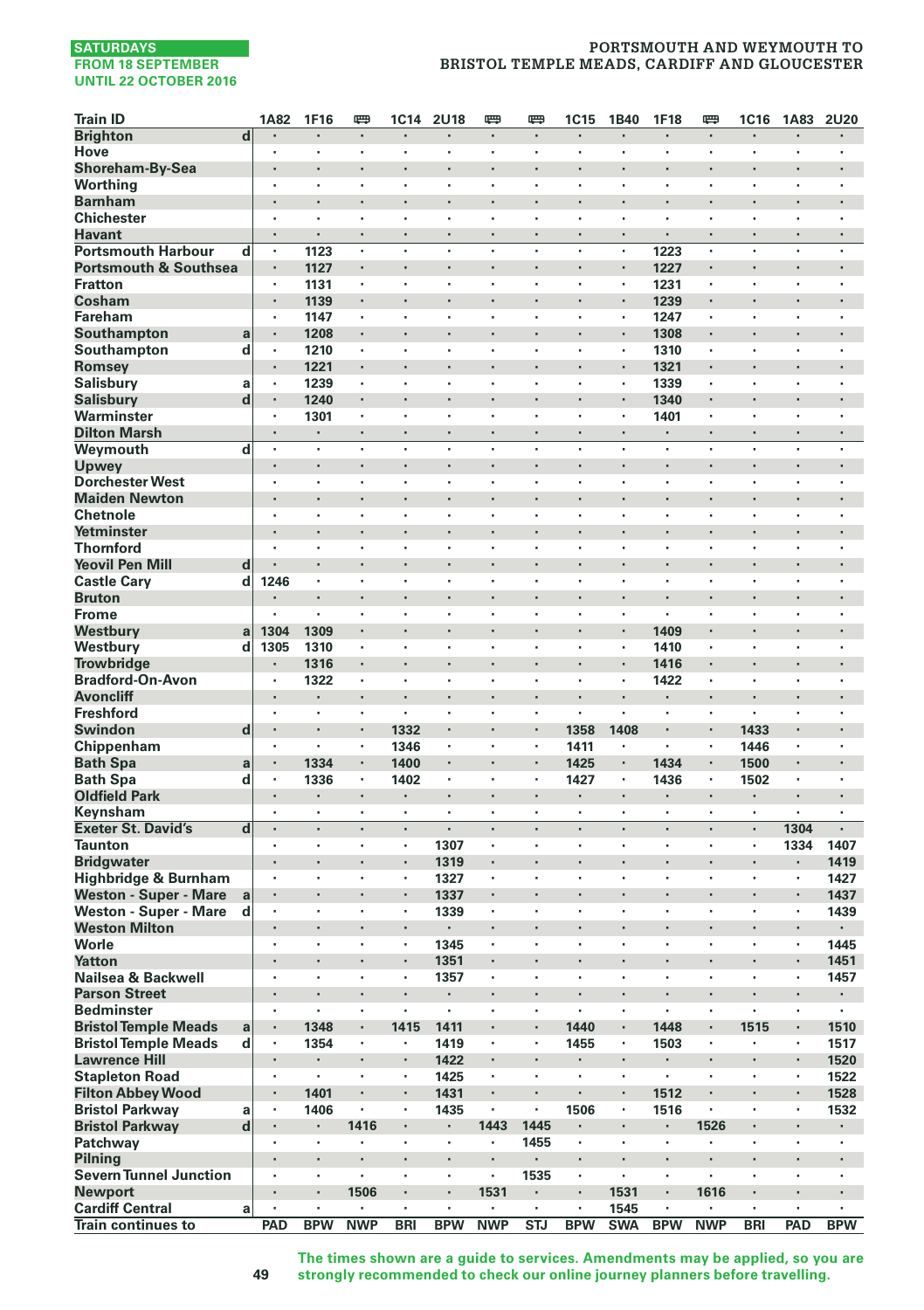# **PORTSMOUTH AND WEYMOUTH TO BRISTOL TEMPLE MEADS, CARDIFF AND GLOUCESTER**

| <b>Train ID</b>                  |   | 罒              | 罒              | 罒       | 1C17       | 1B46                 | <b>1C84</b>          | 1A85                            | 1F20           | P <sub>1</sub> | <b>1C18</b> | <b>2U22</b>          | P                    | 罒                    | <b>1C19</b> |
|----------------------------------|---|----------------|----------------|---------|------------|----------------------|----------------------|---------------------------------|----------------|----------------|-------------|----------------------|----------------------|----------------------|-------------|
| <b>Brighton</b>                  | d | $\blacksquare$ |                | ٠       | ٠          | ٠                    |                      |                                 | $\bullet$      |                | ٠           |                      | $\blacksquare$       | ٠                    |             |
| Hove                             |   | $\cdot$        | $\cdot$        | ×       | ٠          | $\cdot$              | $\blacksquare$       | $\cdot$                         | $\cdot$        | $\cdot$        | ٠           | ٠                    | $\ddot{\phantom{a}}$ | $\cdot$              | $\cdot$     |
| Shoreham-By-Sea                  |   |                |                | l,      |            |                      |                      |                                 |                |                |             | ï                    |                      |                      |             |
| Worthing                         |   | $\cdot$        |                | ٠       | ٠          | $\cdot$              | ï                    |                                 | $\cdot$        |                | ٠           | ٠                    | $\cdot$              | ٠                    |             |
| <b>Barnham</b>                   |   | $\cdot$        | $\cdot$        |         | ï          | $\cdot$              |                      |                                 | $\cdot$        |                | ×           | ï                    | ٠                    |                      |             |
| <b>Chichester</b>                |   | $\cdot$        |                | ×       | ×          | ٠                    | ٠                    |                                 | $\cdot$        |                | ٠           | ×                    | $\cdot$              | ٠                    |             |
| <b>Havant</b>                    |   | $\cdot$        | $\cdot$        | $\cdot$ | ٠          | $\cdot$              | $\ddot{\phantom{0}}$ |                                 | $\cdot$        | $\cdot$        | ×           | $\cdot$              | $\cdot$              | $\cdot$              | $\cdot$     |
| <b>Portsmouth Harbour</b>        | d | $\cdot$        | $\cdot$        | ×       | ×          | $\cdot$              | $\cdot$              | $\cdot$                         | 1323           | $\cdot$        | ×,          | ٠                    | $\cdot$              | $\cdot$              |             |
| <b>Portsmouth &amp; Southsea</b> |   | $\cdot$        | $\cdot$        | l,      | ï          | $\cdot$              | ï                    |                                 | 1327           |                | ×           | ï                    | ×,                   |                      |             |
| <b>Fratton</b>                   |   | $\cdot$        | $\cdot$        | ٠       | ٠          | $\cdot$              | ×                    |                                 | 1331           | $\blacksquare$ | ٠           | $\cdot$              | ×                    | ×                    | $\cdot$     |
| Cosham                           |   |                | $\cdot$        |         |            | ٠                    |                      |                                 | 1339           |                |             |                      |                      |                      |             |
| <b>Fareham</b>                   |   | ٠              | $\cdot$        | ٠       | ٠          | ٠                    | ٠                    | $\cdot$                         | 1347           | $\cdot$        | ٠           | ٠                    | ٠                    | ٠                    | $\cdot$     |
| Southampton                      | a | $\cdot$        | $\cdot$        |         |            | ×                    |                      |                                 | 1408           |                | ł.          |                      |                      |                      |             |
| Southampton                      | d | $\cdot$        | $\cdot$        | ×       |            | ï                    | ÷,                   | $\cdot$                         | 1410           | $\cdot$        | ï           | ÷,                   |                      |                      | $\cdot$     |
| Romsey                           |   |                | $\cdot$        |         |            | $\cdot$              |                      |                                 | 1421           |                | ×           |                      | ٠                    |                      |             |
| <b>Salisbury</b>                 | a | $\cdot$        |                | ï       | ï          | ï                    | ï                    |                                 | 1439           |                | ï           | ï                    | ï                    | ٠                    |             |
| <b>Salisbury</b>                 | d | $\blacksquare$ | $\cdot$        | ٠       |            | ٠                    |                      | $\cdot$                         | 1440           | $\blacksquare$ | ٠           |                      | $\blacksquare$       | ٠                    |             |
| Warminster                       |   | $\cdot$        |                | ×       | ï          | ×                    | ×                    |                                 | 1501           |                | ٠           | ٠                    | ×                    | ٠                    |             |
| <b>Dilton Marsh</b>              |   | $\cdot$        |                | ł.      | i,         |                      | ï                    | $\cdot$                         | $\cdot$        |                | ä,          | ä,                   | ×,                   |                      |             |
| Weymouth                         | d |                | $\cdot$        | ٠       | ï          | ×                    | ×                    |                                 | $\cdot$        | $\cdot$        | ٠           | ٠                    | ×                    | ×                    |             |
| Upwey                            |   |                |                |         |            |                      |                      |                                 |                |                |             |                      |                      |                      |             |
| <b>Dorchester West</b>           |   | $\cdot$        | $\cdot$        | ٠       | ٠          | ٠                    | ٠                    | $\cdot$                         | $\cdot$        | $\cdot$        | ٠           | ٠                    | ٠                    | ٠                    | $\cdot$     |
| <b>Maiden Newton</b>             |   | $\cdot$        | $\cdot$        |         |            | ٠                    |                      |                                 |                |                |             |                      | $\blacksquare$       |                      |             |
| Chetnole                         |   | $\cdot$        |                | ×       | ï          | ï                    | ł,                   |                                 |                |                | ï           | ł,                   | ï                    | ï                    |             |
| Yetminster                       |   | $\cdot$        | $\cdot$        | l,      | l,         | $\ddot{\phantom{0}}$ | l,                   |                                 | $\cdot$        |                |             | l,                   | ÷.                   | $\ddot{\phantom{0}}$ |             |
| <b>Thornford</b>                 |   |                |                | ×       | ×,         | ٠                    | ï                    |                                 | $\cdot$        |                | ٠           | ï                    | ٠                    | ٠                    |             |
| <b>Yeovil Pen Mill</b>           | d | $\bullet$      | $\bullet$      |         |            | ٠                    |                      |                                 | $\bullet$      |                | ٠           | ٠                    |                      |                      |             |
| <b>Castle Cary</b>               | d | $\cdot$        | $\cdot$        | ٠       | ٠          | $\cdot$              | 1442                 | 1444                            | $\cdot$        | $\cdot$        | ٠           | ٠                    | ٠                    | ٠                    | $\cdot$     |
| <b>Bruton</b>                    |   | $\cdot$        |                |         | ï          |                      |                      |                                 |                |                | i,          | ï                    |                      |                      |             |
| Frome                            |   | $\cdot$        |                | ٠       | ×          | $\cdot$              | $\cdot$              | $\cdot$                         | $\cdot$        |                | ٠           | ٠                    | ٠                    | ٠                    |             |
| Westbury                         | a |                | $\cdot$        |         | ï          |                      | ï                    | 1500                            | 1509           |                | ×           | ï                    |                      |                      |             |
| Westbury                         | d | ٠              | $\cdot$        | ٠       | ×          | ٠                    | $\cdot$              | 1502                            | 1510           |                | ×           | ٠                    | $\cdot$              | ٠                    | $\cdot$     |
| <b>Trowbridge</b>                |   | $\cdot$        | $\cdot$        |         | ×          | ٠                    |                      |                                 | 1516           | $\cdot$        | ×           | ×                    | ٠                    | ٠                    |             |
| <b>Bradford-On-Avon</b>          |   |                |                |         | ł,         | ï                    |                      | $\cdot$                         | 1522           |                | ï           | ł,                   | ï                    |                      |             |
| <b>Avoncliff</b>                 |   | $\cdot$        |                | l,      | ï          |                      |                      |                                 | $\cdot$        |                | i,          | l,                   |                      |                      |             |
| Freshford                        |   |                | $\cdot$        | ٠       | ä,         |                      | $\ddot{\phantom{0}}$ | $\cdot$                         | $\cdot$        | $\cdot$        | ä,          | ÷.                   | i.                   |                      | ï           |
| Swindon                          | d | $\bullet$      | $\bullet$      | ×       | 1458       | 1508                 |                      |                                 | $\cdot$        |                | 1531        | ł                    | ٠                    | $\blacksquare$       | 1558        |
| Chippenham                       |   | $\cdot$        | $\cdot$        | ٠       | 1512       | $\cdot$              | ×                    | $\cdot$                         | $\cdot$        | $\cdot$        | 1546        | $\cdot$              | ×                    | ×                    | 1612        |
| <b>Bath Spa</b>                  | a | $\blacksquare$ | $\cdot$        | ٠       | 1526       | $\blacksquare$       |                      |                                 | 1534           |                | 1600        |                      |                      | $\blacksquare$       | 1626        |
| <b>Bath Spa</b>                  | d | $\cdot$        | $\cdot$        | ٠       | 1528       | $\cdot$              | ÷,                   | $\cdot$                         | 1536           |                | 1601        | $\cdot$              | ×                    | $\cdot$              | 1628        |
| <b>Oldfield Park</b>             |   | $\cdot$        | $\cdot$        |         | ٠          | $\blacksquare$       | ï                    |                                 | $\cdot$        |                |             | i,                   | ٠                    | $\cdot$              | ٠           |
| Keynsham                         |   |                |                | ×       | ٠          | $\cdot$              | ï                    |                                 |                |                | ٠           | ×                    | $\cdot$              | ٠                    |             |
| <b>Exeter St. David's</b>        | d | $\blacksquare$ | $\cdot$        | ٠       | ٠          | $\blacksquare$       | ٠                    | $\blacksquare$                  | $\blacksquare$ | $\blacksquare$ | ٠           | ٠                    | $\blacksquare$       | $\blacksquare$       | $\cdot$     |
| <b>Taunton</b>                   |   | $\cdot$        |                |         | ×,         | ٠                    | 1505                 |                                 | $\cdot$        |                | ٠           | 1507                 | ٠                    | ٠                    |             |
| <b>Bridgwater</b>                |   |                |                |         | ï          |                      |                      |                                 |                |                | ï           | 1519                 |                      |                      |             |
| Highbridge & Burnham             |   | $\cdot$        | $\cdot$        | ×       | ٠          | $\cdot$              | ×                    | $\cdot$                         | $\cdot$        | $\cdot$        | ×,          | 1527                 | ×                    | ×                    | $\cdot$     |
| <b>Weston - Super - Mare</b>     | a |                |                |         |            |                      |                      |                                 |                |                |             | 1537                 |                      |                      |             |
| Weston - Super - Mare            | d | $\cdot$        |                | ٠       | ٠          | ٠                    | ٠                    | $\cdot$                         | $\cdot$        |                | ×,          | 1539                 | ٠                    | ٠                    | $\cdot$     |
| <b>Weston Milton</b>             |   |                | $\cdot$        |         | ł          |                      |                      |                                 |                |                | ٠           | ×,                   |                      |                      |             |
| Worle                            |   | $\cdot$        |                | ×       | ×          | ٠                    | ٠                    |                                 | $\cdot$        |                | ×,          | 1545                 | $\cdot$              | $\cdot$              | $\cdot$     |
| <b>Yatton</b>                    |   | $\cdot$        |                | $\cdot$ | ï          | $\cdot$              |                      |                                 | $\cdot$        |                | ,           | 1551                 |                      | $\cdot$              |             |
| Nailsea & Backwell               |   |                |                |         | ï          | ,                    | ï                    |                                 | $\cdot$        |                | ×,          | 1557                 |                      | ,                    |             |
| <b>Parson Street</b>             |   |                | $\cdot$        | ×       |            | ٠                    |                      |                                 |                |                | ×           | ×                    | ٠                    | ٠                    |             |
| <b>Bedminster</b>                |   | $\cdot$        | $\cdot$        | ٠       | ×          | ٠                    | ٠                    | $\cdot$                         | $\cdot$        |                | ٠           | ٠                    | ٠                    | ٠                    |             |
| <b>Bristol Temple Meads</b>      | a |                |                |         | 1541       |                      |                      |                                 | 1548           |                | 1615        | 1609                 |                      |                      | 1641        |
| <b>Bristol Temple Meads</b>      | d | $\cdot$        |                | ٠       | ٠          | $\cdot$              | ٠                    |                                 | 1553           |                | ٠           | 1620                 | $\cdot$              | ٠                    | 1654        |
| <b>Lawrence Hill</b>             |   |                |                |         |            |                      | ï                    |                                 |                |                |             | 1623                 |                      |                      |             |
| <b>Stapleton Road</b>            |   | ٠              |                | ٠       | ٠          | ٠                    | ï                    | $\cdot$                         | $\cdot$        |                | ٠           | 1625                 | ٠                    | ï                    | $\cdot$     |
| <b>Filton Abbey Wood</b>         |   |                | $\blacksquare$ | ٠       |            | ٠                    |                      | $\centering \label{eq:reduced}$ | 1601           | $\cdot$        | ٠           | 1631                 | $\blacksquare$       | ٠                    |             |
| <b>Bristol Parkway</b>           | a |                |                |         | ï          |                      | l,                   |                                 | 1605           | $\cdot$        | ï           | 1636                 | ï                    | l,                   | 1706        |
| <b>Bristol Parkway</b>           | d | 1542           | 1545           | 1546    | i,         |                      | ï                    |                                 | $\bullet$      | 1614           | ï           | ٠                    | 1644                 | 1645                 |             |
| Patchway                         |   |                | 1555           |         | ٠          | $\cdot$              | ×                    | $\cdot$                         | $\cdot$        |                | ٠           | ×                    |                      | 1655                 |             |
| Pilning                          |   |                | $\bullet$      | 1611    |            | ٠                    |                      |                                 | $\bullet$      |                |             | ł                    | ×                    |                      |             |
| <b>Severn Tunnel Junction</b>    |   | $\cdot$        | 1635           | ×       | ×          | $\cdot$              | $\ddot{\phantom{a}}$ | $\cdot$                         | $\cdot$        | $\cdot$        | ×           | ٠                    | $\cdot$              | 1735                 | $\cdot$     |
| Newport                          |   | 1630           | $\cdot$        | ×       | ł          | 1634                 | ï                    |                                 | $\cdot$        | 1703           |             | i,                   | 1734                 |                      |             |
| <b>Cardiff Central</b>           | a | $\cdot$        | $\cdot$        | ٠       |            | 1649                 | ä,                   | $\cdot$                         | $\cdot$        |                | ×.          | $\ddot{\phantom{a}}$ | ٠                    | ä,                   | $\cdot$     |
| <b>Train continues to</b>        |   | <b>NWP</b>     | STJ            | PIL     | <b>BRI</b> | <b>SWA</b>           | PNZ                  | PAD                             | <b>BPW</b>     | <b>NWP</b>     | <b>BRI</b>  | <b>BPW</b>           | <b>NWP</b>           | <b>STJ</b>           | <b>BPW</b>  |
|                                  |   |                |                |         |            |                      |                      |                                 |                |                |             |                      |                      |                      |             |

**The times shown are a guide to services. Amendments may be applied, so you are strongly recommended to check our online journey planners before travelling.**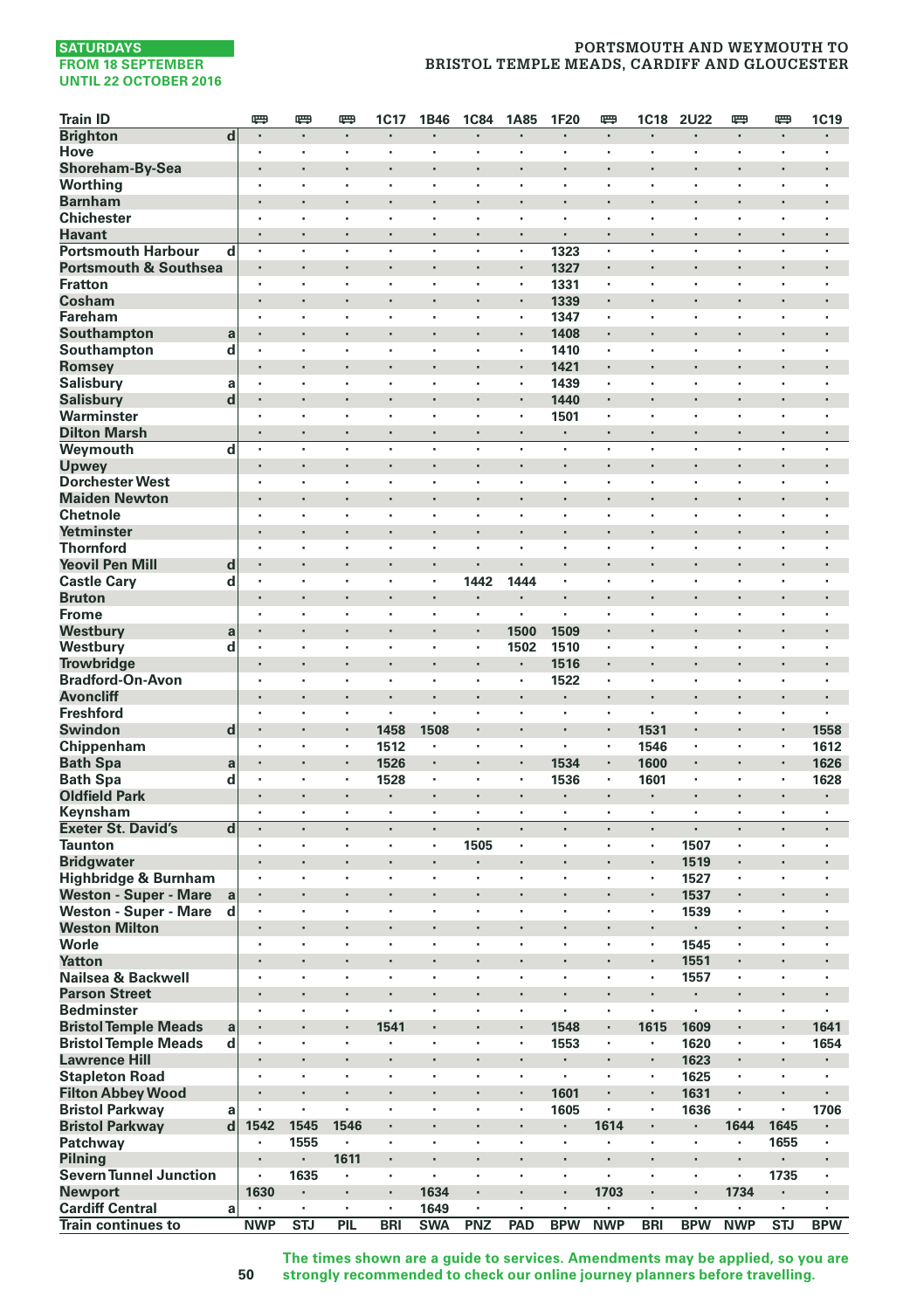# **PORTSMOUTH AND WEYMOUTH TO BRISTOL TEMPLE MEADS, CARDIFF AND GLOUCESTER**

| <b>Train ID</b>                         |                         | <b>1C85</b>               | <b>1F24</b>                     | 雫          | <b>2U24</b> | 罒                    | 罒                    | 1B51                     | <b>1C20</b>            | 1A89               | 1C21       | 1B59       | <b>1A88</b>               | 1F26                   | 罒                         |
|-----------------------------------------|-------------------------|---------------------------|---------------------------------|------------|-------------|----------------------|----------------------|--------------------------|------------------------|--------------------|------------|------------|---------------------------|------------------------|---------------------------|
| <b>Brighton</b>                         | d                       |                           | $\bullet$                       | ٠          |             | $\blacksquare$       |                      | ٠                        | $\bullet$              | $\bullet$          |            | ٠          |                           | ٠                      | ٠                         |
| Hove                                    |                         | $\cdot$                   | $\cdot$                         | ٠          | ×,          | $\cdot$              | $\cdot$              | ٠                        | $\cdot$                | $\cdot$            | ٠          | ٠          | ٠                         | ×                      | ×,                        |
| Shoreham-By-Sea                         |                         |                           |                                 | ï          | i,          |                      |                      |                          |                        |                    | ï          | ï          |                           |                        |                           |
| Worthing                                |                         | $\cdot$                   | $\cdot$                         | ×          | ×,<br>٠     | $\cdot$              | ×                    | ٠                        | $\cdot$                | $\cdot$            | ×<br>÷,    | ×<br>ï     | ٠                         | ×                      | ×                         |
| <b>Barnham</b><br><b>Chichester</b>     |                         | ٠                         | $\cdot$                         | ×          | ï           | ٠                    | ٠                    | ٠                        |                        |                    | ×          | ×          | ٠                         | ٠                      | ٠                         |
| <b>Havant</b>                           |                         | $\cdot$                   | $\cdot$                         | ٠          | ٠           | $\ddot{\phantom{0}}$ | $\ddot{\phantom{0}}$ | ٠                        | $\cdot$                | $\cdot$            | ×          | ٠          | $\cdot$                   |                        | $\cdot$                   |
| <b>Portsmouth Harbour</b>               | d                       | $\cdot$                   | 1423                            | ٠          | ×,          | ٠                    | $\cdot$              | ٠                        | $\cdot$                |                    | ٠          | $\bullet$  | $\cdot$                   | 1523                   | $\cdot$                   |
| <b>Portsmouth &amp; Southsea</b>        |                         | $\cdot$                   | 1427                            | ł.         | i,          |                      |                      |                          |                        | $\cdot$            | i,         | ï          |                           | 1527                   |                           |
| <b>Fratton</b>                          |                         | $\cdot$                   | 1431                            | ٠          | ×.          | ٠                    | ×                    | ×                        | $\cdot$                | $\cdot$            | ٠          | ×          | $\cdot$                   | 1531                   | ٠                         |
| Cosham                                  |                         |                           | 1439                            | ×          | ł,          |                      |                      |                          |                        |                    |            |            | ×                         | 1539                   | ٠                         |
| <b>Fareham</b>                          |                         | ٠                         | 1447                            | ٠          | ٠           | ٠                    | ٠                    | ٠                        | $\cdot$                | $\cdot$            | ٠          | ٠          | ٠                         | 1547                   | ٠                         |
| Southampton                             | a                       |                           | 1508                            | ×          | ł.          |                      |                      |                          |                        |                    |            |            |                           | 1608                   |                           |
| Southampton                             | d                       | $\cdot$                   | 1510                            | ä,         | ï           | l,                   | ÷,                   | l,                       |                        | $\cdot$            | ÷,         | ÷,         | $\blacksquare$            | 1610                   |                           |
| Romsey                                  |                         |                           | 1521                            |            | ٠           |                      |                      |                          |                        | $\cdot$            | ï          | ï          |                           | 1621                   |                           |
| <b>Salisbury</b>                        | a                       | $\cdot$                   | 1539                            | ï          | ï           | ï                    | ï                    | ï                        |                        |                    |            | l,         | ï                         | 1639                   | ٠                         |
| <b>Salisbury</b><br>Warminster          | $\mathbf d$             | $\blacksquare$<br>$\cdot$ | 1540<br>1601                    | ٠<br>٠     | ×<br>٠      | ٠<br>٠               | ×<br>×               | ٠<br>×                   | $\cdot$                | $\cdot$<br>$\cdot$ | ×<br>×     | ٠          | $\blacksquare$<br>$\cdot$ | 1640<br>1701           | ٠<br>$\cdot$              |
| <b>Dilton Marsh</b>                     |                         | $\cdot$                   | $\cdot$                         | ×          | ä,          |                      | ï                    |                          | $\cdot$                |                    | ×          | ä,         | ×,                        |                        | ×,                        |
| Weymouth                                | d                       |                           | $\cdot$                         | ×          | ï           | ٠                    | ï                    | ×                        | $\cdot$                | $\cdot$            | ł.         | ٠          | ×                         | ×                      | ×                         |
| Upwey                                   |                         |                           |                                 |            |             |                      | ï                    |                          |                        | $\cdot$            |            |            |                           |                        |                           |
| <b>Dorchester West</b>                  |                         | ٠                         | $\cdot$                         | ٠          | ٠           | ٠                    | ٠                    | ٠                        | $\cdot$                | $\cdot$            | ٠          | ٠          | ٠                         | ٠                      | ٠                         |
| <b>Maiden Newton</b>                    |                         | $\cdot$                   | $\centering \label{eq:reduced}$ |            |             | ٠                    | ×                    |                          |                        | $\cdot$            |            |            | ٠                         |                        | ٠                         |
| Chetnole                                |                         |                           |                                 | l,         | ï           | ï                    | ł,                   | ï                        |                        |                    | l,         | ł,         | ï                         | ï                      | ï                         |
| Yetminster                              |                         |                           | $\cdot$                         | l,         | l,          | ÷,                   | $\overline{a}$       |                          |                        | $\cdot$            | l,         | ï          | ÷,                        | l,                     | $\cdot$                   |
| <b>Thornford</b>                        |                         |                           |                                 | ×          | ×,          | ٠                    | ï                    | ٠                        |                        |                    | ٠          | ٠          | ٠                         | ï                      |                           |
| <b>Yeovil Pen Mill</b>                  | d                       | $\bullet$                 |                                 |            | ٠           |                      |                      | ٠                        |                        | $\bullet$          |            |            | ٠                         |                        | ٠                         |
| <b>Castle Cary</b>                      | d                       | $\cdot$                   | $\cdot$                         | ٠<br>l,    | ٠<br>ï      | ٠                    | ٠                    | ٠                        | $\cdot$                | $\cdot$<br>$\cdot$ | ٠          | ٠<br>ï     | 1550                      | ٠                      | ٠                         |
| <b>Bruton</b><br><b>Frome</b>           |                         | $\cdot$                   | $\cdot$                         | ٠          | ×,          | ٠                    | ٠                    | ٠                        | $\cdot$                |                    | ٠          | ×          | 1605                      | ×                      | ٠                         |
| Westbury                                | a                       |                           | 1609                            | i,         | i,          |                      |                      |                          |                        | $\cdot$            |            | ï          | 1615                      | 1709                   |                           |
| Westbury                                | d                       | ٠                         | 1610                            | ٠          | ï           | ٠                    | ٠                    | ٠                        |                        | ,                  | ٠          | ٠          | 1616                      | 1710                   | ٠                         |
| <b>Trowbridge</b>                       |                         | $\cdot$                   | 1616                            | ٠          | ł,          | ٠                    |                      | ٠                        |                        | $\cdot$            |            |            | ٠                         | 1716                   | ٠                         |
| <b>Bradford-On-Avon</b>                 |                         |                           | 1622                            | ł,         | ï           |                      |                      |                          |                        |                    | l,         |            | ï                         | 1722                   | ï                         |
| <b>Avoncliff</b>                        |                         | $\cdot$                   | $\cdot$                         | $\cdot$    | ï           |                      |                      |                          |                        |                    | ï          | ï          |                           |                        | $\ddot{\phantom{0}}$      |
| Freshford                               |                         | ٠                         | $\cdot$                         |            | ï           | ٠                    | ï                    | $\overline{\phantom{a}}$ | i.                     | $\cdot$            | ×.         | ä,         |                           |                        | $\overline{\phantom{a}}$  |
| Swindon                                 | d                       |                           | $\centering \label{eq:reduced}$ |            | ٠           |                      |                      | 1608                     | 1633                   | $\cdot$            | 1658       | 1708       | ٠                         |                        | ٠                         |
| Chippenham                              |                         | $\cdot$                   | $\cdot$                         | ٠          | ٠           | ×                    | ×                    | ٠                        | 1647                   | $\cdot$            | 1712       | ٠          | ×                         | ×                      | ٠                         |
| <b>Bath Spa</b>                         | a                       | $\cdot$<br>$\cdot$        | 1634                            | ٠<br>×     | ×<br>٠      | ×                    | ×                    | ×                        | 1700                   | $\blacksquare$     | 1726       | ٠<br>٠     | $\blacksquare$<br>٠       | 1734                   | $\blacksquare$<br>×       |
| <b>Bath Spa</b><br><b>Oldfield Park</b> | d                       |                           | 1636<br>$\blacksquare$          | $\cdot$    | ×,          | $\ddot{\phantom{0}}$ |                      |                          | 1703<br>$\blacksquare$ |                    | 1728       | ï          | ×                         | 1736                   | $\cdot$                   |
| Keynsham                                |                         |                           | $\cdot$                         | ×          | ï           |                      |                      | ٠                        | $\cdot$                |                    | ï          | ×          | ٠                         | $\cdot$                | ٠                         |
| <b>Exeter St. David's</b>               | $\overline{\mathbf{d}}$ |                           | $\blacksquare$                  | ٠          | ×,          | ٠                    | ×                    | ٠                        | $\cdot$                | 1606               | ٠          | ٠          | ٠                         | $\blacksquare$         | $\blacksquare$            |
| <b>Taunton</b>                          |                         | 1550                      | $\cdot$                         | ٠          | 1607        | ٠                    | $\cdot$              | ٠                        | $\cdot$                | 1636               | ٠          |            | ٠                         | $\cdot$                | $\cdot$                   |
| <b>Bridgwater</b>                       |                         |                           |                                 | ï          | 1619        |                      | ï                    |                          |                        |                    | ï          | ï          |                           | ï                      |                           |
| Highbridge & Burnham                    |                         | $\cdot$                   | $\cdot$                         | ٠          | 1627        | $\cdot$              | ×                    | ×                        | $\cdot$                | $\cdot$            | ×          | ×          | ×                         | ×                      | ×                         |
| <b>Weston - Super - Mare</b>            | a                       |                           |                                 |            | 1637        |                      |                      |                          |                        |                    |            |            |                           |                        |                           |
| Weston - Super - Mare                   | d                       | $\cdot$                   | $\cdot$                         | ٠          | 1639        | ٠                    | ٠                    | ٠                        | $\cdot$                |                    | ٠          | ٠          | ٠                         | ٠                      | ٠                         |
| <b>Weston Milton</b><br>Worle           |                         | $\cdot$                   |                                 | ٠<br>ï     | ٠<br>1645   | ٠                    | ٠                    | ٠                        |                        |                    | ï<br>×     | ×          | ٠                         | ٠                      | $\blacksquare$<br>$\cdot$ |
| <b>Yatton</b>                           |                         |                           |                                 | ÷          | 1651        |                      |                      |                          |                        |                    |            | ï          |                           | l,                     |                           |
| Nailsea & Backwell                      |                         |                           |                                 |            | 1657        |                      | ï                    | ٠                        |                        |                    | ï          | ï          | ٠                         | ï                      |                           |
| <b>Parson Street</b>                    |                         |                           | $\cdot$                         | ٠          | 1704        | ×                    |                      |                          |                        | $\cdot$            |            |            | ٠                         |                        | ٠                         |
| <b>Bedminster</b>                       |                         | ٠                         | $\cdot$                         | ٠          | ٠           | ٠                    | ٠                    | ٠                        | $\cdot$                |                    | ٠          | ٠          | ٠                         | ï                      | ٠                         |
| <b>Bristol Temple Meads</b>             | a                       |                           | 1648                            | ł.         | 1711        |                      |                      |                          | 1715                   | $\cdot$            | 1741       |            |                           | 1748                   |                           |
| <b>Bristol Temple Meads</b>             | d                       | $\cdot$                   | 1705                            | ×,         | 1718        | ×,                   | $\cdot$              | ٠                        | ٠                      |                    | ٠          | ٠          | ٠                         | 1753                   | $\cdot$                   |
| <b>Lawrence Hill</b>                    |                         |                           | $\cdot$                         |            | 1721        |                      |                      | ×                        |                        | $\cdot$            |            |            |                           |                        |                           |
| <b>Stapleton Road</b>                   |                         | ٠                         | $\cdot$                         | ٠          | 1723        | ٠                    | ٠                    | ٠                        | $\cdot$                |                    | ٠          | ٠          | $\cdot$                   | $\blacksquare$         | ٠                         |
| <b>Filton Abbey Wood</b>                |                         | $\bullet$                 | 1712                            | ٠          | 1729        | $\blacksquare$       | ×                    | ٠                        |                        | $\cdot$            | ×          | ٠          | $\blacksquare$            | 1801                   | $\blacksquare$            |
| <b>Bristol Parkway</b>                  | a                       | $\cdot$                   | 1716<br>$\cdot$                 | ł,         | 1734<br>٠   |                      | ï                    |                          |                        | $\cdot$            | ł.         | ï<br>ï     |                           | 1805<br>$\blacksquare$ |                           |
| <b>Bristol Parkway</b><br>Patchway      | d                       |                           |                                 | 1726       | ×,          | 1742                 | 1745<br>1755         | $\cdot$                  | $\cdot$                | $\cdot$            | ×          | ٠          | ×                         | $\cdot$                | 1816                      |
| Pilning                                 |                         |                           | $\bullet$                       | ł.         | ٠           |                      |                      | ٠                        |                        |                    |            |            |                           |                        |                           |
| <b>Severn Tunnel Junction</b>           |                         | $\cdot$                   | $\cdot$                         | ٠          | ٠           | ٠                    | 1835                 | $\cdot$                  | $\cdot$                | $\cdot$            | ٠          | $\cdot$    | ٠                         | ×                      | ٠                         |
| <b>Newport</b>                          |                         |                           | $\cdot$                         | 1816       |             | 1832                 |                      | 1732                     | $\cdot$                | $\cdot$            | ł.         | 1833       | ×                         |                        | 1906                      |
| <b>Cardiff Central</b>                  | a                       | $\cdot$                   | $\cdot$                         |            | ٠           |                      | $\cdot$              | 1746                     | $\cdot$                | $\cdot$            | ×.         | 1848       | ×                         |                        |                           |
| <b>Train continues to</b>               |                         | PNZ                       | <b>BPW</b>                      | <b>NWP</b> | <b>BPW</b>  | <b>NWP</b>           | <b>STJ</b>           | <b>SWA</b>               | <b>BRI</b>             | PAD                | <b>BRI</b> | <b>SWA</b> | PAD                       | <b>BPW</b>             | <b>NWP</b>                |

**The times shown are a guide to services. Amendments may be applied, so you are strongly recommended to check our online journey planners before travelling.**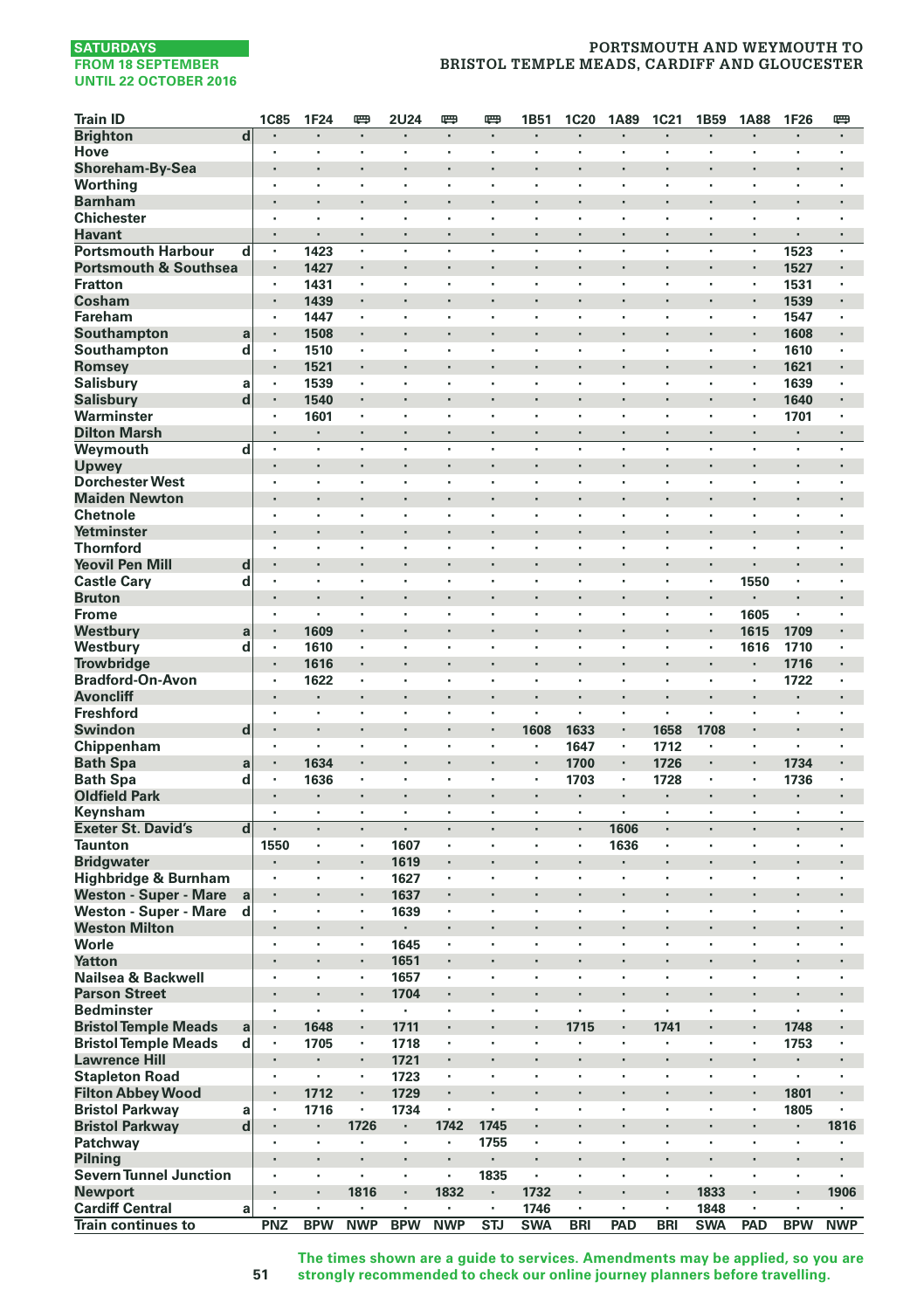# **PORTSMOUTH AND WEYMOUTH TO BRISTOL TEMPLE MEADS, CARDIFF AND GLOUCESTER**

| <b>Train ID</b>                                    |                         | 1C22                             | <b>1C86</b>        | <b>2U26</b>    | 罒          | œ                       | 1C23           | 1B69           | 2D29                 | P <sub>1</sub> | 1C24       | <b>1A91</b>              | <b>1C87</b>          | <b>2U28</b>          | 罒              |
|----------------------------------------------------|-------------------------|----------------------------------|--------------------|----------------|------------|-------------------------|----------------|----------------|----------------------|----------------|------------|--------------------------|----------------------|----------------------|----------------|
| <b>Brighton</b>                                    | d                       |                                  |                    |                | ł          |                         |                |                |                      | $\cdot$        |            |                          |                      |                      |                |
| Hove                                               |                         | $\cdot$                          | $\cdot$            | ٠              | ٠          | ٠                       | ٠              | $\cdot$        | $\cdot$              | $\cdot$        | ٠          | ٠                        | ٠                    | ٠                    | $\cdot$        |
| Shoreham-By-Sea                                    |                         | $\cdot$                          |                    |                | ł.         | $\cdot$                 | ï              |                |                      | $\cdot$        | ł.         | ï                        |                      |                      |                |
| Worthing                                           |                         | $\cdot$                          |                    | ٠              | ×          | ï                       | l,             | ï              | $\cdot$              |                | ٠          | ٠                        | $\cdot$              | ٠                    | ï              |
| <b>Barnham</b>                                     |                         | $\cdot$                          | $\cdot$            | ï              | ï          | $\cdot$                 |                |                | $\cdot$              |                | ٠          | ï                        | ٠                    |                      |                |
| <b>Chichester</b>                                  |                         |                                  |                    | ٠              | ï          | ٠                       | ï              |                | $\cdot$              |                | ٠          | ï                        | ٠                    | ٠                    |                |
| Havant                                             |                         | $\bullet$                        | $\cdot$            | ٠              | ٠          | $\blacksquare$          | ×              | $\cdot$        | $\cdot$              | $\cdot$        | ٠          | ٠                        | $\ddot{\phantom{0}}$ | $\blacksquare$       |                |
| <b>Portsmouth Harbour</b>                          | d                       | $\cdot$                          | $\cdot$            | ٠              | ÷,         |                         | ÷,             | $\cdot$        | $\cdot$              | $\cdot$        | ä,         | $\overline{\phantom{a}}$ | ÷.                   | ٠                    | $\cdot$        |
| <b>Portsmouth &amp; Southsea</b>                   |                         | $\cdot$                          |                    | ï              | ł.         | $\cdot$                 |                |                |                      |                | ×          |                          |                      | ×                    |                |
| <b>Fratton</b>                                     |                         | $\cdot$                          | $\cdot$            | ×              | $\cdot$    | ×                       | ÷,             | $\cdot$        | $\cdot$              | $\cdot$        | ٠          | $\cdot$                  | ×                    | ×                    | $\cdot$        |
| Cosham                                             |                         | $\cdot$                          | $\cdot$<br>$\cdot$ | ï<br>٠         | ٠          |                         | ï<br>×         | $\cdot$        | $\cdot$              | $\cdot$        | ٠          | ï<br>٠                   | ×,<br>٠              | ï<br>٠               |                |
| <b>Fareham</b><br>Southampton                      |                         | $\bullet$                        | $\cdot$            |                | ×          | ٠<br>٠                  |                |                |                      |                | ×          |                          | ×                    |                      | $\cdot$        |
| Southampton                                        | a<br>d                  |                                  |                    | ï              | ï          | ï                       | ł,             |                |                      |                | ï          | ł,                       | ï                    | ï                    |                |
| Romsey                                             |                         |                                  | $\cdot$            | l,             | ï          |                         |                |                | $\ddot{\phantom{0}}$ |                | i,         | ï                        |                      | ÷,                   |                |
| <b>Salisbury</b>                                   | a                       |                                  |                    | ٠              | ï          | $\cdot$                 | ï              |                | $\cdot$              |                | ٠          | ×                        | $\cdot$              | ٠                    |                |
| <b>Salisbury</b>                                   | $\mathbf d$             |                                  | $\bullet$          |                |            | ٠                       |                | ٠              |                      |                | ٠          |                          | ٠                    | ٠                    |                |
| Warminster                                         |                         | $\cdot$                          | $\cdot$            | ٠              | ٠          | ٠                       | ٠              | ٠              | $\cdot$              | $\cdot$        | ٠          | ٠                        | ×                    | ٠                    | $\cdot$        |
| <b>Dilton Marsh</b>                                |                         | $\cdot$                          |                    | $\cdot$        | i,         |                         |                |                | $\cdot$              |                | ä,         | ×,                       | ×,                   |                      |                |
| Weymouth                                           | $\overline{\mathbf{d}}$ | $\cdot$                          |                    | ł,             | ł,         |                         | l,             |                | $\cdot$              |                | ï          | ÷,                       |                      | l,                   |                |
| Upwey                                              |                         |                                  | $\cdot$            |                |            |                         | ï              |                |                      |                | ×          | ï                        | ۰                    |                      |                |
| <b>Dorchester West</b>                             |                         | ٠                                | $\cdot$            | ٠              | ٠          | ٠                       | ٠              | ٠              | $\cdot$              |                | ×          | ٠                        | $\cdot$              | ٠                    | $\cdot$        |
| <b>Maiden Newton</b>                               |                         | $\cdot$                          | $\cdot$            |                | ×          | ٠                       |                |                |                      |                | ×          | ł.                       | ×                    |                      |                |
| Chetnole                                           |                         |                                  |                    |                |            | ï                       |                |                |                      |                | ï          | ł,                       | ï                    |                      |                |
| Yetminster                                         |                         |                                  | $\cdot$            | l,             | ï          | $\cdot$                 | ï              |                | $\cdot$              |                | i,         | ï                        |                      | $\ddot{\phantom{0}}$ |                |
| <b>Thornford</b>                                   |                         | $\ddot{\phantom{0}}$             | i.                 | ×.             | ł,         | ×                       | ÷,             | i.             | $\ddot{\phantom{0}}$ | $\cdot$        | ï          | ÷.                       | i.                   | $\ddot{\phantom{0}}$ |                |
| <b>Yeovil Pen Mill</b>                             | d                       | $\bullet$                        | $\cdot$            | ٠              | ٠          | ٠<br>×                  | ×              |                |                      |                | ٠          | ٠                        | ×                    |                      |                |
| <b>Castle Cary</b><br><b>Bruton</b>                | d                       | $\cdot$<br>$\cdot$               | 1642               | ł.             |            | $\blacksquare$          |                |                | $\cdot$              | ٠              | ×          |                          | ×,                   | ٠<br>×               | ٠              |
| <b>Frome</b>                                       |                         | $\cdot$                          | $\cdot$            | ×              | $\cdot$    | ×                       | ×              | $\cdot$        | $\cdot$              | $\cdot$        | ٠          | ٠                        | ٠                    | ٠                    | $\cdot$        |
| Westbury                                           | a                       |                                  | $\cdot$            |                |            | $\cdot$                 |                |                |                      |                | ×          | ï                        | ٠                    |                      |                |
| Westbury                                           | d                       | $\cdot$                          |                    | ×              | ×          | ٠                       | ٠              |                |                      |                | ï          | ×                        | ï                    | ٠                    |                |
| <b>Trowbridge</b>                                  |                         | $\cdot$                          | $\cdot$            |                |            | ٠                       |                |                |                      |                | ٠          |                          | ×                    |                      | ï              |
| <b>Bradford-On-Avon</b>                            |                         | $\cdot$                          |                    | ×              | ï          |                         | ٠              |                | $\cdot$              |                | ٠          | ٠                        | $\cdot$              | ٠                    |                |
| <b>Avoncliff</b>                                   |                         | $\cdot$                          | $\cdot$            | l,             | ï          | $\cdot$                 | l,             |                |                      |                |            | l,                       |                      |                      |                |
| <b>Freshford</b>                                   |                         |                                  | $\cdot$            | ×              | ×          | ×                       | $\cdot$        | $\cdot$        | $\cdot$              | $\cdot$        | ×.         | $\cdot$                  | ×                    | ×                    |                |
| <b>Swindon</b>                                     | $\mathbf{d}$            | 1731                             |                    |                |            | ×                       | 1758           | 1808           |                      |                | 1831       |                          |                      |                      |                |
| Chippenham                                         |                         | 1746                             | $\cdot$            | ٠              | ٠          | ٠                       | 1812           | $\cdot$        | $\cdot$              |                | 1845       | ٠                        | ٠                    | ٠                    | $\cdot$        |
| <b>Bath Spa</b>                                    | a                       | 1800                             | $\cdot$            |                |            | $\blacksquare$          | 1826           |                |                      | $\cdot$        | 1858       | ٠                        | ×,                   | ×                    |                |
| <b>Bath Spa</b>                                    | d                       | 1801                             |                    | ٠              | ٠          | $\cdot$                 | 1828           | $\cdot$        | $\cdot$              |                | 1901       | ×                        | $\cdot$              | $\cdot$              | $\cdot$        |
| <b>Oldfield Park</b>                               |                         |                                  | $\cdot$            | $\cdot$        | l,         |                         | $\blacksquare$ |                | $\cdot$              |                | ٠          | ï                        |                      | $\cdot$              |                |
| Keynsham                                           |                         |                                  | $\cdot$            | ï              | ï          | ï                       |                | $\cdot$        |                      |                | ï          |                          | ï                    |                      |                |
| <b>Exeter St. David's</b>                          | d                       | $\blacksquare$<br>$\blacksquare$ | 1705               | ٠              | ×<br>×     | $\blacksquare$<br>٠     | $\cdot$        | $\cdot$        | $\cdot$<br>$\cdot$   | $\cdot$        | ٠<br>×     | 1703                     | $\blacksquare$       | $\blacksquare$       |                |
| <b>Taunton</b><br><b>Bridgwater</b>                |                         |                                  | $\bullet$          | 1707<br>1719   | ï          |                         | ï              |                |                      |                | i,         | 1732                     | 1750<br>×            | 1807<br>1819         |                |
| Highbridge & Burnham                               |                         | $\cdot$                          | $\cdot$            | 1727           | ×          | ×                       |                | $\cdot$        | $\cdot$              | $\cdot$        | ٠          | ÷,                       | ×                    | 1827                 | $\cdot$        |
| Weston - Super - Mare                              | a                       |                                  |                    | 1737           |            |                         | ï              |                |                      |                |            |                          |                      | 1839                 |                |
| Weston - Super - Mare                              | d                       | $\cdot$                          |                    | 1739           | ×          | ٠                       | ٠              | $\cdot$        | $\cdot$              |                | ٠          | ×                        | ٠                    | 1841                 | $\cdot$        |
| <b>Weston Milton</b>                               |                         | $\blacksquare$                   | $\blacksquare$     | $\bullet$      |            | ٠                       |                |                |                      |                | ٠          | ×                        | $\blacksquare$       |                      |                |
| Worle                                              |                         |                                  |                    | 1745           | ٠          | ٠                       | ł,             |                |                      |                | ٠          | ł,                       | ï                    | 1847                 | $\cdot$        |
| <b>Yatton</b>                                      |                         | $\cdot$                          |                    | 1751           | ï          |                         | ï              | l.             |                      |                | ï          | ï                        | ï                    | 1853                 |                |
| Nailsea & Backwell                                 |                         |                                  |                    | 1757           | ï          | ٠                       | ٠              |                | $\cdot$              |                | ٠          | ï                        | $\cdot$              | 1859                 |                |
| <b>Parson Street</b>                               |                         | $\cdot$                          | $\bullet$          | ٠              |            | ٠                       | l,             |                |                      |                |            |                          | ٠                    | ٠                    |                |
| <b>Bedminster</b>                                  |                         | $\cdot$                          |                    | $\blacksquare$ | ٠          | $\cdot$                 | ٠              | $\cdot$        | $\cdot$              | $\cdot$        | ٠          | ٠                        | $\cdot$              | ٠                    | $\cdot$        |
| <b>Bristol Temple Meads</b>                        | a                       | 1815                             | $\cdot$            | 1811           | ï          |                         | 1842           |                |                      |                | 1913       | ï                        |                      | 1910                 |                |
| <b>Bristol Temple Meads</b>                        | d                       | 1818                             |                    | 1819           | ٠          | $\cdot$                 | 1854           | $\blacksquare$ | 1905                 |                | 1918       | $\epsilon$               | $\blacksquare$       | 1919                 | $\cdot$        |
| <b>Lawrence Hill</b>                               |                         |                                  |                    | 1822           |            |                         |                |                |                      |                |            |                          | ä,                   | 1922                 |                |
| <b>Stapleton Road</b>                              |                         | $\cdot$                          | $\blacksquare$     | 1825           | ×          | ٠                       | $\cdot$        | $\cdot$        |                      |                | ٠          | ×                        | $\cdot$              | 1924                 | $\cdot$        |
| <b>Filton Abbey Wood</b><br><b>Bristol Parkway</b> |                         | $\bullet$                        | $\blacksquare$     | 1831           | ٠<br>ï     | ٠<br>ï                  | ×<br>1906      | $\cdot$        | 1912<br>1917         | $\cdot$        | ٠<br>ï     |                          | $\blacksquare$<br>ï  | 1930<br>1934         | $\blacksquare$ |
| <b>Bristol Parkway</b>                             | a<br>$\mathbf d$        | $\cdot$                          | $\cdot$            | 1835<br>٠      | 1843       | 1845                    | ٠              |                | $\cdot$              | 1919           | i,         | ï                        |                      | $\blacksquare$       | 1944           |
| Patchway                                           |                         |                                  | $\cdot$            | ٠              | ï          | 1855                    | ٠              | $\cdot$        | $\blacksquare$       |                | ٠          | ł.                       |                      |                      |                |
| Pilning                                            |                         |                                  |                    |                |            |                         |                |                | $\cdot$              |                |            |                          |                      | ٠                    |                |
| <b>Severn Tunnel Junction</b>                      |                         | $\cdot$                          | $\cdot$            | ٠              | ×          | 1935                    | $\cdot$        | $\cdot$        | $\cdot$              | $\cdot$        | ×          | ٠                        | $\ddot{\phantom{a}}$ | ٠                    |                |
| <b>Newport</b>                                     |                         |                                  | $\cdot$            | ł.             | 1933       | $\cdot$                 | ï              | 1932           | $\cdot$              | 1959           | ×          |                          | ×,                   | $\cdot$              | 2024           |
| <b>Cardiff Central</b>                             | a                       | $\cdot$                          | $\cdot$            | ×              |            | ×                       | ä,             | 1946           | $\cdot$              |                | ×.         | $\ddot{\phantom{a}}$     | ÷,                   | ×                    |                |
| <b>Train continues to</b>                          |                         | <b>PGN</b>                       | PNZ                | <b>BPW</b>     | <b>NWP</b> | $\overline{\text{STJ}}$ | <b>BPW</b>     | <b>CMN</b>     | <b>BPW</b>           | <b>NWP</b>     | <b>WSM</b> | PAD                      | PLY                  | <b>BPW</b>           | <b>NWP</b>     |

**The times shown are a guide to services. Amendments may be applied, so you are strongly recommended to check our online journey planners before travelling.**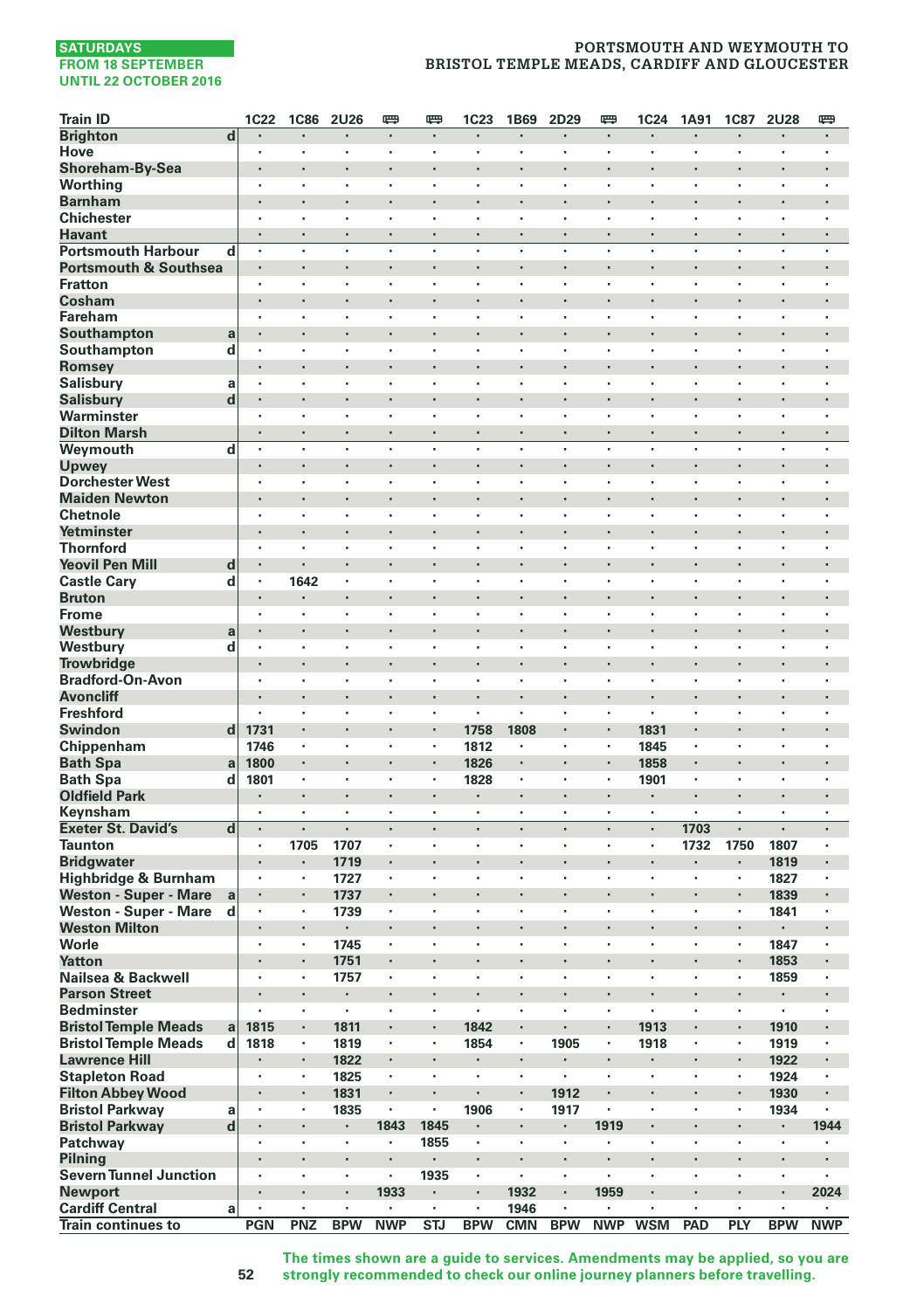# **PORTSMOUTH AND WEYMOUTH TO BRISTOL TEMPLE MEADS, CARDIFF AND GLOUCESTER**

| <b>Train ID</b>                                      | <b>m</b>             | <b>1C25</b>          | 1B79           | 1F30         | œ                    | 1C26           | 2U30                 | <b>m</b>       | <b>P</b>       | 1A33           | 1C27           | <b>1B88</b>    | <b>1C89</b>    | <b>1C92</b>    |
|------------------------------------------------------|----------------------|----------------------|----------------|--------------|----------------------|----------------|----------------------|----------------|----------------|----------------|----------------|----------------|----------------|----------------|
| <b>Brighton</b><br>$\overline{\mathbf{d}}$           | $\blacksquare$       | $\blacksquare$       | ٠              | ٠            | $\blacksquare$       | $\blacksquare$ | $\blacksquare$       | $\blacksquare$ | $\blacksquare$ | ٠              | ٠              | ٠              | $\blacksquare$ | ٠              |
| Hove                                                 | $\cdot$              | $\cdot$              | ٠              | ٠            | ٠                    | $\cdot$        | ٠                    | $\cdot$        |                | ٠              | ٠              | ٠              | $\cdot$        | ×,             |
| Shoreham-By-Sea                                      |                      | $\cdot$              | ł.             | l,           |                      |                |                      |                |                | ł.             |                |                |                | $\cdot$        |
| Worthing                                             | $\cdot$              | $\cdot$              | ×              | ×.           | ×                    | ×              | ×                    | $\cdot$        | $\cdot$        | ×              | ï              | ×              | ×              | ×              |
| <b>Barnham</b>                                       |                      |                      |                |              |                      |                |                      |                |                |                |                |                |                |                |
| <b>Chichester</b>                                    | $\cdot$              | $\cdot$              | ٠              | ×,           | ٠                    | ٠              | ٠                    | $\cdot$        |                | ٠              | ٠              | ٠              | ٠              | ٠              |
| <b>Havant</b>                                        | $\blacksquare$       | $\cdot$              | ٠              | ٠            | ٠                    | ٠              | $\ddot{\phantom{0}}$ |                | $\cdot$        | ٠              | ٠              | ٠              | ٠              | $\blacksquare$ |
| <b>Portsmouth Harbour</b><br>d                       | ٠                    | $\cdot$              |                | 1723         |                      | ٠              | ٠                    |                |                | ×              | ×              | ٠              | ٠              | $\cdot$        |
| <b>Portsmouth &amp; Southsea</b>                     |                      | $\cdot$              | ÷.             | 1727         |                      |                |                      |                | $\cdot$        |                | ï              |                |                |                |
| <b>Fratton</b>                                       |                      |                      | ٠              | 1731         |                      | ï              | ٠                    |                |                | ٠              |                | ٠              |                |                |
| Cosham                                               |                      | $\bullet$            | ٠              | 1739         | ×                    |                |                      | ٠              |                |                |                |                |                | ٠              |
| Fareham                                              | $\cdot$              | $\cdot$              | ٠<br>i,        | 1747         | ٠                    | ٠              | ٠                    | $\cdot$        | $\cdot$        | ٠              | ٠              | ٠              | ٠              | $\cdot$        |
| Southampton<br>a                                     | $\cdot$              | $\cdot$              | ×,             | 1808         | ×,                   | $\cdot$        | ٠                    |                |                | ٠              | ×              | ٠              | $\cdot$        | $\cdot$        |
| Southampton<br>d                                     |                      |                      |                | 1810         |                      |                |                      |                | $\cdot$        |                | ï              |                |                |                |
| Romsey<br><b>Salisbury</b><br>a                      | ٠                    | $\cdot$              | ٠              | 1821<br>1839 | $\cdot$              | ٠              | ٠                    |                | $\cdot$        | ٠              | ٠              | ٠              | ٠              | ٠              |
| <b>Salisbury</b><br>d                                |                      | $\cdot$              | ٠              | 1840         | ٠                    | ×              | ٠                    |                | $\cdot$        | ٠              |                | ٠              |                | $\blacksquare$ |
| Warminster                                           |                      |                      | ٠              | 1901         |                      | ï              | ٠                    |                |                | ×              |                |                | ٠              | ٠              |
| <b>Dilton Marsh</b>                                  |                      | $\cdot$              | $\cdot$        |              |                      |                |                      |                | $\cdot$        | $\cdot$        |                |                |                |                |
| d<br>Weymouth                                        | $\ddot{\phantom{0}}$ |                      | ł.             | ï            | ÷,                   | ÷,             | ÷,                   |                | ÷,             | ł.             | J.             | ÷,             | ÷,             | i.             |
| <b>Upwey</b>                                         |                      |                      |                |              |                      |                |                      |                |                |                |                |                |                |                |
| <b>Dorchester West</b>                               | ٠                    | $\cdot$              | ٠              | ٠            | ٠                    | ٠              | ٠                    | $\cdot$        | $\cdot$        | ٠              | ٠              | ٠              | ٠              | ٠              |
| <b>Maiden Newton</b>                                 |                      | $\cdot$              | ł.             | ł.           |                      |                |                      |                | $\cdot$        |                |                | ×              |                | ×              |
| <b>Chetnole</b>                                      | $\cdot$              | $\cdot$              | ÷,             | ä,           | l,                   | ÷,             | l,                   | $\cdot$        | $\cdot$        | ÷,             | ÷,             | l,             | l,             |                |
| Yetminster                                           |                      |                      | ï              | ×            |                      |                |                      |                | $\cdot$        | ï              | ï              |                |                |                |
| <b>Thornford</b>                                     |                      |                      |                | ï            |                      | ï              |                      |                |                |                | ï              |                |                |                |
| <b>Yeovil Pen Mill</b><br>d                          | $\bullet$            | $\cdot$              | ٠              | ×            | ٠                    | ×              | ٠                    |                | $\cdot$        |                | ٠              | ٠              |                | $\blacksquare$ |
| <b>Castle Cary</b><br>d                              | $\cdot$              |                      | ٠              | ٠            | ×                    | ×              | ×                    |                | $\cdot$        | ×              | ٠              | ٠              | 1841           | $\cdot$        |
| <b>Bruton</b>                                        |                      | $\cdot$              | ł.             | ï            |                      |                |                      |                | $\cdot$        | ł.             |                | ×              |                | ×              |
| Frome                                                | $\cdot$              | $\cdot$              | ×              | ï            | ×                    | ×              | ×                    | $\cdot$        | $\cdot$        | ×              | $\cdot$        | ×              | ×              | ×              |
| Westburv<br>a                                        |                      |                      |                | 1909         |                      |                |                      |                |                |                | ï              |                |                |                |
| Westbury<br>d                                        | ٠                    | $\cdot$              | ٠              | 1910         | ٠                    | ٠              | ٠                    | $\cdot$        | $\cdot$        | ٠              | ٠              | ٠              | ٠              | ٠              |
| <b>Trowbridge</b>                                    |                      | $\bullet$            | ٠              | 1916         | ٠                    | ×              |                      |                | $\cdot$        |                |                | ٠              |                | ٠              |
| <b>Bradford-On-Avon</b>                              | ,                    |                      | ï              | 1922         | ï                    | ł,             | ï                    |                |                | l,             | ł,             | ï              | ï              | ï              |
| <b>Avoncliff</b>                                     |                      |                      | l,             | ×            | l,                   | l,             | ×                    |                | $\cdot$        | l,             |                |                |                | $\cdot$        |
| <b>Freshford</b>                                     |                      | $\cdot$              | ٠              | ×,           |                      | ٠              | ٠                    |                |                | ×              | ä,             | ٠              | ï              |                |
| <b>Swindon</b><br>$\mathbf d$                        | $\blacksquare$       | 1858                 | 1908           | ٠            | ٠                    | 1931           | ٠                    |                | $\bullet$      |                | 1958           | 2008           |                | ٠              |
| Chippenham                                           | $\cdot$              | 1912                 | $\blacksquare$ | ×.           | ٠                    | 1946           | ×                    | $\cdot$        | $\cdot$        | ٠<br>i,        | 2012           | $\cdot$        | ٠              | ٠              |
| <b>Bath Spa</b><br>a                                 | $\cdot$              | 1926                 | ×<br>٠         | 1934         | $\blacksquare$       | 2000           | ٠                    | $\cdot$        |                | ٠              | 2026           | ٠              | ٠              | ٠              |
| <b>Bath Spa</b><br>d<br><b>Oldfield Park</b>         |                      | 1928<br>$\cdot$      | ÷              | 1936<br>٠    |                      | 2001           |                      |                | $\cdot$        |                | 2028<br>ı,     |                |                | $\cdot$        |
| Keynsham                                             | ٠                    | $\blacksquare$       | ٠              | ٠            | ٠                    | $\blacksquare$ | $\cdot$              | $\cdot$        | $\cdot$        | ٠              | ٠              | $\cdot$        | ٠              | ٠              |
| $\overline{\mathbf{d}}$<br><b>Exeter St. David's</b> | $\cdot$              | $\cdot$              | ٠              | ×,           |                      | $\blacksquare$ | $\blacksquare$       | $\blacksquare$ | $\cdot$        | ٠              | $\blacksquare$ | $\blacksquare$ | ٠              | $\cdot$        |
| <b>Taunton</b>                                       | $\cdot$              | $\cdot$              | ٠              | ٠            | ,                    | $\cdot$        | ,                    |                |                | ٠              | ٠              | ,              | 1904           | 1950           |
| <b>Bridgwater</b>                                    |                      | $\cdot$              | l,             | l,           |                      |                |                      |                | $\cdot$        | l,             | ï              |                |                |                |
| Highbridge & Burnham                                 | $\cdot$              | $\cdot$              | ×              | ×.           | ×                    | ×              | ٠                    | $\cdot$        | $\cdot$        | ×              | ×              | ×              | $\cdot$        | ٠              |
| <b>Weston - Super - Mare</b>                         | a                    |                      |                |              |                      |                |                      |                |                | i,             |                |                |                | ٠              |
| Weston - Super - Mare<br>d                           | $\cdot$              | $\cdot$              | ٠              | ٠            | ٠                    | ٠              | ٠                    | $\cdot$        |                | 2010           | ٠              | ٠              | ٠              | ٠              |
| <b>Weston Milton</b>                                 |                      | $\cdot$              | ×              | ×            | ×                    |                |                      |                | $\cdot$        |                |                |                |                | $\cdot$        |
| Worle                                                | $\cdot$              | $\cdot$              | ٠              | ٠            | ٠                    | ٠              | ٠                    |                |                | ٠              | ×              | ٠              | ٠              | $\cdot$        |
| <b>Yatton</b>                                        |                      | $\cdot$              | $\cdot$        | i,           | $\ddot{\phantom{0}}$ |                |                      |                | $\cdot$        | ï              | ï              |                | ï              |                |
| Nailsea & Backwell                                   |                      |                      |                | ï            |                      | ï              | ï                    |                |                | ï              | ï              |                | ï              |                |
| <b>Parson Street</b>                                 |                      | $\cdot$              | ٠              | ł.           | ×                    |                |                      |                | $\cdot$        | ł.             |                | ٠              | ×              | ٠              |
| <b>Bedminster</b>                                    | $\cdot$              | $\cdot$              | ٠              | ٠            | ٠                    | ٠              | ٠                    | $\cdot$        |                | ٠              | ٠              | ٠              | ٠              | ٠              |
| <b>Bristol Temple Meads</b>                          | a                    | 1940                 | ł.             | 1948         |                      | 2015           |                      |                |                | 2030           | 2043           |                |                | ×              |
| <b>Bristol Temple Meads</b><br>d                     | $\cdot$              | 1954                 | ٠              | 2003         | ٠                    | 2018           | 2018                 | $\cdot$        | $\cdot$        | 2033           | 2054           | ×              |                | ×              |
| <b>Lawrence Hill</b>                                 |                      | $\cdot$              |                |              |                      |                | 2021                 |                | $\cdot$        |                | ı,             |                |                |                |
| <b>Stapleton Road</b>                                | $\cdot$              | $\blacksquare$       | ×              | ×,           | ٠                    | ٠              | 2023                 | $\cdot$        |                | ٠              | ٠              | ٠              | ٠              | ٠              |
| <b>Filton Abbey Wood</b>                             | $\bullet$            | $\bullet$            | ٠              | 2012         | ٠                    | ٠              | 2029                 | $\blacksquare$ | $\cdot$        | ٠              |                | ٠              |                | $\blacksquare$ |
| <b>Bristol Parkway</b><br>a                          |                      | 2006                 | ï              | 2016         |                      | ł,             | 2034                 |                |                | ï              | ï              | ï              | ï              | ï              |
| <b>Bristol Parkway</b>                               | d<br>1945            | $\cdot$              | ł.             | ٠            | 2026                 | ï              | $\blacksquare$       | 2044           | 2045           | ł.             | i,             |                | ï<br>ï         |                |
| Patchway                                             | 1950                 |                      | ٠<br>ł         | ×,           |                      | ٠              | $\cdot$<br>٠         | $\cdot$        | 2050           | ×,<br>×        | ٠              | ٠              |                |                |
| Pilning<br><b>Severn Tunnel Junction</b>             | 2025                 | $\bullet$<br>$\cdot$ | ٠              | ٠            | ٠                    | $\cdot$        | ٠                    | $\cdot$        | 2125           | ٠              | ×              | ٠              | ٠              | ٠              |
| <b>Newport</b>                                       |                      | $\cdot$              | 2034           |              | 2106                 | ï              | $\cdot$              | 2124           |                |                | ł              | 2139           |                | ×              |
| <b>Cardiff Central</b><br>a                          | $\cdot$              | $\cdot$              | 2047           | ×.           |                      | ×              | ٠                    |                | $\cdot$        | $\blacksquare$ | $\cdot$        | 2154           |                | ×              |
| <b>Train continues to</b>                            | <b>STJ</b>           | <b>BPW</b>           | <b>SWA</b>     | <b>BPW</b>   | <b>NWP</b>           | <b>TAU</b>     | <b>BPW</b>           | <b>NWP</b>     | STJ            | PAD            | TAU            | <b>SWA</b>     | PNZ            | PNZ            |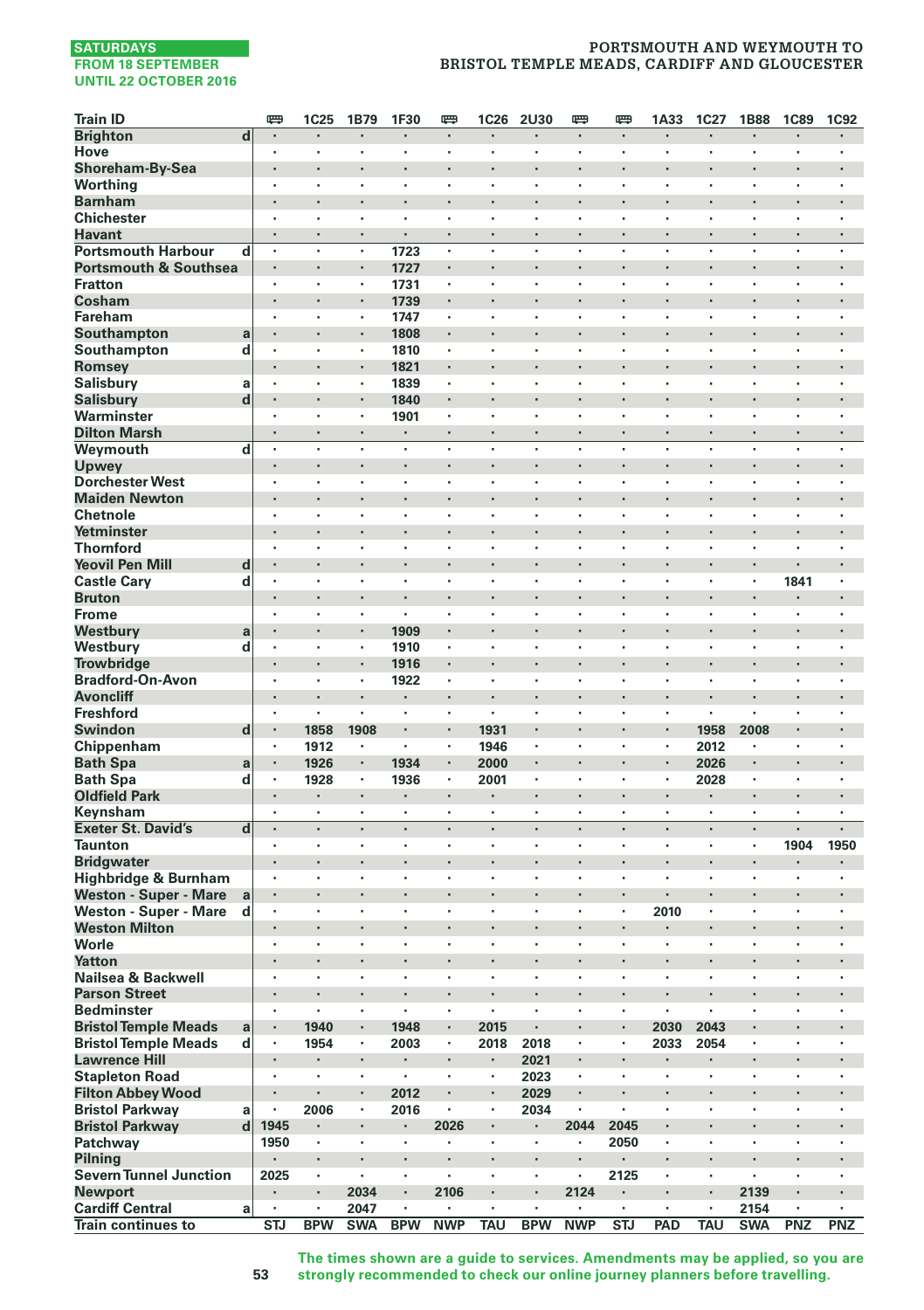# **PORTSMOUTH AND WEYMOUTH TO BRISTOL TEMPLE MEADS, CARDIFF AND GLOUCESTER**

| <b>Train ID</b>                                            | 1A92                | 1A94               | 1F32         | 罒          | <b>1C28</b>          | 2U32                 | 罒                               | 罒                    | <b>1C29</b>        | <b>1C95</b> | 1A35          | 1F34                 | 1B91                 | 罒              |
|------------------------------------------------------------|---------------------|--------------------|--------------|------------|----------------------|----------------------|---------------------------------|----------------------|--------------------|-------------|---------------|----------------------|----------------------|----------------|
| <b>Brighton</b>                                            | d                   |                    |              | ٠          |                      |                      |                                 |                      | ٠                  |             |               | ٠                    | ٠                    | $\bullet$      |
| Hove                                                       | $\cdot$             | $\cdot$            | ٠            | ×,         | $\cdot$              | $\cdot$              | $\cdot$                         | $\cdot$              | $\cdot$            | ×           | ٠             | ٠                    | ٠                    |                |
| Shoreham-By-Sea                                            | $\cdot$             |                    | ï<br>×       |            |                      | ×                    |                                 | $\cdot$              | $\cdot$            | ×           | ï<br>×        |                      | ×                    | $\cdot$        |
| Worthing<br><b>Barnham</b>                                 |                     | $\cdot$            |              | ×,<br>٠    | $\cdot$              |                      | $\cdot$                         |                      | $\cdot$            |             | ï             | ٠                    |                      |                |
| <b>Chichester</b>                                          | ٠                   | $\cdot$            | ×            | ï          | ٠                    | ٠                    |                                 |                      |                    | ×           | ×             | ٠                    | ï                    | ٠              |
| <b>Havant</b>                                              | $\cdot$             | $\cdot$            | ×            | ٠          | $\ddot{\phantom{0}}$ | $\ddot{\phantom{0}}$ | $\cdot$                         |                      | $\cdot$            | ×           | ٠             | $\ddot{\phantom{0}}$ | $\ddot{\phantom{0}}$ | $\cdot$        |
| <b>Portsmouth Harbour</b>                                  | d<br>$\cdot$        | $\cdot$            | 1823         | ٠          | ٠                    | $\cdot$              | $\cdot$                         | $\cdot$              |                    | ٠           | ٠             | 1923                 | $\cdot$              |                |
| <b>Portsmouth &amp; Southsea</b>                           |                     |                    | 1827         | i,         | ×                    |                      | $\cdot$                         |                      | $\cdot$            | ł.          | i,            | 1927                 | ï                    | $\cdot$        |
| <b>Fratton</b>                                             | $\cdot$             |                    | 1831         | ٠          | ٠                    | ×                    | $\cdot$                         | $\cdot$              | $\cdot$            | ٠           | ×,            | 1931                 | $\cdot$              |                |
| Cosham                                                     |                     | $\cdot$            | 1839         | ×          |                      |                      |                                 |                      |                    |             |               | 1939                 |                      |                |
| <b>Fareham</b>                                             | ٠                   | $\cdot$            | 1847         | ٠          | ٠                    | ٠                    | $\cdot$                         | $\ddot{\phantom{0}}$ | $\cdot$            | ٠           | ٠             | 1947                 | ٠                    | $\cdot$        |
| Southampton                                                | a<br>$\cdot$        | $\cdot$            | 1908         | ×<br>ä,    | l,                   | ÷,                   | $\cdot$                         |                      | $\cdot$            | ÷,          | i,<br>$\cdot$ | 2009                 |                      | $\cdot$        |
| Southampton                                                | d                   | $\cdot$            | 1910<br>1921 |            |                      |                      |                                 |                      | $\cdot$            | ï           | ä,            | 2010<br>2021         |                      | $\cdot$        |
| Romsey<br><b>Salisbury</b>                                 | a<br>٠              |                    | 1939         | ï          | ï                    | ï                    |                                 |                      |                    | ï           | ×             | 2039                 | ï                    |                |
| <b>Salisbury</b>                                           | d                   | $\cdot$            | 1940         | ٠          | ٠                    | ×                    | $\cdot$                         |                      | $\cdot$            | ×           | ٠             | 2040                 |                      | $\blacksquare$ |
| Warminster                                                 | $\cdot$             |                    | 2001         | ٠          | ٠                    | ×                    | $\cdot$                         |                      | $\cdot$            | ×           | ٠             | 2101                 | ٠                    | $\cdot$        |
| <b>Dilton Marsh</b>                                        |                     | $\cdot$            | ٠            | ä,         |                      | ï                    |                                 |                      |                    | ä,          | ä,            | $\cdot$              |                      |                |
| Weymouth                                                   | d                   | $\cdot$            | ×            | ٠          | ٠                    | ï                    | $\cdot$                         | $\cdot$              | $\cdot$            | ł.          | ٠             | ×                    | ×                    | $\cdot$        |
| Upwey                                                      |                     |                    | ı,           |            |                      | ï                    |                                 |                      | $\cdot$            |             |               |                      |                      |                |
| <b>Dorchester West</b>                                     | $\cdot$             | $\cdot$            | ٠            | ٠          | ٠                    | ٠                    | $\cdot$                         | $\cdot$              | $\cdot$            | ٠           | ٠             | ٠                    | ٠                    | $\cdot$        |
| <b>Maiden Newton</b>                                       | $\cdot$             | $\cdot$            | ٠            | ł          | ٠                    | ×                    | $\cdot$                         |                      | $\blacksquare$     |             |               | ٠                    |                      | $\cdot$        |
| Chetnole                                                   |                     | $\cdot$            | ï<br>l,      | ï<br>l,    | ï<br>÷,              | ł,<br>l,             | $\ddot{\phantom{0}}$            |                      | $\cdot$            | ï<br>l,     | ł,<br>ï       | ï<br>÷,              | ï<br>l,              | $\cdot$        |
| Yetminster<br><b>Thornford</b>                             |                     |                    | ٠            | ٠          | ٠                    | ï                    |                                 |                      |                    | ٠           | ٠             | ٠                    | ï                    |                |
| <b>Yeovil Pen Mill</b>                                     | d                   | $\bullet$          |              | ł          |                      |                      | $\bullet$                       |                      | $\bullet$          | ï           |               |                      |                      | $\bullet$      |
| <b>Castle Cary</b>                                         | d<br>1853           | 1947               | ٠            | ٠          | ٠                    | ٠                    | $\cdot$                         | $\cdot$              | $\cdot$            | 2045        | ٠             | ٠                    | ٠                    | $\cdot$        |
| <b>Bruton</b>                                              |                     |                    |              | ï          |                      |                      |                                 |                      |                    |             | ï             |                      | ï                    |                |
| <b>Frome</b>                                               |                     | $\cdot$            | ٠            | ٠          | ٠                    | ٠                    | $\cdot$                         | $\cdot$              |                    | ٠           | ٠             | ٠                    | ٠                    |                |
| Westbury                                                   | 1911<br>a           | 2005               | 2009         | i,         |                      |                      |                                 |                      | $\cdot$            |             | ï             | 2109                 |                      | $\cdot$        |
| Westbury                                                   | d<br>1913           | 2006               | 2010         | ٠          | ٠                    | ٠                    | $\cdot$                         | ,                    | ,                  | ٠           | ٠             | 2110                 | ٠                    | ,              |
| <b>Trowbridge</b>                                          |                     |                    | 2016         | ł          | ٠                    |                      |                                 |                      |                    |             | ł.            | 2116                 |                      | $\cdot$        |
| <b>Bradford-On-Avon</b>                                    |                     |                    | 2022         | ï<br>l,    |                      |                      |                                 |                      |                    |             | ×             | 2122                 | ï                    | $\cdot$        |
| <b>Avoncliff</b><br><b>Freshford</b>                       |                     | $\cdot$<br>$\cdot$ | ٠<br>÷,      | ä,         |                      | ä,                   | $\cdot$<br>$\ddot{\phantom{0}}$ | i.                   | $\cdot$            | ł.<br>٠     | ï<br>ä,       | ٠<br>ł.              | ٠                    | ٠              |
| Swindon                                                    | d                   | $\blacksquare$     | ٠            | ٠          | 2031                 |                      | $\cdot$                         |                      | 2103               |             | ı,            | ٠                    | 2108                 | $\bullet$      |
| Chippenham                                                 | $\cdot$             | $\cdot$            | ٠            | ٠          | 2046                 | $\ddot{\phantom{a}}$ | $\cdot$                         | $\cdot$              | 2118               | ٠           | $\cdot$       | $\ddot{\phantom{a}}$ | ٠                    | ٠              |
| <b>Bath Spa</b>                                            | a<br>$\cdot$        |                    | 2034         | ٠          | 2059                 | ×,                   |                                 |                      | 2131               | ×           |               | 2137                 |                      | $\cdot$        |
| <b>Bath Spa</b>                                            | d<br>٠              | $\cdot$            | 2036         | ٠          | 2101                 | $\cdot$              | $\cdot$                         | $\cdot$              | 2133               | ×.          | $\cdot$       | 2139                 | ×                    | $\cdot$        |
| <b>Oldfield Park</b>                                       |                     | $\cdot$            | ٠            | ×,         | $\blacksquare$       | ٠                    | $\cdot$                         |                      |                    | ×           | ï             | ٠                    |                      | $\cdot$        |
| Keynsham                                                   |                     |                    | ٠            | ٠          | $\cdot$              | ï                    |                                 |                      |                    |             |               | ٠                    | ٠                    |                |
| <b>Exeter St. David's</b>                                  | d<br>$\blacksquare$ | $\cdot$            | ٠            | ٠          | $\blacksquare$       | $\blacksquare$       | $\cdot$                         | $\cdot$              | $\cdot$            | ٠           | 2044          | $\blacksquare$       | ٠                    | $\cdot$        |
| <b>Taunton</b>                                             | ٠                   |                    | ٠<br>ï       | ٠<br>ï     | ٠<br>l,              | 2017                 | $\cdot$                         |                      |                    | 2108        | 2114          |                      | ٠<br>ï               |                |
| <b>Bridgwater</b>                                          | $\cdot$             | $\cdot$            | ×            | ٠          | ×                    | 2029                 |                                 | $\cdot$              | $\cdot$            | ×           | ×             | ×                    | ×                    | $\cdot$        |
| Highbridge & Burnham<br><b>Weston - Super - Mare</b>       | a                   |                    |              |            |                      | 2037<br>2048         |                                 |                      |                    |             |               |                      |                      |                |
| Weston - Super - Mare                                      | d<br>$\cdot$        | $\cdot$            | ٠            | ٠          | ٠                    | 2050                 | $\cdot$                         | $\cdot$              |                    | ٠           | ٠             | ٠                    | ٠                    | $\cdot$        |
| <b>Weston Milton</b>                                       |                     | $\cdot$            |              | ł          |                      | 2053                 | $\cdot$                         |                      | $\cdot$            | ï           | ï             |                      |                      | $\cdot$        |
| Worle                                                      | $\cdot$             |                    | ٠            | ï          | ٠                    | 2057                 | $\cdot$                         |                      |                    | ×           | ٠             | ٠                    | ٠                    |                |
| <b>Yatton</b>                                              |                     |                    |              |            |                      | 2103                 |                                 | ¢                    |                    | ï           | ï             |                      | l,                   |                |
| Nailsea & Backwell                                         |                     |                    | ٠            | ×,         |                      | 2109                 |                                 |                      |                    | ٠           | ï             | ٠                    | ï                    |                |
| <b>Parson Street</b>                                       |                     | $\cdot$            | ï            | ł.         |                      | 2117                 | $\cdot$                         |                      |                    |             |               |                      |                      | $\cdot$        |
| <b>Bedminster</b>                                          | ٠                   | $\cdot$            | ٠<br>2048    | ٠<br>i,    | ٠<br>2114            | 2119<br>2124         | $\cdot$                         | $\cdot$              | $\cdot$<br>2145    | ٠<br>i,     | ٠<br>2147     | ٠<br>2151            | ٠                    | $\cdot$        |
| <b>Bristol Temple Meads</b><br><b>Bristol Temple Meads</b> | a<br>d<br>$\cdot$   | $\cdot$            | 2054         | ×.         | ٠                    | 2129                 |                                 |                      | 2152               | ×.          | 2147          | 2157                 | $\cdot$              |                |
| <b>Lawrence Hill</b>                                       |                     |                    | ×            |            |                      |                      | ø                               |                      |                    |             | ı,            |                      |                      |                |
| <b>Stapleton Road</b>                                      | ٠                   | $\cdot$            | ×            | ٠          | ٠                    | $\cdot$              | $\cdot$                         |                      |                    | ٠           | ٠             | $\blacksquare$       | ٠                    | ٠              |
| <b>Filton Abbey Wood</b>                                   |                     | $\blacksquare$     | 2101         | ٠          | ٠                    | 2136                 | $\cdot$                         |                      | $\cdot$            | ٠           | ٠             | 2204                 |                      | $\blacksquare$ |
| <b>Bristol Parkway</b>                                     | a                   |                    | 2106         | ï          |                      | 2143                 |                                 |                      | 2205               | ł,          |               | 2209                 |                      |                |
| <b>Bristol Parkway</b>                                     | d                   |                    | ٠            | 2116       |                      | ٠                    | 2151                            | 2154                 | $\cdot$            | ł.          | i,            | ٠                    |                      | 2219           |
| Patchway                                                   |                     | $\cdot$            | ٠            |            | ٠                    | ×,                   |                                 | 2159                 |                    | ×           | ٠             | $\cdot$              | $\cdot$              | 2224           |
| Pilning                                                    |                     |                    |              |            |                      |                      | $\blacksquare$                  |                      | $\bullet$          |             |               | ٠                    |                      |                |
| <b>Severn Tunnel Junction</b>                              | $\cdot$             | $\cdot$            | ٠<br>ł.      | ٠<br>2156  | $\cdot$<br>×         | $\cdot$              | $\cdot$                         | 2234                 | $\cdot$<br>$\cdot$ | ٠<br>ï      | ٠             | ×<br>×               | ٠                    | 2259           |
| <b>Newport</b><br><b>Cardiff Central</b>                   | a<br>$\cdot$        | $\cdot$            | ×            |            | ×                    | ٠                    | 2231                            |                      | $\cdot$            | ٠           | $\cdot$       | ×                    | 2240<br>2259         | 23s24<br>2354  |
| <b>Train continues to</b>                                  | PAD                 | PAD                | <b>BPW</b>   | <b>NWP</b> | <b>BRI</b>           | <b>BPW</b>           | <b>NWP</b>                      | STJ                  | <b>BPW</b>         | PLY         | PAD           | <b>BPW</b>           | <b>SWA</b>           | <b>CDF</b>     |

**The times shown are a guide to services. Amendments may be applied, so you are strongly recommended to check our online journey planners before travelling.**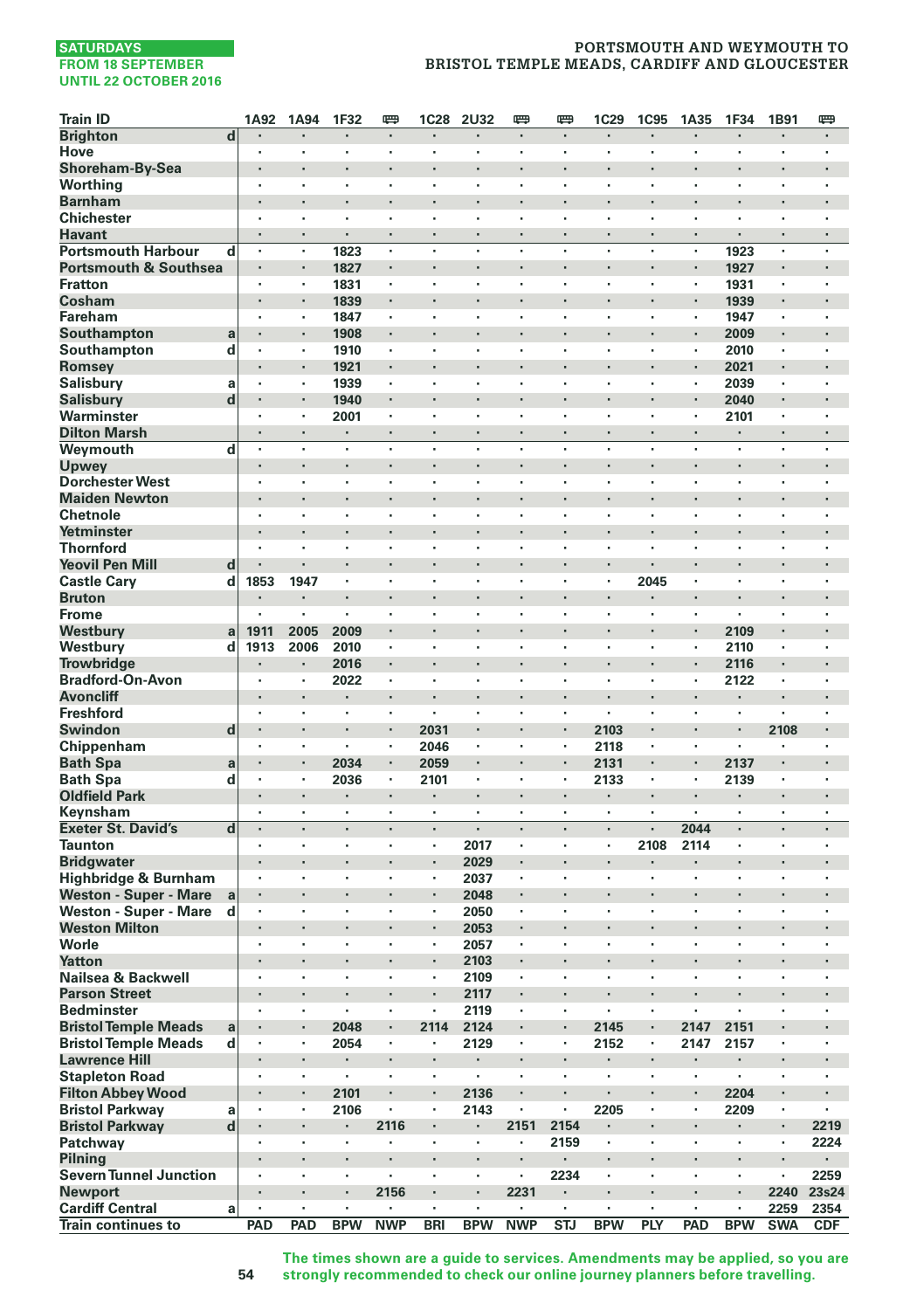### **PORTSMOUTH AND WEYMOUTH TO BRISTOL TEMPLE MEADS, CARDIFF AND GLOUCESTER**

| Train ID                                            |                         | 1A37         | <b>1C31</b>          | 1B98       | 1F36         | <b>1C32</b>  | 1B94       | 罒          | 1C96           | <b>1C33</b>          | <b>1C36</b>  |
|-----------------------------------------------------|-------------------------|--------------|----------------------|------------|--------------|--------------|------------|------------|----------------|----------------------|--------------|
| <b>Brighton</b>                                     | $\overline{\mathbf{d}}$ |              |                      |            |              |              |            |            |                |                      |              |
| Hove                                                |                         | ٠            |                      | ٠          | ×            | ï            | ٠          | ٠          | $\cdot$        | $\cdot$              | ٠            |
| Shoreham-By-Sea                                     |                         |              |                      | ł.         |              |              | ï          |            |                |                      |              |
| Worthing                                            |                         |              | ï                    | ï          | ï            | ï            | ï          | ï          | ï              |                      | ï            |
| <b>Barnham</b>                                      |                         |              |                      | l,         | l,           |              | l,         |            |                |                      |              |
| <b>Chichester</b>                                   |                         |              |                      | ×,         | ï<br>l,      | ï            | ï          | ٠          |                |                      |              |
| <b>Havant</b><br><b>Portsmouth Harbour</b>          | d                       | $\cdot$      | $\ddot{\phantom{0}}$ | ×<br>٠     | 2023         | ×,           | ٠          | ٠          |                | $\ddot{\phantom{0}}$ | ٠            |
| <b>Portsmouth &amp; Southsea</b>                    |                         |              | ł,                   | ×,         | 2027         |              |            |            |                |                      | ï            |
| <b>Fratton</b>                                      |                         | $\cdot$      | $\cdot$              | ×.         | 2031         | ï            | ï          | ٠          | $\cdot$        |                      | ï            |
| Cosham                                              |                         |              |                      | ×,         |              |              | ł,         |            |                |                      |              |
| Fareham                                             |                         | ٠            |                      | ٠          | 2047         | ٠            | ï          | ٠          |                | ٠                    | ï            |
| Southampton                                         | a                       |              |                      |            | 2110         |              |            |            |                |                      |              |
| Southampton                                         | d                       |              |                      | ï          | 2110         | ï            | ï          | ï          |                |                      | ï            |
| Romsey                                              |                         | l,           |                      |            | 2121         | l,           |            | l,         |                |                      | ï            |
| <b>Salisbury</b>                                    | a                       |              |                      | ×,         | 2140         |              | ï          | ٠          |                |                      |              |
| <b>Salisbury</b>                                    | d                       |              | ł.                   | ٠          | 2140         |              |            |            |                |                      |              |
| Warminster                                          |                         | ٠            |                      | ٠          | 2201         | ٠            | ٠          | ٠          |                |                      | ï            |
| <b>Dilton Marsh</b>                                 |                         |              |                      |            |              | ï            | ï          |            |                |                      | ï            |
| Weymouth                                            | d                       |              |                      | ï          | ï            | ï            | ï          | ï          |                |                      | ï            |
| Upwey                                               |                         |              |                      | i,         |              |              |            |            |                |                      | ï            |
| <b>Dorchester West</b>                              |                         | ,            |                      | ï          | ×            |              | ï          | ï          |                | ,                    |              |
| <b>Maiden Newton</b><br><b>Chetnole</b>             |                         |              |                      | ï          | ï            | ï            | ï          | ï          |                |                      | ï            |
| Yetminster                                          |                         |              |                      | ï          | ï            | l,           | l,         |            |                |                      | ï            |
| <b>Thornford</b>                                    |                         |              | ÷,                   | ï          | ä,           | ï            | ï          | ä,         | $\overline{a}$ | ï                    | ï            |
| <b>Yeovil Pen Mill</b>                              | d                       |              |                      |            |              |              |            |            |                |                      |              |
| <b>Castle Cary</b>                                  | d                       |              | $\cdot$              | ٠          | ٠            | ï            | ï          | ï          | 2147           | ٠                    | ï            |
| <b>Bruton</b>                                       |                         | $\cdot$      |                      | ×          | ł.           |              |            |            |                |                      |              |
| Frome                                               |                         |              | $\cdot$              | ٠          | ï            | ï            | ٠          | ٠          |                | $\cdot$              | ï            |
| Westbury                                            | a                       |              |                      | ł,         | 2210         |              | l,         |            |                |                      | ï            |
| Westbury                                            | d                       |              |                      | ï          | 2210         |              |            |            |                |                      | ï            |
| <b>Trowbridge</b>                                   |                         |              |                      | ×          | 2216         |              |            |            |                |                      |              |
| <b>Bradford-On-Avon</b>                             |                         |              |                      | ï          | 2222         | ï            | ï          |            |                |                      | ï            |
| <b>Avoncliff</b>                                    |                         |              |                      | l,         |              | l,           |            |            |                |                      |              |
| <b>Freshford</b>                                    |                         | $\cdot$      | $\cdot$              | ٠          | ٠            | ï            |            | ٠          |                |                      | ï            |
| <b>Swindon</b>                                      | d                       |              | 2132                 | 2209       |              | 2232         | 2308       |            |                | 2341                 | 0042         |
| Chippenham                                          |                         | $\cdot$      | 2146                 | ٠          | ï            | 2247         | ï          | ï          | $\cdot$        | 2355                 | 0056         |
| <b>Bath Spa</b>                                     | a<br>d                  | $\cdot$      | 2200<br>2202         | ×<br>٠     | 2234<br>2236 | 2300<br>2302 | ï          | ï          | $\cdot$        | 0009<br>0011         | 0110<br>0112 |
| <b>Bath Spa</b><br><b>Oldfield Park</b>             |                         |              |                      | i,         | ٠            |              | l,         |            |                |                      | ×,           |
| Keynsham                                            |                         |              |                      | ï          |              |              |            | ï          |                |                      | ï            |
| <b>Exeter St. David's</b>                           | $\mathbf d$             |              |                      |            | ×            |              |            |            |                |                      | ł            |
| <b>Taunton</b>                                      |                         | 2130         |                      | ×,         | ï            | ï            | ï          | ï          | 2209           |                      | ï            |
| <b>Bridgwater</b>                                   |                         |              |                      | i,         | ï            |              |            |            |                |                      | ï            |
| Highbridge & Burnham                                |                         |              | $\cdot$              | ٠          | ٠            | ٠            | ٠          | ٠          | $\cdot$        |                      | ï            |
| Weston - Super - Mare                               | a                       | 2151         |                      | i,         |              |              |            |            |                |                      |              |
| Weston - Super - Mare                               | d                       | 2153         | $\cdot$              | ٠          | ٠            | ï            | ï          | ٠          |                | $\cdot$              | ×            |
| <b>Weston Milton</b>                                |                         |              | $\cdot$              |            |              |              |            |            |                |                      |              |
| Worle                                               |                         |              |                      | ï          | ï            | ï            |            |            |                |                      | ï            |
| <b>Yatton</b>                                       |                         |              |                      |            |              | ï            | l,         | l,         |                | l,                   | ï            |
| Nailsea & Backwell                                  |                         |              |                      | ٠          | ï            |              |            | ï          |                |                      |              |
| <b>Parson Street</b>                                |                         |              |                      | ł          |              |              |            |            |                |                      |              |
| <b>Bedminster</b>                                   |                         |              | $\cdot$              | ٠<br>i,    | ٠            |              | ï          | ï          | $\cdot$        |                      | ï            |
| <b>Bristol Temple Meads</b>                         | al                      | 2212<br>2230 | 2214                 | ٠          | 2250         | 2315<br>,    | ٠          | ٠          |                | 0023                 | 0124         |
| <b>Bristol Temple Meads</b><br><b>Lawrence Hill</b> | d                       |              | 2217                 | i,         | 2255         |              |            |            |                |                      |              |
| <b>Stapleton Road</b>                               |                         | ,            | $\cdot$              | ٠          | ٠            |              | ï          | ï          |                |                      | ×            |
| <b>Filton Abbey Wood</b>                            |                         |              |                      | ٠          | 2302         |              |            |            |                |                      |              |
| <b>Bristol Parkway</b>                              | a                       |              |                      | ï          | 2307         |              | ,          |            |                |                      | ï            |
| <b>Bristol Parkway</b>                              | $\mathbf d$             |              | ,                    |            |              | ï            | ï          | 2327       |                |                      | ï            |
| Patchway                                            |                         | ÷            | $\cdot$              | ٠          |              | ï            | ï          | 2332       |                | ï                    | ï            |
| Pilning                                             |                         |              |                      | ł          |              |              |            |            |                |                      | ý            |
| <b>Severn Tunnel Junction</b>                       |                         | ٠            | $\cdot$              | ٠          | ٠            | ٠            | ٠          | 00s07      |                |                      | ï            |
| <b>Newport</b>                                      |                         |              |                      | 2341       |              |              | 0035       | 00s32      |                |                      |              |
| <b>Cardiff Central</b>                              | a                       | $\cdot$      |                      | 2359       | ٠            | ï            | 0054       | 0102       |                |                      | ï            |
| <b>Train continues to</b>                           |                         | PAD          | <b>EXD</b>           | <b>SWA</b> | <b>BPW</b>   | <b>BRI</b>   | <b>CDF</b> | <b>CDF</b> | PLY            | <b>BRI</b>           | <b>BRI</b>   |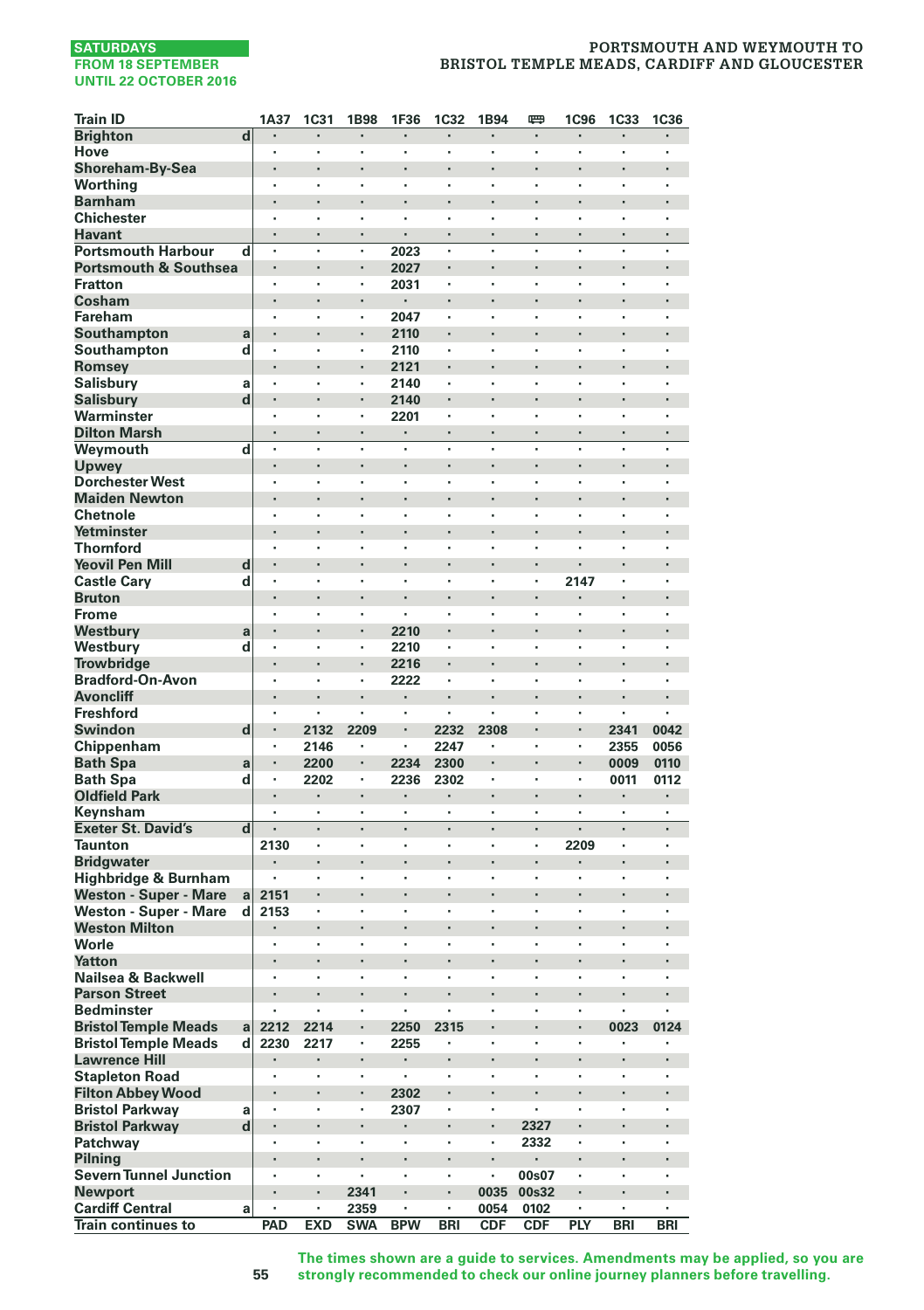# **PORTSMOUTH AND WEYMOUTH TO BRISTOL TEMPLE MEADS, CARDIFF AND GLOUCESTER**

| <b>Train ID</b>                               |                                                 | 1C76<br>1A92         | 2U07       | 1L30    | 罒                    | œ            | 1A10      | 2B06                 | 罒       | 罒          | 1B15                     | <b>1C05</b>          | 1A13                   | 1F10           |
|-----------------------------------------------|-------------------------------------------------|----------------------|------------|---------|----------------------|--------------|-----------|----------------------|---------|------------|--------------------------|----------------------|------------------------|----------------|
| <b>Brighton</b>                               | d                                               |                      |            |         | $\cdot$              |              |           |                      |         | ł          |                          |                      |                        |                |
| Hove                                          | $\cdot$                                         | $\cdot$              | ٠          | ٠       | ٠                    | ٠            | $\cdot$   | $\cdot$              | $\cdot$ | ٠          | ٠                        | ٠                    | ٠                      | $\cdot$        |
| Shoreham-By-Sea                               | $\cdot$                                         | $\cdot$              |            |         | $\cdot$              |              |           |                      |         | ł.         | ł.                       |                      |                        |                |
| Worthing                                      | $\cdot$                                         |                      | ٠          | ٠       | ï                    | l,           |           | $\cdot$              |         | ٠          | ٠                        | $\cdot$              | ٠                      | ï              |
| <b>Barnham</b>                                |                                                 | $\cdot$              | ï          | ï       | $\cdot$              |              |           | $\cdot$              |         | ٠          | ï                        | ٠                    |                        |                |
| <b>Chichester</b>                             |                                                 |                      | ×          | ï       |                      | ï            |           | $\cdot$              |         | ٠          | ï                        |                      | ٠                      |                |
| Havant                                        | $\bullet$                                       | $\cdot$              | ٠          | ٠       | $\blacksquare$       | ×            | $\cdot$   | $\cdot$              | $\cdot$ | ٠          | ٠                        | $\blacksquare$       | $\blacksquare$         |                |
| <b>Portsmouth Harbour</b>                     | d<br>$\cdot$                                    | $\cdot$              | ÷,         | ÷,      |                      | ÷,           | $\cdot$   | $\cdot$              | $\cdot$ | ä,         | $\overline{\phantom{a}}$ | ÷.                   | ٠                      | $\cdot$        |
| <b>Portsmouth &amp; Southsea</b>              | $\cdot$                                         | $\cdot$              | ï          | ł.      | $\cdot$              |              |           |                      |         | ×          |                          |                      | ×                      |                |
| <b>Fratton</b>                                | $\cdot$                                         | $\cdot$              | ×<br>ï     | $\cdot$ | ×                    | ÷,<br>ï      | $\cdot$   | $\cdot$              | $\cdot$ | ٠          | $\cdot$<br>ï             | ×                    | ×                      | $\cdot$        |
| Cosham<br>Fareham                             | $\cdot$                                         | $\cdot$              | ٠          | ٠       | ٠                    | ٠            | $\cdot$   | $\cdot$              | $\cdot$ | ×<br>٠     | ٠                        | $\ddot{\phantom{a}}$ | ٠                      | $\cdot$        |
| Southampton                                   | a<br>$\centering \label{eq:reduced}$            | $\cdot$              |            |         | ٠                    |              |           |                      |         | ×          |                          | ×                    |                        |                |
| Southampton                                   | d                                               |                      | l,         | l,      | ï                    | ł,           |           |                      |         | ï          | ł,                       | ï                    | ï                      |                |
| Romsey                                        |                                                 | $\cdot$              | ï          | ï       |                      |              |           | $\ddot{\phantom{0}}$ |         | i,         | ï                        |                      |                        |                |
| <b>Salisbury</b>                              | a                                               |                      | ٠          | ï       | $\cdot$              | ï            |           | $\cdot$              |         | ٠          | ×                        | $\cdot$              | ٠                      |                |
| <b>Salisbury</b>                              | $\mathbf d$<br>$\blacksquare$                   | $\cdot$              | ٠          |         | ٠                    |              | ٠         |                      |         | ٠          |                          | ٠                    | ٠                      |                |
| Warminster                                    | $\cdot$                                         | $\cdot$              | ٠          | ٠       | ٠                    | ٠            | ٠         | $\cdot$              | $\cdot$ | ٠          | $\cdot$                  | ×                    | ٠                      | $\cdot$        |
| <b>Dilton Marsh</b>                           | $\cdot$                                         |                      | ł.         | i,      |                      |              |           | $\cdot$              |         | ä,         | ×,                       | ×,                   |                        |                |
| Weymouth                                      | $\overline{\mathbf{d}}$<br>$\cdot$              |                      | ł,         | ł,      |                      | l,           |           | $\cdot$              |         | ï          | ÷,                       |                      | l,                     | Ţ              |
| Upwey                                         |                                                 |                      |            | ï       |                      | ï            | ÷         |                      |         | ×          | ï                        |                      |                        |                |
| <b>Dorchester West</b>                        | ٠                                               |                      | ٠          | ٠       | ٠                    | ٠            | $\cdot$   | $\cdot$              |         | ×          | ٠                        | $\cdot$              | ٠                      | $\cdot$        |
| <b>Maiden Newton</b>                          | $\cdot$                                         | $\cdot$              |            | ×       | ×                    |              |           |                      |         | ×          | ł.                       | ×                    | ٠                      |                |
| Chetnole                                      |                                                 |                      |            |         | ï                    |              |           |                      |         | ï          | ł,                       | ï                    |                        |                |
| Yetminster                                    | $\cdot$                                         | $\cdot$              | l,         | ï       | $\ddot{\phantom{0}}$ | ï            |           | $\cdot$              |         | i,         | ï                        |                      |                        |                |
| <b>Thornford</b>                              |                                                 | $\cdot$              |            |         | ×                    | ÷,           | l.        | $\ddot{\phantom{0}}$ | $\cdot$ | ï          | ÷.                       | i.                   | i.                     |                |
| <b>Yeovil Pen Mill</b>                        | d<br>$\centering \label{eq:reduced}$<br>$\cdot$ | $\bullet$<br>$\cdot$ | ٠          | ٠       | ٠<br>×               | ×            |           | $\cdot$              | $\cdot$ | ٠          | ٠                        | ×                    | ٠<br>×                 | ٠              |
| <b>Castle Cary</b><br><b>Bruton</b>           | d<br>$\cdot$                                    | $\cdot$              | ł.         | ł.      | $\blacksquare$       |              |           |                      |         |            |                          | ٠                    | $\blacksquare$         |                |
| <b>Frome</b>                                  | $\cdot$                                         | $\cdot$              | ×          | $\cdot$ | ×                    | ×            | $\cdot$   | $\cdot$              | $\cdot$ | ٠          | ٠                        | ×                    | $\cdot$                | 0932           |
| Westbury                                      | a                                               | $\cdot$              |            |         | $\cdot$              |              |           |                      |         | ×          | ï                        | ٠                    | l,                     | 0941           |
| Westbury                                      | d<br>$\cdot$                                    |                      | ×          | ×       | ٠                    | ٠            |           | $\cdot$              |         | ï          | ×                        | ï                    | $\cdot$                | 0950           |
| <b>Trowbridge</b>                             | $\cdot$                                         | $\cdot$              |            |         | ٠                    |              |           |                      |         | ×          |                          | ×                    | $\blacksquare$         | 0956           |
| <b>Bradford-On-Avon</b>                       | $\cdot$                                         |                      | ×          | ï       |                      | ٠            |           | $\cdot$              |         | ٠          | ٠                        | $\cdot$              |                        | 1002           |
| <b>Avoncliff</b>                              | $\cdot$                                         | $\cdot$              | l,         | ï       |                      | l,           |           |                      |         |            |                          |                      |                        | 1005           |
| <b>Freshford</b>                              | $\cdot$                                         | $\cdot$              | ×          | ×       | ×                    | ×            | $\cdot$   | $\cdot$              | $\cdot$ | ×,         | $\bullet$                | ×                    | ×,                     | 1007           |
| <b>Swindon</b>                                | d<br>$\cdot$                                    |                      |            |         |                      |              |           |                      |         |            | 0910                     | 0915                 |                        |                |
| Chippenham                                    | $\cdot$                                         | $\cdot$              | ٠          | ٠       | ٠                    | ٠            | $\cdot$   | $\cdot$              |         | ٠          | ٠                        | 0931                 | ٠                      | $\blacksquare$ |
| <b>Bath Spa</b>                               | a<br>$\blacksquare$                             | $\cdot$              |            | ł.      | ×                    |              |           |                      |         | ×          | ł.                       | 0944                 | $\blacksquare$         | 1018           |
| <b>Bath Spa</b>                               | d<br>$\cdot$                                    | $\cdot$              | ٠          | ٠<br>ï  | $\cdot$              | ٠            |           | $\cdot$<br>$\cdot$   |         | ٠<br>ä,    | ×<br>ï                   | 0944                 | ×,<br>×,               | 1019           |
| <b>Oldfield Park</b><br>Keynsham              |                                                 |                      |            | ï       | $\cdot$<br>ï         | ï            |           |                      |         | ï          | ï                        | ï                    |                        | 1022           |
| <b>Exeter St. David's</b>                     | d<br>$\cdot$                                    | $\cdot$              | ٠          | ×       | $\blacksquare$       | ×            | $\cdot$   | $\cdot$              |         |            | ×                        | $\blacksquare$       | $\blacksquare$         | 1029           |
| <b>Taunton</b>                                | $\cdot$                                         | $\cdot$              |            |         |                      | ×            | $\cdot$   | $\cdot$              | $\cdot$ | ٠          | ٠                        |                      |                        |                |
| <b>Bridgwater</b>                             |                                                 |                      |            | ï       |                      | ï            |           |                      |         | ł.         | ï                        | ï                    |                        |                |
| Highbridge & Burnham                          | $\cdot$                                         | $\cdot$              | ×          | ×       | ×                    | ÷,           | $\cdot$   | $\cdot$              | $\cdot$ | ×.         | $\cdot$                  | ×                    | ×                      | $\cdot$        |
| Weston - Super - Mare                         | a                                               |                      |            |         |                      |              |           |                      |         |            |                          | ٠                    |                        |                |
| Weston - Super - Mare                         | d<br>$\cdot$                                    |                      | ٠          | ٠       | ٠                    | $\cdot$      | 0811      | $\cdot$              |         | ٠          | ×                        | $\cdot$              | 0956                   | $\cdot$        |
| <b>Weston Milton</b>                          | $\blacksquare$                                  | $\blacksquare$       | ٠          |         | ٠                    | ٠            | ٠         | $\cdot$              |         | ٠          |                          |                      |                        |                |
| Worle                                         |                                                 |                      | ï          | ×       | ٠                    | ł,           | 0818      |                      |         | ٠          | ł,                       | ï                    | 1003                   | $\cdot$        |
| <b>Yatton</b>                                 | $\cdot$                                         |                      | ï          | ï       |                      |              | 0825      |                      |         | ï          | ï                        | ï                    | 1010                   |                |
| Nailsea & Backwell                            |                                                 |                      | ٠          | ï       | ٠                    | ٠            | 0831      | $\cdot$              |         | ٠          | ï                        | $\cdot$              | 1016                   |                |
| <b>Parson Street</b>                          | ٠                                               | $\cdot$              |            |         | ٠                    |              | ٠         | $\cdot$              |         |            | ï                        |                      |                        |                |
| <b>Bedminster</b>                             | $\cdot$                                         |                      | ٠          | ٠       | ٠                    | ٠            | $\cdot$   | $\cdot$              |         | ٠          | ٠                        | ٠                    | ٠                      |                |
| <b>Bristol Temple Meads</b>                   | a<br>$\cdot$                                    |                      |            |         | $\cdot$              | ï<br>$\cdot$ | 0842      |                      |         | ×,         | ï<br>٠                   | 0958                 | 1027                   | 1037           |
| <b>Bristol Temple Meads</b>                   | d                                               | $\cdot$              | 0810       | 0820    |                      | ï            | 0845      | 0930                 |         | i,         | ï                        | 1000                 | 1030<br>$\blacksquare$ | 1040           |
| <b>Lawrence Hill</b><br><b>Stapleton Road</b> | ٠                                               |                      | ä,         | ٠       | $\cdot$              | ٠            | $\cdot$   |                      |         | ٠          | ×                        | $\cdot$              | $\cdot$                | ۰              |
| <b>Filton Abbey Wood</b>                      | $\bullet$                                       | $\blacksquare$       | 0817       |         | $\blacksquare$       |              | $\bullet$ | 0937                 | $\cdot$ | ٠          |                          |                      | $\blacksquare$         | 1048           |
| <b>Bristol Parkway</b>                        | a                                               |                      | 0822       | 0829    |                      | ï            |           | 0942                 |         | ï          |                          | ï                    |                        | 1052           |
| <b>Bristol Parkway</b>                        | $\mathbf d$                                     | $\cdot$              | ٠          | 0830    | 0830                 | 0930         |           | $\cdot$              | 1000    | 1005       | ï                        |                      |                        |                |
| Patchway                                      |                                                 | $\cdot$              | ٠          |         |                      | ï            | $\cdot$   | $\cdot$              | 1010    |            | ×                        |                      | ×                      |                |
| Pilning                                       |                                                 | $\bullet$            |            |         | ٠                    | ï            |           |                      |         | ٠          |                          |                      |                        |                |
| <b>Severn Tunnel Junction</b>                 | $\cdot$                                         | $\cdot$              | ٠          | ×       | 0900                 | 1000         | $\cdot$   | $\cdot$              | 1045    | ×,         | $\cdot$                  | $\ddot{\phantom{a}}$ | ٠                      | $\cdot$        |
| <b>Newport</b>                                |                                                 | $\cdot$              |            |         | 0925                 | 1025         |           | $\cdot$              |         | 1050       | 1034                     | ٠                    |                        |                |
| <b>Cardiff Central</b>                        | a<br>$\cdot$                                    | $\cdot$              | ×          | ×       |                      | ٠            | $\cdot$   | $\cdot$              | $\cdot$ | ٠          | 1049                     |                      |                        | $\cdot$        |
| <b>Train continues to</b>                     | PLY                                             | PAD                  | <b>BPW</b> | PAD     | <b>NWP</b>           | <b>NWP</b>   | PAD       | <b>BPW</b>           | STJ     | <b>NWP</b> | <b>SWA</b>               | PNZ                  | <b>PAD</b>             | <b>BPW</b>     |

**The times shown are a guide to services. Amendments may be applied, so you are strongly recommended to check our online journey planners before travelling.**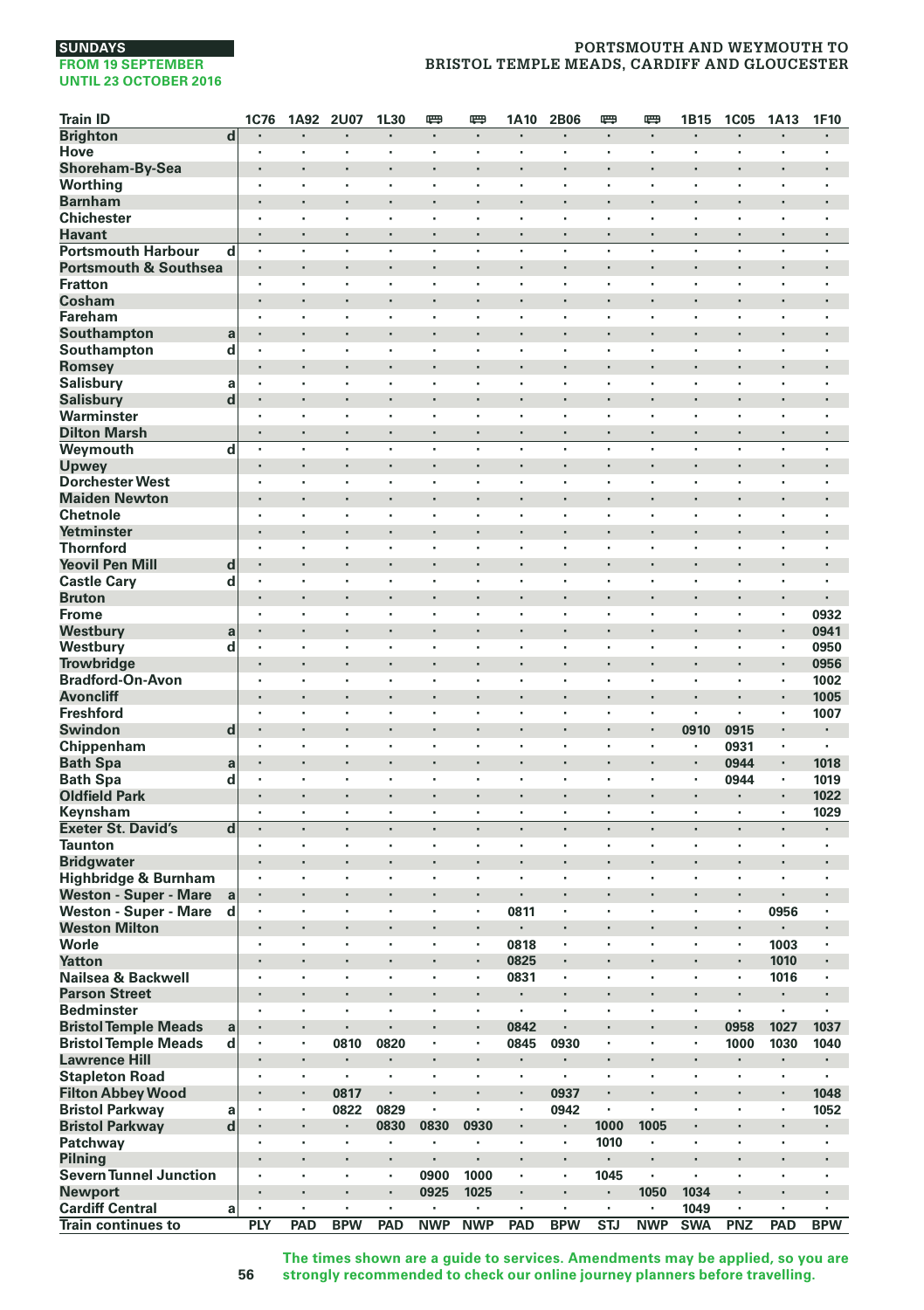# **PORTSMOUTH AND WEYMOUTH TO BRISTOL TEMPLE MEADS, CARDIFF AND GLOUCESTER**

| <b>Train ID</b>                               |             | 罒                    | 雫                               | 1C07       | 1B20       | <b>1A77</b>    | 1A78                      | <b>1F12</b>               | 罒              | 罒          | 罒          | 1C09                 | 1A17                 | 1B25           | 1F14       |
|-----------------------------------------------|-------------|----------------------|---------------------------------|------------|------------|----------------|---------------------------|---------------------------|----------------|------------|------------|----------------------|----------------------|----------------|------------|
| <b>Brighton</b>                               | d           |                      | $\centering \label{eq:reduced}$ | ٠          |            |                |                           | ٠                         |                |            |            | ٠                    |                      |                |            |
| Hove                                          |             | $\cdot$              | $\cdot$                         | ×          | ٠          | $\cdot$        | $\cdot$                   | $\cdot$                   | $\cdot$        | $\cdot$    | ٠          | ×                    | $\ddot{\phantom{a}}$ | $\cdot$        | ٠          |
| Shoreham-By-Sea                               |             | $\cdot$              |                                 |            |            |                |                           |                           |                |            | i,         | ï                    | l,                   |                |            |
| Worthing                                      |             | $\cdot$              | $\cdot$                         | ٠          | ٠          | $\cdot$        | $\cdot$                   | $\cdot$                   | $\cdot$        |            | ٠          | ×                    | ×                    | ٠              | ä,         |
| <b>Barnham</b>                                |             |                      |                                 |            | ï          |                |                           |                           |                |            | ٠          | ï                    | ٠                    |                |            |
| <b>Chichester</b>                             |             | ٠<br>$\cdot$         | $\cdot$<br>$\cdot$              | ٠<br>٠     | ×<br>×     | ٠<br>×         | ٠<br>$\cdot$              | ٠<br>$\cdot$              | $\cdot$        |            | ×<br>٠     | ٠<br>$\cdot$         | $\cdot$<br>$\cdot$   | ٠<br>$\cdot$   | ٠<br>٠     |
| <b>Havant</b><br><b>Portsmouth Harbour</b>    | d           | $\cdot$              | $\cdot$                         | ٠          | ٠          | $\cdot$        | $\cdot$                   | 0908                      | $\cdot$        |            | ×,         | ×                    | $\cdot$              | $\cdot$        | ×,         |
| <b>Portsmouth &amp; Southsea</b>              |             | $\cdot$              | $\cdot$                         | i,         | ï          | ï              | ×                         | 0912                      |                |            | ×          | i,                   | ×,                   |                |            |
| <b>Fratton</b>                                |             | $\cdot$              | $\cdot$                         | ٠          | ٠          | ٠              | $\ddot{\phantom{a}}$      | 0915                      |                | $\cdot$    | ٠          | $\cdot$              | ×                    | ×              | ٠          |
| Cosham                                        |             |                      |                                 | ł.         | ï          |                |                           | 0923                      | $\cdot$        |            |            |                      |                      |                |            |
| <b>Fareham</b>                                |             | ٠                    | $\cdot$                         | ٠          | ٠          | ٠              | ٠                         | 0932                      | $\cdot$        | ٠          | ٠          | ٠                    | ٠                    | ٠              | ٠          |
| Southampton                                   | a           |                      | $\cdot$                         |            |            |                | $\cdot$                   | 0953                      | $\cdot$        |            | ł.         |                      |                      |                |            |
| Southampton                                   | d           | $\cdot$              | $\cdot$                         |            | ł,         | ï              | ÷,                        | 0954                      | $\cdot$        | $\cdot$    | ł,         | ÷,                   |                      |                |            |
| Romsey                                        |             | $\cdot$              |                                 |            |            |                | $\cdot$                   | 1006                      |                |            | ×          | ï                    | ٠                    |                |            |
| <b>Salisbury</b>                              | a           |                      |                                 | ï          | ï          | ï              | ł,                        | 1024                      |                |            | ï          | ï                    | ï                    | ٠              |            |
| <b>Salisbury</b>                              | d           | $\blacksquare$       |                                 | ٠          |            | ×              | ٠                         | 1025                      | $\bullet$      |            | ×          |                      | ٠                    | ٠              |            |
| Warminster                                    |             | $\cdot$              |                                 | ٠          | ٠          | ï              | $\cdot$                   | 1049                      |                |            | ٠          | $\cdot$              | ×                    | ٠              | ٠          |
| <b>Dilton Marsh</b>                           |             | $\cdot$              | $\cdot$                         | ä,         | i,         |                | ×                         | 10x54                     |                |            | ä,         | ×                    |                      |                | ä,         |
| Weymouth                                      | d           |                      | $\cdot$                         | ٠          | ï          | ×              | l,                        |                           | $\cdot$        | $\cdot$    | ٠          | ×                    | ×                    | ×              | ï          |
| Upwey<br><b>Dorchester West</b>               |             | $\cdot$              | $\cdot$                         | ٠          | ٠          | ٠              | ٠                         | ٠                         | $\cdot$        | $\cdot$    | ٠          | ï<br>٠               | ٠                    | ٠              | ٠          |
| <b>Maiden Newton</b>                          |             |                      | $\cdot$                         |            |            |                | ٠                         | ٠                         |                |            |            | ×                    | ×                    |                |            |
| Chetnole                                      |             | $\cdot$              |                                 | ï          | l,         | ï              | ×                         | ï                         |                |            | ï          | ×                    | ï                    | ï              | ï          |
| Yetminster                                    |             | $\ddot{\phantom{0}}$ |                                 | ٠          | l,         | l,             |                           |                           |                |            | ý          | ï                    | l,                   | ×.             |            |
| <b>Thornford</b>                              |             |                      |                                 | ×,         | ï          | ï              | $\cdot$                   | $\cdot$                   |                |            | ٠          | ٠                    | ٠                    | ٠              | ï          |
| <b>Yeovil Pen Mill</b>                        | d           | $\bullet$            |                                 | ٠          |            |                | ٠                         |                           |                |            | ٠          |                      |                      |                |            |
| <b>Castle Cary</b>                            | d           | $\cdot$              |                                 | ٠          | ٠          | 0926           | ٠                         | ٠                         | $\cdot$        |            | ٠          | ٠                    | ٠                    | ٠              | ٠          |
| <b>Bruton</b>                                 |             |                      |                                 | ï          | i,         |                | ą                         |                           |                |            | i,         | ï                    |                      |                | ï          |
| Frome                                         |             | $\cdot$              | $\cdot$                         | ٠          | ×          | ٠              | $\ddot{\phantom{a}}$      | ×                         |                |            | ٠          | ٠                    | ٠                    | ٠              | ×,         |
| Westbury                                      | a           |                      |                                 |            | ï          | 0943           | 1047                      | 1058                      |                |            | ×          | ï                    |                      |                |            |
| Westbury                                      | d           | ٠                    |                                 | ٠          | ٠          | 0946           | 1053                      | 1058                      |                | ,          | ×          | ٠                    | $\cdot$              | ٠              | ï          |
| <b>Trowbridge</b>                             |             |                      |                                 | ×          |            | ×              | $\blacksquare$            | 1105                      | $\cdot$        | ł.         | ×          |                      | ×                    |                |            |
| <b>Bradford-On-Avon</b>                       |             | $\cdot$              |                                 | ł,<br>i,   | ï          | ï<br>ï         | $\cdot$                   | 1111                      | $\cdot$        |            | ï<br>i,    | ×<br>i,              | ï                    |                | ï<br>ï     |
| <b>Avoncliff</b><br>Freshford                 |             |                      | $\cdot$                         | ä,         | ÷,         | ł.             | $\ddot{\phantom{a}}$      | ٠<br>ä,                   | $\cdot$        |            | ï          | $\ddot{\phantom{a}}$ |                      |                | ł.         |
| Swindon                                       | d           | $\bullet$            |                                 | 1015       | 1044       |                | ×                         |                           |                |            | ×          | 1112                 |                      | 1140           |            |
| Chippenham                                    |             | $\cdot$              | $\cdot$                         | 1029       | ×          | ×              | $\ddot{\phantom{a}}$      | $\ddot{\phantom{a}}$      | $\cdot$        | $\cdot$    | ×          | 1127                 | ×                    | ٠              | ٠          |
| <b>Bath Spa</b>                               | a           | $\cdot$              | $\cdot$                         | 1044       |            |                | $\cdot$                   | 1124                      | $\cdot$        |            |            | 1140                 |                      |                |            |
| <b>Bath Spa</b>                               | d           | $\cdot$              | $\cdot$                         | 1045       | $\cdot$    | ×              | $\ddot{\phantom{a}}$      | 1124                      | $\cdot$        | $\cdot$    | ٠          | 1141                 | ×                    | ٠              | ٠          |
| <b>Oldfield Park</b>                          |             | $\cdot$              | $\cdot$                         | ٠          | ï          | ×,             |                           | 1127                      | $\cdot$        |            | ×,         | ٠                    | ×,                   | ٠              |            |
| Keynsham                                      |             |                      |                                 | ٠          | ×          | ٠              | ٠                         | 1135                      |                |            | ł,         | ×                    |                      | ٠              | ï          |
| <b>Exeter St. David's</b>                     | $\mathbf d$ | $\cdot$              | $\cdot$                         | ٠          | ٠          | $\blacksquare$ | $\cdot$                   | $\blacksquare$            | $\blacksquare$ | $\bullet$  | ٠          | ٠                    | 1118                 | $\blacksquare$ | ٠          |
| <b>Taunton</b>                                |             | $\cdot$              |                                 | ٠          | ×          | ٠              | $\cdot$                   | $\blacksquare$            |                |            | ٠          | ×                    | 1148                 | ٠              | ٠          |
| <b>Bridgwater</b>                             |             |                      |                                 | ï          | ï          | ï              | l,                        |                           |                |            | ï          | ï                    |                      | ï              |            |
| Highbridge & Burnham                          |             | $\cdot$              | $\cdot$                         | ×          | ٠          | ×              | $\ddot{\phantom{a}}$      | ×                         | $\cdot$        | $\cdot$    | ٠          | $\bullet$            | ×                    | ×              | ٠          |
| <b>Weston - Super - Mare</b>                  | a           |                      |                                 |            |            |                |                           |                           |                |            |            |                      |                      |                |            |
| Weston - Super - Mare<br><b>Weston Milton</b> | d           | $\cdot$<br>$\cdot$   | $\cdot$<br>$\cdot$              | ٠          | ٠<br>ł     | ٠              | ٠<br>$\ddot{\phantom{0}}$ | ٠                         | $\cdot$        | $\cdot$    | ٠          | ٠<br>٠               | ٠                    | ٠              | ٠          |
| Worle                                         |             | $\cdot$              | $\cdot$                         | ٠          | ×          | ٠              | ٠                         | ٠                         |                |            | ł,         | ×                    | $\cdot$              | ٠              | $\cdot$    |
| <b>Yatton</b>                                 |             | $\cdot$              |                                 |            | ï          |                | $\cdot$                   |                           | $\overline{a}$ |            | ï          | ï                    |                      | $\cdot$        | ï          |
| Nailsea & Backwell                            |             |                      |                                 | ×,         | ł,         | ï              | $\cdot$                   | $\cdot$                   |                |            | ł,         | ٠                    | $\cdot$              | ٠              |            |
| <b>Parson Street</b>                          |             |                      |                                 | ×          |            | ×              | $\ddot{\phantom{0}}$      |                           |                |            | ×          | l,                   | ٠                    | ×              |            |
| <b>Bedminster</b>                             |             | $\cdot$              | $\cdot$                         | ٠          | ٠          | ٠              | ٠                         | ٠                         | $\cdot$        | $\cdot$    | ٠          | ٠                    | ٠                    | ٠              | ٠          |
| <b>Bristol Temple Meads</b>                   | a           |                      |                                 | 1059       | ï          | ï              |                           | 1144                      |                |            | ï          | 1154                 | 1224                 | ï              |            |
| <b>Bristol Temple Meads</b>                   | d           | $\cdot$              | $\cdot$                         | ×          | ٠          | $\cdot$        | $\cdot$                   | 1147                      |                |            | ×,         | 1200                 | 1230                 | ٠              | 1248       |
| <b>Lawrence Hill</b>                          |             |                      |                                 |            | ï          |                |                           |                           |                |            | ×          | ı,                   |                      |                |            |
| <b>Stapleton Road</b>                         |             | ٠                    | $\cdot$                         | ٠          | ٠          | ٠              | ٠                         | $\cdot$                   |                | $\cdot$    | ٠          | ٠                    | ٠                    | ٠              | ä,         |
| <b>Filton Abbey Wood</b>                      |             | $\blacksquare$       | $\cdot$                         | ٠          | ł          |                | $\blacksquare$            | 1155                      | $\blacksquare$ |            | ٠          | ٠                    |                      | $\blacksquare$ | 1255       |
| <b>Bristol Parkway</b>                        | a           |                      |                                 |            |            | ï              |                           | 1200                      |                |            | ï          | ×                    | ï                    |                | 1300       |
| <b>Bristol Parkway</b>                        | $\mathbf d$ | 1100                 | 1145                            | i,<br>٠    | ï<br>٠     | ï<br>٠         | ×                         | $\blacksquare$<br>$\cdot$ | 1210           | 1210       | 1239       | ł.<br>×              | ×                    | ×              | ٠<br>٠     |
| Patchway                                      |             |                      |                                 | ٠          |            |                |                           |                           | 1220           |            |            |                      | ٠                    |                |            |
| Pilning<br><b>Severn Tunnel Junction</b>      |             |                      | $\cdot$                         | ٠          | ٠          | ×              | $\cdot$                   | $\cdot$                   | 1255           | $\cdot$    | ×          | ٠                    | ×                    | ٠              | ×          |
| <b>Newport</b>                                |             | 1145                 | 1230                            |            | 1208       |                |                           |                           |                | 1255       | 1324       | ×                    | ٠                    | 1304           |            |
| <b>Cardiff Central</b>                        | a           |                      | $\cdot$                         | ×          | 1226       |                |                           | ×                         | $\cdot$        |            |            | ÷,                   | ä,                   | 1322           | ٠          |
| Train continues to                            |             | <b>NWP</b>           | <b>NWP</b>                      | <b>BRI</b> | <b>CMN</b> | PAD            | PAD                       | <b>BPW</b>                | STJ            | <b>NWP</b> | <b>NWP</b> | <b>WSM</b>           | PAD                  | <b>CMN</b>     | <b>BPW</b> |

**The times shown are a guide to services. Amendments may be applied, so you are strongly recommended to check our online journey planners before travelling.**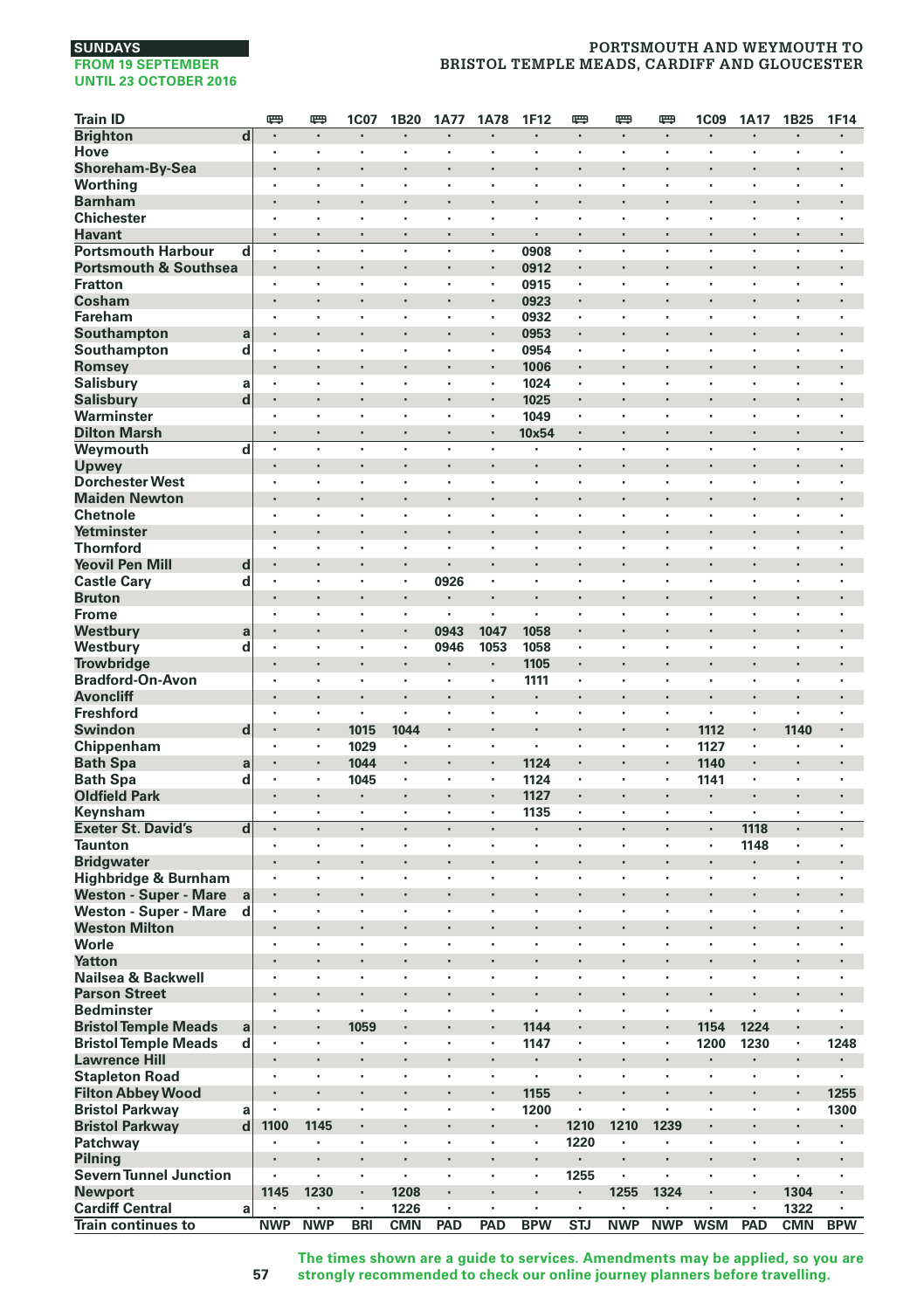# **PORTSMOUTH AND WEYMOUTH TO BRISTOL TEMPLE MEADS, CARDIFF AND GLOUCESTER**

| <b>Train ID</b>                            |                         | <b>emp</b>     | 1C11               | <b>1C77</b> | <b>1A81</b> | 1F16                 | <b>emp</b>           | <b>emp</b>         | 1B28                            | 1A20               | <b>1C13</b> | <b>1C84</b> | 1B35                      | 1A83                 | <b>1V00</b>               |
|--------------------------------------------|-------------------------|----------------|--------------------|-------------|-------------|----------------------|----------------------|--------------------|---------------------------------|--------------------|-------------|-------------|---------------------------|----------------------|---------------------------|
| <b>Brighton</b>                            | $\overline{\mathbf{d}}$ | $\cdot$        |                    |             |             |                      | ×,                   | $\cdot$            |                                 |                    |             |             | ×                         |                      | 1110                      |
| Hove                                       |                         | ٠              | $\cdot$            | ٠           | ٠           | ٠                    | $\cdot$              | $\cdot$            | $\cdot$                         |                    | ×           | ×           | ٠                         | ٠                    | 1114                      |
| Shoreham-By-Sea                            |                         |                | $\cdot$            |             | ł,          | ٠                    |                      | $\cdot$            | $\cdot$                         | $\cdot$            |             |             | ٠                         |                      | 1120                      |
| Worthing                                   |                         |                |                    | ï           | ï           |                      |                      |                    |                                 |                    |             | ï           |                           | ï                    | 1129                      |
| <b>Barnham</b>                             |                         |                |                    | l,          | ï           |                      | ï                    | $\cdot$            |                                 | $\cdot$            | ï           |             | $\ddot{\phantom{0}}$      | l,                   | 1153                      |
| <b>Chichester</b>                          |                         | $\cdot$        | $\cdot$            |             | ï           | ×                    | ٠                    |                    | $\cdot$                         | $\cdot$            | ×           | ä,          | l,                        | ï                    | 1201                      |
| <b>Havant</b>                              |                         | $\blacksquare$ | $\cdot$            | ٠           | ٠           |                      |                      | $\blacksquare$     |                                 | $\blacksquare$     | ø           | ٠           | ٠                         | $\blacksquare$       | 1212                      |
| <b>Portsmouth Harbour</b>                  | d                       | $\cdot$        | $\cdot$            | ×           | ×.          | 1108                 | $\ddot{\phantom{a}}$ | $\cdot$            | $\cdot$                         | $\cdot$            | ×           | ×           | ×                         | ×                    | ٠                         |
| <b>Portsmouth &amp; Southsea</b>           |                         | $\cdot$        |                    | ł           | ٠           | 1112                 |                      |                    |                                 | $\cdot$            | ł.          | ı,          |                           |                      |                           |
| <b>Fratton</b>                             |                         | $\cdot$        | $\cdot$            | ×           | ×,          | 1115                 | ×                    | $\cdot$            | $\cdot$                         |                    | ٠           | ٠           | ٠                         | ×                    | $\cdot$                   |
| Cosham                                     |                         |                |                    | ł.          |             | 1123                 |                      |                    |                                 | $\cdot$            | l,          | ï           |                           |                      | 1223                      |
| Fareham                                    |                         | ٠              | $\cdot$            | ×           | ٠           | 1132                 | $\cdot$              | $\cdot$            |                                 |                    | ٠           | ×           | ٠                         | $\cdot$              | 1232                      |
| Southampton                                | a                       |                | $\cdot$            | ٠           |             | 1153                 |                      | ٠                  |                                 | ٠                  |             | ï           | ٠                         |                      | 1253                      |
| Southampton                                | d                       | $\cdot$        |                    | ×           | ×,          | 1154                 | $\blacksquare$<br>l, | $\cdot$            |                                 |                    | ×           | ï           |                           | ٠                    | 1254                      |
| Romsey                                     |                         |                | $\cdot$            | l,          |             | 1206                 |                      | $\cdot$            |                                 | $\cdot$            | l,          | ï           |                           | l,                   | 1306                      |
| <b>Salisbury</b>                           | a                       | $\cdot$        | $\cdot$            | ×           | ×.          | 1224                 | ×,                   | $\cdot$            | $\cdot$                         | $\cdot$            | ×           | ٠           | $\cdot$                   | ٠                    | 1324                      |
| <b>Salisbury</b>                           | d                       |                |                    |             | ٠           | 1225                 |                      | $\cdot$            |                                 |                    |             |             |                           |                      | 1325                      |
| Warminster                                 |                         | $\cdot$        | $\cdot$<br>$\cdot$ | ٠<br>×      | ٠           | 1244                 | ٠                    | $\cdot$<br>$\cdot$ | $\ddot{\phantom{0}}$<br>$\cdot$ | $\cdot$<br>$\cdot$ | ٠<br>×      | ٠<br>÷      | ٠<br>$\ddot{\phantom{0}}$ | ٠                    | 1344                      |
| <b>Dilton Marsh</b>                        |                         | $\cdot$<br>l,  | $\cdot$            | ł,          | ×,<br>ï     | $\blacksquare$<br>l, | $\cdot$<br>÷,        | $\cdot$            | l,                              | l,                 | ł,          | ł,          | l,                        | $\cdot$<br>l,        | $\blacksquare$<br>$\cdot$ |
| Weymouth                                   | d                       |                |                    |             |             |                      |                      |                    |                                 |                    | ï           |             |                           |                      |                           |
| Upwey                                      |                         | ۰              | $\cdot$            | ï           | ×<br>ï      |                      | ł,                   |                    |                                 | $\cdot$            |             | ï           | ٠<br>ï                    |                      | $\cdot$                   |
| <b>Dorchester West</b>                     |                         | ٠              |                    |             |             | ٠                    |                      |                    |                                 |                    |             |             |                           | ٠                    |                           |
| <b>Maiden Newton</b>                       |                         | ٠              | $\cdot$            | ٠<br>٠      | ×<br>٠      | ٠<br>$\cdot$         | ×<br>$\cdot$         | $\cdot$<br>$\cdot$ |                                 | $\cdot$            | ×<br>×      | ٠           | ٠<br>٠                    | ×<br>$\cdot$         | $\bullet$                 |
| Chetnole                                   |                         |                |                    | ï           | l,          | l,                   |                      |                    |                                 |                    | ï           | ï           |                           |                      |                           |
| Yetminster                                 |                         | $\cdot$        | $\cdot$<br>$\cdot$ | ×           | ٠           | ×                    | ٠                    | $\cdot$<br>$\cdot$ | $\cdot$                         | $\cdot$            | ×           | ×.          | ×                         | ×                    | $\cdot$                   |
| <b>Thornford</b><br><b>Yeovil Pen Mill</b> |                         |                |                    |             |             |                      |                      |                    |                                 |                    |             |             |                           |                      |                           |
|                                            | d                       | $\cdot$        | $\cdot$            |             |             | ٠                    | ٠                    | $\cdot$            | $\cdot$                         |                    | ٠           | ٠           | ٠                         | ٠                    |                           |
| <b>Castle Cary</b>                         | d                       |                | $\cdot$            | 1134        | 1231        |                      |                      | $\cdot$            |                                 | $\cdot$            |             |             | ×                         |                      | $\cdot$                   |
| <b>Bruton</b><br><b>Frome</b>              |                         | ٠              | $\cdot$            | ٠           | ٠           | ٠                    | ٠                    | $\cdot$            |                                 |                    | ٠           | ٠           | ٠                         |                      |                           |
| Westbury                                   |                         |                |                    | ×           | 1250        | 1254                 | ï                    | $\cdot$            |                                 | $\cdot$            |             | ï           |                           | 1352                 | 1356                      |
| Westbury                                   | a<br>d                  |                |                    | ł,          | 1251        | 1256                 | ï                    |                    |                                 |                    |             | ï           |                           | 1354                 | 1358                      |
| <b>Trowbridge</b>                          |                         |                | $\cdot$            | ٠           | ٠           | 1302                 | ×                    | $\cdot$            |                                 | $\cdot$            |             |             | ٠                         |                      | 1404                      |
| <b>Bradford-On-Avon</b>                    |                         | $\cdot$        | $\cdot$            | ٠           | ٠           | 1308                 | $\cdot$              | $\cdot$            | $\cdot$                         | $\cdot$            |             | ٠           |                           | ٠                    | 1410                      |
| <b>Avoncliff</b>                           |                         |                |                    |             | ï           |                      |                      |                    |                                 |                    | ï           | ï           |                           |                      | 1413                      |
| <b>Freshford</b>                           |                         | $\cdot$        | $\cdot$            | ×           | ×.          | ×,                   | $\cdot$              | $\cdot$            | $\cdot$                         | $\cdot$            | ä,          | ä,          | ×                         | $\ddot{\phantom{a}}$ | 1416                      |
| Swindon                                    | d                       |                | 1210               |             |             |                      |                      |                    | 1246                            |                    | 1310        | 1344        | 1348                      |                      | $\bullet$                 |
| Chippenham                                 |                         | $\cdot$        | 1225               | ٠           | ٠           | $\blacksquare$       | ٠                    | $\cdot$            | $\cdot$                         |                    | 1325        | $\bullet$   | ٠                         | ٠                    | ٠                         |
| <b>Bath Spa</b>                            | a                       | $\bullet$      | 1239               | ٠           | ٠           | 1322                 |                      | $\bullet$          |                                 | $\blacksquare$     | 1339        | ٠           | ٠                         | $\blacksquare$       | 1426                      |
| <b>Bath Spa</b>                            | d                       | $\cdot$        | 1240               | ٠           | ٠           | 1323                 | ł,                   | $\cdot$            |                                 |                    | 1340        | ٠           | ٠                         | $\cdot$              | 1427                      |
| <b>Oldfield Park</b>                       |                         |                | $\cdot$            |             | ÷           | 1326                 |                      | $\cdot$            |                                 |                    | ٠           | ï           | $\cdot$                   |                      | 1430                      |
| Keynsham                                   |                         |                |                    | ×           |             | 1333                 | ٠                    |                    |                                 |                    | ×           | ٠           | ٠                         | ï                    | 1438                      |
| <b>Exeter St. David's</b>                  | $\overline{\mathbf{d}}$ |                | $\cdot$            | l,          | ×           |                      | ï                    |                    |                                 |                    | l,          | ï           |                           |                      | $\cdot$                   |
| Taunton                                    |                         | $\cdot$        | $\cdot$            | 1156        | ٠           | $\cdot$              | ٠                    | $\cdot$            | $\cdot$                         |                    | ٠           | ٠           | ٠                         | ٠                    |                           |
| <b>Bridgwater</b>                          |                         |                |                    |             | ï           |                      |                      |                    |                                 | $\cdot$            | ï           |             |                           |                      |                           |
| Highbridge & Burnham                       |                         | $\cdot$        | $\cdot$            | ٠           | ×,          | $\cdot$              | $\cdot$              | $\cdot$            |                                 |                    | ٠           | ٠           | ٠                         | $\cdot$              |                           |
| <b>Weston - Super - Mare</b>               | a                       |                |                    |             | ×           |                      |                      |                    |                                 |                    |             |             |                           |                      | $\cdot$                   |
| Weston - Super - Mare                      | d                       | $\cdot$        | $\cdot$            | ×           | ٠           | ×                    | ×                    | $\cdot$            | $\cdot$                         | 1320               | ×           | ×           | ٠                         | ×                    | ٠                         |
| <b>Weston Milton</b>                       |                         | $\bullet$      | $\bullet$          | ٠           |             | ٠                    | ×                    | $\cdot$            | $\bullet$                       | $\cdot$            | ٠           | ٠           | ٠                         |                      | $\blacksquare$            |
| Worle                                      |                         |                |                    | ï           | ï           | ï                    | ï                    |                    |                                 | 1326               | ï           | ï           | ï                         | ï                    |                           |
| <b>Yatton</b>                              |                         | $\cdot$        |                    | ł.          | i,          |                      |                      |                    |                                 | 1333               | ł.          | ï           |                           |                      |                           |
| Nailsea & Backwell                         |                         |                |                    | ×           | ٠           | ٠                    | ï                    | $\cdot$            |                                 | 1338               | ٠           | ٠           | ٠                         | $\cdot$              |                           |
| <b>Parson Street</b>                       |                         |                | $\cdot$            |             |             |                      |                      |                    |                                 |                    |             |             |                           |                      | $\cdot$                   |
| <b>Bedminster</b>                          |                         | ٠              | $\cdot$            | ٠           | ٠           | ٠                    | ٠                    | $\cdot$            | $\cdot$                         | $\cdot$            | ٠           | ٠           | ٠                         | $\cdot$              | ٠                         |
| <b>Bristol Temple Meads</b>                | a                       |                | 1255               | i,          |             | 1341                 |                      |                    |                                 | 1348               | 1355        |             |                           |                      | 1446                      |
| <b>Bristol Temple Meads</b>                | d                       | $\cdot$        | 1258               | ×,          | ×.          | 1348                 | ×                    |                    | $\cdot$                         | 1400               | 1355        | ×,          | $\cdot$                   | ï                    | 1450                      |
| <b>Lawrence Hill</b>                       |                         |                | $\cdot$            |             | i,          | ×                    |                      |                    |                                 | $\cdot$            | ٠           |             |                           | ï                    |                           |
| <b>Stapleton Road</b>                      |                         | ٠              | $\cdot$            | ٠           | ٠           | $\blacksquare$       | $\cdot$              | $\cdot$            |                                 |                    | ٠           | ×,          | ٠                         | $\cdot$              |                           |
| <b>Filton Abbey Wood</b>                   |                         |                | $\bullet$          | ٠           | ٠           | 1355                 | ۰                    | $\cdot$            |                                 | $\bullet$          | ×           |             | ٠                         | $\blacksquare$       | 1457                      |
| <b>Bristol Parkway</b>                     | a                       |                |                    | ×           | ï           | 1401                 | $\cdot$              |                    |                                 |                    |             | ٠           |                           | ٠                    | 1502                      |
| <b>Bristol Parkway</b>                     | d                       | 1310           |                    | ł.          | i,          | ٠                    | 1410                 | 1415               |                                 | $\cdot$            | ł.          | ï           |                           |                      |                           |
| Patchway                                   |                         |                | $\cdot$            | ٠           | ï           | ٠                    | 1420                 | $\cdot$            | $\cdot$                         | $\cdot$            | ٠           | ä,          | ٠                         | ٠                    |                           |
| Pilning                                    |                         |                | $\bullet$          |             | ٠           |                      |                      | $\cdot$            |                                 | $\cdot$            |             |             |                           |                      | $\cdot$                   |
| <b>Severn Tunnel Junction</b>              |                         | ٠              | $\cdot$            | ٠           | ٠           | $\cdot$              | 1455                 | $\cdot$            | $\cdot$                         | $\cdot$            | ٠           | $\cdot$     | ٠                         | ٠                    | $\cdot$                   |
| Newport                                    |                         | 1355           |                    | ł.          | ×           | ×                    |                      | 1500               | 1414                            | $\cdot$            |             | ï           | 1516                      |                      | $\cdot$                   |
| <b>Cardiff Central</b>                     | a                       |                | $\cdot$            | ×           | ï           | ×                    | $\cdot$              | $\cdot$            | 1432                            | $\cdot$            | ٠           | ä,          | 1536                      |                      | $\cdot$                   |
| <b>Train continues to</b>                  |                         | <b>NWP</b>     | <b>PGN</b>         | PLY         | PAD         | <b>BPW</b>           | <b>STJ</b>           | <b>NWP</b>         | <b>SWA</b>                      | PAD                | <b>WSM</b>  | PNZ         | <b>SWA</b>                | PAD                  | <b>BPW</b>                |

**The times shown are a guide to services. Amendments may be applied, so you are strongly recommended to check our online journey planners before travelling.**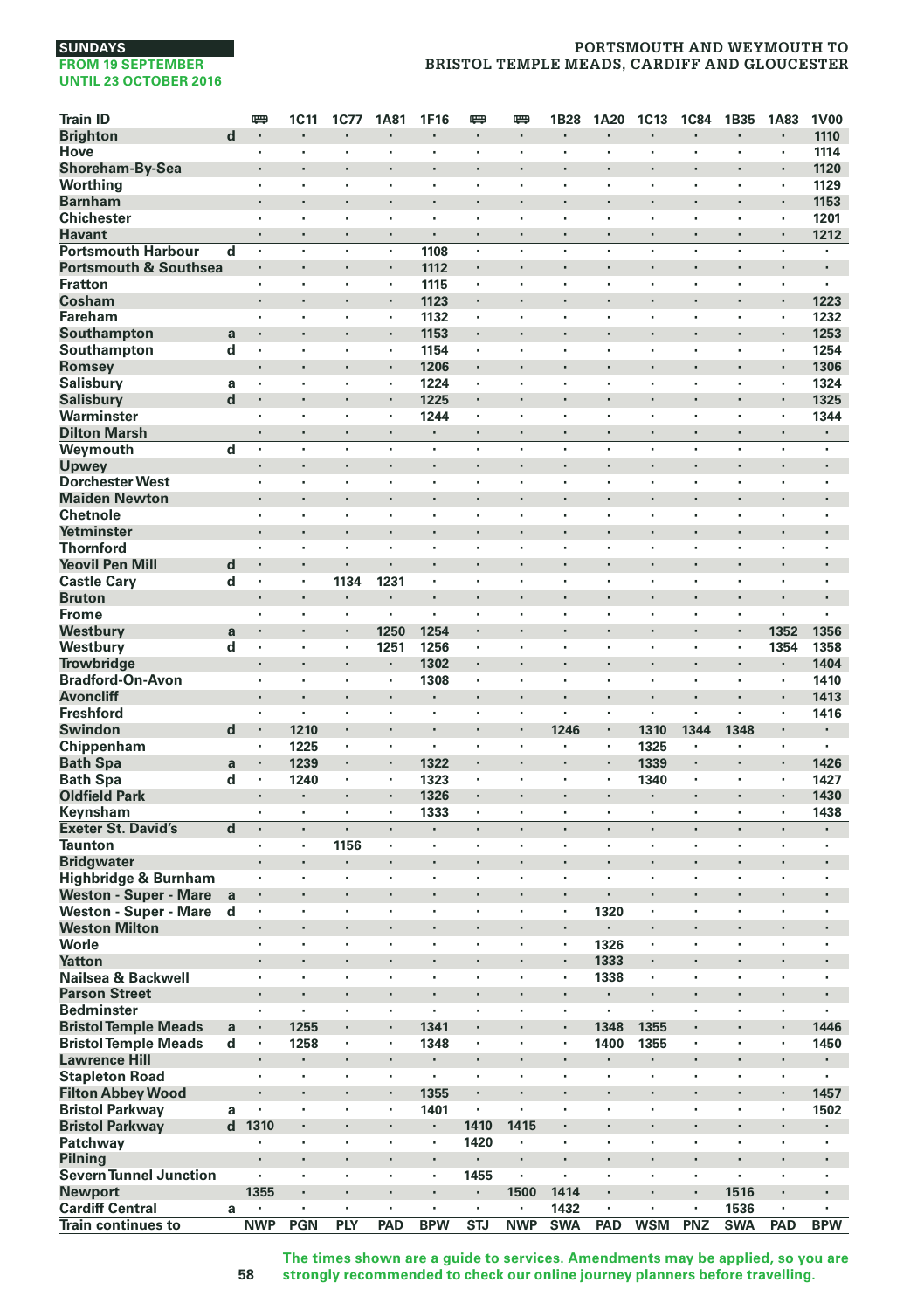# **PORTSMOUTH AND WEYMOUTH TO BRISTOL TEMPLE MEADS, CARDIFF AND GLOUCESTER**

| <b>Train ID</b>                                       |                         | <b>m</b>       | œ                               | <b>1C15</b> | 1B40       | 1A23                 | 1F20                 | <b>m</b>            | <b>m</b>       | œ              | 1C17       | <b>1C86</b> | 1B46           | 1C79                 | <b>1C81</b>    |
|-------------------------------------------------------|-------------------------|----------------|---------------------------------|-------------|------------|----------------------|----------------------|---------------------|----------------|----------------|------------|-------------|----------------|----------------------|----------------|
| <b>Brighton</b>                                       | $\overline{\mathbf{d}}$ | $\blacksquare$ | $\cdot$                         | ٠           | ٠          | $\blacksquare$       | ٠                    | $\blacksquare$      | $\blacksquare$ | $\blacksquare$ | ٠          | ٠           | $\blacksquare$ | $\blacksquare$       | $\blacksquare$ |
| Hove                                                  |                         | $\cdot$        | $\cdot$                         | ×,          | ×,         | $\cdot$              | $\blacksquare$       | $\cdot$             | $\cdot$        |                | ٠          | ٠           | $\cdot$        | $\cdot$              | ×,             |
| Shoreham-By-Sea                                       |                         |                | $\cdot$                         | l,          | l,         |                      |                      |                     |                |                | l,         |             |                |                      | l,             |
| Worthing                                              |                         | $\cdot$        | $\cdot$                         | ×           | ٠          | ×                    | $\ddot{\phantom{a}}$ | ×                   | $\cdot$        | $\cdot$        | ×          | ٠           | ×              | ×                    | ×              |
| <b>Barnham</b>                                        |                         |                |                                 | ı,          |            |                      |                      |                     |                | $\cdot$        |            |             |                |                      | $\blacksquare$ |
| <b>Chichester</b>                                     |                         | $\cdot$        | $\cdot$                         | ×           | ٠          | ٠                    | $\cdot$              | ٠                   | $\cdot$        |                | ٠          | ٠           | ٠              | ٠                    | ٠              |
| Havant                                                |                         | $\blacksquare$ | $\cdot$                         | ٠           | ٠          | ٠                    | ٠                    | ٠                   | $\cdot$        | $\cdot$        | ٠          | ٠           | ٠              | ٠                    | $\blacksquare$ |
| <b>Portsmouth Harbour</b>                             | d                       |                |                                 |             | ï          | ٠                    | 1308                 | ï                   |                |                |            | l,          | ï              | ï                    | ï              |
| <b>Portsmouth &amp; Southsea</b>                      |                         |                |                                 | l,          | ×          | l,                   | 1312                 | l,                  |                | $\cdot$        | ×          |             | ×              |                      | ä,             |
| <b>Fratton</b>                                        |                         |                |                                 | ٠           | ×,         |                      | 1316                 |                     | $\cdot$        |                | ×          | ٠           | ٠              | $\cdot$              | $\cdot$        |
| Cosham                                                |                         |                | $\cdot$                         | ł.          | ł          |                      | 1323                 | ٠                   |                |                |            |             |                |                      | ٠              |
| Fareham                                               |                         | $\cdot$        | $\cdot$                         | ٠           | ٠          | $\cdot$              | 1332                 | $\cdot$             | $\cdot$        | $\cdot$        | ٠          | ٠           | ×              | ×                    | $\cdot$        |
| Southampton                                           | a                       | $\cdot$        |                                 | ł.          | ł<br>ä,    | $\blacksquare$<br>×, | 1353                 | ×<br>$\blacksquare$ | $\cdot$        | $\cdot$        | ٠          | ×           | $\cdot$        | ï                    | ï              |
| Southampton                                           | d                       |                |                                 |             | ×          |                      | 1354                 | l,                  |                | $\cdot$        | ï          |             |                |                      | $\blacksquare$ |
| Romsey                                                | a                       | $\cdot$        |                                 | l,          | ï          | ٠                    | 1406<br>1424         | ×                   |                |                | l,         | l,          | ï              | ٠                    | ٠              |
| <b>Salisbury</b>                                      | d                       |                | $\cdot$                         | ٠           | ×          | ٠                    |                      | ٠                   |                | $\cdot$        | ×          |             | ٠              |                      | $\blacksquare$ |
| Salisbury<br>Warminster                               |                         |                |                                 | ٠           | ٠          | ٠                    | 1425<br>1444         | ٠                   | $\cdot$        |                | ٠          | ٠           | ٠              | ٠                    | $\cdot$        |
| <b>Dilton Marsh</b>                                   |                         | $\cdot$        |                                 | ä,          | l,         | l,                   | 14x50                | ä,                  | $\cdot$        | $\cdot$        | ä,         | l,          | l,             | l,                   | ä,             |
| Weymouth                                              | d                       |                | $\cdot$                         | ×           | ï          |                      |                      | ×                   | $\cdot$        | $\cdot$        | ٠          | ٠           | ×              | ٠                    | ٠              |
| Upwey                                                 |                         |                |                                 | ı,          |            |                      |                      | l,                  |                | $\cdot$        |            |             |                |                      |                |
| <b>Dorchester West</b>                                |                         | ٠              | $\cdot$                         | ٠           | ٠          | ٠                    | $\cdot$              | ٠                   | $\cdot$        | $\cdot$        | ٠          | ٠           | ٠              | ٠                    | ٠              |
| <b>Maiden Newton</b>                                  |                         |                | $\centering \label{eq:reduced}$ | ٠           |            | ٠                    |                      | ٠                   |                | $\bullet$      |            |             | ٠              |                      | ٠              |
| Chetnole                                              |                         | ٠              |                                 | ï           | ï          | ï                    | ł,                   | ï                   |                |                | ï          | ł,          | ï              | ï                    | ï              |
| Yetminster                                            |                         |                |                                 | l,          | l,         | l.                   |                      |                     |                | $\cdot$        | l,         | ï           | ÷,             |                      | l,             |
| Thornford                                             |                         |                |                                 | ٠           | ٠          | ٠                    | ٠                    | $\cdot$             |                |                | ٠          | ٠           | ٠              | ٠                    |                |
| <b>Yeovil Pen Mill</b>                                | d                       |                | $\bullet$                       | ٠           | ٠          |                      |                      |                     |                | $\bullet$      |            |             |                |                      |                |
| <b>Castle Cary</b>                                    | d                       | $\cdot$        | $\cdot$                         | ٠           | ٠          | ×                    | ×                    | ٠                   | $\cdot$        | $\cdot$        | ٠          | ٠           | ×              | ×                    | 1324           |
| <b>Bruton</b>                                         |                         |                |                                 | i,          | i,         |                      |                      |                     |                |                | i,         | ï           |                |                      |                |
| Frome                                                 |                         | $\cdot$        | $\cdot$                         | ٠           | ٠          | $\cdot$              | ×                    | ٠                   | $\cdot$        |                | ٠          | $\cdot$     | ٠              | $\cdot$              | ×,             |
| Westbury                                              | a                       |                |                                 | i,          |            |                      | 1456                 |                     | l.             | $\cdot$        | l,         | ï           |                | ۰                    |                |
| Westbury                                              | d                       | ٠              | $\cdot$                         | ٠           | ï          | ٠                    | 1500                 | ł,                  |                |                | ×          | ×           | ٠              | ٠                    | $\cdot$        |
| <b>Trowbridge</b>                                     |                         |                | $\cdot$                         | ٠           | ×          | ٠                    | 1506                 | ٠                   |                | $\cdot$        |            |             | ٠              |                      | ٠              |
| <b>Bradford-On-Avon</b>                               |                         | ٠              |                                 | ٠           | ×,         | ٠                    | 1512                 | ٠                   |                |                | ٠          | ×           | ٠              | ٠                    | ٠              |
| <b>Avoncliff</b>                                      |                         |                |                                 | l,          | ï          | l,                   |                      | l,                  |                |                | ï          | i,          |                |                      |                |
| <b>Freshford</b>                                      |                         | $\cdot$        | $\cdot$                         | ٠           | ٠          | ×                    | $\blacksquare$       | ×                   | $\cdot$        | $\cdot$        | ٠          | $\bullet$   | ×              | ×                    | ×              |
| <b>Swindon</b>                                        | d                       |                |                                 | 1410        | 1448       |                      | ×,                   |                     |                |                | 1510       | i,          | 1548           |                      |                |
| Chippenham                                            |                         | $\cdot$        | $\cdot$                         | 1425        | ٠          | ٠                    | $\blacksquare$       | ٠                   | $\cdot$        |                | 1525       | ٠           | ٠              | ٠                    | ٠              |
| <b>Bath Spa</b>                                       | a                       | $\blacksquare$ |                                 | 1439        | ٠          |                      | 1524                 | ٠                   |                | $\blacksquare$ | 1539       | ٠           | ٠              |                      | $\blacksquare$ |
| <b>Bath Spa</b>                                       | d                       | ٠              | $\cdot$                         | 1440        | ٠          | ٠                    | 1525                 | ٠                   |                |                | 1540       | ×           | ٠              | ٠                    | $\cdot$        |
| <b>Oldfield Park</b>                                  |                         |                |                                 | ٠           | ä,         | l,                   | $\blacksquare$       | l,                  |                |                | ٠          | l,          | l,             |                      | l,             |
| Keynsham                                              |                         |                |                                 | ×,          | ٠          |                      | $\cdot$              | $\cdot$             | $\cdot$        |                | ٠<br>l,    | ٠           | ٠              | ï                    |                |
| <b>Exeter St. David's</b>                             | $\overline{\mathbf{d}}$ | $\cdot$        |                                 |             | ٠          | $\cdot$              | $\cdot$              | ٠                   | $\cdot$        | $\cdot$        |            | i,<br>×     | $\cdot$        |                      |                |
| <b>Taunton</b><br><b>Bridgwater</b>                   |                         |                | $\cdot$                         | ٠           | i,         | l,                   |                      |                     |                | $\cdot$        | ٠<br>l,    | ï           |                | 1237                 | 1354           |
|                                                       |                         | $\cdot$        | $\cdot$                         | ×,          | ä,         | ï                    | ×                    | ٠                   |                |                | ×,         | ×           | ٠              | ï                    | ×,             |
| Highbridge & Burnham                                  |                         |                |                                 |             |            |                      |                      |                     |                | $\cdot$        | l,         | ï           |                |                      |                |
| <b>Weston - Super - Mare</b><br>Weston - Super - Mare | a<br>d                  | $\cdot$        | $\cdot$                         | ï           | ٠          | 1451                 | ł,                   | ٠                   |                |                | ٠          | ×           | ٠              | ٠                    | ٠              |
| <b>Weston Milton</b>                                  |                         |                | $\bullet$                       | ٠           | ٠          | ٠                    |                      | ٠                   | ٠              | $\cdot$        | ٠          | ٠           | ٠              |                      | $\blacksquare$ |
| Worle                                                 |                         | ٠              |                                 | ٠           | ×,         | 1457                 | $\cdot$              | ٠                   |                |                | ٠          | ٠           | ٠              | ٠                    | $\cdot$        |
| <b>Yatton</b>                                         |                         | $\cdot$        |                                 |             |            | 1504                 |                      |                     |                | $\cdot$        | ï          | ï           |                |                      |                |
| Nailsea & Backwell                                    |                         | $\cdot$        | $\cdot$                         | ٠           | ×,         | 1510                 | $\blacksquare$       | ×                   | $\cdot$        | $\cdot$        | ×          | ×           | ×              | $\ddot{\phantom{a}}$ | ×,             |
| <b>Parson Street</b>                                  |                         |                |                                 |             |            |                      |                      |                     |                |                |            |             |                |                      |                |
| <b>Bedminster</b>                                     |                         | ٠              | $\cdot$                         | ٠           | ٠          | ٠                    | $\cdot$              | ٠                   | $\cdot$        | $\cdot$        | ٠          | ٠           | ٠              | ٠                    | ٠              |
| <b>Bristol Temple Meads</b>                           | a                       |                |                                 | 1453        | ł,         | 1520                 | 1540                 |                     |                |                | 1553       |             |                |                      |                |
| <b>Bristol Temple Meads</b>                           | d                       | $\cdot$        |                                 | 1455        | ×          | 1530                 | 1548                 | ×                   |                |                | ٠          | 16u21       | ٠              | ï                    | ï              |
| <b>Lawrence Hill</b>                                  |                         |                | $\cdot$                         | ٠           |            |                      |                      | ÷                   |                | $\cdot$        | ÷,         | ٠           |                |                      | $\cdot$        |
| <b>Stapleton Road</b>                                 |                         |                | $\cdot$                         | ٠           | ×,         |                      | $\blacksquare$       | ٠                   |                |                | ٠          | ï           | ,              | ï                    |                |
| <b>Filton Abbey Wood</b>                              |                         |                | $\bullet$                       | ٠           | ٠          | ٠                    | 1555                 | $\blacksquare$      |                | $\bullet$      |            |             |                |                      | ٠              |
| <b>Bristol Parkway</b>                                | a                       | $\cdot$        | $\cdot$                         | ٠           | ٠          | ٠                    | 1600                 | $\cdot$             | $\cdot$        | $\cdot$        | ٠          | ٠           | ٠              | ٠                    | ٠              |
| <b>Bristol Parkway</b>                                | $\mathsf{d}$            | 1515           | 1540                            |             | i,         |                      |                      | 1610                | 1615           | 1645           |            | i,          |                |                      |                |
| Patchway                                              |                         |                | ٠                               | ×,          | ×,         | $\cdot$              | $\blacksquare$       | 1620                | $\cdot$        | ٠              | ×,         | ٠           | ٠              | $\cdot$              | ٠              |
| Pilning                                               |                         |                |                                 |             |            |                      |                      |                     |                |                |            | i,          |                |                      |                |
| <b>Severn Tunnel Junction</b>                         |                         |                | $\cdot$                         | ٠           | ٠          | $\cdot$              | $\blacksquare$       | 1655                |                | $\cdot$        | ×          | ٠           | ٠              | ٠                    | ٠              |
| Newport                                               |                         | 1600           | 1625                            | ×,          | 1613       |                      |                      | ٠                   | 1700           | 1730           | ٠          | ł           | 1713           |                      | ٠              |
| <b>Cardiff Central</b>                                | a                       |                |                                 | ٠           | 1633       |                      |                      | $\blacksquare$      |                |                | ٠          | ٠           | 1732           |                      | $\cdot$        |
| Train continues to                                    |                         | <b>NWP</b>     | <b>NWP</b>                      | PLY         | <b>CMN</b> | PAD                  | <b>BPW</b>           | <b>STJ</b>          | <b>NWP</b>     | <b>NWP</b>     | <b>BRI</b> | PNZ         | <b>SWA</b>     | PNZ                  | PNZ            |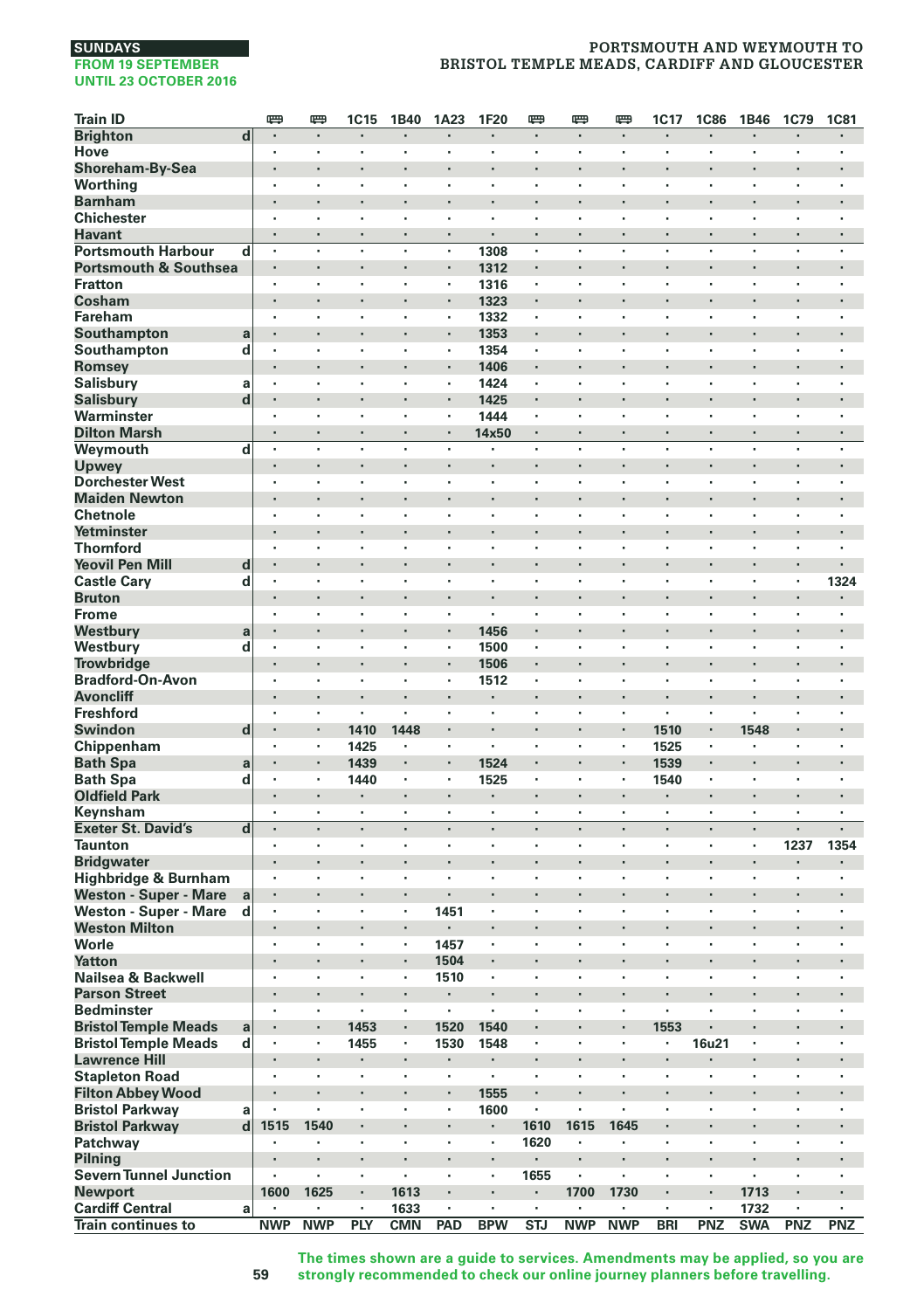# **PORTSMOUTH AND WEYMOUTH TO BRISTOL TEMPLE MEADS, CARDIFF AND GLOUCESTER**

| <b>Train ID</b>                              |                         | 1A21                            | <b>1C85</b>                     | <b>1A87</b> | 1F24           | œ                    | œ                    | 1C19                 | 1C20                 | <b>1U87</b>    | 1B51       | 1A26                 | 1A28                 | 1F26           | 罒                       |
|----------------------------------------------|-------------------------|---------------------------------|---------------------------------|-------------|----------------|----------------------|----------------------|----------------------|----------------------|----------------|------------|----------------------|----------------------|----------------|-------------------------|
| <b>Brighton</b>                              | $\overline{\mathbf{d}}$ | $\cdot$                         | $\cdot$                         | ٠           |                | $\blacksquare$       | ٠                    | $\blacksquare$       | $\cdot$              | $\blacksquare$ | ٠          | ٠                    | $\blacksquare$       | $\blacksquare$ | $\blacksquare$          |
| Hove                                         |                         | $\cdot$                         |                                 | ×           | ٠              |                      | $\blacksquare$       | $\cdot$              | $\cdot$              |                | ٠          | ×                    | $\cdot$              | $\cdot$        |                         |
| Shoreham-By-Sea                              |                         |                                 |                                 |             |                | $\cdot$              |                      |                      | $\cdot$              |                | ł.         |                      |                      |                |                         |
| Worthing                                     |                         | $\cdot$                         | $\cdot$                         | ×           | ×              | ×                    | ×                    | $\cdot$              | $\cdot$              | $\cdot$        | ٠          | ٠                    | ×                    | ×              | $\cdot$                 |
| <b>Barnham</b>                               |                         |                                 |                                 |             |                |                      |                      |                      |                      |                |            |                      |                      |                |                         |
| <b>Chichester</b>                            |                         | $\cdot$                         |                                 | ٠           | ٠              | ٠                    | ٠                    | $\cdot$              | $\cdot$              | $\cdot$        | ٠          | ٠                    | ٠                    | ٠              | $\cdot$                 |
| <b>Havant</b>                                |                         | $\blacksquare$                  | $\cdot$                         | ٠           | ٠              | $\blacksquare$       | ٠                    |                      |                      | $\cdot$        | ٠          | ٠                    | ٠                    |                |                         |
| <b>Portsmouth Harbour</b>                    | d                       | $\cdot$                         |                                 | ×           | 1408           | ٠                    | ٠                    |                      |                      |                | ï          | ×                    | $\cdot$              | 1508           |                         |
| <b>Portsmouth &amp; Southsea</b>             |                         |                                 | $\cdot$                         | $\cdot$     | 1412           |                      |                      |                      | $\cdot$              |                |            | l,                   |                      | 1512           |                         |
| <b>Fratton</b>                               |                         |                                 |                                 |             | 1416           | ٠                    | ï                    |                      | $\cdot$              |                | ٠          | ï                    | $\cdot$              | 1516           |                         |
| Cosham                                       |                         |                                 | $\bullet$                       | ٠           | 1423           | ٠                    |                      |                      |                      |                |            |                      | ×,                   | 1523           |                         |
| Fareham                                      |                         | $\cdot$                         | $\cdot$                         | ٠<br>ï      | 1432           | $\cdot$              | ٠<br>l,              | $\cdot$              | $\cdot$              | $\cdot$        | ٠          | ٠<br>ï               | $\cdot$              | 1532           | $\cdot$                 |
| Southampton                                  | a                       | $\cdot$                         |                                 | ٠           | 1453           | $\cdot$              | ï                    |                      | $\cdot$              |                | ×,         | ×                    | $\blacksquare$       | 1553           | $\cdot$                 |
| Southampton<br>Romsey                        | d                       |                                 |                                 |             | 1454<br>1506   |                      |                      |                      |                      | ۰              | ×          | ï                    | ä,                   | 1554<br>1606   |                         |
| <b>Salisbury</b>                             | a                       | $\cdot$                         |                                 | ٠           | 1524           | ٠                    | ٠                    |                      | $\cdot$              |                | ٠          | ٠                    | $\cdot$              | 1624           | $\cdot$                 |
| <b>Salisbury</b>                             | d                       | $\blacksquare$                  | $\cdot$                         | ٠           | 1525           | $\blacksquare$       |                      |                      |                      |                | ×          |                      | $\cdot$              | 1625           |                         |
| Warminster                                   |                         | $\cdot$                         |                                 |             | 1544           | ٠                    | ٠                    |                      | $\cdot$              |                | ٠          | ×                    | ٠                    | 1644           |                         |
| <b>Dilton Marsh</b>                          |                         | $\cdot$                         | $\cdot$                         | ÷.          | 15x50          | $\ddot{\phantom{0}}$ | l,                   |                      | $\cdot$              |                |            | l,                   |                      | 16x50          |                         |
| Weymouth                                     | d                       | $\ddot{\phantom{0}}$            | ÷,                              | ï           |                | ï                    | $\ddot{\phantom{0}}$ | ÷,                   | l.                   | l.             | ł.         | J.                   | ÷.                   |                | $\cdot$                 |
| Upwey                                        |                         |                                 |                                 |             |                | ٠                    |                      |                      |                      |                |            |                      |                      |                |                         |
| <b>Dorchester West</b>                       |                         | ٠                               | $\cdot$                         | ٠           | ٠              | ٠                    | ٠                    | $\cdot$              | $\cdot$              | ,              | ×          | ٠                    | ٠                    | ٠              | $\cdot$                 |
| <b>Maiden Newton</b>                         |                         | $\cdot$                         | $\cdot$                         |             |                | ×                    |                      |                      |                      |                | ł.         |                      | ×,                   |                |                         |
| Chetnole                                     |                         | $\cdot$                         | $\cdot$                         | ×           | ÷,             |                      | ÷,                   |                      | $\cdot$              | $\cdot$        | ï          | ÷,                   |                      |                | $\cdot$                 |
| Yetminster                                   |                         | $\cdot$                         | $\cdot$                         |             | ï              |                      |                      |                      |                      |                | ٠          | ï                    | ٠                    |                |                         |
| <b>Thornford</b>                             |                         |                                 |                                 |             | ï              |                      | ï                    |                      |                      |                | ï          |                      | ï                    |                |                         |
| <b>Yeovil Pen Mill</b>                       | d                       | $\blacksquare$                  | $\cdot$                         |             | ٠              | ٠                    |                      |                      | $\bullet$            |                | ٠          | ۰                    | ٠                    | ٠              |                         |
| <b>Castle Cary</b>                           | d                       | $\cdot$                         | 1533                            | 1535        | ٠              | ×                    | ×                    |                      | $\ddot{\phantom{0}}$ | $\cdot$        | ٠          | ٠                    | ×                    | ×              |                         |
| <b>Bruton</b>                                |                         | $\cdot$                         | $\bullet$                       |             |                | ×                    |                      |                      |                      |                | ×          | ï                    | ٠                    |                |                         |
| Frome                                        |                         | $\cdot$                         | $\cdot$                         |             | ä,             | ×                    | ×                    | $\cdot$              | $\cdot$              | $\cdot$        | ٠          | $\cdot$              | ×                    |                | $\cdot$                 |
| Westburv                                     | a                       |                                 | $\cdot$                         | 1552        | 1556           |                      | ï                    |                      |                      |                |            | ï                    |                      | 1656           |                         |
| Westbury                                     | d                       | $\cdot$                         |                                 | 1553        | 1604           | ٠                    | ٠                    | $\cdot$              | $\cdot$              | $\cdot$        | ٠<br>×     | ٠                    | ٠                    | 1700           | $\cdot$                 |
| <b>Trowbridge</b><br><b>Bradford-On-Avon</b> |                         | $\centering \label{eq:reduced}$ | $\centering \label{eq:reduced}$ | ×           | 1610<br>1616   | $\blacksquare$<br>ï  | ł,                   |                      |                      |                | ï          | ł,                   | ×                    | 1706<br>1712   |                         |
| <b>Avoncliff</b>                             |                         |                                 | $\cdot$                         | ł.          | ×              | $\cdot$              |                      |                      |                      |                | ×          | ï                    | l,                   |                |                         |
| <b>Freshford</b>                             |                         |                                 |                                 |             | ×,             | $\cdot$              | ï                    |                      | $\cdot$              |                | ٠          | ×                    | $\cdot$              | $\cdot$        |                         |
| <b>Swindon</b>                               | $\mathbf d$             | $\bullet$                       | $\bullet$                       | ٠           | ٠              | ٠                    |                      | 1610                 | 1630                 | 1637           | 1644       |                      | ٠                    | ٠              |                         |
| Chippenham                                   |                         | $\cdot$                         | $\cdot$                         | ٠           | ٠              | ×                    | ٠                    | 1625                 | 1645                 | $\cdot$        | ٠          | ٠                    | ×                    | ×              |                         |
| <b>Bath Spa</b>                              | a                       | $\blacksquare$                  |                                 | ï           | 1628           |                      |                      | 1639                 | 1659                 |                |            |                      |                      | 1724           |                         |
| <b>Bath Spa</b>                              | d                       | $\cdot$                         |                                 | ٠           | 1629           | $\cdot$              | $\cdot$              | 1640                 | 1700                 | $\cdot$        | ٠          | ×                    | ٠                    | 1725           | $\cdot$                 |
| <b>Oldfield Park</b>                         |                         |                                 | $\cdot$                         |             |                | $\ddot{\phantom{0}}$ |                      | $\cdot$              | $\cdot$              |                |            | i,                   |                      | 1728           |                         |
| Keynsham                                     |                         |                                 |                                 | ٠           | ٠              | ٠                    | ٠                    | $\cdot$              |                      |                | ٠          | ٠                    | ٠                    | 1736           |                         |
| <b>Exeter St. David's</b>                    | $\mathbf{d}$            | 1355                            | $\cdot$                         | ٠           | ×,             | $\blacksquare$       |                      | $\blacksquare$       | $\cdot$              | $\cdot$        | ×          | 1552                 | 1609                 | ٠              |                         |
| <b>Taunton</b>                               |                         | 1424                            | 1554                            |             | ٠              | ٠                    |                      |                      | $\cdot$              |                | ×,         | 1622                 | 1639                 | ٠              |                         |
| <b>Bridgwater</b>                            |                         |                                 | $\cdot$                         | l,          | ï              |                      | l,                   |                      | $\cdot$              |                |            |                      | ٠                    |                |                         |
| Highbridge & Burnham                         |                         | $\cdot$                         |                                 | ٠           | ٠              | ×                    | ×                    | $\cdot$              | $\cdot$              | $\cdot$        | ×.         | $\cdot$              | ×,                   | ٠              |                         |
| <b>Weston - Super - Mare</b>                 | a                       |                                 |                                 |             |                |                      |                      |                      |                      |                |            | ł.                   | 1659                 |                |                         |
| Weston - Super - Mare                        | d                       | $\cdot$<br>$\cdot$              | $\cdot$                         | ٠<br>×      | ٠<br>ł.        | ٠<br>×               | ٠                    | $\cdot$              | $\cdot$              | $\cdot$        | ٠<br>×     | ٠                    | 1701                 | ٠<br>×         | $\cdot$                 |
| <b>Weston Milton</b><br>Worle                |                         | $\cdot$                         |                                 | ٠           | ×              | ٠                    | ٠                    |                      | $\cdot$              |                | ٠          | ٠                    | $\cdot$              | $\cdot$        | $\cdot$                 |
| <b>Yatton</b>                                |                         | $\cdot$                         | $\cdot$                         | l,          | ï              | $\cdot$              |                      |                      |                      |                |            | l,                   | ٠                    | $\cdot$        |                         |
| Nailsea & Backwell                           |                         |                                 |                                 |             | ï              |                      | ï                    |                      |                      |                | ï          | ï                    | ï                    | ï              |                         |
| <b>Parson Street</b>                         |                         |                                 | $\cdot$                         | ×           |                | ٠                    |                      |                      |                      |                |            |                      | ×                    |                |                         |
| <b>Bedminster</b>                            |                         | $\cdot$                         | $\cdot$                         | ٠           | ٠              | ٠                    | ٠                    | $\ddot{\phantom{0}}$ | $\ddot{\phantom{0}}$ |                | ٠          | ٠                    | ٠                    | ٠              |                         |
| <b>Bristol Temple Meads</b>                  | a                       |                                 |                                 |             | 1643           |                      | ï                    | 1653                 | 1713                 |                | ł.         | ï                    | 1720                 | 1744           |                         |
| <b>Bristol Temple Meads</b>                  | d                       | $\cdot$                         | $\cdot$                         | ×           | 1648           |                      |                      | 1655                 | $\cdot$              | $\cdot$        | ×.         | $\ddot{\phantom{a}}$ | 1730                 | 1748           | $\cdot$                 |
| <b>Lawrence Hill</b>                         |                         |                                 |                                 |             |                |                      |                      |                      |                      |                |            | ï                    |                      |                |                         |
| <b>Stapleton Road</b>                        |                         | $\cdot$                         | $\cdot$                         | ٠           | $\blacksquare$ | ×                    | ×                    | $\cdot$              | $\cdot$              | $\cdot$        | ٠          | $\cdot$              | $\blacksquare$       | ٠              | ٠                       |
| <b>Filton Abbey Wood</b>                     |                         | $\bullet$                       | $\centering \label{eq:reduced}$ | ٠           | 1655           | $\blacksquare$       | ×                    | $\cdot$              |                      |                | ٠          |                      | $\blacksquare$       | 1755           |                         |
| <b>Bristol Parkway</b>                       | a                       |                                 |                                 | l,          | 1700           |                      |                      |                      |                      |                | ï          | l,                   | ï                    | 1800           |                         |
| <b>Bristol Parkway</b>                       | d                       | $\cdot$                         | $\cdot$                         | ł.          | ×              | 1715                 | 1745                 |                      | $\cdot$              |                | i,         | ï                    |                      | $\blacksquare$ | 1810                    |
| Patchway                                     |                         |                                 | $\cdot$                         | ×           | ×,             |                      |                      | $\cdot$              | $\cdot$              |                | ٠          | ł.                   | ×                    | $\cdot$        | 1820                    |
| Pilning                                      |                         |                                 |                                 |             |                | ٠                    |                      |                      |                      |                | ٠          |                      |                      | ٠              |                         |
| <b>Severn Tunnel Junction</b>                |                         | $\cdot$                         | $\cdot$                         | ٠           | ×              | ٠                    | $\ddot{\phantom{a}}$ | $\cdot$              | $\cdot$              | $\cdot$        | ٠          | ٠                    | ×                    | $\cdot$        | 1855                    |
| <b>Newport</b>                               |                         |                                 | $\cdot$                         |             |                | 1800                 | 1830                 |                      |                      |                | 1816       | ł                    | ٠                    |                |                         |
| <b>Cardiff Central</b>                       | a                       | $\cdot$                         | $\cdot$                         | ×           | ×              |                      |                      | $\cdot$              | $\cdot$              | $\cdot$        | 1835       | $\ddot{\phantom{a}}$ | $\ddot{\phantom{a}}$ | ×              | $\cdot$                 |
| <b>Train continues to</b>                    |                         | PAD                             | PLY                             | <b>PAD</b>  | <b>BPW</b>     | <b>NWP</b>           | <b>NWP</b>           | TAU                  | <b>BRI</b>           | PLY            | <b>SWA</b> | PAD                  | PAD                  | <b>BPW</b>     | $\overline{\text{STJ}}$ |

**The times shown are a guide to services. Amendments may be applied, so you are strongly recommended to check our online journey planners before travelling.**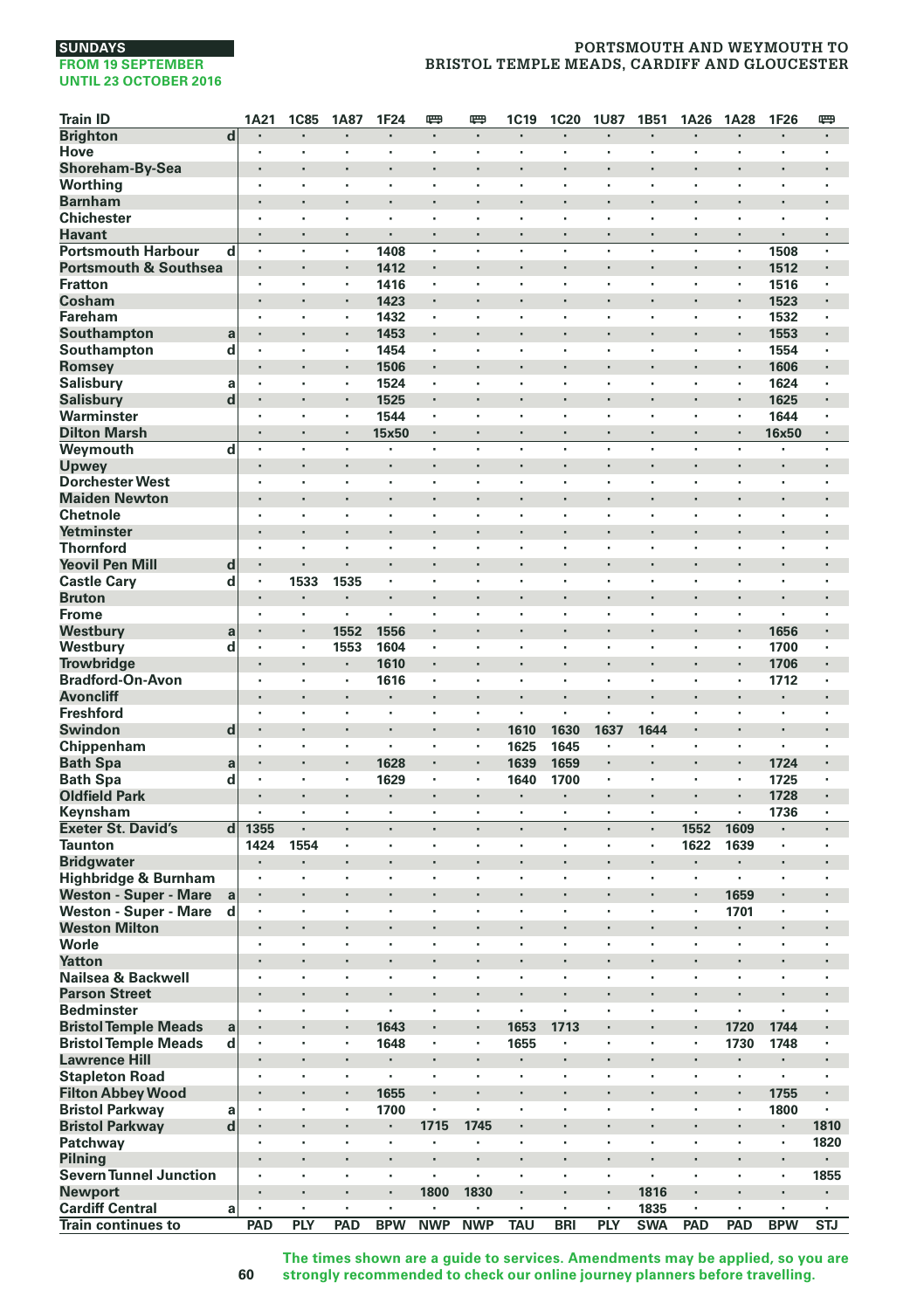# **PORTSMOUTH AND WEYMOUTH TO BRISTOL TEMPLE MEADS, CARDIFF AND GLOUCESTER**

| <b>Train ID</b>                  |              | œ                    | <b>m</b>       | 1C21       | 1A29    | <b>1C22</b>    | 1B59                 | 1A30                 | 1A91                            | 1F28           | <b>m</b>   | œ          | 1C23                 | 1C24                 | 1B69                 |
|----------------------------------|--------------|----------------------|----------------|------------|---------|----------------|----------------------|----------------------|---------------------------------|----------------|------------|------------|----------------------|----------------------|----------------------|
| <b>Brighton</b>                  | d            | $\cdot$              | $\cdot$        | ٠          | ×       | $\blacksquare$ | ٠                    | $\blacksquare$       | $\cdot$                         | $\cdot$        | ٠          | ٠          | $\blacksquare$       | $\blacksquare$       | ٠                    |
| Hove                             |              | $\cdot$              | $\blacksquare$ | ٠          | ٠       | $\cdot$        | $\cdot$              | $\cdot$              |                                 |                | ٠          | ٠          | ٠                    | $\cdot$              | ٠                    |
| Shoreham-By-Sea                  |              | $\cdot$              |                | ×          | ï       |                |                      |                      |                                 |                | ł.         | l,         |                      |                      |                      |
| Worthing                         |              | $\cdot$              | $\cdot$        | ٠          | ٠       | ×              | $\ddot{\phantom{a}}$ | ×                    | $\cdot$                         | $\cdot$        | ٠          | $\cdot$    | ×                    | ٠                    | ٠                    |
| <b>Barnham</b>                   |              |                      |                |            |         |                | ï                    |                      |                                 |                |            |            |                      |                      |                      |
| <b>Chichester</b>                |              | $\cdot$              | $\cdot$        | ٠          | ٠       | ٠              | $\bullet$            | ٠                    | $\cdot$                         | $\cdot$        | ٠          | ٠          | ٠                    | ٠                    | ٠                    |
| <b>Havant</b>                    |              | $\blacksquare$       | $\cdot$        | ٠          |         | ٠              | $\ddot{\phantom{0}}$ | ٠                    | $\cdot$                         |                | ٠          | ٠          | $\ddot{\phantom{0}}$ | ٠                    | ٠                    |
| <b>Portsmouth Harbour</b>        | d            | $\cdot$              |                |            | ×       | ٠              |                      | ٠                    |                                 | 1608           | ×          | ×          | ٠                    | ٠                    | ï                    |
| <b>Portsmouth &amp; Southsea</b> |              |                      | $\cdot$        |            | l,      |                |                      |                      | $\cdot$                         | 1612           | ł,         |            |                      |                      |                      |
| <b>Fratton</b>                   |              |                      |                | ×,         | ï       |                | $\cdot$              | ٠                    |                                 | 1616           | ×,         | ٠          | $\cdot$              | ٠                    |                      |
| Cosham                           |              |                      |                | ٠          |         | ٠              |                      | ٠                    | $\bullet$                       | 1623           | ٠          |            |                      |                      | ٠                    |
| Fareham                          |              | $\cdot$              | $\cdot$        | ٠          | ٠       | ٠              | ٠                    | ٠                    |                                 | 1632           | ٠          | ٠          | ٠                    | ٠                    | ٠                    |
| Southampton                      | a            |                      |                |            | ï       | ï              |                      |                      |                                 | 1653           | i,         | ï          |                      |                      |                      |
| Southampton                      | d            | $\cdot$              | $\cdot$        | ٠          | ٠       | $\cdot$        | $\cdot$              | $\cdot$              | ٠                               | 1654           | ×,         | ×          | $\cdot$              | ٠                    | ٠                    |
| Romsey                           |              |                      |                |            |         |                |                      |                      |                                 | 1706           |            |            | ٠                    |                      | ٠                    |
| <b>Salisbury</b>                 | a            | ٠                    | $\cdot$        | ٠          | ×       | ٠              | ٠                    | ٠                    | $\cdot$                         | 1724           | ٠          | ٠          | $\cdot$              | ٠                    | ï                    |
| <b>Salisbury</b>                 | $\mathbf d$  | $\blacksquare$       | $\cdot$        | ×          |         | ×              | ٠                    |                      | $\centering \label{eq:reduced}$ | 1725           |            | ٠          | ×                    | ×                    |                      |
| Warminster                       |              | $\cdot$              |                | ï          | ï       | ï              | ٠                    | ٠                    |                                 | 1744           | ×,         | ٠          |                      |                      | ٠                    |
| <b>Dilton Marsh</b>              |              |                      | $\cdot$        | l,         | ï       |                |                      | l,                   |                                 |                | l,         | $\cdot$    |                      |                      | ÷.                   |
| Weymouth                         | d            | $\ddot{\phantom{0}}$ |                | ł.         | J.      | ÷,             | $\ddot{\phantom{a}}$ | i.                   |                                 | $\cdot$        | ï          | ÷.         | i.                   | i.                   | ï                    |
| Upwey                            |              |                      |                |            |         | ×              |                      |                      |                                 |                | ×          |            |                      |                      |                      |
| <b>Dorchester West</b>           |              | ٠                    | $\cdot$        | ٠          | ٠       | ٠              | ٠                    | ٠                    | $\cdot$                         | ٠              | ٠          | ٠          | ٠                    | ٠                    | ï                    |
| <b>Maiden Newton</b>             |              |                      |                |            |         |                | $\ddot{\phantom{0}}$ |                      |                                 |                | ł.         |            |                      |                      |                      |
| Chetnole                         |              | $\cdot$              | $\cdot$        |            | ł,      | l,             | ÷,                   |                      | $\cdot$                         | $\cdot$        |            | ÷,         |                      | ×                    |                      |
| Yetminster                       |              |                      |                |            |         |                |                      |                      | $\cdot$                         |                | ٠          | ï          |                      |                      |                      |
| <b>Thornford</b>                 |              |                      |                | ï          |         | ï              |                      |                      |                                 |                | ï          |            | ï                    |                      |                      |
| <b>Yeovil Pen Mill</b>           | d            | $\blacksquare$       |                | ٠          |         | ×              | ٠                    | ×                    |                                 |                | ٠          | ۰          | ٠                    | ٠                    |                      |
| <b>Castle Cary</b>               | d            | $\cdot$              |                | ٠          | ٠       | ×              | ×                    | $\cdot$              | 1730                            | $\cdot$        | ٠          | $\cdot$    | ×                    | ×                    | ٠                    |
| <b>Bruton</b>                    |              | $\cdot$              |                | ł.         | ï       |                |                      |                      |                                 |                | i,         | i,         | ×,                   | ï                    | ï                    |
| Frome                            |              | $\cdot$              | $\cdot$        | ×          | $\cdot$ | ×              | $\ddot{\phantom{a}}$ | ×                    |                                 | $\cdot$        | ٠          | $\cdot$    | ×                    | ×                    | $\ddot{\phantom{0}}$ |
| Westburv                         | a            |                      |                |            | ï       |                |                      |                      | 1747                            | 1755           |            | ï          | ×,                   |                      |                      |
| Westbury                         | d            | $\cdot$              | $\cdot$        | ٠          | ٠       | ٠              | $\cdot$              | $\cdot$              | 1750                            | 1800           | ٠          | ٠          | ٠                    | ٠                    | ٠                    |
| <b>Trowbridge</b>                |              |                      |                |            |         |                |                      |                      |                                 | 1806           | ٠          | ×          | ×                    |                      |                      |
| <b>Bradford-On-Avon</b>          |              |                      |                | ï          | ï       | ï              | ×                    | ï                    | $\cdot$                         | 1812           | ï          | ×          | ï                    | ï                    | ï                    |
| <b>Avoncliff</b>                 |              | $\cdot$              |                | ×          | ï       | l,             | l,                   |                      | $\cdot$                         | 1816           | l,         | l,         |                      |                      |                      |
| <b>Freshford</b>                 |              |                      |                | ٠          | ï       | $\cdot$        | ×                    | $\cdot$              |                                 | 1819           | ٠          | ٠          | ï                    | $\cdot$              |                      |
| <b>Swindon</b>                   | d            | $\bullet$            | $\bullet$      | 1710       | ٠       | 1732           | 1747                 |                      | $\bullet$                       | ٠              | ٠          | ٠          | 1810                 | 1833                 | 1846                 |
| Chippenham                       |              | $\cdot$              | $\cdot$        | 1725       | ٠       | 1748           | ٠                    | ٠                    | $\cdot$                         | $\cdot$        | ٠          | ٠          | 1825                 | 1848                 | ٠                    |
| <b>Bath Spa</b>                  | a            |                      |                | 1739       | ×,      | 1802           |                      |                      |                                 | 1829           |            |            | 1839                 | 1901                 |                      |
| <b>Bath Spa</b>                  | d            | $\cdot$              | $\cdot$        | 1740       | ٠       | 1802           | $\cdot$              | $\cdot$              | ٠                               | 1830           | ×,         | ×          | 1840                 | 1903                 | ×,                   |
| <b>Oldfield Park</b>             |              | $\cdot$              |                | ٠          | ä,      |                |                      |                      | ¢                               |                |            |            | $\cdot$              |                      |                      |
| Keynsham                         |              |                      |                | ٠          | ٠       | ٠              | ٠                    | ٠                    |                                 |                | ٠          | ٠          | $\cdot$              | $\cdot$              | ٠                    |
| <b>Exeter St. David's</b>        | $\mathbf d$  | $\cdot$              | $\blacksquare$ | ٠          | 1633    | $\blacksquare$ | $\blacksquare$       | 1717                 | $\blacksquare$                  | $\blacksquare$ | ٠          | ٠          | $\blacksquare$       | $\blacksquare$       |                      |
| <b>Taunton</b>                   |              | $\cdot$              |                | ٠          | 1658    | ٠              | $\blacksquare$       | 1746                 |                                 |                | ï          | ٠          | ٠                    |                      |                      |
| <b>Bridgwater</b>                |              | $\cdot$              |                |            | 1709    | l,             | l,                   |                      | $\cdot$                         |                | ï          | ï          |                      |                      |                      |
| Highbridge & Burnham             |              | $\cdot$              | $\cdot$        | ٠          | 1717    | ٠              | $\ddot{\phantom{a}}$ | $\cdot$              | $\cdot$                         | $\cdot$        | ٠          | $\cdot$    | ×                    | ×                    | ٠                    |
| <b>Weston - Super - Mare</b>     | a            | $\cdot$              |                | ٠          | 1727    |                |                      |                      |                                 |                |            |            |                      |                      |                      |
| Weston - Super - Mare            | d            | $\cdot$              | $\cdot$        | ٠          | 1729    | ٠              | ٠                    | ٠                    | $\cdot$                         | $\cdot$        | ٠          | ٠          | ٠                    | ٠                    | ٠                    |
| <b>Weston Milton</b>             |              | $\cdot$              | $\cdot$        |            |         |                | $\ddot{\phantom{0}}$ |                      |                                 |                | ×          | ×          | ×,                   |                      | ×,                   |
| Worle                            |              | $\cdot$              | $\cdot$        | ٠          | ×,      | ٠              | ٠                    | $\cdot$              | $\cdot$                         |                | ٠          | ×          | $\cdot$              | ٠                    | $\cdot$              |
| <b>Yatton</b>                    |              | $\cdot$              | $\cdot$        | ä,         | 1740    |                |                      |                      |                                 |                |            |            |                      |                      | ï                    |
| Nailsea & Backwell               |              |                      |                | ł,         | 1746    | ï              | ï                    | ï                    |                                 |                | ï          | ï          | ï                    | ï                    | ï                    |
| <b>Parson Street</b>             |              |                      |                | ٠          |         | ×              | ×                    |                      |                                 |                | ×          | ł.         | ×                    |                      |                      |
| <b>Bedminster</b>                |              | $\blacksquare$       | $\blacksquare$ | ٠          | ٠       | ï              | ٠                    | ٠                    | $\cdot$                         | ٠              | ٠          | ٠          | ٠                    | ٠                    | ٠                    |
| <b>Bristol Temple Meads</b>      | a            |                      |                | 1756       | 1757    | 1816           |                      | 1822                 | $\cdot$                         | 1844           | i,         | ï          | 1853                 | 1920                 |                      |
| <b>Bristol Temple Meads</b>      | d            | $\cdot$              | $\cdot$        | ٠          | 1800    | ×              |                      | 1830                 |                                 | 1848           | ä,         | ÷,         | ×                    | 1925                 | ٠                    |
| <b>Lawrence Hill</b>             |              |                      |                |            |         |                |                      |                      |                                 |                | i,         | ï          |                      |                      |                      |
| <b>Stapleton Road</b>            |              | $\cdot$              | $\cdot$        | ٠          | ٠       | ٠              | $\ddot{\phantom{a}}$ | $\blacksquare$       |                                 | $\cdot$        | ٠          | $\cdot$    | ٠                    | ٠                    | ٠                    |
| <b>Filton Abbey Wood</b>         |              | $\blacksquare$       | $\cdot$        |            |         |                | ٠                    | ٠                    | $\centering \label{eq:reduced}$ | 1855           | ٠          | ٠          | ٠                    |                      |                      |
| <b>Bristol Parkway</b>           | a            |                      |                | l,         | l,      | ï              | ł,                   | ï                    |                                 | 1900           |            | ł,         | ï                    | ï                    | ï                    |
| <b>Bristol Parkway</b>           | $\mathbf{d}$ | 1815                 | 1845           | i,         | ï       | ï              |                      |                      |                                 | $\blacksquare$ | 1915       | 1945       | ٠                    |                      |                      |
| Patchway                         |              |                      |                |            | ï       | ٠              | ×                    | $\cdot$              | $\cdot$                         |                |            |            | $\cdot$              | ٠                    | ٠                    |
| Pilning                          |              |                      |                | ٠          |         |                |                      | ×                    |                                 |                | ٠          |            |                      |                      |                      |
| <b>Severn Tunnel Junction</b>    |              |                      | $\cdot$        | ٠          | ٠       | ×              | $\cdot$              | $\ddot{\phantom{a}}$ | $\cdot$                         | $\cdot$        | ٠          | ٠          | ×                    | ٠                    |                      |
| <b>Newport</b>                   |              | 1900                 | 1930           | ×          |         |                | 1913                 | ×,                   |                                 |                | 1955       | 2025       |                      |                      | 2018                 |
| <b>Cardiff Central</b>           | a            |                      | $\cdot$        | ×          |         |                | 1932                 | ä,                   | $\cdot$                         | $\cdot$        |            |            |                      | $\ddot{\phantom{0}}$ | 2036                 |
| Train continues to               |              | <b>NWP</b>           | <b>NWP</b>     | <b>BRI</b> | PAD     | <b>BRI</b>     | <b>SWA</b>           | PAD                  | PAD                             | <b>BPW</b>     | <b>NWP</b> | <b>NWP</b> | <b>BRI</b>           | <b>WSM</b>           | <b>SWA</b>           |

**The times shown are a guide to services. Amendments may be applied, so you are strongly recommended to check our online journey planners before travelling.**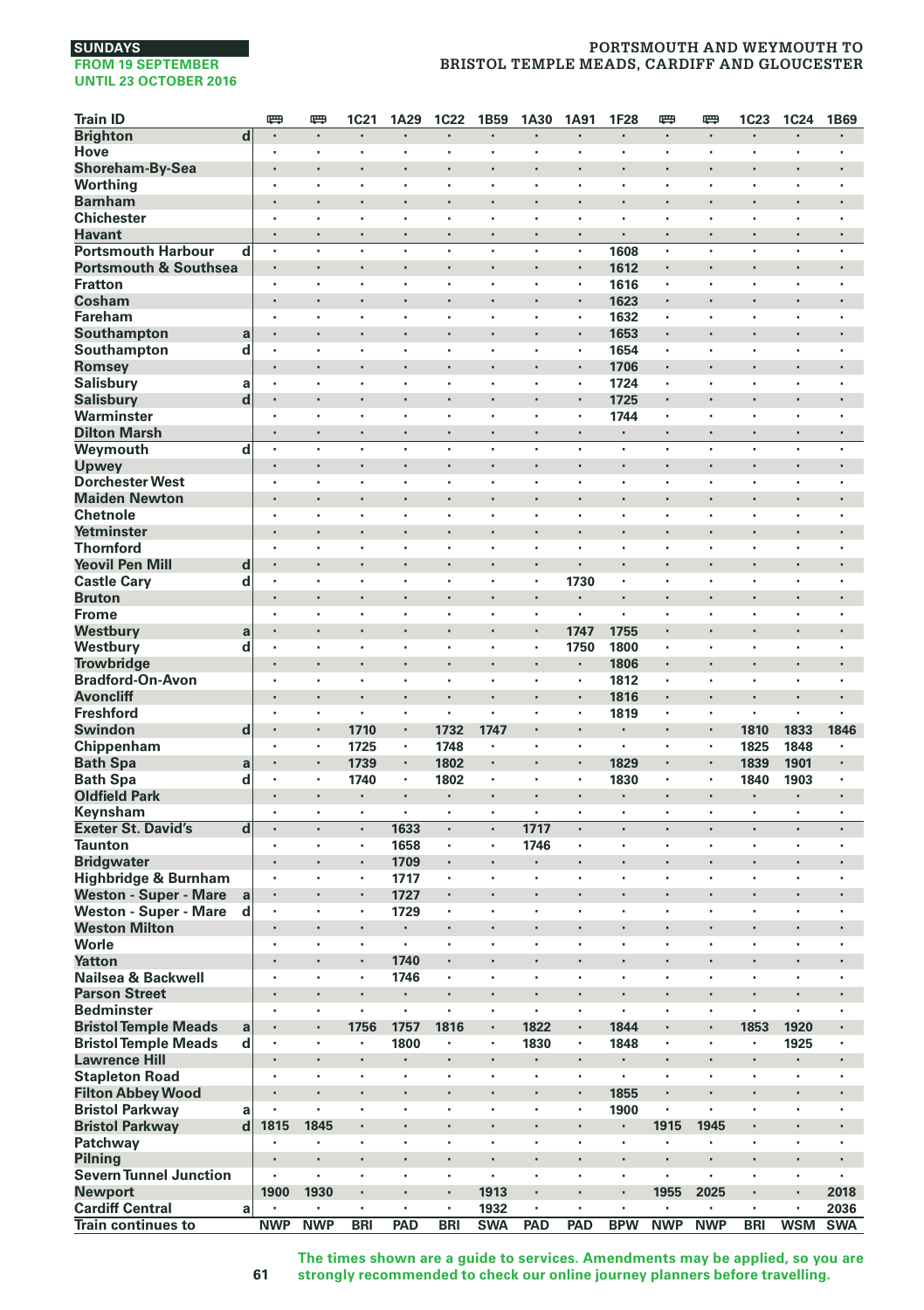# **PORTSMOUTH AND WEYMOUTH TO BRISTOL TEMPLE MEADS, CARDIFF AND GLOUCESTER**

| <b>Train ID</b>                                            |                         | 1F30           | <b>m</b>                        | œ          | <b>1C92</b> | <b>1C89</b>                | 1C25                 | 1A33                            | 1C26                 | 1B79                            | 1U33       | <b>P</b>   | 1A94                 | 1F32       | <b>emp</b>     |
|------------------------------------------------------------|-------------------------|----------------|---------------------------------|------------|-------------|----------------------------|----------------------|---------------------------------|----------------------|---------------------------------|------------|------------|----------------------|------------|----------------|
| <b>Brighton</b>                                            | $\overline{d}$          |                | $\cdot$                         | $\cdot$    |             |                            |                      |                                 |                      |                                 |            | ×          |                      |            | $\cdot$        |
| Hove                                                       |                         | ٠              | $\cdot$                         | ٠          | ٠           | ٠                          | $\cdot$              | $\cdot$                         | $\cdot$              |                                 | ٠          | ×          | ٠                    | $\cdot$    | $\cdot$        |
| Shoreham-By-Sea                                            |                         | $\cdot$        | $\cdot$                         | ٠          | ł.          | ٠                          |                      | $\cdot$                         |                      |                                 |            |            | ٠                    |            |                |
| Worthing                                                   |                         |                |                                 | ï          | ï           |                            |                      |                                 |                      |                                 | l,         | ï          |                      | ï          |                |
| <b>Barnham</b>                                             |                         |                | $\cdot$                         | l,         | ï           |                            |                      | $\cdot$                         |                      | $\cdot$                         | ï          | ï          | $\ddot{\phantom{0}}$ |            | $\cdot$        |
| <b>Chichester</b>                                          |                         | $\cdot$        |                                 |            | ï           | ×                          | ä,                   |                                 | $\ddot{\phantom{a}}$ | $\cdot$                         | ×.         | ä,         | l,                   | ä,         |                |
| <b>Havant</b>                                              |                         |                | $\centering \label{eq:reduced}$ | ٠          | ٠           |                            |                      | $\centering \label{eq:reduced}$ |                      | $\centering \label{eq:reduced}$ |            | ٠          | $\blacksquare$       |            | $\blacksquare$ |
| <b>Portsmouth Harbour</b>                                  | d١                      | 1708           | $\cdot$                         | ×          | ٠           | ×                          | ×                    | $\cdot$                         | $\cdot$              | $\cdot$                         | ×          | $\bullet$  | $\ddot{\phantom{a}}$ | 1808       | $\cdot$        |
| <b>Portsmouth &amp; Southsea</b>                           |                         | 1712           |                                 | ł          |             |                            |                      |                                 |                      |                                 | ł.         | ı,         | $\blacksquare$       | 1812       | $\cdot$        |
| <b>Fratton</b>                                             |                         | 1716           | $\cdot$                         |            | ٠           | $\cdot$                    | ×                    | $\cdot$                         | $\cdot$              |                                 | ٠          | ×          | $\cdot$              | 1816       |                |
| Cosham                                                     |                         | 1723           |                                 | l,         | i,          |                            | ï                    |                                 | $\overline{a}$       | $\cdot$                         | l,         | ï          |                      | 1823       | $\cdot$        |
| Fareham                                                    |                         | 1732           | $\cdot$                         | ×          | ï           | ٠                          | ٠                    | $\cdot$                         |                      |                                 | ×          | ï          | ٠                    | 1832       | $\cdot$        |
| Southampton                                                | a                       | 1753           | $\cdot$                         | ٠          | l,          | ٠                          |                      | ٠                               |                      | ٠                               |            | ٠          |                      | 1853       | $\cdot$        |
| Southampton                                                | d                       | 1754           | $\cdot$                         | ×          | ×,          |                            | ٠                    |                                 |                      |                                 | ×          | ï          |                      | 1854       |                |
| Romsey                                                     |                         | 1806           | $\cdot$                         | l,         | l,          |                            |                      | $\cdot$                         |                      | $\cdot$                         | l,         | ï          |                      | 1906       | $\cdot$        |
| <b>Salisbury</b>                                           | a                       | 1824           | $\cdot$                         | ×          | ٠           | ×                          | ï                    | $\cdot$                         | $\cdot$              | $\cdot$                         | ×          | ×.         | $\cdot$              | 1924       |                |
| <b>Salisbury</b>                                           | d                       | 1825           |                                 |            |             |                            |                      |                                 |                      |                                 |            |            | ×                    | 1925       |                |
| Warminster                                                 |                         | 1844           | $\cdot$                         | ٠          | ×           | ٠                          | $\ddot{\phantom{0}}$ | $\cdot$                         | $\ddot{\phantom{0}}$ | $\cdot$                         | ٠          | ٠          | ٠                    | 1944       |                |
| <b>Dilton Marsh</b>                                        |                         | $\cdot$        | $\cdot$                         | ×<br>ł,    | ×<br>ï      | $\ddot{\phantom{0}}$<br>l, | l,                   | $\cdot$                         | l,                   | $\cdot$<br>l,                   | ×<br>ł,    | ٠<br>ł,    | $\cdot$<br>l,        | ٠<br>l,    | $\cdot$        |
| Weymouth                                                   | d                       |                | $\cdot$                         |            |             |                            |                      |                                 |                      |                                 |            | ï          |                      |            |                |
| Upwey                                                      |                         |                | $\cdot$                         | l,         | ł.<br>ï     | ٠                          | ï                    |                                 |                      | $\cdot$                         |            | ï          | ٠<br>ï               | ï          | $\cdot$        |
| <b>Dorchester West</b>                                     |                         | ٠              | $\cdot$                         | ٠          | ×           | ٠                          | ×                    | $\cdot$                         |                      | $\cdot$                         |            |            | ٠                    | ×          | $\cdot$        |
| <b>Maiden Newton</b><br>Chetnole                           |                         | ٠              |                                 | ×          | ٠           | ٠                          | ٠                    | $\cdot$                         |                      |                                 | ×          | ï          | ٠                    | $\cdot$    |                |
| Yetminster                                                 |                         |                | $\cdot$                         | ï          | l,          |                            | ï                    | $\cdot$                         |                      |                                 | ï          | ï          |                      |            |                |
| <b>Thornford</b>                                           |                         | $\cdot$        | $\cdot$                         | ×          | ٠           | ×                          | ×                    | $\cdot$                         | $\cdot$              | $\cdot$                         | ×          | ×.         | ×                    | ×          | $\cdot$        |
| <b>Yeovil Pen Mill</b>                                     | d                       |                |                                 |            |             |                            |                      |                                 |                      |                                 |            |            |                      |            |                |
| <b>Castle Cary</b>                                         | d                       | ٠              | $\cdot$                         | ٠          | ٠           | 1823                       | ٠                    | $\cdot$                         | $\cdot$              |                                 | ٠          | ٠          | ٠                    | ٠          | $\cdot$        |
| <b>Bruton</b>                                              |                         |                | $\cdot$                         | ×          | ł.          |                            |                      |                                 |                      | $\cdot$                         |            | ï          | ×                    |            | $\cdot$        |
| <b>Frome</b>                                               |                         |                | $\cdot$                         | ×          | ٠           | ٠                          | ٠                    |                                 |                      |                                 | ×          | ×          | ٠                    |            |                |
| Westbury                                                   | a                       | 1856           | $\cdot$                         | l,         |             | $\ddot{\phantom{0}}$       |                      |                                 |                      | $\cdot$                         |            | ï          | 1947                 | 1957       |                |
| Westbury                                                   | d                       | 1857           |                                 | ï          | ï           |                            | ï                    |                                 |                      |                                 |            | ï          | 1948                 | 2000       |                |
| <b>Trowbridge</b>                                          |                         | 1902           | $\cdot$                         | ×          | ł,          | ٠                          |                      | $\cdot$                         |                      | $\cdot$                         |            |            | ٠                    | 2006       | $\cdot$        |
| <b>Bradford-On-Avon</b>                                    |                         | 1908           | $\cdot$                         | ×          | ٠           |                            | ×                    | $\cdot$                         | $\ddot{\phantom{0}}$ | $\cdot$                         | ٠          | ×          | $\cdot$              | 2012       |                |
| <b>Avoncliff</b>                                           |                         |                | $\cdot$                         | ï          | ł,          |                            |                      |                                 |                      |                                 |            |            | ×                    |            |                |
| <b>Freshford</b>                                           |                         | $\cdot$        | $\cdot$                         | ×          | ï           | ×                          | $\ddot{\phantom{a}}$ | $\cdot$                         | $\cdot$              | $\cdot$                         | ٠          | ٠          | ×                    |            | $\cdot$        |
| Swindon                                                    | d                       |                |                                 | ï          | 1904        |                            | 1910                 |                                 | 1929                 | 1948                            | 2002       | ï          |                      | ı,         |                |
| Chippenham                                                 |                         | $\cdot$        | $\cdot$                         | ٠          | ٠           | ٠                          | 1925                 | $\cdot$                         | 1944                 | $\cdot$                         | ٠          | ٠          | ٠                    | ï          | $\cdot$        |
| <b>Bath Spa</b>                                            | a                       | 1921           | $\bullet$                       | ٠          |             | ٠                          | 1939                 | $\cdot$                         | 1959                 |                                 |            | ٠          | ٠                    | 2025       | $\bullet$      |
| <b>Bath Spa</b>                                            | d                       | 1921           |                                 | ×          | ٠           | ٠                          | 1940                 | $\cdot$                         | 1959                 |                                 | ×          | ×          | ٠                    | 2025       |                |
| <b>Oldfield Park</b>                                       |                         |                |                                 |            | ä,          |                            | ×.                   |                                 | $\cdot$              | $\cdot$                         |            | ï          | $\cdot$              |            | $\cdot$        |
| Keynsham                                                   |                         |                | $\cdot$                         | ٠          | ٠           |                            | ٠                    |                                 |                      |                                 |            | ï          | ٠                    | ٠          |                |
| <b>Exeter St. David's</b>                                  | $\overline{\mathbf{d}}$ |                | $\cdot$                         | ï          | ï           |                            |                      |                                 |                      |                                 | l,         | ï          |                      | ł          |                |
| <b>Taunton</b>                                             |                         | ٠              | $\cdot$                         | ٠          | ×,          | 1845                       | $\cdot$              | 1856                            | $\cdot$              | $\cdot$                         | ٠          | ٠          | ٠                    | ٠          |                |
| <b>Bridgwater</b>                                          |                         |                |                                 |            | ï           |                            |                      | 1906                            |                      |                                 |            |            |                      |            |                |
| Highbridge & Burnham                                       |                         | $\cdot$        | $\cdot$                         | ٠          | ×,          | $\cdot$                    | $\blacksquare$       | 1913                            | $\cdot$              |                                 | ٠          | ٠          | ٠                    | $\cdot$    |                |
| <b>Weston - Super - Mare</b>                               | a                       |                |                                 |            | ×           |                            | ä,                   | 1924                            |                      |                                 |            |            |                      |            |                |
| Weston - Super - Mare                                      | d                       | $\cdot$        | $\cdot$                         | ×          | ٠           | ×                          | $\ddot{\phantom{a}}$ | 1926                            | $\cdot$              |                                 | ٠          | ×          | ×                    | ×          | ٠              |
| <b>Weston Milton</b>                                       |                         | $\blacksquare$ | $\blacksquare$                  | ٠          |             | ٠                          |                      | $\bullet$                       | $\bullet$            | $\bullet$                       |            |            | ٠                    |            | $\bullet$      |
| Worle                                                      |                         |                |                                 | ï          | ï           | ï                          | ï                    |                                 |                      |                                 | ï          | ï          | ï                    | ï          |                |
| <b>Yatton</b>                                              |                         | $\cdot$        |                                 | ł.<br>×    | i,          |                            | ï                    | 1937                            |                      | $\cdot$<br>$\cdot$              | ٠          | ï<br>٠     |                      | ï          | $\cdot$        |
| Nailsea & Backwell                                         |                         |                |                                 |            | ٠           | ٠                          | ٠                    | 1943                            |                      |                                 |            |            | ٠                    | ï          |                |
| <b>Parson Street</b><br><b>Bedminster</b>                  |                         | ٠              | $\cdot$                         | ٠          | ï           | ٠                          | ٠                    | $\blacksquare$<br>$\cdot$       | $\cdot$              | $\cdot$                         | ٠          | ٠          | ٠<br>×               | ٠          | $\cdot$        |
|                                                            |                         | 1935           |                                 | l,         |             |                            | 1955                 | 1950                            | 2013                 |                                 |            | ï          |                      | 2039       |                |
| <b>Bristol Temple Meads</b><br><b>Bristol Temple Meads</b> | a<br>d                  | 1948           | $\cdot$                         | ٠          | 19u50       | $\cdot$                    | ٠                    | 2000                            | $\cdot$              |                                 | ٠          | ×,         | $\cdot$              | 2048       |                |
| <b>Lawrence Hill</b>                                       |                         |                |                                 |            |             |                            |                      |                                 |                      | $\cdot$                         | l,         | ï          |                      |            |                |
| <b>Stapleton Road</b>                                      |                         | $\cdot$        | $\cdot$                         | ×          | ×           | ٠                          | ٠                    | $\cdot$                         |                      |                                 | ٠          | ï          | $\cdot$              | ×,         | ٠              |
| <b>Filton Abbey Wood</b>                                   |                         | 1955           | $\cdot$                         | ٠          | ł,          | ٠                          | ×                    | $\cdot$                         |                      | $\cdot$                         |            | ٠          | ٠                    | 2055       |                |
| <b>Bristol Parkway</b>                                     | a                       | 2000           |                                 | ×          | ٠           | ٠                          | ï                    |                                 |                      |                                 | 2030       | ٠          | ,                    | 2059       |                |
| <b>Bristol Parkway</b>                                     | d                       |                | 2015                            | 2015       | i,          |                            |                      | $\cdot$                         |                      | $\cdot$                         | 2030       | 2045       |                      | $\cdot$    | 2115           |
| Patchway                                                   |                         |                | 2020                            |            | ٠           | ٠                          | $\ddot{\phantom{a}}$ | $\ddot{\phantom{0}}$            | $\blacksquare$       | $\cdot$                         |            |            | ٠                    | ٠          |                |
| Pilning                                                    |                         |                |                                 | ×          | ł,          |                            |                      |                                 |                      |                                 |            |            |                      |            |                |
| <b>Severn Tunnel Junction</b>                              |                         | ٠              | 2055                            | ٠          | ٠           | ٠                          | ×                    | $\cdot$                         | $\cdot$              | $\cdot$                         | ×          | ×          | ×                    | ×          | ٠              |
| <b>Newport</b>                                             |                         |                |                                 | 2055       |             | ×                          | ï                    |                                 |                      | 2118                            | ł,         | 2125       |                      |            | 2155           |
| <b>Cardiff Central</b>                                     | a                       | $\cdot$        | $\cdot$                         |            | ٠           | ×                          | $\ddot{\phantom{a}}$ | $\cdot$                         | $\cdot$              | 2137                            | ×.         |            | ×                    | ł,         |                |
| <b>Train continues to</b>                                  |                         | <b>BPW</b>     | STJ                             | <b>NWP</b> | PNZ         | PNZ                        | <b>BRI</b>           | PAD                             | <b>BRI</b>           | <b>SWA</b>                      | <b>BRI</b> | <b>NWP</b> | PAD                  | <b>BPW</b> | <b>NWP</b>     |

**62**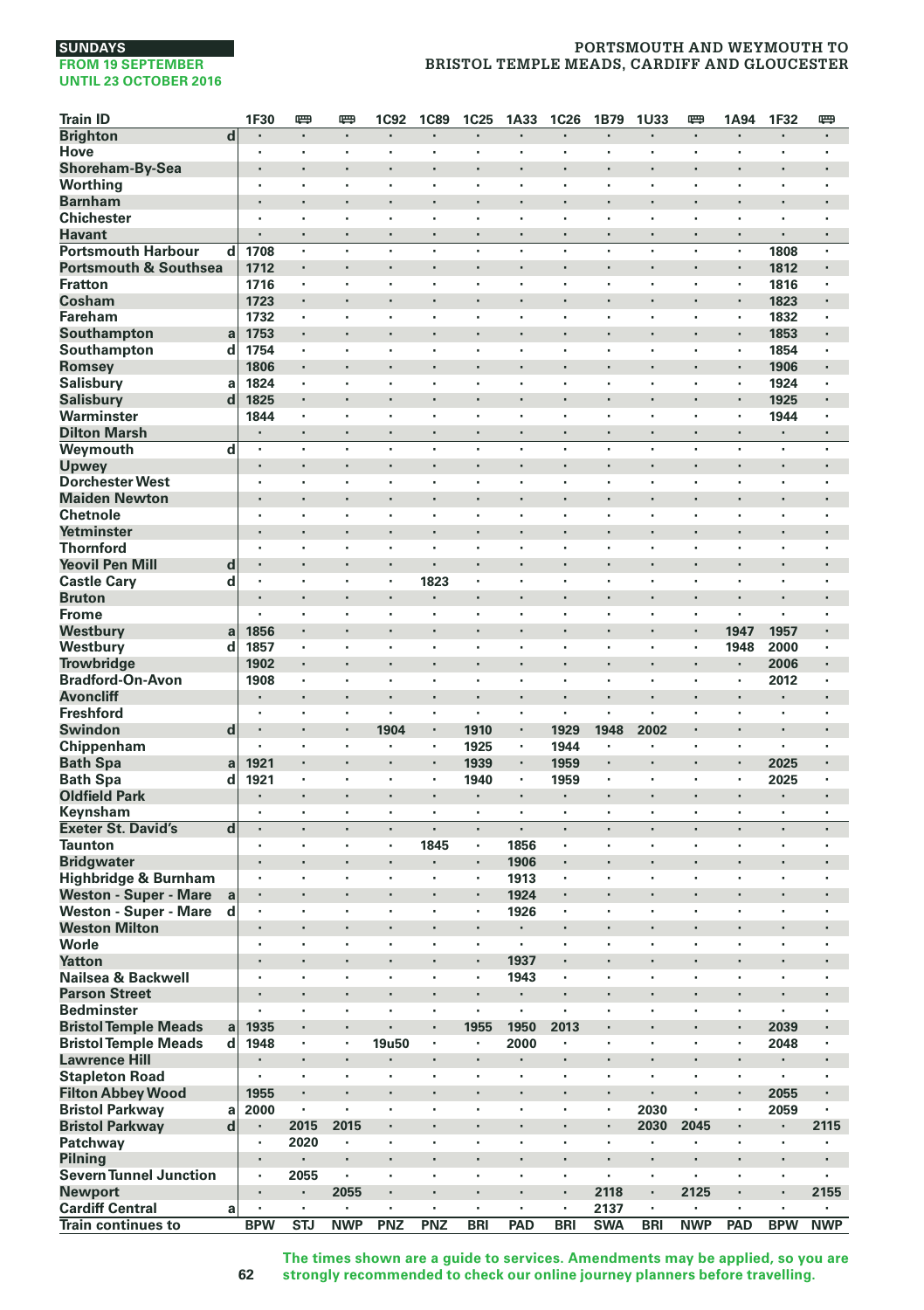# **PORTSMOUTH AND WEYMOUTH TO BRISTOL TEMPLE MEADS, CARDIFF AND GLOUCESTER**

| <b>Train ID</b>                                            | <b>1C27</b>            | 1A34                 | <b>1C28</b>     | <b>1B88</b>        | 1A95                 | 1F34                 | 罒                    | 1C29                 | 1B91               | <b>1C95</b> | 1A36         | 1A98                | 1F36            | 罒              |
|------------------------------------------------------------|------------------------|----------------------|-----------------|--------------------|----------------------|----------------------|----------------------|----------------------|--------------------|-------------|--------------|---------------------|-----------------|----------------|
| <b>Brighton</b>                                            | d                      | $\cdot$              | ×               | ٠                  | $\cdot$              | $\cdot$              | $\blacksquare$       | $\blacksquare$       | $\cdot$            | ٠           | ٠            | $\cdot$             | $\cdot$         | $\blacksquare$ |
| Hove                                                       |                        | $\cdot$              | ï               | ï                  | ï                    | ×                    | ×,                   |                      | $\cdot$            | ×           | ï            | ٠                   | ×               | ï              |
| Shoreham-By-Sea                                            |                        |                      |                 | ï                  | $\cdot$              |                      |                      |                      |                    |             |              |                     |                 |                |
| Worthing                                                   |                        |                      |                 | ï                  |                      | ï                    | ï                    |                      |                    |             | ï            |                     | ï               |                |
| <b>Barnham</b>                                             | $\cdot$                |                      |                 |                    | $\blacksquare$       | ×                    | ×                    |                      |                    |             | ٠            | ٠                   | ×               | ٠              |
| Chichester                                                 | $\cdot$                | $\cdot$              | ٠               | ٠                  | ٠                    | ٠                    | ٠                    | $\cdot$              | $\cdot$            | ٠           | ٠            | ٠                   | ٠               | ٠              |
| <b>Havant</b>                                              | $\cdot$<br>l,          | $\cdot$<br>l,        | ł.<br>×         | ł.<br>l,           | l,                   |                      | l,                   | $\cdot$              |                    | ×<br>٠      | ä,<br>×      | ×                   |                 | ٠              |
| <b>Portsmouth Harbour</b>                                  | d                      |                      |                 | i,                 |                      | 1908                 |                      |                      |                    |             | ï            |                     | 2008            |                |
| Portsmouth & Southsea<br><b>Fratton</b>                    | ٠                      | $\cdot$              | ٠               | ×                  | ٠                    | 1912<br>1916         | $\cdot$              | ٠                    |                    | ٠           | ٠            |                     | 2012<br>2016    | ٠              |
| Cosham                                                     |                        |                      |                 | ł,                 | $\cdot$              | 1923                 | ٠                    |                      |                    |             |              | $\cdot$             |                 |                |
| Fareham                                                    | $\cdot$                |                      | ٠               | ٠                  |                      | 1932                 |                      |                      |                    | ×           | ٠            | ٠                   | 2032            |                |
| Southampton                                                | a                      |                      |                 | ï                  | $\ddot{\phantom{0}}$ | 1953                 |                      |                      |                    |             | ï            |                     | 2053            |                |
| Southampton                                                | d<br>$\cdot$           |                      | ٠               | ٠                  | $\cdot$              | 1954                 | ×,                   | $\cdot$              | $\cdot$            | ×           | ٠            | $\cdot$             | 2054            | ï              |
| Romsey                                                     |                        |                      |                 |                    | ٠                    | 2006                 |                      |                      |                    |             |              | $\cdot$             | 2106            |                |
| Salisbury                                                  | a<br>$\cdot$           | $\cdot$              | ٠               | ٠                  | ٠                    | 2024                 | ٠                    | $\cdot$              | $\cdot$            | ٠           | ٠            | ٠                   | 2124            | ٠              |
| <b>Salisbury</b>                                           | d                      |                      |                 |                    | $\cdot$              | 2025                 |                      |                      |                    |             | ï            | $\cdot$             | 2125            |                |
| Warminster                                                 | $\cdot$                |                      | ٠               | ×                  | $\cdot$              | 2044                 | $\cdot$              |                      |                    | ×           | ٠            | $\cdot$             | 2144            | ï              |
| <b>Dilton Marsh</b>                                        | $\ddot{\phantom{0}}$   | $\ddot{\phantom{0}}$ | J.              | J.                 | L.                   | $\overline{a}$       | L.                   | $\ddot{\phantom{0}}$ | $\cdot$            | l,          | J.           |                     | 21x53           |                |
| Weymouth                                                   | d<br>$\cdot$           | ٠                    | ٠               | ٠                  | ٠                    | ×                    | $\blacksquare$       | $\cdot$              |                    | ×           | ٠            |                     |                 |                |
| Upwey                                                      |                        |                      |                 |                    | ٠                    |                      | ٠<br>×               |                      | ٠                  |             |              |                     |                 |                |
| <b>Dorchester West</b><br><b>Maiden Newton</b>             | $\cdot$                | $\cdot$              | ٠               | ٠                  | $\cdot$              | ٠                    |                      | $\cdot$              | $\cdot$            | ٠           | ٠<br>ï       | ٠                   | ٠               | ٠              |
| Chetnole                                                   | $\cdot$                | $\cdot$              | ٠               | ٠                  | $\cdot$              | ×                    | $\cdot$              | $\cdot$              |                    | ٠           | ×,           | ٠                   | $\cdot$         | ٠              |
| Yetminster                                                 |                        |                      |                 | ï                  | ø                    | ï                    |                      | $\ddot{\phantom{0}}$ |                    |             | ï            |                     |                 |                |
| <b>Thornford</b>                                           |                        |                      | ٠               | ×                  | ٠                    | ٠                    | ٠                    |                      |                    | ٠           | ٠            | ٠                   | ٠               | ٠              |
| <b>Yeovil Pen Mill</b>                                     | d<br>$\bullet$         | ٠                    |                 | ٠                  |                      |                      | ٠                    |                      |                    |             | ٠            |                     |                 | ٠              |
| <b>Castle Cary</b>                                         | d<br>$\cdot$           |                      | ٠               | ٠                  | 2008                 | ٠                    | ï                    |                      |                    | 2057        | ٠            | 2124                | ٠               | ï              |
| <b>Bruton</b>                                              |                        |                      | ł.              | i,                 |                      | ï                    | ï                    |                      |                    |             | i,           |                     | ï               | ï              |
| Frome                                                      | $\cdot$                | $\cdot$              | ×               | ×                  |                      | ä,                   | ×                    | $\cdot$              | $\cdot$            | ٠           | ×            |                     |                 | ٠              |
| Westbury                                                   | a                      |                      |                 | ı,                 | 2027                 | 2056                 |                      |                      |                    |             | i,           | 2142                | 2156            |                |
| Westbury                                                   | d<br>$\cdot$           | $\cdot$              | ٠               | ٠                  | 2028                 | 2100                 | ٠                    | $\cdot$              | ٠                  | ٠           | ٠            | 2144                | 2200            | ٠              |
| <b>Trowbridge</b><br><b>Bradford-On-Avon</b>               | $\cdot$                |                      | ï               | ï                  | ï                    | 2106<br>2112         | ï                    |                      |                    | l,          | ï            | $\blacksquare$<br>ï | 2206<br>2212    | ï              |
| <b>Avoncliff</b>                                           |                        |                      | ٠               | ï                  | $\cdot$              | ×                    | l,                   |                      |                    | l,          | ï            | $\cdot$             |                 | ٠              |
| <b>Freshford</b>                                           |                        |                      | ٠               |                    | ٠                    | $\cdot$              | ٠                    | $\cdot$              |                    | ×           | ٠            | $\cdot$             | ٠               |                |
| Swindon                                                    | $\mathbf{d}$<br>2011   |                      | 2031            | 2048               | ٠                    |                      |                      | 2110                 | 2147               |             |              | ٠                   | ٠               | ٠              |
| Chippenham                                                 | 2025                   | $\cdot$              | 2045            | ×                  | ×                    | $\cdot$              | ×                    | 2126                 | $\cdot$            | ٠           | ٠            | ×                   | ×               | ٠              |
| <b>Bath Spa</b>                                            | 2039<br>a              | $\cdot$              | 2102            |                    | $\blacksquare$       | 2125                 |                      | 2141                 |                    | ×           | ï            | $\blacksquare$      | 2225            |                |
| <b>Bath Spa</b>                                            | 2040<br>d              | $\cdot$              | 2102            | ×                  | ×                    | 2125                 | ×,                   | 2141                 |                    | ٠           | ×            | $\cdot$             | 2225            | ٠              |
| <b>Oldfield Park</b>                                       |                        |                      | ٠               | ï                  | $\cdot$              | ٠                    | ٠                    |                      |                    | ٠           | ï            | $\cdot$             |                 | ٠              |
| Keynsham                                                   |                        |                      | ٠               | ï                  | ٠                    | ï                    | ï                    |                      |                    |             |              | ٠                   | ٠               |                |
| <b>Exeter St. David's</b>                                  | d<br>$\blacksquare$    | $\cdot$              | ٠               | ٠                  | $\blacksquare$       | $\blacksquare$       | $\blacksquare$       | $\blacksquare$       | $\blacksquare$     | ٠           | 2059         | $\blacksquare$      | ٠               | ٠              |
| <b>Taunton</b>                                             | $\cdot$                |                      | ٠               | ٠<br>ï             | ٠                    | $\cdot$<br>ï         | ٠                    | $\cdot$              |                    | 2118        | 2127         | ٠                   | ï               | ٠              |
| <b>Bridgwater</b><br>Highbridge & Burnham                  | $\cdot$                | $\cdot$              | ×               | ×                  | ×                    | ÷,                   | ×                    | $\cdot$              | $\cdot$            | ×           | ×            | ×                   | ×               | ٠              |
| Weston - Super - Mare                                      | a                      |                      |                 |                    |                      |                      |                      |                      |                    |             |              |                     |                 |                |
| Weston - Super - Mare                                      | d                      | 2026                 | ×               | ×                  | ×                    | ×                    | ×                    | $\cdot$              | ٠                  | ٠           | ٠            | ٠                   | ٠               | ٠              |
| <b>Weston Milton</b>                                       | $\blacksquare$         |                      | ٠               |                    | ٠                    |                      | ×                    |                      |                    |             | ٠            | $\blacksquare$      | ٠               |                |
| Worle                                                      |                        | 2033                 | ł,              | ï                  |                      | ï                    | ï                    |                      |                    |             | ï            |                     |                 | ï              |
| <b>Yatton</b>                                              | $\cdot$                | 2039                 | ł.              | ï                  |                      | ï                    |                      |                      |                    | ł.          | i,           |                     | ï               |                |
| Nailsea & Backwell                                         | $\cdot$                | 2046                 | ٠               | ٠                  | ٠                    | $\ddot{\phantom{0}}$ | $\ddot{\phantom{0}}$ | $\ddot{\phantom{a}}$ | i.                 | ٠           | l.           | i.                  | ï               | ٠              |
| <b>Parson Street</b>                                       |                        |                      |                 |                    | ٠                    |                      |                      |                      |                    |             |              | $\cdot$             |                 |                |
| <b>Bedminster</b>                                          |                        | $\cdot$              | ٠               | ٠<br>ł.            | ٠<br>$\blacksquare$  | ٠                    | ٠                    | $\ddot{\phantom{0}}$ | $\cdot$            | ٠           | ٠            | ٠<br>$\blacksquare$ | ٠               | ï              |
| <b>Bristol Temple Meads</b><br><b>Bristol Temple Meads</b> | a<br>2055<br>d<br>2055 | 2056<br>2100         | 2116<br>٠       | ٠                  | $\cdot$              | 2141<br>2148         | ٠                    | 2154<br>2155         |                    | ٠           | 2159<br>2210 | ٠                   | 2240<br>2248    | $\cdot$        |
| <b>Lawrence Hill</b>                                       |                        |                      |                 | ï                  | $\cdot$              |                      | ×.                   |                      |                    | ï           | ×,           | $\cdot$             |                 | ٠              |
| <b>Stapleton Road</b>                                      | $\cdot$                |                      | ٠               | ×,                 |                      | ٠                    |                      |                      |                    |             | ٠            | ٠                   | ٠               |                |
| <b>Filton Abbey Wood</b>                                   | $\bullet$              |                      |                 | ٠                  | $\blacksquare$       | 2155                 | ٠                    | $\cdot$              |                    |             |              | $\blacksquare$      | 2255            | ٠              |
| <b>Bristol Parkway</b>                                     | a<br>$\cdot$           | $\cdot$              | ٠               | ٠                  | ٠                    | 2202                 | ٠                    | $\cdot$              | $\cdot$            | ٠           | ٠            | ٠                   | 2300            | ٠              |
| <b>Bristol Parkway</b>                                     | d                      |                      |                 | ï                  |                      |                      | 2215                 |                      |                    | ï           | ï            |                     |                 | 2310           |
| Patchway                                                   | $\cdot$                | $\cdot$              | ٠               | ٠                  | ٠                    | $\blacksquare$       | 2220                 |                      |                    | ٠           | ٠            | ٠                   | $\cdot$         |                |
| Pilning                                                    |                        |                      |                 | ï                  |                      |                      |                      | ¢                    |                    | ï           | ï            |                     | ł,              |                |
| <b>Severn Tunnel Junction</b>                              |                        | ,                    | ٠               | ٠                  | ٠                    | $\cdot$              | 2245                 | $\cdot$              |                    | ٠           | ٠            | ٠                   | $\cdot$         | 2340           |
| <b>Newport</b>                                             |                        |                      | ٠               | 2214               | ×                    | ٠                    | 2310                 | $\cdot$              | 2314               | ٠           | ł.           | $\blacksquare$      |                 | 0005           |
| <b>Cardiff Central</b><br>Train continues to               | a<br><b>EXD</b>        | $\cdot$<br>PAD       | ٠<br><b>BRI</b> | 2232<br><b>SWA</b> | ٠<br>PAD             | <b>BPW</b>           | <b>NWP</b>           | <b>WSM</b>           | 2334<br><b>SWA</b> | ٠<br>PLY    | ٠<br>PAD     | ٠<br>PAD            | ,<br><b>BPW</b> | <b>NWP</b>     |
|                                                            |                        |                      |                 |                    |                      |                      |                      |                      |                    |             |              |                     |                 |                |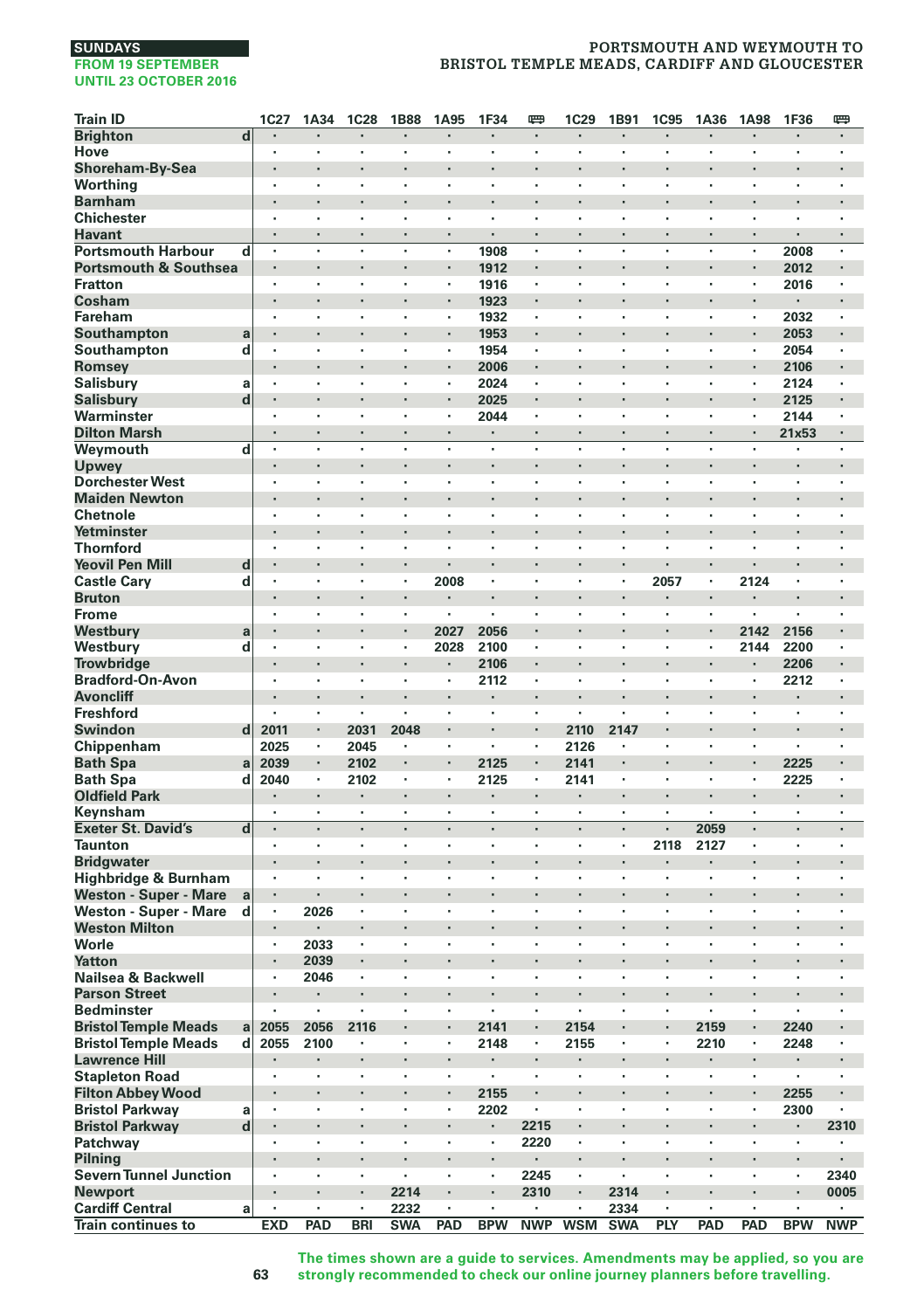| Train ID                                  |             | 1U34       | <b>1C31</b>          | 1B93       | <b>1C96</b> | <b>1C98</b>          | <b>1C33</b>    | <b>1C35</b> | <b>1C36</b> |
|-------------------------------------------|-------------|------------|----------------------|------------|-------------|----------------------|----------------|-------------|-------------|
| <b>Brighton</b>                           | d           |            |                      |            |             |                      |                |             |             |
| Hove                                      |             |            | $\cdot$              | ï          | ٠           | ٠                    |                |             | $\cdot$     |
| Shoreham-By-Sea                           |             |            |                      |            | ï           | ı,                   |                |             |             |
| Worthing                                  |             | ٠          | ٠                    | ×          | ł           | ï                    | ï              | ,           | ,           |
| Barnham                                   |             |            |                      |            |             |                      |                |             |             |
| <b>Chichester</b>                         |             |            |                      | ï          | ï           | ٠                    | ï              |             |             |
| <b>Havant</b>                             |             |            |                      | J          | l,          | l,                   | L.             |             |             |
| <b>Portsmouth Harbour</b>                 | d           |            |                      | ï          | ï           | ٠                    | ٠              |             |             |
| <b>Portsmouth &amp; Southsea</b>          |             |            |                      |            |             |                      |                |             |             |
| <b>Fratton</b><br>Cosham                  |             |            | ٠                    | ٠          | ٠           | ٠                    | ٠              | $\cdot$     |             |
| Fareham                                   |             | ٠          | $\ddot{\phantom{0}}$ | ٠          | ×           | $\ddot{\phantom{0}}$ | ×,             | $\cdot$     | $\cdot$     |
| Southampton                               | a           |            |                      |            |             |                      |                |             |             |
| Southampton                               | d           | ٠          | ٠                    | ٠          | ٠           |                      | ٠              |             |             |
| Romsey                                    |             |            |                      |            |             |                      |                |             |             |
| <b>Salisbury</b>                          | a           |            |                      | ï          | ï           | ï                    | ï              |             |             |
| <b>Salisbury</b>                          | d           |            |                      | ï          | l,          | l,                   | ï              |             |             |
| Warminster                                |             |            |                      |            | ï           | ï                    | ï              |             |             |
| <b>Dilton Marsh</b>                       |             |            |                      |            |             |                      |                |             |             |
| Weymouth                                  | d           | ٠          |                      | ï          | ï           | ×                    | ï              | $\cdot$     |             |
| Upwey                                     |             |            |                      |            | ï           |                      |                |             |             |
| <b>Dorchester West</b>                    |             | ٠          | ,                    | ٠          | ٠           | ٠                    | ï              | $\cdot$     |             |
| <b>Maiden Newton</b>                      |             |            |                      | ï          |             |                      |                |             |             |
| Chetnole                                  |             | ٠          | ٠                    | ×          | ×           | ï                    | ï              | ,           | ,           |
| Yetminster                                |             |            |                      | l,         |             |                      |                |             |             |
| <b>Thornford</b>                          |             |            |                      | ï<br>l,    | ł           |                      | ï              |             |             |
| <b>Yeovil Pen Mill</b>                    | d           |            |                      | ï          |             |                      |                |             |             |
| <b>Castle Cary</b>                        | d           | Ĭ.         | $\ddot{\phantom{0}}$ |            | 2155        | $\ddot{\phantom{0}}$ | $\blacksquare$ |             |             |
| <b>Bruton</b>                             |             | ٠          | ٠                    | ï          | ï           | ×                    | ï              | $\cdot$     | $\cdot$     |
| Frome<br>Westburv                         | a           |            |                      |            |             |                      |                |             |             |
| Westbury                                  | d           |            |                      | ٠          | ٠           | ٠                    | ٠              | $\cdot$     |             |
| <b>Trowbridge</b>                         |             |            |                      | ï          |             |                      |                |             |             |
| <b>Bradford-On-Avon</b>                   |             |            |                      | ï          | ï           | ï                    | ï              |             |             |
| <b>Avoncliff</b>                          |             |            |                      |            | ł,          |                      | ×              |             |             |
| <b>Freshford</b>                          |             |            |                      | ï          | ï           |                      | ï              |             |             |
| <b>Swindon</b>                            | $\mathbf d$ |            | 2218                 | 2250       | ï           |                      | 2322           |             |             |
| Chippenham                                |             |            | 2232                 | ٠          | ï           | $\cdot$              | 2337           | 00s35       | 01s06       |
| <b>Bath Spa</b>                           | a           |            | 2246                 |            |             |                      | 2351           | 00s51       | 01s23       |
| <b>Bath Spa</b>                           | d           | ٠          | 2247                 | ×          | ×           | ٠                    | 2351           | ٠           | ٠           |
| <b>Oldfield Park</b>                      |             |            |                      | ł          | ł.          |                      |                |             |             |
| Keynsham                                  |             | ,          | ,                    | ×<br>l,    | ×           | ï                    | ï<br>l,        |             |             |
| <b>Exeter St. David's</b>                 | d           |            |                      | ï          |             |                      | ï              |             |             |
| Taunton                                   |             |            |                      | ×          | 2218<br>×   | 23s06<br>٠           | ×              |             |             |
| <b>Bridgwater</b><br>Highbridge & Burnham |             |            |                      | ï          | ï           | ٠                    | ï              |             |             |
| <b>Weston - Super - Mare</b>              | a           |            |                      | ï          |             |                      | ï              |             |             |
| Weston - Super - Mare                     | d           | $\cdot$    | $\cdot$              | ï          | ï           | ×                    | ٠              | $\cdot$     | $\cdot$     |
| <b>Weston Milton</b>                      |             |            |                      |            |             |                      |                |             |             |
| Worle                                     |             | ٠          | $\cdot$              | ×          | ×           | ٠                    | ï              | $\cdot$     | $\cdot$     |
| <b>Yatton</b>                             |             |            |                      | l,         |             |                      |                |             |             |
| Nailsea & Backwell                        |             |            |                      | ï          |             |                      | ï              |             |             |
| <b>Parson Street</b>                      |             |            |                      | ï          |             | l,                   | ï              |             |             |
| <b>Bedminster</b>                         |             |            |                      |            |             |                      |                |             |             |
| <b>Bristol Temple Meads</b>               | a           |            | 2302                 |            |             |                      | 0007           | 0105        | 0139        |
| <b>Bristol Temple Meads</b>               | d           | ,          |                      | ×          | ×           | ٠                    | ,              | ,           |             |
| <b>Lawrence Hill</b>                      |             |            |                      | ï          |             |                      |                |             |             |
| <b>Stapleton Road</b>                     |             | $\cdot$    | $\cdot$              | ٠          | ï           | ×                    | ٠              | $\cdot$     | $\cdot$     |
| <b>Filton Abbey Wood</b>                  |             |            |                      |            |             |                      |                |             |             |
| <b>Bristol Parkway</b>                    | a<br>d      | 00s18      | $\cdot$<br>$\bullet$ | ×          | ×           | ٠                    | ï              | $\cdot$     | $\cdot$     |
| <b>Bristol Parkway</b><br>Patchway        |             |            |                      | ï          |             |                      |                |             |             |
| Pilning                                   |             | l.         |                      |            |             | ï                    | ï              |             |             |
| <b>Severn Tunnel Junction</b>             |             |            |                      |            |             |                      | ï              |             |             |
| <b>Newport</b>                            |             |            |                      | 0026       |             |                      |                |             |             |
| <b>Cardiff Central</b>                    | a           |            | ٠                    | 0047       | ×           | ٠                    | ٠              | $\cdot$     |             |
| <b>Train continues to</b>                 |             | <b>BRI</b> | <b>BRI</b>           | <b>SWA</b> | PLY         | <b>EXD</b>           | <b>BRI</b>     | <b>BRI</b>  | <b>BRI</b>  |